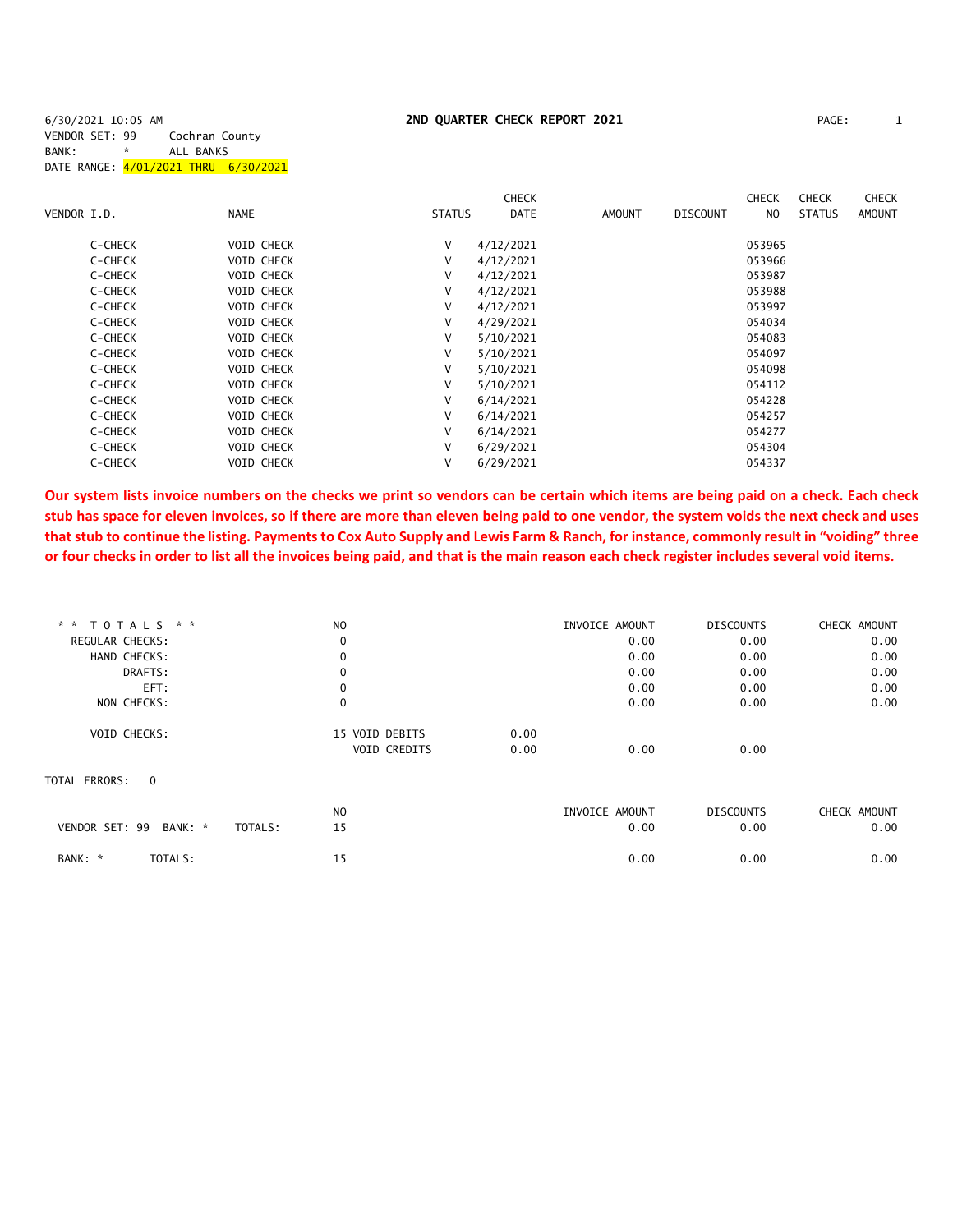6/30/2021 10:05 AM 2ND QUARTER CHECK REPORT 2021 PAGE: 2 VENDOR SET: 99 Cochran County BANK: CC REGULAR NON-P/R PAYABLES DATE RANGE: 4/01/2021 THRU 6/30/2021

| VENDOR I.D. |                                                                      | <b>NAME</b>                                                                                               | <b>STATUS</b>                                      | <b>CHECK</b><br>DATE              | <b>AMOUNT</b>                    | <b>DISCOUNT</b> | <b>CHECK</b><br>N <sub>O</sub> | <b>CHECK</b><br><b>STATUS</b> | <b>CHECK</b><br><b>AMOUNT</b> |
|-------------|----------------------------------------------------------------------|-----------------------------------------------------------------------------------------------------------|----------------------------------------------------|-----------------------------------|----------------------------------|-----------------|--------------------------------|-------------------------------|-------------------------------|
|             |                                                                      |                                                                                                           |                                                    |                                   |                                  |                 |                                |                               |                               |
| A200        | I-INV88197                                                           | APPRISS, INC.<br>SHERIFF/TX VINE                                                                          | $\vee$                                             | 2/25/2021                         |                                  |                 | 053786                         |                               | 1,991.30                      |
| A200        | M-CHECK                                                              | APPRISS, INC.<br>APPRISS, INC.<br><b>UNPOST</b>                                                           | V                                                  | 6/14/2021                         |                                  |                 | 053786                         |                               | 1,991.30CR                    |
| G074        | I-FEES FEB21                                                         | GRAVES, HUMPHRIES, STAHL, LTD<br>JUSTICE OF PEACE                                                         | V                                                  | 3/08/2021                         |                                  |                 | 053847                         |                               | 9.23                          |
| G074        | M-CHECK                                                              | GRAVES, HUMPHRIES, STAHL, LTD<br>GRAVES, HUMPHRIES, STAHLUNPOST                                           | V                                                  | 5/07/2021                         |                                  |                 | 053847                         |                               | 9.23CR                        |
| A109        | $I - 8551$<br>10 660-5451                                            | ALBUS FARM EQUIPMENT<br><b>PARK</b><br>REPAIR                                                             | R                                                  | 4/12/2021<br>2HRS RPR FR WHEEL/MO | 100.00                           |                 | 053956                         |                               | 100.00                        |
| A286        | I-5305/TV SYSTEM<br>24 510-5499                                      | AGD AUDIO SERVICES, LLC<br>COURTHOUSE SECURITY/CESF<br>COURTHOUSE SECURITY CCP102.0 COURTRM TV SYSTEM, IN | R                                                  | 4/12/2021                         | 2,879.81                         |                 | 053957                         |                               | 2,879.81                      |
| B001        | I-474765<br>15 624-5440<br>15 624-5440                               | BAILEY CO. ELECTRIC COOP<br>PREC 4<br>UTILITIES<br>UTILITIES                                              | R<br>AREA LIGHT                                    | 4/12/2021<br>440 KWH 2/14-3/14/21 | 69.82<br>13.15                   |                 | 053958                         |                               |                               |
|             | I-474766<br>15 623-5440<br>15 623-5440                               | PREC 3<br>UTILITIES<br>UTILITIES                                                                          | R<br>2 AREA LIGHTS                                 | 4/12/2021<br>79KWH 2/14-3/14/21   | 37.15<br>27.60                   |                 | 053958                         |                               |                               |
|             | I-474767<br>10 409-5440                                              | NON-DEPT'L/SHERIFF POSSE<br>UTILITIES                                                                     | R                                                  | 4/12/2021<br>ELEC SVC 2/14-3/14/2 | 42.50                            |                 | 053958                         |                               | 190.22                        |
| B026        | $I-409$ 04/21                                                        | BLEDSOE WATER SUPPLY CORP<br>PREC 3                                                                       | R                                                  | 4/12/2021                         | 22.00                            |                 | 053959                         |                               |                               |
|             | 15 623-5440<br>15 623-5440                                           | UTILITIES<br>UTILITIES                                                                                    | ASSESSMENT FEE                                     | 715GL WATER MAR 2021              | 0.11                             |                 |                                |                               | 22.11                         |
| B286        | $I - 5191$                                                           | BRENT'S TINT & OFFROAD<br>CONSTABLE                                                                       | R                                                  | 4/12/2021                         |                                  |                 | 053960                         |                               |                               |
|             | 10 550-5334                                                          | OTHER SUPPLIES                                                                                            |                                                    | RANCH HAND GRILL GUA              | 650.00                           |                 |                                |                               | 650.00                        |
| C007        | I-033121<br>10 650-5440<br>10 650-5440<br>10 650-5440<br>10 650-5440 | CITY OF MORTON<br>LIB/MUS/ACT BLDG/CRTHSE/PREC1<br>UTILITIES<br>UTILITIES<br>UTILITIES<br>UTILITIES       | R<br>LIBRARY GAS<br>LIBRARY WATER<br>LIBRARY SEWER | 4/12/2021<br>LIBRARY GARBAGE      | 97.75<br>28.00<br>51.50<br>18.00 |                 | 053961                         |                               |                               |
|             | 10 652-5440<br>10 652-5440<br>10 652-5440                            | UTILITIES<br>UTILITIES<br>UTILITIES                                                                       | MUSEUM GAS<br>MUSEUM WATER<br>MUSEUM GARBAGE       |                                   | 132.75<br>28.00<br>28.00         |                 |                                |                               |                               |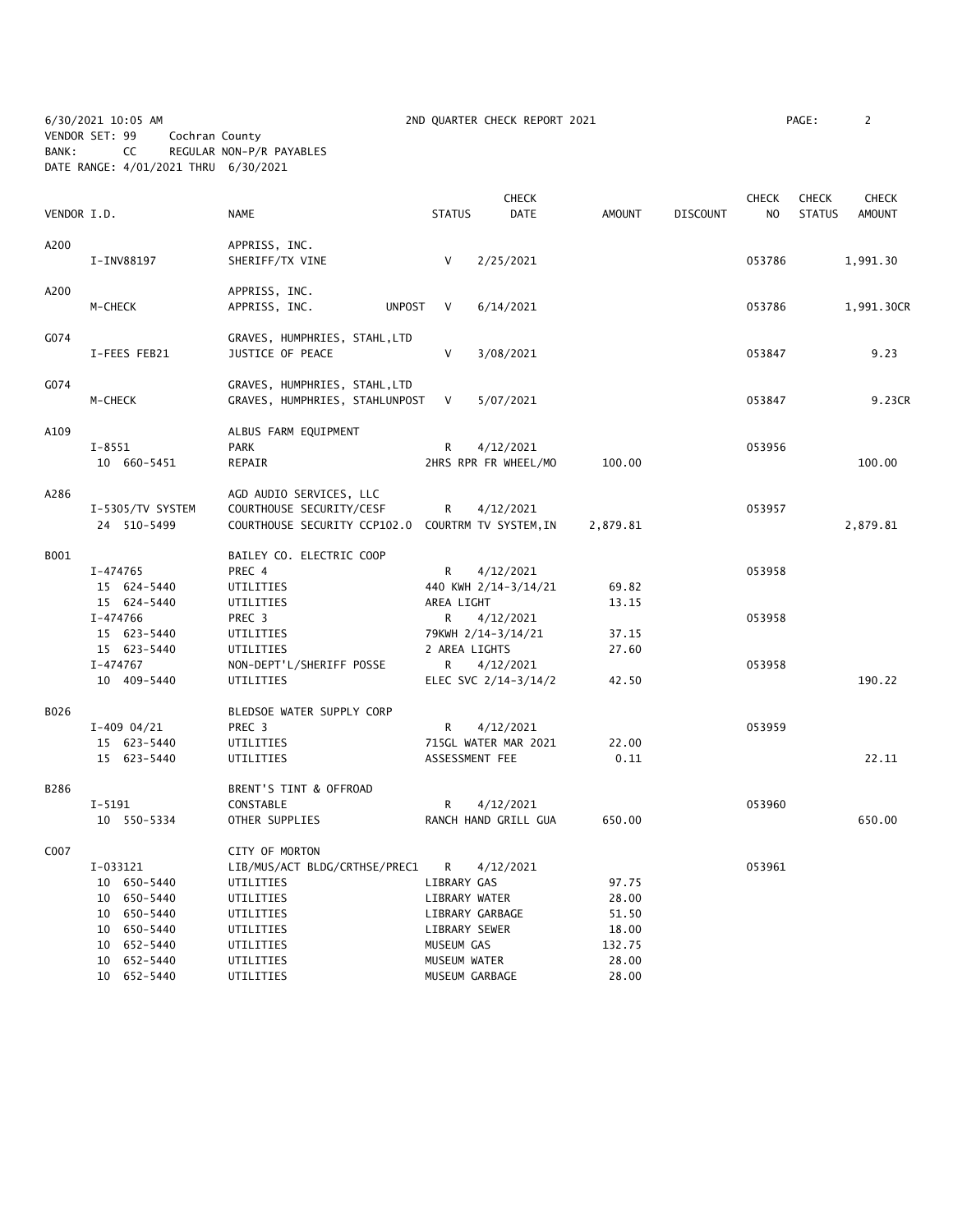6/30/2021 10:05 AM 2ND QUARTER CHECK REPORT 2021 PAGE: 3 VENDOR SET: 99 Cochran County BANK: CC REGULAR NON-P/R PAYABLES DATE RANGE: 4/01/2021 THRU 6/30/2021

|      |                   |                               | CHECK                        |               |                 | CHECK  | <b>CHECK</b>  | <b>CHECK</b>  |
|------|-------------------|-------------------------------|------------------------------|---------------|-----------------|--------|---------------|---------------|
|      | VENDOR I.D.       | <b>NAME</b>                   | <b>STATUS</b><br><b>DATE</b> | <b>AMOUNT</b> | <b>DISCOUNT</b> | NO     | <b>STATUS</b> | <b>AMOUNT</b> |
| C007 |                   | CITY OF MORTON<br>(CONT)      |                              |               |                 |        |               |               |
|      | I-033121          | LIB/MUS/ACT BLDG/CRTHSE/PREC1 | R<br>4/12/2021               |               |                 | 053961 |               |               |
|      | 10 652-5440       | UTILITIES                     | MUSEUM SEWER                 | 16.00         |                 |        |               |               |
|      | 10 662-5440       | UTILITIES                     | ACTIVITY BLDG GAS            | 745.25        |                 |        |               |               |
|      | 10 662-5440       | UTILITIES                     | ACT. BLDG WATER              | 28.00         |                 |        |               |               |
|      | 10 662-5440       | UTILITIES                     | ACT. BLDG GARBAGE            | 77.00         |                 |        |               |               |
|      | 10 662-5440       | UTILITIES                     | ACT. BLDG SEWER              | 48.00         |                 |        |               |               |
|      | 10 510-5440       | UTILITIES                     | COURTHOUSE WATER             | 100.25        |                 |        |               |               |
|      | 10 510-5440       | UTILITIES                     | CRTHSE GARBAGE               | 334.50        |                 |        |               |               |
|      | 10 510-5440       | UTILITIES                     | <b>COURTHOUSE SEWER</b>      | 54.00         |                 |        |               |               |
|      | 15 621-5440       | UTILITIES                     | PREC 1 GAS                   | 255.25        |                 |        |               |               |
|      | 15 621-5440       | UTILITIES                     | PREC 1 WATER                 | 28.00         |                 |        |               |               |
|      | 15 621-5440       | UTILITIES                     | PREC 1 GARBAGE               | 51.50         |                 |        |               | 2,121.75      |
| C008 |                   | CITY OF WHITEFACE             |                              |               |                 |        |               |               |
|      | $I-409$ 03/21     | PREC 2                        | R<br>4/12/2021               |               |                 | 053962 |               |               |
|      | 15 622-5440       | UTILITIES                     | 17.3MCF 2/12-3/15/21         | 134.98        |                 |        |               |               |
|      | 15 622-5440       | UTILITIES                     | WATER SVC                    | 26.00         |                 |        |               |               |
|      | 15 622-5440       | UTILITIES                     | GARBAGE SVC                  | 54.37         |                 |        |               |               |
|      | 15 622-5440       | UTILITIES                     | SEWER SVC                    | 22.50         |                 |        |               | 237.85        |
| C015 |                   | COCHRAN COUNTY SENIOR         |                              |               |                 |        |               |               |
|      | I-APR '21 INSTLMT | SENIOR CITIZENS               | R<br>4/12/2021               |               |                 | 053963 |               |               |
|      | 10 663-5418       | SENIOR CITIZENS CONTRACT      | APRIL 2021                   | 6,250.00      |                 |        |               | 6,250.00      |
| C035 |                   | COX AUTO SUPPLY CO            |                              |               |                 |        |               |               |
|      | $I - 6013$        | SHERIFF                       | 4/12/2021<br>R               |               |                 | 053964 |               |               |
|      | 10 560-5451       | MACHINERY-NON-OFFICE REPAIR   | 5W-20 SYNTH BLEND/12         | 47.88         |                 |        |               |               |
|      | $I - 6014$        | <b>SHERIFF</b>                | 4/12/2021<br>R               |               |                 | 053964 |               |               |
|      | 10 560-5451       | MACHINERY-NON-OFFICE REPAIR   | OIL TREATMENT                | 5.89          |                 |        |               |               |
|      | $I - 6211$        | <b>SHERIFF</b>                | R<br>4/12/2021               |               |                 | 053964 |               |               |
|      | 10 560-5451       | MACHINERY-NON-OFFICE REPAIR   | OIL FILTER                   | 6.89          |                 |        |               |               |
|      | 10 560-5451       | MACHINERY-NON-OFFICE REPAIR   | AIR FILTER                   | 27.98         |                 |        |               |               |
|      | 10 560-5451       | MACHINERY-NON-OFFICE REPAIR   | 5/20 OIL                     | 73.43         |                 |        |               |               |
|      | $I - 6217$        | SHERIFF                       | 4/12/2021<br>R               |               |                 | 053964 |               |               |
|      | 10 560-5451       | MACHINERY-NON-OFFICE REPAIR   | CREDIT RETURN/OIL FI         | 6.89CR        |                 |        |               |               |
|      | 10 560-5451       | MACHINERY-NON-OFFICE REPAIR   | OIL FILTER                   | 6.99          |                 |        |               |               |
|      | $I - 6218$        | SHERIFF                       | R<br>4/12/2021               |               |                 | 053964 |               |               |
|      | 10 560-5451       | MACHINERY-NON-OFFICE REPAIR   | WASHER FLUID 1GL             | 4.29          |                 |        |               |               |
|      | $I - 7505$        | <b>SHERIFF</b>                | R<br>4/12/2021               |               |                 | 053964 |               |               |
|      | 10 560-5451       | MACHINERY-NON-OFFICE REPAIR   | OIL FILTER                   | 6.99          |                 |        |               |               |
|      | 10 560-5451       | MACHINERY-NON-OFFICE REPAIR   | OW-20 DEXOS MOTOR OI         | 53.91         |                 |        |               |               |
|      | 10 560-5451       | MACHINERY-NON-OFFICE REPAIR   | WASHER FLUID 1GL             | 4.29          |                 |        |               |               |
|      | 10 560-5451       | MACHINERY-NON-OFFICE REPAIR   | AIR FILTER                   | 23.99         |                 |        |               |               |
|      | $I - 7533$        | SHERIFF                       | R<br>4/12/2021               |               |                 | 053964 |               |               |
|      | 10 560-5451       | MACHINERY-NON-OFFICE REPAIR   | 640Z DEEP CAR WSH            | 6.99          |                 |        |               |               |
|      | $I - 7892$        | SHERIFF                       | 4/12/2021<br>R               |               |                 | 053964 |               |               |
|      | 10 560-5451       | MACHINERY-NON-OFFICE REPAIR   | WASHER FLUID 1GL             | 8.58          |                 |        |               |               |
|      | $I - 7938$        | PREC <sub>3</sub>             | R<br>4/12/2021               |               |                 | 053964 |               |               |
|      |                   |                               |                              |               |                 |        |               |               |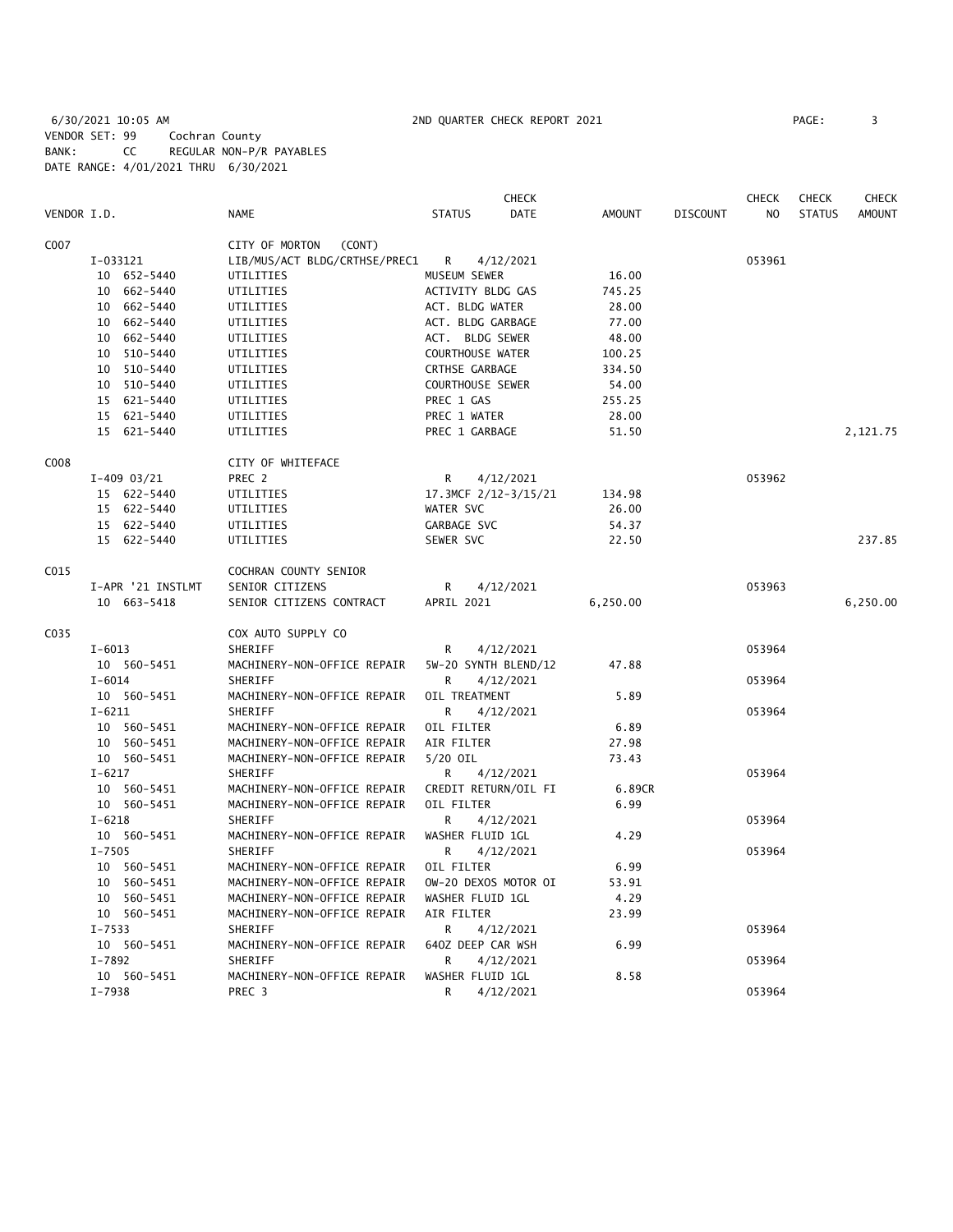6/30/2021 10:05 AM 2ND QUARTER CHECK REPORT 2021 PAGE: 4 VENDOR SET: 99 Cochran County BANK: CC REGULAR NON-P/R PAYABLES DATE RANGE: 4/01/2021 THRU 6/30/2021

|             |               |                              |                      | <b>CHECK</b> |        |                 | <b>CHECK</b> | <b>CHECK</b>  | <b>CHECK</b> |
|-------------|---------------|------------------------------|----------------------|--------------|--------|-----------------|--------------|---------------|--------------|
| VENDOR I.D. |               | NAME                         | <b>STATUS</b>        | <b>DATE</b>  | AMOUNT | <b>DISCOUNT</b> | NO           | <b>STATUS</b> | AMOUNT       |
| C035        |               | COX AUTO SUPPLY CO<br>(CONT) |                      |              |        |                 |              |               |              |
|             | $I - 7938$    | PREC 3                       | R                    | 4/12/2021    |        |                 | 053964       |               |              |
|             | 15 623-5451   | REPAIRS                      | PEAK BLUE DEF        |              | 207.87 |                 |              |               |              |
|             | I-8023 030221 | PREC 1                       | R                    | 4/12/2021    |        |                 | 053964       |               |              |
|             | 15 621-5356   | ROAD MATERIALS & SUPPLIES    | ELECTRIC BLACK TAPE  |              | 1.39   |                 |              |               |              |
|             | 15 621-5356   | ROAD MATERIALS & SUPPLIES    | 30AMP TEST CLIP      |              | 1.99   |                 |              |               |              |
|             | $I - 8138$    | SHERIFF                      | R                    | 4/12/2021    |        |                 | 053964       |               |              |
|             | 10 560-5451   | MACHINERY-NON-OFFICE REPAIR  | OIL FILTER           |              | 10.99  |                 |              |               |              |
|             | 10 560-5451   | MACHINERY-NON-OFFICE REPAIR  | AIR FILTER           |              | 30.99  |                 |              |               |              |
|             | 10 560-5451   | MACHINERY-NON-OFFICE REPAIR  | WASHER FLUID 1GL     |              | 4.29   |                 |              |               |              |
|             | 10 560-5451   | MACHINERY-NON-OFFICE REPAIR  | OW-20 DEXOS MOTOR OI |              | 47.92  |                 |              |               |              |
|             | $I - 8534$    | PREC 1                       | R                    | 4/12/2021    |        |                 | 053964       |               |              |
|             | 15 621-5356   | ROAD MATERIALS & SUPPLIES    | SPRAY BOTTLE         |              | 4.29   |                 |              |               |              |
|             | $I - 8639$    | <b>SHERIFF</b>               | R                    | 4/12/2021    |        |                 | 053964       |               |              |
|             | 10 560-5451   | MACHINERY-NON-OFFICE REPAIR  | MINI BULB            |              | 1.99   |                 |              |               |              |
|             | $I - 8964$    | PREC <sub>3</sub>            | R                    | 4/12/2021    |        |                 | 053964       |               |              |
|             | 15 623-5451   | REPAIRS                      | LG STARTING FLUID/2  |              | 9.98   |                 |              |               |              |
|             | 15 623-5451   | <b>REPAIRS</b>               | SQUEZ JOES           |              | 4.99   |                 |              |               |              |
|             | 15 623-5451   | REPAIRS                      | BLUE SHOP TOWEL      |              | 4.19   |                 |              |               |              |
|             | $I-9078$      | CEMETERY                     | R                    | 4/12/2021    |        |                 | 053964       |               |              |
|             | 10 516-5332   | CUSTODIAL SUPPLIES           | CONTRACTION SOLVENT  |              | 8.49   |                 |              |               |              |
|             | $I-9167$      | PREC 4                       | R                    | 4/12/2021    |        |                 | 053964       |               |              |
|             | 15 624-5356   | ROAD MATERIALS & SUPPLIES    | SAFETY CONE/2        |              | 119.96 |                 |              |               |              |
|             | $I-9315$      | PREC 1                       | R                    | 4/12/2021    |        |                 | 053964       |               |              |
|             | 15 621-5356   | ROAD MATERIALS & SUPPLIES    | HOSE CLAMP/2         |              | 2.26   |                 |              |               |              |
|             | 15 621-5356   | ROAD MATERIALS & SUPPLIES    | 1/2" HEATER HOSE     |              | 1.98   |                 |              |               |              |
|             | $I-9353$      | PREC 3                       | R                    | 4/12/2021    |        |                 | 053964       |               |              |
|             | 15 623-5451   | REPAIRS                      | SCREWS/5             |              | 15.45  |                 |              |               |              |
|             | I-9365        | CONSTABLE                    | R                    | 4/12/2021    |        |                 | 053964       |               |              |
|             | 10 550-5334   | OTHER SUPPLIES               | KEY MADE             |              | 2.00   |                 |              |               |              |
|             | $I-9664$      | <b>PARK</b>                  | R                    | 4/12/2021    |        |                 | 053964       |               |              |
|             | 10 660-5332   | CUSTODIAL SUPPLIES           | KEY MADE             |              | 2.00   |                 |              |               |              |
|             | $I-9684$      | PREC 4                       | R                    | 4/12/2021    |        |                 | 053964       |               |              |
|             | 15 624-5356   | ROAD MATERIALS & SUPPLIES    | ANTIFREEZE/6         |              | 83.94  |                 |              |               |              |
|             | I-9806        | PREC 2                       | R                    | 4/12/2021    |        |                 | 053964       |               |              |
|             | 15 622-5356   | ROAD MATERIALS & SUPPLIES    | ANTI-SIPH BALLCOCK   |              | 7.99   |                 |              |               | 846.16       |
| C165        |               | CITY OF MORTON               |                      |              |        |                 |              |               |              |
|             | $I - 3/3/21$  | <b>CEMETERY</b>              | R                    | 4/12/2021    |        |                 | 053967       |               |              |
|             | 10 516-5486   | CONTRACT LABOR-OPEN CLOSE    | LEONOR ALVARADO 3/3/ |              | 300.00 |                 |              |               | 300.00       |
| C321        |               | CLEAR- VU                    |                      |              |        |                 |              |               |              |
|             | I-153969      | PREC 2                       | R                    | 4/12/2021    |        |                 | 053968       |               |              |
|             | 15 622-5451   | REPAIRS                      | 2 W/S INSTL/'09 PB # |              | 407.99 |                 |              |               |              |
|             | I-153970      | PREC 2                       | R                    | 4/12/2021    |        |                 | 053968       |               |              |
|             | 15 622-5451   | REPAIRS                      | INSTL GLASS/CAT LOAD |              | 200.00 |                 |              |               | 607.99       |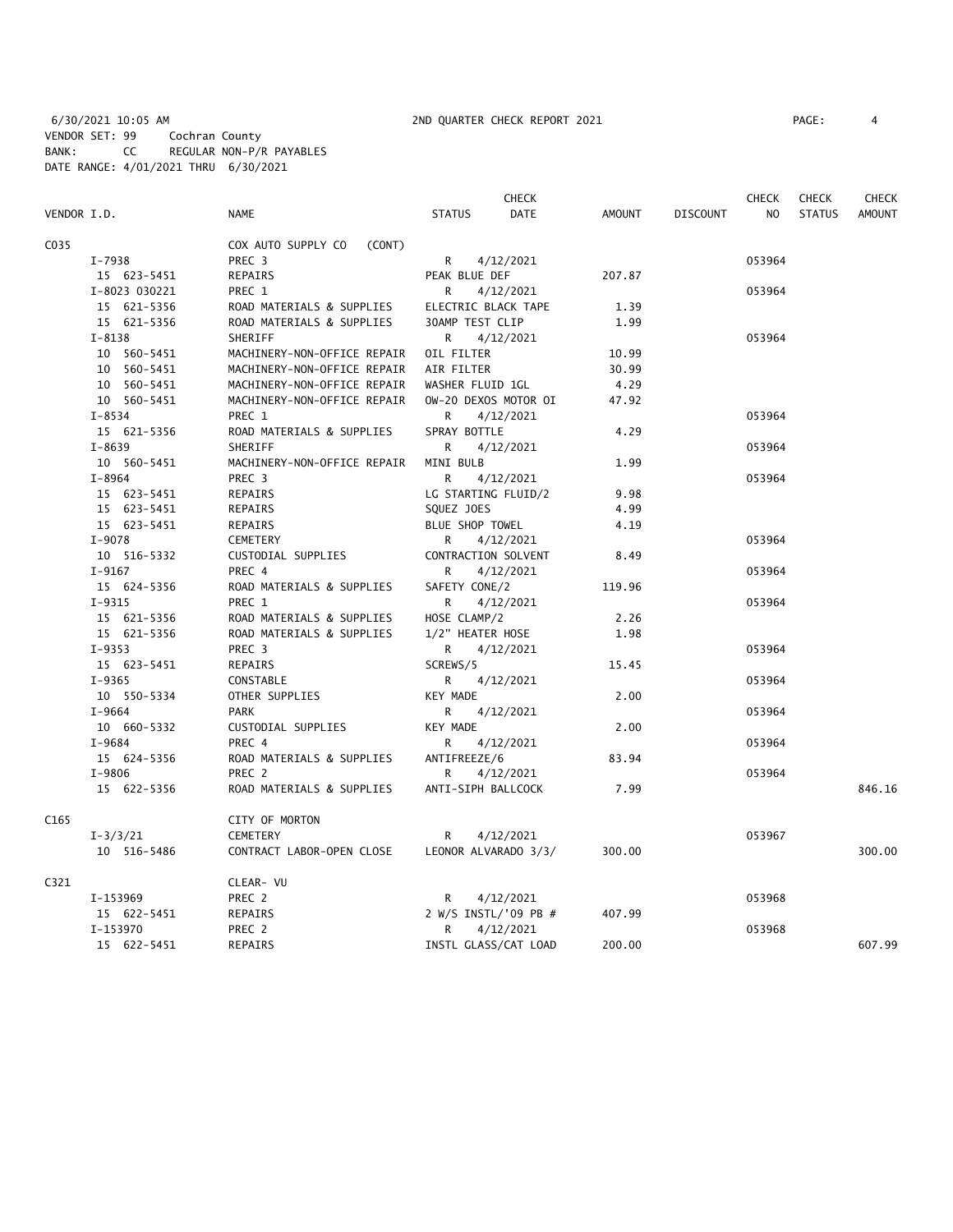6/30/2021 10:05 AM 2ND QUARTER CHECK REPORT 2021 PAGE: 5 VENDOR SET: 99 Cochran County BANK: CC REGULAR NON-P/R PAYABLES DATE RANGE: 4/01/2021 THRU 6/30/2021

| AGE : |  |
|-------|--|
|       |  |

|             |                             |                                |                     | <b>CHECK</b>         |               |                 | <b>CHECK</b>   | <b>CHECK</b>  | <b>CHECK</b>  |
|-------------|-----------------------------|--------------------------------|---------------------|----------------------|---------------|-----------------|----------------|---------------|---------------|
| VENDOR I.D. |                             | <b>NAME</b>                    | <b>STATUS</b>       | DATE                 | <b>AMOUNT</b> | <b>DISCOUNT</b> | N <sub>O</sub> | <b>STATUS</b> | <b>AMOUNT</b> |
| C340        |                             | COUNTY INFORMATION RESOURCE AG |                     |                      |               |                 |                |               |               |
|             | I-S0P014143                 | NON-DEPT'L                     | R                   | 4/12/2021            |               |                 | 053969         |               |               |
|             | 10 409-5420                 | TELECOMMUNICATIONS             |                     | 31 EMAIL ACCOUNTS FE | 62.00         |                 |                |               | 62.00         |
| C371        |                             | COCHRAN COUNTY TAX A/C         |                     |                      |               |                 |                |               |               |
|             | I-02 TRLR #0848/'21 PREC 3  |                                | R                   | 4/12/2021            |               |                 | 053970         |               |               |
|             | 15 623-5451                 | <b>REPAIRS</b>                 |                     | STATE INSP FEE/02 PA | 7.50          |                 |                |               |               |
|             | I-94 INT'L #5119/'21 PREC 3 |                                | R.                  | 4/12/2021            |               |                 | 053970         |               |               |
|             | 15 623-5451                 | <b>REPAIRS</b>                 |                     | STATE INSP FEE/94 IN | 7.50          |                 |                |               | 15.00         |
| C414        |                             | CARDMEMBER SERVICES            |                     |                      |               |                 |                |               |               |
|             | $I-4486$ 03/21              | SHERIFF/JAIL                   | R                   | 4/12/2021            |               |                 | 053971         |               |               |
|             | 10 560-5571                 | CAPITAL OUTLAY                 |                     | 2YR VEH REGIS FEE/21 | 173.00        |                 |                |               |               |
|             | 10 560-5571                 | CAPITAL OUTLAY                 |                     | CR CARD FEE/OPC      | 4.54          |                 |                |               |               |
|             | 10 512-5310                 | OFFICE SUPPLIES                |                     | MS OFC 365/JAIL COMP | 7.53          |                 |                |               |               |
|             | I-4739 032821               | PREC 2                         | R                   | 4/12/2021            |               |                 | 053971         |               |               |
|             | 15 622-5499                 | MISCELLANEOUS                  |                     | WASH '09 PETERBILT # | 45.00         |                 |                |               |               |
|             | I-9883 032821               | JUSTICE OF PEACE               | R                   | 4/12/2021            |               |                 | 053971         |               |               |
|             | 10 455-5427                 | CONTINUING EDUCATION           |                     | REG/77TH ANN'L JPCA  | 200.00        |                 |                |               | 430.07        |
| C427        |                             | CMMS CPAs & ADVISORS PLLC      |                     |                      |               |                 |                |               |               |
|             | I-57166 FYE 083120          | JUVENILE PROBATION             | R.                  | 4/12/2021            |               |                 | 053972         |               |               |
|             | 17 573-5499                 | OPERATING EXPENSES             |                     | FINANCIAL AUDIT FY 1 | 3,000.00      |                 |                |               | 3,000.00      |
| D212        |                             | D & J TIRE SERVICE, LLC        |                     |                      |               |                 |                |               |               |
|             | I-072501                    | SHERIFF                        | R                   | 4/12/2021            |               |                 | 053973         |               |               |
|             | 10 560-5454                 | TIRES                          | <b>FLAT/933</b>     |                      | 15.00         |                 |                |               |               |
|             | $I-072523$                  | SHERIFF                        | R                   | 4/12/2021            |               |                 | 053973         |               |               |
|             | 10 560-5454                 | TIRES                          | NEW TIRE/925        |                      | 235.00        |                 |                |               |               |
|             | I-875085                    | PREC 1                         | R.                  | 4/12/2021            |               |                 | 053973         |               |               |
|             | 15 621-5454                 | TIRES                          |                     | FLAT/07 CHEV         | 15.00         |                 |                |               |               |
|             | I-875089                    | PARK/CEMETERY                  | R.                  | 4/12/2021            |               |                 | 053973         |               |               |
|             | 10 516-5454                 | TIRES                          | TIRE CHG            |                      | 5.00          |                 |                |               | 270.00        |
| E057        |                             | ELECTION SYSTEMS & SOFTWARE    |                     |                      |               |                 |                |               |               |
|             | I-1184266                   | ELECTIONS/MRTN                 | R                   | 4/12/2021            |               |                 | 053974         |               |               |
|             | 89 491-5335                 | ELECTION SUPPLIES              | <b>BASE CHG</b>     |                      | 551.25        |                 |                |               |               |
|             | 89 491-5335                 | ELECTION SUPPLIES              | <b>BALLOT TYPES</b> |                      | 82.70         |                 |                |               |               |
|             | 89 491-5335                 | ELECTION SUPPLIES              | 2 PRECINCTS         |                      | 19.80         |                 |                |               |               |
|             | 89 491-5335                 | ELECTION SUPPLIES              |                     | 2 BALLOT FACES       | 35.30         |                 |                |               |               |
|             | 89 491-5335                 | ELECTION SUPPLIES              |                     | 2 CONTESTS/ISSUES    | 38.90         |                 |                |               |               |
|             | 89 491-5335                 | ELECTION SUPPLIES              |                     | 14 CANDIDATE/RESPONS | 117.60        |                 |                |               |               |
|             | 89 491-5335                 | ELECTION SUPPLIES              |                     | 7 MEDIA BURN/THUMB D | 92.05         |                 |                |               |               |
|             | 89 491-5335                 | ELECTION SUPPLIES              | SHIPPING            |                      | 63.40         |                 |                |               | 1,001.00      |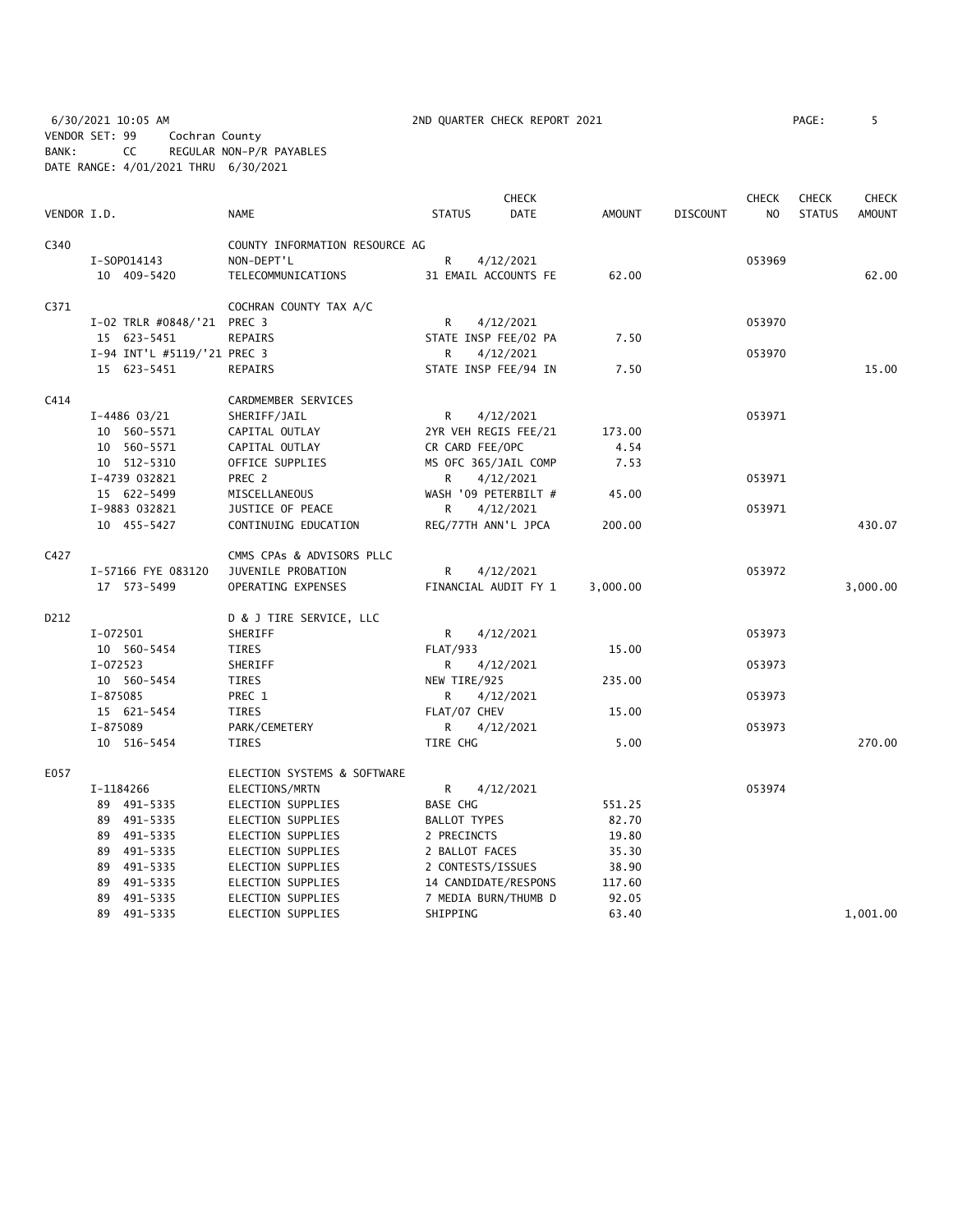6/30/2021 10:05 AM 2ND QUARTER CHECK REPORT 2021 PAGE: 6 VENDOR SET: 99 Cochran County BANK: CC REGULAR NON-P/R PAYABLES DATE RANGE: 4/01/2021 THRU 6/30/2021

|             |                     |                                                  |                       | <b>CHECK</b>         |               |                 | <b>CHECK</b>   | <b>CHECK</b>  | <b>CHECK</b>  |
|-------------|---------------------|--------------------------------------------------|-----------------------|----------------------|---------------|-----------------|----------------|---------------|---------------|
| VENDOR I.D. |                     | <b>NAME</b>                                      | <b>STATUS</b>         | DATE                 | <b>AMOUNT</b> | <b>DISCOUNT</b> | N <sub>O</sub> | <b>STATUS</b> | <b>AMOUNT</b> |
| E069        |                     | ENCARTELE, INC                                   |                       |                      |               |                 |                |               |               |
|             | $I-10058$ $3/21/21$ | <b>JAIL</b>                                      | R                     | 4/12/2021            |               |                 | 053975         |               |               |
|             | 10 000-4380.200     | OTHER [MISCELLANEOUS]                            | 1,000 MIN DATA @30c   |                      | 300.00        |                 |                |               | 300.00        |
| E075        |                     | <b>WEX BANK</b>                                  |                       |                      |               |                 |                |               |               |
|             | I-70531651          | SHERIFF/EXT SVC                                  | R                     | 4/12/2021            |               |                 | 053976         |               |               |
|             | 10 560-5330         | FUEL AND OIL                                     | 17.398GL UNL 2/13, MR |                      | 36.82         |                 |                |               |               |
|             | 10 560-5330         | FUEL AND OIL                                     | 14.354GL UNL 2/14, MR |                      | 30.37         |                 |                |               |               |
|             | 10 665-5330         | FUEL AND OIL                                     | 24.06GL UNL 2/5, STRL |                      | 48.51         |                 |                |               |               |
|             | 10 665-5330         | FUEL AND OIL                                     | 15.916GL UNL 2/9, STR |                      | 32.09         |                 |                |               |               |
|             | I-70961955          | EXT SVC                                          | R                     | 4/12/2021            |               |                 | 053976         |               |               |
|             | 10 665-5330         | FUEL AND OIL                                     |                       | 33.213GL UNL/LAMPASA | 76.92         |                 |                |               |               |
|             | 10 665-5330         | FUEL AND OIL                                     | 23.089GL UNL/LAMPASA  |                      | 53.47         |                 |                |               |               |
|             | 10 409-5499         | MISCELLANEOUS                                    | LATE CHARGE           |                      | 75.00         |                 |                |               | 353.18        |
| F010        |                     | FIVE-AREA TELEPHONE CO-OP                        |                       |                      |               |                 |                |               |               |
|             | I-927-5510 APR21    | PREC 4                                           | R                     | 4/12/2021            |               |                 | 053977         |               |               |
|             | 15 624-5420         | TELECOMMUNICATIONS                               | BASIC SVC             |                      | 32.25         |                 |                |               |               |
|             | 15 624-5420         | TELECOMMUNICATIONS                               | <b>FEES</b>           |                      | 13.23         |                 |                |               | 45.48         |
| F073        |                     | FRONTIER VALLEY INC.                             |                       |                      |               |                 |                |               |               |
|             | I-387682            | <b>PARK</b>                                      | R                     | 4/12/2021            |               |                 | 053978         |               |               |
|             | 10 660-5451         | REPAIR                                           | 8 2-PC LOCKING RC/1"  |                      | 836.16        |                 |                |               |               |
|             | I-387934            | CEMETERY                                         | R                     | 4/12/2021            |               |                 | 053978         |               |               |
|             | 10 516-5451         | REPAIR                                           | RPR TIE-IN TO WELL, S |                      | 125.00        |                 |                |               |               |
|             | 10 516-5451         | REPAIR                                           | 2x6 SIGHT CK VALVE    |                      | 122.48        |                 |                |               |               |
|             | 10 516-5451         | REPAIR                                           | 2x8 NIPPLE/BK         |                      | 6.63          |                 |                |               | 1,090.27      |
| G005        |                     | <b>GENERAL FUND</b>                              |                       |                      |               |                 |                |               |               |
|             | I-1ST QTR 21 CIVIL  | STATE CIVIL FEES                                 | R                     | 4/12/2021            |               |                 | 053979         |               |               |
|             | 90 000-2363.004     | Co Filing Fee Ind Lgl Serv.                      | 1ST QTR CIVIL FEES    |                      | 7.08          |                 |                |               |               |
|             | 90 000-2363.001     | Divorce & Family Gov't 133.1511ST QTR CIVIL FEES |                       |                      | 0.25          |                 |                |               |               |
|             | 000-2363.002<br>90  | Other Than Divorce/Family 10B 1ST QTR CIVIL FEES |                       |                      | 0.50          |                 |                |               |               |
|             | 90 000-2363.004     | Co Filing Fee Ind Lgl Serv.                      | 1ST QTR CIVIL FEES    |                      | 2.10          |                 |                |               |               |
|             | I-1ST QTR 21 CRIM   | STATE CRIM SVC FEES                              | R                     | 4/12/2021            |               |                 | 053979         |               |               |
|             | 90 000-2358.002     | NEW CCC 2020 FORWARD                             | 1ST QTR CRIM FEES     |                      | 267.29        |                 |                |               |               |
|             | 90 000-2358.001     | PRIOR OLD CCC 04 Forward                         | 1ST QTR CRIM FEES     |                      | 18.63         |                 |                |               |               |
|             | 000-2368<br>90      | BB Bond Fee (Gov CD 41.258)                      | 1ST QTR CRIM FEES     |                      | 15.00         |                 |                |               |               |
|             | 000-2369<br>90      | EMS Trauma Sec49.02 SB1131                       | 1ST QTR CRIM FEES     |                      | 0.11          |                 |                |               |               |
|             | 90 000-2367.001     | STF-SUB 96%9TRANDS CD542.40                      | 1ST QTR CRIM FEES     |                      | 45.03         |                 |                |               |               |
|             | I-1ST QTR 21 SPEC   | SPECIALTY CT SVC FEES                            | R                     | 4/12/2021            |               |                 | 053979         |               |               |
|             | 90 000-2379.001     | Drug Court Fee CCP102.0178                       |                       | 1ST QTR SPECIALTY CT | 1.80          |                 |                |               | 357.79        |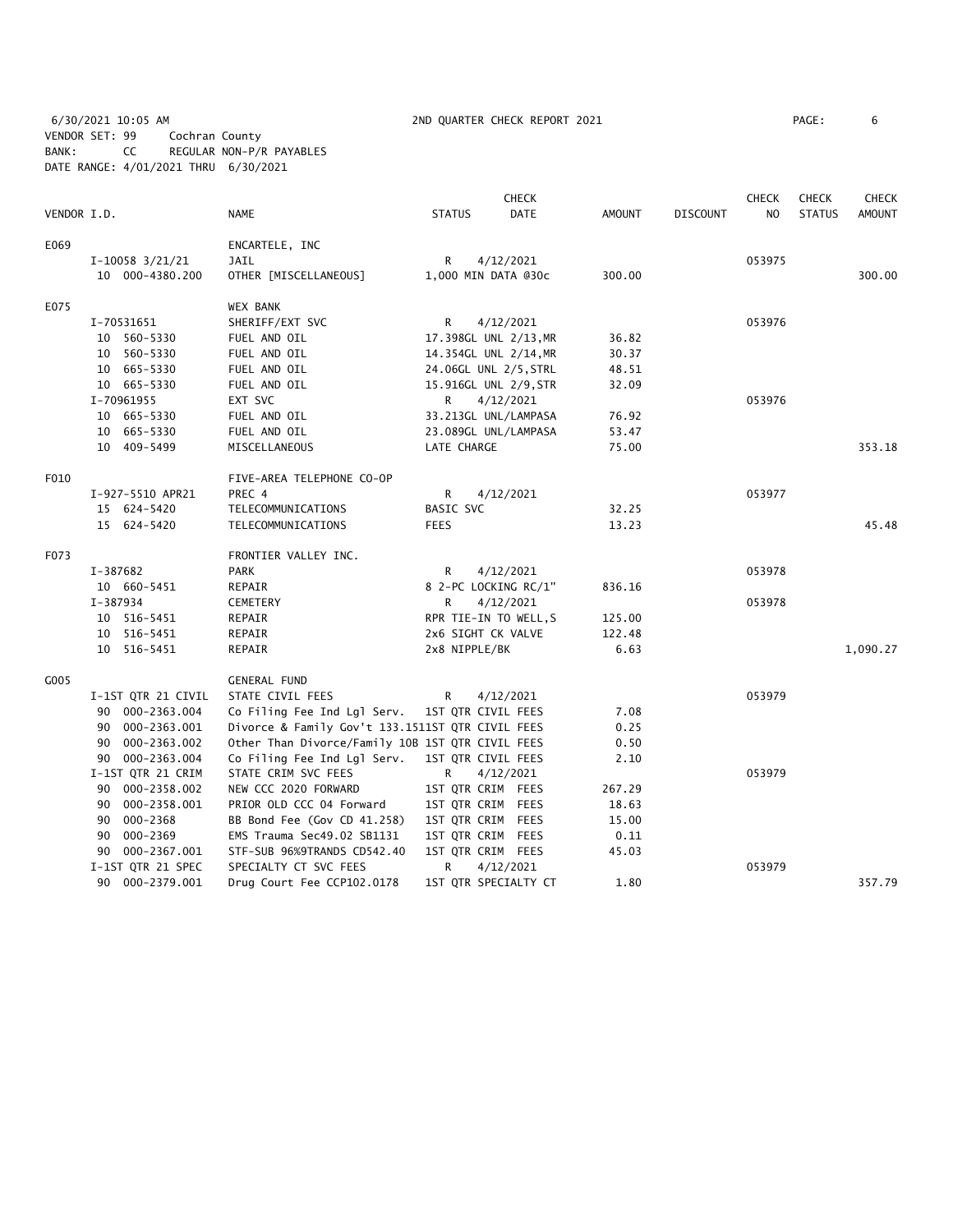6/30/2021 10:05 AM 2ND QUARTER CHECK REPORT 2021 PAGE: 7 VENDOR SET: 99 Cochran County BANK: CC REGULAR NON-P/R PAYABLES DATE RANGE: 4/01/2021 THRU 6/30/2021

|             |                                        |                                |                      | <b>CHECK</b>         |               |                 | <b>CHECK</b>   | <b>CHECK</b>  | <b>CHECK</b>  |
|-------------|----------------------------------------|--------------------------------|----------------------|----------------------|---------------|-----------------|----------------|---------------|---------------|
| VENDOR I.D. |                                        | <b>NAME</b>                    | <b>STATUS</b>        | <b>DATE</b>          | <b>AMOUNT</b> | <b>DISCOUNT</b> | N <sub>O</sub> | <b>STATUS</b> | <b>AMOUNT</b> |
| G074        |                                        | GRAVES, HUMPHRIES, STAHL, LTD  |                      |                      |               |                 |                |               |               |
|             | I-FEES MAR21                           | JUSTICE OF PEACE               | $\mathsf{R}$         | 4/12/2021            |               |                 | 053980         |               |               |
|             | 10 000-2206.002                        | COLLECTION AGENCY FEES         | COLLECTION FEES MAR  |                      | 2,380.04      |                 |                |               | 2,380.04      |
| G249        |                                        | GULF COAST TRADES CENTER       |                      |                      |               |                 |                |               |               |
|             | I-2013045495                           | JUVENILE PROBATION             | R                    | 4/12/2021            |               |                 | 053981         |               |               |
|             | 17  573-5413.004                       | Other Placements               | 31 DAYS(N)/JUV#866   |                      | 3,353.58      |                 |                |               | 3,353.58      |
| H324        |                                        | HILLIARD OFFICE SOLUTIONS, LTD |                      |                      |               |                 |                |               |               |
|             | I-581318                               | NON-DEPT'L                     | R                    | 4/12/2021            |               |                 | 053982         |               |               |
|             | 10 409-5411                            | MAINTENANCE CONTRACTS          | 3 SERVERS APR 2021   |                      | 525.00        |                 |                |               |               |
|             | 10 409-5411                            | MAINTENANCE CONTRACTS          | 55 WORKSTATIONS      |                      | 2,475.00      |                 |                |               |               |
|             | 10 409-5411                            | MAINTENANCE CONTRACTS          |                      | 58 FORTIFY END-POINT | 377.00        |                 |                |               |               |
|             | 10 409-5411                            | MAINTENANCE CONTRACTS          | 58 SECURE ANYWHERE   |                      | 116.00        |                 |                |               |               |
|             | 10 409-5411                            | MAINTENANCE CONTRACTS          | ALTO TIME BASED APR2 |                      | 99.00         |                 |                |               |               |
|             | 15 610-5310                            | OFFICE SUPPLIES                | OFC 365 APR21        |                      | 12.50         |                 |                |               | 3,604.50      |
| J049        |                                        | JUVENILE PROBATION FUND        |                      |                      |               |                 |                |               |               |
|             | I-LOCAL MATCH 04/21 JUVENILE PROBATION |                                | R                    | 4/12/2021            |               |                 | 053983         |               |               |
|             | 10 571-5472                            | LOCAL SUPPORT-JUV BOARD        |                      | LOCAL FUNDS MATCH AP | 4,166.36      |                 |                |               | 4,166.36      |
| J082        |                                        | JOHN DEERE FINANCIAL           |                      |                      |               |                 |                |               |               |
|             | I-1022206                              | CEMETERY                       | R                    | 4/12/2021            |               |                 | 053984         |               |               |
|             | 10 516-5451                            | REPAIR                         | REAR WHEEL/MOWER     |                      | 118.86        |                 |                |               |               |
|             | I-1024990                              | <b>CEMETERY</b>                | R                    | 4/12/2021            |               |                 | 053984         |               |               |
|             | 10 516-5451                            | REPAIR                         | 6 BLADES             |                      | 158.94        |                 |                |               | 277.80        |
| K086        |                                        | <b>HERMAN KLASSEN</b>          |                      |                      |               |                 |                |               |               |
|             | I-111320 BOOKING                       | PUBLIC SAFETY*OTHER            | R                    | 4/12/2021            |               |                 | 053985         |               |               |
|             | 10 580-5499                            | MISCELLANEOUS                  | PLEXIGLS BARRIER/SO  |                      | 480.00        |                 |                |               | 480.00        |
| L010        |                                        | LEWIS FARM & RANCH STORE INC   |                      |                      |               |                 |                |               |               |
|             | I-08735                                | PREC 3                         | R                    | 4/12/2021            |               |                 | 053986         |               |               |
|             | 15 623-5451                            | <b>REPAIRS</b>                 | FURROW/5             |                      | 0.75          |                 |                |               |               |
|             | 15 623-5451                            | <b>REPAIRS</b>                 | VALVE                |                      | 11.99         |                 |                |               |               |
|             | 15 623-5451                            | REPAIRS                        | LIQUID NAIL          |                      | 3.59          |                 |                |               |               |
|             | 15 623-5451                            | REPAIRS                        | ROOF CEMENT          |                      | 2.79          |                 |                |               |               |
|             | 15 623-5451                            | REPAIRS                        | <b>DISC</b>          |                      | 1.91CR        |                 |                |               |               |
|             | $I-08955$                              | PREC 3                         | R                    | 4/12/2021            |               |                 | 053986         |               |               |
|             | 15 623-5451                            | <b>REPAIRS</b>                 | <b>HEAT BULB</b>     |                      | 7.49          |                 |                |               |               |
|             | 15 623-5451                            | REPAIRS                        | TROUBLE LITE         |                      | 13.99         |                 |                |               |               |
|             | 15 623-5451                            | REPAIRS                        | <b>DISC</b>          |                      | 2.15CR        |                 |                |               |               |
|             | I-09068                                | <b>ELECTIONS</b>               | R                    | 4/12/2021            |               |                 | 053986         |               |               |
|             | 10 490-5335                            | ELECTION SUPPLIES              | WIRELESS INTERCOM SY |                      | 125.00        |                 |                |               |               |
|             | $I-09102$                              | PREC 1                         | R                    | 4/12/2021            |               |                 | 053986         |               |               |
|             | 15 621-5356                            | ROAD MATERIALS & SUPPLIES      | EXT CORD             |                      | 7.99          |                 |                |               |               |
|             | $I-09119$                              | <b>CEMETERY</b>                | R                    | 4/12/2021            | 17.98         |                 | 053986         |               |               |
|             | 10 516-5451                            | REPAIR                         | ANTI FREEZE/2        |                      |               |                 |                |               |               |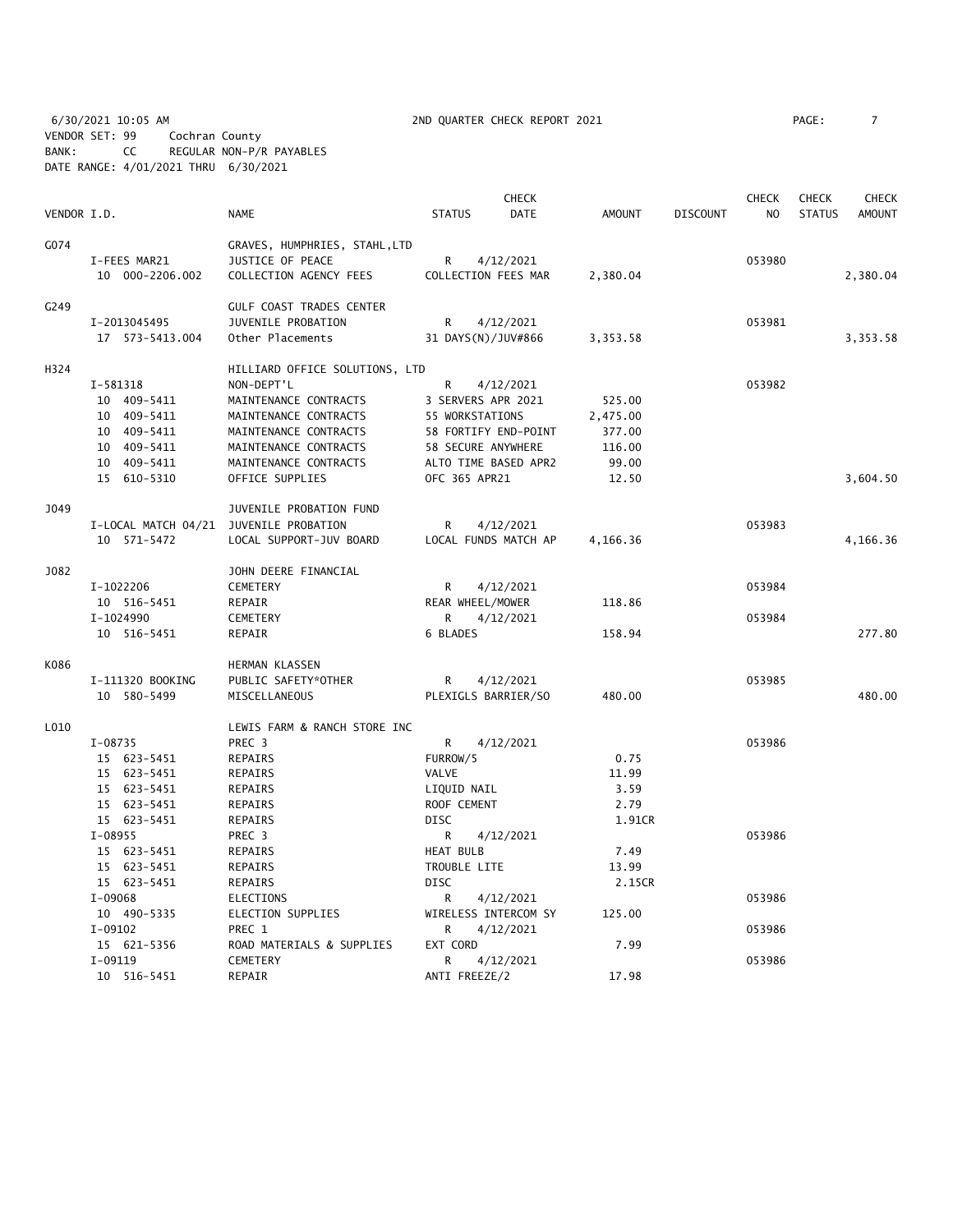|             |             |                           | CHECK                 |                           | CHECK          | <b>CHECK</b>  | CHECK         |
|-------------|-------------|---------------------------|-----------------------|---------------------------|----------------|---------------|---------------|
| VENDOR I.D. |             | <b>NAME</b>               | <b>STATUS</b><br>DATE | AMOUNT<br><b>DISCOUNT</b> | N <sub>O</sub> | <b>STATUS</b> | <b>AMOUNT</b> |
| L010        |             | LEWIS FARM & RANCH STORE  | (CONT)                |                           |                |               |               |
|             | I-09119     | <b>CEMETERY</b>           | 4/12/2021<br>R        |                           | 053986         |               |               |
|             | 10 516-5451 | REPAIR                    | <b>DISC</b>           | 1.80CR                    |                |               |               |
|             | $I-09160$   | <b>COURTHOUSE</b>         | R<br>4/12/2021        |                           | 053986         |               |               |
|             | 10 510-5332 | CUSTODIAL SUPPLIES        | GLASS CLEANER/2       | 11.98                     |                |               |               |
|             | 10 510-5332 | CUSTODIAL SUPPLIES        | 1CS GLASS CLEANER     | 35.88                     |                |               |               |
|             | 10 510-5332 | CUSTODIAL SUPPLIES        | 1CS BLEACH CLEANER    | 33.54                     |                |               |               |
|             | 10 510-5332 | CUSTODIAL SUPPLIES        | BOLTS/4               | 4.40                      |                |               |               |
|             | 10 510-5332 | CUSTODIAL SUPPLIES        | DISC                  | 8.58CR                    |                |               |               |
|             | I-09380     | ACTIVITY BLDG             | R<br>4/12/2021        |                           | 053986         |               |               |
|             | 10 662-5332 | CUSTODIAL SUPPLIES        | CIGARETTE RECEPTACLE  | 64.99                     |                |               |               |
|             | 10 662-5332 | CUSTODIAL SUPPLIES        | CAT LITTER            | 5.99                      |                |               |               |
|             | 10 662-5332 | CUSTODIAL SUPPLIES        | <b>DISC</b>           | 7.10CR                    |                |               |               |
|             | I-09444     | <b>COURTHOUSE</b>         | R<br>4/12/2021        |                           | 053986         |               |               |
|             | 10 510-5332 | CUSTODIAL SUPPLIES        | WEED & FEED/12        | 191.40                    |                |               |               |
|             | 10 510-5332 | CUSTODIAL SUPPLIES        | $16 - 8 - 8/4$        | 75.80                     |                |               |               |
|             | 10 510-5332 | CUSTODIAL SUPPLIES        | DISC                  | 4.00CR                    |                |               |               |
|             | I-09507     | ACTIVITY BLDG             | R<br>4/12/2021        |                           | 053986         |               |               |
|             | 10 662-5332 | CUSTODIAL SUPPLIES        | 24-D AMINE            | 13.99                     |                |               |               |
|             | 10 662-5332 | CUSTODIAL SUPPLIES        | <b>DISC</b>           | 1.40CR                    |                |               |               |
|             | I-09569     | ACTIVITY BLDG             | R<br>4/12/2021        |                           | 053986         |               |               |
|             | 10 662-5332 | CUSTODIAL SUPPLIES        | <b>SCREW DRIVERS</b>  | 14.99                     |                |               |               |
|             | 10 662-5332 | CUSTODIAL SUPPLIES        | <b>DISC</b>           | 1.50CR                    |                |               |               |
|             | I-09946     | ACTIVITY BLDG             | R<br>4/12/2021        |                           | 053986         |               |               |
|             | 10 662-5332 | CUSTODIAL SUPPLIES        | <b>ANCHOR</b>         | 7.99                      |                |               |               |
|             | 10 662-5332 | CUSTODIAL SUPPLIES        | <b>DISC</b>           | 0.80CR                    |                |               |               |
|             | $I-10056$   | PREC <sub>3</sub>         | R<br>4/12/2021        |                           | 053986         |               |               |
|             | 15 623-5356 | ROAD MATERIALS & SUPPLIES | SIGNS/3               | 4.77                      |                |               |               |
|             | 15 623-5356 | ROAD MATERIALS & SUPPLIES | SIGN                  | 1.49                      |                |               |               |
|             | 15 623-5356 | ROAD MATERIALS & SUPPLIES | STAKER/5              | 7.95                      |                |               |               |
|             | 15 623-5356 | ROAD MATERIALS & SUPPLIES | <b>SCREWS</b>         | 3.00                      |                |               |               |
|             | 15 623-5356 | ROAD MATERIALS & SUPPLIES | <b>BOARDS</b>         | 15.00                     |                |               |               |
|             | 15 623-5356 | ROAD MATERIALS & SUPPLIES | STAPLE/2              | 3.70                      |                |               |               |
|             | 15 623-5356 | ROAD MATERIALS & SUPPLIES | <b>DISC</b>           | 3.59CR                    |                |               |               |
|             | I-10096     | PREC 1                    | R<br>4/12/2021        |                           | 053986         |               |               |
|             | 15 621-5451 | REPAIRS                   | FILTERS/4             | 4.76                      |                |               |               |
|             | 15 621-5451 | REPAIRS                   | SPRAY/4               | 22.48                     |                |               |               |
|             | 15 621-5451 | REPAIRS                   | TEE'S FOR SPRAYER     | 8.85                      |                |               |               |
|             | 15 621-5451 | REPAIRS                   | <b>ELBOW</b>          | 1.39                      |                |               |               |
|             | $I-10139$   | PREC <sub>3</sub>         | R<br>4/12/2021        |                           | 053986         |               |               |
|             | 15 623-5356 | ROAD MATERIALS & SUPPLIES | SIGNS/4               | 6.36                      |                |               |               |
|             | 15 623-5356 | ROAD MATERIALS & SUPPLIES | <b>DISC</b>           | 0.64CR                    |                |               |               |
|             | $I-10242$   | PREC 2                    | R<br>4/12/2021        |                           | 053986         |               |               |
|             | 15 622-5356 | ROAD MATERIALS & SUPPLIES | COATED WHEEL/4        | 39.96                     |                |               |               |
|             | 15 622-5356 | ROAD MATERIALS & SUPPLIES | 5/16 FLATS/24         | 0.96                      |                |               |               |
|             | 15 622-5356 | ROAD MATERIALS & SUPPLIES | HOOKS/12              | 0.48                      |                |               |               |
|             | $I-10263$   | PREC 2                    | 4/12/2021<br>R        |                           | 053986         |               |               |
|             | 15 622-5356 | ROAD MATERIALS & SUPPLIES | <b>BOLTS/12</b>       | 1.44                      |                |               |               |
|             | $I-10326$   | <b>ELECTIONS</b>          | R<br>4/12/2021        |                           | 053986         |               |               |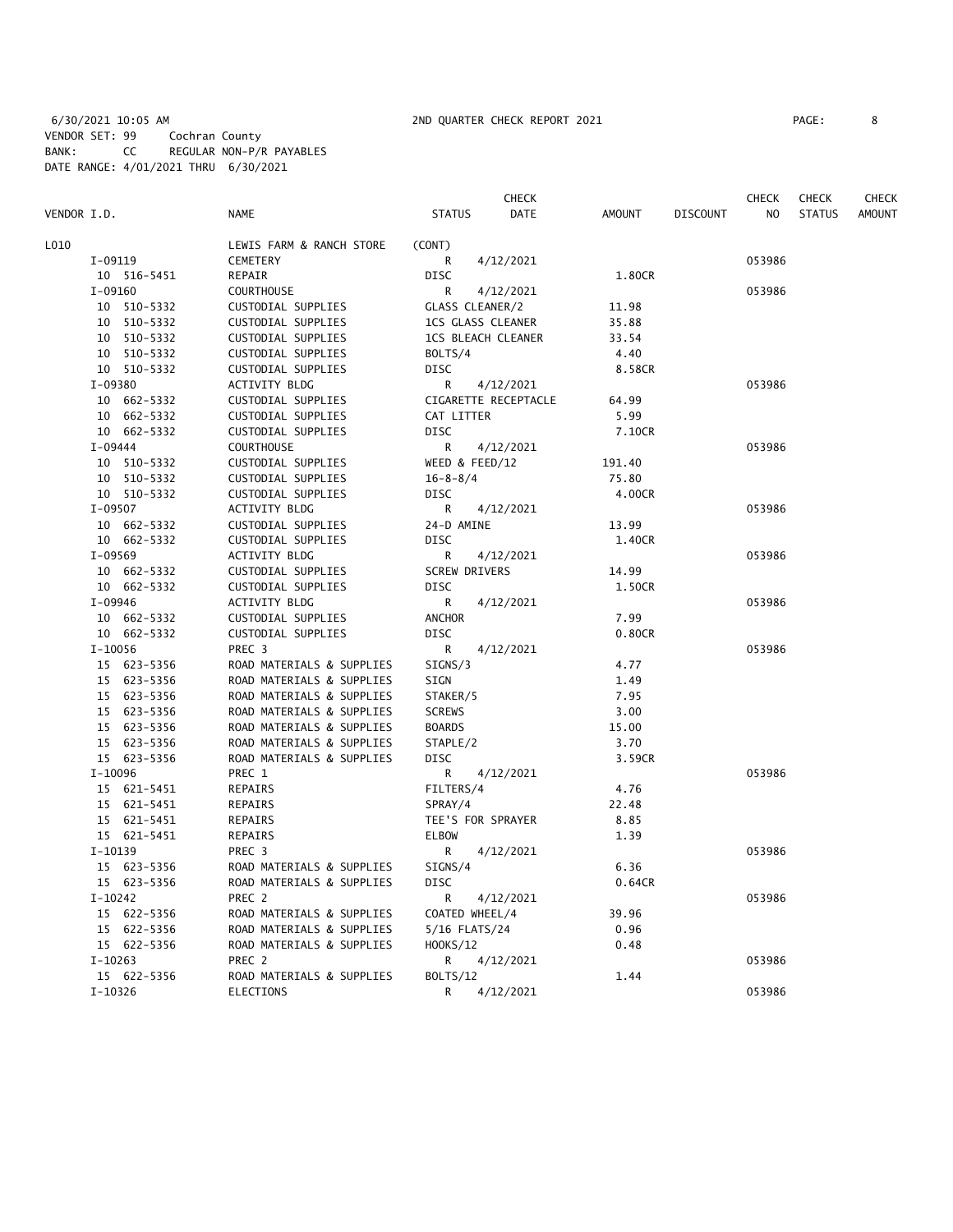|             |                  |                           |                      | <b>CHECK</b> |          |                 | <b>CHECK</b>   | <b>CHECK</b>  | <b>CHECK</b>  |
|-------------|------------------|---------------------------|----------------------|--------------|----------|-----------------|----------------|---------------|---------------|
| VENDOR I.D. |                  | <b>NAME</b>               | <b>STATUS</b>        | DATE         | AMOUNT   | <b>DISCOUNT</b> | N <sub>O</sub> | <b>STATUS</b> | <b>AMOUNT</b> |
| L010        |                  | LEWIS FARM & RANCH STORE  | (CONT)               |              |          |                 |                |               |               |
|             | $I-10326$        | <b>ELECTIONS</b>          | 4/12/2021<br>R       |              |          |                 | 053986         |               |               |
|             | 10 490-5310      | OFFICE SUPPLIES           | <b>PRINTER</b>       |              | 329.99   |                 |                |               |               |
|             | I-10346          | <b>COURTHOUSE</b>         | R<br>4/12/2021       |              |          |                 | 053986         |               |               |
|             | 10 510-5332      | CUSTODIAL SUPPLIES        | URINAL REPAIR        |              | 22.99    |                 |                |               |               |
|             | I-10396          | <b>ELECTIONS</b>          | R<br>4/12/2021       |              |          |                 | 053986         |               |               |
|             | 10 490-5310      | OFFICE SUPPLIES           | JUMBO CLIPS          |              | 2.59     |                 |                |               |               |
|             | 10 490-5310      | OFFICE SUPPLIES           | <b>DISC</b>          |              | 0.26CR   |                 |                |               |               |
|             | $I-10495$        | JAIL                      | 4/12/2021<br>R       |              |          |                 | 053986         |               |               |
|             | 10 512-5392      | MISCELLANEOUS SUPPLIES    | CAM LOCK             |              | 5.59     |                 |                |               |               |
|             | 10 512-5392      | MISCELLANEOUS SUPPLIES    | LIGHT BULB/2         |              | 19.98    |                 |                |               |               |
|             | 10 512-5392      | MISCELLANEOUS SUPPLIES    | DISC                 |              | 2.56CR   |                 |                |               |               |
|             | $I-10651$        | PREC <sub>3</sub>         | R<br>4/12/2021       |              |          |                 | 053986         |               |               |
|             | 15 623-5451      | REPAIRS                   | 1/2 GAS VALVE        |              | 9.59     |                 |                |               |               |
|             | $I-10706$        | PREC 3                    | R<br>4/12/2021       |              |          |                 | 053986         |               |               |
|             | 15 623-5356      | ROAD MATERIALS & SUPPLIES | LIGHT BULBS          |              | 11.58    |                 |                |               |               |
|             | 15 623-5356      | ROAD MATERIALS & SUPPLIES | <b>TOWELS</b>        |              | 11.99    |                 |                |               |               |
|             | 15 623-5356      | ROAD MATERIALS & SUPPLIES | PIN/2                |              | 3.00     |                 |                |               |               |
|             | 15 623-5356      | ROAD MATERIALS & SUPPLIES | <b>CLIPS</b>         |              | 2.29     |                 |                |               |               |
|             | 15 623-5356      | ROAD MATERIALS & SUPPLIES | DISC                 |              | 9.19CR   |                 |                |               | 1,149.22      |
| M006        |                  | MARTIN'S FLAG COMPANY     |                      |              |          |                 |                |               |               |
|             | $I - 32194$      | CRTHSE/LIB/CEMETERY       | R<br>4/12/2021       |              |          |                 | 053989         |               |               |
|             | 10 510-5332      | CUSTODIAL SUPPLIES        | 3 US FLAG, 4x6FT     |              | 136.80   |                 |                |               |               |
|             | 10 510-5332      | CUSTODIAL SUPPLIES        | 3 TX FLAG, 4x6FT     |              | 130.50   |                 |                |               |               |
|             | 10 510-5332      | CUSTODIAL SUPPLIES        | SHIPPING             |              | 13.88    |                 |                |               |               |
|             | 10 650-5332      | CUSTODIAL SUPPLIES        | 1 US FLAG, 3x5FT     |              | 38.80    |                 |                |               |               |
|             | 10 650-5332      | CUSTODIAL SUPPLIES        | SHIPPING             |              | 1.93     |                 |                |               |               |
|             | 10 516-5332      | CUSTODIAL SUPPLIES        | 1 US FLAG, 6x10FT    |              | 107.80   |                 |                |               |               |
|             | 10 516-5332      | CUSTODIAL SUPPLIES        | SHIPPING             |              | 5.55     |                 |                |               | 435.26        |
| NO55        |                  | JEFF NICHOLSON            |                      |              |          |                 |                |               |               |
|             | I-KIMBRELL #1647 | DISTRICT COURT            | R<br>4/12/2021       |              |          |                 | 053990         |               |               |
|             | 10 435-5400      | ATTORNEY AD LITEM         | 1HR/IN-COURT/JEFFREY |              | 75.00    |                 |                |               |               |
|             | 10 435-5400      | ATTORNEY AD LITEM         | 15HRS 1/6/20-4/1/21  |              | 1,125.00 |                 |                |               |               |
|             | 10 435-5400      | ATTORNEY AD LITEM         | 100 MI @50c          |              | 50.00    |                 |                |               | 1,250.00      |
| N082        |                  | NETDATA                   |                      |              |          |                 |                |               |               |
|             | I-iTICKET MAR21  | JUSTICE OF PEACE          | R<br>4/12/2021       |              |          |                 | 053991         |               |               |
|             | 10 455-5499      | MISCELLANEOUS             | MAR 2021             |              | 2.00     |                 |                |               | 2.00          |
| N103        |                  | NETPROTEC LLC             |                      |              |          |                 |                |               |               |
|             | $I - 2054$       | JUSTICE OF PEACE          | 4/12/2021<br>R       |              |          |                 | 053992         |               |               |
|             | 10 455-5411      | MAINTENANCE CONTRACTS     | VIDEO MAGIS 3/28-4/2 |              | 249.00   |                 |                |               | 249.00        |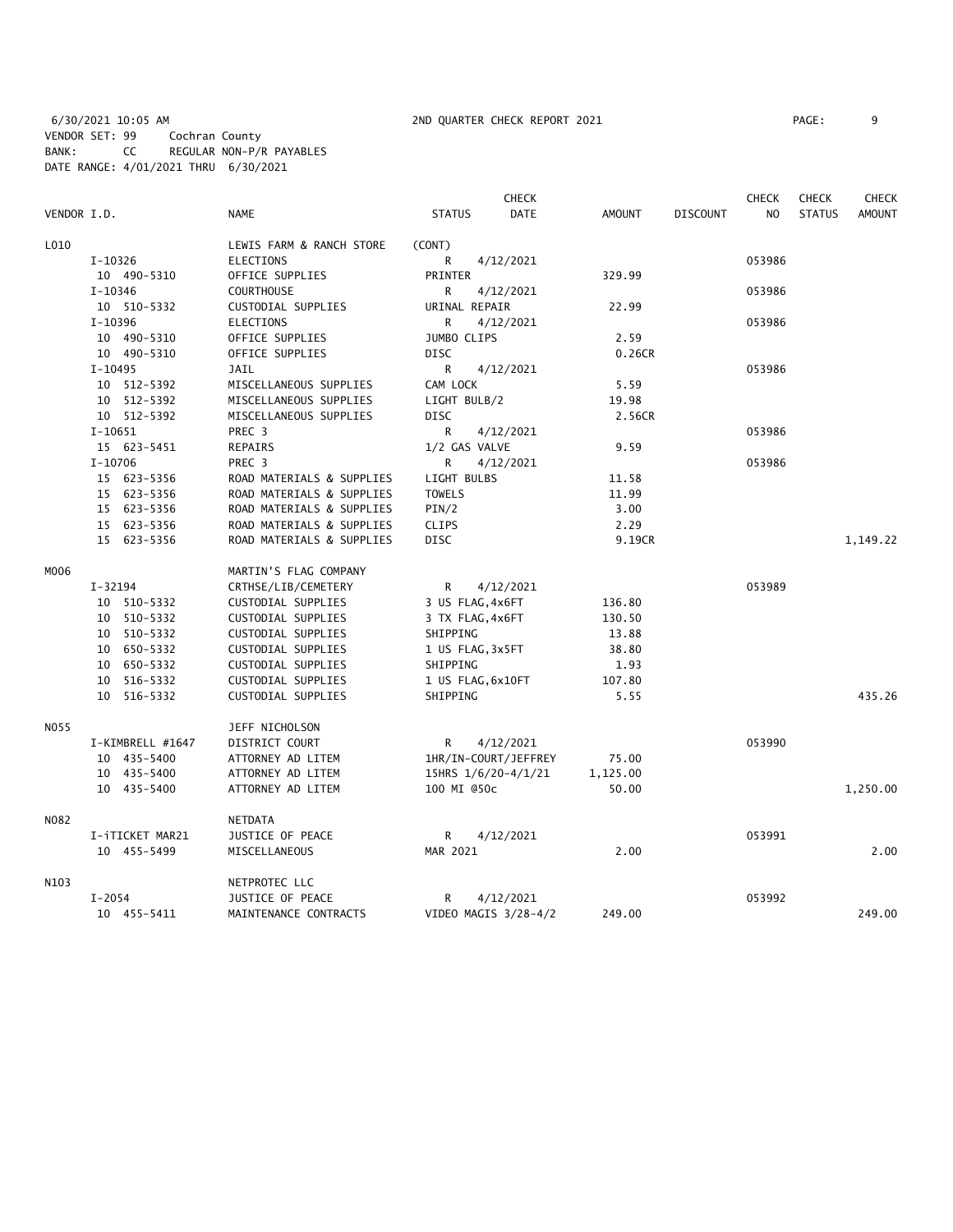6/30/2021 10:05 AM 2ND QUARTER CHECK REPORT 2021 PAGE: 10 VENDOR SET: 99 Cochran County BANK: CC REGULAR NON-P/R PAYABLES DATE RANGE: 4/01/2021 THRU 6/30/2021

| AGE : | 10 |  |
|-------|----|--|
|       |    |  |

|             |                               |                                |                    | <b>CHECK</b>         |               |                 | <b>CHECK</b>   | <b>CHECK</b>  | <b>CHECK</b>  |
|-------------|-------------------------------|--------------------------------|--------------------|----------------------|---------------|-----------------|----------------|---------------|---------------|
| VENDOR I.D. |                               | <b>NAME</b>                    | <b>STATUS</b>      | <b>DATE</b>          | <b>AMOUNT</b> | <b>DISCOUNT</b> | N <sub>O</sub> | <b>STATUS</b> | <b>AMOUNT</b> |
| 0013        |                               | OLD REPUBLIC SURETY COMPA      |                    |                      |               |                 |                |               |               |
|             | I-7403/BRASWELL '21 TREASURER |                                | R                  | 4/12/2021            |               |                 | 053993         |               |               |
|             | 10 497-5480                   | <b>BONDS &amp; NOTARY FEES</b> |                    | PUBLIC OFF'L BOND RN | 250.00        |                 |                |               | 250.00        |
| 0041        |                               | OMNIBASE SERVICES OF TEXAS, LP |                    |                      |               |                 |                |               |               |
|             | I-1ST QTR FEES 21             | FTA FEES                       | R                  | 4/12/2021            |               |                 | 053994         |               |               |
|             | 10 000-2206.003               | Omni Collection Fee            | 1ST QTR FEES 2021  |                      | 70.44         |                 |                |               | 70.44         |
| P261        |                               | PRESCRIPTION SHOP              |                    |                      |               |                 |                |               |               |
|             | $I - 6828$                    | <b>JAIL</b>                    | R                  | 4/12/2021            |               |                 | 053995         |               |               |
|             | 10 512-5391                   | MEDICAL CARE-PRISONERS         | RX/PHILLIP HATTER  |                      | 21.00         |                 |                |               |               |
|             | $I - 6840$                    | <b>JAIL</b>                    | R.                 | 4/12/2021            |               |                 | 053995         |               |               |
|             | 10 512-5391                   | MEDICAL CARE-PRISONERS         | RX/MATILDA ORNELAS |                      | 21.15         |                 |                |               | 42.15         |
| S071        |                               | SCRIPT OFFICE PRODUCTS, INC.   |                    |                      |               |                 |                |               |               |
|             | $C - 59364$                   | AUDITOR                        | R                  | 4/12/2021            |               |                 | 053996         |               |               |
|             | 10 495-5310                   | OFFICE SUPPLIES                |                    | RET 2 STAPLE REMOVER | 12.14CR       |                 |                |               |               |
|             | 10 495-5310                   | OFFICE SUPPLIES                |                    | 2 STAPLE REMOVER/BK  | 11.90         |                 |                |               |               |
|             | I-58365                       | TAX A/C                        | R                  | 4/12/2021            |               |                 | 053996         |               |               |
|             | 10 499-5310                   | OFFICE SUPPLIES                |                    | 1PK JUMBO PAPER CLIP | 12.95         |                 |                |               |               |
|             | I-59299                       | <b>ELECTIONS</b>               | R                  | 4/12/2021            |               |                 | 053996         |               |               |
|             | 10 490-5310                   | OFFICE SUPPLIES                | HP TONER 952XL/BK  |                      | 101.90        |                 |                |               |               |
|             | $I-59326$                     | COUNTY COURT                   | R                  | 4/12/2021            |               |                 | 053996         |               |               |
|             | 10 426-5310                   | OFFICE SUPPLIES                |                    | 1BX FILE FOLDERS/LGL | 18.95         |                 |                |               |               |
|             | I-59347                       | AUDITOR                        | R                  | 4/12/2021            |               |                 | 053996         |               |               |
|             | 10 495-5310                   | OFFICE SUPPLIES                | 2 STAPLE REMOVER   |                      | 12.14         |                 |                |               |               |
|             | 10 495-5310                   | OFFICE SUPPLIES                |                    | 2BX FASTENERS, BASE  | 25.90         |                 |                |               |               |
|             | I-59356                       | JAIL                           | R                  | 4/12/2021            |               |                 | 053996         |               |               |
|             | 10 512-5310                   | OFFICE SUPPLIES                | TRODAT STAMP       |                      | 45.30         |                 |                |               |               |
|             | I-59366                       | <b>CLERK</b>                   | R                  | 4/12/2021            |               |                 | 053996         |               |               |
|             | 10 403-5310                   | OFFICE SUPPLIES                | 1BX COPY PAPER     |                      | 42.50         |                 |                |               |               |
|             | 10 403-5310                   | OFFICE SUPPLIES                | 1PK DVD-R          |                      | 43.70         |                 |                |               |               |
|             | $I-59371$                     | LIBRARY                        | R                  | 4/12/2021            |               |                 | 053996         |               |               |
|             | 10 650-5310                   | OFFICE SUPPLIES                | NOTARY RECORD BOOK |                      | 17.00         |                 |                |               |               |
|             | I-59377                       | SHERIFF                        | R                  | 4/12/2021            |               |                 | 053996         |               |               |
|             | 10 560-5310                   | OFFICE SUPPLIES                |                    | NOTARY STAMP/K LUCIO | 22.95         |                 |                |               |               |
|             | $I-59379$                     | <b>ELECTIONS</b>               | R                  | 4/12/2021            |               |                 | 053996         |               |               |
|             | 10 490-5310                   | OFFICE SUPPLIES                | STAMP INK/RD       |                      | 9.95          |                 |                |               |               |
|             | I-59388                       | TAX A/C                        | R                  | 4/12/2021            |               |                 | 053996         |               |               |
|             | 10 499-5310                   | OFFICE SUPPLIES                | 1HP TONER HP76X    |                      | 258.95        |                 |                |               |               |
|             | I-59395                       | SHERIFF                        | R                  | 4/12/2021            |               |                 | 053996         |               |               |
|             | 10 560-5310                   | OFFICE SUPPLIES                | 2 STAMPS           |                      | 93.90         |                 |                |               |               |
|             | I-59396                       | LIBRARY                        | R                  | 4/12/2021            |               |                 | 053996         |               |               |
|             | 10 650-5310                   | OFFICE SUPPLIES                | NOTARY STAMP       |                      | 22.95         |                 |                |               | 728.80        |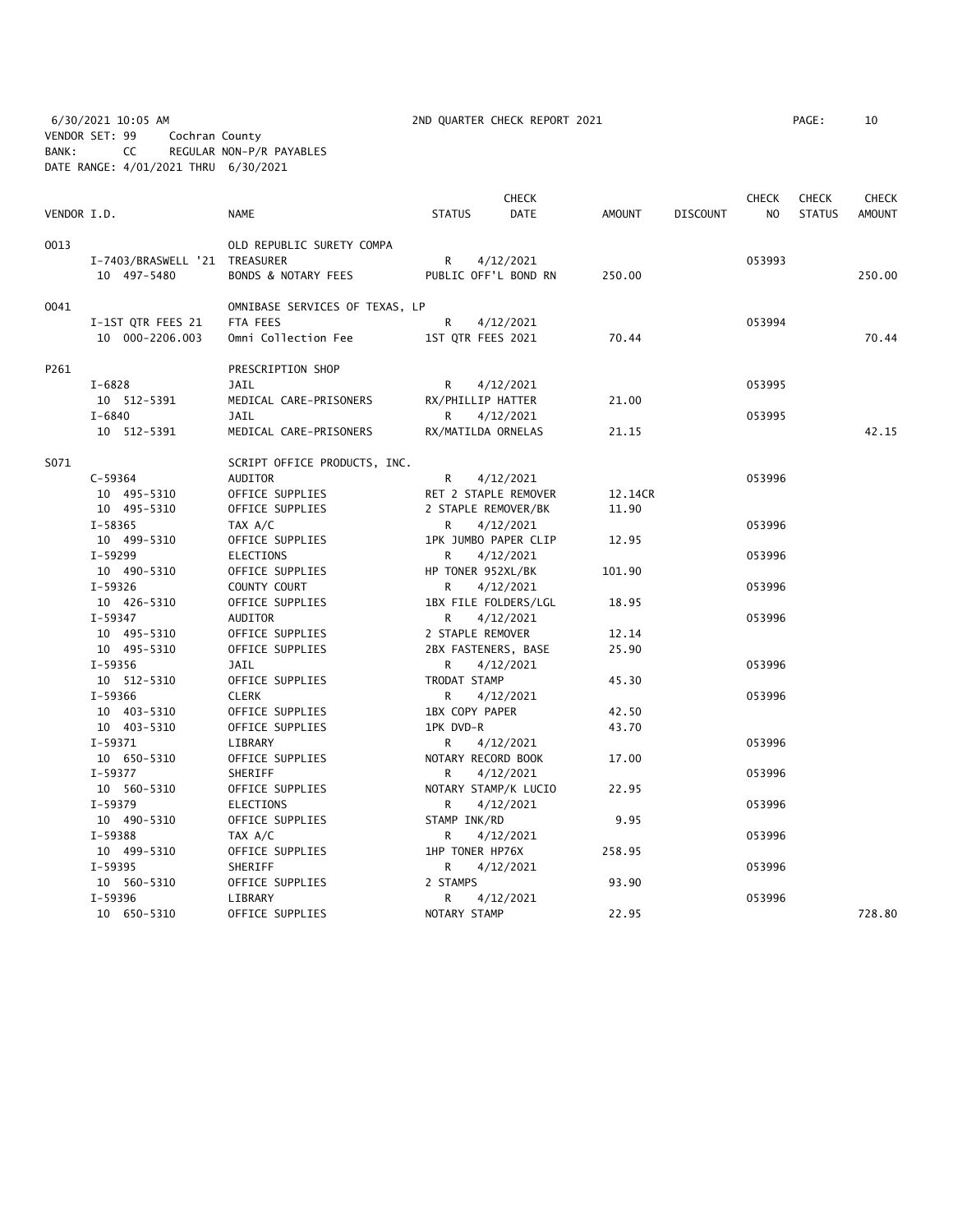6/30/2021 10:05 AM 2ND QUARTER CHECK REPORT 2021 PAGE: 11 VENDOR SET: 99 Cochran County BANK: CC REGULAR NON-P/R PAYABLES DATE RANGE: 4/01/2021 THRU 6/30/2021

|             |                                    |                                                                                 |               | <b>CHECK</b>         |               |                 | <b>CHECK</b>   | <b>CHECK</b>  | <b>CHECK</b>  |
|-------------|------------------------------------|---------------------------------------------------------------------------------|---------------|----------------------|---------------|-----------------|----------------|---------------|---------------|
| VENDOR I.D. |                                    | NAME                                                                            | <b>STATUS</b> | DATE                 | <b>AMOUNT</b> | <b>DISCOUNT</b> | N <sub>O</sub> | <b>STATUS</b> | <b>AMOUNT</b> |
| S210        |                                    | SHAMBURGER AUTO & FARM SUPPLY                                                   |               |                      |               |                 |                |               |               |
|             | I-385890                           | PREC 1                                                                          | R             | 4/12/2021            |               |                 | 053998         |               |               |
|             | 15 621-5356                        | ROAD MATERIALS & SUPPLIES                                                       | LENS RESTORE  |                      | 26.49         |                 |                |               | 26.49         |
| S217        |                                    | STATE COMPTROLLER                                                               |               |                      |               |                 |                |               |               |
|             | I-1ST QTR 21 CIVIL                 | STATE CIVIL FEES                                                                | R             | 4/12/2021            |               |                 | 053999         |               |               |
|             | 90 000-2372                        | Birth Cert. Gov118.015                                                          |               | 1ST QTR REMITTANCE F | 46.80         |                 |                |               |               |
|             | 90<br>000-2373                     | Marriage License Gov 118.011 1ST QTR REMITTANCE F                               |               |                      | 90.00         |                 |                |               |               |
|             | 90 000-2363.004                    | Co Filing Fee Ind Lgl Serv.                                                     |               | 1ST QTR REMITTANCE F | 134.47        |                 |                |               |               |
|             | 000-2363.001<br>90                 | Divorce & Family Gov't 133.1511ST QTR REMITTANCE F                              |               |                      | 44.75         |                 |                |               |               |
|             | 90<br>000-2363.002                 | Other Than Divorce/Family 10B 1ST QTR REMITTANCE F                              |               |                      | 49.50         |                 |                |               |               |
|             | 90<br>000-2363.004                 | Co Filing Fee Ind Lgl Serv.                                                     |               | 1ST QTR REMITTANCE F | 39.90         |                 |                |               |               |
|             | 90 000-2379                        | Judicial Support Fee/L133.105 1ST QTR REMITTANCE F                              |               |                      | 294.00        |                 |                |               |               |
|             | 90<br>000-2380.001                 | CJCPT PERSONAL TRAINGSEC51.9711ST QTR REMITTANCE F                              |               |                      | 85.00         |                 |                |               | 784.42        |
| S217        |                                    | STATE COMPTROLLER                                                               |               |                      |               |                 |                |               |               |
|             | I-1ST QTR 21 CRIM                  | STATE CRIMINAL FEES                                                             | R             | 4/12/2021            |               |                 | 054000         |               |               |
|             | 90 000-2358.002                    | NEW CCC 2020 FORWARD                                                            |               | 1ST QTR REMITTANCE F | 2,405.62      |                 |                |               |               |
|             | 90 000-2358.001                    | PRIOR OLD CCC 04 Forward                                                        |               | 1ST QTR REMITTANCE F | 167.64        |                 |                |               |               |
|             | 90 000-2368                        | BB Bond Fee (Gov CD 41.258)                                                     |               | 1ST QTR REMITTANCE F | 135.00        |                 |                |               |               |
|             | 000-2369<br>90                     | EMS Trauma Sec49.02 SB1131                                                      |               | 1ST QTR REMITTANCE F | 1.07          |                 |                |               |               |
|             | 000-2367.001<br>90                 | STF-SUB 96%9TRANDS CD542.40                                                     |               | 1ST QTR REMITTANCE F | 1,080.78      |                 |                |               |               |
|             | 000-2355<br>90                     | MVF CCP 102.002                                                                 |               | 1ST QTR REMITTANCE F | 5.50          |                 |                |               |               |
|             | 90<br>000-2347.001                 | Truancy Prvtn & Diver. 102.0151ST QTR REMITTANCE F                              |               |                      | 0.58          |                 |                |               |               |
|             | 000-2342.001<br>90                 | Omni FTA                                                                        |               | 1ST QTR REMITTANCE F | 20.00         |                 |                |               |               |
|             | 90<br>000-2361                     | 50% of Time Payment to State 1ST QTR REMITTANCE F                               |               |                      | 29.04         |                 |                |               |               |
|             | 90<br>000-2376                     | Co. CrtCriminal Judicial Fund 1ST QTR REMITTANCE F                              |               |                      | 160.00        |                 |                |               |               |
|             | 000-2342<br>90                     | Arrest Fees - State Officers 1ST QTR REMITTANCE F                               |               |                      | 13.00         |                 |                |               |               |
|             | 90<br>000-2357                     | 50% Overweight Fine                                                             |               | 1ST QTR REMITTANCE F | 1,500.00      |                 |                |               | 5,518.23      |
| S217        |                                    | STATE COMPTROLLER                                                               |               |                      |               |                 |                |               |               |
|             | I-1ST QTR 21 EFILE                 | STATE E-FILE FEES                                                               | R             | 4/12/2021            |               |                 | 054001         |               |               |
|             | 90 000-2363.005                    | ELE. FILING FEE DIS CLK                                                         |               | 1ST QTR REMITTANCE F | 180.00        |                 |                |               |               |
|             | 90 000-2363.006                    | ELE FILING FEE COUNTY CLERK                                                     |               | 1ST QTR REMITTANCE F | 120.00        |                 |                |               |               |
|             | 90 000-2363.007<br>90              | ELE FILING FEE JP                                                               |               | 1ST QTR REMITTANCE F | 100.00        |                 |                |               |               |
|             | 000-2376.001<br>000-2376.002<br>90 | CRIM ELECTRONIC EFF DIS CLK 1ST QTR REMITTANCE F<br>CRIMINAL ELECTRONIC EFF CO. |               | 1ST QTR REMITTANCE F | 5.29<br>4.74  |                 |                |               | 410.03        |
|             |                                    |                                                                                 |               |                      |               |                 |                |               |               |
| S217        |                                    | STATE COMPTROLLER                                                               |               |                      |               |                 |                |               |               |
|             | I-1ST QTR 21 SPEC                  | SPECIALTY CT COSTS                                                              | R             | 4/12/2021            |               |                 | 054002         |               |               |
|             | 90 000-2379.001                    | Drug Court Fee CCP102.0178                                                      |               | 1ST QTR REMITTANCE F | 16.24         |                 |                |               | 16.24         |
| S242        |                                    | SAM'S CLUB                                                                      |               |                      |               |                 |                |               |               |
|             | I-000712 040521                    | JAIL                                                                            | R             | 4/12/2021            |               |                 | 054003         |               |               |
|             | 10 512-5392                        | MISCELLANEOUS SUPPLIES                                                          |               | 4PK TRASH BAGS 13GAL | 59.92         |                 |                |               |               |
|             | I-0RD#6428405010                   | JAIL/NON-DEPT'L                                                                 | R             | 4/12/2021            |               |                 | 054003         |               |               |
|             | 10 512-5333                        | FOOD-PRISONERS                                                                  |               | 6PK KRAFT SLICES 72C | 42.72         |                 |                |               |               |
|             | 10 512-5392                        | MISCELLANEOUS SUPPLIES                                                          |               | 1PK FOAM CUPS 200Z   | 24.28         |                 |                |               |               |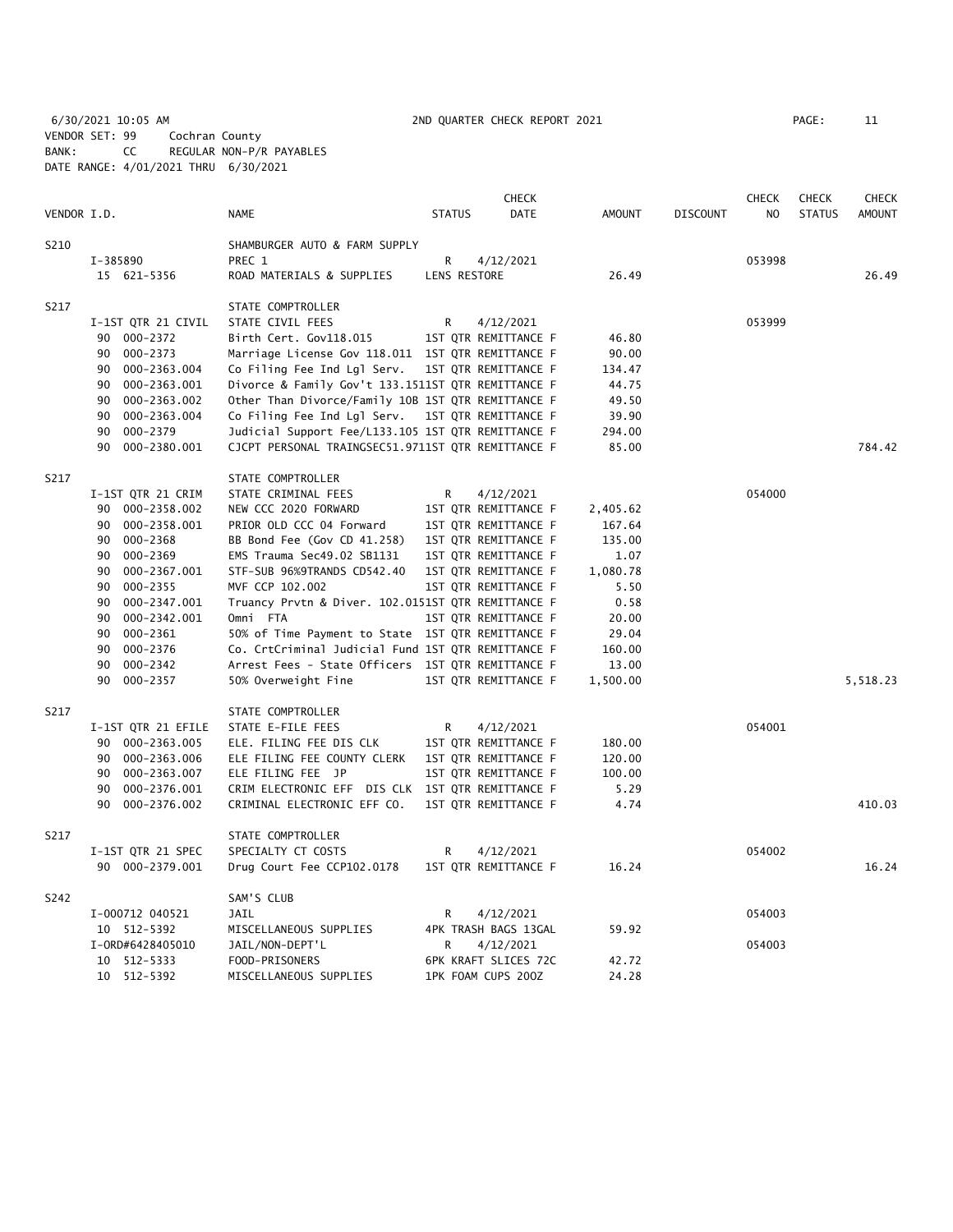6/30/2021 10:05 AM 2ND QUARTER CHECK REPORT 2021 PAGE: 12 VENDOR SET: 99 Cochran County BANK: CC REGULAR NON-P/R PAYABLES DATE RANGE: 4/01/2021 THRU 6/30/2021

|             |    |                  |                                |                          | <b>CHECK</b>          |               |                 | <b>CHECK</b>   | <b>CHECK</b>  | <b>CHECK</b>  |
|-------------|----|------------------|--------------------------------|--------------------------|-----------------------|---------------|-----------------|----------------|---------------|---------------|
| VENDOR I.D. |    |                  | NAME                           | <b>STATUS</b>            | DATE                  | <b>AMOUNT</b> | <b>DISCOUNT</b> | N <sub>O</sub> | <b>STATUS</b> | <b>AMOUNT</b> |
| S242        |    |                  | SAM'S CLUB<br>(CONT)           |                          |                       |               |                 |                |               |               |
|             |    | I-0RD#6428405010 | JAIL/NON-DEPT'L                | R                        | 4/12/2021             |               |                 | 054003         |               |               |
|             |    | 10 512-5333      | FOOD-PRISONERS                 | 2PK ONION RINGS 10#      |                       | 39.96         |                 |                |               |               |
|             |    | 10 512-5333      | FOOD-PRISONERS                 |                          | 12PK JUICE VAR PK 36  | 107.76        |                 |                |               |               |
|             |    | 10 512-5333      | FOOD-PRISONERS                 | PINTO BEANS 50#          |                       | 26.86         |                 |                |               |               |
|             |    | 10 512-5333      | FOOD-PRISONERS                 |                          | 2PK CRUMBLED BACON 2  | 17.76         |                 |                |               |               |
|             |    | 10 512-5333      | FOOD-PRISONERS                 |                          | 2PK FRENCH FRIES 30#  | 38.96         |                 |                |               |               |
|             |    | 10 512-5333      | FOOD-PRISONERS                 |                          | 4PK BNLS SKNLS CKN B  | 67.92         |                 |                |               |               |
|             |    | 10 512-5392      | MISCELLANEOUS SUPPLIES         |                          | 2PK FOAM PLATES 9@ 2  | 24.96         |                 |                |               |               |
|             |    | 10 409-5300      | COUNTY-WIDE SUPPLIES           |                          | 2PK FOAM PLATES 9@ 2  | 24.96         |                 |                |               |               |
|             |    | 10 512-5392      | MISCELLANEOUS SUPPLIES         |                          | 4PK BATH TISSUE 45RL  | 73.84         |                 |                |               |               |
|             |    | 10 512-5333      | FOOD-PRISONERS                 | 2 GAL KRAFT MAYO         |                       | 15.96         |                 |                |               |               |
|             |    | 10 512-5333      | FOOD-PRISONERS                 | 3 COUNTRY CROCK 5#       |                       | 14.94         |                 |                |               |               |
|             |    | 10 512-5333      | FOOD-PRISONERS                 |                          | 2PK KRAFT MAC/CH 18P  | 27.92         |                 |                |               |               |
|             |    | 10 512-5333      | FOOD-PRISONERS                 | 4PK 4-CHS SHRED 5#       |                       | 53.92         |                 |                |               |               |
|             |    | 10 512-5333      | FOOD-PRISONERS                 | 2CT CANOLA OIL 3QT       |                       | 17.08         |                 |                |               |               |
|             |    | 10 512-5392      | MISCELLANEOUS SUPPLIES         |                          | 2PK SUPR PLATES 320C  | 17.96         |                 |                |               |               |
|             |    | 10 409-5300      | COUNTY-WIDE SUPPLIES           |                          | 1PK SUPR PLATES 320C  | 8.98          |                 |                |               |               |
|             |    | 10 512-5392      | MISCELLANEOUS SUPPLIES         |                          | 1PK SUPR BOWLS 300CT  | 9.98          |                 |                |               |               |
|             |    | 10 409-5300      | COUNTY-WIDE SUPPLIES           |                          | 1PK SUPR BOWLS 300CT  | 9.98          |                 |                |               |               |
|             |    | 10 512-5333      | FOOD-PRISONERS                 | 15DZ EGGS LG             |                       | 27.37         |                 |                |               |               |
|             |    | 10 512-5333      | FOOD-PRISONERS                 |                          | SWEET CREAM BUTTER 4  | 8.68          |                 |                |               |               |
|             |    | 10 512-5392      | MISCELLANEOUS SUPPLIES         | <b>3PK PLASTIC FORKS</b> |                       | 32.94         |                 |                |               |               |
|             |    | 10 409-5300      | COUNTY-WIDE SUPPLIES           | <b>1PK PLASTIC FORKS</b> |                       | 10.98         |                 |                |               |               |
|             |    | 10 512-5333      | FOOD-PRISONERS                 |                          | 2PK RANCH STYLE BEAN  | 12.94         |                 |                |               |               |
|             |    | 10 512-5392      | MISCELLANEOUS SUPPLIES         | 6 LEMON DISINF CLNR      |                       | 38.16         |                 |                |               |               |
|             |    | 10 512-5333      | FOOD-PRISONERS                 |                          | 2PK CHDR/SR CRM CHIP  | 27.96         |                 |                |               |               |
|             |    | 10 512-5333      | FOOD-PRISONERS                 |                          | 2 WOLF BRAND CHILI 6  | 18.54         |                 |                |               |               |
|             | 10 | 512-5392         | MISCELLANEOUS SUPPLIES         |                          | 6PK PINE SOL 1/PK 10  | 67.08         |                 |                |               |               |
|             |    | 10 512-5333      | FOOD-PRISONERS                 | 1 CAN CHEDDAR SAUCE      |                       | 7.06          |                 |                |               | 978.33        |
| T184        |    |                  | THYSSENKRUPP ELEVATOR COR      |                          |                       |               |                 |                |               |               |
|             |    | I-3005865395     | <b>ELEVATOR</b>                | R                        | 4/12/2021             |               |                 | 054004         |               |               |
|             |    | 10 510-5411      | MAINTENANCE CONTRACTS          |                          | ELEVATOR MAINT 2ND Q  | 2,290.17      |                 |                |               | 2,290.17      |
| T283        |    |                  | TAC HEBP                       |                          |                       |               |                 |                |               |               |
|             |    | I-ARTS 2020      | TREASURER                      | R                        | 4/12/2021             |               |                 | 054005         |               |               |
|             |    | 10 497-5311      | POSTAL EXPENSES                |                          | SUBSCRIPTION FEE/109  |               |                 |                |               |               |
|             |    | 10 497-5311      | POSTAL EXPENSES                |                          | PROCESS 55 FORMS @\$1 | 82.50         |                 |                |               | 82.50         |
| T314        |    |                  | TEXAS DEPT OF CRIMINAL JUSTICE |                          |                       |               |                 |                |               |               |
|             |    | $I - Q#17406$    | <b>JAIL</b>                    | R                        | 4/12/2021             |               |                 | 054006         |               |               |
|             |    | 10 512-5451      | REPAIR                         |                          | SHOWER STALL, STNLS S | 3,954.75      |                 |                |               | 3,954.75      |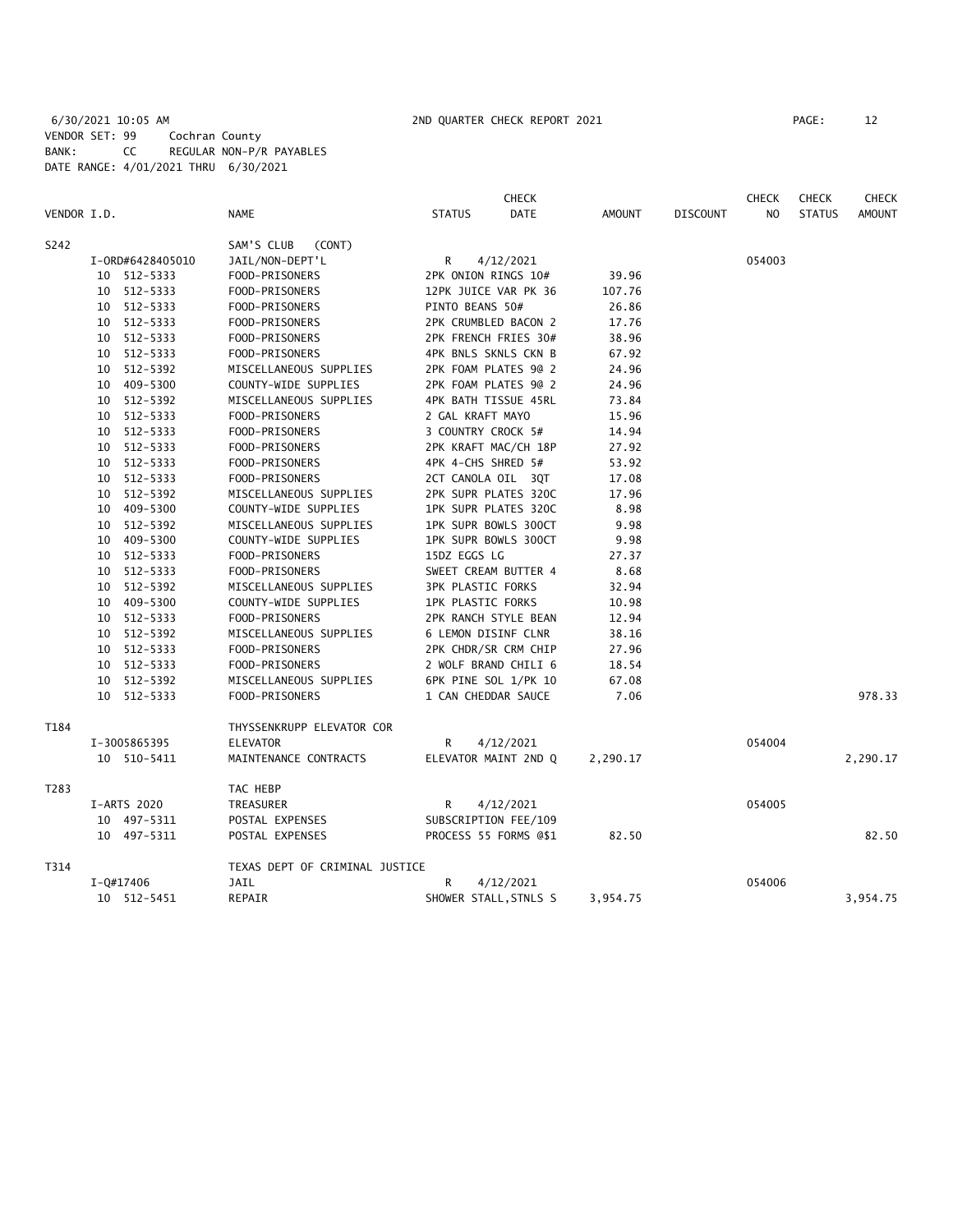6/30/2021 10:05 AM 2ND QUARTER CHECK REPORT 2021 PAGE: 13 VENDOR SET: 99 Cochran County BANK: CC REGULAR NON-P/R PAYABLES DATE RANGE: 4/01/2021 THRU 6/30/2021

|             |                                    |                        |                      | <b>CHECK</b> |          |                 | <b>CHECK</b> | <b>CHECK</b>  | CHECK         |
|-------------|------------------------------------|------------------------|----------------------|--------------|----------|-----------------|--------------|---------------|---------------|
| VENDOR I.D. |                                    | NAME                   | <b>STATUS</b>        | DATE         | AMOUNT   | <b>DISCOUNT</b> | NO           | <b>STATUS</b> | <b>AMOUNT</b> |
| U044        |                                    | USDA/FPAC-BC/BCOS      |                      |              |          |                 |              |               |               |
|             | I-REF OVERPAYT                     | ACTIVITY BLDG          | R                    | 4/12/2021    |          |                 | 054007       |               |               |
|             | 10 000-4370.101                    | RENT-ACTIVITY BUILDING | REFUND OCTOBER 2020  |              | 4,966.72 |                 |              |               |               |
|             | 10 000-4370.101                    | RENT-ACTIVITY BUILDING | REFUND NOVEMBER 2020 |              | 4,966.72 |                 |              |               |               |
|             | 10 000-4370.101                    | RENT-ACTIVITY BUILDING | REFUND DECEMBER 2020 |              | 4,966.72 |                 |              |               |               |
|             | 10 000-4370.101                    | RENT-ACTIVITY BUILDING | REFUND JANUARY 2021  |              | 4,966.72 |                 |              |               | 19,866.88     |
| W010        |                                    | WEST TEXAS GAS INC     |                      |              |          |                 |              |               |               |
|             | I-020036001201 04/21 PARK/SHOP     |                        | R                    | 4/12/2021    |          |                 | 054008       |               |               |
|             | 10 660-5440                        | UTILITIES & IRRIGATION | GAS SVC 2/25-3/29/21 |              | 9.54     |                 |              |               |               |
|             | 10 660-5440                        | UTILITIES & IRRIGATION | <b>GRIP CHG</b>      |              | 5.21     |                 |              |               |               |
|             | I-020036002501 04/21 PARK/SHOWBARN |                        | R                    | 4/12/2021    |          |                 | 054008       |               |               |
|             | 10 660-5440                        | UTILITIES & IRRIGATION | GAS SVC 2/25-3/29/21 |              | 13.06    |                 |              |               |               |
|             | 10 660-5440                        | UTILITIES & IRRIGATION | <b>GRIP CHG</b>      |              | 13.16    |                 |              |               |               |
|             | I-020049022001 04/21 PREC 3        |                        | R                    | 4/12/2021    |          |                 | 054008       |               |               |
|             | 15 623-5440                        | UTILITIES              | 4.7MCF 2/24-3/29/21  |              | 11.61    |                 |              |               |               |
|             | 15 623-5440                        | UTILITIES              | COST OF GAS (3.178)  |              | 14.93    |                 |              |               |               |
|             | 15 623-5440                        | UTILITIES              | <b>CUSTOMER CHG</b>  |              | 13.06    |                 |              |               |               |
|             | 15 623-5440                        | UTILITIES              | <b>GRIP CHG</b>      |              | 13.16    |                 |              |               | 93.73         |
| W070        |                                    | R D WALLACE OIL CO INC |                      |              |          |                 |              |               |               |
|             | I-12520008 04/21                   | PREC 4                 | R                    | 4/12/2021    |          |                 | 054009       |               |               |
|             | 15 624-5330                        | FUEL AND OIL           | 48GL CLEAR DIESEL 3/ |              | 125.52   |                 |              |               |               |
|             | I-12520010 MAR21                   | CEMETERY/AIRPORT       | R                    | 4/12/2021    |          |                 | 054009       |               |               |
|             | 10 516-5330                        | FUEL & OIL             | 23GL UNL 3/11        |              | 55.50    |                 |              |               |               |
|             | 30 518-5330                        | FUEL & OIL             | 22.01GL UNL 3/26     |              | 55.31    |                 |              |               |               |
|             | I-12520021 04/21                   | PREC 3                 | R                    | 4/12/2021    |          |                 | 054009       |               |               |
|             | 15 623-5330                        | FUEL AND OIL           | 349.4GL DYED DIESEL  |              | 821.09   |                 |              |               |               |
|             | 15 623-5330                        | FUEL AND OIL           | 2 80-0Z PWR SVC      |              | 25.90    |                 |              |               |               |
|             | 15 623-5330                        | FUEL AND OIL           | 99.9GL REG ETH/DEL 3 |              | 251.25   |                 |              |               |               |
|             | I-12520030 MAR21                   | PREC 1                 | R                    | 4/12/2021    |          |                 | 054009       |               |               |
|             | 15 621-5451                        | REPAIRS                | ST INSPECTION/07 CHE |              | 7.00     |                 |              |               |               |
|             | 15 621-5451                        | REPAIRS                | ST INSPECTION/04 MAC |              | 7.00     |                 |              |               |               |
|             | 15 621-5451                        | <b>REPAIRS</b>         | 2 PAPER FORM FEES    |              | 6.00     |                 |              |               |               |
|             | 15 621-5330                        | FUEL & OIL             | 68GL CLEAR DIESEL 3/ |              | 173.74   |                 |              |               |               |
|             | 15 621-5330                        | FUEL & OIL             | 136GL CLEAR DIESEL 3 |              | 355.64   |                 |              |               |               |
|             | 15 621-5330                        | FUEL & OIL             | 24.04GL UNL 3/4      |              | 55.61    |                 |              |               |               |
|             | 15 621-5330                        | FUEL & OIL             | 27.44GL UNL 3/9      |              | 66.21    |                 |              |               |               |
|             | 15 621-5330                        | FUEL & OIL             | 23.3GL UNL 3/15      |              | 58.55    |                 |              |               |               |
|             | 15 621-5330                        | FUEL & OIL             | 21.41GL UNL 3/18     |              | 53.80    |                 |              |               |               |
|             | 15 621-5330                        | FUEL & OIL             | 28.1GL UNL 3/24      |              | 70.62    |                 |              |               |               |
|             | 15 621-5330                        | FUEL & OIL             | 27.43GL UNL 3/31     |              | 66.19    |                 |              |               |               |
|             | I-12520032 04/21                   | PREC 2                 | R.                   | 4/12/2021    |          |                 | 054009       |               |               |
|             | 15 622-5330                        | FUEL AND OIL           | 20 DEF 3/3           |              | 215.00   |                 |              |               |               |
|             | 15 622-5451                        | REPAIRS                | 25FT HOSE 3/8" 3/29  |              | 48.75    |                 |              |               |               |
|             | 15 622-5451                        | REPAIRS                | 2EA HOSE INSERT, 3/8 |              | 5.00     |                 |              |               |               |
|             | 15 622-5330                        | FUEL AND OIL           | 20GL UNL 3/4         |              | 46.27    |                 |              |               |               |
|             | 15 622-5330                        | FUEL AND OIL           | 18.21GL UNL 3/15     |              | 45.75    |                 |              |               |               |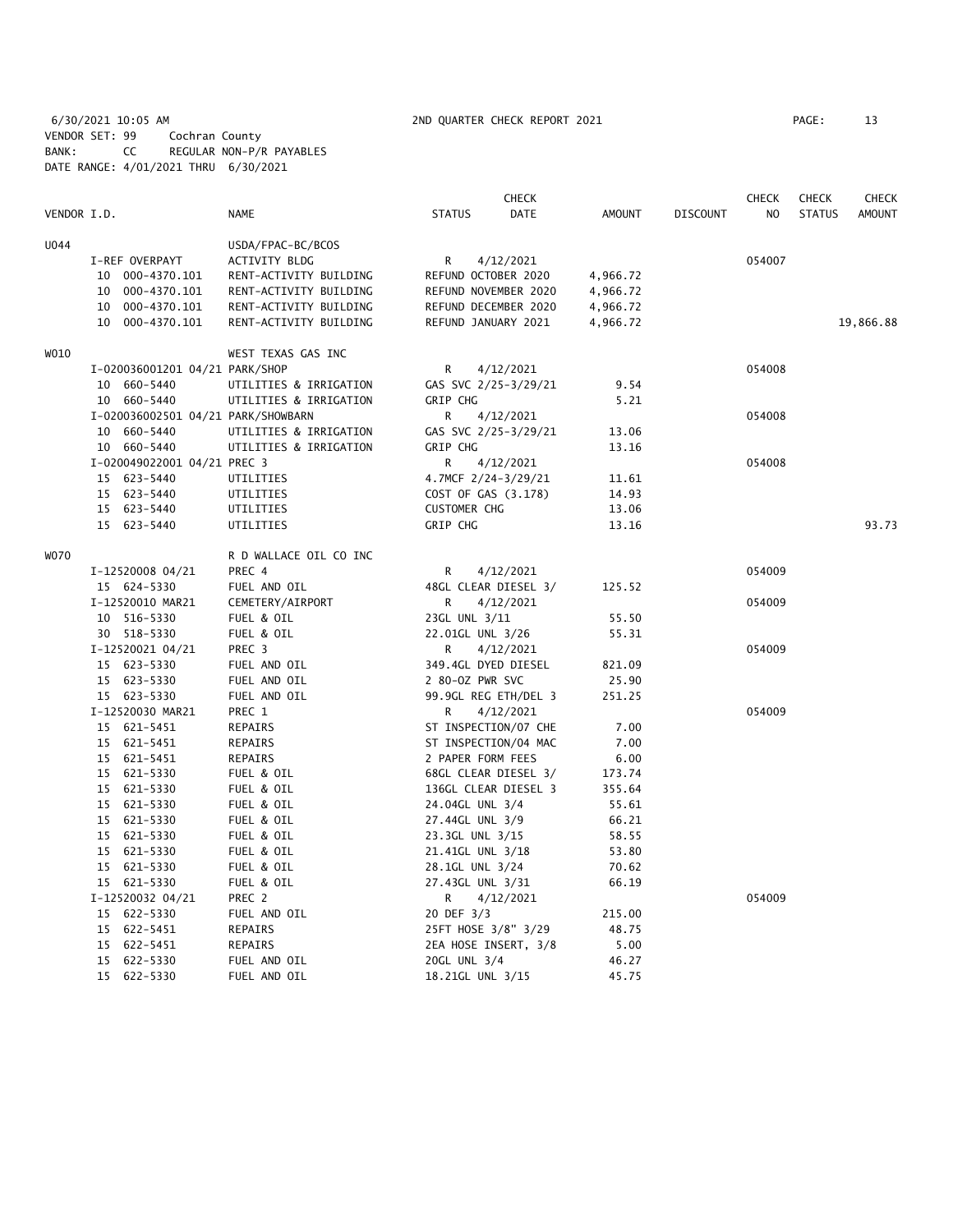6/30/2021 10:05 AM 2ND QUARTER CHECK REPORT 2021 PAGE: 14 VENDOR SET: 99 Cochran County BANK: CC REGULAR NON-P/R PAYABLES DATE RANGE: 4/01/2021 THRU 6/30/2021

|             |                  |                                               | <b>CHECK</b>          |          |                 | <b>CHECK</b> | <b>CHECK</b>  | <b>CHECK</b>  |
|-------------|------------------|-----------------------------------------------|-----------------------|----------|-----------------|--------------|---------------|---------------|
| VENDOR I.D. |                  | <b>NAME</b>                                   | <b>STATUS</b><br>DATE | AMOUNT   | <b>DISCOUNT</b> | NO.          | <b>STATUS</b> | <b>AMOUNT</b> |
| W070        |                  | R D WALLACE OIL CO INC                        | (CONT)                |          |                 |              |               |               |
|             | I-12520032 04/21 | PREC 2                                        | R<br>4/12/2021        |          |                 | 054009       |               |               |
|             | 15 622-5330      | FUEL AND OIL                                  | 17.77GL UNL 3/18      | 44.66    |                 |              |               |               |
|             | 15 622-5330      | FUEL AND OIL                                  | 21.55GL UNL 3/24      | 54.16    |                 |              |               |               |
|             | I-12520041 04/21 | PREC 4                                        | R<br>4/12/2021        |          |                 | 054009       |               |               |
|             | 15 624-5330      | FUEL AND OIL                                  | 96GL CLEAR DIESEL 3/  | 251.04   |                 |              |               |               |
|             | 15 624-5330      | FUEL AND OIL                                  | 39.7GL CLEAR DIESEL   | 103.82   |                 |              |               |               |
|             | 15 624-5330      | FUEL AND OIL                                  | 104GL CLEAR DIESEL 3  | 271.96   |                 |              |               |               |
|             | 15 624-5330      | FUEL AND OIL                                  | 20.48GL UNL 3/17      | 51.48    |                 |              |               |               |
|             | 15 624-5330      | FUEL AND OIL                                  | 22.08GL UNL 3/26      | 55.50    |                 |              |               |               |
|             | I-12520043 04/21 | SHERIFF                                       | R<br>4/12/2021        |          |                 | 054009       |               |               |
|             | 10 560-5451      | MACHINERY-NON-OFFICE REPAIR                   | ST INSP/16 CHARGER #  | 7.00     |                 |              |               |               |
|             | 560-5451<br>10   | MACHINERY-NON-OFFICE REPAIR                   | PAPER FORM FEE        | 3.00     |                 |              |               |               |
|             | 10 560-5330      | FUEL AND OIL                                  | 779.402GL UNL         | 1,974.50 |                 |              |               |               |
|             | 10 560-5330      | FUEL AND OIL                                  | 145.58GL UNL/CARD#25  | 361.58   |                 |              |               |               |
|             | 10 560-5330      | FUEL AND OIL                                  | 141.74GL UNL/CARD#86  | 349.92   |                 |              |               |               |
|             | I-12520239 MAR21 | CO JDG/COMM'R CT                              | R<br>4/12/2021        |          |                 | 054009       |               |               |
|             | 15 610-5428      | CO. JUDGE-CONTINUING EDUCATION13.2GL UNL 3/24 |                       | 33.18    |                 |              |               |               |
|             | I-12520241 MAR21 | <b>EXTENSION SVC</b>                          | R<br>4/12/2021        |          |                 | 054009       |               |               |
|             | 10 665-5330      | FUEL AND OIL                                  | 32.45GL UNL 3/5       | 78.29    |                 |              |               |               |
|             | 10 665-5330      | FUEL AND OIL                                  | 33.53GL UNL 3/23      | 84.26    |                 |              |               |               |
|             | I-12520252 MAR21 | CONSTABLE                                     | R<br>4/12/2021        |          |                 | 054009       |               |               |
|             | 10 550-5330      | FUEL & OIL                                    | 15.5GL UNL 3/3        | 35.85    |                 |              |               |               |
|             | 10 550-5330      | FUEL & OIL                                    | 20.5GL UNL 3/10       | 49.47    |                 |              |               |               |
|             | 10 550-5330      | FUEL & OIL                                    | 23GL UNL 3/17         | 57.81    |                 |              |               |               |
|             | 10 550-5330      | FUEL & OIL                                    | 20GL UNL 3/24         | 50.26    |                 |              |               |               |
|             | 10 550-5330      | FUEL & OIL                                    | 15.5GL UNL 3/27       | 38.96    |                 |              |               |               |
|             | I-12520261 MAR21 | <b>VETERANS SVC</b>                           | R<br>4/12/2021        |          |                 | 054009       |               |               |
|             | 10 405-5451      | REPAIRS                                       | STATE INSPECTION      | 7.00     |                 |              |               |               |
|             | 10 405-5451      | REPAIRS                                       | PAPER FORM FEE        | 3.00     |                 |              |               |               |
|             | 10 405-5330      | FUEL AND OIL                                  | 7.01GL UNL 3/11/21    | 16.92    |                 |              |               | 6,599.32      |
| W193        |                  | WESTWARD AUTOMOTIVE REPAIR LLC                |                       |          |                 |              |               |               |
|             | $I-1252$         | SHERIFF                                       | R<br>4/12/2021        |          |                 | 054010       |               |               |
|             | 10 560-5451      | MACHINERY-NON-OFFICE REPAIR                   | CHG OIL, FLUIDS/16 CH | 20.00    |                 |              |               |               |
|             | 10 560-5451      | MACHINERY-NON-OFFICE REPAIR                   | HAZ WASTE FEE         | 1.75     |                 |              |               |               |
|             | $I-1263$         | SHERIFF                                       | R<br>4/12/2021        |          |                 | 054010       |               |               |
|             | 10 560-5451      | MACHINERY-NON-OFFICE REPAIR                   | CHG OIL, FLUIDS/20 CH | 20.00    |                 |              |               |               |
|             | 10 560-5451      | MACHINERY-NON-OFFICE REPAIR                   | HAZ WASTE FEE         | 1.75     |                 |              |               |               |
|             | $I-1264$         | SHERIFF                                       | 4/12/2021<br>R        |          |                 | 054010       |               |               |
|             | 10 560-5451      | MACHINERY-NON-OFFICE REPAIR                   | CHG OIL, FLUIDS/17 CH | 20.25    |                 |              |               |               |
|             | 10 560-5451      | MACHINERY-NON-OFFICE REPAIR                   | HAZ WASTE FEE         | 1.75     |                 |              |               | 65.50         |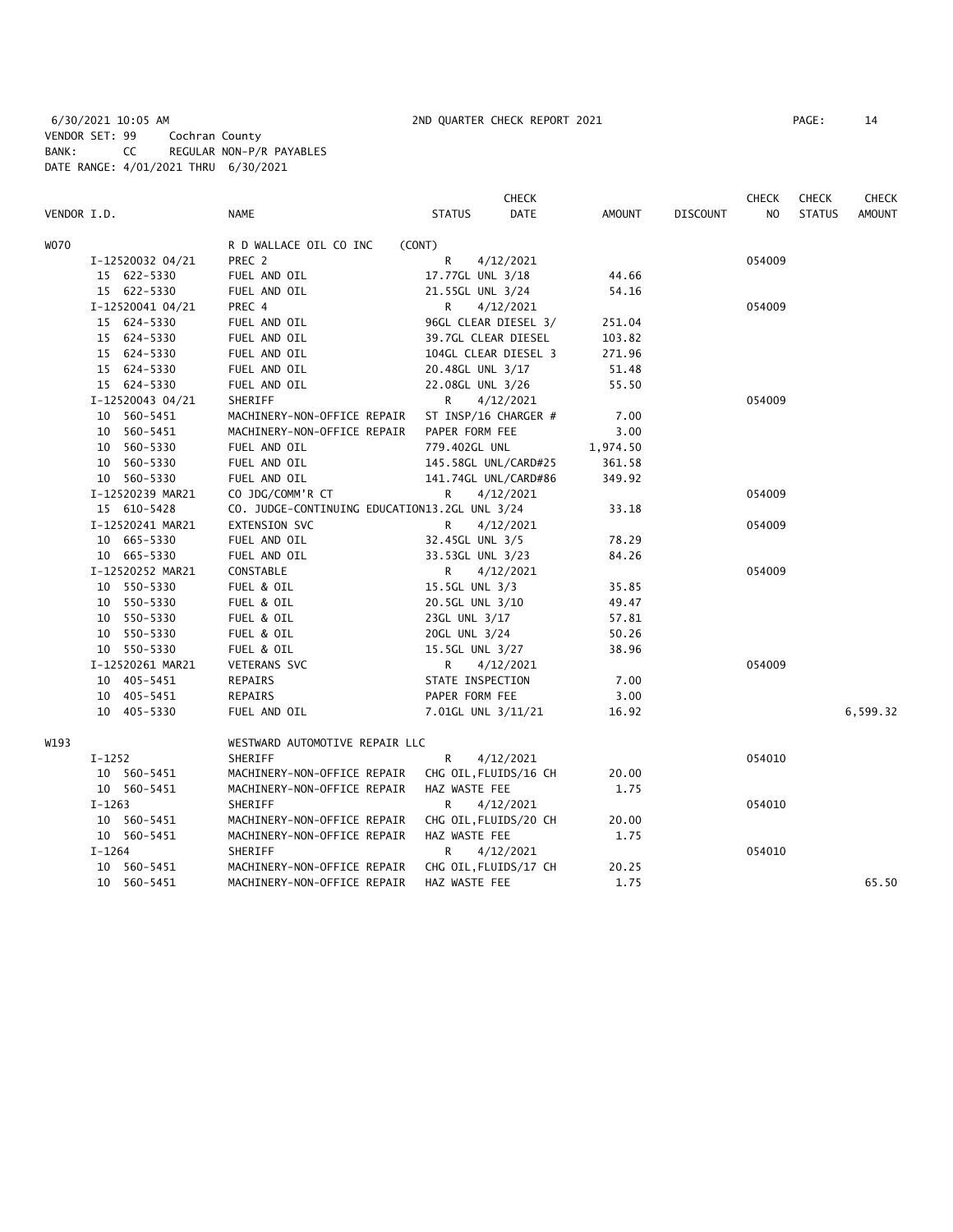6/30/2021 10:05 AM 2ND QUARTER CHECK REPORT 2021 PAGE: 15 VENDOR SET: 99 Cochran County BANK: CC REGULAR NON-P/R PAYABLES DATE RANGE: 4/01/2021 THRU 6/30/2021

|             |    |              |                                       |                         | <b>CHECK</b>         |               |                 | <b>CHECK</b>   | <b>CHECK</b>  | <b>CHECK</b>  |
|-------------|----|--------------|---------------------------------------|-------------------------|----------------------|---------------|-----------------|----------------|---------------|---------------|
| VENDOR I.D. |    |              | <b>NAME</b>                           | <b>STATUS</b>           | <b>DATE</b>          | <b>AMOUNT</b> | <b>DISCOUNT</b> | N <sub>O</sub> | <b>STATUS</b> | <b>AMOUNT</b> |
| W246        |    |              | IMPERIAL BAY & PAPER CO, LLC          |                         |                      |               |                 |                |               |               |
|             |    | C-L030592    | <b>COURTHOUSE</b>                     | $\mathsf{R}$            | 4/12/2021            |               |                 | 054011         |               |               |
|             |    | 10 510-5332  | CUSTODIAL SUPPLIES                    | RET 1BX URINAL SCR/I    |                      | 29.81CR       |                 |                |               |               |
|             |    | 10 510-5332  | CUSTODIAL SUPPLIES                    |                         | RET 2 MOP/INV#L02320 | 17.78CR       |                 |                |               |               |
|             |    | I-L029621    | <b>COURTHOUSE</b>                     | R                       | 4/12/2021            |               |                 | 054011         |               |               |
|             |    | 10 510-5332  | CUSTODIAL SUPPLIES                    | <b>1CS SPRAYWAY</b>     |                      | 37.46         |                 |                |               |               |
|             |    | 10 510-5332  | CUSTODIAL SUPPLIES                    | 1BX URINAL SCR/MANGO    |                      | 29.81         |                 |                |               |               |
|             |    | 10 510-5332  | CUSTODIAL SUPPLIES                    | 1CS TISSUE 80RL/CS      |                      | 73.70         |                 |                |               |               |
|             |    | I-L029621-01 | <b>COURTHOUSE</b>                     | R                       | 4/12/2021            |               |                 | 054011         |               |               |
|             |    | 10 510-5332  | CUSTODIAL SUPPLIES                    | 1CS FABULOSO            |                      | 67.20         |                 |                |               |               |
|             |    | 10 510-5332  | CUSTODIAL SUPPLIES                    | 1CS PAPER TOWEL S/F     |                      | 48.27         |                 |                |               |               |
|             |    | 10 510-5332  | CUSTODIAL SUPPLIES                    | 1CT PINE SOL            |                      | 35.18         |                 |                |               |               |
|             |    | I-L029999    | <b>COURTHOUSE</b>                     | R                       | 4/12/2021            |               |                 | 054011         |               |               |
|             |    | 10 510-5332  | CUSTODIAL SUPPLIES                    | 1CS LYSOL WIPES         |                      | 38.55         |                 |                |               |               |
|             |    | I-L030654    | <b>COURTHOUSE</b>                     | R.                      | 4/12/2021            |               |                 | 054011         |               |               |
|             |    | 10 510-5332  | CUSTODIAL SUPPLIES                    | <b>1CS PAPER TOWELS</b> |                      | 79.27         |                 |                |               |               |
|             |    | 10 510-5332  | CUSTODIAL SUPPLIES                    | 1CS TRASN LINER 1.7     |                      | 86.12         |                 |                |               |               |
|             |    | 10 510-5332  | CUSTODIAL SUPPLIES                    | 2EA MOP 1"/BE           |                      | 13.29         |                 |                |               |               |
|             |    | 10 510-5332  | CUSTODIAL SUPPLIES                    | 1CS TISSUE 80RL/CS      |                      | 73.70         |                 |                |               | 534.96        |
| X001        |    |              | XCEL ENERGY                           |                         |                      |               |                 |                |               |               |
|             |    |              | I-54-1324315-7 03/21 ALMOST ALL DEPTS | R                       | 4/12/2021            |               |                 | 054012         |               |               |
|             |    | 30 518-5440  | UTILITIES                             |                         | 300210167 RUNWAY LIG | 60.23         |                 |                |               |               |
|             |    | 10 510-5440  | UTILITIES                             |                         | 300240736 COURTHOUSE | 1,769.42      |                 |                |               |               |
|             |    | 10 580-5440  | UTILITIES [TOWER]                     | 300282806 TOWER         |                      | 35.09         |                 |                |               |               |
|             |    | 15 621-5440  | UTILITIES                             |                         | 300294119 PREC 1 SHO | 44.45         |                 |                |               |               |
|             |    | 10 650-5440  | UTILITIES                             | 300338546 LIBRARY       |                      | 103.01        |                 |                |               |               |
|             |    | 10 652-5440  | UTILITIES                             | 300342232 MUSEUM        |                      | 67.63         |                 |                |               |               |
|             |    | 10 662-5440  | UTILITIES                             |                         | 300390484 ACTIVITY B | 292.14        |                 |                |               |               |
|             |    | 10 660-5440  | UTILITIES & IRRIGATION                | 300410370 PARK          |                      | 87.79         |                 |                |               |               |
|             |    | 10 660-5440  | UTILITIES & IRRIGATION                | 300457515 PARK/SHOP     |                      | 80.01         |                 |                |               |               |
|             |    | 10 516-5440  | UTILITIES                             | 300555198 CEMETERY      |                      | 12.78         |                 |                |               |               |
|             | 10 | 660-5440     | UTILITIES & IRRIGATION                | 300587052 SHOWBARN      |                      | 43.24         |                 |                |               |               |
|             |    | 10 660-5440  | UTILITIES & IRRIGATION                |                         | 300587753 RODEO GROU | 12.78         |                 |                |               |               |
|             |    | 10 409-5440  | UTILITIES                             | 300588989 ANNEX         |                      | 25.04         |                 |                |               |               |
|             |    | 10 516-5440  | UTILITIES                             | 300603417 CEMETERY      |                      | 14.75         |                 |                |               |               |
|             | 10 | 516-5440     | UTILITIES                             |                         | 300637038 CEMETERY S | 12.78         |                 |                |               | 2,661.14      |
| Y026        |    |              | YOAKUM COUNTY SHERIFF'S OFFICE        |                         |                      |               |                 |                |               |               |
|             |    | I-MAR 2021   | <b>JAIL</b>                           | R                       | 4/12/2021            |               |                 | 054013         |               |               |
|             |    | 10 512-5499  | MISCELLANEOUS                         |                         | 24 DAS/JOSE A ARGUME | 1,200.00      |                 |                |               |               |
|             |    | 10 512-5499  | MISCELLANEOUS                         |                         | 31 DAS/MAIRA CASTANE | 1,550.00      |                 |                |               |               |
|             |    | 10 512-5499  | MISCELLANEOUS                         |                         | 31 DAS/S TYRONE HARR | 1,550.00      |                 |                |               |               |
|             |    | 10 512-5499  | MISCELLANEOUS                         |                         | 31 DAS/JEREMIE HOLLA | 1,550.00      |                 |                |               |               |
|             |    | 10 512-5499  | MISCELLANEOUS                         |                         | 19 DAS/WALTER A MART | 950.00        |                 |                |               |               |
|             |    | 10 512-5499  | MISCELLANEOUS                         | 31 DAS/RICKY SOTO       |                      | 1,550.00      |                 |                |               |               |

 10 512-5391 MEDICAL CARE-PRISONERS RX/MAIRA CASTANEDA 3 20.90 10 512-5391 MEDICAL CARE-PRISONERS 2RX/TYRONE HARRISON 82.89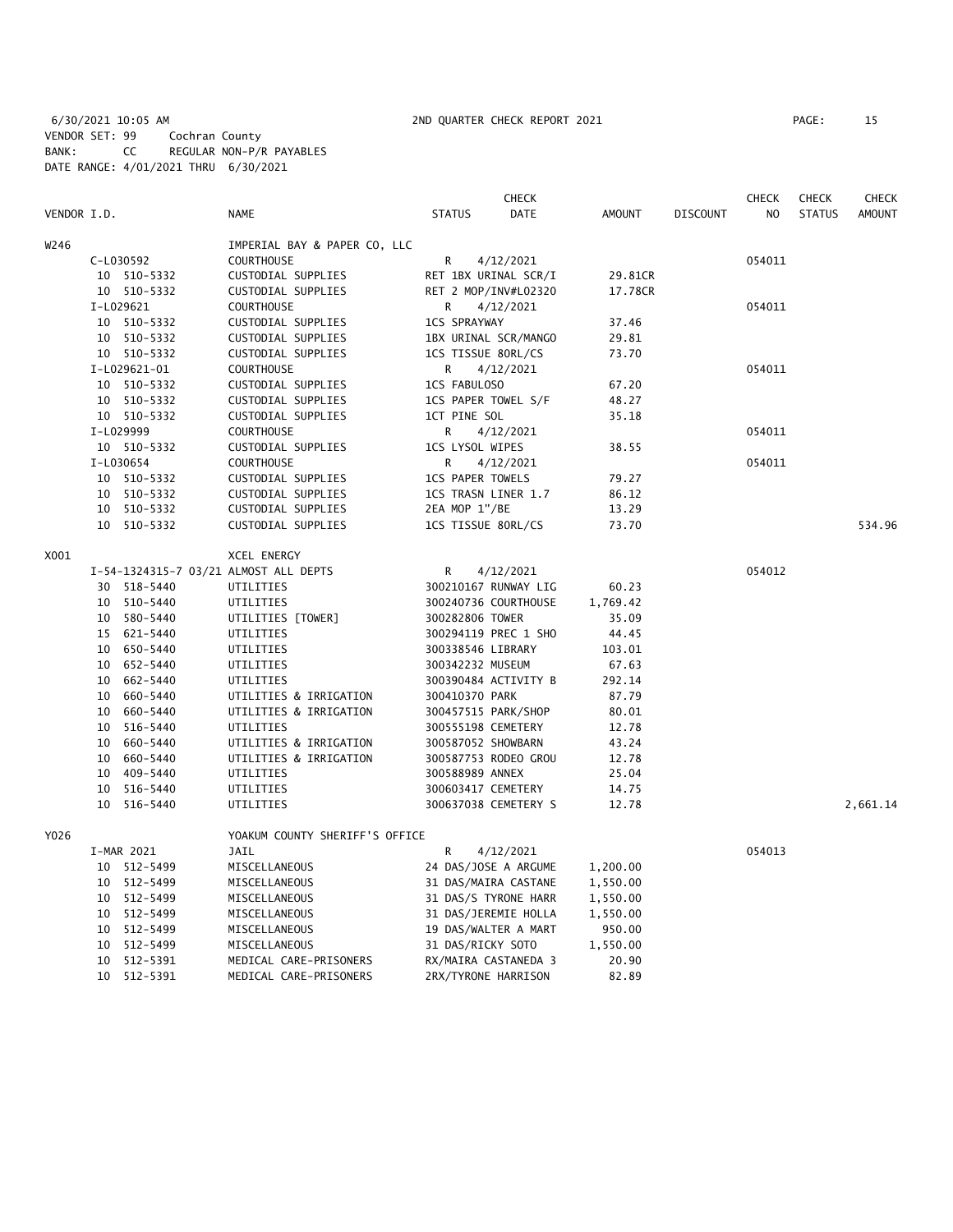# 6/30/2021 10:05 AM 2ND QUARTER CHECK REPORT 2021 PAGE: 16 VENDOR SET: 99 Cochran County BANK: CC REGULAR NON-P/R PAYABLES DATE RANGE: 4/01/2021 THRU 6/30/2021

|             |                |                                | <b>CHECK</b>          |               |                 | <b>CHECK</b>   | <b>CHECK</b>  | <b>CHECK</b>  |
|-------------|----------------|--------------------------------|-----------------------|---------------|-----------------|----------------|---------------|---------------|
| VENDOR I.D. |                | <b>NAME</b>                    | <b>STATUS</b><br>DATE | <b>AMOUNT</b> | <b>DISCOUNT</b> | N <sub>O</sub> | <b>STATUS</b> | <b>AMOUNT</b> |
| Y026        |                | YOAKUM COUNTY SHERIFF'S        | (CONT)                |               |                 |                |               |               |
|             | I-MAR 2021     | JAIL                           | R<br>4/12/2021        |               |                 | 054013         |               |               |
|             | 10 512-5391    | MEDICAL CARE-PRISONERS         | RX/MAIRA CASTANEDA 3  | 25.00         |                 |                |               |               |
|             | 10 512-5391    | MEDICAL CARE-PRISONERS         | 2RX/TYRONE HARRISON   | 69.32         |                 |                |               |               |
|             | 10 512-5391    | MEDICAL CARE-PRISONERS         | RX TYRONE HARRISON 3  | 38.32         |                 |                |               |               |
|             | 10 512-5391    | MEDICAL CARE-PRISONERS         | 2RX/TYRONE HARRISON   | 60.59         |                 |                |               |               |
|             | 10 512-5391    | MEDICAL CARE-PRISONERS         | RX/MAIRA CASTANEDA 3  | 20.90         |                 |                |               |               |
|             | 10 512-5391    | MEDICAL CARE-PRISONERS         | 4RX/TYRONE HARRISON   | 103.33        |                 |                |               |               |
|             | 10 512-5391    | MEDICAL CARE-PRISONERS         | PSY MNTR/MAIRA CASTA  | 102.00        |                 |                |               |               |
|             | 10 512-5391    | MEDICAL CARE-PRISONERS         | PSY MNTR/HARRISON 2/  | 102.00        |                 |                |               |               |
|             | 10 512-5391    | MEDICAL CARE-PRISONERS         | PSY MNTR/HARRISON 1/  | 102.00        |                 |                |               | 9,077.25      |
| A108        |                | AT&T MOBILITY                  |                       |               |                 |                |               |               |
|             | I-#4144 041921 | SHERIFF                        | R<br>4/29/2021        |               |                 | 054032         |               |               |
|             | 10 560-5420    | TELECOMMUNICATIONS             | 1ST NET/6LNS 3/20-4/  | 229.50        |                 |                |               | 229.50        |
| A178        |                | <b>AMAZON</b>                  |                       |               |                 |                |               |               |
|             | I-445377877574 | <b>PARK</b>                    | R<br>4/29/2021        |               |                 | 054033         |               |               |
|             | 10 660-5332    | CUSTODIAL SUPPLIES             | CHAPIN TOW-BEHIND SP  | 194.62        |                 |                |               |               |
|             | I-446448643476 | NON-DEPT'L                     | R<br>4/29/2021        |               |                 | 054033         |               |               |
|             | 10 409-5300    | COUNTY-WIDE SUPPLIES           | 2 APC UPS BATT BACKU  | 147.24        |                 |                |               |               |
|             | I-459777983793 | LIBRARY                        | R.<br>4/29/2021       |               |                 | 054033         |               |               |
|             | 10 650-5590    | <b>BOOKS</b>                   | THE HIGHWAY:A NOVEL   | 60.89         |                 |                |               |               |
|             | 10 650-5590    | <b>BOOKS</b>                   | BACK OF BEYOND        | 49.39         |                 |                |               |               |
|             | 10 650-5590    | <b>BOOKS</b>                   | SHIPPING              | 7.98          |                 |                |               |               |
|             | I-579935649556 | LIBRARY                        | R<br>4/29/2021        |               |                 | 054033         |               |               |
|             | 10 650-5590    | <b>BOOKS</b>                   | BADLANDS BY CJ BOX    | 20.60         |                 |                |               |               |
|             | 10 650-5590    | <b>BOOKS</b>                   | SHIPPING              | 3.99          |                 |                |               |               |
|             | I-735665557989 | LIBRARY                        | R<br>4/29/2021        |               |                 | 054033         |               |               |
|             | 10 650-5590    | <b>BOOKS</b>                   | BEAUTIFUL LOVED       | 16.81         |                 |                |               |               |
|             | 10 650-5590    | <b>BOOKS</b>                   | SHIPPING              | 5.94          |                 |                |               |               |
|             | I-844599874837 | LIBRARY                        | R<br>4/29/2021        |               |                 | 054033         |               |               |
|             |                |                                |                       |               |                 |                |               |               |
|             | 10 650-5590    | <b>BOOKS</b>                   | CHERISHED             | 13.99         |                 |                |               |               |
|             | 10 650-5590    | <b>BOOKS</b>                   | WE BEGIN AT THE END   | 16.79         |                 |                |               |               |
|             | 10 650-5590    | <b>BOOKS</b>                   | PARENTING WITH LOVE   | 19.73         |                 |                |               |               |
|             | 10 650-5590    | <b>BOOKS</b>                   | RABBIT: THE AUTOBIOGR | 20.91         |                 |                |               |               |
|             | 10 650-5590    | <b>BOOKS</b>                   | THE RED BOOK          | 19.58         |                 |                |               |               |
|             | 10 650-5590    | <b>BOOKS</b>                   | PARADISE VALLEY:A HI  | 16.05         |                 |                |               |               |
|             | 10 650-5590    | <b>BOOKS</b>                   | BEAUTIFUL BEGINNING   | 9.44          |                 |                |               |               |
|             | I-875639344993 | LIBRARY                        | R<br>4/29/2021        |               |                 | 054033         |               |               |
|             | 10 650-5310    | OFFICE SUPPLIES                | 1BX GEL PENS          | 17.96         |                 |                |               | 641.91        |
| A271        |                | AVENU ENTERPRISE SOLUTIONS, LL |                       |               |                 |                |               |               |
|             | I-INVB-024273  | CO/DIST CLERK                  | R<br>4/29/2021        |               |                 | 054035         |               |               |
|             | 10 403-5416    | FILMING & INDEXING             | 20/20 LAND RECORDS F  | 1,250.00      |                 |                |               |               |
|             | I-INVB-024274  | CO/DIST CLERK                  | R<br>4/29/2021        |               |                 | 054035         |               |               |
|             | 10 403-5416    | FILMING & INDEXING             | 20/20 LAND RECORDS A  | 1,250.00      |                 |                |               | 2,500.00      |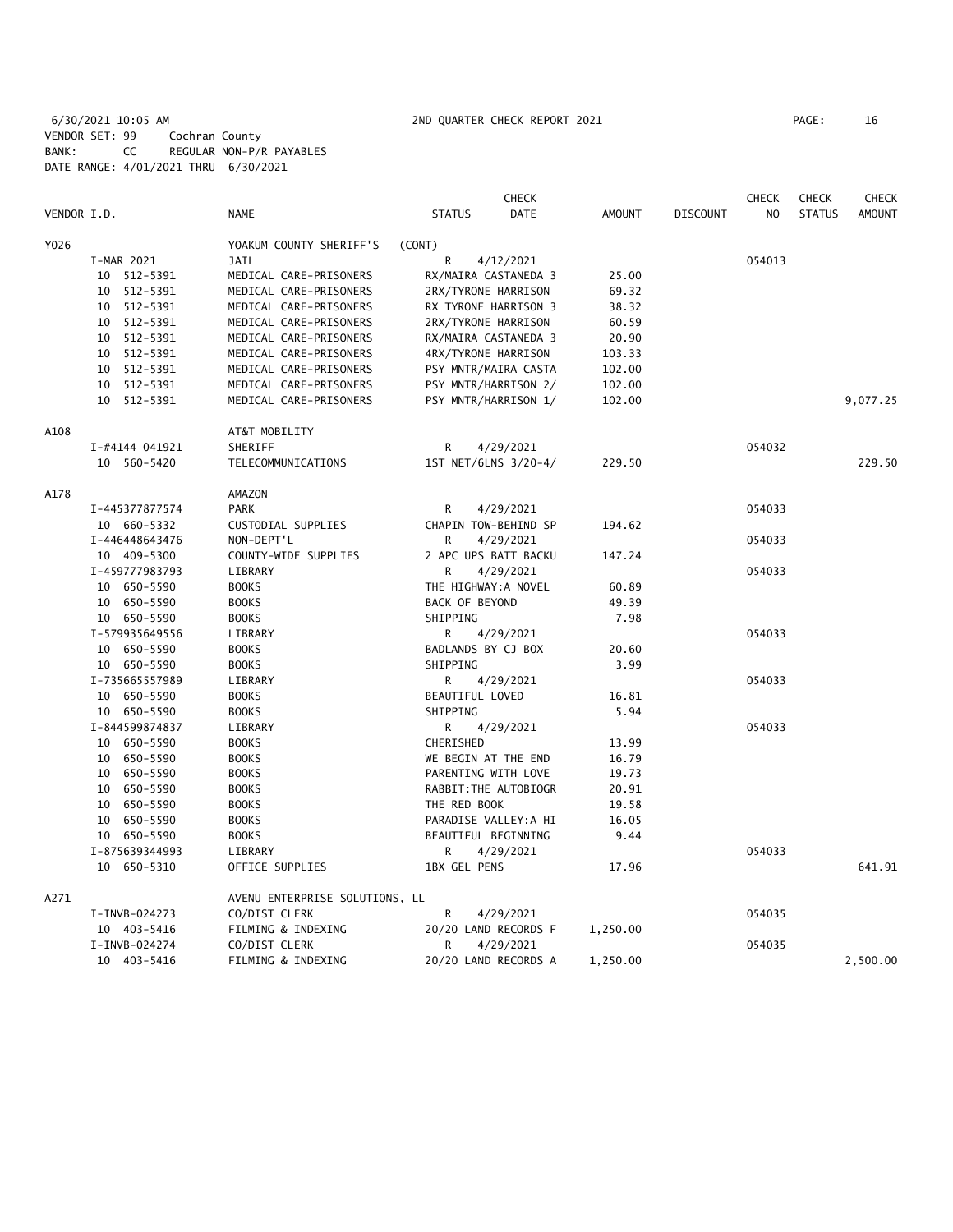6/30/2021 10:05 AM 2ND QUARTER CHECK REPORT 2021 PAGE: 17 VENDOR SET: 99 Cochran County BANK: CC REGULAR NON-P/R PAYABLES DATE RANGE: 4/01/2021 THRU 6/30/2021

|             |                          |                                |                            | <b>CHECK</b> |               |                 | <b>CHECK</b>   | <b>CHECK</b>  | <b>CHECK</b>  |
|-------------|--------------------------|--------------------------------|----------------------------|--------------|---------------|-----------------|----------------|---------------|---------------|
| VENDOR I.D. |                          | <b>NAME</b>                    | <b>STATUS</b>              | <b>DATE</b>  | <b>AMOUNT</b> | <b>DISCOUNT</b> | N <sub>O</sub> | <b>STATUS</b> | <b>AMOUNT</b> |
| C065        |                          | CITY OF WHITEFACE F D          |                            |              |               |                 |                |               |               |
|             | I-FEB/MAR 2021           | PUBLIC SAFETY*OTHER            | R                          | 4/29/2021    |               |                 | 054036         |               |               |
|             | 10 580-5414              | FIRE PROTECTION CONTRACTS      | SH214/FM1585, GRASS 2      |              | 350.00        |                 |                |               |               |
|             | 10 580-5414              | FIRE PROTECTION CONTRACTS      | FM1780/CR74, BLDG 3/1      |              | 350.00        |                 |                |               |               |
|             | 10 580-5414              | FIRE PROTECTION CONTRACTS      | FM1780/FM1585, PWRLN,      |              | 350.00        |                 |                |               |               |
|             | 10 580-5414              | FIRE PROTECTION CONTRACTS      | FM1780/FM1337, CORN F      |              | 350.00        |                 |                |               |               |
|             | 10 580-5414              | FIRE PROTECTION CONTRACTS      | FM1780/FM1337, TREES       |              | 350.00        |                 |                |               | 1,750.00      |
| C290        |                          | CENTER POINT LARGE PRINT       |                            |              |               |                 |                |               |               |
|             | I-1837292                | LIBRARY                        | R                          | 4/29/2021    |               |                 | 054037         |               |               |
|             | 10 650-5590              | <b>BOOKS</b>                   | A MATTER OF LIFE & D       |              | 23.37         |                 |                |               |               |
|             | 10 650-5590              | <b>BOOKS</b>                   | <b>BLACK SUN</b>           |              | 23.37         |                 |                |               |               |
|             | 10 650-5590              | <b>BOOKS</b>                   | NO HOLDING BACK            |              | 23.37         |                 |                |               |               |
|             | 10 650-5590              | <b>BOOKS</b>                   | 7 DAYS IN SUMMER           |              | 23.37         |                 |                |               |               |
|             | 10 650-5590              | <b>BOOKS</b>                   | THE MITFORD TRIAL          |              | 23.37         |                 |                |               |               |
|             | 10 650-5590              | <b>BOOKS</b>                   | UNDER THE ALASKAN IC       |              | 23.37         |                 |                |               | 140.22        |
| C340        |                          | COUNTY INFORMATION RESOURCE AG |                            |              |               |                 |                |               |               |
|             | I-S0P014275              | NON-DEPT'L                     | R                          | 4/29/2021    |               |                 | 054038         |               |               |
|             | 10 409-5420              | TELECOMMUNICATIONS             | 31 EMAIL ACCOUNTS MA       |              | 62.00         |                 |                |               | 62.00         |
|             |                          |                                |                            |              |               |                 |                |               |               |
| C416        |                          | <b>BRANDY CRISWELL</b>         |                            |              |               |                 |                |               |               |
|             | I-CPS#4632 042021        | DISRICT COURT                  | R                          | 4/29/2021    |               |                 | 054039         |               |               |
|             | 10 435-5400              | ATTORNEY AD LITEM              | PLCMT HRNG(C)/CPS#46       |              | 300.00        |                 |                |               | 300.00        |
| C428        |                          | COAST TO COAST SOLUTIONS, INC  |                            |              |               |                 |                |               |               |
|             | I-IVC0099430             | LIBRARY                        | R                          | 4/29/2021    |               |                 | 054040         |               |               |
|             | 10 650-5499              | MISCELLANEOUS                  | 100 TAILS & TALES CO       |              | 219.00        |                 |                |               |               |
|             | 10 650-5499              | MISCELLANEOUS                  | <b>GLACIER CONV COOLER</b> |              |               |                 |                |               |               |
|             | 10 650-5499              | MISCELLANEOUS                  | SHIPPING                   |              | 26.33         |                 |                |               | 245.33        |
| D023        |                          | PHILIP J. DAVIS, PH.D.         |                            |              |               |                 |                |               |               |
|             | I-L BARRERA              | SHERIFF                        | R                          | 4/29/2021    |               |                 | 054041         |               |               |
|             | 10 560-5499              | MISCELLANEOUS                  | TCOLE/L BARRERA            |              | 225.00        |                 |                |               | 225.00        |
| D048        |                          | DATA-LINE OFFICE SYSTEMS       |                            |              |               |                 |                |               |               |
|             | I-IN128628               | LIBRARY                        | R                          | 4/29/2021    |               |                 | 054042         |               |               |
|             | 10 650-5411              | MAINTENANCE CONTRACTS          | COPIER MAINT 4/21-5/       |              | 37.50         |                 |                |               |               |
|             | 10 650-5411              | MAINTENANCE CONTRACTS          | 191 COLOR COPIES 3/2       |              | 19.10         |                 |                |               |               |
|             | I-IN128635               | <b>EXTENSION SVC</b>           | R                          | 4/29/2021    |               |                 | 054042         |               |               |
|             | 10 665-5411              | MAINTENANCE CONTRACTS          | COPIER MAINT 4/5-5/4       |              | 33.00         |                 |                |               | 89.60         |
| D196        |                          | JORGE DE LA CRUZ, SHERIFF      |                            |              |               |                 |                |               |               |
|             | I-040721                 | JAIL                           | R                          | 4/29/2021    |               |                 | 054043         |               |               |
|             | 10 512-5392              | MISCELLANEOUS SUPPLIES         | 8RL BATH TISSUE/FAM\$      |              | 6.50          |                 |                |               |               |
|             | 10 512-5392              | MISCELLANEOUS SUPPLIES         | SALES TAX FAM\$; NOT R     |              |               |                 |                |               |               |
|             | 10 512-5333              | FOOD-PRISONERS                 | MAPLE SYRUP/FAM\$ 4/6      |              | 2.25          |                 |                |               |               |
|             | 10 512-5392              | MISCELLANEOUS SUPPLIES         | XTALL CAN OPENER/FAM       |              | 10.00         |                 |                |               |               |
|             | I-040721/XPRT LOPEZ JAIL |                                | R                          | 4/29/2021    |               |                 | 054043         |               |               |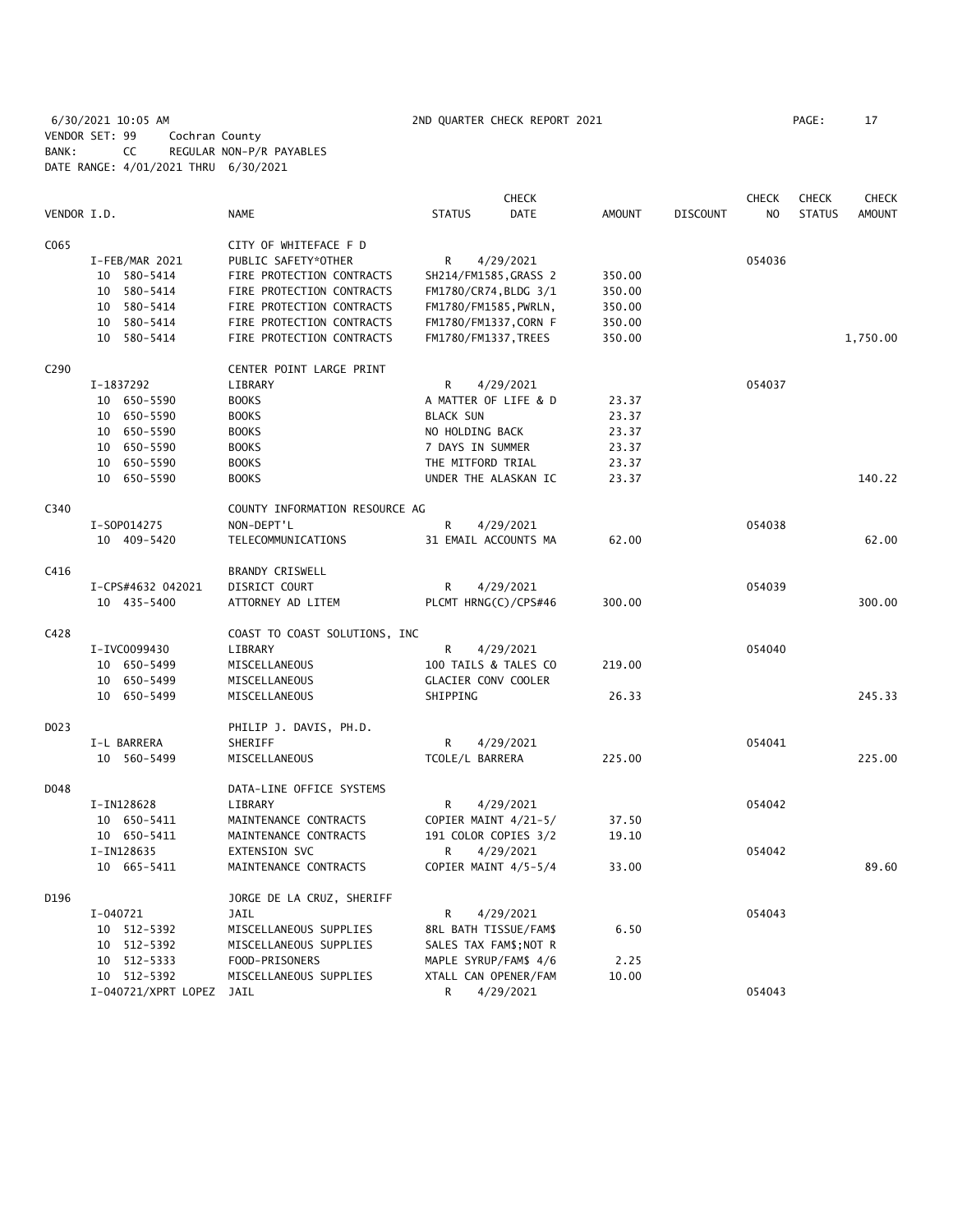# 6/30/2021 10:05 AM 2ND QUARTER CHECK REPORT 2021 PAGE: 18 VENDOR SET: 99 Cochran County BANK: CC REGULAR NON-P/R PAYABLES DATE RANGE: 4/01/2021 THRU 6/30/2021

|                  |          |                     |                                                     |                       | <b>CHECK</b> |               |                 | <b>CHECK</b>   | <b>CHECK</b>  | <b>CHECK</b>  |
|------------------|----------|---------------------|-----------------------------------------------------|-----------------------|--------------|---------------|-----------------|----------------|---------------|---------------|
| VENDOR I.D.      |          |                     | <b>NAME</b>                                         | <b>STATUS</b>         | <b>DATE</b>  | <b>AMOUNT</b> | <b>DISCOUNT</b> | N <sub>O</sub> | <b>STATUS</b> | <b>AMOUNT</b> |
| D196             |          |                     | JORGE DE LA CRUZ, SHERIFF                           | (CONT)                |              |               |                 |                |               |               |
|                  |          | I-040721/XPRT LOPEZ | JAIL                                                | R                     | 4/29/2021    |               |                 | 054043         |               |               |
|                  |          | 10 512-5499         | MISCELLANEOUS                                       | 14.2GL UNL/SWTWTR 4/  |              | 39.75         |                 |                |               |               |
|                  |          | 10 512-5499         | MISCELLANEOUS                                       | 17.11GL UNL/POST 4/6  |              | 45.84         |                 |                |               |               |
|                  |          | $I-4/26/21$ FUEL    | SHERIFF                                             | R                     | 4/29/2021    |               |                 | 054043         |               |               |
|                  |          | 10 560-5330         | FUEL AND OIL                                        | 17.698GL UNL/WFC 4/2  |              | 46.00         |                 |                |               |               |
|                  |          | I-XPRT M ORNELAS    | JAIL                                                | R.                    | 4/29/2021    |               |                 | 054043         |               |               |
|                  |          | 10 512-5499         | MISCELLANEOUS                                       | 3 MEAL/SWTWTR 4/23; M |              | 32.83         |                 |                |               |               |
|                  |          | 10 512-5499         | MISCELLANEOUS                                       | SNAX/SWTWTR 4/23; ELI |              | 9.48          |                 |                |               | 192.65        |
| D <sub>207</sub> |          |                     | DUFFY LAW FIRM, PC                                  |                       |              |               |                 |                |               |               |
|                  |          | I-CPS#4632 042021   | DISTRICT COURT                                      | R                     | 4/29/2021    |               |                 | 054044         |               |               |
|                  |          | 10 435-5400         | ATTORNEY AD LITEM                                   | PLCMT HRNG(PM)/CPS#4  |              | 300.00        |                 |                |               | 300.00        |
| G161             |          |                     | <b>GEBO'S CREDIT CORPORATION</b>                    |                       |              |               |                 |                |               |               |
|                  |          | $I-35522/E$         | PREC 1                                              | R                     | 4/29/2021    |               |                 | 054045         |               |               |
|                  |          | 15 621-5356         | ROAD MATERIALS & SUPPLIES                           | 33-GAL TRASH BAGS     |              | 13.99         |                 |                |               |               |
|                  |          | 15 621-5356         | ROAD MATERIALS & SUPPLIES                           | SPRAY BUG 2200 SERIE  |              | 23.99         |                 |                |               |               |
|                  |          | $I-35624/E$         | PREC 1                                              | R                     | 4/29/2021    |               |                 | 054045         |               |               |
|                  |          | 15 621-5356         | ROAD MATERIALS & SUPPLIES                           | CUTOFF WHEEL 14x7/64  |              | 7.29          |                 |                |               | 45.27         |
| G198             |          |                     | GREY HOUSE PUBLISHING                               |                       |              |               |                 |                |               |               |
|                  | I-966442 |                     | LIBRARY                                             | R                     | 4/29/2021    |               |                 | 054046         |               |               |
|                  |          | 10 650-5590         | <b>BOOKS</b>                                        | AUTOIMMUNE DISORDRS   |              | 165.00        |                 |                |               |               |
|                  |          | 10 650-5590         | <b>BOOKS</b>                                        | <b>DISC</b>           |              | 16.50CR       |                 |                |               |               |
|                  |          | 10 650-5590         | <b>BOOKS</b>                                        | SHIPPING              |              | 12.50         |                 |                |               | 161.00        |
| H097             |          |                     | LARRY HATTER                                        |                       |              |               |                 |                |               |               |
|                  |          | I-ADJ AFLAC PREM    | AFLAC COVERAGE                                      | R                     | 4/29/2021    |               |                 | 054047         |               |               |
|                  |          | 10 000-4380.200     | OTHER [MISCELLANEOUS]                               | ADJ/DEATH OF SPOUSE   |              | 4.60          |                 |                |               | 4.60          |
| H323             |          |                     | DAVID HOLLAND                                       |                       |              |               |                 |                |               |               |
|                  |          | $I-4/13/21$ TRAVEL  | <b>EXTENSION SVC</b>                                | R                     | 4/29/2021    |               |                 | 054048         |               |               |
|                  |          | 10 665-5427         | CO AGENT-TRAVEL-OUT OF COUNTY MEAL, SAN ANGELO 2/4  |                       |              | 12.17         |                 |                |               |               |
|                  |          | 10 665-5427         | CO AGENT-TRAVEL-OUT OF COUNTY HOTEL, SAN ANG 2/4    |                       |              | 87.99         |                 |                |               |               |
|                  |          | 10 665-5427         | CO AGENT-TRAVEL-OUT OF COUNTY LODGING TAX           |                       |              | 11.44         |                 |                |               |               |
|                  |          | 10 665-5427         | CO AGENT-TRAVEL-OUT OF COUNTY MEAL, SAN ANG 2/8     |                       |              | 11.90         |                 |                |               |               |
|                  |          | 10 665-5427         | CO AGENT-TRAVEL-OUT OF COUNTY 1/2,2 NITES SAN ANG   |                       |              | 144.00        |                 |                |               |               |
|                  |          | 10 665-5427         | CO AGENT-TRAVEL-OUT OF COUNTY 1/2 LODGING TAX (RM   |                       |              | 18.72         |                 |                |               |               |
|                  |          | 10 665-5427         | CO AGENT-TRAVEL-OUT OF COUNTY MEALS, AUSTIN 3/12-16 |                       |              | 58.17         |                 |                |               |               |
|                  |          | 10 665-5427         | CO AGENT-TRAVEL-OUT OF COUNTY 1 NITE, AUSTIN 3/12   |                       |              | 98.00         |                 |                |               |               |
|                  |          | 10 665-5427         | CO AGENT-TRAVEL-OUT OF COUNTY LODGING TAX           |                       |              | 16.66         |                 |                |               |               |
|                  |          | 10 665-5451         | REPAIRS                                             | RPL LUG NUT, HARKER H |              | 36.00         |                 |                |               |               |
|                  |          | 10 665-5451         | <b>REPAIRS</b>                                      | LUG NUT               |              | 4.45          |                 |                |               |               |
|                  |          | 10 665-5451         | <b>REPAIRS</b>                                      | SHOP CHG              |              | 0.45          |                 |                |               | 499.95        |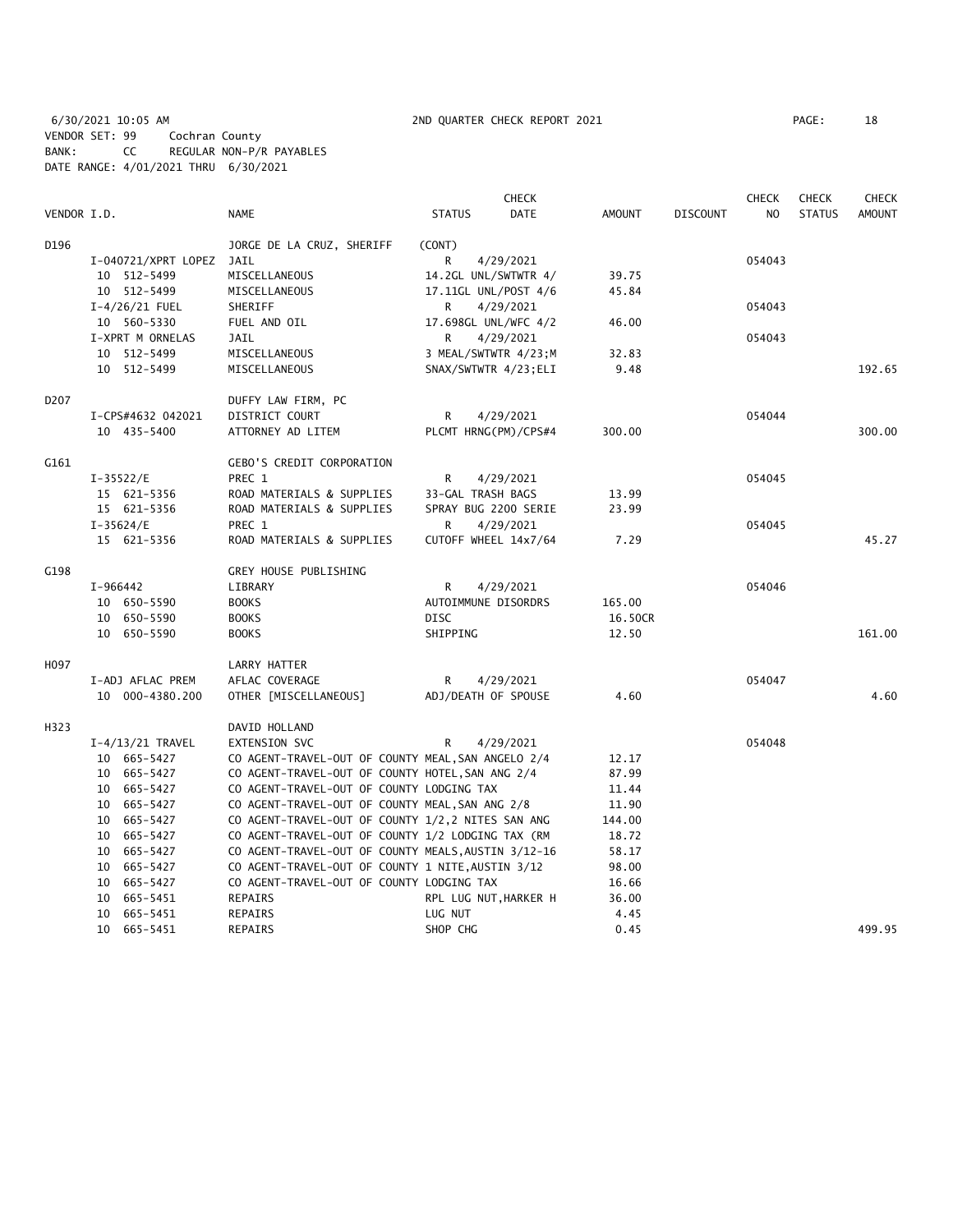6/30/2021 10:05 AM 2ND QUARTER CHECK REPORT 2021 PAGE: 19 VENDOR SET: 99 Cochran County BANK: CC REGULAR NON-P/R PAYABLES DATE RANGE: 4/01/2021 THRU 6/30/2021

| VENDOR I.D.<br><b>NAME</b><br><b>STATUS</b><br><b>DATE</b><br><b>AMOUNT</b><br><b>DISCOUNT</b><br>NO<br><b>STATUS</b><br><b>AMOUNT</b><br>L189<br>HOCKLEY COUNTY PUBLISHING CO.I<br>$\mathsf{R}$<br><b>AUDITOR</b><br>4/29/2021<br>054049<br>I-AUDITOR 2021<br>10 495-5310<br>OFFICE SUPPLIES<br>45.00<br>1YR SUBSCRIPTION<br>45.00<br>MO03<br>JULIE MCLENDON<br>054050<br>I-DW#19268<br><b>ACTIVITY BLDG</b><br>R<br>4/29/2021<br>10 000-4370.101<br>RENT-ACTIVITY BUILDING<br>REF DEP FOR 4/11/21<br>100.00<br>100.00<br>N103<br>NETPROTEC LLC<br>$I - 2090$<br>054051<br>JUSTICE OF PEACE<br>R<br>4/29/2021<br>VIDEO MAGIS 4/30-5/2<br>249.00<br>10 455-5411<br>MAINTENANCE CONTRACTS<br>249.00<br>P216<br>PLAINS MOTOR SUPPLY<br>PREC 2<br>I-467507<br>R<br>4/29/2021<br>054052<br>15 622-5451<br>REPAIRS<br>$2 \frac{3}{8} \times \frac{1}{8}$<br>5.62<br>15 622-5451<br><b>REPAIRS</b><br><b>BUSHING</b><br>1.95<br>15 622-5451<br>REPAIRS<br>KEY SWITCH ASSEMBLY<br>18.38<br>REMOTE CONTROL<br>15 622-5451<br>REPAIRS<br>11.16<br>15 622-5451<br>REPAIRS<br>16-14 GAUGE TERM/2<br>17.64<br>15 622-5356<br>ROAD MATERIALS & SUPPLIES<br>WATERLESS TOWEL WIPE<br>11.03<br>15 622-5451<br>REPAIRS<br>2 PREM HY OIL 3/2GAL<br>59.06<br>124.84<br>Q011<br>QUADIENT LEASING USA, INC.<br>NON-DEPT'L<br>4/29/2021<br>054053<br>I-N8816221<br>R<br>10 409-5311<br>POSTAGE MCH LEASE 5/<br>765.00<br>765.00<br>POSTAL EXPENSES<br>R256<br>TIMOTHY ROBERTS<br>054054<br>I-92ND CJCA CONF 21 COMMISSIONERS CT<br>4/29/2021<br>R<br>15 610-5427<br>3 NITES/ODESSA 4/20-<br>537.00<br>COMM-CONTINUING EDUCATION<br>15 610-5427<br>LODGING TAX<br>COMM-CONTINUING EDUCATION<br>80.55<br>15 610-5427<br>18.69<br>COMM-CONTINUING EDUCATION<br>MEALS<br>791.92<br>15 610-5427<br>COMM-CONTINUING EDUCATION<br>278 MI TO/FR ODESSA<br>155.68<br>S005<br>DORIS SEALY, COUNTY TREAS<br>I-49TH TREAS CONF<br>054055<br>TREASURER<br>R<br>4/29/2021<br>10 497-5427<br>CONTINUING EDUCATION<br>900 MI TO/FR SAN MRC<br>504.00<br>10 497-5427<br>CONTINUING EDUCATION<br>3 NITES 4/18-22-21<br>384.00<br>10 497-5427<br>CONTINUING EDUCATION<br>LODGING TAX<br>57.60<br>10 497-5427<br>52.04<br>997.64<br>CONTINUING EDUCATION<br>MEALS<br>S149<br>SHERIFFS' ASSOCIATION OF<br>054056<br>I-21 DUES/DE LA CRUZ SHERIFF<br>R<br>4/29/2021<br>2021 DUES/JORGE DE L<br>25.00<br>25.00<br>10 560-5481<br>DUES AND REGISTRATION |  |  | <b>CHECK</b> |  | <b>CHECK</b> | <b>CHECK</b> | <b>CHECK</b> |
|-----------------------------------------------------------------------------------------------------------------------------------------------------------------------------------------------------------------------------------------------------------------------------------------------------------------------------------------------------------------------------------------------------------------------------------------------------------------------------------------------------------------------------------------------------------------------------------------------------------------------------------------------------------------------------------------------------------------------------------------------------------------------------------------------------------------------------------------------------------------------------------------------------------------------------------------------------------------------------------------------------------------------------------------------------------------------------------------------------------------------------------------------------------------------------------------------------------------------------------------------------------------------------------------------------------------------------------------------------------------------------------------------------------------------------------------------------------------------------------------------------------------------------------------------------------------------------------------------------------------------------------------------------------------------------------------------------------------------------------------------------------------------------------------------------------------------------------------------------------------------------------------------------------------------------------------------------------------------------------------------------------------------------------------------------------------------------------------------------------------------------------------------------------------------------------------------------------------------------------------------------------------------------------------------------------------------------------------------------------------------------------------------------------|--|--|--------------|--|--------------|--------------|--------------|
|                                                                                                                                                                                                                                                                                                                                                                                                                                                                                                                                                                                                                                                                                                                                                                                                                                                                                                                                                                                                                                                                                                                                                                                                                                                                                                                                                                                                                                                                                                                                                                                                                                                                                                                                                                                                                                                                                                                                                                                                                                                                                                                                                                                                                                                                                                                                                                                                           |  |  |              |  |              |              |              |
|                                                                                                                                                                                                                                                                                                                                                                                                                                                                                                                                                                                                                                                                                                                                                                                                                                                                                                                                                                                                                                                                                                                                                                                                                                                                                                                                                                                                                                                                                                                                                                                                                                                                                                                                                                                                                                                                                                                                                                                                                                                                                                                                                                                                                                                                                                                                                                                                           |  |  |              |  |              |              |              |
|                                                                                                                                                                                                                                                                                                                                                                                                                                                                                                                                                                                                                                                                                                                                                                                                                                                                                                                                                                                                                                                                                                                                                                                                                                                                                                                                                                                                                                                                                                                                                                                                                                                                                                                                                                                                                                                                                                                                                                                                                                                                                                                                                                                                                                                                                                                                                                                                           |  |  |              |  |              |              |              |
|                                                                                                                                                                                                                                                                                                                                                                                                                                                                                                                                                                                                                                                                                                                                                                                                                                                                                                                                                                                                                                                                                                                                                                                                                                                                                                                                                                                                                                                                                                                                                                                                                                                                                                                                                                                                                                                                                                                                                                                                                                                                                                                                                                                                                                                                                                                                                                                                           |  |  |              |  |              |              |              |
|                                                                                                                                                                                                                                                                                                                                                                                                                                                                                                                                                                                                                                                                                                                                                                                                                                                                                                                                                                                                                                                                                                                                                                                                                                                                                                                                                                                                                                                                                                                                                                                                                                                                                                                                                                                                                                                                                                                                                                                                                                                                                                                                                                                                                                                                                                                                                                                                           |  |  |              |  |              |              |              |
|                                                                                                                                                                                                                                                                                                                                                                                                                                                                                                                                                                                                                                                                                                                                                                                                                                                                                                                                                                                                                                                                                                                                                                                                                                                                                                                                                                                                                                                                                                                                                                                                                                                                                                                                                                                                                                                                                                                                                                                                                                                                                                                                                                                                                                                                                                                                                                                                           |  |  |              |  |              |              |              |
|                                                                                                                                                                                                                                                                                                                                                                                                                                                                                                                                                                                                                                                                                                                                                                                                                                                                                                                                                                                                                                                                                                                                                                                                                                                                                                                                                                                                                                                                                                                                                                                                                                                                                                                                                                                                                                                                                                                                                                                                                                                                                                                                                                                                                                                                                                                                                                                                           |  |  |              |  |              |              |              |
|                                                                                                                                                                                                                                                                                                                                                                                                                                                                                                                                                                                                                                                                                                                                                                                                                                                                                                                                                                                                                                                                                                                                                                                                                                                                                                                                                                                                                                                                                                                                                                                                                                                                                                                                                                                                                                                                                                                                                                                                                                                                                                                                                                                                                                                                                                                                                                                                           |  |  |              |  |              |              |              |
|                                                                                                                                                                                                                                                                                                                                                                                                                                                                                                                                                                                                                                                                                                                                                                                                                                                                                                                                                                                                                                                                                                                                                                                                                                                                                                                                                                                                                                                                                                                                                                                                                                                                                                                                                                                                                                                                                                                                                                                                                                                                                                                                                                                                                                                                                                                                                                                                           |  |  |              |  |              |              |              |
|                                                                                                                                                                                                                                                                                                                                                                                                                                                                                                                                                                                                                                                                                                                                                                                                                                                                                                                                                                                                                                                                                                                                                                                                                                                                                                                                                                                                                                                                                                                                                                                                                                                                                                                                                                                                                                                                                                                                                                                                                                                                                                                                                                                                                                                                                                                                                                                                           |  |  |              |  |              |              |              |
|                                                                                                                                                                                                                                                                                                                                                                                                                                                                                                                                                                                                                                                                                                                                                                                                                                                                                                                                                                                                                                                                                                                                                                                                                                                                                                                                                                                                                                                                                                                                                                                                                                                                                                                                                                                                                                                                                                                                                                                                                                                                                                                                                                                                                                                                                                                                                                                                           |  |  |              |  |              |              |              |
|                                                                                                                                                                                                                                                                                                                                                                                                                                                                                                                                                                                                                                                                                                                                                                                                                                                                                                                                                                                                                                                                                                                                                                                                                                                                                                                                                                                                                                                                                                                                                                                                                                                                                                                                                                                                                                                                                                                                                                                                                                                                                                                                                                                                                                                                                                                                                                                                           |  |  |              |  |              |              |              |
|                                                                                                                                                                                                                                                                                                                                                                                                                                                                                                                                                                                                                                                                                                                                                                                                                                                                                                                                                                                                                                                                                                                                                                                                                                                                                                                                                                                                                                                                                                                                                                                                                                                                                                                                                                                                                                                                                                                                                                                                                                                                                                                                                                                                                                                                                                                                                                                                           |  |  |              |  |              |              |              |
|                                                                                                                                                                                                                                                                                                                                                                                                                                                                                                                                                                                                                                                                                                                                                                                                                                                                                                                                                                                                                                                                                                                                                                                                                                                                                                                                                                                                                                                                                                                                                                                                                                                                                                                                                                                                                                                                                                                                                                                                                                                                                                                                                                                                                                                                                                                                                                                                           |  |  |              |  |              |              |              |
|                                                                                                                                                                                                                                                                                                                                                                                                                                                                                                                                                                                                                                                                                                                                                                                                                                                                                                                                                                                                                                                                                                                                                                                                                                                                                                                                                                                                                                                                                                                                                                                                                                                                                                                                                                                                                                                                                                                                                                                                                                                                                                                                                                                                                                                                                                                                                                                                           |  |  |              |  |              |              |              |
|                                                                                                                                                                                                                                                                                                                                                                                                                                                                                                                                                                                                                                                                                                                                                                                                                                                                                                                                                                                                                                                                                                                                                                                                                                                                                                                                                                                                                                                                                                                                                                                                                                                                                                                                                                                                                                                                                                                                                                                                                                                                                                                                                                                                                                                                                                                                                                                                           |  |  |              |  |              |              |              |
|                                                                                                                                                                                                                                                                                                                                                                                                                                                                                                                                                                                                                                                                                                                                                                                                                                                                                                                                                                                                                                                                                                                                                                                                                                                                                                                                                                                                                                                                                                                                                                                                                                                                                                                                                                                                                                                                                                                                                                                                                                                                                                                                                                                                                                                                                                                                                                                                           |  |  |              |  |              |              |              |
|                                                                                                                                                                                                                                                                                                                                                                                                                                                                                                                                                                                                                                                                                                                                                                                                                                                                                                                                                                                                                                                                                                                                                                                                                                                                                                                                                                                                                                                                                                                                                                                                                                                                                                                                                                                                                                                                                                                                                                                                                                                                                                                                                                                                                                                                                                                                                                                                           |  |  |              |  |              |              |              |
|                                                                                                                                                                                                                                                                                                                                                                                                                                                                                                                                                                                                                                                                                                                                                                                                                                                                                                                                                                                                                                                                                                                                                                                                                                                                                                                                                                                                                                                                                                                                                                                                                                                                                                                                                                                                                                                                                                                                                                                                                                                                                                                                                                                                                                                                                                                                                                                                           |  |  |              |  |              |              |              |
|                                                                                                                                                                                                                                                                                                                                                                                                                                                                                                                                                                                                                                                                                                                                                                                                                                                                                                                                                                                                                                                                                                                                                                                                                                                                                                                                                                                                                                                                                                                                                                                                                                                                                                                                                                                                                                                                                                                                                                                                                                                                                                                                                                                                                                                                                                                                                                                                           |  |  |              |  |              |              |              |
|                                                                                                                                                                                                                                                                                                                                                                                                                                                                                                                                                                                                                                                                                                                                                                                                                                                                                                                                                                                                                                                                                                                                                                                                                                                                                                                                                                                                                                                                                                                                                                                                                                                                                                                                                                                                                                                                                                                                                                                                                                                                                                                                                                                                                                                                                                                                                                                                           |  |  |              |  |              |              |              |
|                                                                                                                                                                                                                                                                                                                                                                                                                                                                                                                                                                                                                                                                                                                                                                                                                                                                                                                                                                                                                                                                                                                                                                                                                                                                                                                                                                                                                                                                                                                                                                                                                                                                                                                                                                                                                                                                                                                                                                                                                                                                                                                                                                                                                                                                                                                                                                                                           |  |  |              |  |              |              |              |
|                                                                                                                                                                                                                                                                                                                                                                                                                                                                                                                                                                                                                                                                                                                                                                                                                                                                                                                                                                                                                                                                                                                                                                                                                                                                                                                                                                                                                                                                                                                                                                                                                                                                                                                                                                                                                                                                                                                                                                                                                                                                                                                                                                                                                                                                                                                                                                                                           |  |  |              |  |              |              |              |
|                                                                                                                                                                                                                                                                                                                                                                                                                                                                                                                                                                                                                                                                                                                                                                                                                                                                                                                                                                                                                                                                                                                                                                                                                                                                                                                                                                                                                                                                                                                                                                                                                                                                                                                                                                                                                                                                                                                                                                                                                                                                                                                                                                                                                                                                                                                                                                                                           |  |  |              |  |              |              |              |
|                                                                                                                                                                                                                                                                                                                                                                                                                                                                                                                                                                                                                                                                                                                                                                                                                                                                                                                                                                                                                                                                                                                                                                                                                                                                                                                                                                                                                                                                                                                                                                                                                                                                                                                                                                                                                                                                                                                                                                                                                                                                                                                                                                                                                                                                                                                                                                                                           |  |  |              |  |              |              |              |
|                                                                                                                                                                                                                                                                                                                                                                                                                                                                                                                                                                                                                                                                                                                                                                                                                                                                                                                                                                                                                                                                                                                                                                                                                                                                                                                                                                                                                                                                                                                                                                                                                                                                                                                                                                                                                                                                                                                                                                                                                                                                                                                                                                                                                                                                                                                                                                                                           |  |  |              |  |              |              |              |
|                                                                                                                                                                                                                                                                                                                                                                                                                                                                                                                                                                                                                                                                                                                                                                                                                                                                                                                                                                                                                                                                                                                                                                                                                                                                                                                                                                                                                                                                                                                                                                                                                                                                                                                                                                                                                                                                                                                                                                                                                                                                                                                                                                                                                                                                                                                                                                                                           |  |  |              |  |              |              |              |
|                                                                                                                                                                                                                                                                                                                                                                                                                                                                                                                                                                                                                                                                                                                                                                                                                                                                                                                                                                                                                                                                                                                                                                                                                                                                                                                                                                                                                                                                                                                                                                                                                                                                                                                                                                                                                                                                                                                                                                                                                                                                                                                                                                                                                                                                                                                                                                                                           |  |  |              |  |              |              |              |
|                                                                                                                                                                                                                                                                                                                                                                                                                                                                                                                                                                                                                                                                                                                                                                                                                                                                                                                                                                                                                                                                                                                                                                                                                                                                                                                                                                                                                                                                                                                                                                                                                                                                                                                                                                                                                                                                                                                                                                                                                                                                                                                                                                                                                                                                                                                                                                                                           |  |  |              |  |              |              |              |
|                                                                                                                                                                                                                                                                                                                                                                                                                                                                                                                                                                                                                                                                                                                                                                                                                                                                                                                                                                                                                                                                                                                                                                                                                                                                                                                                                                                                                                                                                                                                                                                                                                                                                                                                                                                                                                                                                                                                                                                                                                                                                                                                                                                                                                                                                                                                                                                                           |  |  |              |  |              |              |              |
|                                                                                                                                                                                                                                                                                                                                                                                                                                                                                                                                                                                                                                                                                                                                                                                                                                                                                                                                                                                                                                                                                                                                                                                                                                                                                                                                                                                                                                                                                                                                                                                                                                                                                                                                                                                                                                                                                                                                                                                                                                                                                                                                                                                                                                                                                                                                                                                                           |  |  |              |  |              |              |              |
|                                                                                                                                                                                                                                                                                                                                                                                                                                                                                                                                                                                                                                                                                                                                                                                                                                                                                                                                                                                                                                                                                                                                                                                                                                                                                                                                                                                                                                                                                                                                                                                                                                                                                                                                                                                                                                                                                                                                                                                                                                                                                                                                                                                                                                                                                                                                                                                                           |  |  |              |  |              |              |              |
|                                                                                                                                                                                                                                                                                                                                                                                                                                                                                                                                                                                                                                                                                                                                                                                                                                                                                                                                                                                                                                                                                                                                                                                                                                                                                                                                                                                                                                                                                                                                                                                                                                                                                                                                                                                                                                                                                                                                                                                                                                                                                                                                                                                                                                                                                                                                                                                                           |  |  |              |  |              |              |              |
|                                                                                                                                                                                                                                                                                                                                                                                                                                                                                                                                                                                                                                                                                                                                                                                                                                                                                                                                                                                                                                                                                                                                                                                                                                                                                                                                                                                                                                                                                                                                                                                                                                                                                                                                                                                                                                                                                                                                                                                                                                                                                                                                                                                                                                                                                                                                                                                                           |  |  |              |  |              |              |              |
|                                                                                                                                                                                                                                                                                                                                                                                                                                                                                                                                                                                                                                                                                                                                                                                                                                                                                                                                                                                                                                                                                                                                                                                                                                                                                                                                                                                                                                                                                                                                                                                                                                                                                                                                                                                                                                                                                                                                                                                                                                                                                                                                                                                                                                                                                                                                                                                                           |  |  |              |  |              |              |              |
|                                                                                                                                                                                                                                                                                                                                                                                                                                                                                                                                                                                                                                                                                                                                                                                                                                                                                                                                                                                                                                                                                                                                                                                                                                                                                                                                                                                                                                                                                                                                                                                                                                                                                                                                                                                                                                                                                                                                                                                                                                                                                                                                                                                                                                                                                                                                                                                                           |  |  |              |  |              |              |              |
|                                                                                                                                                                                                                                                                                                                                                                                                                                                                                                                                                                                                                                                                                                                                                                                                                                                                                                                                                                                                                                                                                                                                                                                                                                                                                                                                                                                                                                                                                                                                                                                                                                                                                                                                                                                                                                                                                                                                                                                                                                                                                                                                                                                                                                                                                                                                                                                                           |  |  |              |  |              |              |              |
|                                                                                                                                                                                                                                                                                                                                                                                                                                                                                                                                                                                                                                                                                                                                                                                                                                                                                                                                                                                                                                                                                                                                                                                                                                                                                                                                                                                                                                                                                                                                                                                                                                                                                                                                                                                                                                                                                                                                                                                                                                                                                                                                                                                                                                                                                                                                                                                                           |  |  |              |  |              |              |              |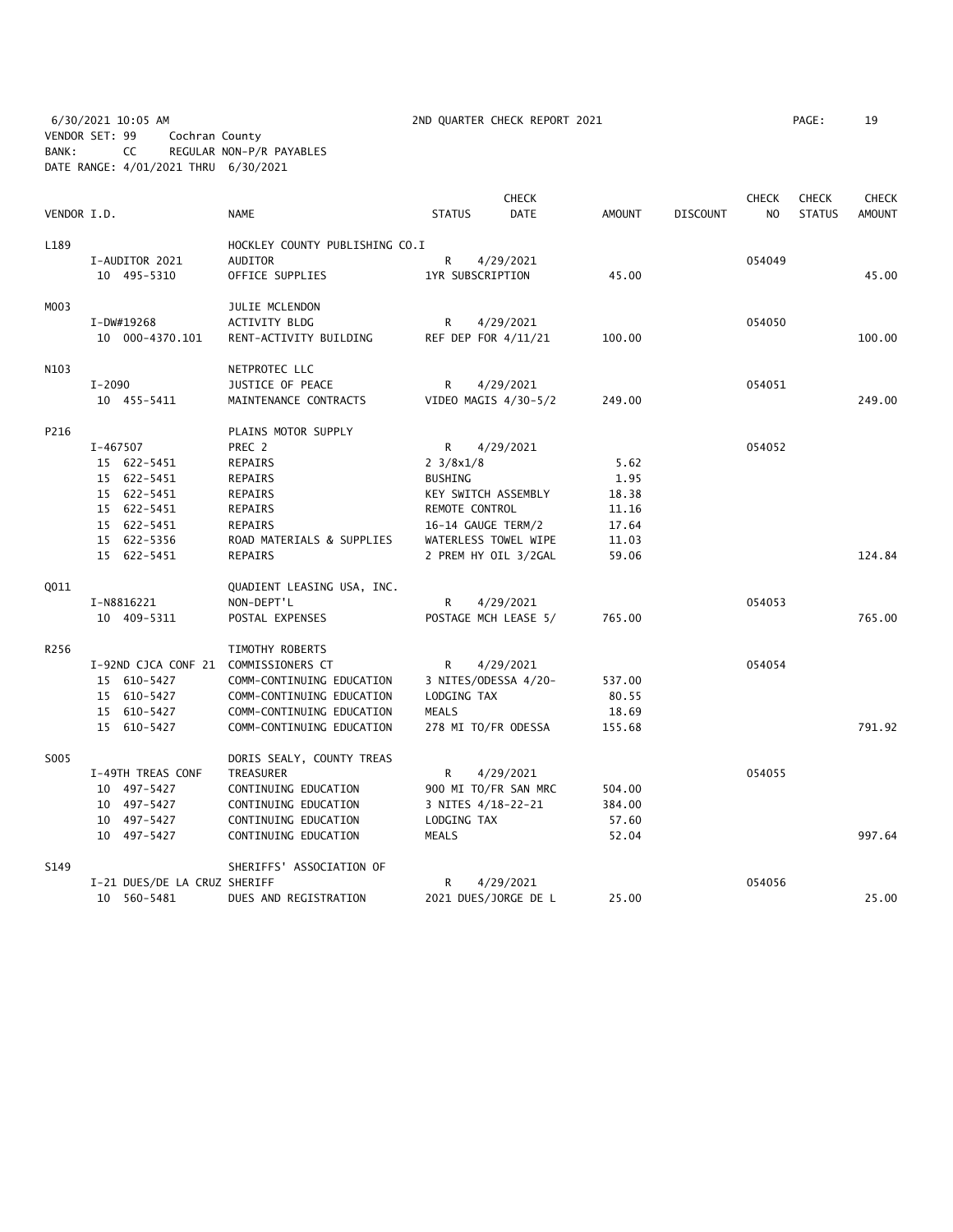6/30/2021 10:05 AM 2ND QUARTER CHECK REPORT 2021 PAGE: 20 VENDOR SET: 99 Cochran County BANK: CC REGULAR NON-P/R PAYABLES DATE RANGE: 4/01/2021 THRU 6/30/2021

|             |                     | CHECK                         |                      |                      |               |                 | <b>CHECK</b>   | <b>CHECK</b>  | <b>CHECK</b>  |
|-------------|---------------------|-------------------------------|----------------------|----------------------|---------------|-----------------|----------------|---------------|---------------|
| VENDOR I.D. |                     | <b>NAME</b>                   | <b>STATUS</b>        | <b>DATE</b>          | <b>AMOUNT</b> | <b>DISCOUNT</b> | N <sub>O</sub> | <b>STATUS</b> | <b>AMOUNT</b> |
| S281        |                     | <b>STAPLES</b>                |                      |                      |               |                 |                |               |               |
|             | I-2822089331        | SHERIFF                       | R                    | 4/29/2021            |               |                 | 054057         |               |               |
|             | 10 560-5310         | OFFICE SUPPLIES               | 1BX MANILA ENV, 9x12 |                      | 21.09         |                 |                |               |               |
|             | 10 560-5310         | OFFICE SUPPLIES               |                      | 2PK 32GB USB DRV 10/ | 219.98        |                 |                |               |               |
|             | 10 560-5310         | OFFICE SUPPLIES               | 1BX FILE FOLDERS/RD  |                      | 22.30         |                 |                |               |               |
|             | 10 560-5310         | OFFICE SUPPLIES               | <b>CPN</b>           |                      | 124.31CR      |                 |                |               | 139.06        |
| S372        |                     | SCHAEFFER MFG.CO.             |                      |                      |               |                 |                |               |               |
|             | I-DCN1031-INV1      | PREC 2                        | R                    | 4/29/2021            |               |                 | 054058         |               |               |
|             | 15 622-5330         | FUEL AND OIL                  |                      | 55GL SYNSHLD DUR ADV | 1,120.35      |                 |                |               |               |
|             | 15 622-5356         | ROAD MATERIALS & SUPPLIES     |                      | PENETRO90 12x1 CAN C | 98.16         |                 |                |               |               |
|             | 15 622-5356         | ROAD MATERIALS & SUPPLIES     |                      | SYNFORCE GREEN GREAS | 160.50        |                 |                |               |               |
|             | 15 622-5356         | ROAD MATERIALS & SUPPLIES     |                      | CITROL 12x1 CAN CASE | 110.88        |                 |                |               |               |
|             | 15 622-5356         | ROAD MATERIALS & SUPPLIES     | TX AUTO OIL FEE      |                      | 2.20          |                 |                |               |               |
|             | I-DCN1031-INV2      | PREC 2                        | R                    | 4/29/2021            |               |                 | 054058         |               |               |
|             | 15 622-5356         | ROAD MATERIALS & SUPPLIES     | LOCK-N-LUBE          |                      | 26.13         |                 |                |               | 1,518.22      |
| S416        |                     | SOS WASTE DISPOSAL, INC       |                      |                      |               |                 |                |               |               |
|             | I-111950            | PREC 3/PREC 4                 | R                    | 4/29/2021            |               |                 | 054059         |               |               |
|             | 15 623-5440         | UTILITIES                     |                      | DUMPSTER SVC MAY 202 | 78.74         |                 |                |               |               |
|             | 15 624-5440         | UTILITIES                     |                      | DUMPSTER SVC MAY 202 | 78.74         |                 |                |               | 157.48        |
| T087        |                     | TEXAS DEPARTMENT OF HEALTH    |                      |                      |               |                 |                |               |               |
|             | I-2013216           | <b>CLERK</b>                  | R                    | 4/29/2021            |               |                 | 054060         |               |               |
|             | 10 403-5310         | OFFICE SUPPLIES               |                      | 19 REMOTE BIRTH ACCE | 34.77         |                 |                |               | 34.77         |
| T092        |                     | TEXAS TECH UNIVERSITY         |                      |                      |               |                 |                |               |               |
|             | I-4511 RESIST REJ   | COUNTY COURT                  | R                    | 4/29/2021            |               |                 | 054061         |               |               |
|             | 10 426-5400         | ATTORNEY AD LITEM             |                      | FRANCISCO DOMINGUEZ/ | 100.00        |                 |                |               |               |
|             | $I-4511/TR$ THR REJ | COUNTY COURT                  | R                    | 4/29/2021            |               |                 | 054061         |               |               |
|             | 10 426-5400         | ATTORNEY AD LITEM             |                      | FRANCISCO DOMINGUEZ/ | 100.00        |                 |                |               |               |
|             | I-6495/HARRIS       | COUNTY COURT                  | R.                   | 4/29/2021            |               |                 | 054061         |               |               |
|             | 10 426-5400         | ATTORNEY AD LITEM             |                      | DISM(M)/NICOLE HARRI | 100.00        |                 |                |               | 300.00        |
| T148        |                     | TASCOSA OFFICE MACHINES INC   |                      |                      |               |                 |                |               |               |
|             | I-256076            | <b>CLERK</b>                  | R                    | 4/29/2021            |               |                 | 054062         |               |               |
|             | 10 403-5411         | MAINTENANCE CONTRACTS         |                      | COPIER MAINT 3/10-4/ | 20.03         |                 |                |               | 20.03         |
| T306        |                     | TONY'S OILFIELD SERVICES INC. |                      |                      |               |                 |                |               |               |
|             | I-10946/CR197       | PREC <sub>2</sub>             | R                    | 4/29/2021            |               |                 | 054063         |               |               |
|             | 15 622-5370         | MACHINE HIRE                  | 6HRS/CLEAN CTTLEGRD  |                      | 900.00        |                 |                |               |               |
|             | I-10975/CR170       | PREC 2                        | R                    | 4/29/2021            |               |                 | 054063         |               |               |
|             | 15 622-5370         | MACHINE HIRE                  | 8HRS/CLEAN CTTLEGRD  |                      | 1,200.00      |                 |                |               |               |
|             | 15 622-5370         | MACHINE HIRE                  | 18BBLS FRESH WATER   |                      | 13.50         |                 |                |               | 2,113.50      |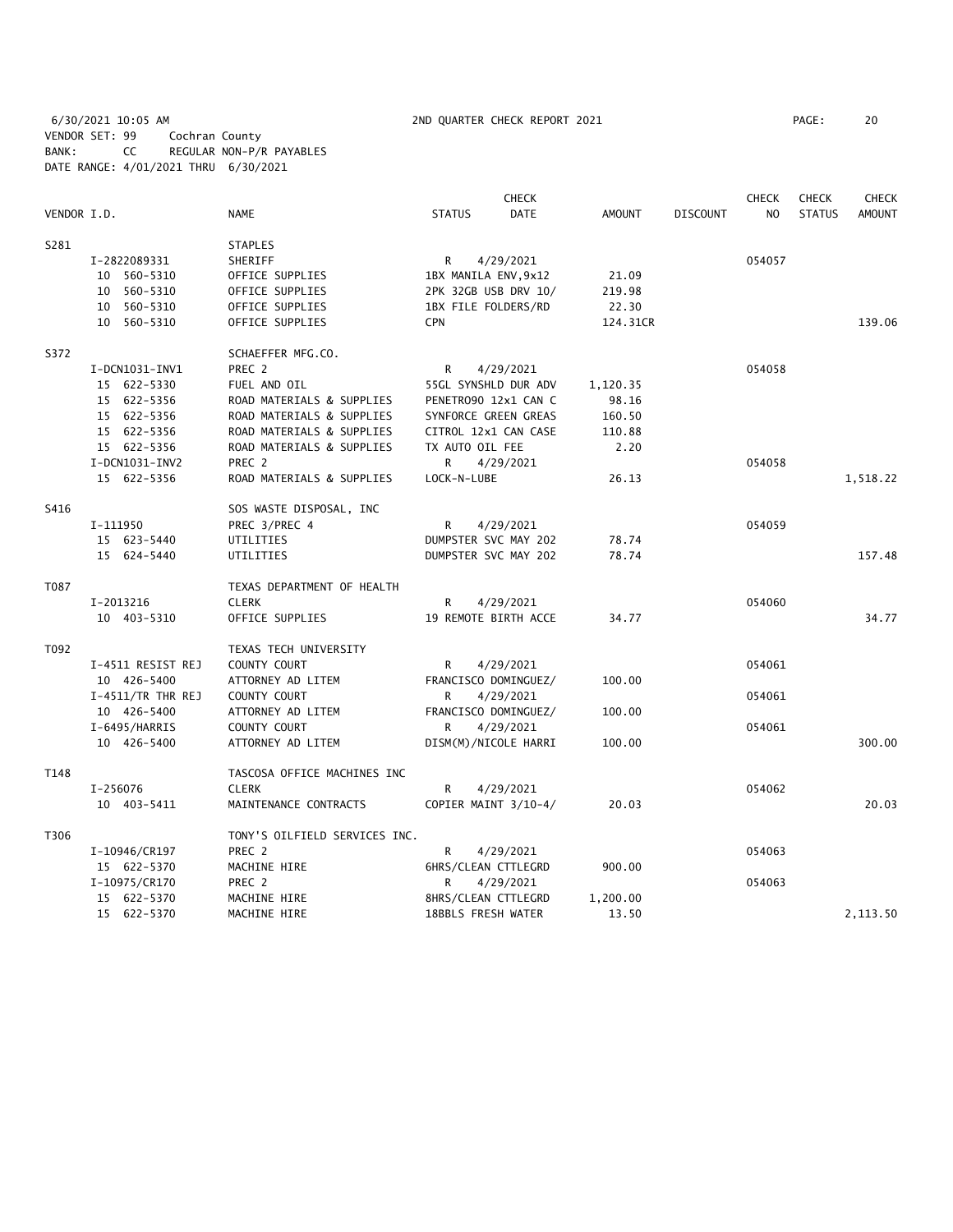# 6/30/2021 10:05 AM 2ND QUARTER CHECK REPORT 2021 PAGE: 21 VENDOR SET: 99 Cochran County BANK: CC REGULAR NON-P/R PAYABLES DATE RANGE: 4/01/2021 THRU 6/30/2021

|             |                  |                                |                    | <b>CHECK</b>         |               |                 | <b>CHECK</b>   | <b>CHECK</b>  | <b>CHECK</b>  |
|-------------|------------------|--------------------------------|--------------------|----------------------|---------------|-----------------|----------------|---------------|---------------|
| VENDOR I.D. |                  | <b>NAME</b>                    | <b>STATUS</b>      | <b>DATE</b>          | <b>AMOUNT</b> | <b>DISCOUNT</b> | N <sub>O</sub> | <b>STATUS</b> | <b>AMOUNT</b> |
| U019        |                  | UNITED SUPERMARKETS, INC       |                    |                      |               |                 |                |               |               |
|             | I-1682001 040121 | <b>JAIL</b>                    | R                  | 4/29/2021            |               |                 | 054064         |               |               |
|             | 10 512-5333      | FOOD-PRISONERS                 | 2 CAKE MIX 05/\$5  |                      | 2.00          |                 |                |               |               |
|             | 10 512-5333      | FOOD-PRISONERS                 | PINTO BEANS/2      |                      | 28.98         |                 |                |               |               |
|             | 10 512-5333      | FOOD-PRISONERS                 | CLUSTER BUNS/2     |                      | 2.58          |                 |                |               |               |
|             | 10 512-5333      | FOOD-PRISONERS                 | CAKE MIX/50\$1.25  |                      | 6.25          |                 |                |               |               |
|             | 10 512-5333      | FOOD-PRISONERS                 | CAKE MIX/201.29    |                      | 2.58          |                 |                |               |               |
|             | 10 512-5333      | FOOD-PRISONERS                 | <b>FLOUR</b>       |                      | 14.99         |                 |                |               |               |
|             | 10 512-5333      | FOOD-PRISONERS                 | SLICED JALAPENOS   |                      | 7.99          |                 |                |               |               |
|             | 10 512-5333      | FOOD-PRISONERS                 | 4PK TOMATOES/4     |                      | 11.96         |                 |                |               |               |
|             | 10 512-5333      | FOOD-PRISONERS                 | DOLE SALAD/2       |                      | 7.98          |                 |                |               |               |
|             | 10 512-5333      | FOOD-PRISONERS                 | DOLE SALAD         |                      | 1.99          |                 |                |               |               |
|             | 10 512-5333      | FOOD-PRISONERS                 | SHRED LETTUCE/2    |                      | 3.98          |                 |                |               |               |
|             | 10 512-5333      | FOOD-PRISONERS                 | BUTTER QTR/4       |                      | 8.00          |                 |                |               |               |
|             | 10 512-5333      | FOOD-PRISONERS                 | SOUR CREAM         |                      | 1.79          |                 |                |               |               |
|             | 10 512-5333      | FOOD-PRISONERS                 | EGGS, LG/2         |                      | 8.98          |                 |                |               |               |
|             | 10 512-5333      | FOOD-PRISONERS                 | <b>DISC</b>        |                      | 11.01CR       |                 |                |               |               |
|             | I-3437004 042221 | JAIL                           | R                  | 4/29/2021            |               |                 | 054064         |               |               |
|             | 10 512-5333      | FOOD-PRISONERS                 | TORTILLAS          |                      | 7.99          |                 |                |               |               |
|             | 10 512-5333      | FOOD-PRISONERS                 | 2 SHREDDED LETTUCE |                      | 3.98          |                 |                |               |               |
|             | 10 512-5333      | FOOD-PRISONERS                 | <b>JALAPENOS</b>   |                      | 2.15          |                 |                |               |               |
|             | 10 512-5333      | FOOD-PRISONERS                 | CRACKLINS/3        |                      | 11.97         |                 |                |               |               |
|             | 10 512-5333      | FOOD-PRISONERS                 | FLOUR TORTILLAS/3  |                      | 11.97         |                 |                |               |               |
|             | 10 512-5392      | MISCELLANEOUS SUPPLIES         | FINGER COTS ASST   |                      | 1.99          |                 |                |               |               |
|             | 10 512-5333      | FOOD-PRISONERS                 | <b>DISC</b>        |                      | 4.01CR        |                 |                |               | 135.08        |
| U036        |                  | UNIFIRST HOLDINGS, INC.        |                    |                      |               |                 |                |               |               |
|             | I-831 2563479    | JAIL/COURTHOUSE                | R.                 | 4/29/2021            |               |                 | 054065         |               |               |
|             | 10 510-5332      | CUSTODIAL SUPPLIES             | 4 MATS 4x6         |                      | 13.20         |                 |                |               |               |
|             | 10 512-5392      | MISCELLANEOUS SUPPLIES         |                    | 200 MICROFIBER TOWEL | 24.00         |                 |                |               |               |
|             | 10 512-5392      | MISCELLANEOUS SUPPLIES         | DEFE CHG           |                      | 6.50          |                 |                |               |               |
|             | 10 510-5332      | CUSTODIAL SUPPLIES             | 4 MAT PROTECTION   |                      | 1.00          |                 |                |               |               |
|             | I-831 2566092    | JAIL/COURTHOUSE                | R                  | 4/29/2021            |               |                 | 054065         |               |               |
|             | 10 510-5332      | CUSTODIAL SUPPLIES             | 4 MATS 4x6         |                      | 13.20         |                 |                |               |               |
|             | 10 512-5392      | MISCELLANEOUS SUPPLIES         |                    | 200 MICROFIBER TOWEL | 24.00         |                 |                |               |               |
|             | 10 512-5392      | MISCELLANEOUS SUPPLIES         | DEFE CHG           |                      | 6.50          |                 |                |               |               |
|             | 10 510-5332      | CUSTODIAL SUPPLIES             | 4 MAT PROTECTION   |                      | 1.00          |                 |                |               | 89.40         |
| W007        |                  | THOMSON REUTERS-WEST PAYMENT C |                    |                      |               |                 |                |               |               |
|             | C-6140941071     | ATTORNEY/LAW LIBRARY           | R                  | 4/29/2021            |               |                 | 054066         |               |               |
|             | 10 475-5590      | LAW LIBRARY MTRLS/UPDATES      |                    | END OF SUBSCRIPT ADJ | 4.22CR        |                 |                |               |               |
|             | I-843007355      | ATTORNEY/LAW LIBRARY           | R                  | 4/29/2021            |               |                 | 054066         |               |               |
|             | 10 475-5590      | LAW LIBRARY MTRLS/UPDATES      |                    | BOOKS & BOUND VOL SE | 129.52        |                 |                |               | 125.30        |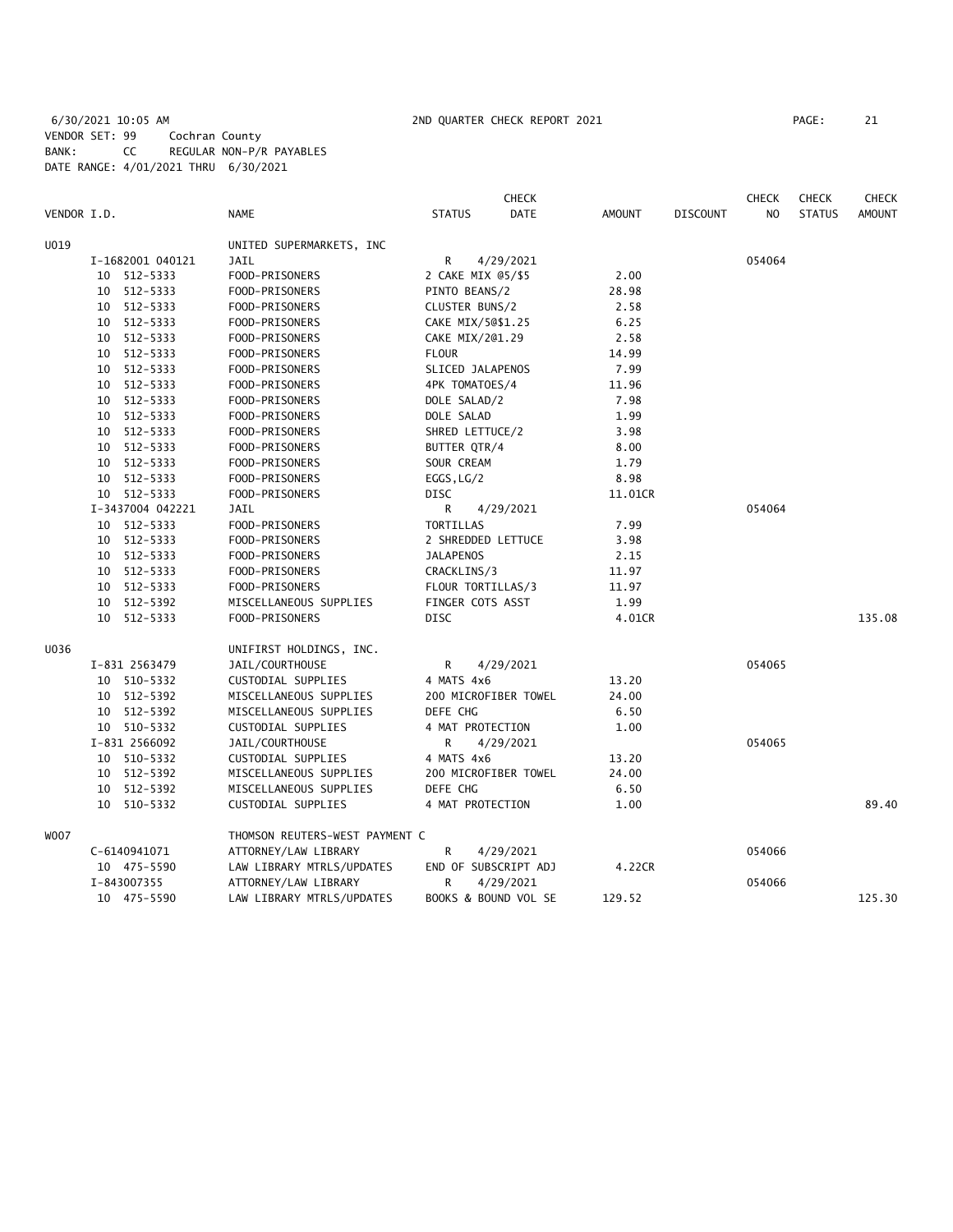6/30/2021 10:05 AM 2ND QUARTER CHECK REPORT 2021 PAGE: 22 VENDOR SET: 99 Cochran County BANK: CC REGULAR NON-P/R PAYABLES DATE RANGE: 4/01/2021 THRU 6/30/2021

|             |            |                             |                                       |                    | <b>CHECK</b>         |               |                 | <b>CHECK</b>   | <b>CHECK</b>  | <b>CHECK</b>  |
|-------------|------------|-----------------------------|---------------------------------------|--------------------|----------------------|---------------|-----------------|----------------|---------------|---------------|
| VENDOR I.D. |            |                             | <b>NAME</b>                           | <b>STATUS</b>      | <b>DATE</b>          | <b>AMOUNT</b> | <b>DISCOUNT</b> | N <sub>O</sub> | <b>STATUS</b> | <b>AMOUNT</b> |
| W049        |            |                             | TRINA WILLIAMS                        |                    |                      |               |                 |                |               |               |
|             |            | I-DW#19304                  | ACTIVITY BLDG                         | R                  | 4/29/2021            |               |                 | 054067         |               |               |
|             |            | 10 000-4370.101             | RENT-ACTIVITY BUILDING                |                    | REF DEP FOR 4/20-21  | 100.00        |                 |                |               | 100.00        |
| W055        |            |                             | WINDSTREAM COMMUNICATIONS SW          |                    |                      |               |                 |                |               |               |
|             |            | I-266-5181 APR21            | <b>ELECTIONS</b>                      | R                  | 4/29/2021            |               |                 | 054068         |               |               |
|             |            | 10 490-5420                 | TELECOMMUNICATIONS                    | BASIC SVC          |                      | 30.30         |                 |                |               |               |
|             |            | 10 490-5420                 | TELECOMMUNICATIONS                    | <b>FEES</b>        |                      | 22.52         |                 |                |               |               |
|             |            | 10 490-5420                 | TELECOMMUNICATIONS                    | LONG DISTANCE SVC  |                      | 12.32         |                 |                |               | 65.14         |
| W164        |            |                             | WARREN CAT                            |                    |                      |               |                 |                |               |               |
|             |            | I-PS020401569               | PREC 2                                | R                  | 4/29/2021            |               |                 | 054069         |               |               |
|             |            | 15 622-5451                 | REPAIRS                               |                    | RPR GLASS/14 LOADER  | 92.03         |                 |                |               |               |
|             |            | 15 622-5451                 | REPAIRS                               | EMERGENCY CHG      |                      | 4.83          |                 |                |               | 96.86         |
| W225        |            |                             | WEST TEXAS PAVING, INC                |                    |                      |               |                 |                |               |               |
|             | $I - 8276$ |                             | PREC 4/CTIF                           | R                  | 4/29/2021            |               |                 | 054070         |               |               |
|             |            | 15 624-5356                 | ROAD MATERIALS & SUPPLIES             |                    | 14.86TN HMCL/CR155   | 1,337.40      |                 |                |               | 1,337.40      |
| X001        |            |                             | XCEL ENERGY                           |                    |                      |               |                 |                |               |               |
|             |            |                             | I-54-1324315-7 04/21 ALMOST ALL DEPTS | R                  | 4/29/2021            |               |                 | 054071         |               |               |
|             |            | 30 518-5440                 | UTILITIES                             |                    | 300210167 RUNWAY LIG | 52.91         |                 |                |               |               |
|             |            | 10 510-5440                 | UTILITIES                             |                    | 300240736 COURTHOUSE | 1,432.29      |                 |                |               |               |
|             |            | 10 580-5440                 | UTILITIES [TOWER]                     | 300282806 TOWER    |                      | 34.74         |                 |                |               |               |
|             |            | 15 621-5440                 | UTILITIES                             |                    | 300294119 PREC 1 SHO | 39.47         |                 |                |               |               |
|             |            | 10 650-5440                 | UTILITIES                             | 300338546 LIBRARY  |                      | 112.57        |                 |                |               |               |
|             |            | 10 652-5440                 | UTILITIES                             | 300342232 MUSEUM   |                      | 66.44         |                 |                |               |               |
|             |            | 10 662-5440                 | UTILITIES                             |                    | 300390484 ACTIVITY B | 285.09        |                 |                |               |               |
|             |            | 10 660-5440                 | UTILITIES & IRRIGATION                | 300410370 PARK     |                      | 170.05        |                 |                |               |               |
|             |            | 10 660-5440                 | UTILITIES & IRRIGATION                |                    | 300457515 PARK/SHOP  | 33.46         |                 |                |               |               |
|             |            | 10 516-5440                 | UTILITIES                             |                    | 300555198 CEMETERY   | 52.02         |                 |                |               |               |
|             |            | 10 660-5440                 | UTILITIES & IRRIGATION                |                    | 300587052 SHOWBARN   | 25.12         |                 |                |               |               |
|             |            | 10 660-5440                 | UTILITIES & IRRIGATION                |                    | 300587753 RODEO GROU | 33.11         |                 |                |               |               |
|             |            | 10 409-5440                 | UTILITIES                             | 300588989 ANNEX    |                      | 21.99         |                 |                |               |               |
|             |            | 10 516-5440                 | UTILITIES                             |                    | 300603417 CEMETERY   | 16.12         |                 |                |               |               |
|             |            | 10 516-5440                 | UTILITIES                             |                    | 300637038 CEMETERY S | 83.26         |                 |                |               | 2,458.64      |
| X001        |            |                             | <b>XCEL ENERGY</b>                    |                    |                      |               |                 |                |               |               |
|             |            | I-54-1829977-7 APR21 PREC 2 |                                       | R                  | 4/29/2021            |               |                 | 054072         |               |               |
|             |            | 15 622-5440                 | UTILITIES                             |                    | CANCEL PREV INV BY X | 22.69CR       |                 |                |               |               |
|             |            | 15 622-5440                 | UTILITIES                             | 87KWH 2/12-4/14/21 |                      | 33.86         |                 |                |               |               |
|             |            | 15 622-5440                 | UTILITIES                             |                    | 62 KWH/AREA LIGHT 3/ | 16.35         |                 |                |               | 27.52         |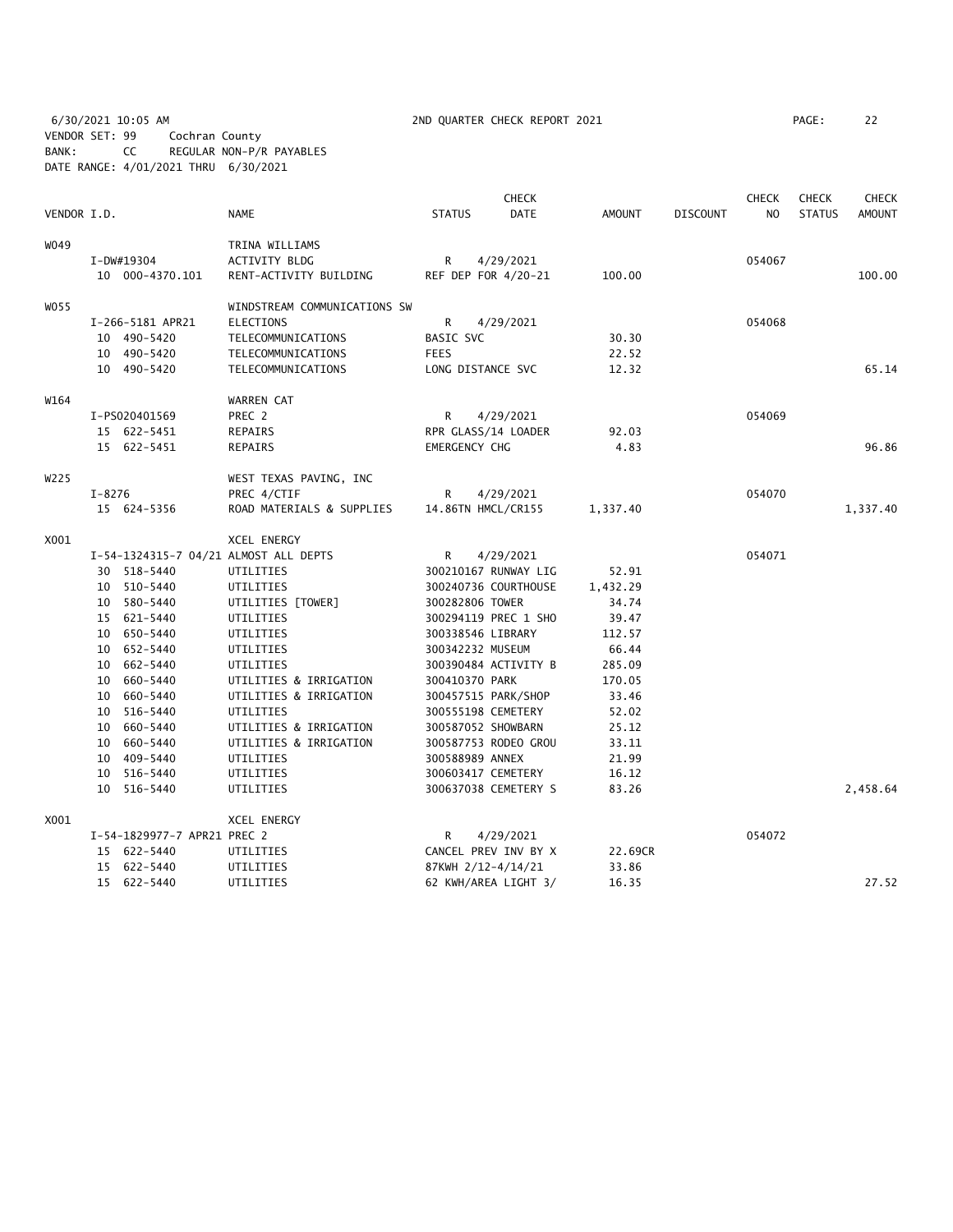6/30/2021 10:05 AM 2ND QUARTER CHECK REPORT 2021 PAGE: 23 VENDOR SET: 99 Cochran County BANK: CC REGULAR NON-P/R PAYABLES DATE RANGE: 4/01/2021 THRU 6/30/2021

|             |                           |                                  |                      | <b>CHECK</b> |               |                 | <b>CHECK</b> | <b>CHECK</b>  | <b>CHECK</b>  |
|-------------|---------------------------|----------------------------------|----------------------|--------------|---------------|-----------------|--------------|---------------|---------------|
| VENDOR I.D. |                           | <b>NAME</b>                      | <b>STATUS</b>        | DATE         | <b>AMOUNT</b> | <b>DISCOUNT</b> | NO.          | <b>STATUS</b> | <b>AMOUNT</b> |
| Y027        |                           | YOAKUM COUNTY HOSPITAL           |                      |              |               |                 |              |               |               |
|             | I-00189819-0001 0330 JAIL |                                  | R                    | 4/29/2021    |               |                 | 054073       |               |               |
|             | 10 512-5391               | MEDICAL CARE-PRISONERS           | LAB/JEREMIE HOLLAND  |              | 30.00         |                 |              |               |               |
|             | 10 512-5391               | MEDICAL CARE-PRISONERS           | CHEM/JEREMIE HOLLAND |              | 351.24        |                 |              |               |               |
|             | 10 512-5391               | MEDICAL CARE-PRISONERS           | IMMUNOLOGY/J HOLLAND |              | 104.25        |                 |              |               |               |
|             | I-00190379-0001 0408 JAIL |                                  | R                    | 4/29/2021    |               |                 | 054073       |               |               |
|             | 10 512-5391               | MEDICAL CARE-PRISONERS           | CHEM/S TYRONE HARRIS |              | 58.40         |                 |              |               | 543.89        |
| A020        |                           | AMERICAN EQUIP & TRAILER, INC    |                      |              |               |                 |              |               |               |
|             | I-02LW5965.02             | PREC 2                           | R                    | 5/10/2021    |               |                 | 054074       |               |               |
|             | 15 622-5451               | REPAIRS                          | RPR TRLR NECK/07 TLB |              | 1,094.22      |                 |              |               |               |
|             | 15 622-5451               | REPAIRS                          | <b>PARTS</b>         |              | 1,303.34      |                 |              |               |               |
|             | 15 622-5451               | REPAIRS                          | SHOP SUPPLIES        |              | 87.54         |                 |              |               | 2,485.10      |
| A266        |                           | AXON ENTERPRISES, INC            |                      |              |               |                 |              |               |               |
|             | I-SI-1731712/YR2          | SHERIFF                          | R                    | 5/10/2021    |               |                 | 054075       |               |               |
|             | 10 560-5571               | CAPITAL OUTLAY                   | 10 BODY CAM SYSTEMS; |              | 10,278.00     |                 |              |               |               |
|             | 10 560-5571               | CAPITAL OUTLAY                   | 5 IN-CAR CAM SYSTEMS |              | 9,711.90      |                 |              |               | 19,989.90     |
|             |                           |                                  |                      |              |               |                 |              |               |               |
| B001        |                           | BAILEY CO. ELECTRIC COOP         |                      |              |               |                 |              |               |               |
|             | I-476765                  | PREC 4                           | R                    | 5/10/2021    |               |                 | 054076       |               |               |
|             | 15 624-5440               | UTILITIES                        | 462 KWH 3/14-4/14/21 |              | 77.59         |                 |              |               |               |
|             | 15 624-5440               | UTILITIES                        | AREA LIGHT           |              | 13.31         |                 |              |               |               |
|             | I-476766                  | PREC 3                           | R                    | 5/10/2021    |               |                 | 054076       |               |               |
|             | 15 623-5440               | UTILITIES                        | 64KWH 3/14-4/14/21   |              | 36.59         |                 |              |               |               |
|             | 15 623-5440               | UTILITIES                        | 2 AREA LIGHTS        |              | 27.87         |                 |              |               |               |
|             | I-476767                  | NON-DEPT'L/SHERIFF POSSE         | R                    | 5/10/2021    |               |                 | 054076       |               |               |
|             | 10 409-5440               | UTILITIES                        | ELEC SVC 3/14-4/14/2 |              | 42.50         |                 |              |               | 197.86        |
| B029        |                           | CORPORATE BILLING, LLC           |                      |              |               |                 |              |               |               |
|             | I-XA102002378:01          | PREC 2                           | R                    | 5/10/2021    |               |                 | 054077       |               |               |
|             | 15 622-5451               | REPAIRS                          | SAFETY BELT KIT 102M |              | 175.33        |                 |              |               |               |
|             | I-XA102002827:01          | PREC 2                           | R                    | 5/10/2021    |               |                 | 054077       |               |               |
|             | 15 622-5451               | REPAIRS                          | NUT RETAINER         |              | 4.00          |                 |              |               |               |
|             | 15 622-5451               | REPAIRS                          | <b>HEX SCREW</b>     |              | 19.60         |                 |              |               |               |
|             | 15 622-5451               | <b>REPAIRS</b>                   | <b>WASHER</b>        |              | 14.68         |                 |              |               |               |
|             | 15 622-5451               | <b>REPAIRS</b>                   | <b>INSULATOR</b>     |              | 38.94         |                 |              |               | 252.55        |
| C007        |                           | CITY OF MORTON                   |                      |              |               |                 |              |               |               |
|             | I-043021                  | LIB/MUS/ACT BLDG/CRTHSE/PREC 1 R |                      | 5/10/2021    |               |                 | 054078       |               |               |
|             | 10 650-5440               | UTILITIES                        | LIBRARY GAS          |              | 71.50         |                 |              |               |               |
|             | 10 650-5440               | UTILITIES                        | LIBRARY WATER        |              | 28.00         |                 |              |               |               |
|             | 10 650-5440               | UTILITIES                        | LIBRARY GARBAGE      |              | 51.50         |                 |              |               |               |
|             | 10 650-5440               | UTILITIES                        | LIBRARY SEWER        |              | 18.00         |                 |              |               |               |
|             | 10 652-5440               | UTILITIES                        | MUSEUM GAS           |              | 62.75         |                 |              |               |               |
|             | 10 652-5440               | UTILITIES                        | MUSEUM WATER         |              | 28.00         |                 |              |               |               |
|             | 10 652-5440               | UTILITIES                        | MUSEUM GARBAGE       |              | 28.00         |                 |              |               |               |
|             | 10 652-5440               | UTILITIES                        | MUSEUM SEWER         |              | 16.00         |                 |              |               |               |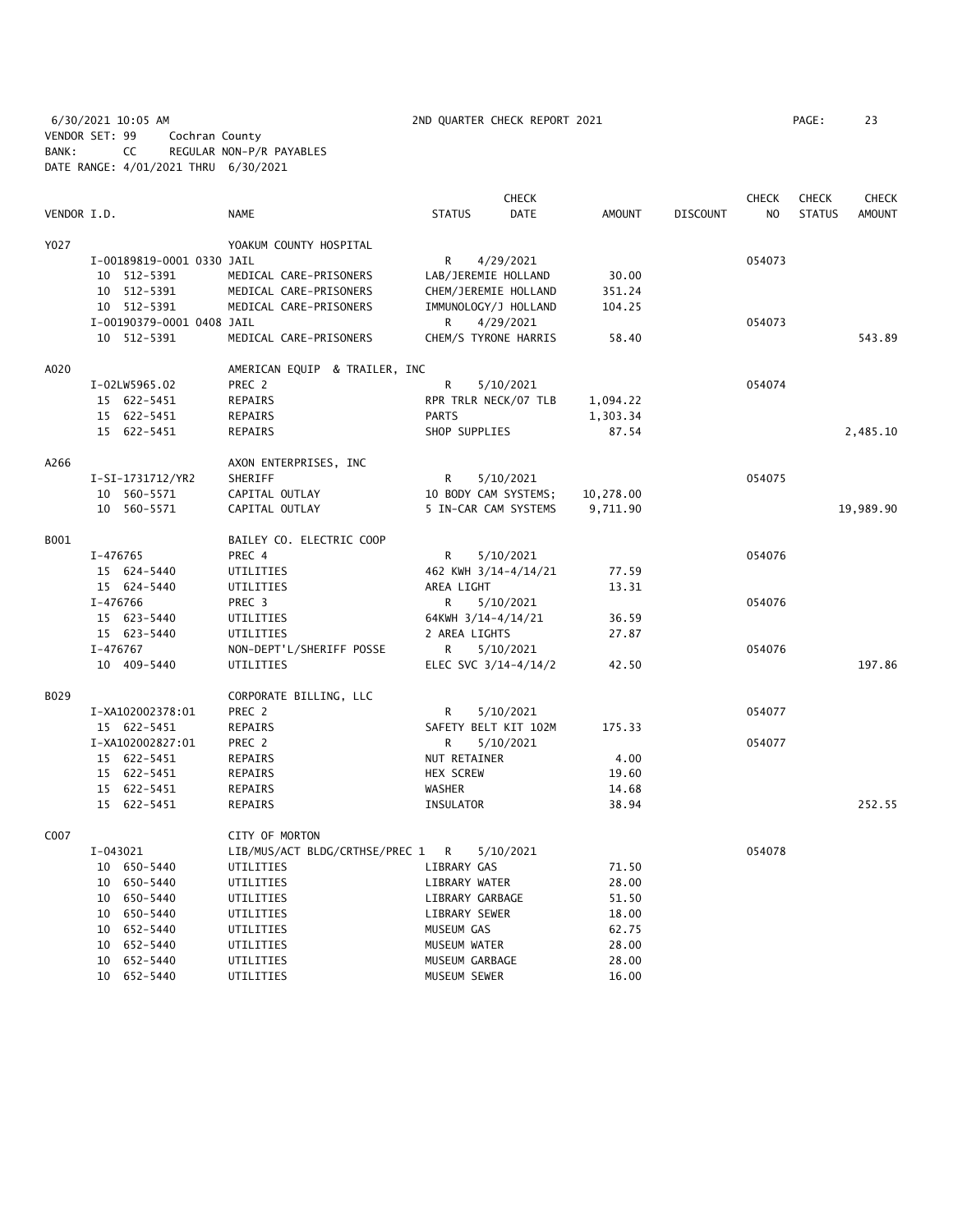6/30/2021 10:05 AM 2ND QUARTER CHECK REPORT 2021 PAGE: 24 VENDOR SET: 99 Cochran County BANK: CC REGULAR NON-P/R PAYABLES DATE RANGE: 4/01/2021 THRU 6/30/2021

|             |                   |                                | CHECK                        |               |                 | <b>CHECK</b>   | <b>CHECK</b>  | <b>CHECK</b> |
|-------------|-------------------|--------------------------------|------------------------------|---------------|-----------------|----------------|---------------|--------------|
| VENDOR I.D. |                   | <b>NAME</b>                    | <b>STATUS</b><br><b>DATE</b> | <b>AMOUNT</b> | <b>DISCOUNT</b> | N <sub>O</sub> | <b>STATUS</b> | AMOUNT       |
| C007        |                   | CITY OF MORTON<br><b>CONT</b>  |                              |               |                 |                |               |              |
|             | I-043021          | LIB/MUS/ACT BLDG/CRTHSE/PREC 1 | R<br>5/10/2021               |               |                 | 054078         |               |              |
|             | 10 662-5440       | UTILITIES                      | ACTIVITY BLDG GAS            | 482.75        |                 |                |               |              |
|             | 10 662-5440       | UTILITIES                      | ACT. BLDG WATER              | 28.00         |                 |                |               |              |
|             | 10 662-5440       | UTILITIES                      | ACT. BLDG GARBAGE            | 77.00         |                 |                |               |              |
|             | 10 662-5440       | UTILITIES                      | ACT. BLDG SEWER              | 48.00         |                 |                |               |              |
|             | 10 510-5440       | UTILITIES                      | <b>COURTHOUSE WATER</b>      | 326.00        |                 |                |               |              |
|             | 10 510-5440       | UTILITIES                      | CRTHSE GARBAGE               | 334.50        |                 |                |               |              |
|             | 10 510-5440       | UTILITIES                      | COURTHOUSE SEWER             | 54.00         |                 |                |               |              |
|             | 15 621-5440       | UTILITIES                      | PREC 1 GAS                   | 36.50         |                 |                |               |              |
|             | 15 621-5440       | UTILITIES                      | PREC 1 WATER                 | 28.00         |                 |                |               |              |
|             | 15 621-5440       | UTILITIES                      | PREC 1 GARBAGE               | 51.50         |                 |                |               | 1,770.00     |
|             |                   |                                |                              |               |                 |                |               |              |
| C008        |                   | CITY OF WHITEFACE              |                              |               |                 |                |               |              |
|             | $I-409$ 04/21     | PREC 2                         | R<br>5/10/2021               |               |                 | 054079         |               |              |
|             | 15 622-5440       | UTILITIES                      | 5MCF GAS 3/15-4/15/2         | 41.06         |                 |                |               |              |
|             | 15 622-5440       | UTILITIES                      | WATER SVC                    | 26.00         |                 |                |               |              |
|             | 15 622-5440       | UTILITIES                      | GARBAGE SVC                  | 54.37         |                 |                |               |              |
|             | 15 622-5440       | UTILITIES                      | SEWER SVC                    | 22.50         |                 |                |               | 143.93       |
| C015        |                   | COCHRAN COUNTY SENIOR          |                              |               |                 |                |               |              |
|             | I-MAY '21 INSTLMT | SENIOR CITIZENS                | R.<br>5/10/2021              |               |                 | 054080         |               |              |
|             | 10 663-5418       | SENIOR CITIZENS CONTRACT       | MAY 2021                     | 6,250.00      |                 |                |               | 6,250.00     |
| C022        |                   | COMMERCIAL PRINTING COMPA      |                              |               |                 |                |               |              |
|             | $I-21895$         | SHERIFF                        | R<br>5/10/2021               |               |                 | 054081         |               |              |
|             | 10 560-5310       | OFFICE SUPPLIES                | 200 2-PT TIME OFF RE         | 86.00         |                 |                |               |              |
|             | 10 560-5310       | OFFICE SUPPLIES                | 100 2-PT VEHICLE MAI         | 75.00         |                 |                |               |              |
|             | 10 560-5310       | OFFICE SUPPLIES                | 100 3-PT TRAINING RE         | 90.00         |                 |                |               | 251.00       |
| C035        |                   | COX AUTO SUPPLY CO             |                              |               |                 |                |               |              |
|             | I-10216           | PREC <sub>3</sub>              | R<br>5/10/2021               |               |                 | 054082         |               |              |
|             | 15 623-5451       | REPAIRS                        | BOLTS, WASHERS, NUTS         | 2.64          |                 |                |               |              |
|             | $I-10239$         | PREC 1                         | R<br>5/10/2021               |               |                 | 054082         |               |              |
|             | 15 621-5451       | REPAIRS                        | 400W CLR HALIDE LAMP         | 31.99         |                 |                |               |              |
|             | $I-10873$         | COURTHOUSE/PARK                | R<br>5/10/2021               |               |                 | 054082         |               |              |
|             | 10 660-5451       | REPAIR                         | 2 GEAR DRIV ROTOR            | 31.98         |                 |                |               |              |
|             | I-10987           | <b>PARK</b>                    | R                            |               |                 | 054082         |               |              |
|             |                   |                                | 5/10/2021                    |               |                 |                |               |              |
|             | 10 660-5332       | CUSTODIAL SUPPLIES             | 2-CUP MEAS CUP               | 4.29          |                 |                |               |              |
|             | $I-11243$         | PREC 1                         | R<br>5/10/2021               |               |                 | 054082         |               |              |
|             | 15 621-5451       | REPAIRS                        | TWISTLOCK PHOTO CONT         | 9.29          |                 |                |               |              |
|             | $I-11244$         | PREC 1                         | R<br>5/10/2021               |               |                 | 054082         |               |              |
|             | 15 621-5356       | ROAD MATERIALS & SUPPLIES      | 12-RANGE POCK MULTIM         | 11.49         |                 |                |               |              |
|             | I-11329           | PREC 2                         | R<br>5/10/2021               |               |                 | 054082         |               |              |
|             | 15 622-5451       | REPAIRS                        | DELCO BATTERY                | 103.00        |                 |                |               |              |
|             | 15 622-5451       | REPAIRS                        | CORE CHG                     | 11.00         |                 |                |               |              |
|             | 15 622-5451       | <b>REPAIRS</b>                 | CORE RET                     | 11.00CR       |                 |                |               |              |
|             | 15 622-5356       | ROAD MATERIALS & SUPPLIES      | <b>OXYGEN</b>                | 18.60         |                 |                |               |              |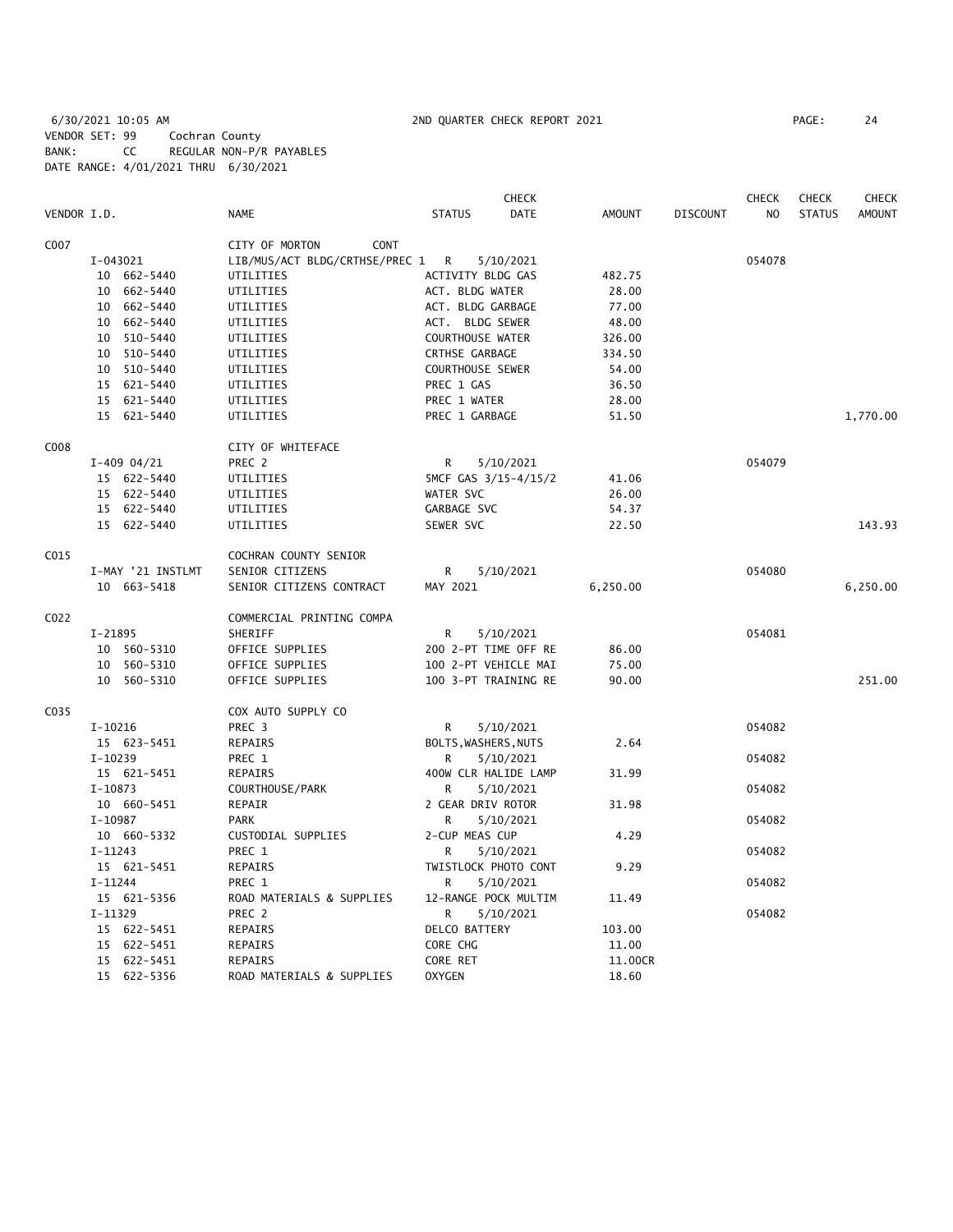6/30/2021 10:05 AM 2ND QUARTER CHECK REPORT 2021 PAGE: 25 VENDOR SET: 99 Cochran County BANK: CC REGULAR NON-P/R PAYABLES DATE RANGE: 4/01/2021 THRU 6/30/2021

|             |                |                             | CHECK                 |               |                 | <b>CHECK</b>   | <b>CHECK</b>  | <b>CHECK</b>  |
|-------------|----------------|-----------------------------|-----------------------|---------------|-----------------|----------------|---------------|---------------|
| VENDOR I.D. |                | <b>NAME</b>                 | <b>STATUS</b><br>DATE | <b>AMOUNT</b> | <b>DISCOUNT</b> | N <sub>O</sub> | <b>STATUS</b> | <b>AMOUNT</b> |
| C035        |                | COX AUTO SUPPLY CO (CONT)   |                       |               |                 |                |               |               |
|             | I-11329        | PREC 2                      | 5/10/2021<br>R        |               |                 | 054082         |               |               |
|             | 15 622-5356    | ROAD MATERIALS & SUPPLIES   | 134 CU FT ACET GAS    | 83.08         |                 |                |               |               |
|             | 15 622-5356    | ROAD MATERIALS & SUPPLIES   | $1/8x1/8$ BUSHING/2   | 2.78          |                 |                |               |               |
|             | $I-11527$      | PREC 1                      | R<br>5/10/2021        |               |                 | 054082         |               |               |
|             | 15 621-5451    | REPAIRS                     | OIL FILTER PF48E/07   | 6.98          |                 |                |               |               |
|             | 15 621-5451    | REPAIRS                     | 6QT 5/30 OIL QS       | 31.74         |                 |                |               |               |
|             | 15 621-5451    | REPAIRS                     | B12 CARB CLNR         | 3.99          |                 |                |               |               |
|             | $I-11746$      | <b>CEMETERY</b>             | 5/10/2021<br>R        |               |                 | 054082         |               |               |
|             | 10 516-5332    | CUSTODIAL SUPPLIES          | 2 STEEL MIX           | 12.58         |                 |                |               |               |
|             | $I-11818$      | <b>CEMETERY</b>             | R<br>5/10/2021        |               |                 | 054082         |               |               |
|             | 10 516-5332    | CUSTODIAL SUPPLIES          | WATERWELD PUTTY 20Z   | 7.99          |                 |                |               |               |
|             | $I-11952$      | <b>ACTIVITY BLDG</b>        | 5/10/2021<br>R        |               |                 | 054082         |               |               |
|             | 10 662-5332    | CUSTODIAL SUPPLIES          | 1/4x4 PERC MAS BIT    | 2.99          |                 |                |               |               |
|             | $I-12062$      | JUVENILE PROBATION          | 5/10/2021<br>R        |               |                 | 054082         |               |               |
|             | 17 573-5499    | OPERATING EXPENSES          | AC DELCO PRO BATTERY  | 159.98        |                 |                |               |               |
|             | 17 573-5499    | OPERATING EXPENSES          | CORE CHG              | 11.00         |                 |                |               |               |
|             | 17 573-5499    | OPERATING EXPENSES          | CORE RET              | 11.00CR       |                 |                |               |               |
|             | $I-12340$      | <b>ACTIVITY BLDG</b>        | R<br>5/10/2021        |               |                 | 054082         |               |               |
|             | 10 662-5332    | CUSTODIAL SUPPLIES          | 1/4x4 PERC MAS BIT    | 2.99          |                 |                |               |               |
|             | $I-12361$      | <b>JAIL</b>                 | R<br>5/10/2021        |               |                 | 054082         |               |               |
|             | 10 512-5392    | MISCELLANEOUS SUPPLIES      | BATTERY/KITCHEN THER  | 3.99          |                 |                |               | 532.37        |
| C321        |                | CLEAR- VU                   |                       |               |                 |                |               |               |
|             | I-155254       | <b>SHERIFF</b>              | 5/10/2021<br>R        |               |                 | 054084         |               |               |
|             | 10 560-5451    | MACHINERY-NON-OFFICE REPAIR | RPL W/S '10 FORD #79  | 100.00        |                 |                |               |               |
|             | 10 560-5451    | MACHINERY-NON-OFFICE REPAIR | WINDSHIELD 1747       | 149.99        |                 |                |               | 249.99        |
| C414        |                | CARDMEMBER SERVICES         |                       |               |                 |                |               |               |
|             | I-4486 043021  | JAIL                        | R<br>5/10/2021        |               |                 | 054085         |               |               |
|             | 10 512-5310    | OFFICE SUPPLIES             | MS OFC 365/JAIL COMP  | 7.53          |                 |                |               |               |
|             | I-4739 042821  | PREC 2                      | R<br>5/10/2021        |               |                 | 054085         |               |               |
|             | 15 622-5356    | ROAD MATERIALS & SUPPLIES   | PWRHORSE ENG 420CC/T  | 464.99        |                 |                |               |               |
|             | 15 622-5356    | ROAD MATERIALS & SUPPLIES   | 1QT 10W30 OIL/HONDA   | 5.99          |                 |                |               |               |
|             | 15 622-5356    | ROAD MATERIALS & SUPPLIES   | 3PC GRIPLOCK SET/NRT  | 34.95         |                 |                |               |               |
|             | 15 622-5356    | ROAD MATERIALS & SUPPLIES   | OIL PUMP KIT W/CART   | 659.99        |                 |                |               |               |
|             | 15 622-5451    | REPAIRS                     | HOSE 3/4"x82/TLBRT T  | 72.15         |                 |                |               |               |
|             | 15 622-5451    | REPAIRS                     | HOSE 3/4"x72/TLBRT T  | 68.00         |                 |                |               |               |
|             | 15 622-5451    | REPAIRS                     | SALES TAX/EAGLE RUBB  | 8.76          |                 |                |               |               |
|             | I-5051 042821  | TAX A/C; EXT SVC            | R<br>5/10/2021        |               |                 | 054085         |               |               |
|             | 10 499-5310    | OFFICE SUPPLIES             | FIN CHG $4/28$        | 6.71          |                 |                |               |               |
|             | 10 499-5310    | OFFICE SUPPLIES             | FIN CHG 3/28          | 4.04          |                 |                |               |               |
|             | 10 665-5499    | MISCELLANEOUS               | TOW '15 CHEV #0270 4  | 555.00        |                 |                |               |               |
|             | 10 665-5499    | MISCELLANEOUS               | 4 DAS STORAGE @ \$20/ | 80.00         |                 |                |               |               |
|             | 665–5499<br>10 | MISCELLANEOUS               | IMPOUND FEE           | 20.00         |                 |                |               |               |
|             | 10 665-5499    | MISCELLANEOUS               | NOTIFICATION          | 50.00         |                 |                |               |               |
|             | 10 665-5499    | MISCELLANEOUS               | TAX ON FEES           | 8.25          |                 |                |               |               |
|             | 10 665-5499    | MISCELLANEOUS               | TOW TO WRIGHT COLLIS  | 205.00        |                 |                |               |               |
|             | I-9191 042821  | CO JDG/COMM'R CT            | R<br>5/10/2021        |               |                 | 054085         |               |               |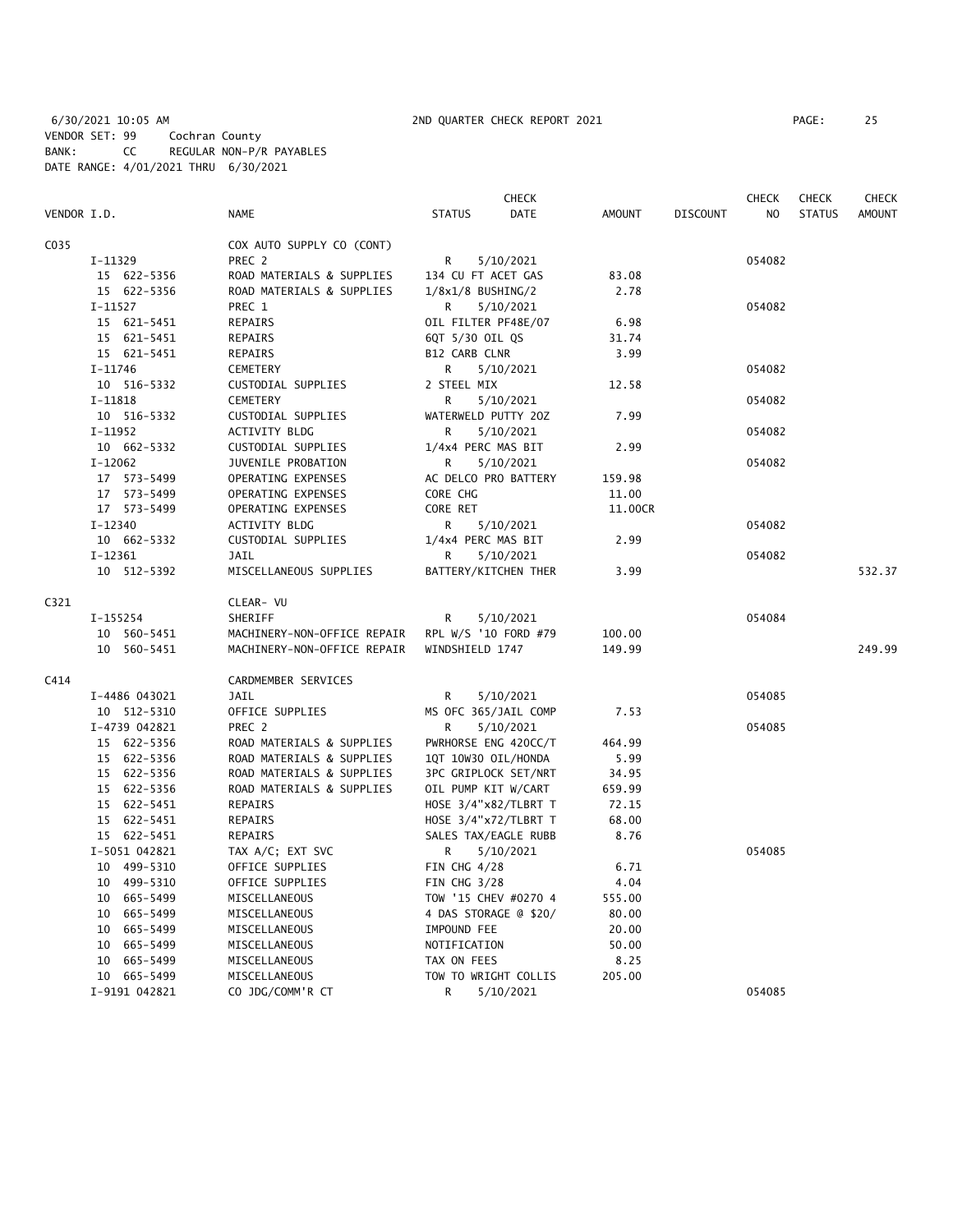6/30/2021 10:05 AM 2ND QUARTER CHECK REPORT 2021 PAGE: 26 VENDOR SET: 99 Cochran County BANK: CC REGULAR NON-P/R PAYABLES DATE RANGE: 4/01/2021 THRU 6/30/2021

|             |                     |                                                   |                      | CHECK     |               |                 | <b>CHECK</b>   | <b>CHECK</b>  | <b>CHECK</b>  |
|-------------|---------------------|---------------------------------------------------|----------------------|-----------|---------------|-----------------|----------------|---------------|---------------|
| VENDOR I.D. |                     | <b>NAME</b>                                       | <b>STATUS</b>        | DATE      | <b>AMOUNT</b> | <b>DISCOUNT</b> | N <sub>O</sub> | <b>STATUS</b> | <b>AMOUNT</b> |
| C414        |                     | CARDMEMBER SERVICES                               | (CONT)               |           |               |                 |                |               |               |
|             | I-9191 042821       | CO JDG/COMM'R CT                                  | R                    | 5/10/2021 |               |                 | 054085         |               |               |
|             | 15 610-5428         | CO. JUDGE-CONTINUING EDUCATION15.794GL UNL/GRAHAM |                      |           | 42.00         |                 |                |               |               |
|             | 15 610-5428         | CO. JUDGE-CONTINUING EDUCATIONCR/SHELL            |                      |           | 0.42CR        |                 |                |               |               |
|             | I-9991 042821       | <b>ELECTIONS</b>                                  | R                    | 5/10/2021 |               |                 | 054085         |               |               |
|             | 10 490-5310         | OFFICE SUPPLIES                                   | 250 BUS CARDS/MELIND |           | 43.50         |                 |                |               |               |
|             | 10 490-5310         | OFFICE SUPPLIES                                   | 250 BUS CARDS/CHERYL |           | 43.50         |                 |                |               |               |
|             | 10 490-5310         | OFFICE SUPPLIES                                   | 2 LEATHER CARD HOLDE |           | 19.49         |                 |                |               |               |
|             | 10 490-5310         | OFFICE SUPPLIES                                   | ALUM SIGN 24x36      |           | 152.25        |                 |                |               |               |
|             | 490-5310<br>10      | OFFICE SUPPLIES                                   | 4PK SPACERS 6/PK     |           | 60.00         |                 |                |               |               |
|             | 490-5310<br>10      | OFFICE SUPPLIES                                   | VINYL BANNER 2.5x4FT |           | 20.79         |                 |                |               |               |
|             | 490-5310<br>10      | OFFICE SUPPLIES                                   | SHIPPING/VISTA PRINT |           | 17.99         |                 |                |               | 2,650.46      |
| D153        |                     | SHANNA DEWBRE                                     |                      |           |               |                 |                |               |               |
|             | I-R/B REG2, L SMITH | <b>CLERK</b>                                      | R                    | 5/10/2021 |               |                 | 054086         |               |               |
|             | 10 403-5427         | CONTINUING EDUCATION                              | R/B REGIS/LISA SMITH |           | 50.00         |                 |                |               | 50.00         |
| D212        |                     | D & J TIRE SERVICE, LLC                           |                      |           |               |                 |                |               |               |
|             | I-071803            | PREC 3                                            | R                    | 5/10/2021 |               |                 | 054087         |               |               |
|             | 15 623-5454         | TIRES                                             | 2 NEW TIRES          |           | 3,600.00      |                 |                |               |               |
|             | 15 623-5454         | <b>TIRES</b>                                      | 2 TIRE CHG           |           | 80.00         |                 |                |               |               |
|             | 15<br>623–5454      | <b>TIRES</b>                                      | 2 O-RINGS 25"        |           | 30.00         |                 |                |               |               |
|             | 15 623-5454         | <b>TIRES</b>                                      | SVC CALL             |           | 50.00         |                 |                |               |               |
|             | I-171675            | SHERIFF                                           | R                    | 5/10/2021 |               |                 | 054087         |               |               |
|             | 10 560-5454         | <b>TIRES</b>                                      | NEW TIRE/BARRERA     |           | 235.00        |                 |                |               |               |
|             | 10<br>560-5454      | <b>TIRES</b>                                      | TIRE CHG             |           | 10.00         |                 |                |               | 4,005.00      |
| E057        |                     | ELECTION SYSTEMS & SOFTWARE                       |                      |           |               |                 |                |               |               |
|             | I-CD2000474         | ELECTIONS/WFC                                     | R                    | 5/10/2021 |               |                 | 054088         |               |               |
|             | 89 492-5335         | ELECTION SUPPLIES                                 | 100 ABSENTEE BALLOT  |           | 29.00         |                 |                |               |               |
|             | 492-5335<br>89      | ELECTION SUPPLIES                                 | 100 ELEC DAY BALLOT  |           | 29.00         |                 |                |               |               |
|             | 89 492-5335         | ELECTION SUPPLIES                                 | 8 CODING BALLOT      |           | 2.32          |                 |                |               |               |
|             | 89 492-5335         | ELECTION SUPPLIES                                 | 5 SAMPLE BALLOT      |           | 1.45          |                 |                |               |               |
|             | 492-5335<br>89      | ELECTION SUPPLIES                                 | 5 TEST BALLOT        |           | 1.45          |                 |                |               |               |
|             | 492-5335<br>89      | ELECTION SUPPLIES                                 | FREIGHT              |           | 20.26         |                 |                |               |               |
|             | 89 492-5335         | ELECTION SUPPLIES                                 | <b>SURCHG</b>        |           | 5.00          |                 |                |               |               |
|             | I-CD2000475         | ELECTIONS/MRTN                                    | R                    | 5/10/2021 |               |                 | 054088         |               |               |
|             | 89 491-5335         | ELECTION SUPPLIES                                 | 200 ABSENTEE BALLOTS |           | 52.00         |                 |                |               |               |
|             | 491–5335<br>89      | ELECTION SUPPLIES                                 | 200 ELEC DAY BALLOTS |           | 52.00         |                 |                |               |               |
|             | 491-5335<br>89      | <b>ELECTION SUPPLIES</b>                          | 4 CODING BALLOT      |           | 1.04          |                 |                |               |               |
|             | 491-5335<br>89      | ELECTION SUPPLIES                                 | 10 SAMPLE BALLOTS    |           | 2.60          |                 |                |               |               |
|             | 491-5335<br>89      | <b>ELECTION SUPPLIES</b>                          | 10 TEST BALLOTS      |           | 2.60          |                 |                |               |               |
|             | 491-5335<br>89      | ELECTION SUPPLIES                                 | 14 TEST BALLOT       |           | 3.64          |                 |                |               |               |
|             | 89<br>491–5335      | ELECTION SUPPLIES                                 | FREIGHT              |           | 21.43         |                 |                |               |               |
|             | 89 491-5335         | ELECTION SUPPLIES                                 | <b>SURCHG</b>        |           | 8.54          |                 |                |               |               |
|             | I-CD2000924         | ELECTIONS/MRTN                                    | R                    | 5/10/2021 |               |                 | 054088         |               |               |
|             | 89 491-5335         | ELECTION SUPPLIES                                 | 500 THERMAL BALLOTS  |           | 62.50         |                 |                |               |               |
|             | 89 491-5335         | <b>ELECTION SUPPLIES</b>                          | FREIGHT              |           | 16.75         |                 |                |               |               |
|             | I-CD2001277         | ELECTIONS                                         | R                    | 5/10/2021 |               |                 | 054088         |               |               |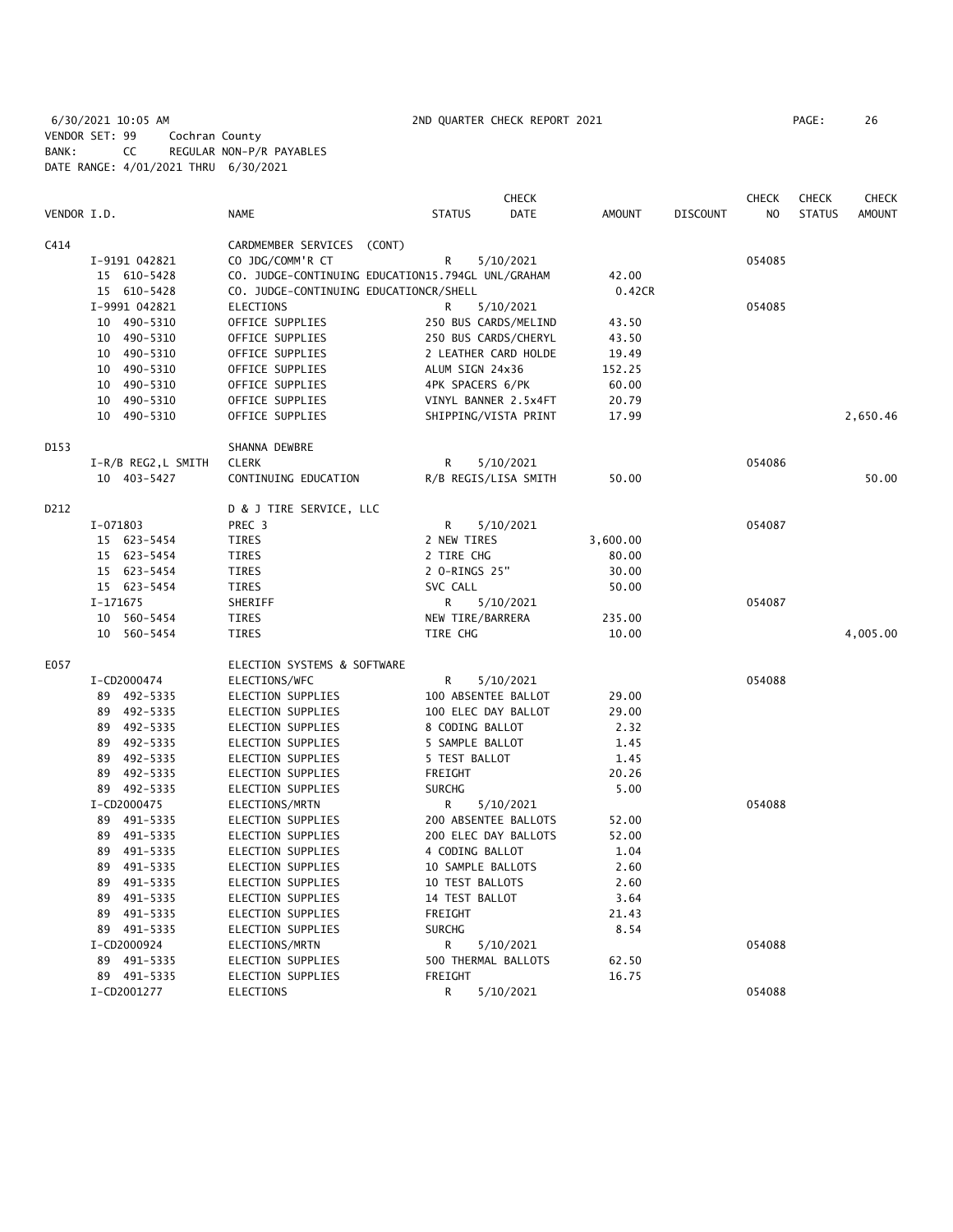6/30/2021 10:05 AM 2ND QUARTER CHECK REPORT 2021 PAGE: 27 VENDOR SET: 99 Cochran County BANK: CC REGULAR NON-P/R PAYABLES DATE RANGE: 4/01/2021 THRU 6/30/2021

|             |                                        |                                  |                       | <b>CHECK</b> |               |                 | <b>CHECK</b>   | <b>CHECK</b>  | <b>CHECK</b>  |
|-------------|----------------------------------------|----------------------------------|-----------------------|--------------|---------------|-----------------|----------------|---------------|---------------|
| VENDOR I.D. |                                        | <b>NAME</b>                      | <b>STATUS</b>         | <b>DATE</b>  | <b>AMOUNT</b> | <b>DISCOUNT</b> | N <sub>O</sub> | <b>STATUS</b> | <b>AMOUNT</b> |
| E057        |                                        | ELECTION SYSTEMS & SOF<br>(CONT) |                       |              |               |                 |                |               |               |
|             | I-CD2001277                            | <b>ELECTIONS</b>                 | R                     | 5/10/2021    |               |                 | 054088         |               |               |
|             | 10 490-5335                            | ELECTION SUPPLIES                | 10 KEYLESS SEALS      |              | 2.90          |                 |                |               |               |
|             | 10 490-5335                            | ELECTION SUPPLIES                | 25 BLUE SEALS/PADLK   |              | 7.00          |                 |                |               |               |
|             | 10 490-5335                            | ELECTION SUPPLIES                | 25 RED SEALS/PADLK    |              | 7.00          |                 |                |               |               |
|             | 10 490-5335                            | ELECTION SUPPLIES                | 46 GREEN SEALS, PULL  |              | 13.34         |                 |                |               |               |
|             | 10 490-5335                            | <b>ELECTION SUPPLIES</b>         | FREIGHT               |              | 38.39         |                 |                |               | 380.21        |
| E075        |                                        | <b>WEX BANK</b>                  |                       |              |               |                 |                |               |               |
|             | I-71567311                             | <b>JAIL</b>                      | R                     | 5/10/2021    |               |                 | 054089         |               |               |
|             | 10 512-5499                            | MISCELLANEOUS                    | 11.455GL UNL/SWTR/XP  |              | 28.36         |                 |                |               |               |
|             | 10 512-5499                            | MISCELLANEOUS                    | 11.66GL UNL/SWTR 4/2  |              | 28.17         |                 |                |               |               |
|             | 10 512-5499                            | MISCELLANEOUS                    | 11.95GL UNL/GATESVL   |              | 27.92         |                 |                |               | 84.45         |
| F010        |                                        | FIVE-AREA TELEPHONE CO-OP        |                       |              |               |                 |                |               |               |
|             | I-927-5510 MAY21                       | PREC 4                           | R                     | 5/10/2021    |               |                 | 054090         |               |               |
|             | 15 624-5420                            | TELECOMMUNICATIONS               | BASIC SVC             |              | 32.25         |                 |                |               |               |
|             | 15 624-5420                            | TELECOMMUNICATIONS               | <b>FEES</b>           |              | 13.23         |                 |                |               | 45.48         |
| G074        |                                        | GRAVES, HUMPHRIES, STAHL, LTD    |                       |              |               |                 |                |               |               |
|             | I-FEB21/RPL CK53847                    | JUSTICE OF PEACE                 | R                     | 5/10/2021    |               |                 | 054091         |               |               |
|             | 10 000-2206.002                        | COLLECTION AGENCY FEES           | FEBRUARY 2021 COLLEC  |              | 9.23          |                 |                |               |               |
|             | I-FEES APR21                           | JUSTICE OF PEACE                 | R                     | 5/10/2021    |               |                 | 054091         |               |               |
|             | 10 000-2206.002                        | COLLECTION AGENCY FEES           | COLLECTION FEES APR   |              | 291.28        |                 |                |               | 300.51        |
| G249        |                                        | GULF COAST TRADES CENTER         |                       |              |               |                 |                |               |               |
|             | I-2013045522                           | JUVENILE PROBATION               | R                     | 5/10/2021    |               |                 | 054092         |               |               |
|             | 17  573-5413.004                       | Other Placements                 | 30 DAS(N)/#866        |              | 3,245.40      |                 |                |               | 3,245.40      |
| H324        |                                        | HILLIARD OFFICE SOLUTIONS, LTD   |                       |              |               |                 |                |               |               |
|             | I-585812                               | NON-DEPT'L                       | R                     | 5/10/2021    |               |                 | 054093         |               |               |
|             | 10 409-5411                            | MAINTENANCE CONTRACTS            | 3 SERVERS MAY 21      |              | 525.00        |                 |                |               |               |
|             | 10 409-5411                            | MAINTENANCE CONTRACTS            | 55 WORKSTATIONS       |              | 2,475.00      |                 |                |               |               |
|             | 10 409-5411                            | MAINTENANCE CONTRACTS            | 58 FORTIFY END-POINT  |              | 377.00        |                 |                |               |               |
|             | 10 409-5411                            | MAINTENANCE CONTRACTS            | 58 SECURE ANYWHERE    |              | 116.00        |                 |                |               |               |
|             | 10 409-5411                            | MAINTENANCE CONTRACTS            | ALTO TIME BASED MAY2  |              | 99.00         |                 |                |               |               |
|             | 15 610-5310                            | OFFICE SUPPLIES                  | OFC 365 MAY 21        |              | 12.50         |                 |                |               | 3,604.50      |
| J049        |                                        | JUVENILE PROBATION FUND          |                       |              |               |                 |                |               |               |
|             | I-LOCAL MATCH 05/21 JUVENILE PROBATION |                                  | R                     | 5/10/2021    |               |                 | 054094         |               |               |
|             | 10 571-5472                            | LOCAL SUPPORT-JUV BOARD          | LOCAL FUNDS MATCH MA  |              | 4,166.36      |                 |                |               | 4,166.36      |
| J082        |                                        | JOHN DEERE FINANCIAL             |                       |              |               |                 |                |               |               |
|             | I-1031218                              | <b>PARK</b>                      | R                     | 5/10/2021    |               |                 | 054095         |               |               |
|             | 10 660-5451                            | REPAIR                           | LUBRICANT TY6345      |              | 8.17          |                 |                |               |               |
|             | 10 660-5451                            | REPAIR                           | SEALANT PM37418       |              | 6.63          |                 |                |               |               |
|             | I-1038846                              | PREC 4                           | R                     | 5/10/2021    |               |                 | 054095         |               |               |
|             | 15 624-5451                            | <b>REPAIRS</b>                   | R/R SEALS/MID SHFT; J |              | 1,052.25      |                 |                |               |               |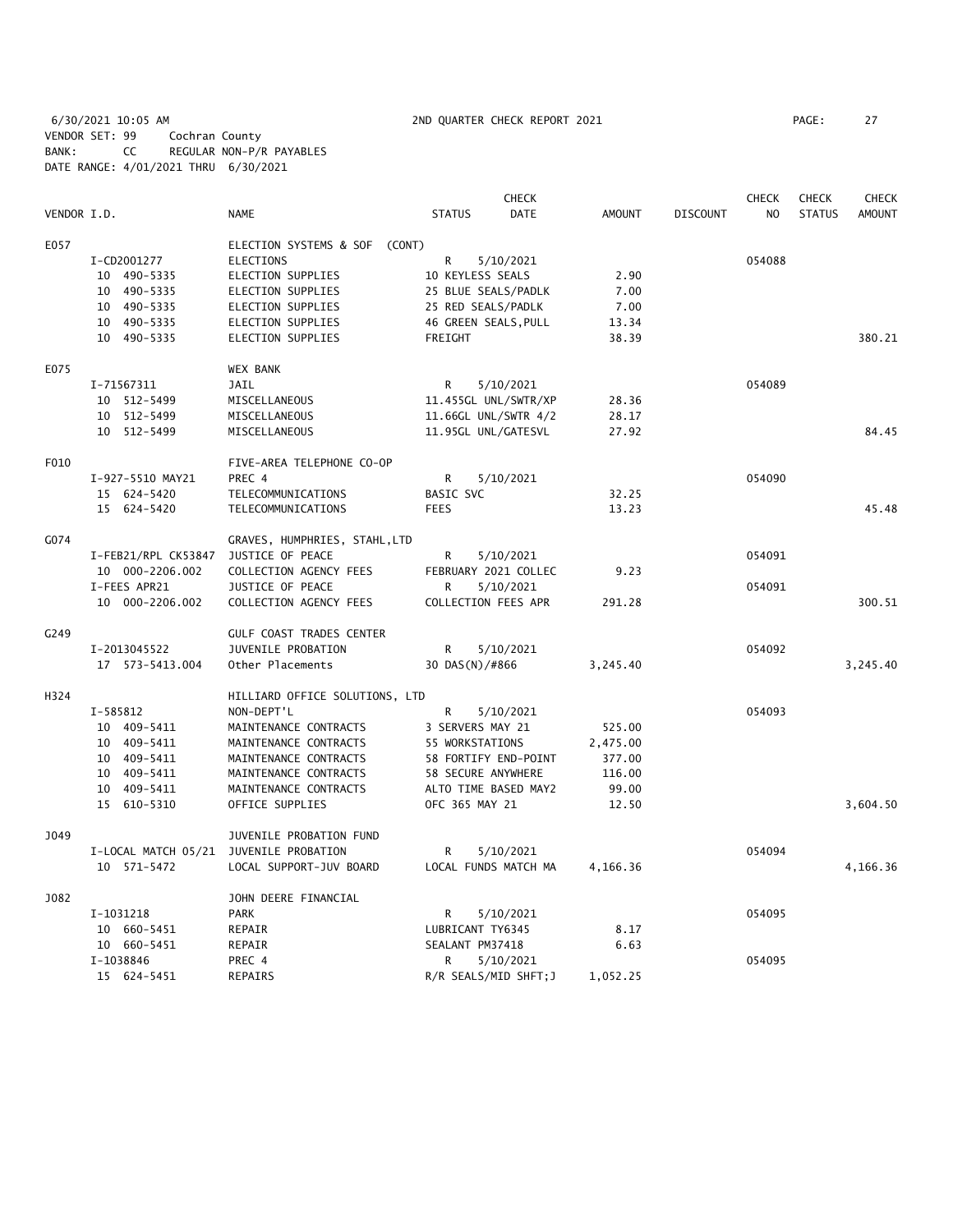6/30/2021 10:05 AM 2ND QUARTER CHECK REPORT 2021 PAGE: 28 VENDOR SET: 99 Cochran County BANK: CC REGULAR NON-P/R PAYABLES DATE RANGE: 4/01/2021 THRU 6/30/2021

|             |                    |                              |                  | CHECK                |               |                 | <b>CHECK</b> | <b>CHECK</b>  | CHECK         |
|-------------|--------------------|------------------------------|------------------|----------------------|---------------|-----------------|--------------|---------------|---------------|
| VENDOR I.D. |                    | <b>NAME</b>                  | <b>STATUS</b>    | <b>DATE</b>          | <b>AMOUNT</b> | <b>DISCOUNT</b> | NO           | <b>STATUS</b> | <b>AMOUNT</b> |
| J082        |                    | JOHN DEERE FINANCIAL (CONT)  |                  |                      |               |                 |              |               |               |
|             | I-1038846          | PREC 4                       | R                | 5/10/2021            |               |                 | 054095       |               |               |
|             | 15 624-5451        | REPAIRS                      | <b>PARTS</b>     |                      | 90.64         |                 |              |               |               |
|             | 15 624-5451        | REPAIRS                      | RPR A/C          |                      | 287.50        |                 |              |               |               |
|             | 15 624-5451        | REPAIRS                      | <b>PARTS</b>     |                      | 132.88        |                 |              |               |               |
|             | 15 624-5451        | REPAIRS                      | SHOP CHG         |                      | 49.12         |                 |              |               | 1,627.19      |
| L010        |                    | LEWIS FARM & RANCH STORE INC |                  |                      |               |                 |              |               |               |
|             | I-11019            | <b>PARK</b>                  | R                | 5/10/2021            |               |                 | 054096       |               |               |
|             | 10 660-5332        | CUSTODIAL SUPPLIES           | 8 TRASH CANS     |                      | 199.92        |                 |              |               |               |
|             | 10 660-5332        | CUSTODIAL SUPPLIES           | <b>DISC</b>      |                      | 19.99CR       |                 |              |               |               |
|             | $I-11063$          | PREC 4                       | R                | 5/10/2021            |               |                 | 054096       |               |               |
|             | 15 624-5451        | REPAIRS                      | ROLLER           |                      | 10.49         |                 |              |               |               |
|             | 15 624-5451        | REPAIRS                      | HINGE            |                      | 7.99          |                 |              |               |               |
|             | $I-11077$          | JAIL                         | R                | 5/10/2021            |               |                 | 054096       |               |               |
|             | 10 512-5392        | MISCELLANEOUS SUPPLIES       | 11 KLEENEX       |                      | 28.49         |                 |              |               |               |
|             | $10 512 - 5451$    | REPAIR                       | 2 ROLLERS        |                      | 7.98          |                 |              |               |               |
|             | 10 512-5451        | REPAIR                       | 2 BRUSHES        |                      | 13.98         |                 |              |               |               |
|             | 10 512-5451        | REPAIR                       | ROLLER           |                      | 3.59          |                 |              |               |               |
|             | $I-11088$          | PREC 3                       | $\mathsf{R}$     | 5/10/2021            |               |                 | 054096       |               |               |
|             | 15 623-5356        | ROAD MATERIALS & SUPPLIES    | TOILET PAPER     |                      | 11.99         |                 |              |               |               |
|             | 15 623-5451        | REPAIRS                      | FILL VALVE       |                      | 7.59          |                 |              |               |               |
|             | 15 623-5451        | REPAIRS                      | DOOR KNOB        |                      | 9.99          |                 |              |               |               |
|             | 15 623-5451        | REPAIRS                      | <b>DISC</b>      |                      | 2.96CR        |                 |              |               |               |
|             | $I-11107$          | PREC 1                       | R                |                      |               |                 | 054096       |               |               |
|             | 15 621-5356        | ROAD MATERIALS & SUPPLIES    | SAW BLADE        | 5/10/2021            | 16.99         |                 |              |               |               |
|             |                    |                              |                  |                      |               |                 |              |               |               |
|             | $I-11112$ $4/6/21$ | JAIL                         | R                | 5/10/2021            |               |                 | 054096       |               |               |
|             | 10 512-5451        | REPAIR                       | 3 GAL PAINT      |                      | 89.97         |                 |              |               |               |
|             | I-11118            | PREC 1                       | R.               | 5/10/2021            |               |                 | 054096       |               |               |
|             | 15 621-5451        | REPAIRS                      |                  | 3/4 PIPE & FITTING   | 11.96         |                 |              |               |               |
|             | 15 621-5451        | REPAIRS                      | <b>DISC</b>      |                      | 1.20CR        |                 |              |               |               |
|             | $I-11148$          | PREC 1                       | R                | 5/10/2021            |               |                 | 054096       |               |               |
|             | 15 621-5451        | REPAIRS                      |                  | SPRAY ARM/SPRAY RIG, | 18.95         |                 |              |               |               |
|             | 15 621-5451        | REPAIRS                      | VALVE            |                      | 12.99         |                 |              |               |               |
|             | 15 621-5451        | REPAIRS                      | DISC             |                      | 3.19CR        |                 |              |               |               |
|             | I-11169            | PARK                         | R                | 5/10/2021            |               |                 | 054096       |               |               |
|             | 10 660-5451        | REPAIR                       | 2 SPRINKLERS     |                      | 29.98         |                 |              |               |               |
|             | 10 660-5451        | REPAIR                       | 50 16.8.8        |                      | 897.50        |                 |              |               |               |
|             | 10 660-5451        | REPAIR                       | <b>DISC</b>      |                      | 3.00CR        |                 |              |               |               |
|             | $I-11340$          | PREC 4                       | R                | 5/10/2021            |               |                 | 054096       |               |               |
|             | 15 624-5451        | REPAIRS                      | <b>STRAP</b>     |                      | 16.99         |                 |              |               |               |
|             | 15 624-5451        | REPAIRS                      | <b>DISC</b>      |                      | 1.70CR        |                 |              |               |               |
|             | $I-11389$          | CEMETERY                     | R                | 5/10/2021            |               |                 | 054096       |               |               |
|             | 10 516-5332        | CUSTODIAL SUPPLIES           | DYE              |                      | 29.95         |                 |              |               |               |
|             | $I-11427$          | CEMETERY                     | R                | 5/10/2021            |               |                 | 054096       |               |               |
|             | 10 516-5332        | CUSTODIAL SUPPLIES           | <b>BATTERIES</b> |                      | 13.98         |                 |              |               |               |
|             | $I-11515$          | <b>CEMETERY</b>              | R                | 5/10/2021            |               |                 | 054096       |               |               |
|             | 10 516-5451        | REPAIR                       | <b>BATTERY</b>   |                      | 119.95        |                 |              |               |               |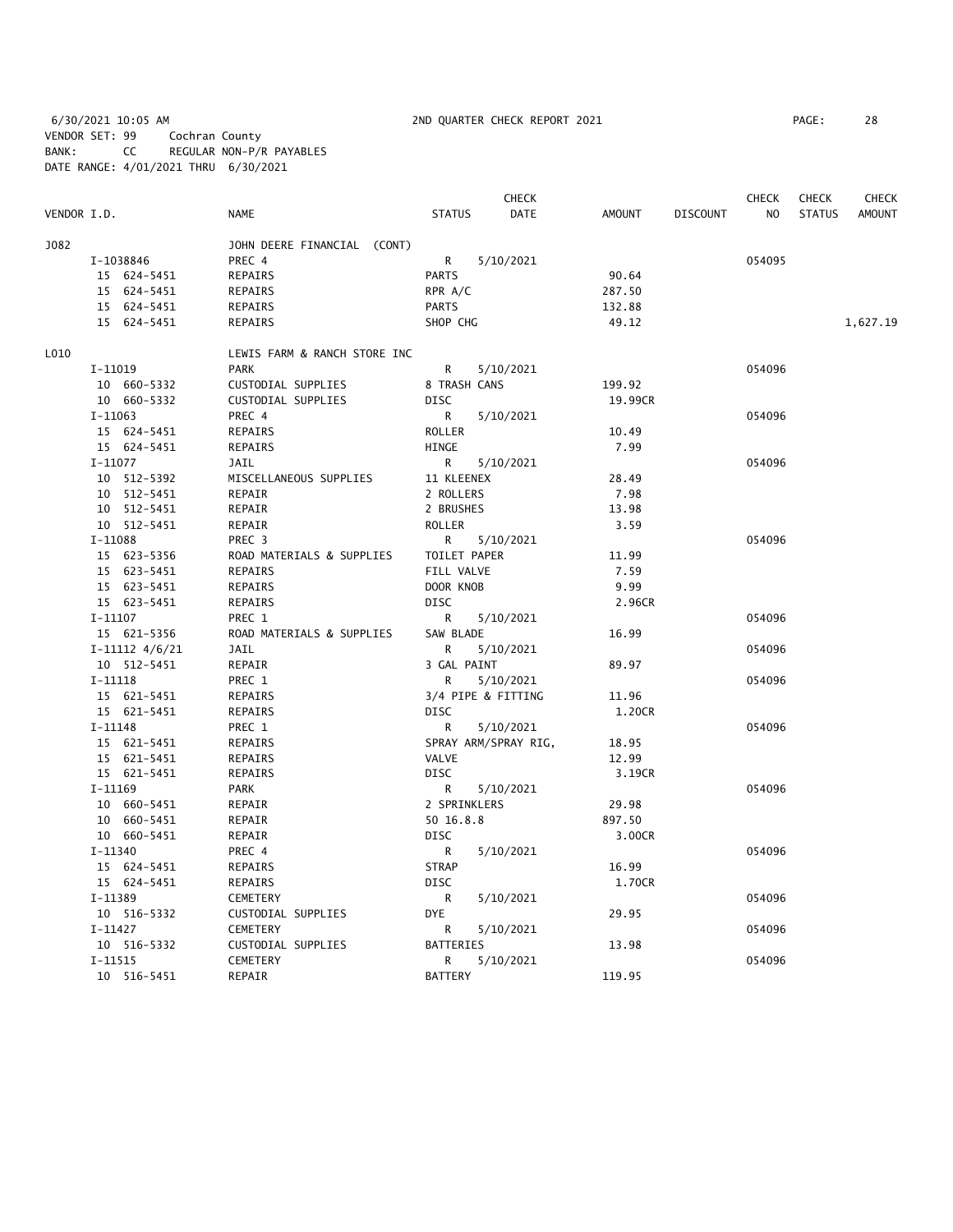|             |                     |                           |                      | <b>CHECK</b>         |               |                 | <b>CHECK</b> | <b>CHECK</b>  | CHECK         |
|-------------|---------------------|---------------------------|----------------------|----------------------|---------------|-----------------|--------------|---------------|---------------|
| VENDOR I.D. |                     | <b>NAME</b>               | <b>STATUS</b>        | DATE                 | <b>AMOUNT</b> | <b>DISCOUNT</b> | NO           | <b>STATUS</b> | <b>AMOUNT</b> |
| L010        |                     | LEWIS FARM & RANCH STORE  | (CONT)               |                      |               |                 |              |               |               |
|             | I-11515             | CEMETERY                  | R                    | 5/10/2021            |               |                 | 054096       |               |               |
|             | 10 516-5451         | REPAIR                    | STATE BATT FEE       |                      | 6.00          |                 |              |               |               |
|             | $I-11531$           | PREC 2                    | R                    | 5/10/2021            |               |                 | 054096       |               |               |
|             | 15 622-5356         | ROAD MATERIALS & SUPPLIES | CLEANING SUPPLIES    |                      | 20.17         |                 |              |               |               |
|             | 15 622-5356         | ROAD MATERIALS & SUPPLIES | <b>DISC</b>          |                      | 2.02CR        |                 |              |               |               |
|             | I-11564             | JAIL                      | R                    | 5/10/2021            |               |                 | 054096       |               |               |
|             | 10 512-5451         | REPAIR                    | PAINT THINNER        |                      | 5.99          |                 |              |               |               |
|             | $I-11693$           | CEMETERY                  | R                    | 5/10/2021            |               |                 | 054096       |               |               |
|             | 10 516-5332         | CUSTODIAL SUPPLIES        | STAPLE GUN           |                      | 18.99         |                 |              |               |               |
|             | 10 516-5332         | CUSTODIAL SUPPLIES        | STAPLES/FLAGS        |                      | 3.99          |                 |              |               |               |
|             | 10 516-5332         | CUSTODIAL SUPPLIES        | <b>DISC</b>          |                      | 2.30CR        |                 |              |               |               |
|             | $I-11712$ $4/14/21$ | <b>PARK</b>               | R                    | 5/10/2021            |               |                 | 054096       |               |               |
|             | 10 660-5332         | CUSTODIAL SUPPLIES        | <b>GORILLA GLUE</b>  |                      | 7.99          |                 |              |               |               |
|             | 10 660-5332         | CUSTODIAL SUPPLIES        | <b>DISC</b>          |                      | 0.80CR        |                 |              |               |               |
|             | $I-11822$           | <b>JAIL</b>               | R                    | 5/10/2021            |               |                 | 054096       |               |               |
|             | 10 512-5451         | REPAIR                    |                      | 1 GAL NON-SLIP PAINT | 20.00         |                 |              |               |               |
|             | $I-11830$           | <b>COURTHOUSE</b>         | R                    | 5/10/2021            |               |                 | 054096       |               |               |
|             | 10 510-5451         | REPAIR                    |                      | 1 GAL NON-SKID PAINT | 20.00         |                 |              |               |               |
|             | 10 510-5451         | REPAIR                    | <b>ROLLERS</b>       |                      | 3.99          |                 |              |               |               |
|             | I-11847             | ELECTIONS                 | R                    | 5/10/2021            |               |                 | 054096       |               |               |
|             | 10 490-5310         | OFFICE SUPPLIES           | <b>TABLE</b>         |                      | 159.95        |                 |              |               |               |
|             | 10 490-5310         | OFFICE SUPPLIES           |                      | HP ENVY 6055 SCAN/#T | 145.00        |                 |              |               |               |
|             | $I-11849$           | <b>COURTHOUSE</b>         | R                    | 5/10/2021            |               |                 | 054096       |               |               |
|             | 10 510-5451         | REPAIR                    | SAFETY WALK TAPE     |                      | 14.99         |                 |              |               |               |
|             | $I-11867$           | JAIL                      | R                    | 5/10/2021            |               |                 | 054096       |               |               |
|             | 10 512-5451         | REPAIR                    | PAINT THINNER        |                      | 5.99          |                 |              |               |               |
|             | 10 512-5451         | REPAIR                    | <b>TAPE</b>          |                      | 14.99         |                 |              |               |               |
|             | 10 512-5451         | REPAIR                    | 2 BRUSHES            |                      | 3.58          |                 |              |               |               |
|             | 10 512-5451         | REPAIR                    | <b>BRUSH</b>         |                      | 4.99          |                 |              |               |               |
|             | 10 512-5451         | REPAIR                    | <b>DISC</b>          |                      | 2.96CR        |                 |              |               |               |
|             | $I-11977$           | PREC 2                    | R                    | 5/10/2021            |               |                 | 054096       |               |               |
|             | 15 622-5356         | ROAD MATERIALS & SUPPLIES | <b>SCREWS</b>        |                      | 3.84          |                 |              |               |               |
|             | 15 622-5356         | ROAD MATERIALS & SUPPLIES | <b>SCREWS</b>        |                      | 0.62          |                 |              |               |               |
|             | 15 622-5451         | REPAIRS                   | CASTOR               |                      | 9.99          |                 |              |               |               |
|             | 15 622-5356         | ROAD MATERIALS & SUPPLIES | PIPE DOPE            |                      | 8.99          |                 |              |               |               |
|             | 15 622-5356         | ROAD MATERIALS & SUPPLIES | <b>BRUSH</b>         |                      | 4.59          |                 |              |               |               |
|             | 15 622-5356         | ROAD MATERIALS & SUPPLIES | <b>DISC</b>          |                      | 2.80CR        |                 |              |               |               |
|             | $I-12028$           | <b>ELECTIONS</b>          | R                    | 5/10/2021            |               |                 | 054096       |               |               |
|             | 10 490-5310         | OFFICE SUPPLIES           | CANNED AIR           |                      | 8.59          |                 |              |               |               |
|             | 10 490-5310         | OFFICE SUPPLIES           | DISC                 |                      | 0.86CR        |                 |              |               |               |
|             | I-12036             | CEMETERY                  | R                    | 5/10/2021            |               |                 | 054096       |               |               |
|             | 10 516-5332         | CUSTODIAL SUPPLIES        | <b>GRINDER WHEEL</b> |                      | 3.99          |                 |              |               |               |
|             | 10 516-5332         | CUSTODIAL SUPPLIES        | WIRE CUP BRUSH       |                      | 16.99         |                 |              |               |               |
|             | 10 516-5332         | CUSTODIAL SUPPLIES        | <b>DISC</b>          |                      | 2.10CR        |                 |              |               |               |
|             | I-12351             | ACTIVITY BLDG             | R                    | 5/10/2021            |               |                 | 054096       |               |               |
|             | 10<br>662-5332      | CUSTODIAL SUPPLIES        | 3PC MEAS CUP         |                      | 3.99          |                 |              |               |               |
|             | 10 662-5332         | CUSTODIAL SUPPLIES        | <b>DISC</b>          |                      | 0.40CR        |                 |              |               | 2,033.14      |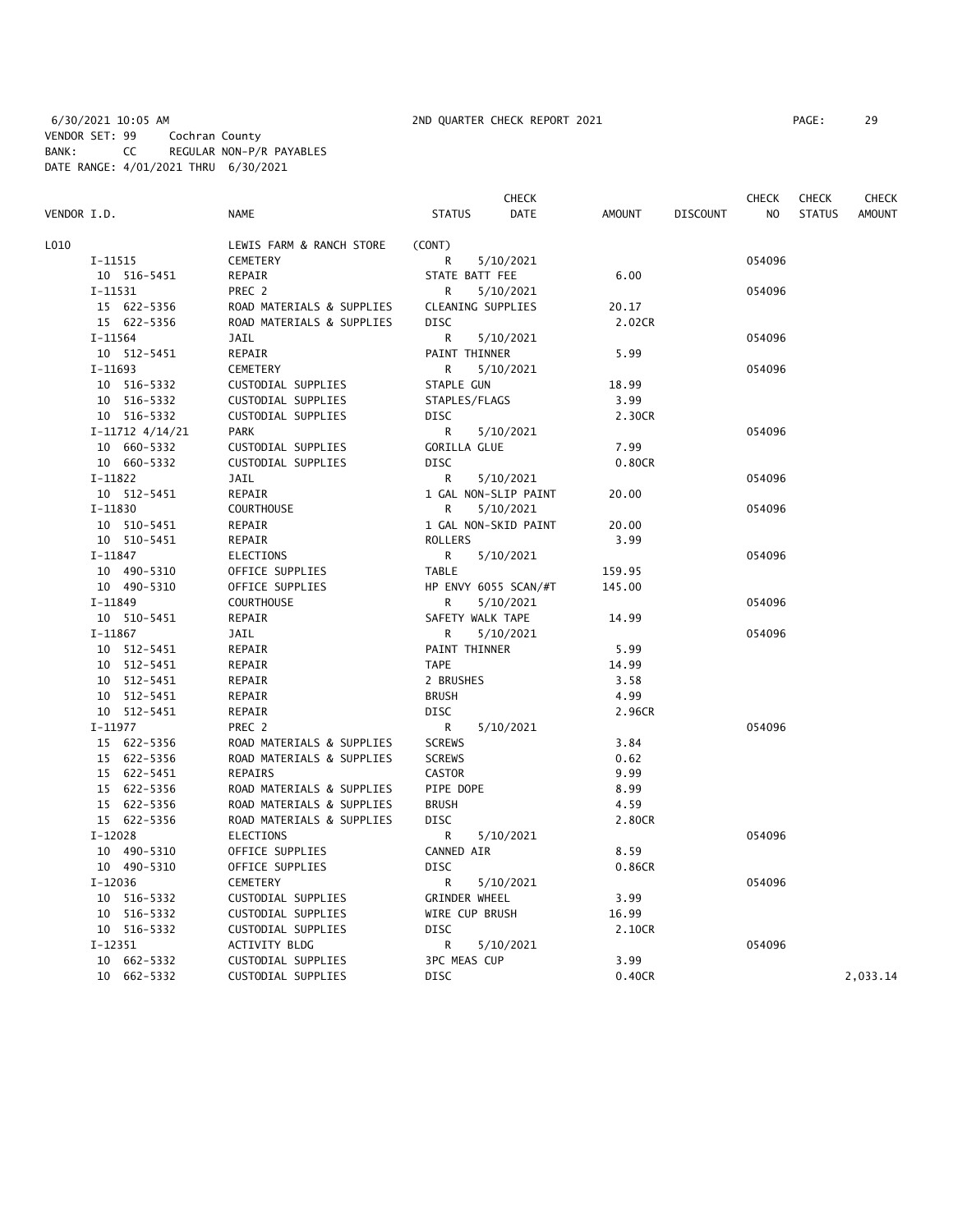6/30/2021 10:05 AM 2ND QUARTER CHECK REPORT 2021 PAGE: 30 VENDOR SET: 99 Cochran County BANK: CC REGULAR NON-P/R PAYABLES DATE RANGE: 4/01/2021 THRU 6/30/2021

|             |                          |                                         |                      | <b>CHECK</b> |               |                 | <b>CHECK</b>   | <b>CHECK</b>  | <b>CHECK</b>  |
|-------------|--------------------------|-----------------------------------------|----------------------|--------------|---------------|-----------------|----------------|---------------|---------------|
| VENDOR I.D. |                          | <b>NAME</b>                             | <b>STATUS</b>        | <b>DATE</b>  | <b>AMOUNT</b> | <b>DISCOUNT</b> | N <sub>O</sub> | <b>STATUS</b> | <b>AMOUNT</b> |
| L189        |                          | HOCKLEY COUNTY PUBLISHING CO.I          |                      |              |               |                 |                |               |               |
|             | $I-14170$                | COMM'R CT/CTIF AD                       | R                    | 5/10/2021    |               |                 | 054099         |               |               |
|             | 15 610-5430              | LEGAL NOTICES                           | 2 ADS/RFQ SEAL COAT  |              | 319.00        |                 |                |               |               |
|             |                          | I-4/28/21 QTRLY RPT COMMISSIONERS COURT | R                    | 5/10/2021    |               |                 | 054099         |               |               |
|             | 15 610-5430              | LEGAL NOTICES                           | TREAS QTRLY REPORT 4 |              | 211.20        |                 |                |               |               |
|             | 15 610-5430              | LEGAL NOTICES                           | TIMELY PAY DISC      |              | 19.20CR       |                 |                |               | 511.00        |
| M321        |                          | JAMES M MOORE                           |                      |              |               |                 |                |               |               |
|             | I-1668/S AGUILAR         | DISTRICT COURT                          | R                    | 5/10/2021    |               |                 | 054100         |               |               |
|             | 10 435-5400              | ATTORNEY AD LITEM                       | PLEA(F)/SERINA AGUIL |              | 375.00        |                 |                |               | 375.00        |
| N082        |                          | <b>NETDATA</b>                          |                      |              |               |                 |                |               |               |
|             | I-iTICKET APR21          | JUSTICE OF PEACE                        | R.                   | 5/10/2021    |               |                 | 054101         |               |               |
|             | 10 455-5499              | MISCELLANEOUS                           | APR 2021             |              | 14.00         |                 |                |               | 14.00         |
| 0013        |                          | OLD REPUBLIC SURETY COMPA               |                      |              |               |                 |                |               |               |
|             | I-7170/LISA DIST21       | CO/DIST CLERK                           | R                    | 5/10/2021    |               |                 | 054102         |               |               |
|             | 10 403-5480              | BONDS & NOTARY FEES                     | DIST/LISA SMITH THRU |              | 93.00         |                 |                |               |               |
|             | I-7172/LISA C021         | CO/DIST CLERK                           | R.                   | 5/10/2021    |               |                 | 054102         |               |               |
|             | 10 403-5480              | BONDS & NOTARY FEES                     | CO CLERK/LISA SMITH  |              | 93.00         |                 |                |               | 186.00        |
| P261        |                          | PRESCRIPTION SHOP                       |                      |              |               |                 |                |               |               |
|             | I-6380/ORNELAS           | JAIL                                    | R                    | 5/10/2021    |               |                 | 054103         |               |               |
|             | 10 512-5391              | MEDICAL CARE-PRISONERS                  | RX/MATILDA ORNELAS   |              | 21.73         |                 |                |               |               |
|             | I-6443 ORNELAS           | <b>JAIL</b>                             | R                    | 5/10/2021    |               |                 | 054103         |               |               |
|             | 10 512-5391              | MEDICAL CARE-PRISONERS                  | RX/MATILDA ORNELAS   |              | 21.03         |                 |                |               |               |
|             | I-6589/HATTER            | <b>JAIL</b>                             | R                    | 5/10/2021    |               |                 | 054103         |               |               |
|             | 10 512-5391              | MEDICAL CARE-PRISONERS                  | RX/PHILLIP HATTER    |              | 25.00         |                 |                |               | 67.76         |
| P262        |                          | GEORGE ELLIS dba                        |                      |              |               |                 |                |               |               |
|             | I-287349                 | PARK                                    | R                    | 5/10/2021    |               |                 | 054104         |               |               |
|             | 10 660-5332              | CUSTODIAL SUPPLIES                      | 2 .325 63G RAPID MIC |              | 50.00         |                 |                |               |               |
|             | 10 660-5332              | CUSTODIAL SUPPLIES                      | GATOR LINE .105"     |              | 48.46         |                 |                |               | 98.46         |
| S071        |                          | SCRIPT OFFICE PRODUCTS, INC.            |                      |              |               |                 |                |               |               |
|             | I-59415                  | CONSTABLE                               | R                    | 5/10/2021    |               |                 | 054105         |               |               |
|             | 10 550-5310              | OFFICE SUPPLIES                         | 500 BUSINESS CARDS   |              | 94.95         |                 |                |               |               |
|             | I-59420                  | JUSTICE OF PEACE                        | R                    | 5/10/2021    |               |                 | 054105         |               |               |
|             | 10 455-5310              | OFFICE SUPPLIES                         | DRUM/BR630           |              | 104.99        |                 |                |               |               |
|             | $I-59436$                | TREASURER                               | R                    | 5/10/2021    |               |                 | 054105         |               |               |
|             | 10 497-5310              | OFFICE SUPPLIES                         | DELL TONER/CY        |              | 289.99        |                 |                |               |               |
|             | $I - 59450$              | <b>CLERK</b>                            | R                    | 5/10/2021    |               |                 | 054105         |               |               |
|             | 10 403-5310              | OFFICE SUPPLIES                         | LEX TONER/CY         |              | 173.95        |                 |                |               |               |
|             | 10 403-5310              | OFFICE SUPPLIES                         | LEX TONER/MG         |              | 173.95        |                 |                |               |               |
|             | 10 403-5310              | OFFICE SUPPLIES                         | LEX TONER/YW         |              | 173.95        |                 |                |               |               |
|             | $I-59453$<br>10 512-5310 | JAIL/SHERIFF<br>OFFICE SUPPLIES         | R<br>STAMP/CO JAIL   | 5/10/2021    | 54.14         |                 | 054105         |               |               |
|             | 10 512-5310              | OFFICE SUPPLIES                         | STAMP/ADMIN          |              | 54.14         |                 |                |               |               |
|             |                          |                                         |                      |              |               |                 |                |               |               |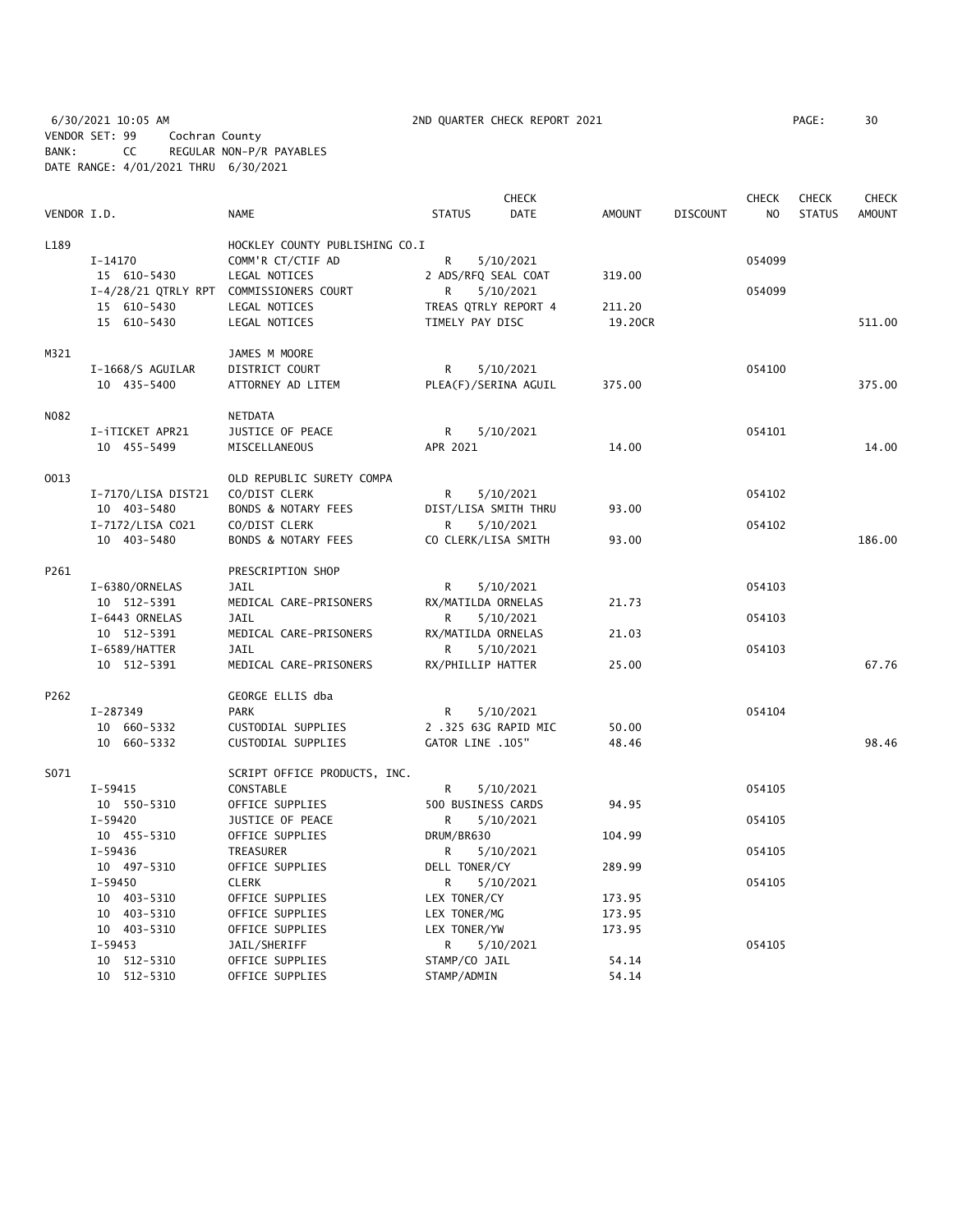6/30/2021 10:05 AM 2ND QUARTER CHECK REPORT 2021 PAGE: 31 VENDOR SET: 99 Cochran County BANK: CC REGULAR NON-P/R PAYABLES DATE RANGE: 4/01/2021 THRU 6/30/2021

|             |                  |                               | <b>CHECK</b>          |               |                 | <b>CHECK</b>   | <b>CHECK</b>  | <b>CHECK</b>  |
|-------------|------------------|-------------------------------|-----------------------|---------------|-----------------|----------------|---------------|---------------|
| VENDOR I.D. |                  | <b>NAME</b>                   | <b>STATUS</b><br>DATE | <b>AMOUNT</b> | <b>DISCOUNT</b> | N <sub>O</sub> | <b>STATUS</b> | <b>AMOUNT</b> |
| S071        |                  | SCRIPT OFFICE PRODUCTS        | (CONT)                |               |                 |                |               |               |
|             | $I-59453$        | JAIL/SHERIFF                  | R<br>5/10/2021        |               |                 | 054105         |               |               |
|             | 10 560-5310      | OFFICE SUPPLIES               | STAMP/COMM SUPER      | 54.14         |                 |                |               |               |
|             | 10 560-5310      | OFFICE SUPPLIES               | STAMP/FOR DEP ONLY    | 54.14         |                 |                |               |               |
|             | 10 560-5310      | OFFICE SUPPLIES               | STAMP/SHERIFF         | 54.14         |                 |                |               |               |
|             | I-59467          | TREASURER                     | 5/10/2021<br>R        |               |                 | 054105         |               |               |
|             | 10 497-5310      | OFFICE SUPPLIES               | 1BX COPY PAPER        | 42.50         |                 |                |               | 1,324.98      |
| S210        |                  | SHAMBURGER AUTO & FARM SUPPLY |                       |               |                 |                |               |               |
|             | I-387027         | PREC 1                        | R<br>5/10/2021        |               |                 | 054106         |               |               |
|             | 15 621-5451      | REPAIRS                       | 2 WIPER BLADES        | 43.98         |                 |                |               | 43.98         |
| T081        |                  | TAC RISK MANAGEMENT POOL      |                       |               |                 |                |               |               |
|             | I-32167          | NON-DEPT'L/PROPERTY           | R<br>5/10/2021        |               |                 | 054107         |               |               |
|             | 10 409-5482      | PROPERTY INSURANCE            | BLDGS & CONTENTS COV  | 31,723.00     |                 |                |               |               |
|             | 10 409-5482      | PROPERTY INSURANCE            | MOTOR GRADERS COVERA  | 6,510.00      |                 |                |               | 38,233.00     |
| T087        |                  | TEXAS DEPARTMENT OF HEALTH    |                       |               |                 |                |               |               |
|             | I-2013381        | <b>CLERK</b>                  | R<br>5/10/2021        |               |                 | 054108         |               |               |
|             | 10 403-5310      | OFFICE SUPPLIES               | 3 REMOTE BIRTH ACCES  | 5.49          |                 |                |               | 5.49          |
| T297        |                  | TRACTOR SUPPLY CO.            |                       |               |                 |                |               |               |
|             | I-100055148      | PREC 2                        | R<br>5/10/2021        |               |                 | 054109         |               |               |
|             | 15 622-5356      | ROAD MATERIALS & SUPPLIES     | 2GAL 4-CYC FUEL       | 45.98         |                 |                |               | 45.98         |
| V053        |                  | VP PLUMBING INC.              |                       |               |                 |                |               |               |
|             | $I-3021$         | COURTHOUSE                    | R<br>5/10/2021        |               |                 | 054110         |               |               |
|             | 10 510-5451      | REPAIR                        | RPL MIX VLV/WATER HT  | 440.00        |                 |                |               |               |
|             | 10 510-5451      | REPAIR                        | <b>PARTS</b>          | 1,037.43      |                 |                |               |               |
|             | $I - 3022$       | <b>PARK</b>                   | 5/10/2021<br>R        |               |                 | 054110         |               |               |
|             | 10 660-5451      | REPAIR                        | RPL URINAL, FLUSH VLV | 550.00        |                 |                |               |               |
|             | 10 660-5451      | REPAIR                        | <b>PARTS</b>          | 462.28        |                 |                |               | 2,489.71      |
| WO 55       |                  | WINDSTREAM COMMUNICATIONS SW  |                       |               |                 |                |               |               |
|             | I-266-0638 APR21 | NON-DEPT'L/MUSEUM             | R<br>5/10/2021        |               |                 | 054111         |               |               |
|             | 10 409-5420      | TELECOMMUNICATIONS            | BASIC SVCS            | 42.58         |                 |                |               |               |
|             | 10 409-5420      | TELECOMMUNICATIONS            | <b>FEES</b>           | 30.89         |                 |                |               |               |
|             | 10 409-5420      | TELECOMMUNICATIONS            | PICC CHG              | 1.16          |                 |                |               |               |
|             | I-266-5051 APR21 | NON-DEPT'L/LIBRARY            | R<br>5/10/2021        |               |                 | 054111         |               |               |
|             | 10 409-5420      | TELECOMMUNICATIONS            | BASIC SVCS/2 LINES    | 126.12        |                 |                |               |               |
|             | 10 409-5420      | TELECOMMUNICATIONS            | <b>FEES</b>           | 43.09         |                 |                |               |               |
|             | 10 409-5420      | TELECOMMUNICATIONS            | LONG DISTANCE SVC     | 2.09          |                 |                |               |               |
|             | I-266-5074 APR21 | NON-DEPT'L/ADULT PROBATION    | R<br>5/10/2021        |               |                 | 054111         |               |               |
|             | 10 409-5420      | TELECOMMUNICATIONS            | BASIC SVC             | 37.30         |                 |                |               |               |
|             | 10 409-5420      | TELECOMMUNICATIONS            | <b>FEES</b>           | 18.88         |                 |                |               |               |
|             | I-266-5161 APR21 | NON-DEPT'L/TREASURER          | R<br>5/10/2021        |               |                 | 054111         |               |               |
|             | 10 409-5420      | TELECOMMUNICATIONS            | BASIC SVC             | 37.30         |                 |                |               |               |
|             | 10 409-5420      | TELECOMMUNICATIONS            | <b>FEES</b>           | 18.88         |                 |                |               |               |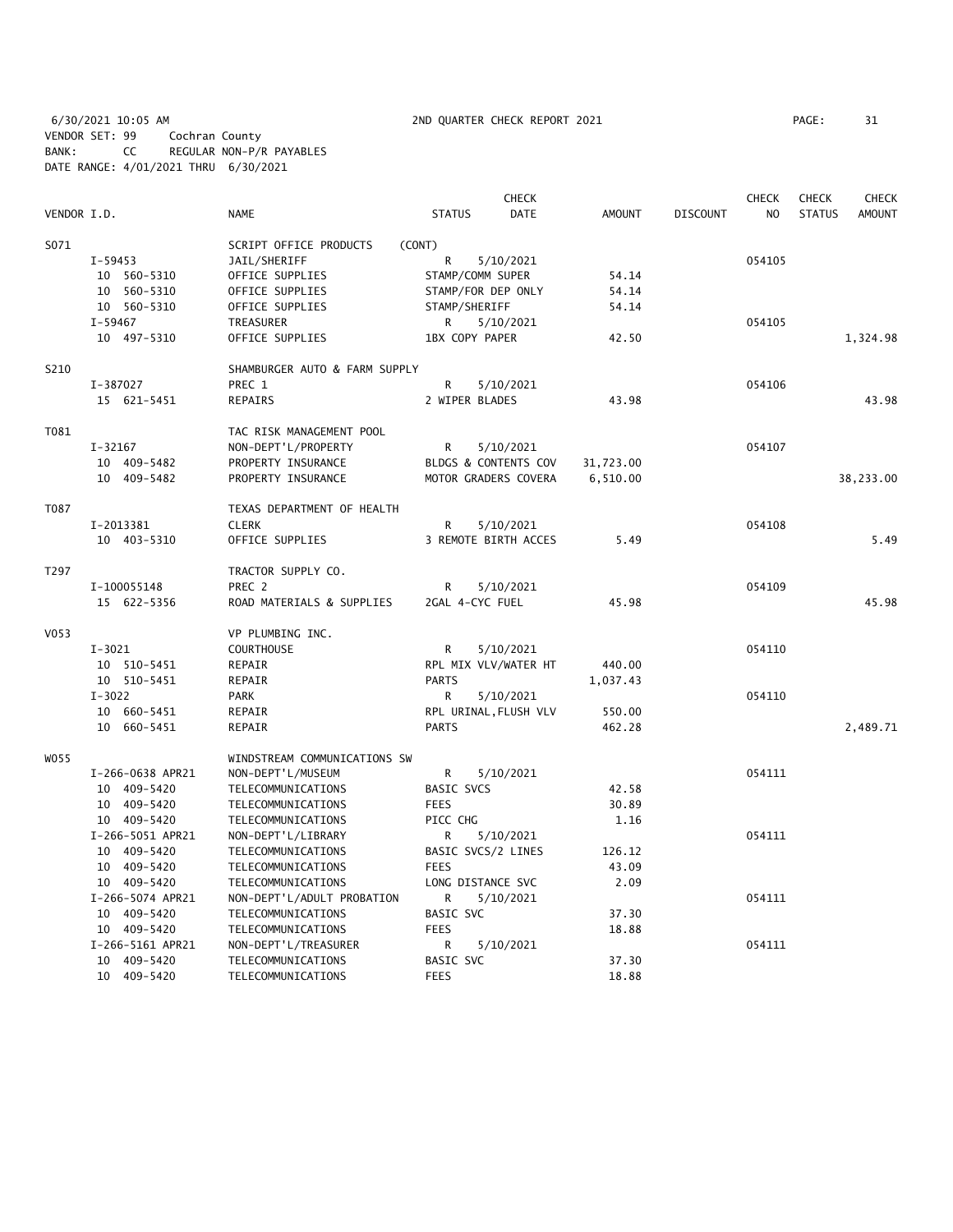6/30/2021 10:05 AM 2ND QUARTER CHECK REPORT 2021 PAGE: 32 VENDOR SET: 99 Cochran County BANK: CC REGULAR NON-P/R PAYABLES DATE RANGE: 4/01/2021 THRU 6/30/2021

|             |                                 |                                          |                          | CHECK     |               |                 | CHECK  | <b>CHECK</b>  | CHECK         |
|-------------|---------------------------------|------------------------------------------|--------------------------|-----------|---------------|-----------------|--------|---------------|---------------|
| VENDOR I.D. |                                 | <b>NAME</b>                              | <b>STATUS</b>            | DATE      | <b>AMOUNT</b> | <b>DISCOUNT</b> | NO.    | <b>STATUS</b> | <b>AMOUNT</b> |
| WO55        |                                 | WINDSTREAM COMMUNICATIONS                | (CONT)                   |           |               |                 |        |               |               |
|             | I-266-5161 APR21                | NON-DEPT'L/TREASURER                     | R                        | 5/10/2021 |               |                 | 054111 |               |               |
|             | 10 409-5420                     | TELECOMMUNICATIONS                       | LONG DISTANCE SVC        |           | 0.06          |                 |        |               |               |
|             | I-266-5171 APR21                | NON-DEPT'L/TAX A/C                       | R                        | 5/10/2021 |               |                 | 054111 |               |               |
|             | 10 409-5420                     | TELECOMMUNICATIONS                       | BASIC SVC/3 LINES        |           | 116.58        |                 |        |               |               |
|             | 10 409-5420                     | TELECOMMUNICATIONS                       | INTERNET                 |           | 137.76        |                 |        |               |               |
|             | 10 409-5420                     | TELECOMMUNICATIONS                       | <b>FEES</b>              |           | 71.57         |                 |        |               |               |
|             | 10 409-5420                     | TELECOMMUNICATIONS                       | LONG DISTANCE SVC        |           | 13.12         |                 |        |               |               |
|             | I-266-5211 APR21                | NON-DEPT'L/SHERIFF                       | R                        | 5/10/2021 |               |                 | 054111 |               |               |
|             | 10 409-5420                     | TELECOMMUNICATIONS                       | BASIC SVC/3 LINES        |           | 132.94        |                 |        |               |               |
|             | 10 409-5420                     | TELECOMMUNICATIONS                       | <b>FEES</b>              |           | 64.67         |                 |        |               |               |
|             | 10 409-5420                     | TELECOMMUNICATIONS                       | LONG DISTANCE SVC        |           | 6.66          |                 |        |               |               |
|             | I-266-5215 APR21                | NON-DEPT'L/EXTENSION SVC                 | R                        | 5/10/2021 |               |                 | 054111 |               |               |
|             | 10 409-5420                     | TELECOMMUNICATIONS                       | BASIC SVC/3 LINES        |           | 103.39        |                 |        |               |               |
|             | 10 409-5420                     | TELECOMMUNICATIONS                       | INTERNET                 |           | 39.99         |                 |        |               |               |
|             | 10 409-5420                     | TELECOMMUNICATIONS                       | <b>FEES</b>              |           |               |                 |        |               |               |
|             |                                 |                                          |                          |           | 64.62         |                 |        |               |               |
|             | 10 409-5420                     | TELECOMMUNICATIONS                       | LONG DISTANCE SVC        |           | 0.32          |                 |        |               |               |
|             | I-266-5302 APR21                | NON-DEPT'L/JUSTICE OF PEACE              | R                        | 5/10/2021 |               |                 | 054111 |               |               |
|             | 10 409-5420                     | TELECOMMUNICATIONS                       | BASIC SVC<br><b>FEES</b> |           | 31.83         |                 |        |               |               |
|             | 10 409-5420                     | TELECOMMUNICATIONS                       |                          |           | 18.87         |                 |        |               |               |
|             | 10 409-5420                     | TELECOMMUNICATIONS                       | LONG DISTANCE SVC        |           | 2.18          |                 |        |               |               |
|             | I-266-5411 APR21<br>17 573-5499 | JUVENILE PROBATION<br>OPERATING EXPENSES | R<br>BASIC SVC           | 5/10/2021 |               |                 | 054111 |               |               |
|             |                                 |                                          | <b>FEES</b>              |           | 31.83         |                 |        |               |               |
|             | 17 573-5499                     | OPERATING EXPENSES                       |                          |           | 18.87         |                 |        |               |               |
|             | I-266-5412 APR21                | NON-DEPT'L/DIST CT/CONSTBL               | R                        | 5/10/2021 |               |                 | 054111 |               |               |
|             | 10 409-5420                     | TELECOMMUNICATIONS                       | BASIC SVC/2 LINES        |           | 41.78         |                 |        |               |               |
|             | 10 409-5420                     | TELECOMMUNICATIONS                       | 2 INTERNET               |           | 275.52        |                 |        |               |               |
|             | 10 409-5420                     | TELECOMMUNICATIONS                       | <b>FEES</b>              |           | 43.47         |                 |        |               |               |
|             | 10 409-5420                     | TELECOMMUNICATIONS                       | PICC CHG                 |           | 1.16          |                 |        |               |               |
|             | I-266-5450 APR21                | NON-DEPT'L/CLERK                         | R                        | 5/10/2021 |               |                 | 054111 |               |               |
|             | 10 409-5420                     | TELECOMMUNICATIONS                       | BASIC SVC/3 LINES        |           | 113.00        |                 |        |               |               |
|             | 10 409-5420                     | TELECOMMUNICATIONS                       | <b>FEES</b>              |           | 72.28         |                 |        |               |               |
|             | 10 409-5420                     | TELECOMMUNICATIONS                       | LONG DISTANCE SVC        |           | 14.86         |                 |        |               |               |
|             | I-266-5508 APR21                | NON-DEPT'L/COMM'R CT/CO JDG              | R                        | 5/10/2021 |               |                 | 054111 |               |               |
|             | 10 409-5420                     | TELECOMMUNICATIONS                       | BASIC SVC/2 LINES        |           | 64.76         |                 |        |               |               |
|             | 10 409-5420                     | TELECOMMUNICATIONS                       | <b>FEES</b>              |           | 60.41         |                 |        |               |               |
|             | 10 409-5420                     | TELECOMMUNICATIONS                       | LONG DISTANCE SVC        |           | 3.09          |                 |        |               |               |
|             | I-266-5700 APR21                | NON-DEPT'L/SHERIFF                       | R                        | 5/10/2021 |               |                 | 054111 |               |               |
|             | 10 409-5420                     | TELECOMMUNICATIONS                       | BASIC SVC                |           | 48.37         |                 |        |               |               |
|             | 10 409-5420                     | TELECOMMUNICATIONS                       | <b>FEES</b>              |           | 15.22         |                 |        |               |               |
|             | 10 409-5420                     | TELECOMMUNICATIONS                       | LONG DISTANCE SVC        |           | 0.04          |                 |        |               |               |
|             | I-266-5822 APR21                | NON-DEPT'L/AUDITOR                       | R                        | 5/10/2021 |               |                 | 054111 |               |               |
|             | 10 409-5420                     | TELECOMMUNICATIONS                       | BASIC SVC, FAX LINE      |           | 41.78         |                 |        |               |               |
|             | 10 409-5420                     | TELECOMMUNICATIONS                       | 2 INTERNET               |           | 365.52        |                 |        |               |               |
|             | 10 409-5420                     | TELECOMMUNICATIONS                       | <b>FEES</b>              |           | 43.94         |                 |        |               |               |
|             | 10<br>409-5420                  | TELECOMMUNICATIONS                       | FIBER OPTIC SVC 3/31     |           | 1,133.00      |                 |        |               |               |
|             | 10<br>409-5420                  | TELECOMMUNICATIONS                       | 2 PICC CHGS              |           | 2.32          |                 |        |               |               |
|             | 10<br>409-5420                  | TELECOMMUNICATIONS                       | OPTIONAL SVC ADJ 3/3     |           | 845.60        |                 |        |               |               |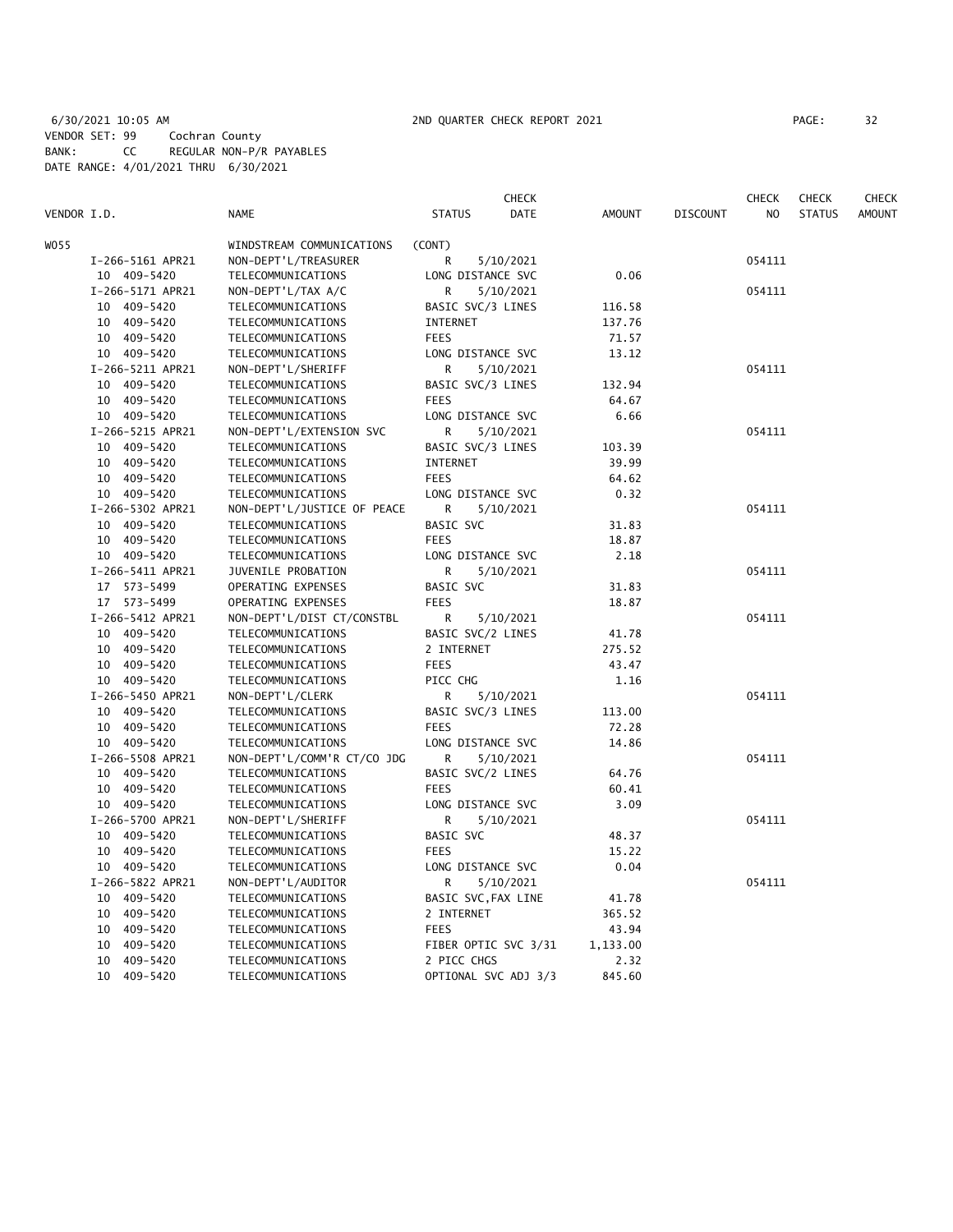6/30/2021 10:05 AM 2ND QUARTER CHECK REPORT 2021 PAGE: 33 VENDOR SET: 99 Cochran County BANK: CC REGULAR NON-P/R PAYABLES DATE RANGE: 4/01/2021 THRU 6/30/2021

|             |                   |                                |                      | CHECK       |               |                 | CHECK  | <b>CHECK</b>  | CHECK         |
|-------------|-------------------|--------------------------------|----------------------|-------------|---------------|-----------------|--------|---------------|---------------|
| VENDOR I.D. |                   | <b>NAME</b>                    | <b>STATUS</b>        | <b>DATE</b> | <b>AMOUNT</b> | <b>DISCOUNT</b> | NO.    | <b>STATUS</b> | <b>AMOUNT</b> |
| WO 55       |                   | WINDSTREAM COMMUNICATIONS      | (CONT)               |             |               |                 |        |               |               |
|             | I-266-5822 APR21  | NON-DEPT'L/AUDITOR             | R                    | 5/10/2021   |               |                 | 054111 |               |               |
|             | 10 409-5420       | TELECOMMUNICATIONS             | LONG DISTANCE SVC    |             | 1.47          |                 |        |               |               |
|             | I-266-8661 APR21  | NON-DEPT'L/ATTORNEY            | R                    | 5/10/2021   |               |                 | 054111 |               |               |
|             | 10 409-5420       | TELECOMMUNICATIONS             | BASIC SVC/2 LINES    |             | 75.21         |                 |        |               |               |
|             | 10 409-5420       | TELECOMMUNICATIONS             | <b>FEES</b>          |             | 43.09         |                 |        |               |               |
|             | I-266-8888 APR21  | NON-DEPT'L/SHERIFF             | R                    | 5/10/2021   |               |                 | 054111 |               |               |
|             | 10 409-5420       | TELECOMMUNICATIONS             | BASIC SVC/FAX        |             | 32.38         |                 |        |               |               |
|             | 10 409-5420       | TELECOMMUNICATIONS             | <b>FEES</b>          |             | 15.93         |                 |        |               | 4,567.75      |
| WO70        |                   | R D WALLACE OIL CO INC         |                      |             |               |                 |        |               |               |
|             | I-12520010 APR 21 | CEMETERY/AIRPORT               | R                    | 5/10/2021   |               |                 | 054113 |               |               |
|             | 10 516-5330       |                                | 24.03GL UNL 4/7      |             | 57.99         |                 |        |               |               |
|             | 10 516-5330       | FUEL & OIL<br>FUEL & OIL       | 25.01GL UNL 4/16     |             |               |                 |        |               |               |
|             |                   |                                |                      |             | 60.35         |                 |        |               |               |
|             | 30 518-5330       | FUEL & OIL                     | 23GL UNL 4/27        |             | 55.50         |                 |        |               |               |
|             | I-12520019 APR 21 | <b>PARK</b>                    | R.                   | 5/10/2021   |               |                 | 054113 |               |               |
|             | 10 660-5330       | FUEL AND OIL                   | 25GL UNL 4/12        |             | 60.38         |                 |        |               |               |
|             | I-12520021 APR 21 | PREC 3                         | R.                   | 5/10/2021   |               |                 | 054113 |               |               |
|             | 15 623-5330       | FUEL AND OIL                   | 119.5GL REG ETH 4/30 |             | 300.54        |                 |        |               |               |
|             | 15 623-5451       | REPAIRS                        | STATE INSP/02 PACK M |             | 7.00          |                 |        |               |               |
|             | 15 623-5451       | REPAIRS                        | STATE INSP/94 INT'L  |             | 7.00          |                 |        |               |               |
|             | 15 623-5451       | REPAIRS                        | 2 PAPER FORMS        |             | 6.00          |                 |        |               |               |
|             | I-12520030 APR 21 | PREC 1                         | R                    | 5/10/2021   |               |                 | 054113 |               |               |
|             | 15 621-5330       | FUEL & OIL                     | 28.81GL UNL 4/13     |             | 69.52         |                 |        |               |               |
|             | 15 621-5330       | FUEL & OIL                     | 23.71GL UNL 4/20     |             | 57.21         |                 |        |               |               |
|             | 15 621-5330       | FUEL & OIL                     | 20.01GL UNL 4/26     |             | 48.28         |                 |        |               |               |
|             | 15 621-5330       | FUEL & OIL                     | 21.3GL UNL 4/29      |             | 51.40         |                 |        |               |               |
|             | I-12520032 APR 21 | PREC <sub>2</sub>              | R                    | 5/10/2021   |               |                 | 054113 |               |               |
|             | 15 622-5356       | ROAD MATERIALS & SUPPLIES      | ABSORB               |             | 8.95          |                 |        |               |               |
|             | 15 622-5330       | FUEL AND OIL                   | 851GL DYED DIESEL 4/ |             | 1,999.85      |                 |        |               |               |
|             | 15 622-5330       | FUEL AND OIL                   | 3 80-0Z PWR SVC      |             | 38.85         |                 |        |               |               |
|             | 15 622-5330       | FUEL AND OIL                   | 20GL UNL 4/21        |             | 48.30         |                 |        |               |               |
|             | 15 622-5330       | FUEL AND OIL                   | 17GL UNL 4/28        |             | 41.06         |                 |        |               |               |
|             | 15 622-5330       | FUEL AND OIL                   | 19GL UNL 4/5         |             | 45.85         |                 |        |               |               |
|             | 15 622-5330       | FUEL AND OIL                   | 17.11GL UNL 4/9      |             | 43.00         |                 |        |               |               |
|             | 15 622-5330       | FUEL AND OIL                   | 18.76GL UNL 4/14     |             | 47.15         |                 |        |               |               |
|             | I-12520041 APR 21 | PREC 4                         | R                    | 5/10/2021   |               |                 | 054113 |               |               |
|             | 15 624-5330       | FUEL AND OIL                   | 68.94GL CLEAR DIESEL |             | 173.74        |                 |        |               |               |
|             | 15 624-5330       | FUEL AND OIL                   | 702GL DYED DIESEL 4/ |             | 1,649.70      |                 |        |               |               |
|             | 15 624-5330       | FUEL AND OIL                   | 3 80-02 PWR SVC      |             | 38.85         |                 |        |               |               |
|             | 15 624-5330       | FUEL AND OIL                   | 2.5GL DEF/12         |             | 129.00        |                 |        |               |               |
|             | 15 624-5330       | FUEL AND OIL                   | 24GL UNL 4/12        |             | 57.92         |                 |        |               |               |
|             | I-12520043 APR 21 | SHERIFF/JUV PROBATION          | R                    | 5/10/2021   |               |                 | 054113 |               |               |
|             | 17 573-5499       | OPERATING EXPENSES             | 21.221GL UNL 4/26/21 |             | 55.49         |                 |        |               |               |
|             | 10 560-5330       | FUEL AND OIL                   | 844.048GL UNL        |             | 2,211.36      |                 |        |               |               |
|             | 10 560-5330       | FUEL AND OIL                   | 96.12GL UNL/CARD#258 |             | 231.94        |                 |        |               |               |
|             | 10 560-5330       | FUEL AND OIL                   | 75.89GL UNL/CARD#867 |             | 183.12        |                 |        |               |               |
|             | I-12520239 APR 21 | EXT SVC/CLERK/CO JDG,COMM'R CT | R                    | 5/10/2021   |               |                 | 054113 |               |               |
|             |                   |                                |                      |             |               |                 |        |               |               |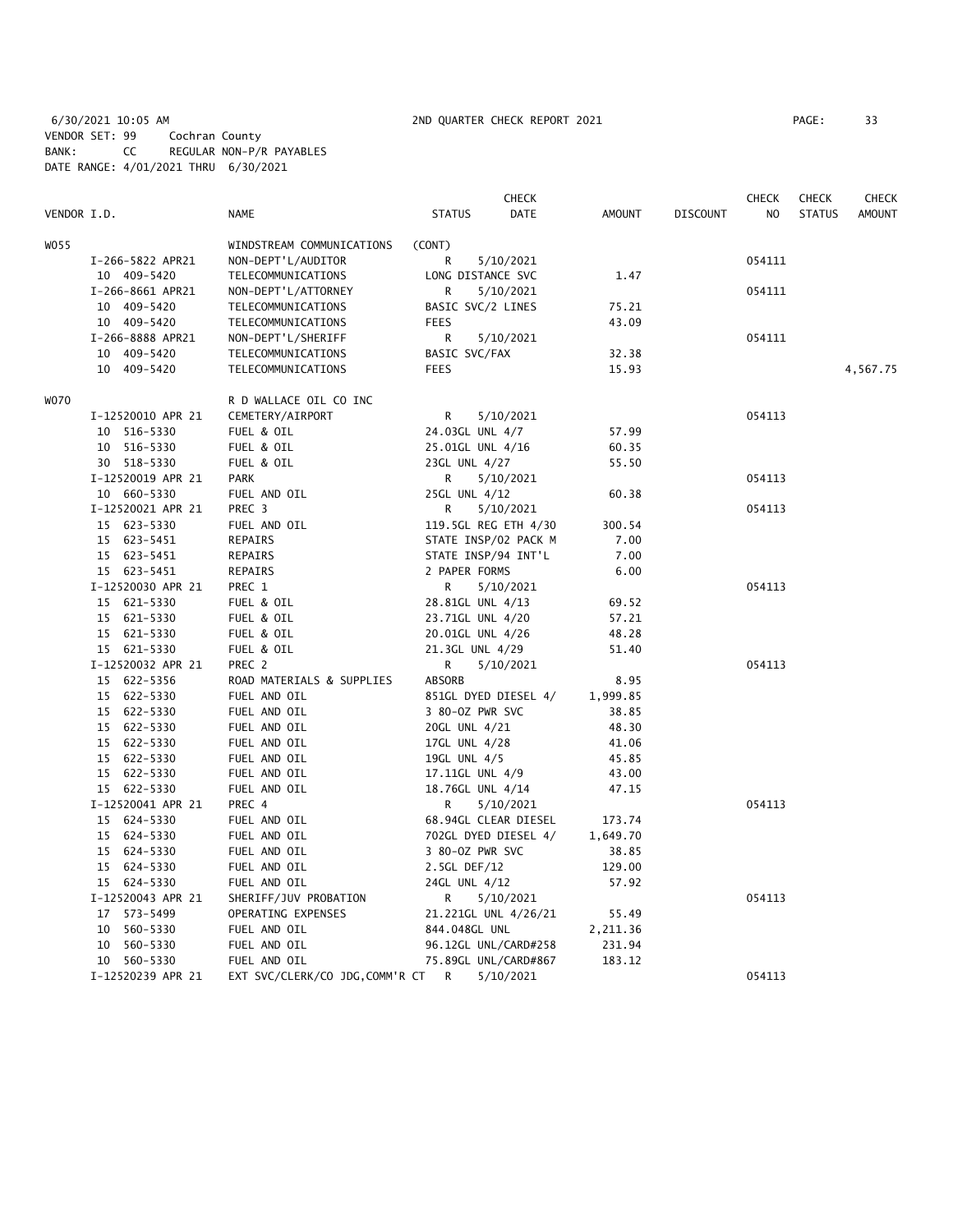6/30/2021 10:05 AM 2ND QUARTER CHECK REPORT 2021 PAGE: 34 VENDOR SET: 99 Cochran County BANK: CC REGULAR NON-P/R PAYABLES DATE RANGE: 4/01/2021 THRU 6/30/2021

|                                             |                    |                                                |                      | <b>CHECK</b> |               |                 | <b>CHECK</b>   | <b>CHECK</b>  | <b>CHECK</b>  |
|---------------------------------------------|--------------------|------------------------------------------------|----------------------|--------------|---------------|-----------------|----------------|---------------|---------------|
| VENDOR I.D.                                 |                    | <b>NAME</b>                                    | <b>STATUS</b>        | <b>DATE</b>  | <b>AMOUNT</b> | <b>DISCOUNT</b> | N <sub>O</sub> | <b>STATUS</b> | <b>AMOUNT</b> |
| <b>WO70</b><br>W098<br>W193<br>W246<br>W248 |                    | R D WALLACE OIL CO INC                         | (CONT)               |              |               |                 |                |               |               |
|                                             | I-12520239 APR 21  | EXT SVC/CLERK/CO JDG, COMM'R CT R              |                      |              | 054113        |                 |                |               |               |
|                                             | 10 665-5330        | FUEL AND OIL                                   | 7GL UNL 4/13;LBK WRE |              | 16.89         |                 |                |               |               |
|                                             | 10 403-5427        | CONTINUING EDUCATION                           | 6.45GL UNL 4/30; SHA |              | 15.56         |                 |                |               |               |
|                                             | 15 610-5428        | CO. JUDGE-CONTINUING EDUCATION16.14GL UNL 4/16 |                      |              | 38.95         |                 |                |               |               |
|                                             | I-12520252 APR 21  | CONSTABLE                                      | R                    | 5/10/2021    |               |                 | 054113         |               |               |
|                                             | 10 550-5330        | FUEL & OIL                                     | 21GL UNL 4/2         |              | 50.67         |                 |                |               |               |
|                                             | 10 550-5330        | FUEL & OIL                                     | 19GL UNL 4/7         |              | 45.85         |                 |                |               |               |
|                                             | 10 550-5330        | FUEL & OIL                                     | 19.5GL UNL 4/14      |              | 47.06         |                 |                |               |               |
|                                             | 10 550-5330        | FUEL & OIL                                     | 21GL UNL 4/14        |              | 50.67         |                 |                |               |               |
|                                             | 10 550-5330        | FUEL & OIL                                     | 11GL UNL 4/23        |              | 26.54         |                 |                |               |               |
|                                             | 10 550-5330        | FUEL & OIL                                     | 22.5GL UNL 4/29      |              | 54.30         |                 |                |               |               |
|                                             | I-12520261 APR 21  | <b>VETERANS SVC</b>                            | $\mathsf{R}$         | 5/10/2021    |               |                 | 054113         |               |               |
|                                             | 10 405-5330        | FUEL AND OIL                                   | 17.9GL UNL 4/2       |              | 43.20         |                 |                |               | 8,174.99      |
|                                             |                    | WEST TEXAS JUVENILE CHIEF'S AS                 |                      |              |               |                 |                |               |               |
|                                             | I-22ND ANN'L MEM   | JUVENILE PROBATION                             | R                    | 5/10/2021    |               |                 | 054114         |               |               |
|                                             | 17 573-5427        | TRAVEL & TRAINING                              | REGIS/22ND ANNUAL ME |              | 150.00        |                 |                |               |               |
|                                             | 17 573-5499        | OPERATING EXPENSES                             | 2021 DUES            |              | 10.00         |                 |                |               | 160.00        |
|                                             |                    | WESTWARD AUTOMOTIVE REPAIR LLC                 |                      |              |               |                 |                |               |               |
|                                             | $I-1272$           | <b>SHERIFF</b>                                 | $\mathsf{R}$         | 5/10/2021    |               |                 | 054115         |               |               |
|                                             | 10 560-5451        | MACHINERY-NON-OFFICE REPAIR                    | R/R FUEL PUMP;18 CHE |              | 187.50        |                 |                |               |               |
|                                             | 10 560-5451        | MACHINERY-NON-OFFICE REPAIR                    | FUEL PUMP MODULE     |              | 405.89        |                 |                |               |               |
|                                             | 10 560-5451        | MACHINERY-NON-OFFICE REPAIR                    | SHOP SUPPLIES        |              | 1.50          |                 |                |               | 594.89        |
|                                             |                    | IMPERIAL BAY & PAPER CO, LLC                   |                      |              |               |                 |                |               |               |
|                                             | I-L031842          | <b>COURTHOUSE</b>                              | R                    | 5/10/2021    |               |                 | 054116         |               |               |
|                                             | 10 510-5332        | CUSTODIAL SUPPLIES                             | 2CS ENZYME DRAIN TAM |              | 148.44        |                 |                |               |               |
|                                             | 10 510-5332        | CUSTODIAL SUPPLIES                             | 1CS CAN LINERS 15GAL |              | 51.90         |                 |                |               |               |
|                                             | I-L031842-01       | <b>COURTHOUSE</b>                              | R                    | 5/10/2021    |               |                 | 054116         |               |               |
|                                             | 10 510-5332        | CUSTODIAL SUPPLIES                             | 1CT PINE SOL/OR      |              | 35.18         |                 |                |               |               |
|                                             | 10 510-5332        | CUSTODIAL SUPPLIES                             | 1CS FABULOSO         |              | 67.20         |                 |                |               | 302.72        |
|                                             |                    | IVY WOODWARD                                   |                      |              |               |                 |                |               |               |
|                                             | $I-R/B$ 1ST AID    | JUVENILE PROBATION                             | $\mathsf{R}$         | 5/10/2021    |               |                 | 054117         |               |               |
|                                             | 17 573-5427        | TRAVEL & TRAINING                              | R/B RED CROSS REGIS  |              | 35.00         |                 |                |               | 35.00         |
| W249                                        |                    | WORTHINGTON DIRECT HOLDINGS LL                 |                      |              |               |                 |                |               |               |
|                                             | I-INV367827COC2004 | JUVENILE PROBATION                             | R                    | 5/10/2021    |               |                 | 054118         |               |               |
|                                             | 17 573-5499        | OPERATING EXPENSES                             | EXEC L-DESK, CHERRY  |              | 395.95        |                 |                |               |               |
|                                             | 17 573-5499        | OPERATING EXPENSES                             | SHIPPING             |              | 152.76        |                 |                |               | 548.71        |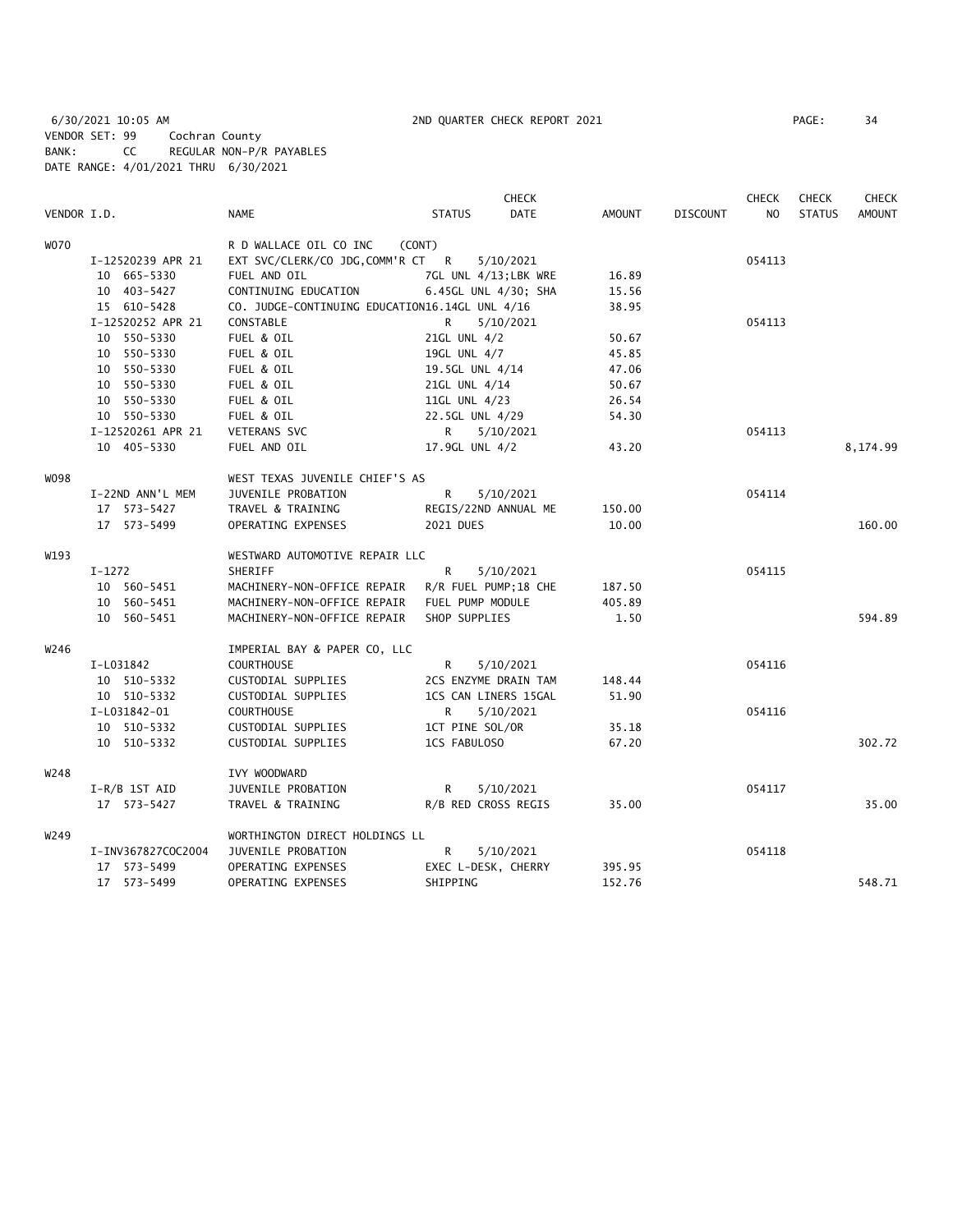6/30/2021 10:05 AM 2ND QUARTER CHECK REPORT 2021 PAGE: 35 VENDOR SET: 99 Cochran County BANK: CC REGULAR NON-P/R PAYABLES DATE RANGE: 4/01/2021 THRU 6/30/2021

|                   |                                     |                          |                      | <b>CHECK</b>         |               |                 | <b>CHECK</b> | <b>CHECK</b>  | <b>CHECK</b>  |
|-------------------|-------------------------------------|--------------------------|----------------------|----------------------|---------------|-----------------|--------------|---------------|---------------|
| VENDOR I.D.       |                                     | <b>NAME</b>              | <b>STATUS</b>        | DATE                 | <b>AMOUNT</b> | <b>DISCOUNT</b> | NO.          | <b>STATUS</b> | <b>AMOUNT</b> |
| W <sub>250</sub>  |                                     | WESTERN EQUIPMENT, LLC   |                      |                      |               |                 |              |               |               |
|                   | I-'21 JD M20 SHRDR                  | PREC 4/PARK/CEMETERY     | R                    | 5/10/2021            |               |                 | 054119       |               |               |
|                   | 15 624-5571                         | CAPITAL OUTLAY           | 21 JD M20 #1P00M20FT |                      | 20,800.00     |                 |              |               |               |
|                   | 10 516-5571                         | CAPITAL OUTLAY           |                      | 10% OF 2021 JD M20 # | 2,600.00      |                 |              |               |               |
|                   | 10 660-5571                         | CAPITAL OUTLAY           |                      | 10% OF 2021 JD M20 # | 2,600.00      |                 |              |               | 26,000.00     |
| A287              |                                     | CODY ALBUS               |                      |                      |               |                 |              |               |               |
|                   | I-PETIT JURY 5/11/21 DISTRICT COURT |                          | R                    | 5/11/2021            |               |                 | 054120       |               |               |
|                   | 10 435-5492                         | PETIT JURY               |                      | JURY SERVICE 5/11/21 | 15.00         |                 |              |               | 15.00         |
| A288              |                                     | NITZALI ALVAREZ          |                      |                      |               |                 |              |               |               |
|                   | I-PETIT JURY 5/11/21 DISTRICT COURT |                          | R                    | 5/11/2021            |               |                 | 054121       |               |               |
|                   | 10 435-5492                         | PETIT JURY               |                      | JURY SERVICE 5/11/21 | 15.00         |                 |              |               | 15.00         |
| C <sub>051</sub>  |                                     | COCHRAN COUNTY CHILDRENS |                      |                      |               |                 |              |               |               |
|                   | I-PETIT JURY 5/11/21 DISTRICT COURT |                          | R                    | 5/11/2021            |               |                 | 054122       |               |               |
|                   | 10 435-5492                         | PETIT JURY               |                      | DONATION/BARBARA SHE | 15.00         |                 |              |               |               |
|                   | 10 435-5492                         | PETIT JURY               |                      | DONATION/MONICA ALVA | 15.00         |                 |              |               |               |
|                   | 10 435-5492                         | PETIT JURY               |                      | DONATION/CHRISTY LEW | 15.00         |                 |              |               |               |
|                   | 10 435-5492                         | PETIT JURY               |                      | DONATION/LANCE SMITH | 15.00         |                 |              |               |               |
|                   | 10 435-5492                         | PETIT JURY               |                      | DONATION/TRACIE EVAN | 15.00         |                 |              |               |               |
|                   | 10 435-5492                         | PETIT JURY               |                      | DONATION/MARK PRUITT | 15.00         |                 |              |               |               |
|                   | 10 435-5492                         | PETIT JURY               | DONATION/CLINTON BUR |                      | 15.00         |                 |              |               |               |
|                   | 10 435-5492                         | PETIT JURY               |                      | DONATION/JESSICA LYN | 15.00         |                 |              |               | 120.00        |
| C094              |                                     | MICHELLE CARDENAS        |                      |                      |               |                 |              |               |               |
|                   | I-PETIT JURY 5/11/21 DISTRICT COURT |                          | R                    | 5/11/2021            |               |                 | 054123       |               |               |
|                   | 10 435-5492                         | PETIT JURY               |                      | JURY SERVICE 5/11/21 | 15.00         |                 |              |               | 15.00         |
| C <sub>2</sub> 87 |                                     | JAMES P CORNISH          |                      |                      |               |                 |              |               |               |
|                   | I-PETIT JURY 5/11/21 DISTRICT COURT |                          | R                    | 5/11/2021            |               |                 | 054124       |               |               |
|                   | 10 435-5492                         | PETIT JURY               |                      | JURY SERVICE 5/11/21 | 15.00         |                 |              |               | 15.00         |
| C429              |                                     | FRANCISCO CASTILLO, JR   |                      |                      |               |                 |              |               |               |
|                   | I-PETIT JURY 5/11/21 DISTRICT COURT |                          | R                    | 5/11/2021            |               |                 | 054125       |               |               |
|                   | 10 435-5492                         | PETIT JURY               |                      | JURY SERVICE 5/11/21 | 15.00         |                 |              |               | 15.00         |
| D218              |                                     | EDNA DANCER              |                      |                      |               |                 |              |               |               |
|                   | I-PETIT JURY 5/11/21 DISTRICT COURT |                          | R                    | 5/11/2021            |               |                 | 054126       |               |               |
|                   | 10 435-5492                         | PETIT JURY               |                      | JURY SERVICE 5/11/21 | 15.00         |                 |              |               | 15.00         |
| D219              |                                     | GARY JAMES DECKER        |                      |                      |               |                 |              |               |               |
|                   | I-PETIT JURY 5/11/21 DISTRICT COURT |                          | R                    | 5/11/2021            |               |                 | 054127       |               |               |
|                   | 10 435-5492                         | PETIT JURY               |                      | JURY SERVICE 5/11/21 | 15.00         |                 |              |               | 15.00         |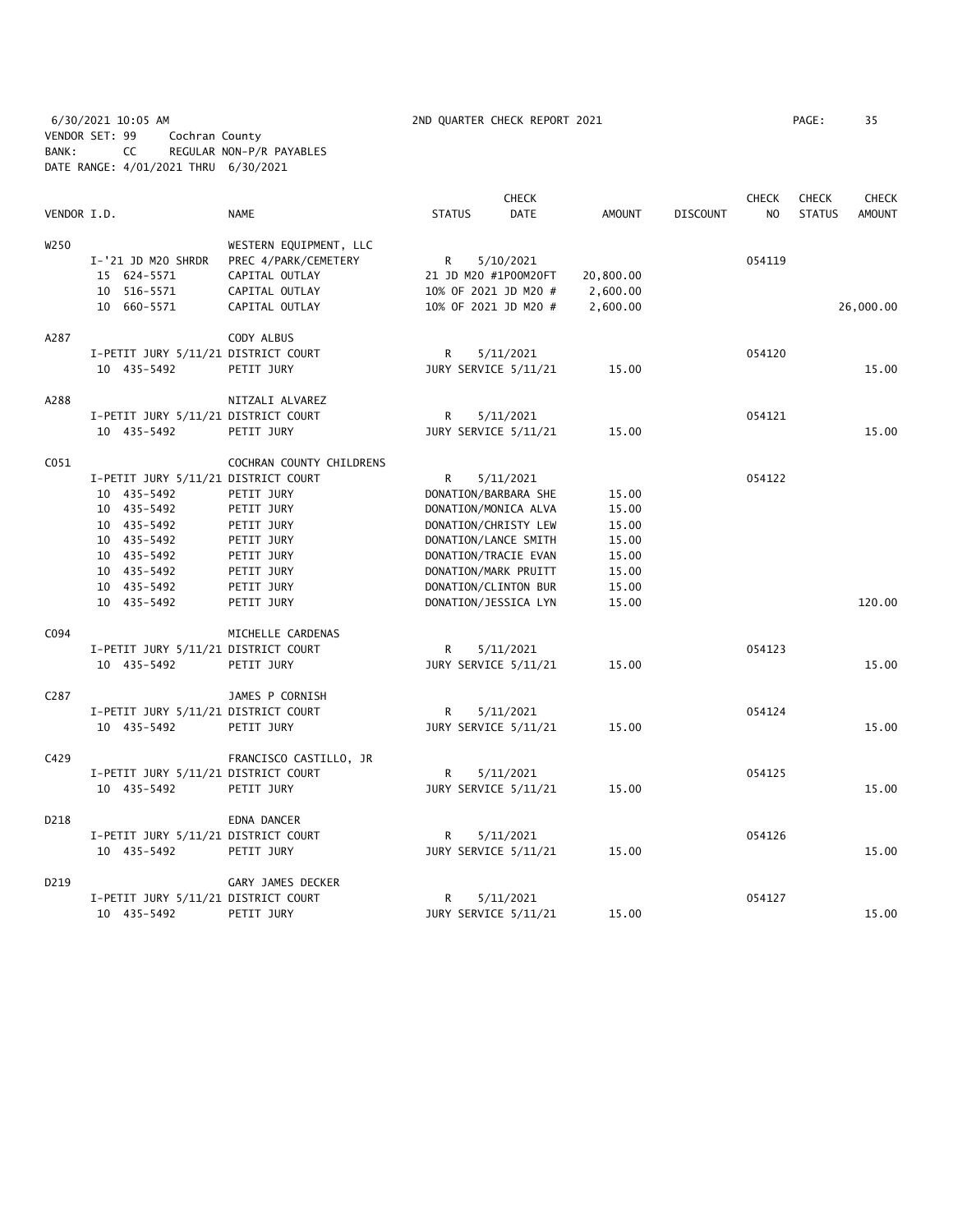6/30/2021 10:05 AM 2ND QUARTER CHECK REPORT 2021 PAGE: 36 VENDOR SET: 99 Cochran County BANK: CC REGULAR NON-P/R PAYABLES DATE RANGE: 4/01/2021 THRU 6/30/2021

|                   |                                     |                     |               |          | <b>CHECK</b>         |               |                 | <b>CHECK</b>   | <b>CHECK</b>  | <b>CHECK</b>  |
|-------------------|-------------------------------------|---------------------|---------------|----------|----------------------|---------------|-----------------|----------------|---------------|---------------|
| VENDOR I.D.       |                                     | <b>NAME</b>         | <b>STATUS</b> |          | <b>DATE</b>          | <b>AMOUNT</b> | <b>DISCOUNT</b> | N <sub>O</sub> | <b>STATUS</b> | <b>AMOUNT</b> |
| G231              |                                     | LINDA GONZALEZ      |               |          |                      |               |                 |                |               |               |
|                   | I-PETIT JURY 5/11/21 DISTRICT COURT |                     |               | R        | 5/11/2021            |               |                 | 054128         |               |               |
|                   | 10 435-5492                         | PETIT JURY          |               |          | JURY SERVICE 5/11/21 | 15.00         |                 |                |               | 15.00         |
|                   |                                     |                     |               |          |                      |               |                 |                |               |               |
| C <sub>283</sub>  |                                     | FREDDIE GONZALEZ JR |               |          |                      |               |                 |                |               |               |
|                   | I-PETIT JURY 5/11/21 DISTRICT COURT |                     |               | $R \Box$ | 5/11/2021            |               |                 | 054129         |               |               |
|                   | 10 435-5492                         | PETIT JURY          |               |          | JURY SERVICE 5/11/21 | 15.00         |                 |                |               | 15.00         |
|                   |                                     |                     |               |          |                      |               |                 |                |               |               |
| H <sub>200</sub>  |                                     | CARLOS HERRERA      |               |          |                      |               |                 |                |               |               |
|                   | I-PETIT JURY 5/11/21 DISTRICT COURT |                     |               | R —      | 5/11/2021            |               |                 | 054130         |               |               |
|                   | 10 435-5492                         | PETIT JURY          |               |          | JURY SERVICE 5/11/21 | 15.00         |                 |                |               | 15.00         |
|                   |                                     |                     |               |          |                      |               |                 |                |               |               |
| H <sub>2</sub> 35 |                                     | JOHN HUGHES         |               |          |                      |               |                 |                |               |               |
|                   | I-PETIT JURY 5/11/21 DISTRICT COURT |                     |               |          | R 5/11/2021          |               |                 | 054131         |               |               |
|                   | 10 435-5492                         | PETIT JURY          |               |          | JURY SERVICE 5/11/21 | 15.00         |                 |                |               | 15.00         |
| J029              |                                     | RANDY JOHNSON       |               |          |                      |               |                 |                |               |               |
|                   | I-PETIT JURY 5/11/21 DISTRICT COURT |                     | R             |          | 5/11/2021            |               |                 | 054132         |               |               |
|                   | 10 435-5492                         | PETIT JURY          |               |          | JURY SERVICE 5/11/21 | 15.00         |                 |                |               | 15.00         |
|                   |                                     |                     |               |          |                      |               |                 |                |               |               |
| J101              |                                     | GERRALDO JURADO     |               |          |                      |               |                 |                |               |               |
|                   | I-PETIT JURY 5/11/21 DISTRICT COURT |                     |               | R        | 5/11/2021            |               |                 | 054133         |               |               |
|                   | 10 435-5492                         | PETIT JURY          |               |          | JURY SERVICE 5/11/21 | 15.00         |                 |                |               | 15.00         |
|                   |                                     |                     |               |          |                      |               |                 |                |               |               |
| K091              |                                     | KODY KUEHLER        |               |          |                      |               |                 |                |               |               |
|                   | I-PETIT JURY 5/11/21 DISTRICT COURT |                     |               | R —      | 5/11/2021            |               |                 | 054134         |               |               |
|                   | 10 435-5492                         | PETIT JURY          |               |          | JURY SERVICE 5/11/21 | 15.00         |                 |                |               | 15.00         |
| M111              |                                     | RAYMOND MARTINEZ    |               |          |                      |               |                 |                |               |               |
|                   | I-PETIT JURY 5/11/21 DISTRICT COURT |                     |               | $R \Box$ | 5/11/2021            |               |                 | 054135         |               |               |
|                   | 10 435-5492                         | PETIT JURY          |               |          | JURY SERVICE 5/11/21 | 15.00         |                 |                |               | 15.00         |
|                   |                                     |                     |               |          |                      |               |                 |                |               |               |
| M206              |                                     | ERMINIA MARTINEZ    |               |          |                      |               |                 |                |               |               |
|                   | I-PETIT JURY 5/11/21 DISTRICT COURT |                     |               | R —      | 5/11/2021            |               |                 | 054136         |               |               |
|                   | 10 435-5492                         | PETIT JURY          |               |          | JURY SERVICE 5/11/21 | 15.00         |                 |                |               | 15.00         |
|                   |                                     |                     |               |          |                      |               |                 |                |               |               |
| M310              |                                     | CHASE MERRITT       |               |          |                      |               |                 |                |               |               |
|                   | I-PETIT JURY 5/11/21 DISTRICT COURT |                     |               | $R \Box$ | 5/11/2021            |               |                 | 054137         |               |               |
|                   | 10 435-5492                         | PETIT JURY          |               |          | JURY SERVICE 5/11/21 | 15.00         |                 |                |               | 15.00         |
| 0017              |                                     | VERONICA OLGUIN     |               |          |                      |               |                 |                |               |               |
|                   | I-PETIT JURY 5/11/21 DISTRICT COURT |                     | R.            |          | 5/11/2021            |               |                 | 054138         |               |               |
|                   | 10 435-5492                         | PETIT JURY          |               |          | JURY SERVICE 5/11/21 | 15.00         |                 |                |               | 15.00         |
|                   |                                     |                     |               |          |                      |               |                 |                |               |               |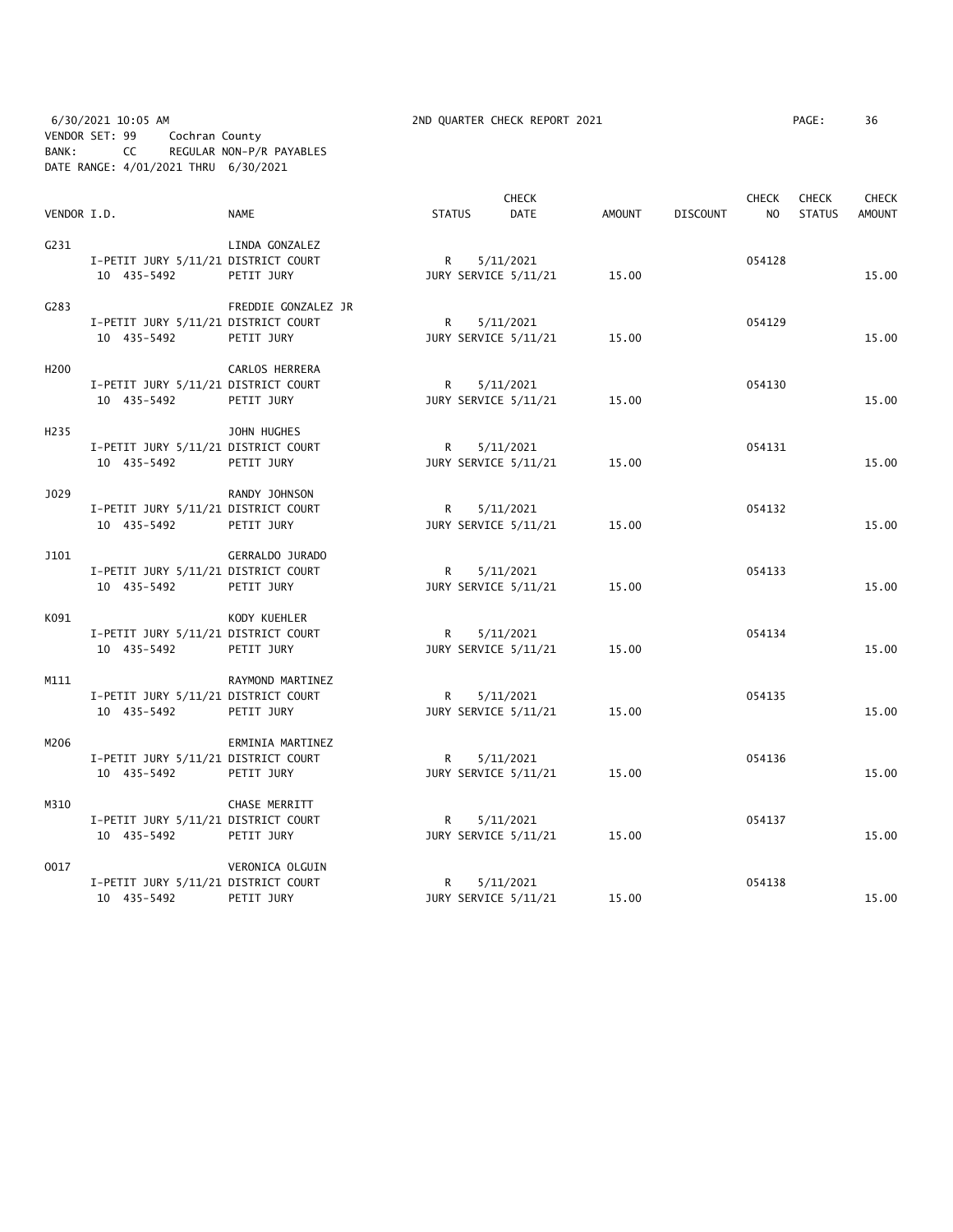6/30/2021 10:05 AM 2ND QUARTER CHECK REPORT 2021 PAGE: 37 VENDOR SET: 99 Cochran County BANK: CC REGULAR NON-P/R PAYABLES DATE RANGE: 4/01/2021 THRU 6/30/2021

|             |  |                                     | <b>CHECK</b>             |                  |  |                       |               | <b>CHECK</b>    | <b>CHECK</b>   | <b>CHECK</b>  |               |
|-------------|--|-------------------------------------|--------------------------|------------------|--|-----------------------|---------------|-----------------|----------------|---------------|---------------|
| VENDOR I.D. |  |                                     | <b>NAME</b>              | <b>STATUS</b>    |  | DATE                  | <b>AMOUNT</b> | <b>DISCOUNT</b> | N <sub>O</sub> | <b>STATUS</b> | <b>AMOUNT</b> |
| P256        |  |                                     | JOCELYNN PINA            |                  |  |                       |               |                 |                |               |               |
|             |  | I-PETIT JURY 5/11/21 DISTRICT COURT |                          | R                |  | 5/11/2021             |               |                 | 054139         |               |               |
|             |  | 10 435-5492                         | PETIT JURY               |                  |  | JURY SERVICE 5/11/21  | 15.00         |                 |                |               | 15.00         |
|             |  |                                     |                          |                  |  |                       |               |                 |                |               |               |
| R241        |  |                                     | DEREK ROBERTS            |                  |  |                       |               |                 |                |               |               |
|             |  | I-PETIT JURY 5/11/21 DISTRICT COURT |                          | R                |  | 5/11/2021             |               |                 | 054140         |               |               |
|             |  | 10 435-5492                         | PETIT JURY               |                  |  | JURY SERVICE 5/11/21  | 15.00         |                 |                |               | 15.00         |
| R316        |  |                                     | DALE RICHARDSON          |                  |  |                       |               |                 |                |               |               |
|             |  | I-PETIT JURY 5/11/21 DISTRICT COURT |                          | R                |  | 5/11/2021             |               |                 | 054141         |               |               |
|             |  | 10 435-5492                         | PETIT JURY               |                  |  | JURY SERVICE 5/11/21  | 15.00         |                 |                |               | 15.00         |
|             |  |                                     |                          |                  |  |                       |               |                 |                |               |               |
| R317        |  |                                     | SARA RANGEL              |                  |  |                       |               |                 |                |               |               |
|             |  | I-PETIT JURY 5/11/21 DISTRICT COURT |                          | R                |  | 5/11/2021             |               |                 | 054142         |               |               |
|             |  | 10 435-5492                         | PETIT JURY               |                  |  | JURY SERVICE 5/11/21  | 15.00         |                 |                |               | 15.00         |
| S233        |  |                                     | COCHRAN COUNTY STATE FEE |                  |  |                       |               |                 |                |               |               |
|             |  | I-PETIT JURY 5/11/21 DISTRICT COURT |                          | R                |  | 5/11/2021             |               |                 | 054143         |               |               |
|             |  | 10 435-5492                         | PETIT JURY               |                  |  | DONATION/WILLIAM BRO  | 15.00         |                 |                |               | 15.00         |
|             |  |                                     |                          |                  |  |                       |               |                 |                |               |               |
| T215        |  |                                     | LISA TURNER              |                  |  |                       |               |                 |                |               |               |
|             |  | I-PETIT JURY 5/11/21 DISTRICT COURT |                          | R                |  | 5/11/2021             |               |                 | 054144         |               |               |
|             |  | 10 435-5492                         | PETIT JURY               |                  |  | JURY SERVICE 5/11/21  | 15.00         |                 |                |               | 15.00         |
| T220        |  |                                     | BELINDA TERRELL          |                  |  |                       |               |                 |                |               |               |
|             |  | I-PETIT JURY 5/11/21 DISTRICT COURT |                          | R                |  | 5/11/2021             |               |                 | 054145         |               |               |
|             |  | 10 435-5492                         | PETIT JURY               |                  |  | JURY SERVICE 5/11/21  | 15.00         |                 |                |               | 15.00         |
|             |  |                                     |                          |                  |  |                       |               |                 |                |               |               |
| A108        |  |                                     | AT&T MOBILITY            |                  |  |                       |               |                 |                |               |               |
|             |  | I-#4144 051921                      | SHERIFF                  | R                |  | 5/27/2021             |               |                 | 054164         |               |               |
|             |  | 10 560-5420                         | TELECOMMUNICATIONS       |                  |  | 1ST NET/6 LNS 4/20-5  | 229.50        |                 |                |               | 229.50        |
| A176        |  |                                     | MACK ASHMORE             |                  |  |                       |               |                 |                |               |               |
|             |  | I-WFC ELEC $5/1/21$                 | ELECTIONS/WFC            | R                |  | 5/27/2021             |               |                 | 054165         |               |               |
|             |  | 89 492-5102                         | ELECTION SALARIES/WFC    |                  |  | 14.5HRS/EARLY VOTING  | 145.00        |                 |                |               |               |
|             |  | 89 492-5102                         | ELECTION SALARIES/WFC    |                  |  | DELIVERY FEE/EARLY V  | 25.00         |                 |                |               | 170.00        |
| A178        |  |                                     | AMAZON                   |                  |  |                       |               |                 |                |               |               |
|             |  | I-463963947463                      | LIBRARY                  | R                |  | 5/27/2021             |               |                 | 054166         |               |               |
|             |  | 10 650-5590                         | <b>BOOKS</b>             | BEAUTIFUL        |  |                       | 13.58         |                 |                |               |               |
|             |  | 10 650-5590                         | <b>BOOKS</b>             |                  |  | BLACK PANTHER: TALES  | 17.49         |                 |                |               |               |
|             |  | 10 650-5590                         | <b>BOOKS</b>             | A GAMBLING MAN   |  |                       | 17.40         |                 |                |               |               |
|             |  | 10 650-5310                         | OFFICE SUPPLIES          |                  |  | HOKEKI OFC CHAIR WHE  | 26.99         |                 |                |               |               |
|             |  | 10 650-5590                         | <b>BOOKS</b>             | RUBY RED         |  |                       | 12.99         |                 |                |               |               |
|             |  | 10 650-5590                         | <b>BOOKS</b>             |                  |  | ARU SHAH & THE CITY   | 13.59         |                 |                |               |               |
|             |  | 10 650-5590                         | <b>BOOKS</b>             | RULE OF WOLVES   |  |                       | 13.79         |                 |                |               |               |
|             |  | 10 650-5590                         | <b>BOOKS</b>             | BEAUTIFUL SECRET |  |                       | 13.85         |                 |                |               |               |
|             |  | 10 650-5590                         | <b>BOOKS</b>             |                  |  | DOG MAN: MOTHERING HE | 8.38          |                 |                |               |               |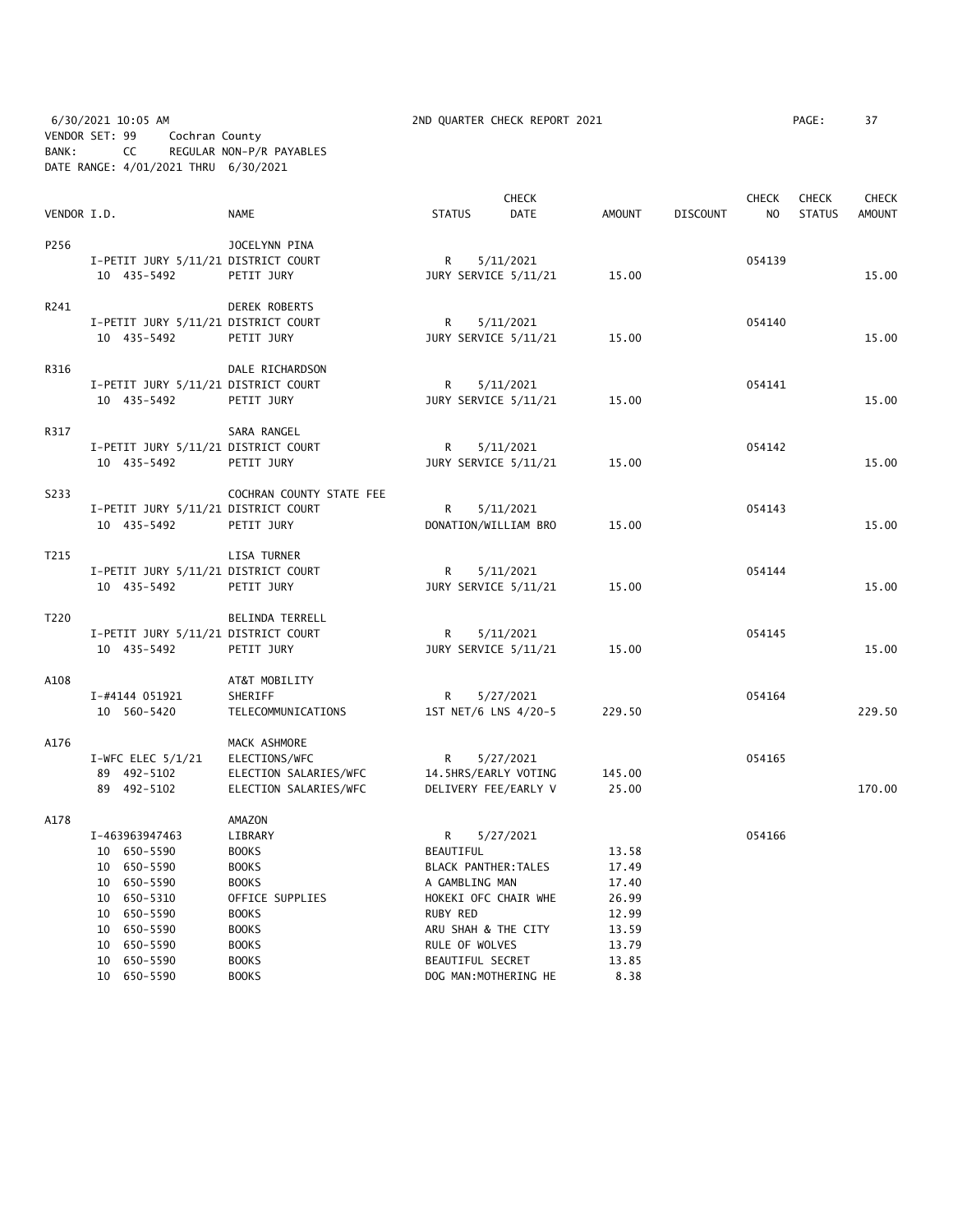6/30/2021 10:05 AM 2ND QUARTER CHECK REPORT 2021 PAGE: 38 VENDOR SET: 99 Cochran County BANK: CC REGULAR NON-P/R PAYABLES DATE RANGE: 4/01/2021 THRU 6/30/2021

|             |                     |                                |                       | <b>CHECK</b>          |               |                 | <b>CHECK</b>   | CHECK         | <b>CHECK</b>  |
|-------------|---------------------|--------------------------------|-----------------------|-----------------------|---------------|-----------------|----------------|---------------|---------------|
| VENDOR I.D. |                     | <b>NAME</b>                    | <b>STATUS</b>         | <b>DATE</b>           | <b>AMOUNT</b> | <b>DISCOUNT</b> | N <sub>O</sub> | <b>STATUS</b> | <b>AMOUNT</b> |
| A178        |                     | AMAZON<br>(CONT)               |                       |                       |               |                 |                |               |               |
|             | I-463963947463      | LIBRARY                        | R                     | 5/27/2021             |               |                 | 054166         |               |               |
|             | 10 650-5590         | <b>BOOKS</b>                   | <b>BEAUTIFUL BOSS</b> |                       | 9.37          |                 |                |               |               |
|             | 10 650-5590         | <b>BOOKS</b>                   | REALM BREAKER         |                       | 13.98         |                 |                |               |               |
|             | 10 650-5590         | <b>BOOKS</b>                   | CRAVE 1               |                       | 11.51         |                 |                |               |               |
|             | 10 650-5590         | <b>BOOKS</b>                   | CRAVE 2               |                       | 15.05         |                 |                |               |               |
|             | 10 650-5590         | <b>BOOKS</b>                   | CRAVE 3               |                       | 13.75         |                 |                |               |               |
|             | 10 650-5590         | <b>BOOKS</b>                   | DISC                  |                       | 8.70CR        |                 |                |               | 193.02        |
| A200        |                     | APPRISS, INC.                  |                       |                       |               |                 |                |               |               |
|             | I-INV93581          | SHERIFF/TX VINE                | R                     | 5/27/2021             |               |                 | 054167         |               |               |
|             | 10 560-5411         | MAINTENANCE CONTRACTS          |                       | TX VINE SVC FEE Q3 2  | 1,991.30      |                 |                |               | 1,991.30      |
| A271        |                     | AVENU ENTERPRISE SOLUTIONS, LL |                       |                       |               |                 |                |               |               |
|             | I-INVB-025382       | CO/DIST CLERK                  | R                     | 5/27/2021             |               |                 | 054168         |               |               |
|             | 10 403-5416         | FILMING & INDEXING             |                       | 20/20 LAND RECORDS M  | 1,250.00      |                 |                |               | 1,250.00      |
| A289        |                     | JOEY ALVAREZ                   |                       |                       |               |                 |                |               |               |
|             | I-WFC ELEC $5/1/21$ | ELECTIONS/WFC                  | R                     | 5/27/2021             |               |                 | 054169         |               |               |
|             | 89 492-5102         | ELECTION SALARIES/WFC          |                       | 69.25HRS/EARLY VOTIN  | 692.50        |                 |                |               |               |
|             | 89 492-5102         | ELECTION SALARIES/WFC          | 11.75HRS/ELEC DAY @   |                       | 117.50        |                 |                |               |               |
|             | 89 492-5102         | ELECTION SALARIES/WFC          |                       | DELIVERY FEE/ELEC DA  | 25.00         |                 |                |               | 835.00        |
|             |                     |                                |                       |                       |               |                 |                |               |               |
| B026        |                     | BLEDSOE WATER SUPPLY CORP      |                       |                       |               |                 |                |               |               |
|             | $I-3004$ 05/21      | PREC 3                         | R                     | 5/27/2021             |               |                 | 054170         |               |               |
|             | 15 623-5440         | UTILITIES                      |                       | 330GL WATER APR 2021  | 22.00         |                 |                |               |               |
|             | 15 623-5440         | UTILITIES                      | ASSESSMENT FEE        |                       | 0.11          |                 |                |               | 22.11         |
| <b>B050</b> |                     | BERRYHILL SEWER SERVICE, INC   |                       |                       |               |                 |                |               |               |
|             | $I - 41070$         | NON-DEPT'L/RODEO GROUNDS       | R                     | 5/27/2021             |               |                 | 054171         |               |               |
|             | 10 409-5499         | MISCELLANEOUS                  |                       | TOILET RENTAL/MAY 22  | 400.00        |                 |                |               | 400.00        |
| B289        |                     | MICHELLE BIHL                  |                       |                       |               |                 |                |               |               |
|             | I-WFC ELEC $5/1/21$ | ELECTIONS/WFC                  | R                     | 5/27/2021             |               |                 | 054172         |               |               |
|             | 89 492-5102         | ELECTION SALARIES/WFC          |                       | 21HRS/EARLY VOTING @  | 210.00        |                 |                |               | 210.00        |
| C026        |                     | CONSUMER REPORTS               |                       |                       |               |                 |                |               |               |
|             | I-12 ISSUES 2021    | LIBRARY                        | R                     | 5/27/2021             |               |                 | 054173         |               |               |
|             | 10 650-5590         | <b>BOOKS</b>                   |                       | 12 ISS + BUY GUIDE;E  | 26.00         |                 |                |               | 26.00         |
| C065        |                     | CITY OF WHITEFACE F D          |                       |                       |               |                 |                |               |               |
|             | I-APR 2021          | PUBLIC SAFETY*OTHER            | R                     | 5/27/2021             |               |                 | 054174         |               |               |
|             | 10 580-5414         | FIRE PROTECTION CONTRACTS      |                       | SH214/CR120; GRASS 4/ | 350.00        |                 |                |               |               |
|             | 10 580-5414         | FIRE PROTECTION CONTRACTS      |                       | SH214/CR120;GRASS/RE  | 350.00        |                 |                |               |               |
|             | 10 580-5414         | FIRE PROTECTION CONTRACTS      |                       | SH114/STAR RT GIN 4/  | 350.00        |                 |                |               |               |
|             | 10 580-5414         | FIRE PROTECTION CONTRACTS      |                       | CR110/FEEDYARD, BURR  | 350.00        |                 |                |               | 1,400.00      |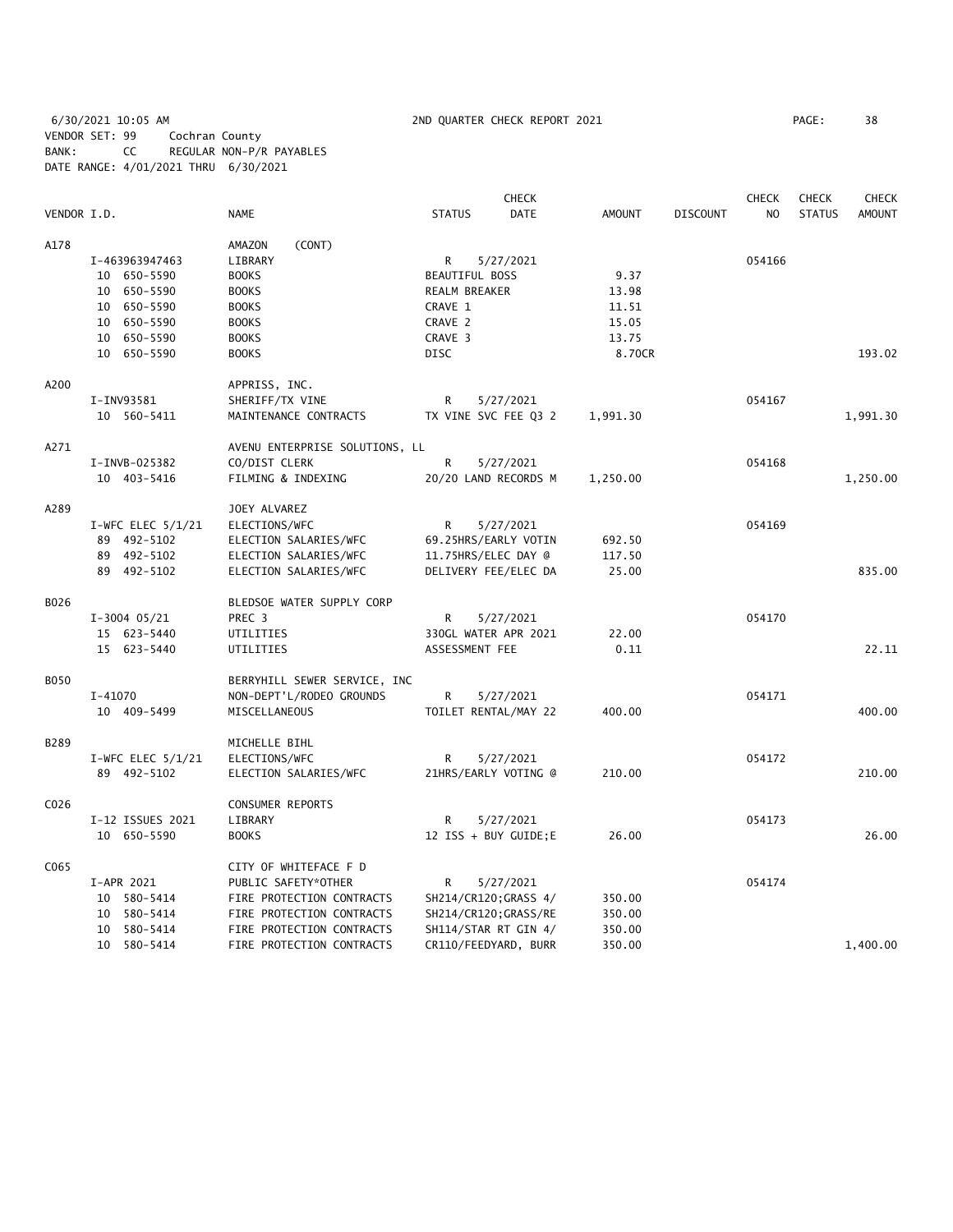6/30/2021 10:05 AM 2ND QUARTER CHECK REPORT 2021 PAGE: 39 VENDOR SET: 99 Cochran County BANK: CC REGULAR NON-P/R PAYABLES DATE RANGE: 4/01/2021 THRU 6/30/2021

| VENDOR I.D.      |                        | NAME                                       | <b>STATUS</b>        | <b>CHECK</b><br><b>DATE</b> | <b>AMOUNT</b> | <b>DISCOUNT</b> | CHECK<br>NO. | <b>CHECK</b><br><b>STATUS</b> | <b>CHECK</b><br><b>AMOUNT</b> |
|------------------|------------------------|--------------------------------------------|----------------------|-----------------------------|---------------|-----------------|--------------|-------------------------------|-------------------------------|
| C066             |                        | ISABELL CAVEZUELA                          |                      |                             |               |                 |              |                               |                               |
|                  | $I-MRTN$ ELEC $5/1/21$ | ELECTIONS/MRTN                             | R                    | 5/27/2021                   |               |                 | 054175       |                               |                               |
|                  | 89 491-5102            | ELECTION SALARIES/MRTN                     | 13.25HRS/ELEC DAY @  |                             | 132.50        |                 |              |                               | 132.50                        |
| C084             |                        | CLERK, SEVENTH COURT OF APPEAL             |                      |                             |               |                 |              |                               |                               |
|                  | $I-APR$ 21             | STATE FEES                                 | R                    | 5/27/2021                   |               |                 | 054176       |                               |                               |
|                  | 90 000-2379.002        | 7th Crt of Appeal Gov't22.2081COUNTY COURT |                      |                             | 10.00         |                 |              |                               | 10.00                         |
| C <sub>290</sub> |                        | CENTER POINT LARGE PRINT                   |                      |                             |               |                 |              |                               |                               |
|                  | I-1844660              | LIBRARY                                    | R                    | 5/27/2021                   |               |                 | 054177       |                               |                               |
|                  | 10 650-5590            | <b>BOOKS</b>                               | THE BOUNTY           |                             | 23.37         |                 |              |                               |                               |
|                  | 10 650-5590            | <b>BOOKS</b>                               | THE PATH TO SUNSHINE |                             | 23.37         |                 |              |                               |                               |
|                  | 10 650-5590            | <b>BOOKS</b>                               | EARLY MORNING RISER  |                             | 23.37         |                 |              |                               |                               |
|                  | 10 650-5590            | <b>BOOKS</b>                               |                      | HOW TO FAIL AT FLIRT        | 23.37         |                 |              |                               |                               |
|                  | 10 650-5590            | <b>BOOKS</b>                               | ECHOES IN THE WALLS  |                             | 23.37         |                 |              |                               |                               |
|                  | 10 650-5590            | <b>BOOKS</b>                               | GATHERING DARK       |                             | 23.37         |                 |              |                               | 140.22                        |
| C310             |                        | DAVID CORDER                               |                      |                             |               |                 |              |                               |                               |
|                  | I-MRTN ELEC $5/1/21$   | ELECTIONS/MRTN                             | R                    | 5/27/2021                   |               |                 | 054178       |                               |                               |
|                  | 89 491-5102            | ELECTION SALARIES/MRTN                     | 900HRS/EARLY VOTING  |                             | 867.00        |                 |              |                               |                               |
|                  | 89 491-5102            | ELECTION SALARIES/MRTN                     | 3HRS/ELEC DAY @ \$12 |                             | 36.00         |                 |              |                               | 903.00                        |
| C340             |                        | COUNTY INFORMATION RESOURCE AG             |                      |                             |               |                 |              |                               |                               |
|                  | I-S0P014399            | NON-DEPT'L                                 | R                    | 5/27/2021                   |               |                 | 054179       |                               |                               |
|                  | 10 409-5420            | TELECOMMUNICATIONS                         |                      | 34 EMAIL ACCOUNTS AP        | 68.00         |                 |              |                               | 68.00                         |
| C412             |                        | <b>CTRMA</b>                               |                      |                             |               |                 |              |                               |                               |
|                  | I-100022928291         | TREASURER                                  | R                    | 5/27/2021                   |               |                 | 054180       |                               |                               |
|                  | 10 497-5427            | CONTINUING EDUCATION                       |                      | CRYSTL FLS SB 4/18;T        | 1.69          |                 |              |                               |                               |
|                  | 10 497-5427            | CONTINUING EDUCATION                       | PARK ST MNLN         |                             | 2.39          |                 |              |                               |                               |
|                  | 10 497-5427            | CONTINUING EDUCATION                       | LAKELINE MNLN SB     |                             | 0.88          |                 |              |                               |                               |
|                  | 10 497-5427            | CONTINUING EDUCATION                       | <b>FEES</b>          |                             | 1.00          |                 |              |                               | 5.96                          |
| C416             |                        | <b>BRANDY CRISWELL</b>                     |                      |                             |               |                 |              |                               |                               |
|                  | I-CPS#4586 050421      | DISTRICT COURT                             | R                    | 5/27/2021                   |               |                 | 054181       |                               |                               |
|                  | 10 435-5400            | ATTORNEY AD LITEM                          |                      | FINAL HRNG(C)/CPS#45        | 300.00        |                 |              |                               | 300.00                        |
| D048             |                        | DATA-LINE OFFICE SYSTEMS                   |                      |                             |               |                 |              |                               |                               |
|                  | I-IN129868             | LIBRARY                                    | R                    | 5/27/2021                   |               |                 | 054182       |                               |                               |
|                  | 10 650-5411            | MAINTENANCE CONTRACTS                      |                      | COPIER MAINT 5/21-6/        | 37.50         |                 |              |                               |                               |
|                  | 10 650-5411            | MAINTENANCE CONTRACTS                      |                      | 329 COLOR COPIES 4/2        | 32.90         |                 |              |                               |                               |
|                  | I-IN129880             | EXTENSION SVC                              | R                    | 5/27/2021                   |               |                 | 054182       |                               |                               |
|                  | 10 665-5411            | MAINTENANCE CONTRACTS                      |                      | COPIER MAINT 5/5-6/4        | 33.00         |                 |              |                               | 103.40                        |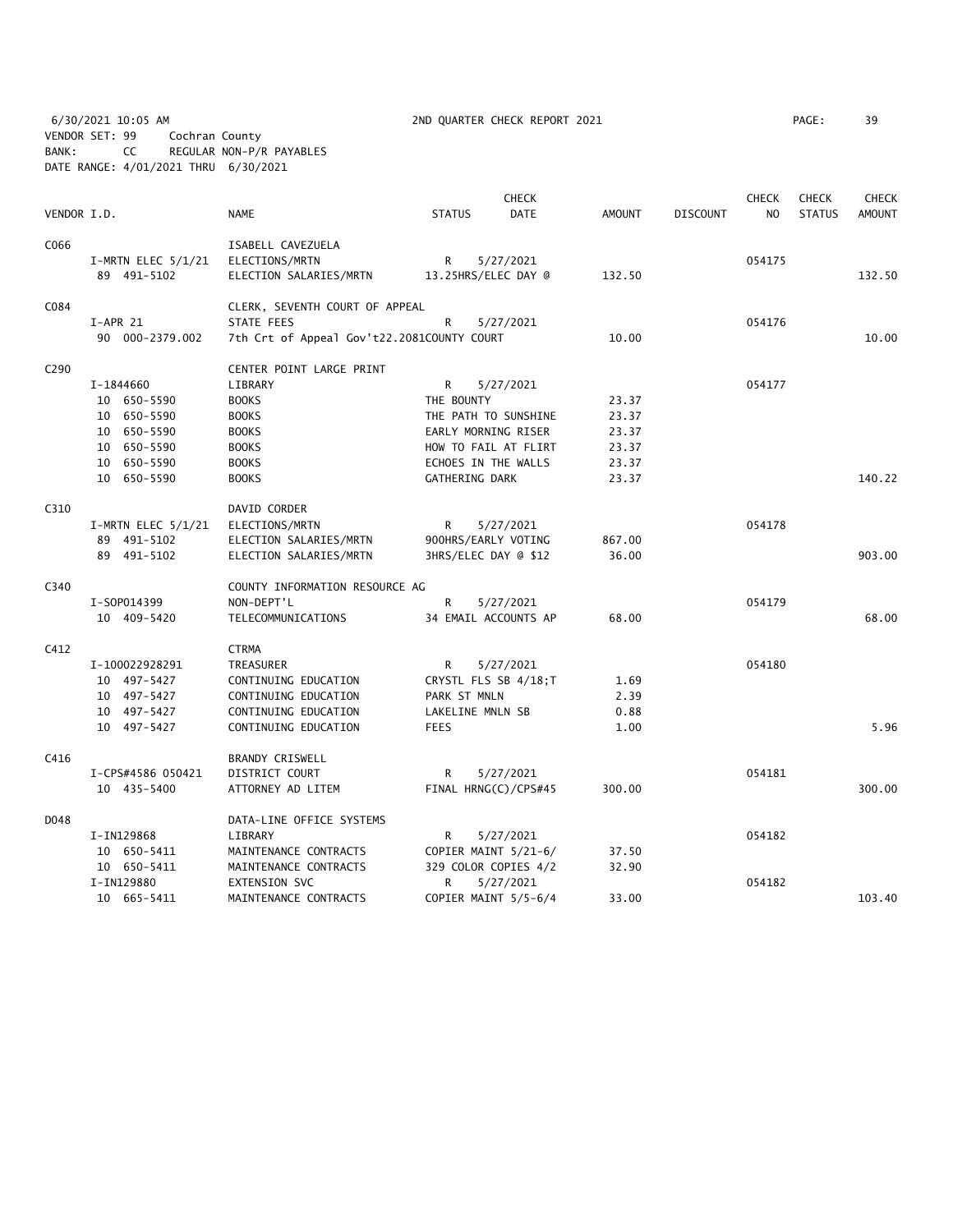6/30/2021 10:05 AM 2ND QUARTER CHECK REPORT 2021 PAGE: 40 VENDOR SET: 99 Cochran County BANK: CC REGULAR NON-P/R PAYABLES DATE RANGE: 4/01/2021 THRU 6/30/2021

|                  |                   |                                  |                       | <b>CHECK</b> |               |                 | <b>CHECK</b>   | <b>CHECK</b>  | <b>CHECK</b>  |
|------------------|-------------------|----------------------------------|-----------------------|--------------|---------------|-----------------|----------------|---------------|---------------|
| VENDOR I.D.      |                   | NAME                             | <b>STATUS</b>         | <b>DATE</b>  | <b>AMOUNT</b> | <b>DISCOUNT</b> | N <sub>O</sub> | <b>STATUS</b> | <b>AMOUNT</b> |
| D196             |                   | JORGE DE LA CRUZ, SHERIFF        |                       |              |               |                 |                |               |               |
|                  | I-042821          | JAIL                             | R                     | 5/27/2021    |               |                 | 054183         |               |               |
|                  | 10 512-5333       | FOOD-PRISONERS                   | JALAPENOS/ALLSUP'S 4  |              | 0.99          |                 |                |               |               |
|                  | 10 512-5333       | FOOD-PRISONERS                   | RUSSET POTATOES       |              | 3.99          |                 |                |               |               |
|                  | 10 512-5333       | FOOD-PRISONERS                   | 1 HD LETTUCE/ALLSUP'  |              | 2.59          |                 |                |               |               |
|                  | 10 512-5333       | FOOD-PRISONERS                   | 3 FRITOS/FAM\$ 4/14   |              | 11.55         |                 |                |               |               |
|                  | $I-043021$        | JAIL                             | R                     | 5/27/2021    |               |                 | 054183         |               |               |
|                  | 10 512-5391       | MEDICAL CARE-PRISONERS           | ORAJEL/FAM\$ 4/28     |              | 3.25          |                 |                |               |               |
|                  | 10 512-5391       | MEDICAL CARE-PRISONERS           | ORAJEL PAIN           |              | 4.00          |                 |                |               |               |
|                  | I-050721          | JAIL                             | R                     | 5/27/2021    |               |                 | 054183         |               |               |
|                  | 10 512-5333       | FOOD-PRISONERS                   | 1 HD LETTUCE/ALLSUP'  |              | 3.99          |                 |                |               |               |
|                  | 10 512-5333       | FOOD-PRISONERS                   | 40 BIMBO BREAD 5/3    |              | 74.40         |                 |                |               |               |
|                  | $I-052521$        | JAIL                             | R                     | 5/27/2021    |               |                 | 054183         |               |               |
|                  | 10 512-5392       | MISCELLANEOUS SUPPLIES           | DAWN LIQ 400Z/FAM\$ 5 |              | 5.50          |                 |                |               |               |
|                  | 10 512-5333       | FOOD-PRISONERS                   | 2 MUSTARD/FAM\$ 5/10/ |              | 2.00          |                 |                |               |               |
|                  | 10 512-5333       | FOOD-PRISONERS                   | 1GAL VEG OIL /FAM\$ 5 |              | 6.25          |                 |                |               |               |
|                  | 10 512-5333       | FOOD-PRISONERS                   | 2 VEG OIL 480Z/FAM\$  |              | 4.30          |                 |                |               | 122.81        |
|                  |                   |                                  |                       |              |               |                 |                |               |               |
| D207             |                   | DUFFY LAW FIRM, PC               |                       |              |               |                 |                |               |               |
|                  | I-CPS#4586 050721 | DISTRICT COURT                   | R                     | 5/27/2021    |               |                 | 054184         |               |               |
|                  | 10 435-5400       | ATTORNEY AD LITEM                | FINAL HRNG(PM)/CPS#4  |              | 300.00        |                 |                |               | 300.00        |
| F213             |                   | MICHAEL FREDERICK                |                       |              |               |                 |                |               |               |
|                  | I-932329          | LIBRARY                          | R.                    | 5/27/2021    |               |                 | 054185         |               |               |
|                  | 10 650-5590       | <b>BOOKS</b>                     | 2 FIRE OF GRACE/BKS   |              | 20.00         |                 |                |               |               |
|                  | 10 650-5590       | <b>BOOKS</b>                     | <b>BUNNY LOVE</b>     |              | 10.00         |                 |                |               | 30.00         |
| F238             |                   | FRANCOTYP-POSTALIA, INC          |                       |              |               |                 |                |               |               |
|                  | I-RI104821589     | <b>ELECTIONS</b>                 | R                     | 5/27/2021    |               |                 | 054186         |               |               |
|                  | 10 490-5311       | POSTAL EXPENSES                  | PSTG MCH LEASE 3/12/  |              | 189.50        |                 |                |               | 189.50        |
| G161             |                   | <b>GEBO'S CREDIT CORPORATION</b> |                       |              |               |                 |                |               |               |
|                  | $I-41283/3$       | EXTENSION SVC                    | R                     | 5/27/2021    |               |                 | 054187         |               |               |
|                  | 10 665-5334       | OTHER SUPPLIES                   | 63CS ORANGE CLAY TAR  |              | 963.27        |                 |                |               | 963.27        |
| H <sub>009</sub> |                   | HART INTERCIVIC, INC             |                       |              |               |                 |                |               |               |
|                  | I-084152          | <b>ELECTIONS</b>                 | R                     | 5/27/2021    |               |                 | 054188         |               |               |
|                  | 10 490-5335       | ELECTION SUPPLIES                | 10 POLL-PAD STYLUS    |              | 25.00         |                 |                |               | 25.00         |
| H <sub>029</sub> |                   | TAYLOR CORPORATION dba           |                       |              |               |                 |                |               |               |
|                  | I-INV10203463     | TREASURER                        | R                     | 5/27/2021    |               |                 | 054189         |               |               |
|                  | 10 497-5310       | OFFICE SUPPLIES                  | 2PK CONFID PERSONNEL  |              | 127.48        |                 |                |               |               |
|                  | 10 497-5310       | OFFICE SUPPLIES                  | SHIPPING              |              | 31.02         |                 |                |               | 158.50        |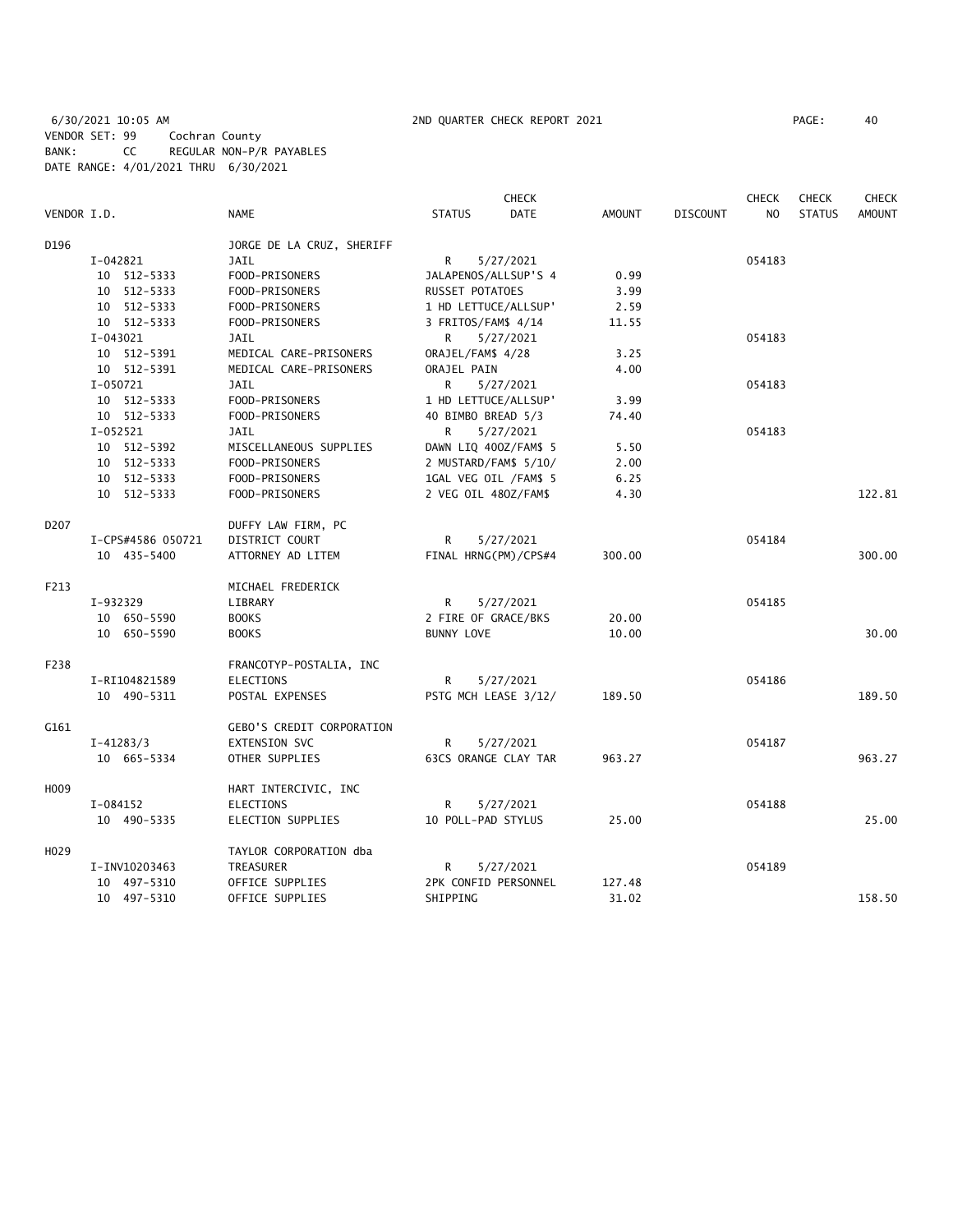6/30/2021 10:05 AM 2ND QUARTER CHECK REPORT 2021 PAGE: 41 VENDOR SET: 99 Cochran County BANK: CC REGULAR NON-P/R PAYABLES DATE RANGE: 4/01/2021 THRU 6/30/2021

|                  |                     |              |                                |                   | CHECK                    |               |                 | <b>CHECK</b> | <b>CHECK</b>  | CHECK         |
|------------------|---------------------|--------------|--------------------------------|-------------------|--------------------------|---------------|-----------------|--------------|---------------|---------------|
| VENDOR I.D.      |                     | <b>NAME</b>  |                                | <b>STATUS</b>     | <b>DATE</b>              | <b>AMOUNT</b> | <b>DISCOUNT</b> | NO.          | <b>STATUS</b> | <b>AMOUNT</b> |
| H <sub>215</sub> |                     |              | HAROLD HARRISON                |                   |                          |               |                 |              |               |               |
|                  | I-WFC ELEC $5/1/21$ |              | ELECTIONS/WFC                  | R                 | 5/27/2021                |               |                 | 054190       |               |               |
|                  | 89 492-5102         |              | ELECTION SALARIES/WFC          |                   | 13.5HRS/EARLY VOTING     | 135.00        |                 |              |               | 135.00        |
| H <sub>242</sub> |                     |              | DANA HEFLIN                    |                   |                          |               |                 |              |               |               |
|                  | $I-A/V$ RENEW 2021  |              | LIBRARY                        | R                 | 5/27/2021                |               |                 | 054191       |               |               |
|                  | 10 650-5310         |              | OFFICE SUPPLIES                |                   | 5 FARONICS DEEP FREE     | 40.00         |                 |              |               |               |
|                  | 10 650-5310         |              | OFFICE SUPPLIES                | <b>DISC</b>       |                          | 2.00CR        |                 |              |               |               |
|                  | 10 650-5310         |              | OFFICE SUPPLIES                |                   | R/B SALES TAX            | 3.04          |                 |              |               | 41.04         |
| L057             |                     |              | L KENLEY, dba                  |                   |                          |               |                 |              |               |               |
|                  | $I-9484$            | PREC 4       |                                | R                 | 5/27/2021                |               |                 | 054192       |               |               |
|                  | 15 624-5571         |              | CAPITAL OUTLAY                 |                   | 3 DECALS; 21 JD#1045,    | 55.00         |                 |              |               | 55.00         |
| M011             |                     |              | MCWHORTER'S LTD                |                   |                          |               |                 |              |               |               |
|                  | I-4035829           | <b>PARK</b>  |                                | R                 | 5/27/2021                |               |                 | 054193       |               |               |
|                  | 10 660-5454         | <b>TIRES</b> |                                |                   | RPR FLAT/'10 F150 #7     | 16.65         |                 |              |               |               |
|                  | 10 660-5454         | TIRES        |                                |                   | 23/1050-12 CARLISLE      | 127.85        |                 |              |               | 144.50        |
| M239             |                     |              | MIDAMERICA BOOKS               |                   |                          |               |                 |              |               |               |
|                  | $I - 532549$        |              | LIBRARY                        | R                 | 5/27/2021                |               |                 | 054194       |               |               |
|                  | 10 650-5590         | <b>BOOKS</b> |                                |                   | CLICK, CLACK, HO! HO! HO | 18.95         |                 |              |               |               |
|                  | 10 650-5590         | <b>BOOKS</b> |                                |                   | CLICK, CLACK, MOO I LO   | 18.95         |                 |              |               |               |
|                  | 10 650-5590         | <b>BOOKS</b> |                                |                   | CLICK, CLACK, PEEP       | 18.95         |                 |              |               |               |
|                  | 10 650-5590         | <b>BOOKS</b> |                                |                   | CLICK, CLACK, QUACK TO   | 18.95         |                 |              |               |               |
|                  | 10 650-5590         | <b>BOOKS</b> |                                |                   | CLICK, CLACK, SURPRISE   | 18.95         |                 |              |               |               |
|                  | 10 650-5590         | <b>BOOKS</b> |                                |                   | THUMP, QUACK, MOO        | 18.95         |                 |              |               |               |
|                  | 10 650-5590         | <b>BOOKS</b> |                                | <b>BRAVE</b>      |                          | 19.95         |                 |              |               |               |
|                  | 10 650-5590         | <b>BOOKS</b> |                                |                   | LITTLE MERMAID           | 19.95         |                 |              |               |               |
|                  | 10 650-5590         | <b>BOOKS</b> |                                | <b>MOANA</b>      |                          | 19.95         |                 |              |               |               |
|                  | 10 650-5590         | <b>BOOKS</b> |                                | MULAN             |                          | 19.95         |                 |              |               |               |
|                  | 10 650-5590         | <b>BOOKS</b> |                                | <b>POCAHONTAS</b> |                          | 19.95         |                 |              |               |               |
|                  | 10 650-5590         | <b>BOOKS</b> |                                | TANGLED           |                          | 19.95         |                 |              |               |               |
|                  | 10 650-5590         | <b>BOOKS</b> |                                | <b>GOLDILOCKS</b> |                          | 19.95         |                 |              |               |               |
|                  | 10 650-5590         | <b>BOOKS</b> |                                |                   | JACK & THE BEANSTALK     | 19.95         |                 |              |               |               |
|                  | 10 650-5590         | <b>BOOKS</b> |                                |                   | LITTLE RED RIDING HO     | 19.95         |                 |              |               |               |
|                  | 10 650-5590         | <b>BOOKS</b> |                                |                   | PRINCESS & THE PEA       | 19.95         |                 |              |               | 313.20        |
| M281             |                     |              | MOTION PICTURE LICENSING CORP. |                   |                          |               |                 |              |               |               |
|                  | I-504346469         |              | LIBRARY                        | R                 | 5/27/2021                |               |                 | 054195       |               |               |
|                  | 10 650-5411         |              | MAINTENANCE CONTRACTS          |                   | MOTION PICTURE LIC 7     | 122.15        |                 |              |               | 122.15        |
| M357             |                     |              | SILVIA MARTHA                  |                   |                          |               |                 |              |               |               |
|                  | I-WFC ELEC $5/1/21$ |              | ELECTIONS/WFC                  | R                 | 5/27/2021                |               |                 | 054196       |               |               |
|                  | 89 492-5102         |              | ELECTION SALARIES/WFC          |                   | 47HRS/EARLY VOTING @     | 470.00        |                 |              |               | 470.00        |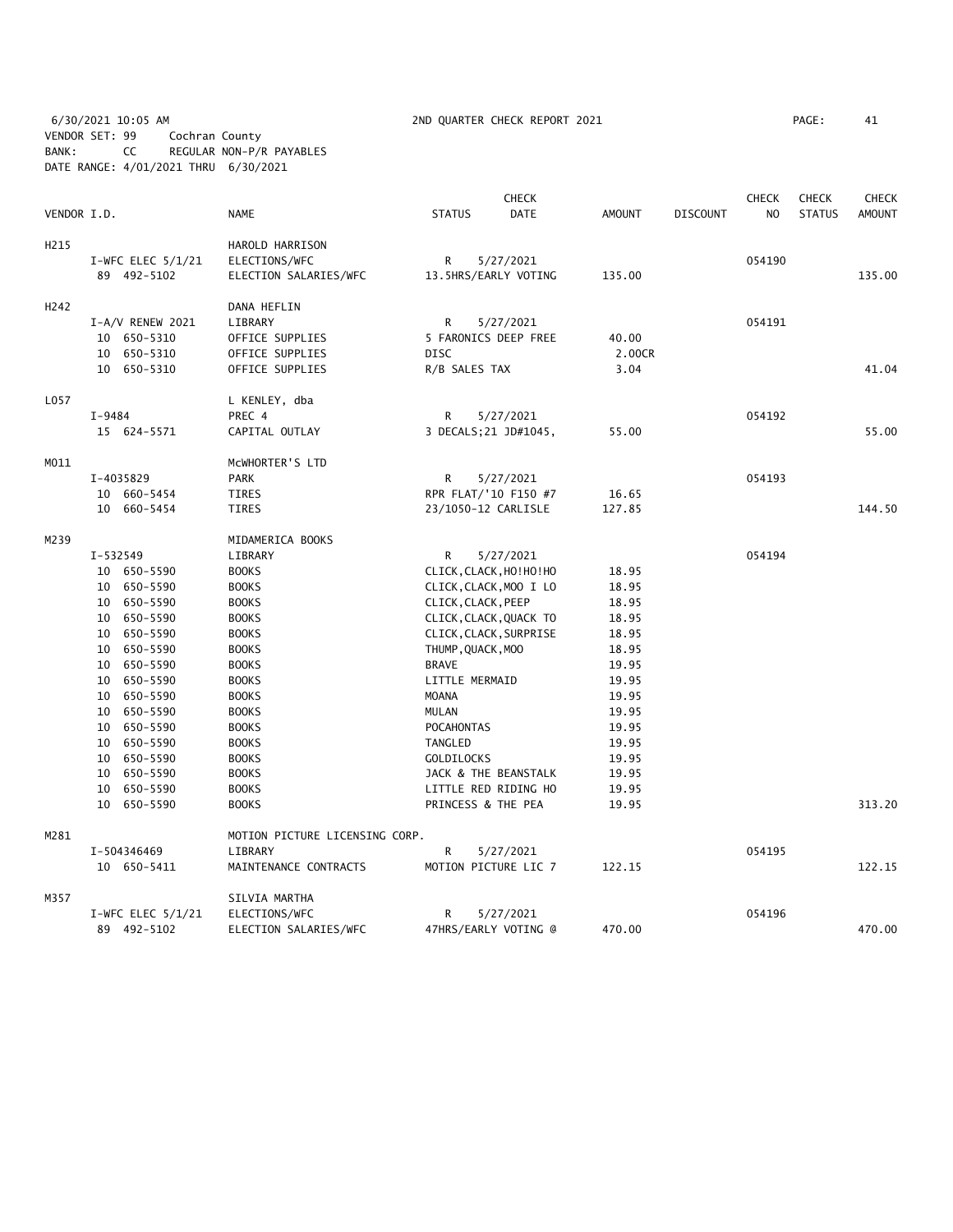6/30/2021 10:05 AM 2ND QUARTER CHECK REPORT 2021 PAGE: 42 VENDOR SET: 99 Cochran County BANK: CC REGULAR NON-P/R PAYABLES DATE RANGE: 4/01/2021 THRU 6/30/2021

|             |                        |                                |                      | <b>CHECK</b> |        |                 | <b>CHECK</b> | <b>CHECK</b>  | <b>CHECK</b>  |
|-------------|------------------------|--------------------------------|----------------------|--------------|--------|-----------------|--------------|---------------|---------------|
| VENDOR I.D. |                        | <b>NAME</b>                    | <b>STATUS</b>        | <b>DATE</b>  | AMOUNT | <b>DISCOUNT</b> | NO.          | <b>STATUS</b> | <b>AMOUNT</b> |
| N082        |                        | NETDATA                        |                      |              |        |                 |              |               |               |
|             | I-ND-002795            | CLERK/SHERIFF/JP/CO, DIST CT   | R                    | 5/27/2021    |        |                 | 054197       |               |               |
|             | 10 403-5411            | MAINTENANCE CONTRACTS          | 40% LOGAGENT SECURIT |              | 600.00 |                 |              |               |               |
|             | 10 560-5411            | MAINTENANCE CONTRACTS          | 40% LOGAGENT SECURIT |              | 600.00 |                 |              |               |               |
|             | 10 455-5411            | MAINTENANCE CONTRACTS          | 15% LOGAGENT SECURIT |              | 225.00 |                 |              |               |               |
|             | 10 426-5310            | OFFICE SUPPLIES                | 2.5% LOGAGENT SECURI |              | 37.50  |                 |              |               |               |
|             | 10 435-5310            | OFFICE SUPPLIES                | 2.5% LOGAGENT SECURI |              | 37.50  |                 |              |               | 1,500.00      |
| N102        |                        | MARILYN R NEAL                 |                      |              |        |                 |              |               |               |
|             | $I-MRTN$ ELEC $5/1/21$ | ELECTIONS/MRTN                 | R                    | 5/27/2021    |        |                 | 054198       |               |               |
|             | 89 491-5102            | ELECTION SALARIES/MRTN         | 75HRS/EARLY VOTING @ |              | 897.00 |                 |              |               |               |
|             | 89 491-5102            | ELECTION SALARIES/MRTN         | 2.75/ELEC DAY @ \$12 |              | 33.00  |                 |              |               |               |
|             | 89 491-5102            | ELECTION SALARIES/MRTN         | DELIVERY FEE/EARLY V |              | 25.00  |                 |              |               | 955.00        |
| P232        |                        | THE POLICE AND SHERIFFS PRESS, |                      |              |        |                 |              |               |               |
|             | I-147508               | SHERIFF                        | R                    | 5/27/2021    |        |                 | 054199       |               |               |
|             | 10 560-5310            | OFFICE SUPPLIES                | SECURE ID CARD/L BAR |              | 15.00  |                 |              |               |               |
|             | 10 560-5310            | OFFICE SUPPLIES                | SHIPPING             |              | 2.55   |                 |              |               | 17.55         |
| Q001        |                        | QUILL CORPORATION              |                      |              |        |                 |              |               |               |
|             | I-0RD#150321081        | LIBRARY                        | R                    | 5/27/2021    |        |                 | 054200       |               |               |
|             | 10 650-5310            | OFFICE SUPPLIES                | 2BX BINDER CLIPS 2x1 |              | 2.18   |                 |              |               |               |
|             | 10 650-5310            | OFFICE SUPPLIES                | QUICKERCLICKER PENCI |              | 6.13   |                 |              |               |               |
|             | 10 650-5310            | OFFICE SUPPLIES                | PENTEL LEADS .5MM    |              | 0.71   |                 |              |               |               |
|             | 10 650-5310            | OFFICE SUPPLIES                | ERASER REFILL TUBE   |              | 1.89   |                 |              |               |               |
|             | 10 650-5310            | OFFICE SUPPLIES                | 2 REAM COPY PAPER/LT |              | 25.94  |                 |              |               | 36.85         |
| R272        |                        | RICKER LAW FIRM, PC            |                      |              |        |                 |              |               |               |
|             | I-1697/P HATTER        | DISTRICT COURT                 | R                    | 5/27/2021    |        |                 | 054201       |               |               |
|             | 10 435-5400            | ATTORNEY AD LITEM              | PLEA(F)/PHILLIP HATT |              | 500.00 |                 |              |               |               |
|             | I-6560/P HATTER        | COUNTY COURT                   | R                    | 5/27/2021    |        |                 | 054201       |               |               |
|             | 10 426-5400            | ATTORNEY AD LITEM              | PLEA HRNG(M)/PHILLIP |              | 100.00 |                 |              |               |               |
|             | $I-6561/P$ HATTER      | COUNTY COURT                   | R                    | 5/27/2021    |        |                 | 054201       |               |               |
|             | 10 426-5400            | ATTORNEY AD LITEM              | PLEA HRNG(M)/PHILLIP |              | 100.00 |                 |              |               |               |
|             | $I-6563/P$ HATTER      | COUNTY COURT                   | R                    | 5/27/2021    |        |                 | 054201       |               |               |
|             | 10 426-5400            | ATTORNEY AD LITEM              | PLEA HRNG(M)/PHILLIP |              | 100.00 |                 |              |               |               |
|             | I-6569/P HATTER        | COUNTY COURT                   | R                    | 5/27/2021    |        |                 | 054201       |               |               |
|             | 10 426-5400            | ATTORNEY AD LITEM              | PLEA HRNG(M)/PHILLIP |              | 100.00 |                 |              |               | 900.00        |
| R318        |                        | ANGELICA RIVERA                |                      |              |        |                 |              |               |               |
|             | $I-DW#19315$           | ACTIVITY BLDG                  | R                    | 5/27/2021    |        |                 | 054202       |               |               |
|             | 10 000-4370.101        | RENT-ACTIVITY BUILDING         | REF DEP FOR 5/8/21   |              | 100.00 |                 |              |               | 100.00        |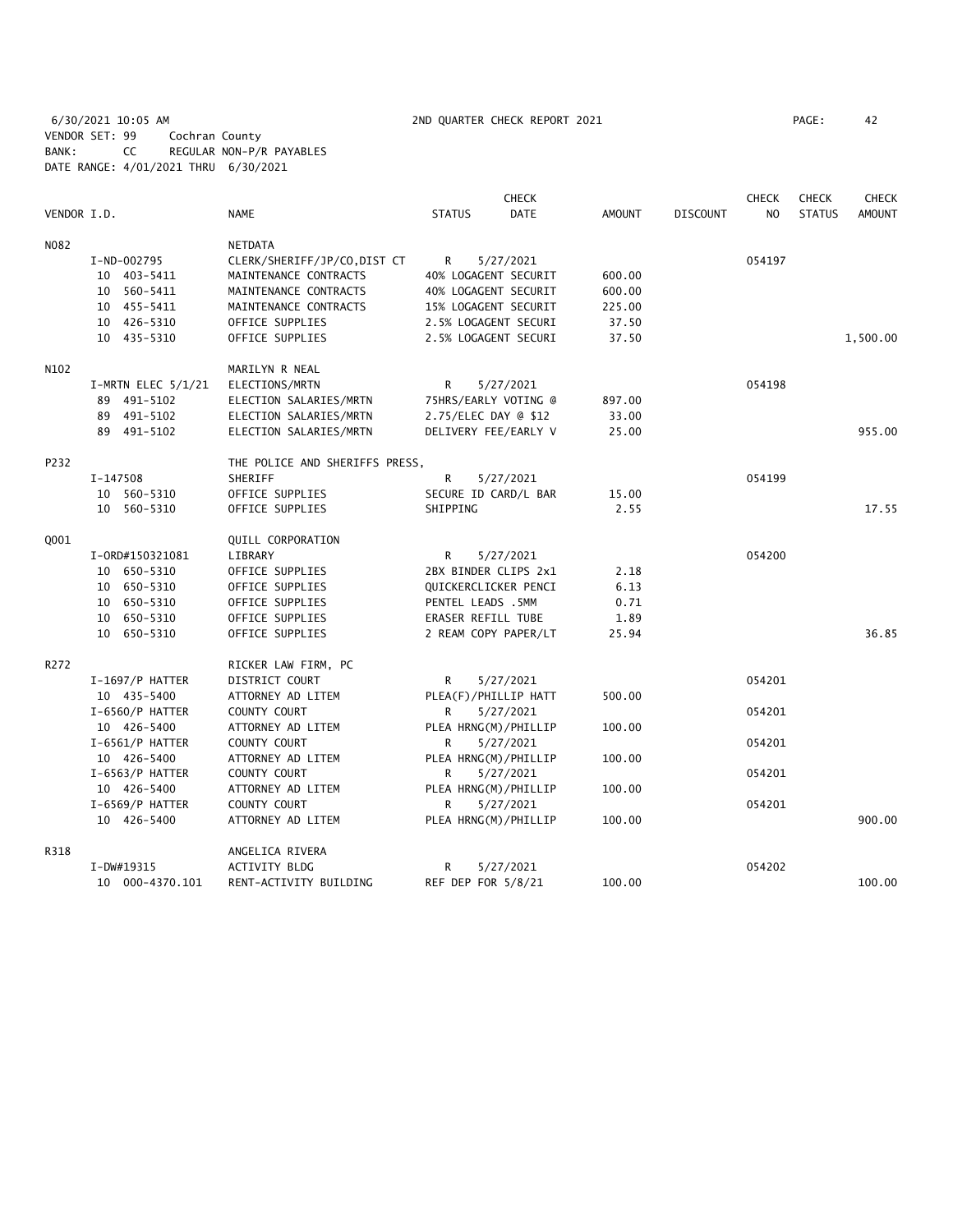6/30/2021 10:05 AM 2ND QUARTER CHECK REPORT 2021 PAGE: 43 VENDOR SET: 99 Cochran County BANK: CC REGULAR NON-P/R PAYABLES DATE RANGE: 4/01/2021 THRU 6/30/2021

|             |                           |                             |                       | <b>CHECK</b> |               |                 | <b>CHECK</b>   | <b>CHECK</b>  | <b>CHECK</b>  |
|-------------|---------------------------|-----------------------------|-----------------------|--------------|---------------|-----------------|----------------|---------------|---------------|
| VENDOR I.D. |                           | <b>NAME</b>                 | <b>STATUS</b>         | <b>DATE</b>  | <b>AMOUNT</b> | <b>DISCOUNT</b> | N <sub>O</sub> | <b>STATUS</b> | <b>AMOUNT</b> |
| S281        |                           | <b>STAPLES</b>              |                       |              |               |                 |                |               |               |
|             | I-2822313441              | SHERIFF                     | R                     | 5/27/2021    |               |                 | 054203         |               |               |
|             | 10 560-5310               | OFFICE SUPPLIES             | 3-RING BINDER         |              | 22.99         |                 |                |               |               |
|             | 10 560-5310               | OFFICE SUPPLIES             | <b>DISC</b>           |              | 0.69CR        |                 |                |               |               |
|             | I-2829206481              | SHERIFF                     | R                     | 5/27/2021    |               |                 | 054203         |               |               |
|             | 10 560-5310               | OFFICE SUPPLIES             | IOGEAR CARD READER/W  |              | 46.89         |                 |                |               |               |
|             | I-2829220841              | SHERIFF                     | R                     | 5/27/2021    |               |                 | 054203         |               |               |
|             | 10 560-5310               | OFFICE SUPPLIES             | 10PK 32GB FLASH DRIV  |              | 28.83         |                 |                |               |               |
|             | I-2829943091              | SHERIFF                     | R                     | 5/27/2021    |               |                 | 054203         |               |               |
|             | 10 560-5310               | OFFICE SUPPLIES             | HP TONER 90A/BK       |              | 192.89        |                 |                |               | 290.91        |
| S347        |                           | SOUTHERN TIRE MART, LLC     |                       |              |               |                 |                |               |               |
|             | I-4900046030              | PREC 2                      | R                     | 5/27/2021    |               |                 | 054204         |               |               |
|             | 15 622-5454               | TIRES                       | 14.00R24 ULTRA TRACT  |              | 1,037.47      |                 |                |               |               |
|             | 15 622-5454               | <b>TIRES</b>                | 24" 0-RING            |              | 15.00         |                 |                |               | 1,052.47      |
| S416        |                           | SOS WASTE DISPOSAL, INC     |                       |              |               |                 |                |               |               |
|             | I-113999                  | PREC 3/PREC 4               | R                     | 5/27/2021    |               |                 | 054205         |               |               |
|             | 15 623-5440               | UTILITIES                   | DUMPSTER SVC JUN 202  |              | 78.74         |                 |                |               |               |
|             | 15 624-5440               | UTILITIES                   | DUMPSTER SVC JUN 202  |              | 78.74         |                 |                |               | 157.48        |
| S464        |                           | LISA SMITH, CO/DIST CLERK   |                       |              |               |                 |                |               |               |
|             | $I-R/B$ OFC365            | <b>CLERK</b>                | R                     | 5/27/2021    |               |                 | 054206         |               |               |
|             | 10 403-5310               | OFFICE SUPPLIES             | R/B MS OFC 365/1 YR   |              | 99.00         |                 |                |               |               |
|             | 10 403-5310               | OFFICE SUPPLIES             | R/B SALES TAX         |              | 7.24          |                 |                |               | 106.24        |
| T081        |                           | TAC RISK MANAGEMENT POOL    |                       |              |               |                 |                |               |               |
|             | I-NRDD-0006913            | NON-DEPT'L-CLAIMS           | R                     | 5/27/2021    |               |                 | 054207         |               |               |
|             | 10 409-5498               | CLAIMS AND JUDGMENTS        | DEDUCTIBLE-DAVID HOL  |              | 1,000.00      |                 |                |               | 1,000.00      |
| T148        |                           | TASCOSA OFFICE MACHINES INC |                       |              |               |                 |                |               |               |
|             | I-261714                  | <b>CLERK</b>                | R                     | 5/27/2021    |               |                 | 054208         |               |               |
|             | 10 403-5411               | MAINTENANCE CONTRACTS       | 773 COPIES 4/10-5/9/  |              | 11.60         |                 |                |               | 11.60         |
| T174        |                           | TEXAS DIST COURT ALLIANCE   |                       |              |               |                 |                |               |               |
|             | I-2021 DUES/L SMITH CLERK |                             | R                     | 5/27/2021    |               |                 | 054209         |               |               |
|             | 10 403-5481               | DUES AND REGISTRATION       | 2021 DUES/LISA SMITH  |              | 50.00         |                 |                |               | 50.00         |
| U019        |                           | UNITED SUPERMARKETS, INC    |                       |              |               |                 |                |               |               |
|             | I-0809002 050621          | <b>JAIL</b>                 | R                     | 5/27/2021    |               |                 | 054210         |               |               |
|             | 10 512-5333               | FOOD-PRISONERS              | 5 CAKE MIX @5/\$5     |              | 5.00          |                 |                |               |               |
|             | 10 512-5333               | FOOD-PRISONERS              | 18 CAKE MIX @ \$1.29  |              | 23.22         |                 |                |               |               |
|             | 10 512-5333               | FOOD-PRISONERS              | 4 DM PEACHES @ \$2.69 |              | 10.76         |                 |                |               |               |
|             | 10 512-5333               | FOOD-PRISONERS              | 3 MASHED POTATO @ \$3 |              | 10.17         |                 |                |               |               |
|             | 10 512-5392               | MISCELLANEOUS SUPPLIES      | 7 LYSOL SPRAY         |              | 48.93         |                 |                |               |               |
|             | 512-5333<br>10            | FOOD-PRISONERS              | 9 MUFFIN MIX          |              | 10.71         |                 |                |               |               |
|             | 10 512-5333               | FOOD-PRISONERS              | VERMICELLI            |              | 1.00          |                 |                |               |               |
|             | 10 512-5333               | FOOD-PRISONERS              | RED DMD TEA/2         |              | 4.98          |                 |                |               |               |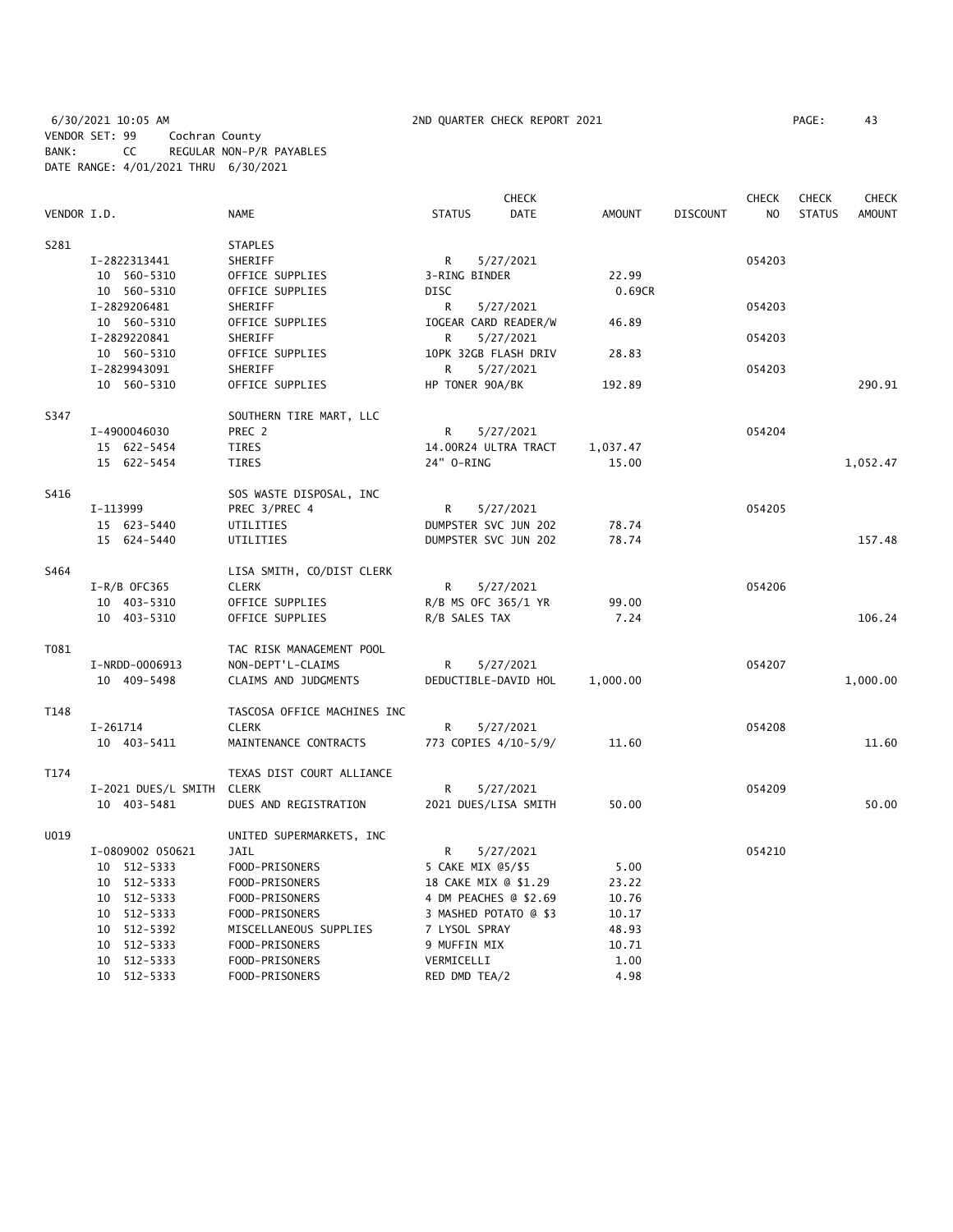# 6/30/2021 10:05 AM 2ND QUARTER CHECK REPORT 2021 PAGE: 44 VENDOR SET: 99 Cochran County BANK: CC REGULAR NON-P/R PAYABLES DATE RANGE: 4/01/2021 THRU 6/30/2021

|             |    |                  |                          |                     | <b>CHECK</b>         |               |                 | <b>CHECK</b>   | <b>CHECK</b>  | <b>CHECK</b>  |
|-------------|----|------------------|--------------------------|---------------------|----------------------|---------------|-----------------|----------------|---------------|---------------|
| VENDOR I.D. |    |                  | NAME                     | <b>STATUS</b>       | DATE                 | <b>AMOUNT</b> | <b>DISCOUNT</b> | N <sub>O</sub> | <b>STATUS</b> | <b>AMOUNT</b> |
| U019        |    |                  | UNITED SUPERMARKETS, INC | (CONT)              |                      |               |                 |                |               |               |
|             |    | I-0809002 050621 | <b>JAIL</b>              | R                   | 5/27/2021            |               |                 | 054210         |               |               |
|             |    | 10 512-5333      | FOOD-PRISONERS           | APPLE SAUCE/2       |                      | 3.98          |                 |                |               |               |
|             |    | 10 512-5333      | FOOD-PRISONERS           | CHERRY RED/2        |                      | 3.18          |                 |                |               |               |
|             |    | 10 512-5333      | FOOD-PRISONERS           | ELBOW MACARONI/2    |                      | 1.58          |                 |                |               |               |
|             |    | 10 512-5392      | MISCELLANEOUS SUPPLIES   | FOAM PLATES         |                      | 4.49          |                 |                |               |               |
|             |    | 10 512-5333      | FOOD-PRISONERS           | PASTA SCE/3         |                      | 5.07          |                 |                |               |               |
|             |    | 10 512-5333      | FOOD-PRISONERS           | PINEAPPLE/2         |                      | 3.18          |                 |                |               |               |
|             |    | 10 512-5333      | FOOD-PRISONERS           | PASTA SHELLS/2      |                      | 1.58          |                 |                |               |               |
|             |    | 10 512-5333      | FOOD-PRISONERS           | 20 TOM SAUCE @ 39c  |                      | 7.80          |                 |                |               |               |
|             |    | 10 512-5333      | FOOD-PRISONERS           | 4PK TOMATOES/4      |                      | 11.96         |                 |                |               |               |
|             |    | 10 512-5333      | FOOD-PRISONERS           | GARDEN SALAD/2      |                      | 7.98          |                 |                |               |               |
|             |    | 10 512-5333      | FOOD-PRISONERS           | SHRED LETTUCE/2     |                      | 5.98          |                 |                |               |               |
|             |    | 10 512-5333      | FOOD-PRISONERS           | MED RED CHILE       |                      | 2.99          |                 |                |               |               |
|             |    | 10 512-5333      | FOOD-PRISONERS           | RUSSET POTATOES/2   |                      | 10.00         |                 |                |               |               |
|             |    | 10 512-5333      | FOOD-PRISONERS           | 14 GR BEEF 73/27    |                      | 181.86        |                 |                |               |               |
|             |    | 10 512-5333      | FOOD-PRISONERS           | MKT FRESH DRUMS/5   |                      | 19.37         |                 |                |               |               |
|             |    | 10 512-5333      | FOOD-PRISONERS           | FLOUR TORTILLAS/6   |                      | 23.94         |                 |                |               |               |
|             |    | 10 512-5333      | FOOD-PRISONERS           | WT CORN TORTILLAS/2 |                      | 6.98          |                 |                |               |               |
|             |    | 10 512-5333      | FOOD-PRISONERS           | PORK CHOPS/7        |                      | 85.29         |                 |                |               |               |
|             |    | 10 512-5333      | FOOD-PRISONERS           | CRNKL FRIES/2       |                      | 11.98         |                 |                |               |               |
|             |    | 10 512-5333      | FOOD-PRISONERS           | WHIP TOPPING/4      |                      | 5.16          |                 |                |               |               |
|             |    | 10 512-5333      | FOOD-PRISONERS           | IMPERIAL MARG/4     |                      | 3.96          |                 |                |               |               |
|             |    | 10 512-5333      | FOOD-PRISONERS           | LG EGGS/3           |                      | 13.47         |                 |                |               |               |
|             |    | 10 512-5391      | MEDICAL CARE-PRISONERS   | 4-A-DAY PILL BOX    |                      | 4.99          |                 |                |               | 541.54        |
| U036        |    |                  | UNIFIRST HOLDINGS, INC.  |                     |                      |               |                 |                |               |               |
|             |    | I-831 2568734    | JAIL/COURTHOUSE          | R                   | 5/27/2021            |               |                 | 054211         |               |               |
|             |    | 10 510-5332      | CUSTODIAL SUPPLIES       | 4 MATS 4x6          |                      | 13.20         |                 |                |               |               |
|             |    | 10 512-5392      | MISCELLANEOUS SUPPLIES   |                     | 200 MICROFIBER TOWEL | 24.00         |                 |                |               |               |
|             |    | 10 512-5392      | MISCELLANEOUS SUPPLIES   | DEFE CHG            |                      | 6.50          |                 |                |               |               |
|             |    | 10 510-5332      | CUSTODIAL SUPPLIES       | 4 MAT PROTECTION    |                      | 1.00          |                 |                |               |               |
|             |    | I-831 2571388    | JAIL/COURTHOUSE          | R.                  | 5/27/2021            |               |                 | 054211         |               |               |
|             |    | 10 510-5332      | CUSTODIAL SUPPLIES       | 4 MATS 4x6          |                      | 13.20         |                 |                |               |               |
|             |    | 10 512-5392      | MISCELLANEOUS SUPPLIES   |                     | 200 MICROFIBER TOWEL | 24.00         |                 |                |               |               |
|             |    | 10 512-5392      | MISCELLANEOUS SUPPLIES   | DEFE CHG            |                      | 6.50          |                 |                |               |               |
|             |    | 10 510-5332      | CUSTODIAL SUPPLIES       | 4 MAT PROTECTION    |                      | 1.00          |                 |                |               | 89.40         |
| U040        |    |                  | US FOODS INC             |                     |                      |               |                 |                |               |               |
|             |    | I-5052283        | NON-DEPT'L               | R                   | 5/27/2021            |               |                 | 054212         |               |               |
|             |    | 10 409-5300      | COUNTY-WIDE SUPPLIES     | <b>3BX TEA BAGS</b> |                      | 56.31         |                 |                |               |               |
|             | 10 | 409-5300         | COUNTY-WIDE SUPPLIES     | 2BX COFFEE          |                      | 60.18         |                 |                |               |               |
|             |    | 10 409-5300      | COUNTY-WIDE SUPPLIES     | FUEL SURCHG         |                      | 4.00          |                 |                |               | 120.49        |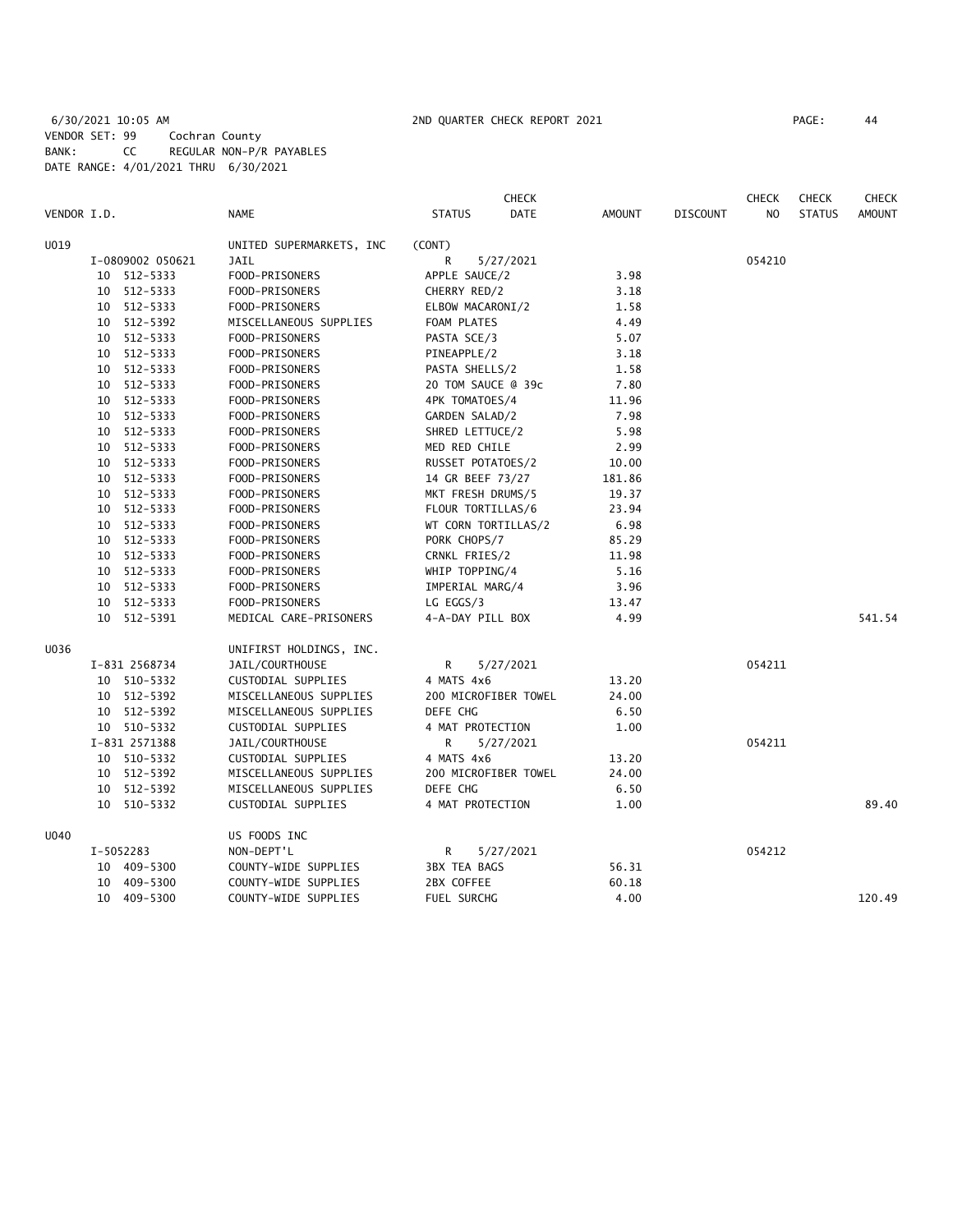6/30/2021 10:05 AM 2ND QUARTER CHECK REPORT 2021 PAGE: 45 VENDOR SET: 99 Cochran County BANK: CC REGULAR NON-P/R PAYABLES DATE RANGE: 4/01/2021 THRU 6/30/2021

|             |            |                             |                                |               | <b>CHECK</b>         |               |                 | <b>CHECK</b>   | <b>CHECK</b>  | <b>CHECK</b>  |
|-------------|------------|-----------------------------|--------------------------------|---------------|----------------------|---------------|-----------------|----------------|---------------|---------------|
| VENDOR I.D. |            |                             | <b>NAME</b>                    | <b>STATUS</b> | <b>DATE</b>          | <b>AMOUNT</b> | <b>DISCOUNT</b> | N <sub>O</sub> | <b>STATUS</b> | <b>AMOUNT</b> |
| <b>WOO7</b> |            |                             | THOMSON REUTERS-WEST PAYMENT C |               |                      |               |                 |                |               |               |
|             |            | I-844372935                 | AUDITOR                        | R             | 5/27/2021            |               |                 | 054213         |               |               |
|             |            | 10 495-5310                 | OFFICE SUPPLIES                |               | TX VERN STAT LOC GOV | 459.00        |                 |                |               |               |
|             |            | 10 495-5310                 | OFFICE SUPPLIES                |               | TX VERN STAT LOC GOV | 459.00        |                 |                |               |               |
|             |            | 10 495-5310                 | OFFICE SUPPLIES                |               | TX VERN STAT LOC GOV | 459.00        |                 |                |               | 1,377.00      |
| W055        |            |                             | WINDSTREAM COMMUNICATIONS SW   |               |                      |               |                 |                |               |               |
|             |            | I-266-5181 MAY21            | <b>ELECTIONS</b>               | R             | 5/27/2021            |               |                 | 054214         |               |               |
|             |            | 10 490-5420                 | TELECOMMUNICATIONS             | BASIC SVC     |                      | 30.30         |                 |                |               |               |
|             |            | 10 490-5420                 | TELECOMMUNICATIONS             | <b>FEES</b>   |                      | 22.52         |                 |                |               |               |
|             |            | 10 490-5420                 | TELECOMMUNICATIONS             |               | LONG DISTANCE SVC    | 13.69         |                 |                |               | 66.51         |
| W235        |            |                             | VANDY NELSON dba               |               |                      |               |                 |                |               |               |
|             | $I - 3755$ |                             | CRTHSE/ACT BLDG/LIBRARY        | R             | 5/27/2021            |               |                 | 054215         |               |               |
|             |            | 10 510-5332                 | CUSTODIAL SUPPLIES             | SPRAY BUGS    |                      | 70.00         |                 |                |               |               |
|             |            | 10 662-5332                 | CUSTODIAL SUPPLIES             | SPRAY BUGS    |                      | 45.00         |                 |                |               |               |
|             |            | 10 650-5332                 | CUSTODIAL SUPPLIES             | SPRAY BUGS    |                      | 35.00         |                 |                |               | 150.00        |
| W243        |            |                             | WANDA'S DESIGNS AND EMBROIDERY |               |                      |               |                 |                |               |               |
|             |            | $I-19902/2$                 | SHERIFF                        | R             | 5/27/2021            |               |                 | 054216         |               |               |
|             |            | 10 560-5205                 | <b>UNIFORMS</b>                |               | 5 EMBROIDERY BASE FE | 37.50         |                 |                |               | 37.50         |
| X001        |            |                             | XCEL ENERGY                    |               |                      |               |                 |                |               |               |
|             |            | I-54-1829977-7 MAY21 PREC 2 |                                | R             | 5/27/2021            |               |                 | 054217         |               |               |
|             |            | 15 622-5440                 | UTILITIES                      |               | 121KWH 4/14-5/13/21  | 24.74         |                 |                |               |               |
|             |            | 15 622-5440                 | UTILITIES                      | AREA LIGHT    |                      | 16.96         |                 |                |               | 41.70         |
| Y026        |            |                             | YOAKUM COUNTY SHERIFF'S OFFICE |               |                      |               |                 |                |               |               |
|             |            | I-APR 2021                  | JAIL                           | R             | 5/27/2021            |               |                 | 054218         |               |               |
|             |            | 10 512-5499                 | MISCELLANEOUS                  |               | 30 DAS/MAIRA CASTANE | 1,500.00      |                 |                |               |               |
|             |            | 10 512-5499                 | MISCELLANEOUS                  |               | 4 DAS/CHRISTIAN CERV | 200.00        |                 |                |               |               |
|             |            | 10 512-5499                 | MISCELLANEOUS                  |               | 28 DAS/S TYRONE HARR | 1,400.00      |                 |                |               |               |
|             |            | 10 512-5499                 | MISCELLANEOUS                  |               | 18 DAS/PHILLIP HATTE | 900.00        |                 |                |               |               |
|             |            | 10 512-5499                 | MISCELLANEOUS                  |               | 29 DAS/JEREMIE HOLLA | 1,450.00      |                 |                |               |               |
|             |            | 10 512-5499                 | MISCELLANEOUS                  |               | 29 DAS/JEFFREY KETCH | 900.00        |                 |                |               |               |
|             |            | 10 512-5499                 | MISCELLANEOUS                  |               | 3 DAS/JOEL LOPEZ     | 150.00        |                 |                |               |               |
|             |            | 10 512-5499                 | MISCELLANEOUS                  |               | 18 DAS/JUAN PAUL REY | 900.00        |                 |                |               |               |
|             |            | 10 512-5499                 | MISCELLANEOUS                  |               | 30 DAS/RICKY SOTO    | 1,500.00      |                 |                |               |               |
|             |            | 10 512-5391                 | MEDICAL CARE-PRISONERS         |               | 3RX/MAIRA CASTANEDA  | 97.31         |                 |                |               |               |
|             |            | 10 512-5391                 | MEDICAL CARE-PRISONERS         |               | 7 RX/S TYRONE HARRIS | 264.60        |                 |                |               |               |
|             |            | 10 512-5391                 | MEDICAL CARE-PRISONERS         |               | RX/MAIRA CASTANEDA 4 | 8.00          |                 |                |               |               |
|             |            | 10 512-5391                 | MEDICAL CARE-PRISONERS         |               | RX/MAIRA CASTANEDA 4 | 20.90         |                 |                |               | 9,290.81      |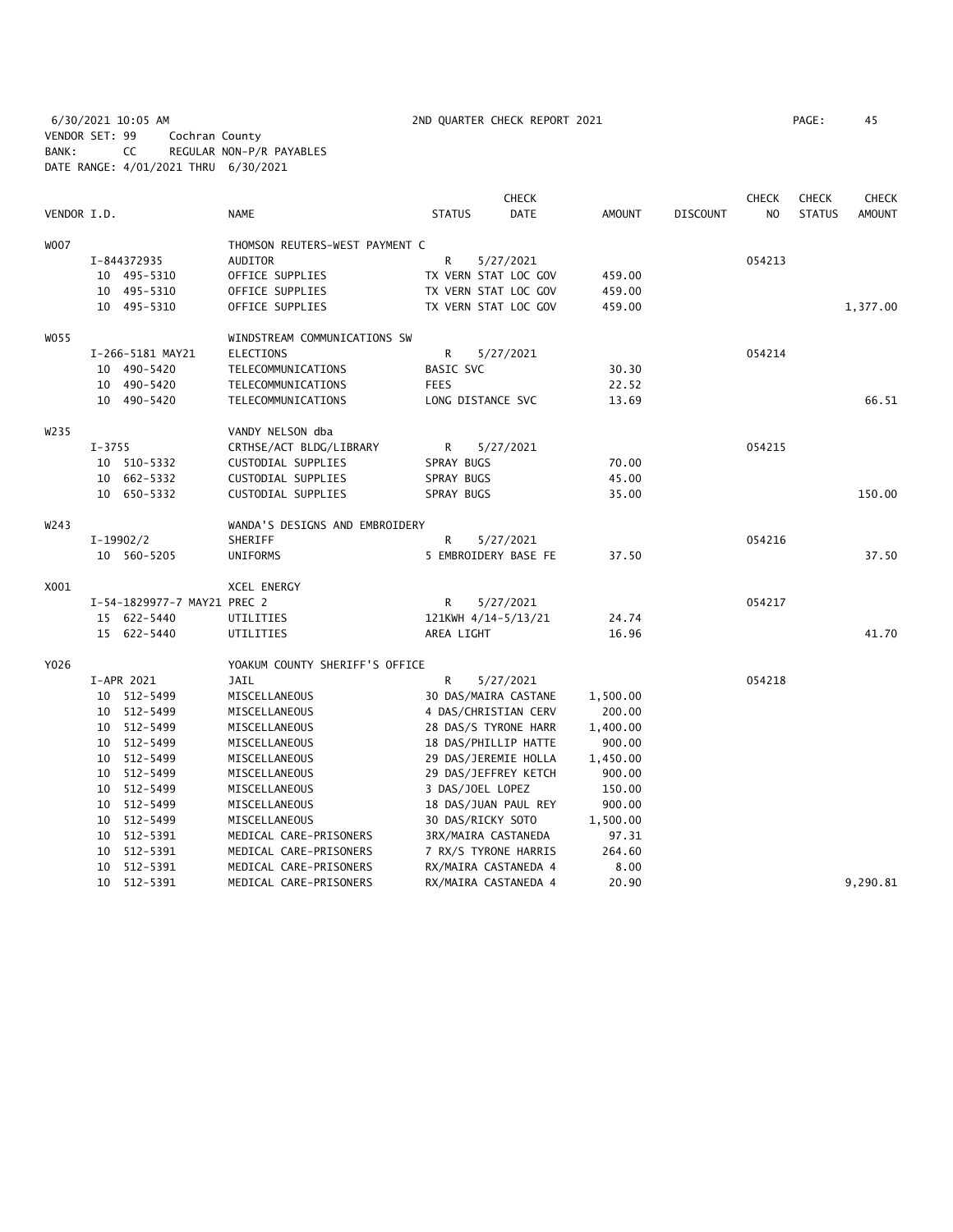6/30/2021 10:05 AM 2ND QUARTER CHECK REPORT 2021 PAGE: 46 VENDOR SET: 99 Cochran County BANK: CC REGULAR NON-P/R PAYABLES DATE RANGE: 4/01/2021 THRU 6/30/2021

|             |          |                   |                                  |                 | <b>CHECK</b>            |          |                 | <b>CHECK</b>   | <b>CHECK</b>  | <b>CHECK</b>  |
|-------------|----------|-------------------|----------------------------------|-----------------|-------------------------|----------|-----------------|----------------|---------------|---------------|
| VENDOR I.D. |          |                   | <b>NAME</b>                      | <b>STATUS</b>   | <b>DATE</b>             | AMOUNT   | <b>DISCOUNT</b> | N <sub>O</sub> | <b>STATUS</b> | <b>AMOUNT</b> |
| A200        |          |                   | APPRISS, INC.                    |                 |                         |          |                 |                |               |               |
|             |          | I-INV88197/RPLCMT | SHERIFF/TX VINE                  | $\mathsf{R}$    | 6/14/2021               |          |                 | 054219         |               |               |
|             |          | 10 560-5411       | MAINTENANCE CONTRACTS            |                 | TX VINE SVC FEE Q2 2    | 1,991.30 |                 |                |               | 1,991.30      |
| A249        |          |                   | ANTELOPE TIRE & SUPPLY, INC      |                 |                         |          |                 |                |               |               |
|             | $I-6197$ |                   | PREC 2                           | R               | 6/14/2021               |          |                 | 054220         |               |               |
|             |          | 15 622-5454       | TIRES                            | CHG TIRES/C21   |                         | 70.00    |                 |                |               |               |
|             |          | 15 622-5454       | TIRES                            | O-RING 24"      |                         | 20.00    |                 |                |               |               |
|             |          | 15 622-5454       | <b>TIRES</b>                     | <b>TDF</b>      |                         | 15.00    |                 |                |               | 105.00        |
| B001        |          |                   | BAILEY CO. ELECTRIC COOP         |                 |                         |          |                 |                |               |               |
|             |          | I-478764          | PREC 4                           | R               | 6/14/2021               |          |                 | 054221         |               |               |
|             |          | 15 624-5440       | UTILITIES                        |                 | 514KWH 4/14-5/14/21     | 81.66    |                 |                |               |               |
|             |          | 15 624-5440       | UTILITIES                        | AREA LIGHT      |                         | 13.15    |                 |                |               |               |
|             |          | I-478765          | PREC <sub>3</sub>                | R.              | 6/14/2021               |          |                 | 054221         |               |               |
|             |          | 15 623-5440       | UTILITIES                        |                 | 78KWH 4/14-5/14/21      | 37.84    |                 |                |               |               |
|             |          | 15 623-5440       | UTILITIES                        | 2 AREA LIGHTS   |                         | 27.60    |                 |                |               |               |
|             |          | I-478766          | NON-DEPT'L/SHERIFF POSSE         | R               | 6/14/2021               |          |                 | 054221         |               |               |
|             |          | 10 409-5440       | UTILITIES                        |                 | ELEC SVC 4/14-5/14/2    | 42.50    |                 |                |               | 202.75        |
| B026        |          |                   | BLEDSOE WATER SUPPLY CORP        |                 |                         |          |                 |                |               |               |
|             |          | $I-3004$ 06/21    | PREC 3                           | R               | 6/14/2021               |          |                 | 054222         |               |               |
|             |          | 15 623-5440       | UTILITIES                        |                 | 390GL WATER MAY 2021    | 22.00    |                 |                |               |               |
|             |          | 15 623-5440       | UTILITIES                        | ASSESSMENT FEE  |                         | 0.11     |                 |                |               | 22.11         |
| B305        |          |                   | BIBLIONIX, LLC                   |                 |                         |          |                 |                |               |               |
|             | I-7240   |                   | LIBRARY                          | R               | 6/14/2021               |          |                 | 054223         |               |               |
|             |          | 10 650-5411       | MAINTENANCE CONTRACTS            |                 | APOLLO(R) 6/27/21-6/    | 800.00   |                 |                |               |               |
|             |          | 10 650-5411       | MAINTENANCE CONTRACTS            | COVID DISC      |                         | 100.00CR |                 |                |               | 700.00        |
| C007        |          |                   | CITY OF MORTON                   |                 |                         |          |                 |                |               |               |
|             |          | I-053121          | LIB/MUS/ACT BLDG/CRTHSE/PREC 1 R |                 | 6/14/2021               |          |                 | 054224         |               |               |
|             |          | 10 650-5440       | UTILITIES                        | LIBRARY GAS     |                         | 45.25    |                 |                |               |               |
|             |          | 10 650-5440       | UTILITIES                        | LIBRARY WATER   |                         | 28.00    |                 |                |               |               |
|             |          | 10 650-5440       | UTILITIES                        |                 | LIBRARY GARBAGE         | 51.50    |                 |                |               |               |
|             |          | 10 650-5440       | UTILITIES                        | LIBRARY SEWER   |                         | 18.00    |                 |                |               |               |
|             |          | 10 652-5440       | UTILITIES                        | MUSEUM GAS      |                         | 71.50    |                 |                |               |               |
|             |          | 10 652-5440       | UTILITIES                        | MUSEUM WATER    |                         | 28.00    |                 |                |               |               |
|             |          | 10 652-5440       | UTILITIES                        | MUSEUM GARBAGE  |                         | 28.00    |                 |                |               |               |
|             |          | 10 652-5440       | UTILITIES                        | MUSEUM SEWER    |                         | 16.00    |                 |                |               |               |
|             |          | 10 662-5440       | UTILITIES                        |                 | ACTIVITY BLDG GAS       | 307.75   |                 |                |               |               |
|             |          | 10 662-5440       | UTILITIES                        | ACT. BLDG WATER |                         | 28.00    |                 |                |               |               |
|             |          | 10 662-5440       | UTILITIES                        |                 | ACT. BLDG GARBAGE       | 77.00    |                 |                |               |               |
|             |          | 10 662-5440       | UTILITIES                        |                 | ACT. BLDG SEWER         | 48.00    |                 |                |               |               |
|             | 10       | 510-5440          | UTILITIES                        |                 | <b>COURTHOUSE WATER</b> | 965.00   |                 |                |               |               |
|             | 10       | 510-5440          | UTILITIES                        | CRTHSE GARBAGE  |                         | 334.50   |                 |                |               |               |
|             |          | 10 510-5440       | UTILITIES                        |                 | COURTHOUSE SEWER        | 54.00    |                 |                |               |               |
|             |          | 15 621-5440       | UTILITIES                        | PREC 1 GAS      |                         | 27.75    |                 |                |               |               |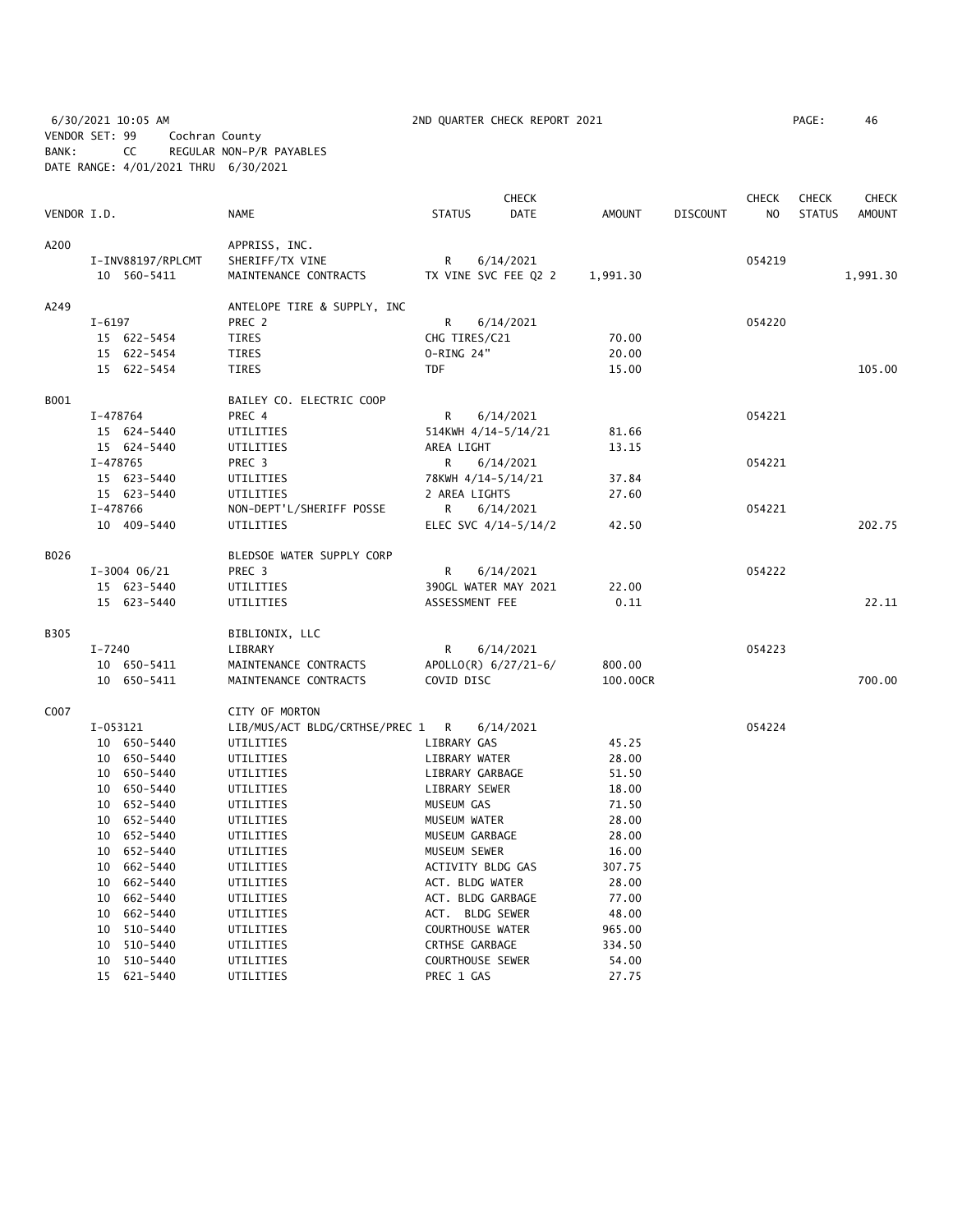6/30/2021 10:05 AM 2ND QUARTER CHECK REPORT 2021 PAGE: 47 VENDOR SET: 99 Cochran County BANK: CC REGULAR NON-P/R PAYABLES DATE RANGE: 4/01/2021 THRU 6/30/2021

|                  |                            |                                       |                                | CHECK                |               |                 | <b>CHECK</b> | <b>CHECK</b>  | <b>CHECK</b>  |
|------------------|----------------------------|---------------------------------------|--------------------------------|----------------------|---------------|-----------------|--------------|---------------|---------------|
| VENDOR I.D.      |                            | NAME                                  | <b>STATUS</b>                  | <b>DATE</b>          | <b>AMOUNT</b> | <b>DISCOUNT</b> | NO.          | <b>STATUS</b> | <b>AMOUNT</b> |
| C007             |                            | CITY OF MORTON<br>(CONT)              |                                |                      |               |                 |              |               |               |
|                  | I-053121                   | LIB/MUS/ACT BLDG/CRTHSE/PREC 1 R      |                                | 6/14/2021            |               |                 | 054224       |               |               |
|                  | 15 621-5440                | UTILITIES                             | PREC 1 WATER                   |                      | 28.00         |                 |              |               |               |
|                  | 15 621-5440                | UTILITIES                             | PREC 1 GARBAGE                 |                      | 51.50         |                 |              |               | 2,207.75      |
|                  |                            |                                       |                                |                      |               |                 |              |               |               |
| C <sub>008</sub> |                            | CITY OF WHITEFACE                     |                                |                      |               |                 |              |               |               |
|                  | $I-409$ 05/21              | PREC 2                                | R                              | 6/14/2021            |               |                 | 054225       |               |               |
|                  | 15 622-5440                | UTILITIES                             |                                | 3MCF GAS 4/15-5/14/2 | 23.89         |                 |              |               |               |
|                  | 15 622-5440                | UTILITIES                             | WATER SVC                      |                      | 27.85         |                 |              |               |               |
|                  | 15 622-5440                | UTILITIES                             | GARBAGE SVC                    |                      | 54.37         |                 |              |               |               |
|                  | 15 622-5440                | UTILITIES                             | SEWER SVC                      |                      | 22.50         |                 |              |               | 128.61        |
| C015             |                            | COCHRAN COUNTY SENIOR                 |                                |                      |               |                 |              |               |               |
|                  | I-JUN '21 INSTLMT          | SENIOR CITIZENS                       | R                              | 6/14/2021            |               |                 | 054226       |               |               |
|                  | 10 663-5418                | SENIOR CITIZENS CONTRACT              | <b>JUNE 2021</b>               |                      | 6,250.00      |                 |              |               | 6,250.00      |
| C035             |                            | COX AUTO SUPPLY CO                    |                                |                      |               |                 |              |               |               |
|                  | $I-12859$                  | <b>COURTHOUSE</b>                     | R                              | 6/14/2021            |               |                 | 054227       |               |               |
|                  | 10 510-5451                | REPAIR                                | 2 GEAR DRIVE ROTOR             |                      | 31.98         |                 |              |               |               |
|                  | $I-13245$                  | SHERIFF                               | R.                             | 6/14/2021            |               |                 | 054227       |               |               |
|                  | 10 560-5334                | OTHER SUPPLIES                        | SPONGE CLOTH                   |                      | 10.99         |                 |              |               |               |
|                  | 10 560-5334                | OTHER SUPPLIES                        | DRYING TOWEL                   |                      | 7.99          |                 |              |               |               |
|                  | 10 560-5334                | OTHER SUPPLIES                        | DEEP CRYSTAL CAR WAS           |                      | 6.99          |                 |              |               |               |
|                  | $I-13410$                  | PREC 4                                | R                              | 6/14/2021            |               |                 | 054227       |               |               |
|                  |                            |                                       |                                |                      |               |                 |              |               |               |
|                  | 15 624-5356<br>$I-13489$   | ROAD MATERIALS & SUPPLIES<br>CEMETERY | 3/8" GRAB HOOK/2               | 6/14/2021            | 18.98         |                 | 054227       |               |               |
|                  |                            |                                       | R                              |                      |               |                 |              |               |               |
|                  | 10 516-5451<br>$I - 13547$ | REPAIR                                | MOT OIL FILTER                 |                      | 5.89          |                 |              |               |               |
|                  |                            | PREC 4                                | R                              | 6/14/2021            |               |                 | 054227       |               |               |
|                  | 15 624-5451                | REPAIRS                               | TRAILER PIN                    |                      | 13.99         |                 |              |               |               |
|                  | $I-13548$                  | CEMETERY                              | R                              | 6/14/2021            |               |                 | 054227       |               |               |
|                  | 10 516-5451                | REPAIR                                | MILLER TIP/SURGE WEL           |                      | 7.69          |                 |              |               |               |
|                  | 10 516-5451                | REPAIR                                | CONTACT TIP                    |                      | 6.99          |                 |              |               |               |
|                  | 10 516-5451                | REPAIR                                | $4 - 1/2 \times 5/8 - 11$ 80GR |                      | 10.49         |                 |              |               |               |
|                  | $I-13550$                  | PREC 4                                | R                              | 6/14/2021            |               |                 | 054227       |               |               |
|                  | 15 624-5451                | REPAIRS                               | 22" WIPER BLADE/2              |                      | 9.98          |                 |              |               |               |
|                  | I-13635                    | PREC <sub>3</sub>                     | R                              | 6/14/2021            |               |                 | 054227       |               |               |
|                  | 15 623-5356                | ROAD MATERIALS & SUPPLIES             | GOGGLES 50MM #5                |                      | 9.69          |                 |              |               |               |
|                  | 15 623-5356                | ROAD MATERIALS & SUPPLIES             | 2 BOLTS                        |                      | 3.50          |                 |              |               |               |
|                  | $I - 13640$                | PREC 4                                | R                              | 6/14/2021            |               |                 | 054227       |               |               |
|                  | 15 624-5451                | REPAIRS                               | 2 BOLTS                        |                      | 1.36          |                 |              |               |               |
|                  | 15 624-5451                | REPAIRS                               | <b>BOLT</b>                    |                      | 0.79          |                 |              |               |               |
|                  | 15 624-5451                | REPAIRS                               | FLAT WASHER                    |                      | 0.18          |                 |              |               |               |
|                  | $I-13652$                  | CEMETERY                              | R                              | 6/14/2021            |               |                 | 054227       |               |               |
|                  | 10 516-5451                | REPAIR                                | 2TB KWICKWELD                  |                      | 18.98         |                 |              |               |               |
|                  | 10 516-5451                | REPAIR                                | 3" PUTTY KNIFE                 |                      | 1.49          |                 |              |               |               |
|                  | $I-13664$                  | CEMETERY                              | R                              | 6/14/2021            |               |                 | 054227       |               |               |
|                  | 10 516-5451                | REPAIR                                | 1TB KWICKWELD                  |                      | 9.49          |                 |              |               |               |
|                  | $I-13965$                  | SHERIFF                               | R                              | 6/14/2021            |               |                 | 054227       |               |               |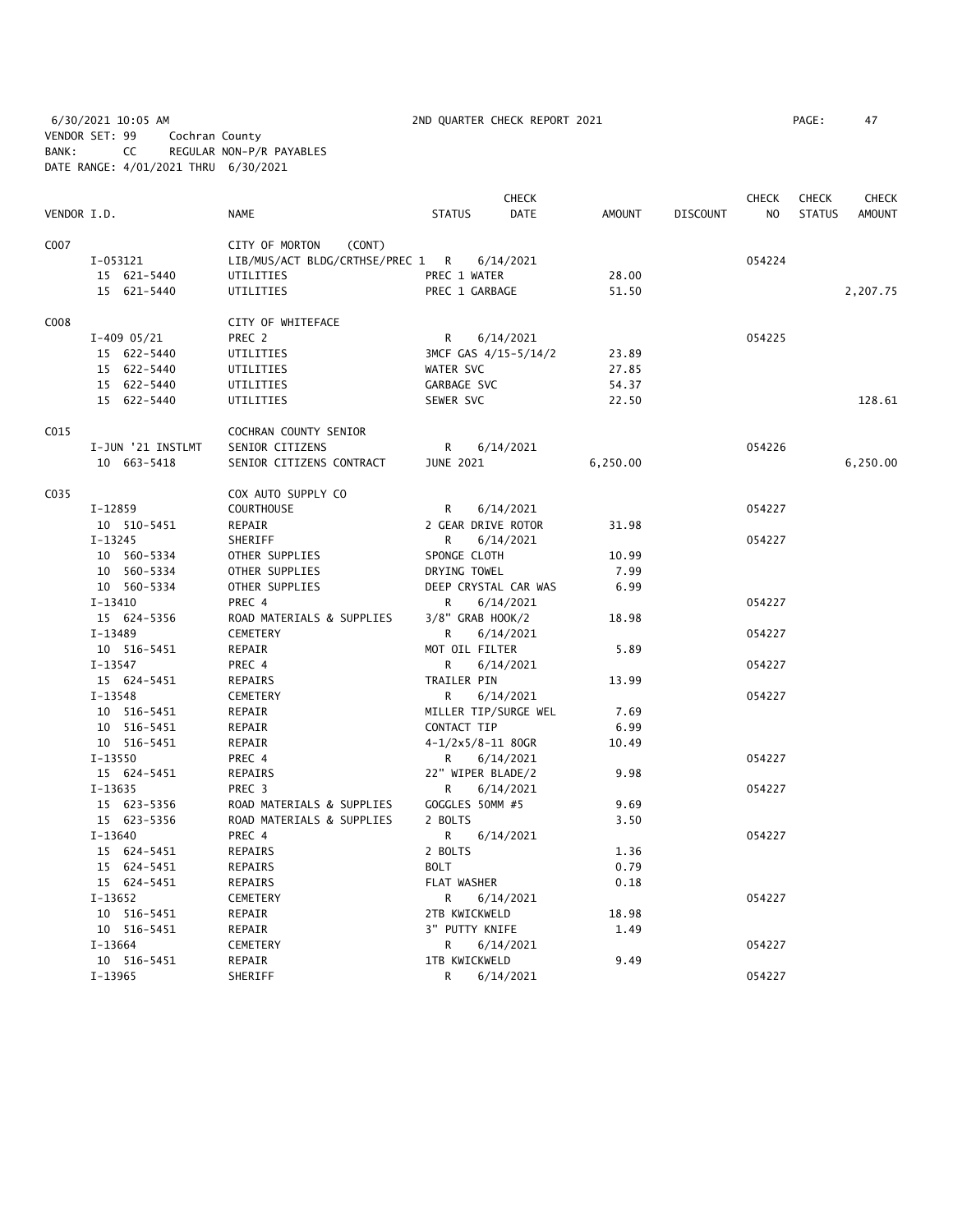|             |                 |                                            |                        | <b>CHECK</b>         |               |                 | <b>CHECK</b>   | <b>CHECK</b>  | <b>CHECK</b>  |
|-------------|-----------------|--------------------------------------------|------------------------|----------------------|---------------|-----------------|----------------|---------------|---------------|
| VENDOR I.D. |                 | <b>NAME</b>                                | <b>STATUS</b>          | DATE                 | <b>AMOUNT</b> | <b>DISCOUNT</b> | N <sub>O</sub> | <b>STATUS</b> | <b>AMOUNT</b> |
| C035        |                 | COX AUTO SUPPLY CO<br>(CONT)               |                        |                      |               |                 |                |               |               |
|             | $I-13965$       | SHERIFF                                    | R                      | 6/14/2021            |               |                 | 054227         |               |               |
|             | 10 560-5451     | MACHINERY-NON-OFFICE REPAIR                | 1QT OW-20 DEXOS OIL    |                      | 6.18          |                 |                |               |               |
|             | I-14096         | SHERIFF                                    | R                      | 6/14/2021            |               |                 | 054227         |               |               |
|             | 10 560-5451     | MACHINERY-NON-OFFICE REPAIR                | WIX OIL FILTER/WESTW   |                      | 6.99          |                 |                |               |               |
|             | 10 560-5451     | MACHINERY-NON-OFFICE REPAIR                | WIX AIR FILTER         |                      | 28.98         |                 |                |               |               |
|             | 10 560-5451     | MACHINERY-NON-OFFICE REPAIR                | 7QT 5/20 MOB1 OIL      |                      | 76.93         |                 |                |               |               |
|             | 10 560-5451     | MACHINERY-NON-OFFICE REPAIR                | 1GAL WASHER FLUID      |                      | 4.29          |                 |                |               |               |
|             | I-14149         | <b>CEMETERY</b>                            | R                      | 6/14/2021            |               |                 | 054227         |               |               |
|             | 10 516-5332     | CUSTODIAL SUPPLIES                         | 15/16 6PT SOCKET       |                      | 3.99          |                 |                |               |               |
|             | $I-14569$       | PREC 1                                     | R                      | 6/14/2021            |               |                 | 054227         |               |               |
|             | 15 621-5451     | REPAIRS                                    | 12 134A FREON          |                      | 83.88         |                 |                |               |               |
|             | $I-14623$       | SHERIFF                                    | R                      | 6/14/2021            |               |                 | 054227         |               |               |
|             | 10 560-5451     | MACHINERY-NON-OFFICE REPAIR                | OIL FILTER PF63        |                      | 6.99          |                 |                |               |               |
|             | 10 560-5451     | MACHINERY-NON-OFFICE REPAIR                | AIR FILTER A32218C     |                      | 23.99         |                 |                |               |               |
|             | 10 560-5451     | MACHINERY-NON-OFFICE REPAIR                | 8QT DEX 5W30 SYNTH     |                      | 47.84         |                 |                |               |               |
|             | I-14858         | SHERIFF                                    | R                      | 6/14/2021            |               |                 | 054227         |               |               |
|             | 10 560-5451     | MACHINERY-NON-OFFICE REPAIR                | 24" ADVANTAGE BEAM     |                      | 12.99         |                 |                |               |               |
|             | 10 560-5451     | MACHINERY-NON-OFFICE REPAIR                | ADV BEAM BLADE         |                      | 19.99         |                 |                |               |               |
|             | $I-14866$       | SHERIFF                                    | R                      | 6/14/2021            |               |                 | 054227         |               |               |
|             | 10 560-5451     | MACHINERY-NON-OFFICE REPAIR                | OIL FILTER UPF63R/WE   |                      | 10.99         |                 |                |               |               |
|             | 10 560-5451     | MACHINERY-NON-OFFICE REPAIR                | AIR FILTER A3218C      |                      | 24.88         |                 |                |               |               |
|             | 10 560-5451     | MACHINERY-NON-OFFICE REPAIR                | 8QT OW-20 DEXOS OIL    |                      | 49.44         |                 |                |               |               |
|             | 10 560-5451     | MACHINERY-NON-OFFICE REPAIR                | 1GAL WASHER FLUID      |                      | 4.29          |                 |                |               |               |
|             | I-14966         | SHERIFF                                    | R                      | 6/14/2021            |               |                 | 054227         |               |               |
|             | 10 560-5451     | MACHINERY-NON-OFFICE REPAIR                | 2 ATF FULL SYNTH/WES   |                      | 12.38         |                 |                |               |               |
|             | 10 560-5451     | MACHINERY-NON-OFFICE REPAIR                | 5 LUCAS 75W90 FULL S   |                      | 79.95         |                 |                |               |               |
|             | 10 560-5451     | MACHINERY-NON-OFFICE REPAIR                | AMSOIL SLIP LOCK       |                      | 10.99         |                 |                |               | 693.40        |
| C065        |                 | CITY OF WHITEFACE F D                      |                        |                      |               |                 |                |               |               |
|             | I-MAY 2021      | PUBLIC SAFETY*OTHER                        | R                      | 6/14/2021            |               |                 | 054229         |               |               |
|             | 10 580-5414     | FIRE PROTECTION CONTRACTS                  | 2100 FM 597/TREE FIR   |                      | 350.00        |                 |                |               |               |
|             | 10 580-5414     | FIRE PROTECTION CONTRACTS                  | 2200 CR260, HOUSE, ELE |                      | 350.00        |                 |                |               |               |
|             | 10 580-5414     | FIRE PROTECTION CONTRACTS                  | SH214/CR94; POLE 5/9   |                      | 350.00        |                 |                |               |               |
|             | 10 580-5414     | FIRE PROTECTION CONTRACTS                  | SH125/CR57; GRASS 5/2  |                      | 350.00        |                 |                |               |               |
|             | 10 580-5414     | FIRE PROTECTION CONTRACTS                  | SH125/CR41; WRECK 5/2  |                      | 350.00        |                 |                |               |               |
|             | 10 580-5414     | FIRE PROTECTION CONTRACTS                  | FM300/1780; WRECK 5/2  |                      | 350.00        |                 |                |               | 2,100.00      |
| C084        |                 | CLERK, SEVENTH COURT OF APPEAL             |                        |                      |               |                 |                |               |               |
|             | I-MAY 2021      | STATE FEES                                 | R                      | 6/14/2021            |               |                 | 054230         |               |               |
|             | 90 000-2379.002 | 7th Crt of Appeal Gov't22.2081COUNTY COURT |                        |                      | 15.00         |                 |                |               | 15.00         |
| C165        |                 | CITY OF MORTON                             |                        |                      |               |                 |                |               |               |
|             | $I - 6/1/21$    | <b>CEMETERY</b>                            | R                      | 6/14/2021            |               |                 | 054231         |               |               |
|             | 10 516-5486     | CONTRACT LABOR-OPEN CLOSE                  |                        | PEGGY SILHAN 4/18/21 | 300.00        |                 |                |               |               |
|             | 10 516-5486     | CONTRACT LABOR-OPEN CLOSE                  | DORA CABEZUELA 5/15/   |                      | 300.00        |                 |                |               | 600.00        |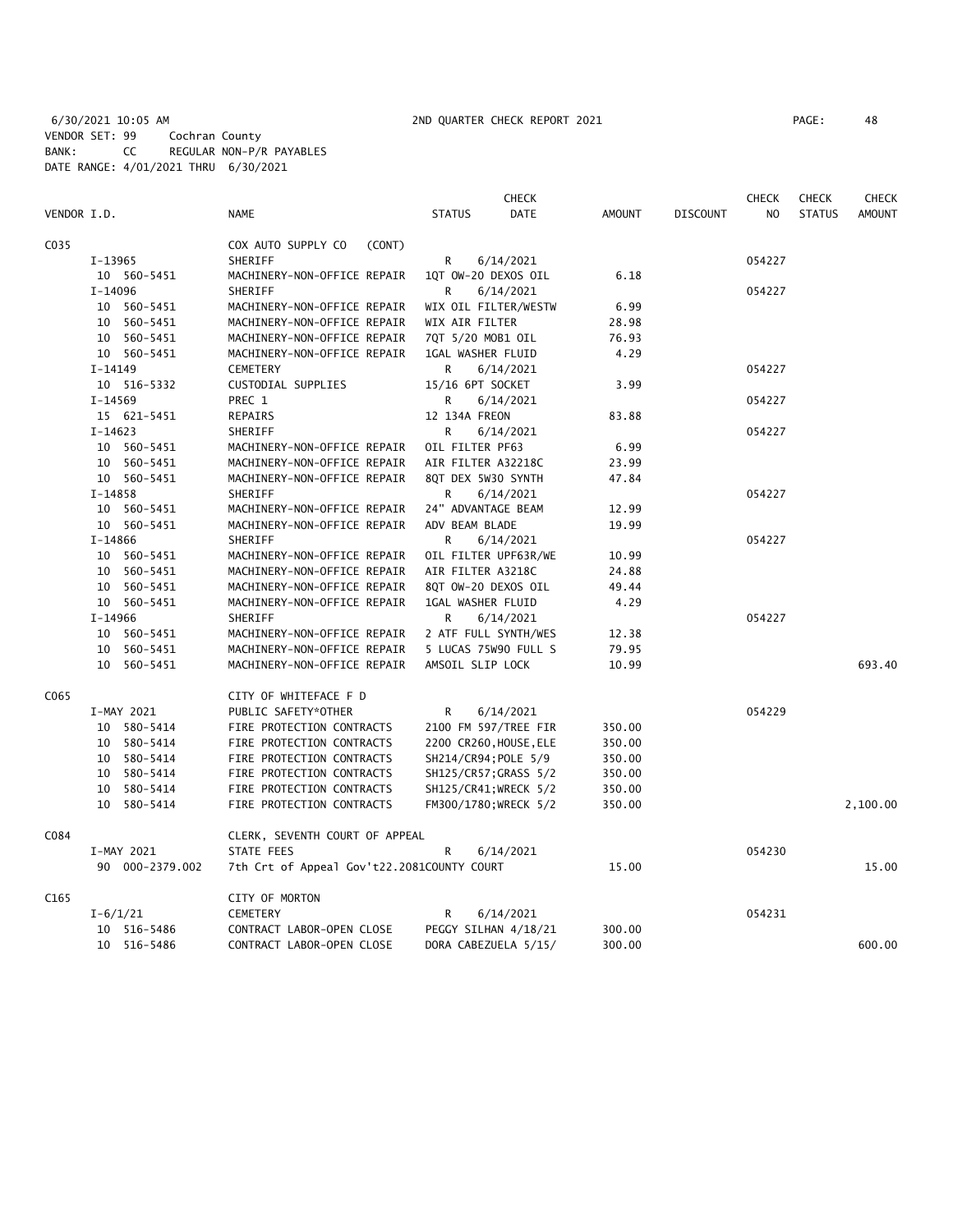6/30/2021 10:05 AM 2ND QUARTER CHECK REPORT 2021 PAGE: 49 VENDOR SET: 99 Cochran County BANK: CC REGULAR NON-P/R PAYABLES DATE RANGE: 4/01/2021 THRU 6/30/2021

|                  |            |                               |                           |                      | CHECK       |               |                 | CHECK  | <b>CHECK</b>  | <b>CHECK</b> |
|------------------|------------|-------------------------------|---------------------------|----------------------|-------------|---------------|-----------------|--------|---------------|--------------|
| VENDOR I.D.      |            |                               | <b>NAME</b>               | <b>STATUS</b>        | <b>DATE</b> | <b>AMOUNT</b> | <b>DISCOUNT</b> | NO.    | <b>STATUS</b> | AMOUNT       |
| C <sub>290</sub> |            |                               | CENTER POINT LARGE PRINT  |                      |             |               |                 |        |               |              |
|                  |            | I-1852037                     | LIBRARY                   | R                    | 6/14/2021   |               |                 | 054232 |               |              |
|                  |            | 10 650-5590                   | <b>BOOKS</b>              | THE COTTAGE ON LIGHT |             | 23.37         |                 |        |               |              |
|                  |            | 10 650-5590                   | <b>BOOKS</b>              | THE LAST GREEN VALLE |             | 23.37         |                 |        |               |              |
|                  |            | 10 650-5590                   | <b>BOOKS</b>              | THIS TIME NEXT YEAR  |             | 23.37         |                 |        |               |              |
|                  |            | 10 650-5590                   | <b>BOOKS</b>              | KISS MY BOOTS        |             | 23.37         |                 |        |               |              |
|                  |            | 10 650-5590                   | <b>BOOKS</b>              | WHISPERING HEARTS    |             | 23.37         |                 |        |               |              |
|                  |            | 10 650-5590                   | <b>BOOKS</b>              | THE VEHICLE SKETCHBO |             | 23.37         |                 |        |               | 140.22       |
| C371             |            |                               | COCHRAN COUNTY TAX A/C    |                      |             |               |                 |        |               |              |
|                  |            | I-84 CHEV #6873/2021 CEMETERY |                           | R                    | 6/14/2021   |               |                 | 054233 |               |              |
|                  |            | 10 516-5451                   | REPAIR                    | ST INSP/84 CHEV #687 |             | 7.50          |                 |        |               | 7.50         |
| C372             |            |                               | TANIA L MOODY, CUTE BOOTS |                      |             |               |                 |        |               |              |
|                  | $I-2755-1$ |                               | MUSEUM/HISTORICAL COMM    | R                    | 6/14/2021   |               |                 | 054234 |               |              |
|                  |            | 31 652-5430                   | ADVERTISING               | ADVERTISING/CAKE-A-T |             | 200.00        |                 |        |               | 200.00       |
| C414             |            |                               | CARDMEMBER SERVICES       |                      |             |               |                 |        |               |              |
|                  |            | I-3202 052821                 | <b>CLERK</b>              | R                    | 6/14/2021   |               |                 | 054235 |               |              |
|                  |            | 10 403-5411                   | MAINTENANCE CONTRACTS     | FNGRPRNT/VIT REC/LIS |             | 39.05         |                 |        |               |              |
|                  |            | I-4486 053121                 | <b>JAIL</b>               | R                    | 6/14/2021   |               |                 | 054235 |               |              |
|                  |            | 10 512-5310                   | OFFICE SUPPLIES           | MS OFC 365/JAIL COMP |             | 7.53          |                 |        |               |              |
|                  |            | I-9991 052821                 | ELECTIONS                 | R                    | 6/14/2021   |               |                 | 054235 |               |              |
|                  |            | 10 490-5310                   | OFFICE SUPPLIES           | MICROSOFT OFC 365    |             | 99.99         |                 |        |               |              |
|                  |            | 10 490-5310                   | OFFICE SUPPLIES           | SALES TAX            |             | 7.75          |                 |        |               |              |
|                  |            | 10 490-5427                   | CONTINUING EDUCATION      | 3 NITES/AUSTIN 8/1-4 |             | 714.84        |                 |        |               |              |
|                  |            | 10 490-5427                   | CONTINUING EDUCATION      | LODGING TAX          |             | 180.51        |                 |        |               |              |
|                  |            | 10 490-5427                   | CONTINUING EDUCATION      | RESERVATIONS.COM FEE |             | 19.99         |                 |        |               | 1,069.66     |
| C430             |            |                               | CAPITAL ONE               |                      |             |               |                 |        |               |              |
|                  |            | I-244222488                   | JAIL                      | R                    | 6/14/2021   |               |                 | 054236 |               |              |
|                  |            | 10 512-5333                   | FOOD-PRISONERS            | SALTINES             |             | 1.72          |                 |        |               |              |
|                  |            | 10 512-5333                   | FOOD-PRISONERS            | 2# BAG ROMA TOMATO   |             | 1.98          |                 |        |               |              |
|                  |            | 10 512-5391                   | MEDICAL CARE-PRISONERS    | ISOPROPYL ALCOHOL    |             | 2.18          |                 |        |               |              |
|                  |            | 10 512-5391                   | MEDICAL CARE-PRISONERS    | 100CT TEST STRIP     |             | 17.88         |                 |        |               |              |
|                  |            | 10 512-5391                   | MEDICAL CARE-PRISONERS    | BLOOD GLUCOSE MO     |             | 19.44         |                 |        |               |              |
|                  |            | 10 512-5333                   | FOOD-PRISONERS            | HOMESTYLE TORTILLAS/ |             | 14.32         |                 |        |               |              |
|                  |            | 10 512-5333                   | FOOD-PRISONERS            | BLK PEPPER 160Z/2    |             | 19.96         |                 |        |               |              |
|                  |            | 10 512-5333                   | FOOD-PRISONERS            | PAM SPRAY/2          |             | 6.88          |                 |        |               |              |
|                  |            | 10 512-5333                   | FOOD-PRISONERS            | SUGAR WAFERS/STR     |             | 1.08          |                 |        |               |              |
|                  |            | 10 512-5333                   | FOOD-PRISONERS            | MAPLE FLAVOR SUGAR F |             | 2.78          |                 |        |               |              |
|                  |            | 10 512-5333                   | FOOD-PRISONERS            | PEANUT BUTTER CRACKE |             | 3.96          |                 |        |               |              |
|                  |            | 10 512-5333                   | FOOD-PRISONERS            | ONIONS 3#            |             | 1.87          |                 |        |               |              |
|                  |            | 10 512-5333                   | FOOD-PRISONERS            | SUGAR WAFER/VAN      |             | 1.08          |                 |        |               |              |
|                  |            | 10 512-5333                   | FOOD-PRISONERS            | 80CT WHITE CORN TORT |             | 3.18          |                 |        |               |              |
|                  |            | 10 512-5333                   | FOOD-PRISONERS            | WAFFLE SYRUP 640Z    |             | 5.64          |                 |        |               |              |
|                  |            | 10 512-5333                   | FOOD-PRISONERS            | ICEBERG LETTUCE/2    |             | 5.94          |                 |        |               |              |
|                  |            | 10 512-5333                   | FOOD-PRISONERS            | COTTAGE CHEESE       |             | 1.76          |                 |        |               |              |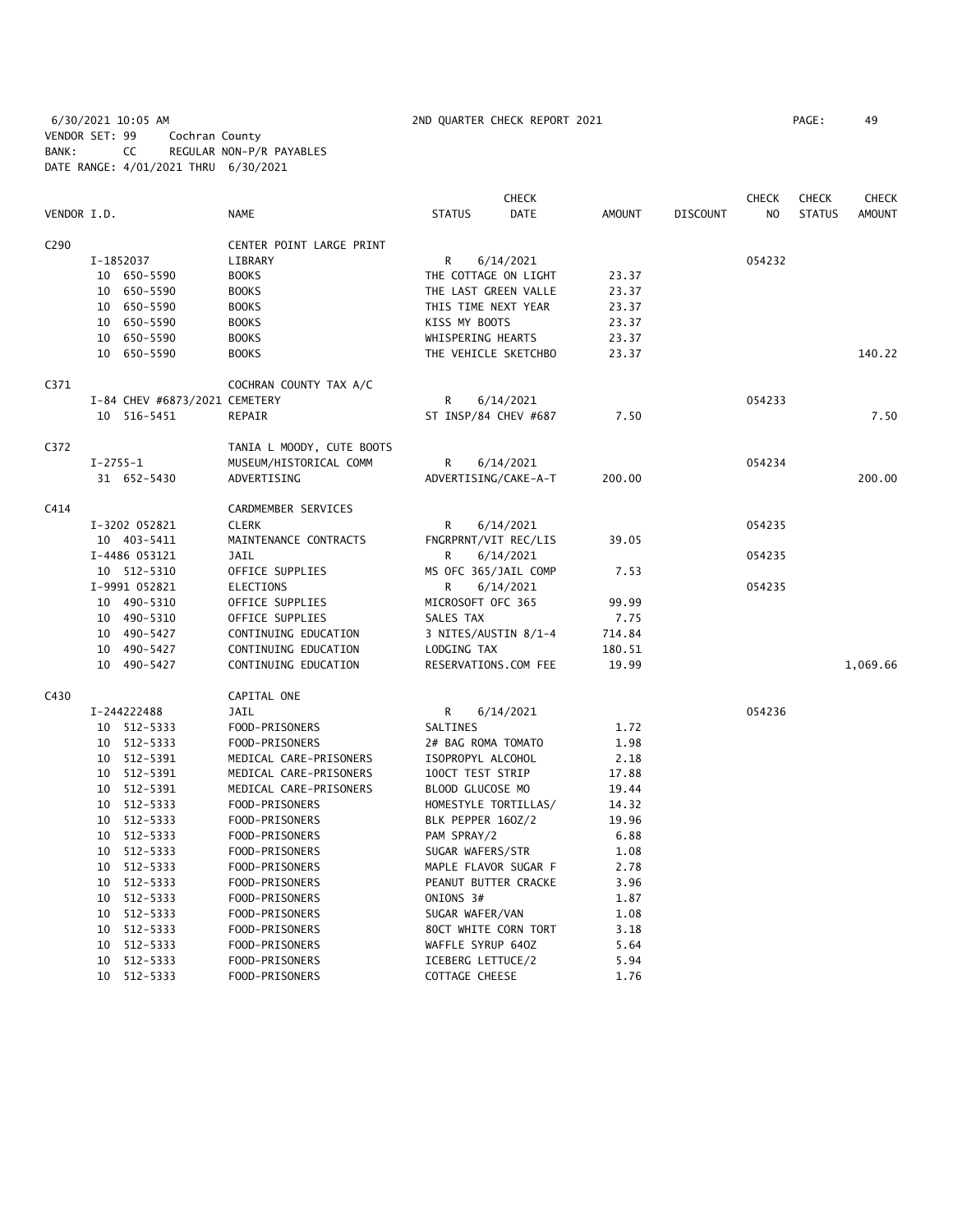6/30/2021 10:05 AM 2ND QUARTER CHECK REPORT 2021 PAGE: 50 VENDOR SET: 99 Cochran County BANK: CC REGULAR NON-P/R PAYABLES DATE RANGE: 4/01/2021 THRU 6/30/2021

|             |                    |                           | <b>CHECK</b>                 |        |                 | <b>CHECK</b> | <b>CHECK</b>  | <b>CHECK</b>  |
|-------------|--------------------|---------------------------|------------------------------|--------|-----------------|--------------|---------------|---------------|
| VENDOR I.D. |                    | <b>NAME</b>               | <b>DATE</b><br><b>STATUS</b> | AMOUNT | <b>DISCOUNT</b> | NO.          | <b>STATUS</b> | <b>AMOUNT</b> |
| C430        |                    | CAPITAL ONE<br>(CONT)     |                              |        |                 |              |               |               |
|             | I-244222488        | <b>JAIL</b>               | R<br>6/14/2021               |        |                 | 054236       |               |               |
|             | 10 512-5391        | MEDICAL CARE-PRISONERS    | 100CT ALCOHOL SWABS          | 1.98   |                 |              |               |               |
|             | 10 512-5333        | FOOD-PRISONERS            | SUGAR FREE SHORTBREA         | 2.68   |                 |              |               |               |
|             | 10 512-5333        | FOOD-PRISONERS            | 12CT 3.250Z SUGAR FR         | 2.64   |                 |              |               |               |
|             | 10 512-5333        | FOOD-PRISONERS            | CANOLA SPRAY/2               | 3.06   |                 |              |               |               |
|             | 10 512-5333        | FOOD-PRISONERS            | VANILLA WAFERS/3             | 4.92   |                 |              |               |               |
|             | 10 512-5333        | FOOD-PRISONERS            | SWEET-N-LOW 250CT            | 4.36   |                 |              |               |               |
|             | 10 512-5333        | FOOD-PRISONERS            | APPLE JUICE/4                | 7.36   |                 |              |               |               |
|             | I-293837           | JAIL                      | R<br>6/14/2021               |        |                 | 054236       |               |               |
|             | 10 512-5392        | MISCELLANEOUS SUPPLIES    | 24 LYSOL SPRAY               | 138.48 |                 |              |               | 277.13        |
| D016        |                    | DELL MARKETING LP         |                              |        |                 |              |               |               |
|             | I-10491801693      | AUDITOR                   | R<br>6/14/2021               |        |                 | 054237       |               |               |
|             | 10 495-5310        | OFFICE SUPPLIES           | TONER 9MKKY HY/MG            | 199.25 |                 |              |               |               |
|             | 10 495-5310        | OFFICE SUPPLIES           | TONER 6KV2D HY/BK            | 218.69 |                 |              |               |               |
|             | 10 495-5310        | OFFICE SUPPLIES           | TONER H6VRY HY/YW            | 199.25 |                 |              |               | 617.19        |
| D212        |                    | D & J TIRE SERVICE, LLC   |                              |        |                 |              |               |               |
|             | I-071828           | CEMETERY                  | R<br>6/14/2021               |        |                 | 054238       |               |               |
|             | 10 516-5454        | TIRES                     | TIRE CHG                     | 15.00  |                 |              |               |               |
|             | I-071835           | <b>CEMETERY</b>           | R.<br>6/14/2021              |        |                 | 054238       |               |               |
|             | 10 516-5454        | TIRES                     | RPR FLAT                     | 15.00  |                 |              |               |               |
|             | I-172658           | PREC 4                    | 6/14/2021<br>R               |        |                 | 054238       |               |               |
|             | 15 624-5454        | <b>TIRES</b>              | RPR FLAT/PREC TRK            | 15.00  |                 |              |               |               |
|             | I-172667           | PREC 4                    | R.<br>6/14/2021              |        |                 | 054238       |               |               |
|             | 15 624-5454        | TIRES                     | TIRE CHG                     | 50.00  |                 |              |               |               |
|             | 15 624-5454        | TIRES                     | SVC CALL                     | 25.00  |                 |              |               |               |
|             | I-172671           | PREC 1                    | R<br>6/14/2021               |        |                 | 054238       |               |               |
|             | 15 621-5454        | <b>TIRES</b>              | RPR FLAT/10 CHEV             | 15.00  |                 |              |               |               |
|             | I-172688           | <b>CEMETERY</b>           | 6/14/2021<br>R               |        |                 | 054238       |               |               |
|             | 10 516-5454        | TIRES                     | TIRE CHG                     | 10.00  |                 |              |               | 145.00        |
| E002        |                    | EASTERN EQUIPMENT SUPPLY  |                              |        |                 |              |               |               |
|             | I-H37821           | PREC 1                    | R<br>6/14/2021               |        |                 | 054239       |               |               |
|             | 15 621-5356        | ROAD MATERIALS & SUPPLIES | ANNUAL OXY CYL LEASE         | 50.00  |                 |              |               |               |
|             | I-H37822           | PREC 1                    | R.<br>6/14/2021              |        |                 | 054239       |               |               |
|             | 15 621-5356        | ROAD MATERIALS & SUPPLIES | ANNUAL ACET CYL LEAS         | 50.00  |                 |              |               | 100.00        |
| E017        |                    | ELLIS AND SON INC         |                              |        |                 |              |               |               |
|             | I-L JOHNSON 050821 | JUSTICE OF PEACE          | 6/14/2021<br>R               |        |                 | 054240       |               |               |
|             | 10 455-5405        | <b>AUTOPSY</b>            | RMV/LEO R JOHNSON 5/         | 95.00  |                 |              |               |               |
|             | 10 455-5405        | <b>AUTOPSY</b>            | BODY BAG                     | 60.00  |                 |              |               |               |
|             | 10 455-5405        | <b>AUTOPSY</b>            | XPRT TO LBK                  | 87.50  |                 |              |               | 242.50        |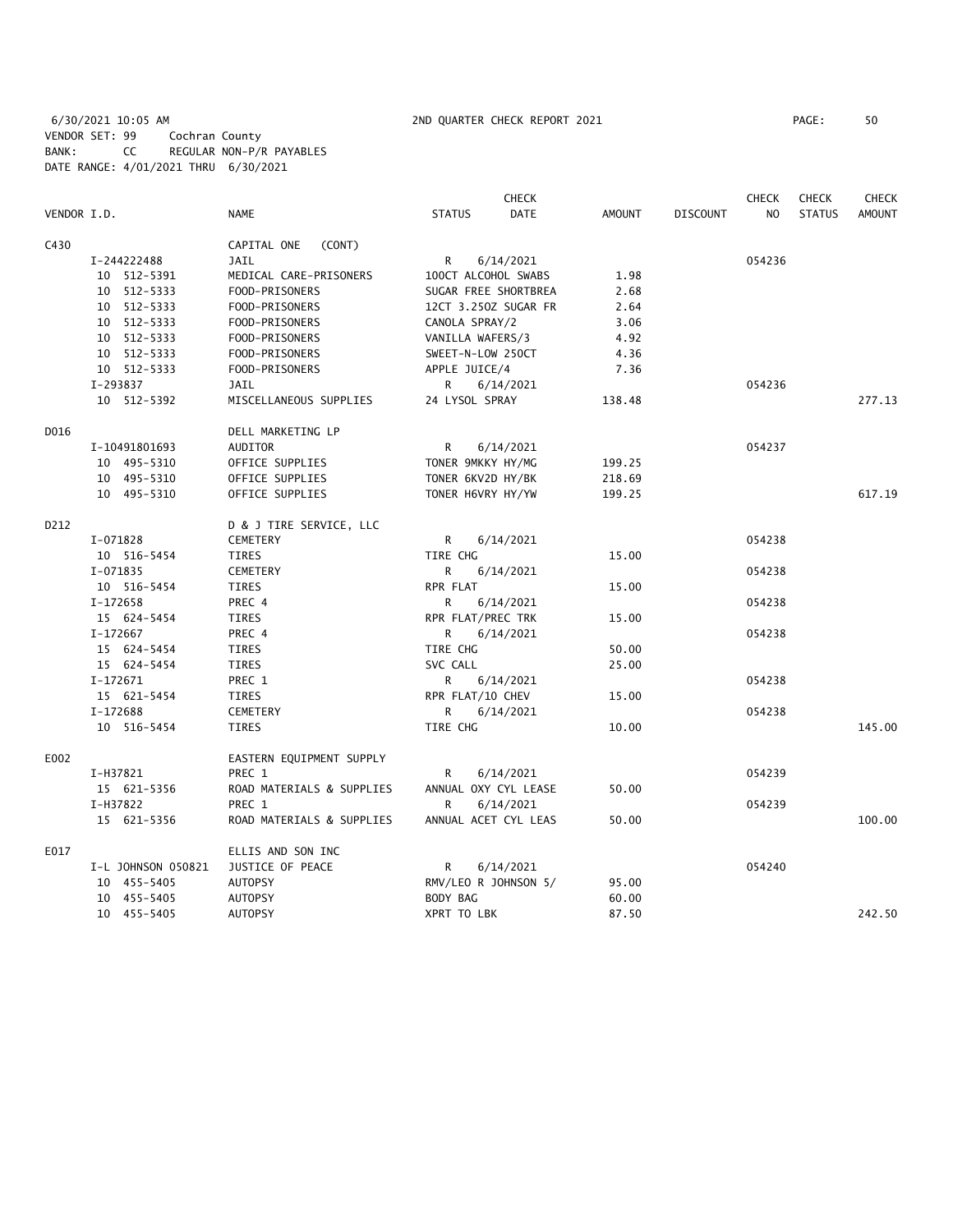|             |                  |                             |                  | <b>CHECK</b>         |               |          | <b>CHECK</b>   | <b>CHECK</b>  | <b>CHECK</b>  |
|-------------|------------------|-----------------------------|------------------|----------------------|---------------|----------|----------------|---------------|---------------|
| VENDOR I.D. |                  | <b>NAME</b>                 | <b>STATUS</b>    | <b>DATE</b>          | <b>AMOUNT</b> | DISCOUNT | N <sub>O</sub> | <b>STATUS</b> | <b>AMOUNT</b> |
| E057        |                  | ELECTION SYSTEMS & SOFTWARE |                  |                      |               |          |                |               |               |
|             | I-CD2002002      | ELECTIONS                   | R                | 6/14/2021            |               |          | 054241         |               |               |
|             | 10 490-5335      | ELECTION SUPPLIES           | 10 SEAL, KEYLESS |                      | 2.90          |          |                |               |               |
|             | 10 490-5335      | ELECTION SUPPLIES           | SHIPPING         |                      | 39.52         |          |                |               |               |
|             | I-CD2002449      | ELECTIONS/WFC               | R                | 6/14/2021            |               |          | 054241         |               |               |
|             | 89 492-5335      | ELECTION SUPPLIES           |                  | BASE CHG/PREC TABULA | 551.25        |          |                |               |               |
|             | 89 492-5335      | ELECTION SUPPLIES           | 1 BALLOT TYPE    |                      | 82.70         |          |                |               |               |
|             | 89 492-5335      | ELECTION SUPPLIES           | 1 PRECINCT       |                      | 9.90          |          |                |               |               |
|             | 89 492-5335      | ELECTION SUPPLIES           | 1 BALLOT FACE    |                      | 17.65         |          |                |               |               |
|             | 89 492-5335      | ELECTION SUPPLIES           | 1 CONTEST/ISSUE  |                      | 19.45         |          |                |               |               |
|             | 89 492-5335      | ELECTION SUPPLIES           |                  | 6 CANDIDATE/RESPONSE | 50.40         |          |                |               |               |
|             | 89 492-5335      | ELECTION SUPPLIES           | 10 MEDIA BURN    |                      | 131.50        |          |                |               |               |
|             | 89 492-5335      | ELECTION SUPPLIES           | SHIPPING         |                      | 53.13         |          |                |               |               |
|             | 89 492-5335      | ELECTION SUPPLIES           | <b>SURCHG</b>    |                      | 65.00         |          |                |               |               |
|             | I-CD2002684      | ELECTIONS                   | R                | 6/14/2021            |               |          | 054241         |               |               |
|             | 10 490-5335      | ELECTION SUPPLIES           |                  | 50 ORANGE SEAL, PULL | 12.50         |          |                |               |               |
|             | 10 490-5335      | ELECTION SUPPLIES           | 40 SEAL, KEYLESS |                      | 11.60         |          |                |               |               |
|             | 10 490-5335      | ELECTION SUPPLIES           | SHIPPING         |                      | 35.76         |          |                |               |               |
|             | I-CD2003106      | <b>ELECTIONS</b>            | R.               | 6/14/2021            |               |          | 054241         |               |               |
|             | 10 490-5335      | ELECTION SUPPLIES           |                  | 1000 FUTURE VOTER ST | 7.50          |          |                |               |               |
|             | I-CD2003645      | <b>ELECTIONS</b>            | R                | 6/14/2021            |               |          | 054241         |               |               |
|             | 10 490-5335      | ELECTION SUPPLIES           |                  | 100 SEAL/TEMPER-PRF/ | 45.00         |          |                |               |               |
|             | I-CD2003668      | ELECTIONS                   | R                | 6/14/2021            |               |          | 054241         |               |               |
|             | 10 490-5335      | ELECTION SUPPLIES           |                  | 50 SEAL/PULL-TIGHT/G | 14.50         |          |                |               |               |
|             | 10 490-5335      | ELECTION SUPPLIES           | SHIPPING         |                      | 18.46         |          |                |               |               |
|             | I-CD2003669      | ELECTIONS                   | R                | 6/14/2021            |               |          | 054241         |               |               |
|             | 10 490-5335      | ELECTION SUPPLIES           |                  | 4 SEAL/PULL-TIGHT/GR | 1.16          |          |                |               |               |
|             | 10 490-5335      | ELECTION SUPPLIES           | SHIPPING         |                      | 18.46         |          |                |               | 1,188.34      |
|             |                  |                             |                  |                      |               |          |                |               |               |
| E069        |                  | ENCARTELE, INC              |                  |                      |               |          |                |               |               |
|             | $I-10422$ 6/3/21 | <b>JAIL</b>                 | R                | 6/14/2021            |               |          | 054242         |               |               |
|             | 10 000-4380.200  | OTHER [MISCELLANEOUS]       |                  | 1,000 MIN DATA @30c  | 300.00        |          |                |               | 300.00        |
| E075        |                  | <b>WEX BANK</b>             |                  |                      |               |          |                |               |               |
|             | I-72112581       | JUVENILE PROBATION          | R                | 6/14/2021            |               |          | 054243         |               |               |
|             | 17 573-5499      | OPERATING EXPENSES          |                  | 17.63GL UNL/MRTN 5/7 | 51.41         |          |                |               |               |
|             | 17 573-5499      | OPERATING EXPENSES          |                  | 29.295GL UNL/MRTN 5/ | 52.43         |          |                |               |               |
|             | 17 573-5499      | OPERATING EXPENSES          |                  | 17.716GL UNL/ABILENE | 46.19         |          |                |               | 150.03        |
| F010        |                  | FIVE-AREA TELEPHONE CO-OP   |                  |                      |               |          |                |               |               |
|             | I-927-5510 JUN21 | PREC 4                      | R                | 6/14/2021            |               |          | 054244         |               |               |
|             | 15 624-5420      | TELECOMMUNICATIONS          | BASIC SVC        |                      | 32.25         |          |                |               |               |
|             | 15 624-5420      | TELECOMMUNICATIONS          | <b>FEES</b>      |                      | 13.23         |          |                |               | 45.48         |
|             |                  |                             |                  |                      |               |          |                |               |               |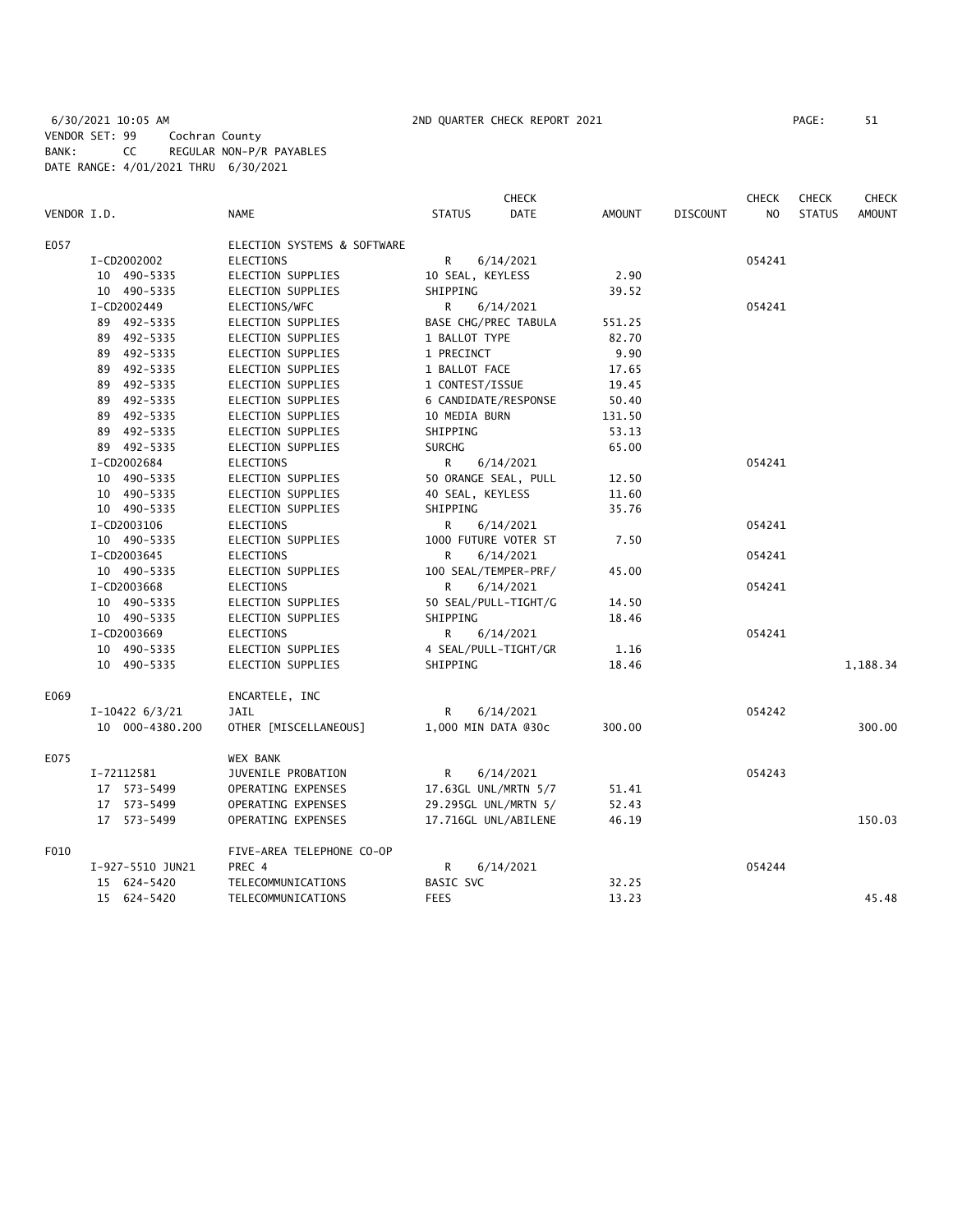6/30/2021 10:05 AM 2ND QUARTER CHECK REPORT 2021 PAGE: 52 VENDOR SET: 99 Cochran County BANK: CC REGULAR NON-P/R PAYABLES DATE RANGE: 4/01/2021 THRU 6/30/2021

| PAGE : | 5. |
|--------|----|
|        |    |

|             |                            |                                                |                 | <b>CHECK</b>                               |                  |                 | <b>CHECK</b>   | <b>CHECK</b>  | <b>CHECK</b>  |
|-------------|----------------------------|------------------------------------------------|-----------------|--------------------------------------------|------------------|-----------------|----------------|---------------|---------------|
| VENDOR I.D. |                            | <b>NAME</b>                                    | <b>STATUS</b>   | <b>DATE</b>                                | <b>AMOUNT</b>    | <b>DISCOUNT</b> | N <sub>O</sub> | <b>STATUS</b> | <b>AMOUNT</b> |
| G031        |                            | <b>GRAINGER</b>                                |                 |                                            |                  |                 |                |               |               |
|             | I-9922844338               | <b>PARK</b>                                    | R               | 6/14/2021                                  |                  |                 | 054245         |               |               |
|             | 10 660-5332                | CUSTODIAL SUPPLIES                             |                 | 8 DEEP WOODS OFF                           | 31.68            |                 |                |               | 31.68         |
| G074        |                            | GRAVES, HUMPHRIES, STAHL, LTD                  |                 |                                            |                  |                 |                |               |               |
|             | I-FEES MAY21               | JUSTICE OF PEACE                               | R               | 6/14/2021                                  |                  |                 | 054246         |               |               |
|             | 10 000-2206.002            | COLLECTION AGENCY FEES                         |                 | COLLECTION FEES MAY                        | 205.40           |                 |                |               | 205.40        |
| G098        |                            | GALLS, LLC                                     |                 |                                            |                  |                 |                |               |               |
|             | I-18265839-1               | SHERIFF                                        | R               | 6/14/2021                                  |                  |                 | 054247         |               |               |
|             | 10 560-5334                | OTHER SUPPLIES                                 |                 | 10RLS BARRIER TAPE                         | 149.90           |                 |                |               |               |
|             | 10 560-5334                | OTHER SUPPLIES                                 | SHIPPING        |                                            | 4.99             |                 |                |               | 154.89        |
| G249        |                            | <b>GULF COAST TRADES CENTER</b>                |                 |                                            |                  |                 |                |               |               |
|             | I-2013045557               | JUVENILE PROBATION                             | R               | 6/14/2021                                  |                  |                 | 054248         |               |               |
|             | 17  573-5413.004           | Other Placements                               | 10 DAS(N)/#866  |                                            | 1,081.80         |                 |                |               | 1,081.80      |
| H126        |                            | HOLLAND'S OFFICE TECHNOLOGIES                  |                 |                                            |                  |                 |                |               |               |
|             | I-00145299                 | <b>ATTORNEY</b>                                | R               | 6/14/2021                                  |                  |                 | 054249         |               |               |
|             | 10 475-5310                | OFFICE SUPPLIES                                | KYO TONER/BK    |                                            | 86.00            |                 |                |               |               |
|             | 10 475-5310                | OFFICE SUPPLIES                                | SHIPPING        |                                            | 15.89            |                 |                |               | 101.89        |
| H152        |                            | HARRIS LOCAL GOVERNMENT                        |                 |                                            |                  |                 |                |               |               |
|             | I-TAMN00000356             | TAX A/C                                        | R               | 6/14/2021                                  |                  |                 | 054250         |               |               |
|             | 10 499-5411                | MAINTENANCE CONTRACTS                          |                 | 3RD QTR'21 ONLINE CO                       | 7,908.28         |                 |                |               |               |
|             | 10 499-5411                | MAINTENANCE CONTRACTS                          |                 | 3RD QTR MAINT/ONLINE                       | 395.02           |                 |                |               | 8,303.30      |
| H324        |                            | HILLIARD OFFICE SOLUTIONS, LTD                 |                 |                                            |                  |                 |                |               |               |
|             | I-586341                   | SHERIFF                                        | R               | 6/14/2021                                  |                  |                 | 054251         |               |               |
|             | 10 560-5310                | OFFICE SUPPLIES                                |                 | CHARGER CORD/DELL AI                       | 18.85            |                 |                |               |               |
|             | $I-590455$                 | NON-DEPT'L                                     | R               | 6/14/2021                                  |                  |                 | 054251         |               |               |
|             | 10 409-5411                | MAINTENANCE CONTRACTS                          | 3 SERVERS       |                                            | 525.00           |                 |                |               |               |
|             | 10 409-5411                | MAINTENANCE CONTRACTS                          | 55 WORKSTATIONS |                                            | 2,475.00         |                 |                |               |               |
|             | 10 409-5411                | MAINTENANCE CONTRACTS<br>MAINTENANCE CONTRACTS |                 | 58 FORTIFY END-POINT<br>58 SECURE ANYWHERE | 377.00<br>116.00 |                 |                |               |               |
|             | 10 409-5411<br>10 409-5411 |                                                |                 | ALTO TIME BASED JUN2                       |                  |                 |                |               |               |
|             | 10 560-5310                | MAINTENANCE CONTRACTS<br>OFFICE SUPPLIES       | OFC 365 JUN21   |                                            | 99.00<br>12.50   |                 |                |               |               |
|             | 15 610-5310                | OFFICE SUPPLIES                                | OFC 365 JUN21   |                                            | 12.50            |                 |                |               |               |
|             | 10 409-5411                | MAINTENANCE CONTRACTS                          | OFC 365 JUN21   |                                            | 8.47             |                 |                |               |               |
|             | 10 409-5411                | MAINTENANCE CONTRACTS                          |                 | CR OFC 365 JUN21/PER                       | 8.47CR           |                 |                |               | 3,635.85      |
| J049        |                            | JUVENILE PROBATION FUND                        |                 |                                            |                  |                 |                |               |               |
|             | I-LOCAL MATCH 06/21        | JUVENILE PROBATION                             | R               | 6/14/2021                                  |                  |                 | 054252         |               |               |
|             | 10 571-5472                | LOCAL SUPPORT-JUV BOARD                        |                 | LOCAL FUNDS MATCH JU                       | 4,166.36         |                 |                |               | 4,166.36      |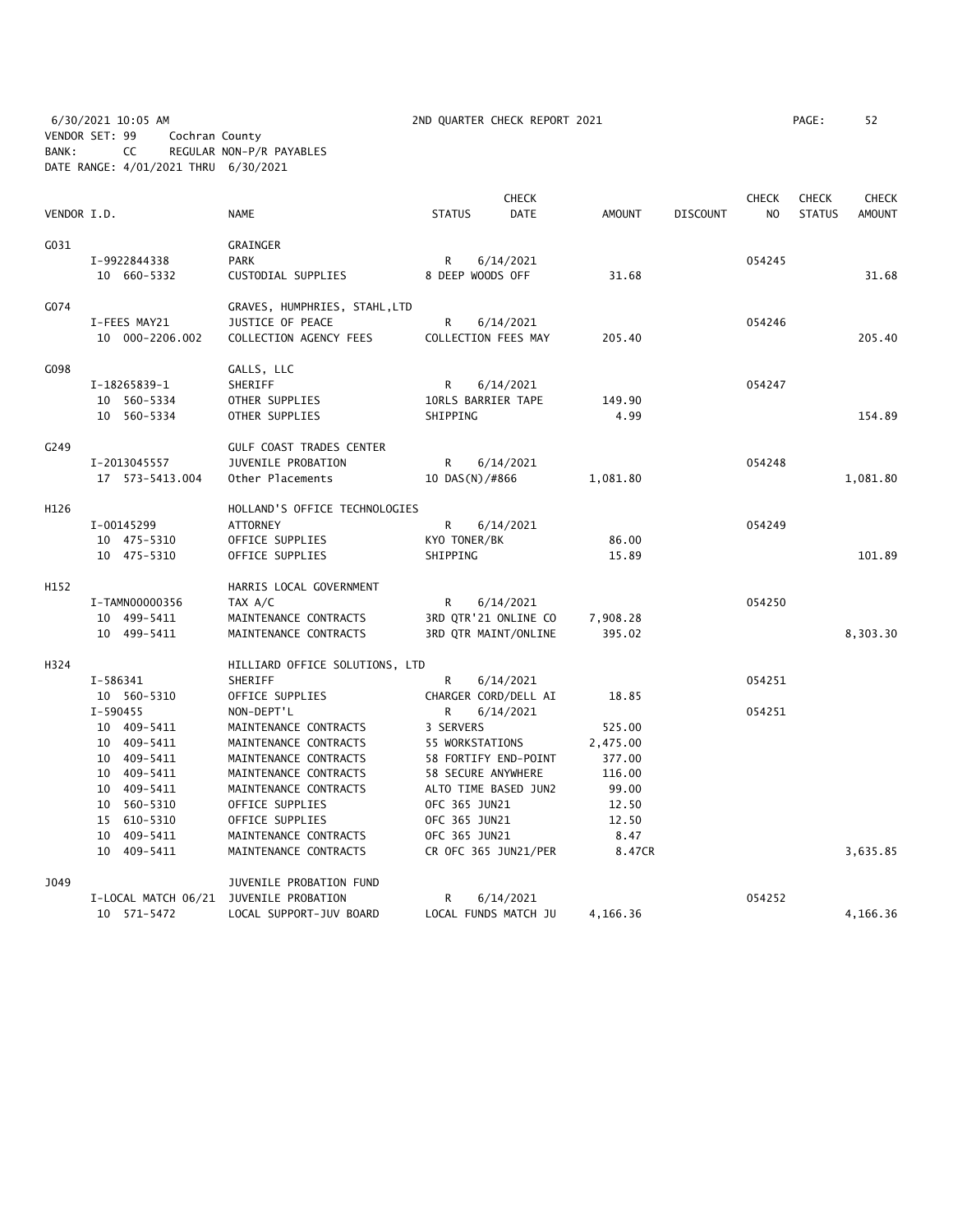6/30/2021 10:05 AM 2ND QUARTER CHECK REPORT 2021 PAGE: 53 VENDOR SET: 99 Cochran County BANK: CC REGULAR NON-P/R PAYABLES DATE RANGE: 4/01/2021 THRU 6/30/2021

|             |                    |                              | CHECK                  |               |                 | CHECK  | <b>CHECK</b>  | <b>CHECK</b>  |
|-------------|--------------------|------------------------------|------------------------|---------------|-----------------|--------|---------------|---------------|
| VENDOR I.D. |                    | <b>NAME</b>                  | <b>STATUS</b><br>DATE  | <b>AMOUNT</b> | <b>DISCOUNT</b> | NO     | <b>STATUS</b> | <b>AMOUNT</b> |
| J082        |                    | JOHN DEERE FINANCIAL         |                        |               |                 |        |               |               |
|             | I-1044000          | PREC 1                       | R<br>6/14/2021         |               |                 | 054253 |               |               |
|             | 15 621-5451        | <b>REPAIRS</b>               | SEALANT                | 6.63          |                 |        |               |               |
|             | 15 621-5451        | REPAIRS                      | 15 BOLTS @36c          | 5.40          |                 |        |               |               |
|             | I-1047378          | PREC 4                       | 6/14/2021<br>R         |               |                 | 054253 |               |               |
|             | 15 624-5451        | REPAIRS                      | FITTING 38H1415        | 3.94          |                 |        |               |               |
|             | 15 624-5451        | REPAIRS                      | HY-GARD                | 38.40         |                 |        |               |               |
|             | 15 624-5451        | REPAIRS                      | KEY                    | 11.08         |                 |        |               |               |
|             | 15 624-5451        | REPAIRS                      | HOSE FITTING           | 10.08         |                 |        |               |               |
|             | 15 624-5451        | REPAIRS                      | ELBOW FITTING          | 23.64         |                 |        |               |               |
|             | 15 624-5451        | REPAIRS                      | 18' HOSE               | 92.88         |                 |        |               |               |
|             | 15 624-5451        | REPAIRS                      | GRIP-RITE 1/2" BLOCK   | 23.68         |                 |        |               |               |
|             | I-1053122          | PREC 4                       | R.<br>6/14/2021        |               |                 | 054253 |               |               |
|             | 15 624-5451        | REPAIRS                      | RPR SCV#3/JD8100 #56   | 555.45        |                 |        |               |               |
|             | 15 624-5451        | <b>REPAIRS</b>               | <b>PARTS</b>           | 93.34         |                 |        |               |               |
|             | 15 624-5451        | REPAIRS                      | EPA                    | 13.89         |                 |        |               |               |
|             | 15 624-5451        | <b>REPAIRS</b>               | SHOP CHG               | 6.49          |                 |        |               | 884.90        |
| K053        |                    | KNOWBUDDY RESOURCES          |                        |               |                 |        |               |               |
|             | I-ARU0321414       | LIBRARY                      | R<br>6/14/2021         |               |                 | 054254 |               |               |
|             | 10 650-5590        | <b>BOOKS</b>                 | A IS FOR ANOTHER RAB   | 17.99         |                 |        |               |               |
|             | 10 650-5590        | <b>BOOKS</b>                 | <b>BRICKS</b>          | 17.99         |                 |        |               |               |
|             | 10 650-5590        | <b>BOOKS</b>                 | HANDLING CHG           | 10.00         |                 |        |               | 45.98         |
| K092        |                    | RODNEY LEE KIRKLAND          |                        |               |                 |        |               |               |
|             | I-SHOWBARN 6/8/21  | PARK/SHOWBARN                | R<br>6/14/2021         |               |                 | 054255 |               |               |
|             | 10 660-5571        | CAPITAL OUTLAY               | 1/2 OF 2160SQ FT CON   | 6,000.00      |                 |        |               | 6,000.00      |
| L010        |                    | LEWIS FARM & RANCH STORE INC |                        |               |                 |        |               |               |
|             | $I-01201$          | PREC 1                       | R<br>6/14/2021         |               |                 | 054256 |               |               |
|             | 15 621-5356        | ROAD MATERIALS & SUPPLIES    | 2.5GL PRAMITOL         | 95.00         |                 |        |               |               |
|             | 15 621-5356        | ROAD MATERIALS & SUPPLIES    | 1CS ROUND-UP           | 105.00        |                 |        |               |               |
|             | $I-01425$          | ACTIVITY BLDG                | R<br>6/14/2021         |               |                 | 054256 |               |               |
|             | 10 662-5332        | CUSTODIAL SUPPLIES           | MOWER BLADE            | 34.99         |                 |        |               |               |
|             | 10 662-5332        | CUSTODIAL SUPPLIES           | <b>DISC</b>            | 3.50CR        |                 |        |               |               |
|             | $I-12679$          | <b>ELECTIONS</b>             | R<br>6/14/2021         |               |                 | 054256 |               |               |
|             | 10 490-5310        | OFFICE SUPPLIES              | MONITOR                | 21.99         |                 |        |               |               |
|             | 10 490-5310        | OFFICE SUPPLIES              | FOLDABLE TROLLEY       | 42.99         |                 |        |               |               |
|             | 10 490-5310        | OFFICE SUPPLIES              | <b>DOLLY</b>           | 57.99         |                 |        |               |               |
|             | 10 490-5310        | OFFICE SUPPLIES              | TONER/BK               | 185.00        |                 |        |               |               |
|             | 10 490-5310        | OFFICE SUPPLIES              | <b>BATTERIES</b>       | 21.58         |                 |        |               |               |
|             | $I-13086$          | <b>PARK</b>                  | 6/14/2021<br>R         |               |                 | 054256 |               |               |
|             | 10 660-5451        | REPAIR                       | <b>ELBOW</b>           | 0.59          |                 |        |               |               |
|             | 10 660-5451        | REPAIR                       | <b>CEMENT</b>          | 6.99          |                 |        |               |               |
|             | 10 660-5451        | REPAIR                       | 3 EXTENSIONS           | 1.47          |                 |        |               |               |
|             | 10 660-5451        | REPAIR                       | <b>DISC</b>            | 0.91CR        |                 |        |               |               |
|             | I-13136            | PREC 4                       | R<br>6/14/2021         |               |                 | 054256 |               |               |
|             | 15 624-5356        | ROAD MATERIALS & SUPPLIES    | CUPS, PAPER TOWELS, SH | 24.68         |                 |        |               |               |
|             | $I-13214$ $5/5/21$ | <b>ACTIVITY BLDG</b>         | R<br>6/14/2021         |               |                 | 054256 |               |               |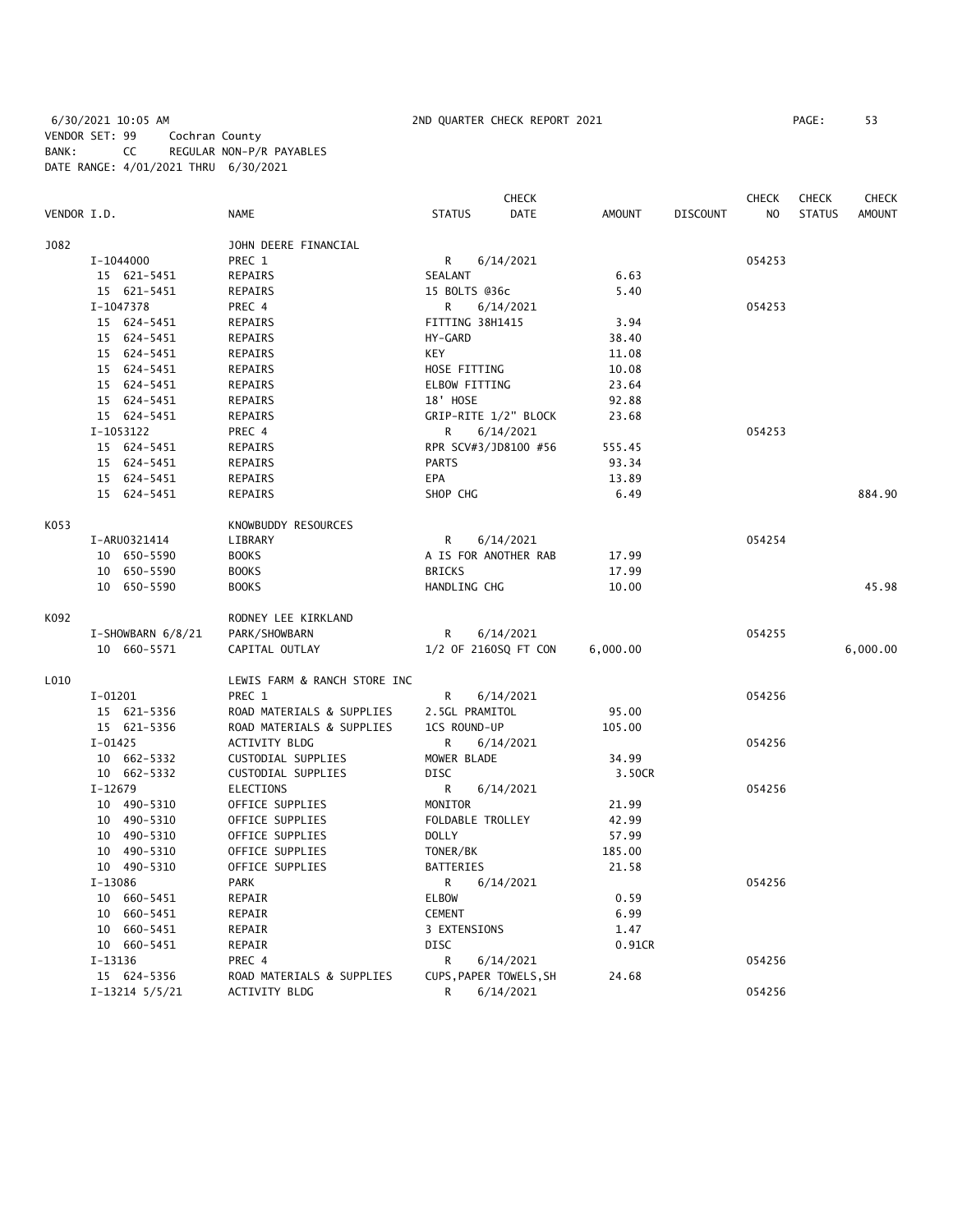|                    |                           |                 | <b>CHECK</b>         |         |                 | <b>CHECK</b>   | <b>CHECK</b>  | <b>CHECK</b>  |
|--------------------|---------------------------|-----------------|----------------------|---------|-----------------|----------------|---------------|---------------|
| VENDOR I.D.        | <b>NAME</b>               | <b>STATUS</b>   | <b>DATE</b>          | AMOUNT  | <b>DISCOUNT</b> | N <sub>O</sub> | <b>STATUS</b> | <b>AMOUNT</b> |
| L010               | LEWIS FARM & RANCH STORE  | (CONT)          |                      |         |                 |                |               |               |
| $I-13214$ $5/5/21$ | ACTIVITY BLDG             | R               | 6/14/2021            |         |                 | 054256         |               |               |
| 10 662-5332        | CUSTODIAL SUPPLIES        | 2 SOAP          |                      | 3.98    |                 |                |               |               |
| 10 662-5332        | CUSTODIAL SUPPLIES        | <b>TOWELS</b>   |                      | 4.99    |                 |                |               |               |
| 10 662-5332        | CUSTODIAL SUPPLIES        | DISC            |                      | 0.90CR  |                 |                |               |               |
| $I-13411$          | CEMETERY                  | R               | 6/14/2021            |         |                 | 054256         |               |               |
| 10 516-5332        | CUSTODIAL SUPPLIES        | 6 SPRINKLERS    |                      | 107.94  |                 |                |               |               |
| 10 516-5332        | CUSTODIAL SUPPLIES        | DISC            |                      | 10.79CR |                 |                |               |               |
| $I-13562$          | ACTIVITY BLDG             | R               | 6/14/2021            |         |                 | 054256         |               |               |
| 10 662-5332        | CUSTODIAL SUPPLIES        | FIX-A-FLAT      |                      | 13.99   |                 |                |               |               |
| 10 662-5332        | CUSTODIAL SUPPLIES        | DISC            |                      | 1.40CR  |                 |                |               |               |
| I-13629            | PARK                      | R               | 6/14/2021            |         |                 | 054256         |               |               |
| 10 660-5332        | CUSTODIAL SUPPLIES        | OIL DRY         |                      | 11.99   |                 |                |               |               |
| 10 660-5332        | CUSTODIAL SUPPLIES        | <b>DISC</b>     |                      | 1.20CR  |                 |                |               |               |
| I-13680            | PREC <sub>3</sub>         | $\mathsf{R}$    | 6/14/2021            |         |                 | 054256         |               |               |
| 15 623-5451        | REPAIRS                   | 2 ROLLER COVERS |                      | 7.98    |                 |                |               |               |
| 15 623-5451        | REPAIRS                   | <b>ROLLER</b>   |                      | 2.99    |                 |                |               |               |
| 15 623-5356        | ROAD MATERIALS & SUPPLIES | 2 PAPER TOWELS  |                      | 17.98   |                 |                |               |               |
| 15 623-5451        | <b>REPAIRS</b>            | <b>DISC</b>     |                      | 2.89CR  |                 |                |               |               |
| $I-13744$          | PREC 2                    | R               | 6/14/2021            |         |                 | 054256         |               |               |
| 15 622-5451        | REPAIRS                   | NEEDLE VALVE    |                      | 4.59    |                 |                |               |               |
| 15 622-5451        | REPAIRS                   | <b>FAUCET</b>   |                      | 9.99    |                 |                |               |               |
| 15 622-5451        | REPAIRS                   | DISC            |                      | 1.46CR  |                 |                |               |               |
| I-13843            | PARK                      | R.              | 6/14/2021            |         |                 | 054256         |               |               |
| 10 660-5451        | REPAIR                    | <b>PLATE</b>    |                      | 20.00   |                 |                |               |               |
| 10 660-5451        | REPAIR                    | 2 CAULK         |                      | 7.98    |                 |                |               |               |
| 10 660-5451        | REPAIR                    | CAULK GUN       |                      | 5.59    |                 |                |               |               |
| 10 660-5451        | REPAIR                    | 20 SCREWS       |                      | 5.00    |                 |                |               |               |
| 10 660-5451        | REPAIR                    | <b>CUTTER</b>   |                      | 6.99    |                 |                |               |               |
| 10 660-5451        | REPAIR                    | 2 DRILL BIT     |                      | 5.98    |                 |                |               |               |
| 10 660-5451        | REPAIR                    | <b>DISC</b>     |                      | 5.15CR  |                 |                |               |               |
| $I-13974$          | JAIL                      | R.              | 6/14/2021            |         |                 | 054256         |               |               |
| 10 512-5392        | MISCELLANEOUS SUPPLIES    | 2CS BLEACH      |                      | 71.88   |                 |                |               |               |
| 10 512-5392        | MISCELLANEOUS SUPPLIES    | 16 BX KLEENEX   |                      | 41.44   |                 |                |               |               |
| 10 512-5392        | MISCELLANEOUS SUPPLIES    | 2 SOAP          |                      | 3.98    |                 |                |               |               |
| 10 512-5392        | MISCELLANEOUS SUPPLIES    | DISC            |                      | 11.73CR |                 |                |               |               |
| I-13981            | <b>PARK</b>               | R.              | 6/14/2021            |         |                 | 054256         |               |               |
| 10 660-5332        | CUSTODIAL SUPPLIES        | <b>BLEACH</b>   |                      | 3.99    |                 |                |               | 917.59        |
| L018               | LUBBOCK GRADER BLADE, INC |                 |                      |         |                 |                |               |               |
| I-72820            | PREC 2                    | R               | 6/14/2021            |         |                 | 054258         |               |               |
| 15 622-5356        | ROAD MATERIALS & SUPPLIES |                 | 4 GRADER BLADE 5/8x8 | 474.60  |                 |                |               | 474.60        |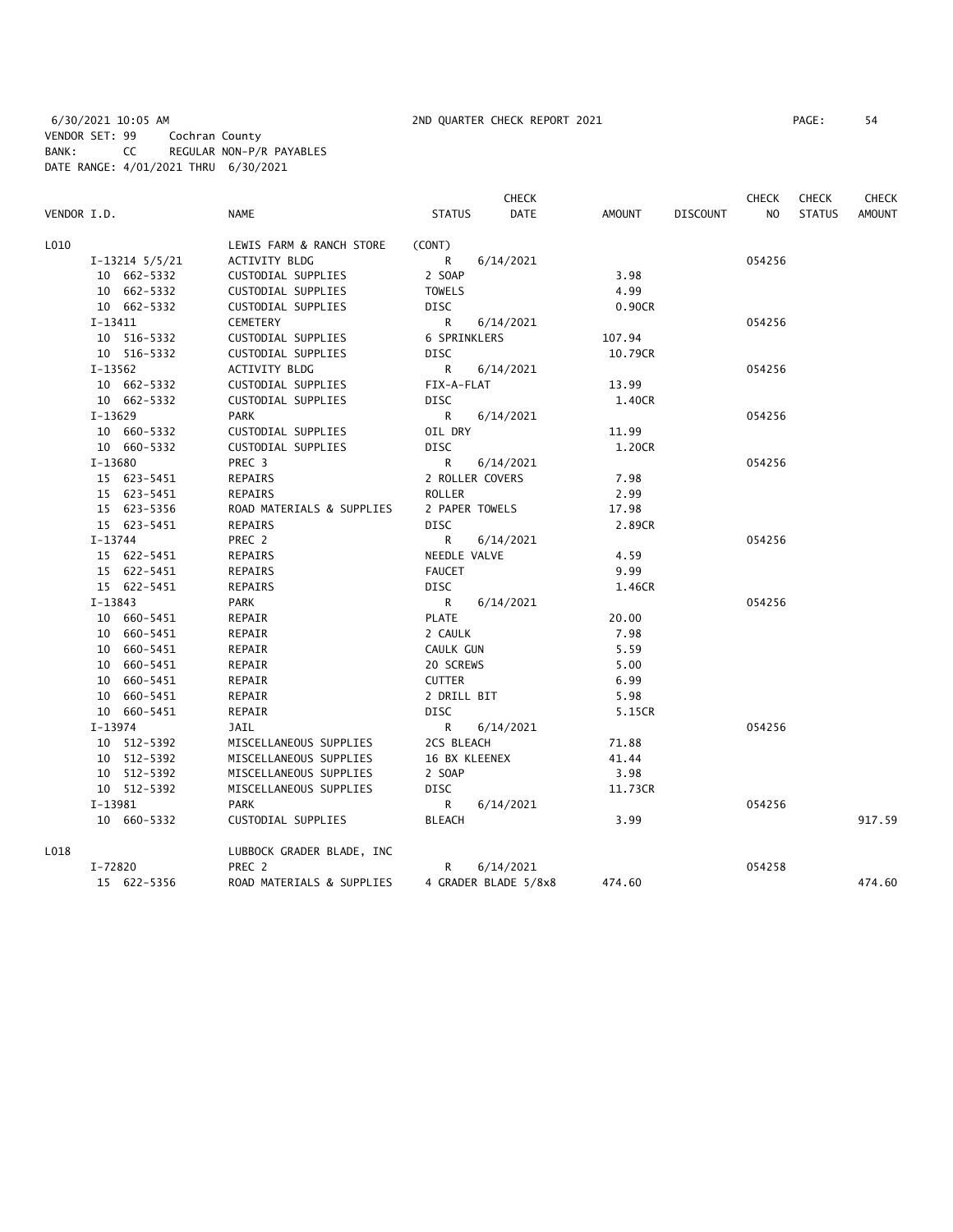6/30/2021 10:05 AM 2ND QUARTER CHECK REPORT 2021 PAGE: 55 VENDOR SET: 99 Cochran County BANK: CC REGULAR NON-P/R PAYABLES DATE RANGE: 4/01/2021 THRU 6/30/2021

| PAGE : | 55 |  |
|--------|----|--|
|        |    |  |

|             |                                     |                                   |               | <b>CHECK</b>         |               |                 | <b>CHECK</b>   | <b>CHECK</b>  | <b>CHECK</b>  |
|-------------|-------------------------------------|-----------------------------------|---------------|----------------------|---------------|-----------------|----------------|---------------|---------------|
| VENDOR I.D. |                                     | <b>NAME</b>                       | <b>STATUS</b> | <b>DATE</b>          | <b>AMOUNT</b> | <b>DISCOUNT</b> | N <sub>O</sub> | <b>STATUS</b> | <b>AMOUNT</b> |
| L113        |                                     | LAW ENFORCEMENT SYSTEMS           |               |                      |               |                 |                |               |               |
|             | I-213661                            | SHERIFF                           | R             | 6/14/2021            |               |                 | 054259         |               |               |
|             | 10 560-5310                         | OFFICE SUPPLIES                   |               | 1000 TRAFFIC TICKETS | 320.00        |                 |                |               |               |
|             | 10 560-5310                         | OFFICE SUPPLIES                   | SHIPPING      |                      | 22.00         |                 |                |               | 342.00        |
| N103        |                                     | NETPROTEC LLC                     |               |                      |               |                 |                |               |               |
|             | $I-2128$                            | JUSTICE OF PEACE                  | R             | 6/14/2021            |               |                 | 054260         |               |               |
|             | 10 455-5411                         | MAINTENANCE CONTRACTS             |               | 2 VIDEO MAGIS 5/30-6 | 249.00        |                 |                |               | 249.00        |
| 0133        |                                     | OFFICE OF THE SEC. OF STATE       |               |                      |               |                 |                |               |               |
|             | I-ELEC LAW/BUTLER                   | <b>ELECTIONS</b>                  | R             | 6/14/2021            |               |                 | 054261         |               |               |
|             | 10 490-5427                         | CONTINUING EDUCATION              |               | REG/ELEC LAW SEMINAR | 325.00        |                 |                |               |               |
|             | I-ELEC LAW/MELINDA                  | ELECTIONS                         | R             | 6/14/2021            |               |                 | 054261         |               |               |
|             | 10 490-5427                         | CONTINUING EDUCATION              |               | REG/ELEC LAW SEM/BLA | 325.00        |                 |                |               | 650.00        |
| P221        |                                     | PERDUE, BRANDON, FIELDER, COLLINS |               |                      |               |                 |                |               |               |
|             | I-NOTICES 2021                      | TAX A/C                           | R             | 6/14/2021            |               |                 | 054262         |               |               |
|             | 10 499-5408                         | TAX ROLL                          |               | LASER PRINT 1,219 NO | 719.21        |                 |                |               | 719.21        |
| P261        |                                     | PRESCRIPTION SHOP                 |               |                      |               |                 |                |               |               |
|             | $I - 7464$                          | JAIL                              | R             | 6/14/2021            |               |                 | 054263         |               |               |
|             | 10 512-5391                         | MEDICAL CARE-PRISONERS            |               | RX/PHILLIP HATTER    | 26.03         |                 |                |               |               |
|             | 10 512-5391                         | MEDICAL CARE-PRISONERS            |               | RX/TYRONE HARRISON   | 20.42         |                 |                |               |               |
|             | 10 512-5391                         | MEDICAL CARE-PRISONERS            |               | RX/TYRONE HARRISON   | 24.94         |                 |                |               |               |
|             | $I - 7510$                          | JAIL                              | R             | 6/14/2021            |               |                 | 054263         |               |               |
|             | 10 512-5391                         | MEDICAL CARE-PRISONERS            |               | 4RX/TYRONE HARRISON  | 124.31        |                 |                |               |               |
|             | $I - 7601$                          | JAIL                              | R             | 6/14/2021            |               |                 | 054263         |               |               |
|             | 10 512-5391                         | MEDICAL CARE-PRISONERS            |               | RX/TYRONE HARRISON   | 27.13         |                 |                |               | 222.83        |
| P266        |                                     | CECIL G PURYEAR                   |               |                      |               |                 |                |               |               |
|             | I-R/B MILEAGE 051921 DISTRICT COURT |                                   | R             | 6/14/2021            |               |                 | 054264         |               |               |
|             | 10 435-5499                         | MISCELLANEOUS                     |               | 111 MI FR/TO LBK @56 | 62.16         |                 |                |               | 62.16         |
| Q012        |                                     | QUADIENT FINANCE USA, INC.        |               |                      |               |                 |                |               |               |
|             | I-POSTAGE 061121                    | <b>CLERK</b>                      | R             | 6/14/2021            |               |                 | 054265         |               |               |
|             | 10 403-5311                         | POSTAL EXPENSES                   |               | POSTAGE ADDED TO MET | 1,000.00      |                 |                |               | 1,000.00      |
| R002        |                                     | RUPERTO CHAVEZ dba                |               |                      |               |                 |                |               |               |
|             | I-14546                             | MULTIPLE DEPTS                    | R             | 6/14/2021            |               |                 | 054266         |               |               |
|             | 10 580-5450                         | REPAIR                            |               | 4 FIRE EXTING ANNUAL | 80.00         |                 |                |               |               |
|             | 15 621-5451                         | REPAIRS                           |               | 2 FIRE EXTING ANNUAL | 40.00         |                 |                |               |               |
|             | 10 510-5451                         | REPAIR                            |               | 5 FIRE EXTING ANNUAL | 100.00        |                 |                |               |               |
|             | 10 650-5451                         | REPAIR                            |               | 1 FIRE EXTING ANNUAL | 20.00         |                 |                |               |               |
|             | 10 662-5451                         | REPAIR                            |               | 6 FIRE EXTING ANNUAL | 120.00        |                 |                |               |               |
|             | 15 621-5451                         | REPAIRS                           |               | 1 FIRE EXTING SERVIC | 40.00         |                 |                |               |               |
|             | 10 662-5451                         | REPAIR                            |               | 1 FIRE EXTING SERVIC | 40.00         |                 |                |               | 440.00        |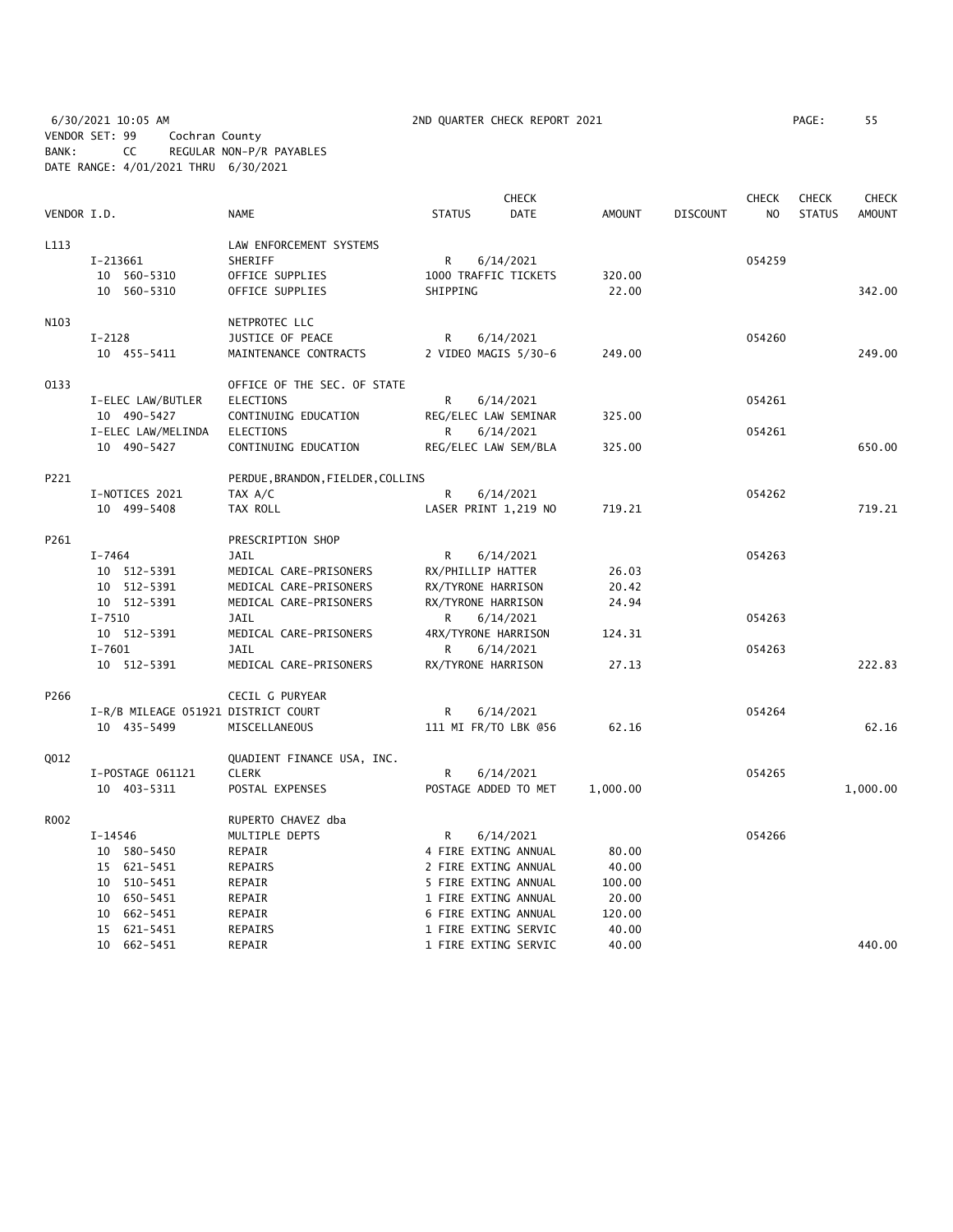|             |                 |                              | <b>CHECK</b>                 |               |                 | <b>CHECK</b> | <b>CHECK</b>  | <b>CHECK</b> |
|-------------|-----------------|------------------------------|------------------------------|---------------|-----------------|--------------|---------------|--------------|
| VENDOR I.D. |                 | <b>NAME</b>                  | <b>DATE</b><br><b>STATUS</b> | <b>AMOUNT</b> | <b>DISCOUNT</b> | NO.          | <b>STATUS</b> | AMOUNT       |
| S071        |                 | SCRIPT OFFICE PRODUCTS, INC. |                              |               |                 |              |               |              |
|             | I-59555         | JUVENILE PROBATION           | R<br>6/14/2021               |               |                 | 054267       |               |              |
|             | 17 573-5499     | OPERATING EXPENSES           | 1EA STORAGE CLIPBOAR         | 16.27         |                 |              |               |              |
|             | 17 573-5499     | OPERATING EXPENSES           | 1DZ G2 MECH PENCILS          | 27.72         |                 |              |               |              |
|             | 17 573-5499     | OPERATING EXPENSES           | 1DZ SHARPIE GEL PENS         | 27.95         |                 |              |               |              |
|             | 17 573-5499     | OPERATING EXPENSES           | 1EA SIGNO 207 PEN            | 17.49         |                 |              |               |              |
|             | 17 573-5499     | OPERATING EXPENSES           | 2RM COPY PAPER               | 13.90         |                 |              |               |              |
|             | $I-59557$       | <b>CLERK</b>                 | R<br>6/14/2021               |               |                 | 054267       |               |              |
|             | 10 403-5310     | OFFICE SUPPLIES              | 1BX COPY PAPER               | 43.50         |                 |              |               |              |
|             | $I-59560$       | TREASURER                    | R<br>6/14/2021               |               |                 | 054267       |               |              |
|             | 10 497-5310     | OFFICE SUPPLIES              | 2200EA PRINTED DEP W         | 907.95        |                 |              |               |              |
|             | $I-59562$       | JUVENILE PROBATION           | R.<br>6/14/2021              |               |                 | 054267       |               |              |
|             |                 | OPERATING EXPENSES           | 1EA SURGE PROTECTOR          | 47.99         |                 |              |               |              |
|             | 17 573-5499     |                              |                              |               |                 |              |               |              |
|             | $I-59564$       | <b>CLERK</b>                 | R<br>6/14/2021               |               |                 | 054267       |               |              |
|             | 10 403-5310     | OFFICE SUPPLIES              | 2EA TRODAT STMP/CO&D         | 36.50         |                 |              |               |              |
|             | 10 403-5310     | OFFICE SUPPLIES              | 1EA SIGNATURE STAMP/         | 19.98         |                 |              |               |              |
|             | 10 403-5310     | OFFICE SUPPLIES              | 4EA STAMPS/FILE STAM         | 73.00         |                 |              |               |              |
|             | 10 403-5310     | OFFICE SUPPLIES              | 3EA STAMPS/CERTIFIED         | 42.75         |                 |              |               |              |
|             | 10 403-5310     | OFFICE SUPPLIES              | 1EA STAMP/CLERK ADDR         | 26.25         |                 |              |               |              |
|             | 10 403-5310     | OFFICE SUPPLIES              | 1EA STAMP/PAY TO             | 18.25         |                 |              |               |              |
|             | 10 403-5310     | OFFICE SUPPLIES              | 1EA ENGRAVED NAME PL         | 39.38         |                 |              |               |              |
|             | I-59566         | <b>ELECTIONS</b>             | R<br>6/14/2021               |               |                 | 054267       |               |              |
|             | 10 490-5310     | OFFICE SUPPLIES              | NOTARY STAMP/MELINDA         | 19.98         |                 |              |               |              |
|             | 10 490-5310     | OFFICE SUPPLIES              | NOTARY BOOK                  | 17.00         |                 |              |               |              |
|             | $I-59573$       | CO JUDGE/COMM'R CT           | R<br>6/14/2021               |               |                 | 054267       |               |              |
|             | 15 610-5310     | OFFICE SUPPLIES              | 2-PK BROTHER TONER/B         | 44.99         |                 |              |               |              |
|             | $I-59579$       | TAX A/C                      | R<br>6/14/2021               |               |                 | 054267       |               |              |
|             | 10 499-5310     | OFFICE SUPPLIES              | 2BX COPY PAPER               | 87.00         |                 |              |               |              |
|             | $I-59581$       | JUSTICE OF PEACE             | R<br>6/14/2021               |               |                 | 054267       |               |              |
|             | 10 455-5310     | OFFICE SUPPLIES              | 1EA BROTHER TONER/TN         | 68.49         |                 |              |               |              |
|             | $I-59603$       | <b>AUDITOR</b>               | 6/14/2021<br>R               |               |                 | 054267       |               |              |
|             | 10 495-5310     | OFFICE SUPPLIES              | 1EA SHARP 1197Piii C         | 132.36        |                 |              |               | 1,728.70     |
| S242        |                 | SAM'S CLUB                   |                              |               |                 |              |               |              |
|             | I-000727 051921 | JAIL                         | R<br>6/14/2021               |               |                 | 054268       |               |              |
|             | 10 512-5392     | MISCELLANEOUS SUPPLIES       | 2PK 8" FOAM PLATES           | 24.96         |                 |              |               |              |
|             | 10 512-5333     | FOOD-PRISONERS               | PANCAKE MIX                  | 5.98          |                 |              |               |              |
|             | I-001222 052721 | JAIL                         | R<br>6/14/2021               |               |                 | 054268       |               |              |
|             | 10 512-5333     | FOOD-PRISONERS               | 2 IMITA VANILLA 320Z         | 9.94          |                 |              |               |              |
|             | 10 512-5333     | FOOD-PRISONERS               | 2 COUNTRY CROCK              | 9.96          |                 |              |               |              |
|             | 10 512-5333     | FOOD-PRISONERS               | 2 WOLF CHILI W/O BEA         | 18.54         |                 |              |               |              |
|             | 10 512-5333     | FOOD-PRISONERS               | 2 SALT 4#                    | 3.04          |                 |              |               |              |
|             | 10 512-5333     | FOOD-PRISONERS               | 4PK PRE-COOKED PATTI         | 32.24         |                 |              |               |              |
|             | 10<br>512-5333  | FOOD-PRISONERS               | PDR SUGAR 7#                 | 5.18          |                 |              |               |              |
|             | 512-5333<br>10  | FOOD-PRISONERS               | RICE 20#                     | 17.98         |                 |              |               |              |
|             | 512-5333<br>10  | FOOD-PRISONERS               | LAY'S CLASSIC                | 14.98         |                 |              |               |              |
|             | 512-5333<br>10  | FOOD-PRISONERS               | FRITOS ORIG                  | 14.98         |                 |              |               |              |
|             | 10 512-5333     | FOOD-PRISONERS               | HV RANCH DRESSING            | 9.98          |                 |              |               |              |
|             |                 |                              |                              |               |                 |              |               |              |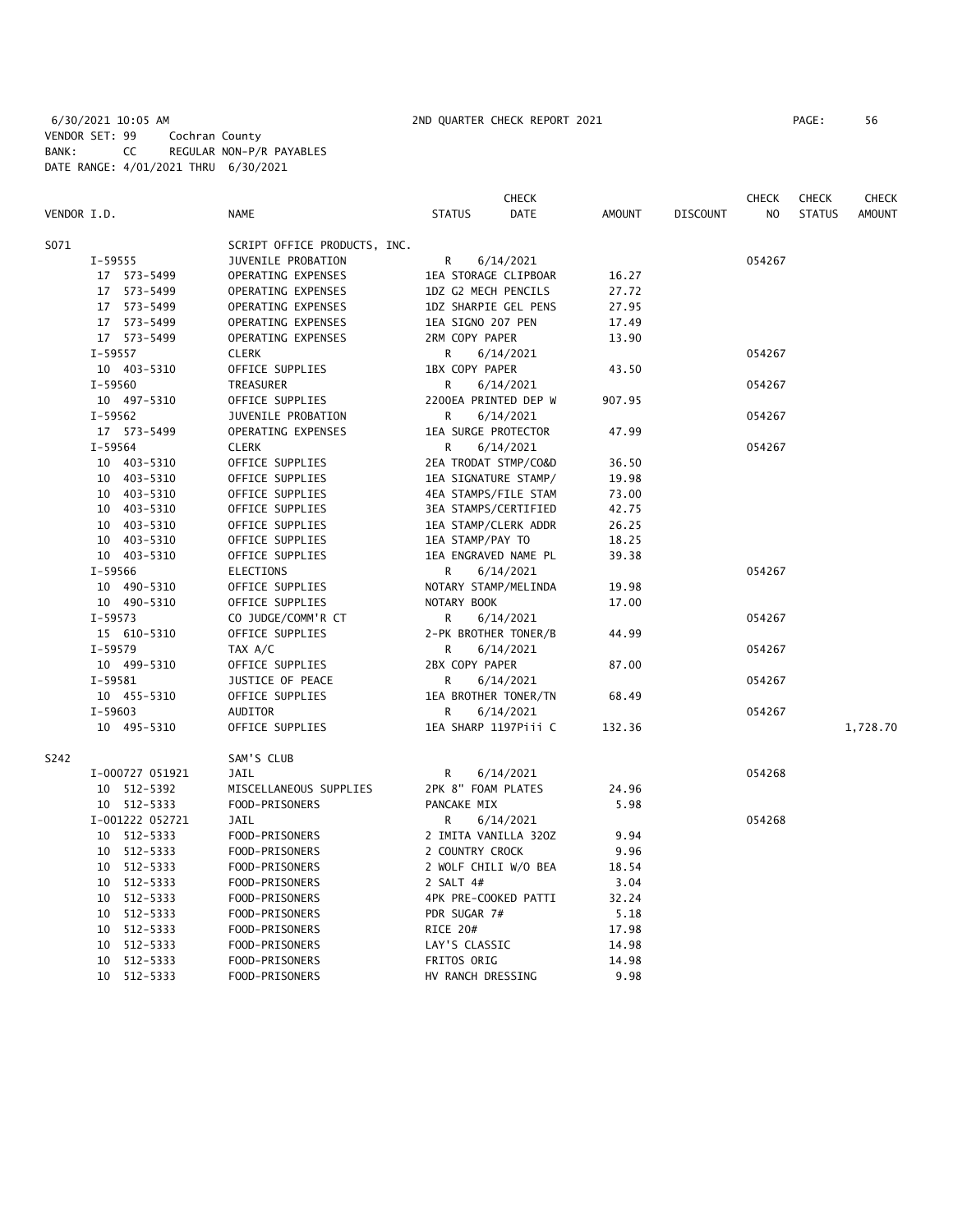6/30/2021 10:05 AM 2ND QUARTER CHECK REPORT 2021 PAGE: 57 VENDOR SET: 99 Cochran County BANK: CC REGULAR NON-P/R PAYABLES DATE RANGE: 4/01/2021 THRU 6/30/2021

|             |             |                 |                                |                                                  | <b>CHECK</b>         |               |                 | <b>CHECK</b>   | <b>CHECK</b>  | <b>CHECK</b>  |
|-------------|-------------|-----------------|--------------------------------|--------------------------------------------------|----------------------|---------------|-----------------|----------------|---------------|---------------|
| VENDOR I.D. |             |                 | <b>NAME</b>                    | <b>STATUS</b>                                    | <b>DATE</b>          | <b>AMOUNT</b> | <b>DISCOUNT</b> | N <sub>O</sub> | <b>STATUS</b> | <b>AMOUNT</b> |
| S242        |             |                 | SAM'S CLUB<br>(CONT)           |                                                  |                      |               |                 |                |               |               |
|             |             | I-001222 052721 | JAIL                           | R<br>6/14/2021                                   |                      |               |                 | 054268         |               |               |
|             |             | 10 512-5333     | FOOD-PRISONERS                 | FROOT LOOPS 43.60Z                               |                      | 6.98          |                 |                |               |               |
|             |             | 10 512-5333     | FOOD-PRISONERS                 | RAISIN BRAN 76.50Z                               |                      | 7.78          |                 |                |               |               |
|             |             | 10 512-5333     | FOOD-PRISONERS                 | CHEERIOS 40.70Z                                  |                      | 5.78          |                 |                |               |               |
|             |             | 10 512-5333     | FOOD-PRISONERS                 | EGGS/LG                                          |                      | 18.56         |                 |                |               |               |
|             |             | 10 512-5333     | FOOD-PRISONERS                 | 0ATS 10#                                         |                      | 8.98          |                 |                |               |               |
|             |             | 10 512-5333     | FOOD-PRISONERS                 | HONEY NUT CHEERIOS 4                             |                      | 6.88          |                 |                |               |               |
|             |             | 10 512-5333     | FOOD-PRISONERS                 | 2 BUTTER QTRS                                    |                      | 19.56         |                 |                |               |               |
|             |             | 10 512-5333     | FOOD-PRISONERS                 | FROSTED FLAKES 550Z                              |                      | 6.74          |                 |                |               |               |
|             |             | 10 512-5333     | FOOD-PRISONERS                 | 2 PANCAKE MIX 10#                                |                      | 11.96         |                 |                |               |               |
|             |             | 10 512-5333     | FOOD-PRISONERS                 | 2 SHRD CHEESE/MEX BL                             |                      | 26.96         |                 |                |               |               |
|             |             | 10 512-5333     | FOOD-PRISONERS                 | 2 BACON 200Z                                     |                      | 17.76         |                 |                |               |               |
|             |             | 10 512-5392     | MISCELLANEOUS SUPPLIES         | 2 BATH TISSUE                                    |                      | 36.92         |                 |                |               |               |
| 10 512-5333 |             |                 | FOOD-PRISONERS                 | 2 CHEDDAR CHEESE 106<br>14.12<br>2 SYRUP<br>9.96 |                      |               |                 |                |               |               |
|             | 10 512-5333 |                 | FOOD-PRISONERS                 |                                                  |                      |               |                 |                |               |               |
|             |             | 10 512-5333     | FOOD-PRISONERS                 | 4 CANOLA OIL 2-3QT                               |                      | 42.56         |                 |                |               |               |
|             |             | 10 512-5333     | FOOD-PRISONERS                 | 2 BSB CHKN 10#                                   |                      | 33.96         |                 |                |               |               |
|             |             | 10 512-5392     | MISCELLANEOUS SUPPLIES         | 3 PAPER TOWELS                                   |                      | 50.94         |                 |                |               |               |
|             |             | 10 512-5392     | MISCELLANEOUS SUPPLIES         | 2 DAWN                                           |                      | 18.96         |                 |                |               |               |
|             |             | 10 512-5333     | FOOD-PRISONERS                 | FRITO LAY VARIETY PA                             |                      | 13.98         |                 |                |               |               |
|             |             | 10 512-5333     | FOOD-PRISONERS                 | FRITO LAY PREMIERE P                             |                      | 13.98         |                 |                |               |               |
|             |             | 10 512-5392     | MISCELLANEOUS SUPPLIES         | <b>LYSOL</b>                                     |                      | 12.74         |                 |                |               |               |
|             |             | 10 512-5333     | FOOD-PRISONERS                 | DISC                                             |                      | 4.50CR        |                 |                |               | 549.32        |
| S260        |             |                 | SMITH SOUTH PLAINS ENTERPRISES |                                                  |                      |               |                 |                |               |               |
|             | I-085735    |                 | <b>PARK</b>                    | R                                                | 6/14/2021            |               |                 | 054269         |               |               |
|             |             | 10 660-5451     | REPAIR                         |                                                  | DIPSTICK/'10 F150 #7 | 44.47         |                 |                |               | 44.47         |
| S464        |             |                 | LISA SMITH, CO/DIST CLERK      |                                                  |                      |               |                 |                |               |               |
|             |             | I-MILEAGE 6/21  | <b>CLERK</b>                   | R                                                | 6/14/2021            |               |                 | 054270         |               |               |
|             |             | 10 403-5427     | CONTINUING EDUCATION           |                                                  | 264 MI TO/FR AMARILL | 147.84        |                 |                |               | 147.84        |
| T051        |             |                 | TAC RISK MANAGEMENT POOL       |                                                  |                      |               |                 |                |               |               |
|             |             | I-3RD QTR 2021  | WORKERS COMP/ALL DEPTS         | R                                                | 6/14/2021            |               |                 | 054271         |               |               |
|             |             | 10 000-2500.10  | RESERVE FOR W/C, UNEMPLYMNT    |                                                  | 3RD QTR WORKERS COMP | 5,466.00      |                 |                |               | 5,466.00      |
| T083        |             |                 | TYLER TECHNOLOGIES, INC        |                                                  |                      |               |                 |                |               |               |
|             |             | I-025-335245    | NON-DEPT'L                     | R                                                | 6/14/2021            |               |                 | 054272         |               |               |
|             |             | 10 409-5411     | MAINTENANCE CONTRACTS          |                                                  | INCODE FINANCIALS 7/ | 7,568.26      |                 |                |               |               |
|             |             | 10 409-5411     | MAINTENANCE CONTRACTS          | NETWORK SVCS                                     |                      | 1,335.79      |                 |                |               |               |
|             |             | 10 409-5411     | MAINTENANCE CONTRACTS          | ACUCORP ACUSERVER                                |                      | 514.82        |                 |                |               | 9,418.87      |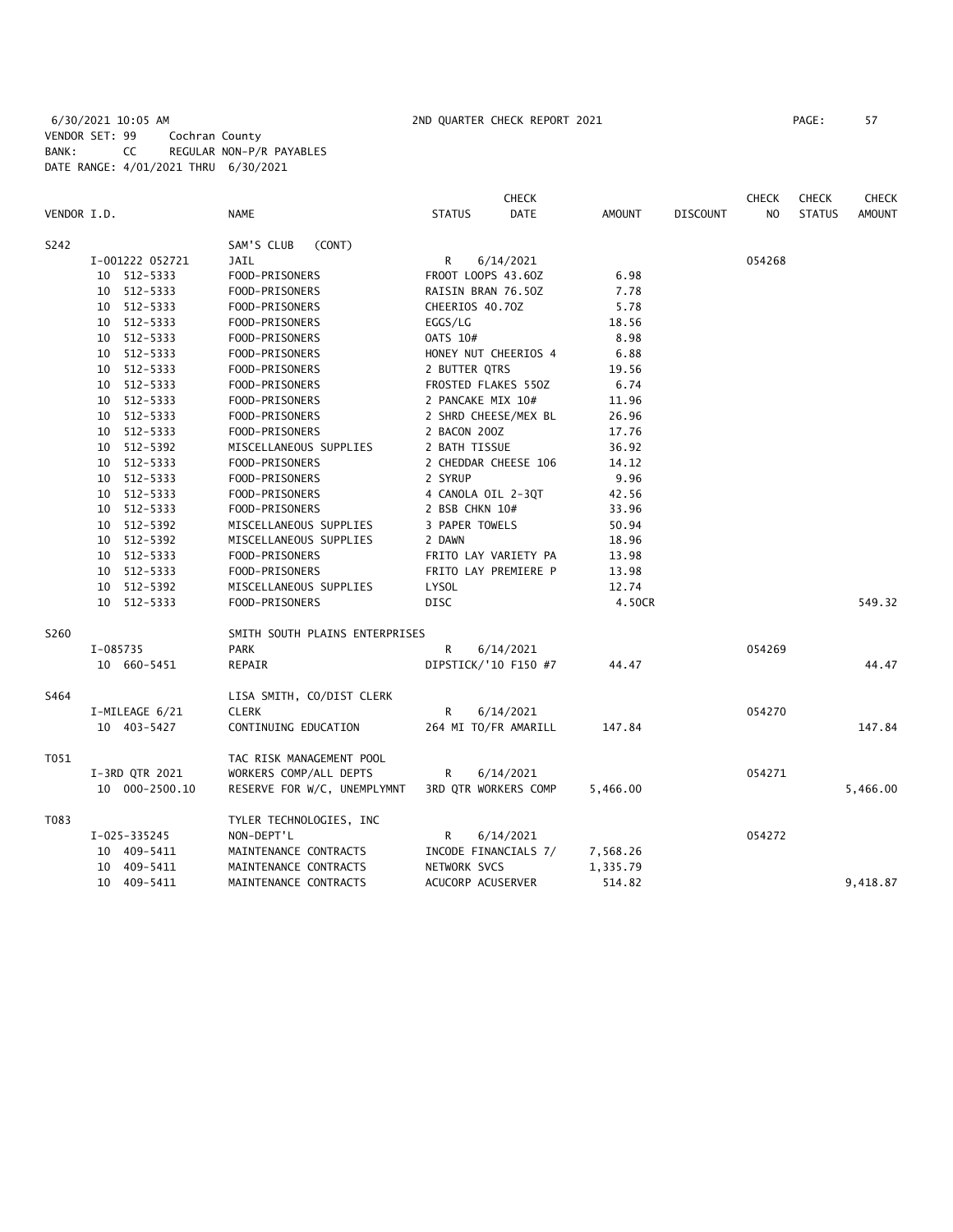6/30/2021 10:05 AM 2ND QUARTER CHECK REPORT 2021 PAGE: 58 VENDOR SET: 99 Cochran County BANK: CC REGULAR NON-P/R PAYABLES DATE RANGE: 4/01/2021 THRU 6/30/2021

|                  |            |                                |                              |                      | <b>CHECK</b>         |               |                 | CHECK  | <b>CHECK</b>  | <b>CHECK</b>  |
|------------------|------------|--------------------------------|------------------------------|----------------------|----------------------|---------------|-----------------|--------|---------------|---------------|
| VENDOR I.D.      |            |                                | <b>NAME</b>                  | <b>STATUS</b>        | <b>DATE</b>          | <b>AMOUNT</b> | <b>DISCOUNT</b> | NO     | <b>STATUS</b> | <b>AMOUNT</b> |
| T087             |            |                                | TEXAS DEPARTMENT OF HEALTH   |                      |                      |               |                 |        |               |               |
|                  |            | I-2013665                      | <b>CLERK</b>                 | R                    | 6/14/2021            |               |                 | 054273 |               |               |
|                  |            | 10 403-5310                    | OFFICE SUPPLIES              |                      | 6 REMOTE BIRTH ACCES | 10.98         |                 |        |               | 10.98         |
| V <sub>053</sub> |            |                                | VP PLUMBING INC.             |                      |                      |               |                 |        |               |               |
|                  | $I - 3026$ |                                | <b>PARK</b>                  | R                    | 6/14/2021            |               |                 | 054274 |               |               |
|                  |            | 10 660-5451                    | REPAIR                       |                      | CUT WALL/RPL WATER L | 540.00        |                 |        |               |               |
|                  |            | 10 660-5451                    | REPAIR                       | PARTS/MEN'S RR       |                      | 186.60        |                 |        |               |               |
|                  | $I - 3030$ |                                | <b>PARK</b>                  | R                    | 6/14/2021            |               |                 | 054274 |               |               |
|                  |            | 10 660-5451                    | REPAIR                       | RPR FLUSH VALVE/MEN' |                      | 330.00        |                 |        |               |               |
|                  |            | 10 660-5451                    | REPAIR                       | <b>PARTS</b>         |                      | 96.13         |                 |        |               |               |
|                  | $I - 3050$ |                                | JAIL                         | R                    | 6/14/2021            |               |                 | 054274 |               |               |
|                  |            | 10 512-5451                    | REPAIR                       |                      | CLEAN OUT SHOWER 30' | 412.50        |                 |        |               |               |
|                  |            | 10 512-5451                    | REPAIR                       | MACHINE              |                      | 25.00         |                 |        |               | 1,590.23      |
|                  |            |                                |                              |                      |                      |               |                 |        |               |               |
| WO10             |            |                                | WEST TEXAS GAS INC           |                      |                      |               |                 |        |               |               |
|                  |            | C-020036001501 04/21 PARK/SHOP |                              | R                    | 6/14/2021            |               |                 | 054275 |               |               |
|                  |            | 10 660-5440                    | UTILITIES & IRRIGATION       |                      | GAS SVC 3/29-4/27/21 | 17.00         |                 |        |               |               |
|                  |            | 10 660-5440                    | UTILITIES & IRRIGATION       | <b>GRIP REFUND</b>   |                      | 5.18CR        |                 |        |               |               |
|                  |            | 10 660-5440                    | UTILITIES & IRRIGATION       | EDIT REFUND          |                      | 28.06CR       |                 |        |               |               |
|                  |            | 10 660-5440                    | UTILITIES & IRRIGATION       | P/L SAFETY FEE       |                      | 1.00          |                 |        |               |               |
|                  |            | C-020049022001 04/21 PREC 3    |                              | R                    | 6/14/2021            |               |                 | 054275 |               |               |
|                  |            | 15 623-5440                    | UTILITIES                    | 3.1MCF 3/29-4/27/21  |                      | 8.34          |                 |        |               |               |
|                  |            | 15 623-5440                    | UTILITIES                    | COST OF GAS (2.635)  |                      | 8.16          |                 |        |               |               |
|                  |            | 15 623-5440                    | UTILITIES                    | <b>CUSTOMER CHG</b>  |                      | 30.00         |                 |        |               |               |
|                  |            | 15 623-5440                    | UTILITIES                    | <b>EXP SURCHG</b>    |                      | 0.23          |                 |        |               |               |
|                  |            | 15 623-5440                    | UTILITIES                    | <b>GRIP REFUND</b>   |                      | 11.40CR       |                 |        |               |               |
|                  |            | 15 623-5440                    | UTILITIES                    | EDIT REFUND          |                      | 63.05CR       |                 |        |               |               |
|                  |            | I-020036001501 05/21 PARK/SHOP |                              | R                    | 6/14/2021            |               |                 | 054275 |               |               |
|                  |            | 10 660-5440                    | UTILITIES & IRRIGATION       |                      | GAS SVC 4/27-5/27/21 | 17.00         |                 |        |               |               |
|                  |            | I-020049022001 05/21 PREC 3    |                              | R.                   | 6/14/2021            |               |                 | 054275 |               |               |
|                  |            | 15 623-5440                    | UTILITIES                    |                      | 2MCF 4/27-5/27/21 (2 | 5.38          |                 |        |               |               |
|                  |            | 15 623-5440                    | UTILITIES                    | COST OF GAS (2.914)  |                      | 5.82          |                 |        |               |               |
|                  |            | 15 623-5440                    | UTILITIES                    | <b>CUSTOMER CHG</b>  |                      | 30.00         |                 |        |               |               |
|                  |            | 15 623-5440                    | UTILITIES                    | <b>EXP SURCHG</b>    |                      | 0.15          |                 |        |               | 15.39         |
| W055             |            |                                | WINDSTREAM COMMUNICATIONS SW |                      |                      |               |                 |        |               |               |
|                  |            | $C-266-5412$                   | NON-DEPT'L/DIST CT/CONSTABLE | R                    | 6/14/2021            |               |                 | 054276 |               |               |
|                  |            | 10 409-5420                    | TELECOMMUNICATIONS           | BASIC SVC/CONSTABLE  |                      | 41.78         |                 |        |               |               |
|                  |            | 10 409-5420                    | TELECOMMUNICATIONS           |                      | UNLTD LONG DISTANCE/ | 60.00         |                 |        |               |               |
|                  |            | 10 409-5420                    | TELECOMMUNICATIONS           | FEESx2               |                      | 47.24         |                 |        |               |               |
|                  |            | 10 409-5420                    | TELECOMMUNICATIONS           | PICC CHG             |                      | 1.16          |                 |        |               |               |
|                  |            | 10 409-5420                    | TELECOMMUNICATIONS           |                      | BASIC SVC ADJ 3/31-4 | 28.00         |                 |        |               |               |
|                  |            | 10 409-5420                    | TELECOMMUNICATIONS           |                      | OPTIONAL SVC ADJ 3/3 | 14.00         |                 |        |               |               |
|                  | 10         | 409–5420                       | TELECOMMUNICATIONS           |                      | HI-SPEED SVC ADJ 3/3 | 178.86CR      |                 |        |               |               |
|                  | 10         | 409-5420                       | TELECOMMUNICATIONS           |                      | BASIC SVC ADJ 4/22-5 | 40.00         |                 |        |               |               |
|                  |            | 10 409-5420                    | TELECOMMUNICATIONS           |                      | HI-SPEED SVC ADJ 4/2 | 255.52CR      |                 |        |               |               |
|                  |            | 10 409-5420                    | TELECOMMUNICATIONS           | LONG DISTANCE SVC    |                      | 2.58          |                 |        |               |               |
|                  |            | I-266-0638 MAY21               | NON-DEPT'L/MUSEUM            | R                    | 6/14/2021            |               |                 | 054276 |               |               |
|                  |            |                                |                              |                      |                      |               |                 |        |               |               |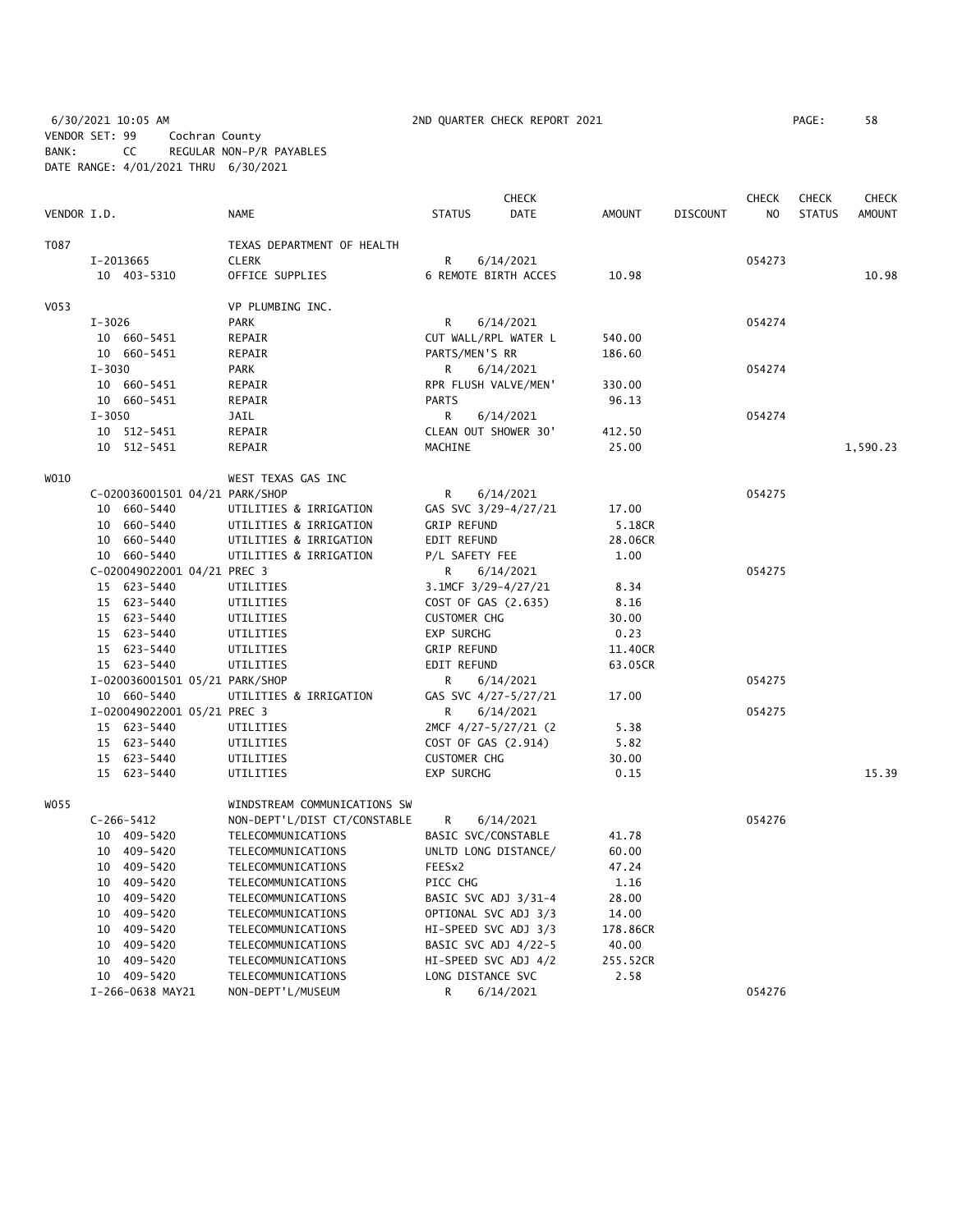|             |                  |                             | CHECK                        |               |                 | CHECK  | <b>CHECK</b>  | <b>CHECK</b>  |
|-------------|------------------|-----------------------------|------------------------------|---------------|-----------------|--------|---------------|---------------|
| VENDOR I.D. |                  | <b>NAME</b>                 | <b>STATUS</b><br><b>DATE</b> | <b>AMOUNT</b> | <b>DISCOUNT</b> | NO.    | <b>STATUS</b> | <b>AMOUNT</b> |
| WO 55       |                  | WINDSTREAM COMMUNICATIONS   | (CONT)                       |               |                 |        |               |               |
|             | I-266-0638 MAY21 | NON-DEPT'L/MUSEUM           | R<br>6/14/2021               |               |                 | 054276 |               |               |
|             | 10 409-5420      | TELECOMMUNICATIONS          | BASIC SVC                    | 42.58         |                 |        |               |               |
|             | 10 409-5420      | TELECOMMUNICATIONS          | LATE FEE                     | 33.04         |                 |        |               |               |
|             | 10 409-5420      | TELECOMMUNICATIONS          | <b>FEES</b>                  | 30.89         |                 |        |               |               |
|             | 10 409-5420      | TELECOMMUNICATIONS          | PICC CHG                     | 1.16          |                 |        |               |               |
|             | I-266-5051 MAY21 | NON-DEPT'L/LIBRARY          | R<br>6/14/2021               |               |                 | 054276 |               |               |
|             | 10 409-5420      | TELECOMMUNICATIONS          | BASIC SVC/2 LINES            | 126.12        |                 |        |               |               |
|             | 10 409-5420      | TELECOMMUNICATIONS          | <b>FEES</b>                  | 43.09         |                 |        |               |               |
|             | 10 409-5420      | TELECOMMUNICATIONS          | LONG DISTANCE SVC            | 1.24          |                 |        |               |               |
|             | I-266-5074 MAY21 | NON-DEPT'L/ADULT PROBATION  | R<br>6/14/2021               |               |                 | 054276 |               |               |
|             | 10 409-5420      | TELECOMMUNICATIONS          | BASIC SVC                    | 37.30         |                 |        |               |               |
|             | 10 409-5420      | TELECOMMUNICATIONS          | <b>FEES</b>                  | 18.88         |                 |        |               |               |
|             | I-266-5161 MAY21 | NON-DEPT'L/TREASURER        | R<br>6/14/2021               |               |                 | 054276 |               |               |
|             | 10 409-5420      | TELECOMMUNICATIONS          | BASIC SVC                    | 37.30         |                 |        |               |               |
|             | 10 409-5420      | TELECOMMUNICATIONS          | <b>FEES</b>                  | 18.88         |                 |        |               |               |
|             | 10 409-5420      | TELECOMMUNICATIONS          | LONG DISTANCE SVC            | 0.32          |                 |        |               |               |
|             | I-266-5171 MAY21 | NON-DEPT'L/TAX A/C          | R<br>6/14/2021               |               |                 | 054276 |               |               |
|             | 10 409-5420      | TELECOMMUNICATIONS          | BASIC SVC/3 LINES            | 116.58        |                 |        |               |               |
|             | 10 409-5420      | TELECOMMUNICATIONS          | <b>FEES</b>                  | 71.57         |                 |        |               |               |
|             | 10 409-5420      | TELECOMMUNICATIONS          | CR ADJ                       | 10.00CR       |                 |        |               |               |
|             | 10 409-5420      | TELECOMMUNICATIONS          | CR HI-SPEED SVC 4/22         | 127.76CR      |                 |        |               |               |
|             | 10 409-5420      | TELECOMMUNICATIONS          | LONG DISTANCE SVC            | 13.95         |                 |        |               |               |
|             | I-266-5211 MAY21 | NON-DEPT'L/SHERIFF          | R<br>6/14/2021               |               |                 | 054276 |               |               |
|             | 10 409-5420      | TELECOMMUNICATIONS          | BASIC SVC/3 LINES            | 132.94        |                 |        |               |               |
|             | 10 409-5420      | TELECOMMUNICATIONS          | <b>FEES</b>                  | 64.67         |                 |        |               |               |
|             | 10 409-5420      | TELECOMMUNICATIONS          | LONG DISTANCE SVC            | 7.63          |                 |        |               |               |
|             | I-266-5215 MAY21 | NON-DEPT'L/EXT SVC          | R<br>6/14/2021               |               |                 | 054276 |               |               |
|             | 10 409-5420      | TELECOMMUNICATIONS          | BASIC SVC/3 LINES            | 103.39        |                 |        |               |               |
|             | 10 409-5420      | TELECOMMUNICATIONS          | <b>FEES</b>                  | 64.62         |                 |        |               |               |
|             | 10 409-5420      | TELECOMMUNICATIONS          | HI-SPEED SVC ADJ 3/3         | 27.99CR       |                 |        |               |               |
|             | 10 409-5420      | TELECOMMUNICATIONS          | HI-SPEED SVC ADJ 4/2         | 39.99CR       |                 |        |               |               |
|             | 10 409-5420      | TELECOMMUNICATIONS          | LONG DISTANCE SVC            | 0.13          |                 |        |               |               |
|             | I-266-5302 MAY21 | NON-DEPT'L/JUSTICE OF PEACE | R<br>6/14/2021               |               |                 | 054276 |               |               |
|             | 10 409-5420      | TELECOMMUNICATIONS          | BASIC SVC                    | 31.83         |                 |        |               |               |
|             | 10 409-5420      | TELECOMMUNICATIONS          | <b>FEES</b>                  | 18.87         |                 |        |               |               |
|             | 10 409-5420      | TELECOMMUNICATIONS          | LONG DISTANCE SVC            | 3.23          |                 |        |               |               |
|             | I-266-5411 MAY21 | JUVENILE PROBATION          | R<br>6/14/2021               |               |                 | 054276 |               |               |
|             | 17 573-5499      | OPERATING EXPENSES          | BASIC SVC                    | 31.83         |                 |        |               |               |
|             | 17 573-5499      | OPERATING EXPENSES          | <b>FEES</b>                  | 18.87         |                 |        |               |               |
|             | 17 573-5499      | OPERATING EXPENSES          | LONG DISTANCE SVC            | 0.16          |                 |        |               |               |
|             | I-266-5450 MAY21 | NON-DEPT'L/CLERK            | R<br>6/14/2021               |               |                 | 054276 |               |               |
|             | 10 409-5420      | TELECOMMUNICATIONS          | BASIC SVC/3 LINES            | 113.00        |                 |        |               |               |
|             | 10 409-5420      | TELECOMMUNICATIONS          | <b>FEES</b>                  | 72.28         |                 |        |               |               |
|             | 10 409-5420      | TELECOMMUNICATIONS          | LONG DISTANCE SVC            | 15.66         |                 |        |               |               |
|             | I-266-5508 MAY21 | NON-DEPT'L/COMM CT/CO JDG   | R<br>6/14/2021               |               |                 | 054276 |               |               |
|             | 10 409-5420      | TELECOMMUNICATIONS          | BASIC SVC/2 LINES            | 64.76         |                 |        |               |               |
|             | 10 409-5420      | TELECOMMUNICATIONS          | <b>FEES</b>                  | 60.41         |                 |        |               |               |
|             |                  |                             |                              |               |                 |        |               |               |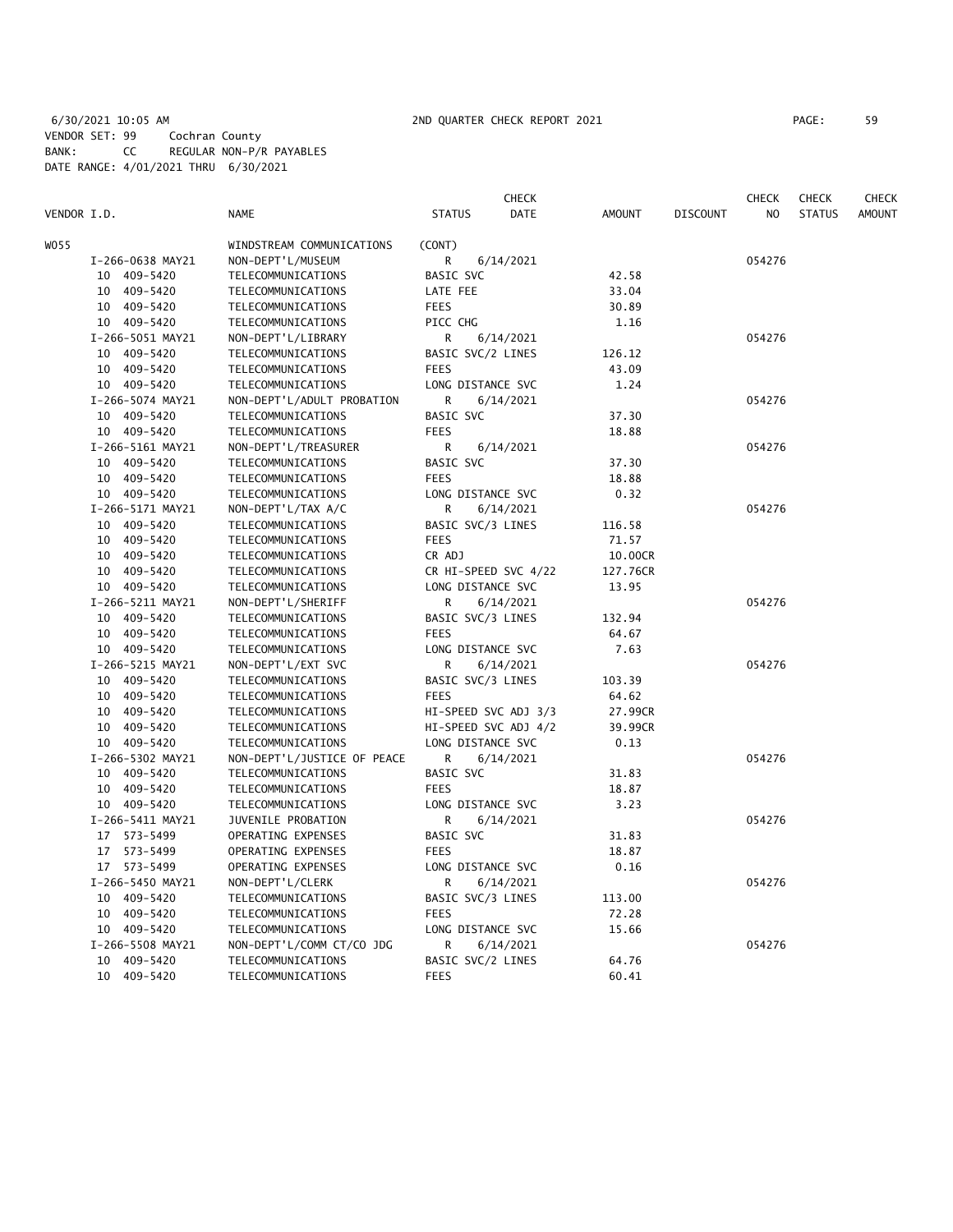# 6/30/2021 10:05 AM 2ND QUARTER CHECK REPORT 2021 PAGE: 60 VENDOR SET: 99 Cochran County BANK: CC REGULAR NON-P/R PAYABLES DATE RANGE: 4/01/2021 THRU 6/30/2021

|             |                   |                           |                                           | <b>CHECK</b>         |          |                 | <b>CHECK</b> | <b>CHECK</b>  | <b>CHECK</b> |
|-------------|-------------------|---------------------------|-------------------------------------------|----------------------|----------|-----------------|--------------|---------------|--------------|
| VENDOR I.D. |                   | <b>NAME</b>               | <b>STATUS</b>                             | DATE                 | AMOUNT   | <b>DISCOUNT</b> | NO.          | <b>STATUS</b> | AMOUNT       |
| WO 55       |                   | WINDSTREAM COMMUNICATIONS | (CONT)                                    |                      |          |                 |              |               |              |
|             | I-266-5508 MAY21  | NON-DEPT'L/COMM CT/CO JDG | R                                         | 6/14/2021            |          |                 | 054276       |               |              |
|             | 10 409-5420       | TELECOMMUNICATIONS        |                                           | LONG DISTANCE SVC    |          |                 |              |               |              |
|             | I-266-5700 MAY21  | NON-DEPT'L/SHERIFF        | R                                         | 6/14/2021            | 0.08     |                 | 054276       |               |              |
|             | 10 409-5420       | TELECOMMUNICATIONS        | BASIC SVC                                 |                      | 48.37    |                 |              |               |              |
|             | 10 409-5420       | TELECOMMUNICATIONS        | <b>FEES</b>                               |                      | 15.22    |                 |              |               |              |
|             | 10 409-5420       | TELECOMMUNICATIONS        | LONG DISTANCE SVC                         |                      | 1.51     |                 |              |               |              |
|             | I-266-5822 MAY21  |                           | R                                         |                      |          |                 | 054276       |               |              |
|             |                   | NON-DEPT'L/AUDITOR        |                                           | 6/14/2021            |          |                 |              |               |              |
|             | 10 409-5420       | TELECOMMUNICATIONS        | BASIC SVC/2 LINES<br>4G WIRELESS DATA BKU |                      | 19.90    |                 |              |               |              |
|             | 10 409-5420       | TELECOMMUNICATIONS        |                                           |                      | 55.00    |                 |              |               |              |
|             | 10 409-5420       | TELECOMMUNICATIONS        | ADD'L LINE W/BUNDLE                       |                      | 30.00    |                 |              |               |              |
|             | 10 409-5420       | TELECOMMUNICATIONS        | UNLTD VOICE BUNDLE                        |                      | 60.00    |                 |              |               |              |
|             | 10 409-5420       | TELECOMMUNICATIONS        | ST IP-INITIAL BLK OF                      |                      | 15.00    |                 |              |               |              |
|             | 10 409-5420       | TELECOMMUNICATIONS        | STATIC IP BLK OF 8                        |                      | 20.00    |                 |              |               |              |
|             | 10 409-5420       | TELECOMMUNICATIONS        | <b>FEES</b>                               |                      | 44.59    |                 |              |               |              |
|             | 10 409-5420       | TELECOMMUNICATIONS        | 100M FIBER OPTIC SVC                      |                      | 1,133.00 |                 |              |               |              |
|             | 10 409-5420       | TELECOMMUNICATIONS        | 2 PICC CHG                                |                      | 2.32     |                 |              |               |              |
|             | 10 409-5420       | TELECOMMUNICATIONS        | ACCESS CHG ADJ                            |                      | 6.44CR   |                 |              |               |              |
|             | 10 409-5420       | TELECOMMUNICATIONS        | BASIC SVC ADJ 3/31-4                      |                      | 33.68    |                 |              |               |              |
|             | 10 409-5420       | TELECOMMUNICATIONS        | OPTIONAL SVC ADJ 3/3                      |                      | 14.00    |                 |              |               |              |
|             | 10 409-5420       | TELECOMMUNICATIONS        | HI-SPEED SVC ADJ 3/3                      |                      | 178.86CR |                 |              |               |              |
|             | 10 409-5420       | TELECOMMUNICATIONS        | ACCESS CHG ADJ 4/22-                      |                      | 9.20CR   |                 |              |               |              |
|             | 10 409-5420       | TELECOMMUNICATIONS        | BASIC SVC ADJ 4/22-5                      |                      | 48.12    |                 |              |               |              |
|             | 10 409-5420       | TELECOMMUNICATIONS        | HI-SPEED SVC ADJ 4/2                      |                      | 255.52CR |                 |              |               |              |
|             | 10 409-5420       | TELECOMMUNICATIONS        | LONG DISTANCE SVC                         |                      | 7.45     |                 |              |               |              |
|             | I-266-8661 MAY21  | NON-DEPT'L/SHERIFF        | R                                         | 6/14/2021            |          |                 | 054276       |               |              |
|             | 10 409-5420       | TELECOMMUNICATIONS        | BASIC SVC/2 LINES                         |                      | 75.21    |                 |              |               |              |
|             | 10 409-5420       | TELECOMMUNICATIONS        | <b>FEES</b>                               |                      | 43.09    |                 |              |               |              |
|             | I-266-8888 MAY21  | NON-DEPT'L/SHERIFF        | R                                         | 6/14/2021            |          |                 | 054276       |               |              |
|             | 10 409-5420       | TELECOMMUNICATIONS        | BASIC SVC/FAX LINE                        |                      | 32.38    |                 |              |               |              |
|             | 10 409-5420       | TELECOMMUNICATIONS        | <b>FEES</b>                               |                      | 15.19    |                 |              |               |              |
|             | 10 409-5420       | TELECOMMUNICATIONS        | LONG DISTANCE SVC                         |                      | 0.17     |                 |              |               | 2,256.08     |
| <b>WO70</b> |                   | R D WALLACE OIL CO INC    |                                           |                      |          |                 |              |               |              |
|             | I-12520010 MAY 21 | CEMETERY/AIRPORT          | R                                         | 6/14/2021            |          |                 | 054278       |               |              |
|             | 10 516-5330       | FUEL & OIL                | 303.2GL DYED DIESEL                       |                      | 770.13   |                 |              |               |              |
|             |                   | FUEL & OIL                |                                           |                      | 65.36    |                 |              |               |              |
|             | 10 516-5330       |                           | 26.01GL UNL 5/5                           |                      |          |                 |              |               |              |
|             | 30 518-5330       | FUEL & OIL                | 28.51GL UNL 5/14                          |                      | 71.65    |                 |              |               |              |
|             | 10 516-5330       | FUEL & OIL                | 26.02GL UNL 5/21                          |                      | 66.95    |                 |              |               |              |
|             | I-12520021 MAY 21 | PREC 3                    | R                                         | 6/14/2021            |          |                 | 054278       |               |              |
|             | 15 623-5330       | FUEL AND OIL              |                                           | 310GL DYED DIESEL 5/ | 787.40   |                 |              |               |              |
|             | 15 623-5330       | FUEL AND OIL              | 2 80-0Z PWR SVC                           |                      | 25.90    |                 |              |               |              |
|             | 15 623-5330       | FUEL AND OIL              | 230GL DYED DIESEL 5/                      |                      | 584.20   |                 |              |               |              |
|             | 15 623-5330       | FUEL AND OIL              | 1 80-0Z PWR SVC                           |                      | 12.95    |                 |              |               |              |
|             | 15 623-5330       | FUEL AND OIL              | 63.7GL REG ETH 5/17                       |                      | 164.03   |                 |              |               |              |
|             | 15 623-5330       | FUEL AND OIL              | 52.2GL REG ETH 5/28                       |                      | 134.42   |                 |              |               |              |
|             | I-12520030 MAY 21 | PREC 1                    | R                                         | 6/14/2021            |          |                 | 054278       |               |              |
|             | 15 621-5330       | FUEL & OIL                | 51GL DYED DIESEL 5/1                      |                      | 119.34   |                 |              |               |              |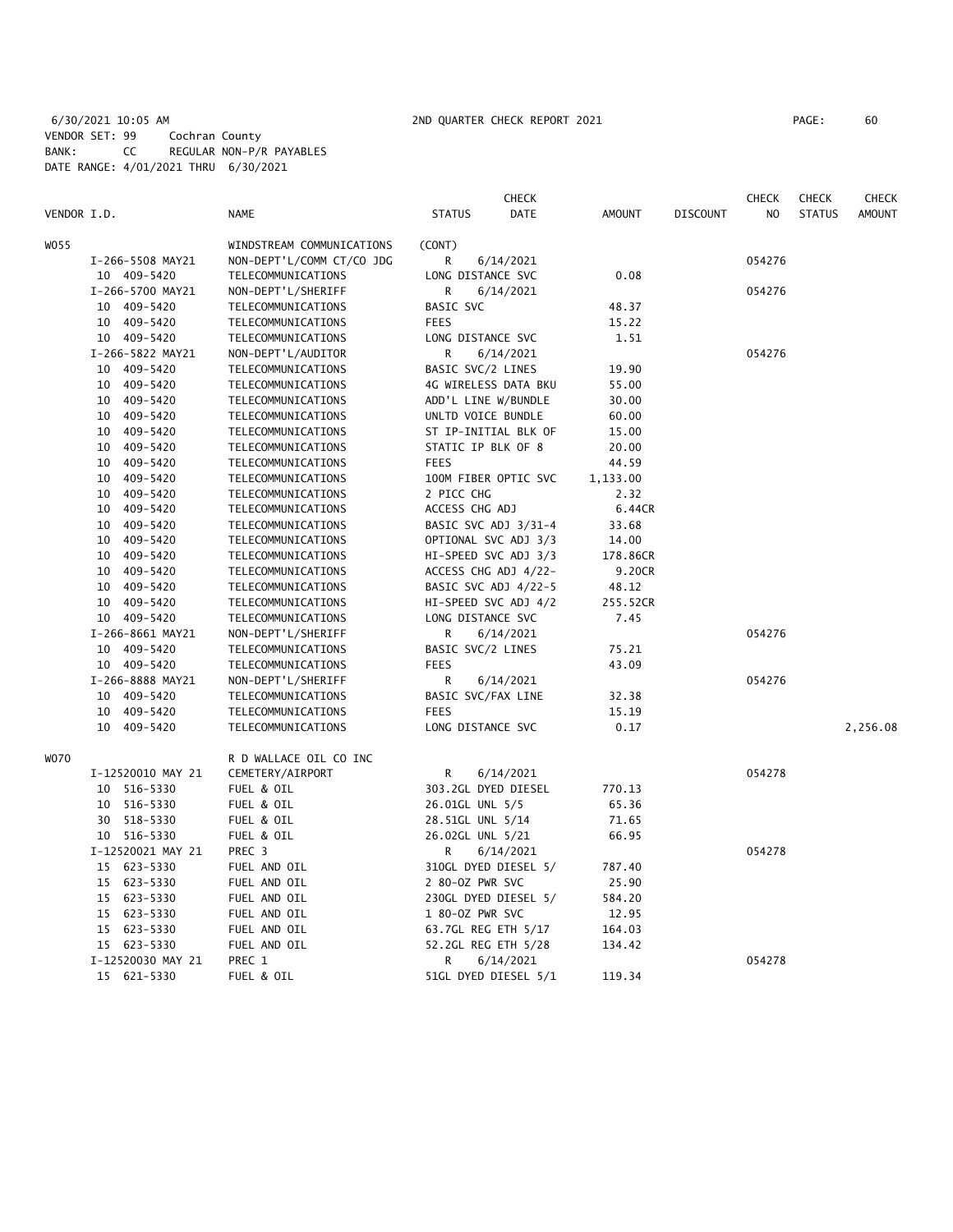6/30/2021 10:05 AM 2ND QUARTER CHECK REPORT 2021 PAGE: 61 VENDOR SET: 99 Cochran County BANK: CC REGULAR NON-P/R PAYABLES DATE RANGE: 4/01/2021 THRU 6/30/2021

|             |                   |                        |                      | CHECK                        |                 | <b>CHECK</b>   | <b>CHECK</b>  | <b>CHECK</b>  |
|-------------|-------------------|------------------------|----------------------|------------------------------|-----------------|----------------|---------------|---------------|
| VENDOR I.D. |                   | <b>NAME</b>            | <b>STATUS</b>        | <b>DATE</b><br><b>AMOUNT</b> | <b>DISCOUNT</b> | N <sub>O</sub> | <b>STATUS</b> | <b>AMOUNT</b> |
| W070        |                   | R D WALLACE OIL CO INC | (CONT)               |                              |                 |                |               |               |
|             | I-12520030 MAY 21 | PREC 1                 | R<br>6/14/2021       |                              |                 | 054278         |               |               |
|             | 15 621-5330       | FUEL & OIL             | 17.5GL CLEAR DIESEL  | 46.46                        |                 |                |               |               |
|             | 15 621-5330       | FUEL & OIL             | 904GL DYED DIESEL 5/ | 2,115.36                     |                 |                |               |               |
|             | 15 621-5330       | FUEL & OIL             | 3 80-0Z PWR SVC      | 38.85                        |                 |                |               |               |
|             | 15 621-5330       | FUEL & OIL             | 4.45GL UNL 5/10      | 11.18                        |                 |                |               |               |
|             | 15 621-5330       | FUEL & OIL             | 12.38GL UNL 5/10     | 31.11                        |                 |                |               |               |
|             | 15 621-5330       | FUEL & OIL             | 24.31GL UNL 5/19     | 62.55                        |                 |                |               |               |
|             | 15 621-5330       | FUEL & OIL             | 26.33GL UNL 5/27     | 67.75                        |                 |                |               |               |
|             | I-12520032 MAY 21 | PREC 2                 | R<br>6/14/2021       |                              |                 | 054278         |               |               |
|             | 15 622-5330       | FUEL AND OIL           | 899GL DYED DIESEL 5/ | 2,283.46                     |                 |                |               |               |
|             | 15 622-5330       | FUEL AND OIL           | 4 80-0Z PWR SVC      | 51.80                        |                 |                |               |               |
|             | 15 622-5330       | FUEL AND OIL           | 14.69GL 5/3          | 36.92                        |                 |                |               |               |
|             | 15 622-5330       | FUEL AND OIL           | 13.98GL UNL 5/11     | 35.13                        |                 |                |               |               |
|             | 15 622-5330       | FUEL AND OIL           | 17.3GL UNL 5/13      | 43.48                        |                 |                |               |               |
|             | 15 622-5330       | FUEL AND OIL           | 22.3GL UNL 5/19      | 57.37                        |                 |                |               |               |
|             | I-12520041 MAY 21 | PREC 4                 | R<br>6/14/2021       |                              |                 | 054278         |               |               |
|             | 15 624-5330       | FUEL AND OIL           | 22.5GL UNL 5/5       | 56.55                        |                 |                |               |               |
|             | 15 624-5330       | FUEL AND OIL           | 2.66GL UNL 5/11      | 6.67                         |                 |                |               |               |
|             | 15 624-5330       | FUEL AND OIL           | 19.3GL UNL 5/24      | 49.66                        |                 |                |               |               |
|             | I-12520043 MAY 21 | SHERIFF                | R<br>6/14/2021       |                              |                 | 054278         |               |               |
|             | 10 560-5330       | FUEL AND OIL           | 839.231GL UNL        | 2,261.73                     |                 |                |               |               |
|             | 10 560-5330       | FUEL AND OIL           | 134.64GL UNL/CARD#25 | 344.82                       |                 |                |               |               |
|             | 10 560-5330       | FUEL AND OIL           | 99.11GL UNL/CARD#867 | 250.27                       |                 |                |               |               |
|             | I-12520252 MAY 21 | CONSTABLE              | R<br>6/14/2021       |                              |                 | 054278         |               |               |
|             | 10 550-5330       | FUEL & OIL             | 20GL UNL 5/5         | 50.27                        |                 |                |               |               |
|             | 550-5330<br>10    | FUEL & OIL             | 10GL UNL 5/7         | 25.14                        |                 |                |               |               |
|             | 550-5330<br>10    | FUEL & OIL             | 20GL UNL 5/14        | 50.26                        |                 |                |               |               |
|             | 550-5330<br>10    | FUEL & OIL             | 19.2GL UNL 5/20      | 49.40                        |                 |                |               |               |
|             | 10 550-5330       | FUEL & OIL             | 20GL UNL 5/26        | 51.47                        |                 |                |               |               |
|             | 10 550-5330       | FUEL & OIL             | 13.51GL UNL 5/31     | 34.75                        |                 |                |               | 10,914.74     |
|             |                   |                        |                      |                              |                 |                |               |               |
| W164        |                   | WARREN CAT             |                      |                              |                 |                |               |               |
|             | I-W0020151218     | PREC 3                 | 6/14/2021<br>R       |                              |                 | 054279         |               |               |
|             | 15 623-5451       | REPAIRS                | RPL CAB DOOR/CAT#060 | 471.90                       |                 |                |               |               |
|             | 15 623-5451       | REPAIRS                | GLASS DOOR #357-9236 | 659.62                       |                 |                |               |               |
|             | 15 623-5451       | <b>REPAIRS</b>         | SUPPLY CHG           | 22.00                        |                 |                |               | 1,153.52      |
| W235        |                   | VANDY NELSON dba       |                      |                              |                 |                |               |               |
|             | I-3807            | CRTHSE/ACT BLDG/LIB    | R<br>6/14/2021       |                              |                 | 054280         |               |               |
|             | 10 510-5332       | CUSTODIAL SUPPLIES     | SPRAY BUGS           | 70.00                        |                 |                |               |               |
|             | 10 662-5332       | CUSTODIAL SUPPLIES     | SPRAY BUGS           | 45.00                        |                 |                |               |               |
|             | 10 650-5332       | CUSTODIAL SUPPLIES     | SPRAY BUGS           | 35.00                        |                 |                |               |               |
|             | $I - 3809$        | COURTHOUSE/ANNEX       | R<br>6/14/2021       |                              |                 | 054280         |               |               |
|             | 10 510-5332       | CUSTODIAL SUPPLIES     | SPRAY BUGS           | 50.00                        |                 |                |               | 200.00        |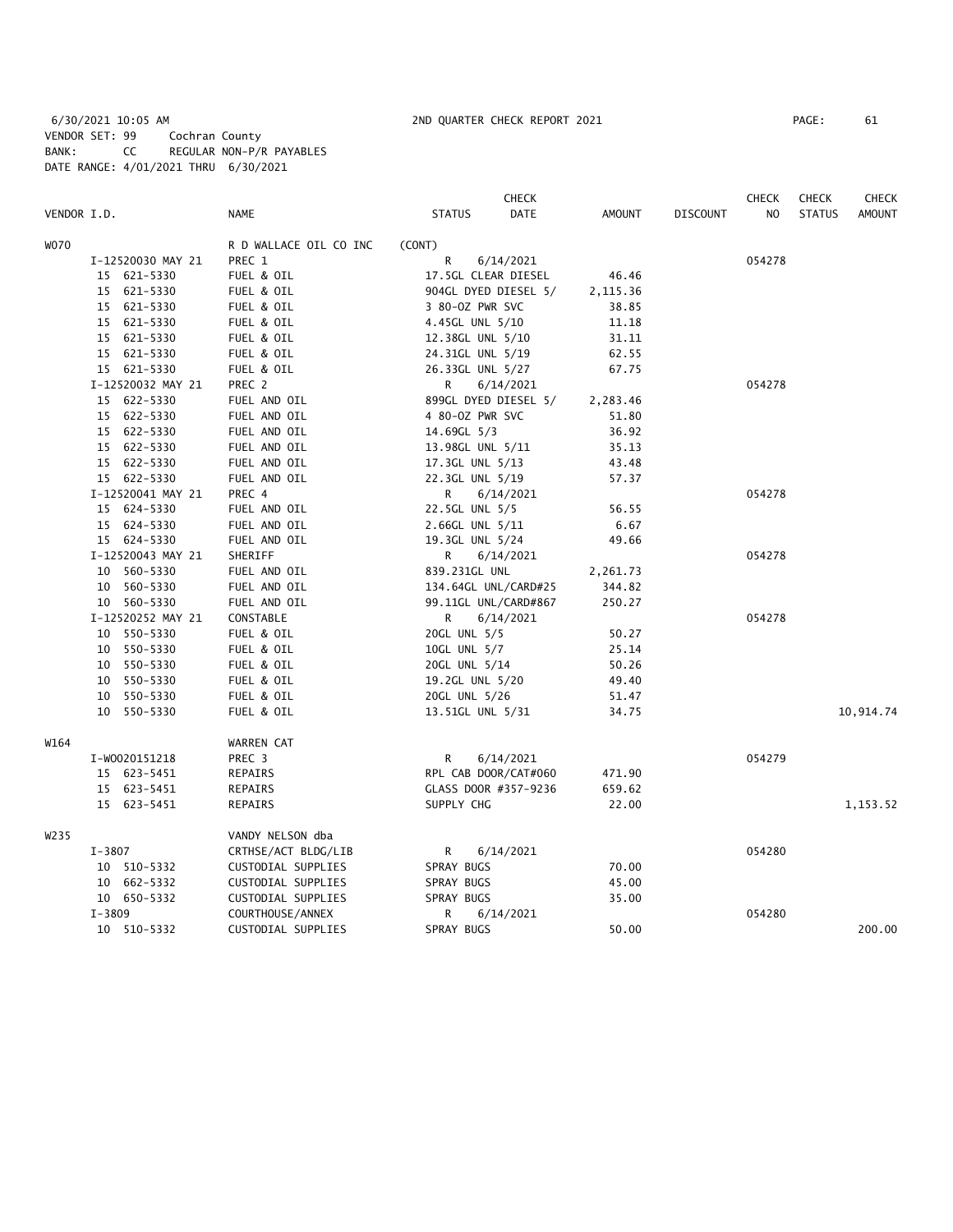|             |    |              |                                       |                     | <b>CHECK</b>         |               |          | <b>CHECK</b>   | <b>CHECK</b>  | <b>CHECK</b>  |
|-------------|----|--------------|---------------------------------------|---------------------|----------------------|---------------|----------|----------------|---------------|---------------|
| VENDOR I.D. |    |              | <b>NAME</b>                           | <b>STATUS</b>       | DATE                 | <b>AMOUNT</b> | DISCOUNT | N <sub>O</sub> | <b>STATUS</b> | <b>AMOUNT</b> |
| W246        |    |              | IMPERIAL BAY & PAPER CO, LLC          |                     |                      |               |          |                |               |               |
|             |    | I-L033687    | COURTHOUSE                            | R                   | 6/14/2021            |               |          | 054281         |               |               |
|             |    | 10 510-5332  | CUSTODIAL SUPPLIES                    |                     | 1CS ENZYME DRAIN TAM | 74.22         |          |                |               |               |
|             |    | 10 510-5332  | CUSTODIAL SUPPLIES                    | 1CS FABULOSO        |                      | 67.20         |          |                |               |               |
|             |    | 10 510-5332  | CUSTODIAL SUPPLIES                    | 1CS AJAX OXY        |                      | 36.86         |          |                |               |               |
|             |    | 10 510-5332  | CUSTODIAL SUPPLIES                    |                     | 1 FINISH MOP/BLUE 1" | 25.01         |          |                |               |               |
|             |    | 10 510-5332  | CUSTODIAL SUPPLIES                    | 1CS TRASH LINERS 15 |                      | 30.46         |          |                |               |               |
|             |    | 10 510-5332  | CUSTODIAL SUPPLIES                    |                     | 1CS TRASH LINERS 1.7 | 51.82         |          |                |               |               |
|             |    | 10 510-5332  | CUSTODIAL SUPPLIES                    | 2 FEATHER DUSTER    |                      | 26.34         |          |                |               |               |
|             |    | 10 510-5332  | CUSTODIAL SUPPLIES                    |                     | 1 SHINE ON STEEL POL | 5.97          |          |                |               |               |
|             |    | I-L033687-01 | COURTHOUSE                            | R                   | 6/14/2021            |               |          | 054281         |               |               |
|             |    | 10 510-5332  | CUSTODIAL SUPPLIES                    | 12 EA DISINF SPRAY  |                      | 123.26        |          |                |               |               |
|             |    | I-L033689    | <b>ACTIVITY BLDG</b>                  | R                   | 6/14/2021            |               |          | 054281         |               |               |
|             |    | 10 662-5332  | CUSTODIAL SUPPLIES                    |                     | 2EA EASY SHINE APPLI | 27.74         |          |                |               |               |
|             |    | 10 662-5332  | CUSTODIAL SUPPLIES                    | 2 CLARION WAX, 5GL  |                      | 227.74        |          |                |               |               |
|             |    | 10 662-5332  | CUSTODIAL SUPPLIES                    | 1 STRIPPER RIP, 5GL |                      | 107.04        |          |                |               |               |
|             |    | 10 662-5332  | CUSTODIAL SUPPLIES                    |                     | 1CS PH NEUT ECO CLNR | 65.49         |          |                |               |               |
|             |    | I-L033689-01 | ACTIVITY BLDG                         | R                   | 6/14/2021            |               |          | 054281         |               |               |
|             |    | 10 662-5332  | CUSTODIAL SUPPLIES                    |                     | 1 EASY SHINE APPLICA | 421.40        |          |                |               | 1,290.55      |
| X001        |    |              | XCEL ENERGY                           |                     |                      |               |          |                |               |               |
|             |    |              | I-54-1324315-7 05/21 ALMOST ALL DEPTS | R                   | 6/14/2021            |               |          | 054282         |               |               |
|             |    | 30 518-5440  | UTILITIES                             |                     | 300210167 RUNWAY LIG | 51.32         |          |                |               |               |
|             |    | 10 510-5440  | UTILITIES                             |                     | 300240736 COURTHOUSE | 1,307.19      |          |                |               |               |
|             |    | 10 580-5440  | UTILITIES [TOWER]                     | 300282806 TOWER     |                      | 34.78         |          |                |               |               |
|             |    | 15 621-5440  | UTILITIES                             |                     | 300294119 PREC 1 SHO | 39.03         |          |                |               |               |
|             |    | 10 650-5440  | UTILITIES                             | 300338546 LIBRARY   |                      | 129.71        |          |                |               |               |
|             |    | 10 652-5440  | UTILITIES                             | 300342232 MUSEUM    |                      | 86.51         |          |                |               |               |
|             |    | 10 662-5440  | UTILITIES                             |                     | 300390484 ACTIVITY B | 379.73        |          |                |               |               |
|             |    | 10 660-5440  | UTILITIES & IRRIGATION                | 300410370 PARK      |                      | 381.08        |          |                |               |               |
|             | 10 | 660-5440     | UTILITIES & IRRIGATION                | 300457515 PARK/SHOP |                      | 29.92         |          |                |               |               |
|             | 10 | 516-5440     | UTILITIES                             | 300555198 CEMETERY  |                      | 175.52        |          |                |               |               |
|             |    | 10 660-5440  | UTILITIES & IRRIGATION                | 300587052 SHOWBARN  |                      | 38.38         |          |                |               |               |
|             |    | 10 660-5440  | UTILITIES & IRRIGATION                |                     | 300587753 RODEO GROU | 14.09         |          |                |               |               |
|             | 10 | 409-5440     | UTILITIES                             | 300588989 ANNEX     |                      | 28.45         |          |                |               |               |
|             | 10 | 516-5440     | UTILITIES                             | 300603417 CEMETERY  |                      | 19.51         |          |                |               |               |
|             | 10 | 516-5440     | UTILITIES                             |                     | 300637038 CEMETERY S | 316.20        |          |                |               | 3,031.42      |
| Y026        |    |              | YOAKUM COUNTY SHERIFF'S OFFICE        |                     |                      |               |          |                |               |               |
|             |    | I-MAY 2021   | <b>JAIL</b>                           | R                   | 6/14/2021            |               |          | 054283         |               |               |
|             |    | 10 512-5499  | MISCELLANEOUS                         |                     | 31 DAS/MAIRA CASTANE | 1,550.00      |          |                |               |               |
|             |    | 10 512-5499  | MISCELLANEOUS                         | 31 DAS/RICKY SOTO   |                      | 1,550.00      |          |                |               |               |
|             |    | 10 512-5391  | MEDICAL CARE-PRISONERS                |                     | RX/MAIRA CASTANEDA 5 | 31.25         |          |                |               |               |
|             |    | 10 512-5391  | MEDICAL CARE-PRISONERS                |                     | 2 RX MAIRA CASTANEDA | 66.06         |          |                |               |               |
|             | 10 | 512-5391     | MEDICAL CARE-PRISONERS                |                     | RX MAIRA CASTANEDA 5 | 26.74         |          |                |               |               |
|             | 10 | 512-5391     | MEDICAL CARE-PRISONERS                |                     | DENTIST/MAIRA CASTAN | 464.00        |          |                |               |               |
|             |    | 10 512-5391  | MEDICAL CARE-PRISONERS                |                     | PSYCH/S TYRONE HARRI | 102.00        |          |                |               |               |

10 512-5391 MEDICAL CARE-PRISONERS PSYCH/MAIRA CASTANED 102.00 3,892.05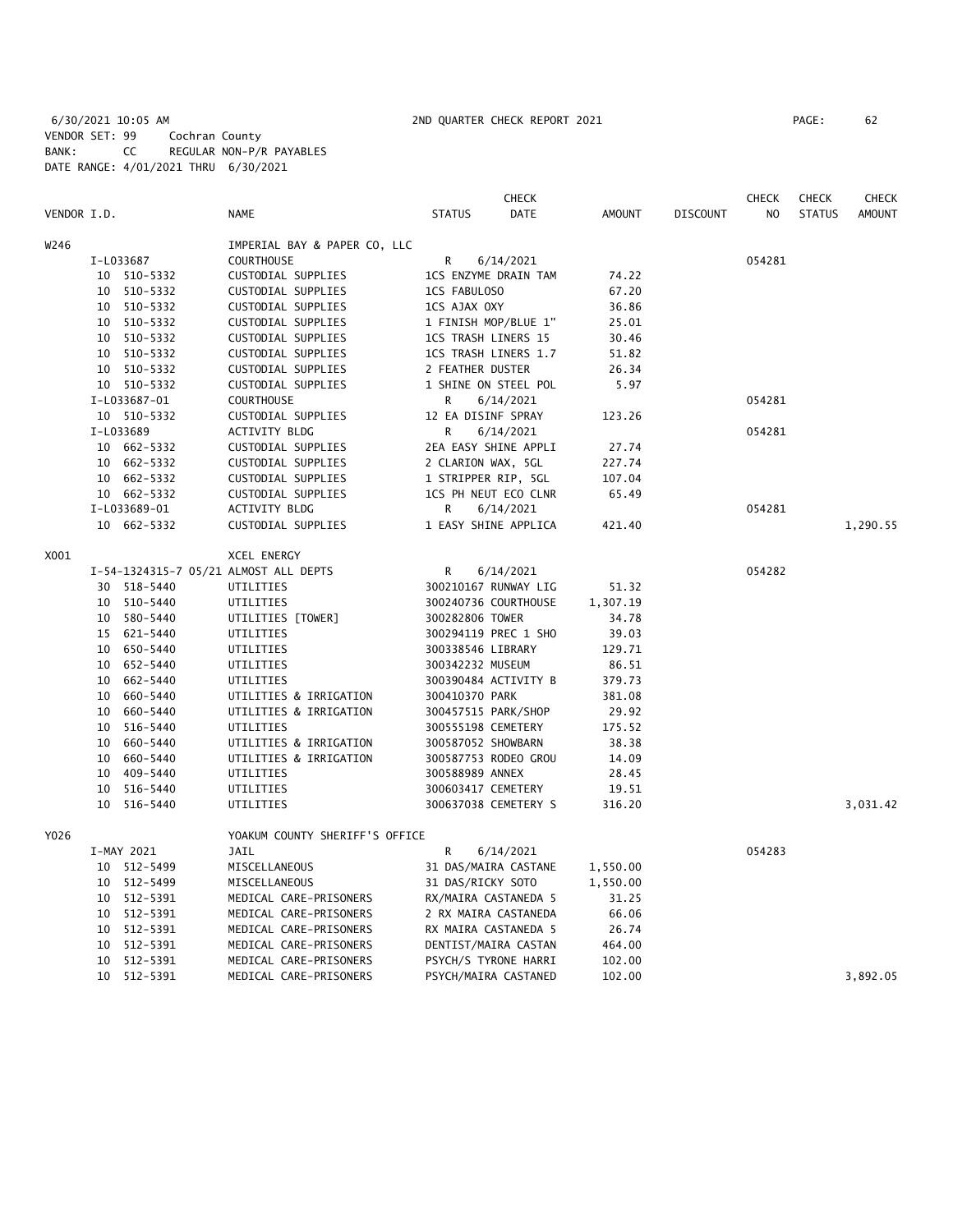6/30/2021 10:05 AM 2ND QUARTER CHECK REPORT 2021 PAGE: 63 VENDOR SET: 99 Cochran County BANK: CC REGULAR NON-P/R PAYABLES DATE RANGE: 4/01/2021 THRU 6/30/2021

|             |                |                                 | <b>CHECK</b>                 |               |                 | <b>CHECK</b>   | <b>CHECK</b>  | <b>CHECK</b>  |
|-------------|----------------|---------------------------------|------------------------------|---------------|-----------------|----------------|---------------|---------------|
| VENDOR I.D. |                | <b>NAME</b>                     | <b>DATE</b><br><b>STATUS</b> | <b>AMOUNT</b> | <b>DISCOUNT</b> | N <sub>O</sub> | <b>STATUS</b> | <b>AMOUNT</b> |
| A029        |                | ANTHONY MECHANICAL SERVICE, INC |                              |               |                 |                |               |               |
|             | I-072227       | <b>ACTIVITY BLDG</b>            | $\mathsf{R}$<br>6/29/2021    |               |                 | 054301         |               |               |
|             | 10 662-5451    | REPAIR                          | RPL FUSE FOR A/C UNI         | 285.00        |                 |                |               |               |
|             | 10 662-5451    | REPAIR                          | 30 AMP FUSE                  | 16.89         |                 |                |               |               |
|             | 10 662-5451    | REPAIR                          | VEHICLE CHG                  | 50.00         |                 |                |               | 351.89        |
| A133        |                | ALLIED COMPLIANCE SERVICE       |                              |               |                 |                |               |               |
|             | I-LB549728     | COMMISSIONERS COURT             | R<br>6/29/2021               |               |                 | 054302         |               |               |
|             | 15 610-5499    | MISCELLANEOUS                   | 3 DOT RANDOM TEST            | 180.00        |                 |                |               |               |
|             | 15 610-5499    | MISCELLANEOUS                   | 2 DOT ALC SCREEN             | 66.00         |                 |                |               |               |
|             | 15 610-5499    | MISCELLANEOUS                   | ON SITE FEE                  | 70.00         |                 |                |               | 316.00        |
| A178        |                | AMAZON                          |                              |               |                 |                |               |               |
|             | I-439749643457 | LIBRARY                         | R<br>6/29/2021               |               |                 | 054303         |               |               |
|             | 10 650-5590    | <b>BOOKS</b>                    | 21ST BIRTHDAY                | 17.69         |                 |                |               |               |
|             | 10 650-5590    | <b>BOOKS</b>                    | THE FOUR WINDS:A NOV         | 17.39         |                 |                |               |               |
|             | I-534557935845 | EXTENSION SVC                   | 6/29/2021<br>R.              |               |                 | 054303         |               |               |
|             | 10 665-5310    | OFFICE SUPPLIES                 | 2PK 4-SHELF UNIT 150         | 119.99        |                 |                |               |               |
|             | I-549678596377 | AUDITOR/ELECTIONS               | 6/29/2021<br>R.              |               |                 | 054303         |               |               |
|             | 10 495-5310    | OFFICE SUPPLIES                 | MOUSE PAD                    | 8.99          |                 |                |               |               |
|             | 10 490-5310    | OFFICE SUPPLIES                 | 48" HANGING RAIL/SIG         | 24.99         |                 |                |               |               |
|             | I-667863556346 | LIBRARY                         | R.<br>6/29/2021              |               |                 | 054303         |               |               |
|             | 10 650-5590    | <b>BOOKS</b>                    | THE LAST THING HE TO         | 16.88         |                 |                |               |               |
|             | 10 650-5590    | <b>BOOKS</b>                    | ALL OF A SUDDEN AND          | 13.82         |                 |                |               |               |
|             | 10 650-5590    | <b>BOOKS</b>                    | WHAT UNITES US:REFLE         | 14.82         |                 |                |               |               |
|             | 10 650-5590    | <b>BOOKS</b>                    | THAT SUMMER: A NOVEL         | 17.58         |                 |                |               |               |
|             | 10 650-5590    | <b>BOOKS</b>                    | UNFINISHED BUSINESS          | 23.49         |                 |                |               |               |
|             | I-699537796979 | <b>ATTORNEY</b>                 | R.<br>6/29/2021              |               |                 | 054303         |               |               |
|             | 10 475-5310    | OFFICE SUPPLIES                 | HP LAPTOP S/N 5CG105         | 839.00        |                 |                |               |               |
|             | I-853788537986 | LIBRARY                         | 6/29/2021<br>R               |               |                 | 054303         |               |               |
|             | 10 650-5590    | <b>BOOKS</b>                    | MALIBU RISING:A NOVE         | 17.14         |                 |                |               |               |
|             | 10 650-5590    | <b>BOOKS</b>                    | THE LAST KIDS ON EAR         | 24.49         |                 |                |               |               |
|             | 10 650-5590    | <b>BOOKS</b>                    | THE LAST KIDS ON EAR         | 21.30         |                 |                |               |               |
|             | I-853935754885 | LIBRARY                         | R.<br>6/29/2021              |               |                 | 054303         |               |               |
|             | 10 650-5590    | <b>BOOKS</b>                    | THINGS YOU WOULD KNO         | 14.98         |                 |                |               |               |
|             | 10 650-5590    | <b>BOOKS</b>                    | SHIPPING                     | 3.99          |                 |                |               |               |
|             | I-975359667698 | NON-DEPT'L                      | R<br>6/29/2021               |               |                 | 054303         |               |               |
|             | 10 409-5420    | TELECOMMUNICATIONS              | APC UPS BACKUP 650VA         | 73.14         |                 |                |               | 1,269.68      |
| A271        |                | AVENU ENTERPRISE SOLUTIONS, LL  |                              |               |                 |                |               |               |
|             | I-INVB-026282  | CO/DIST CLERK                   | R<br>6/29/2021               |               |                 | 054305         |               |               |
|             | 10 403-5416    | FILMING & INDEXING              | 20/20 LAND RECORDS J         | 1,250.00      |                 |                |               | 1,250.00      |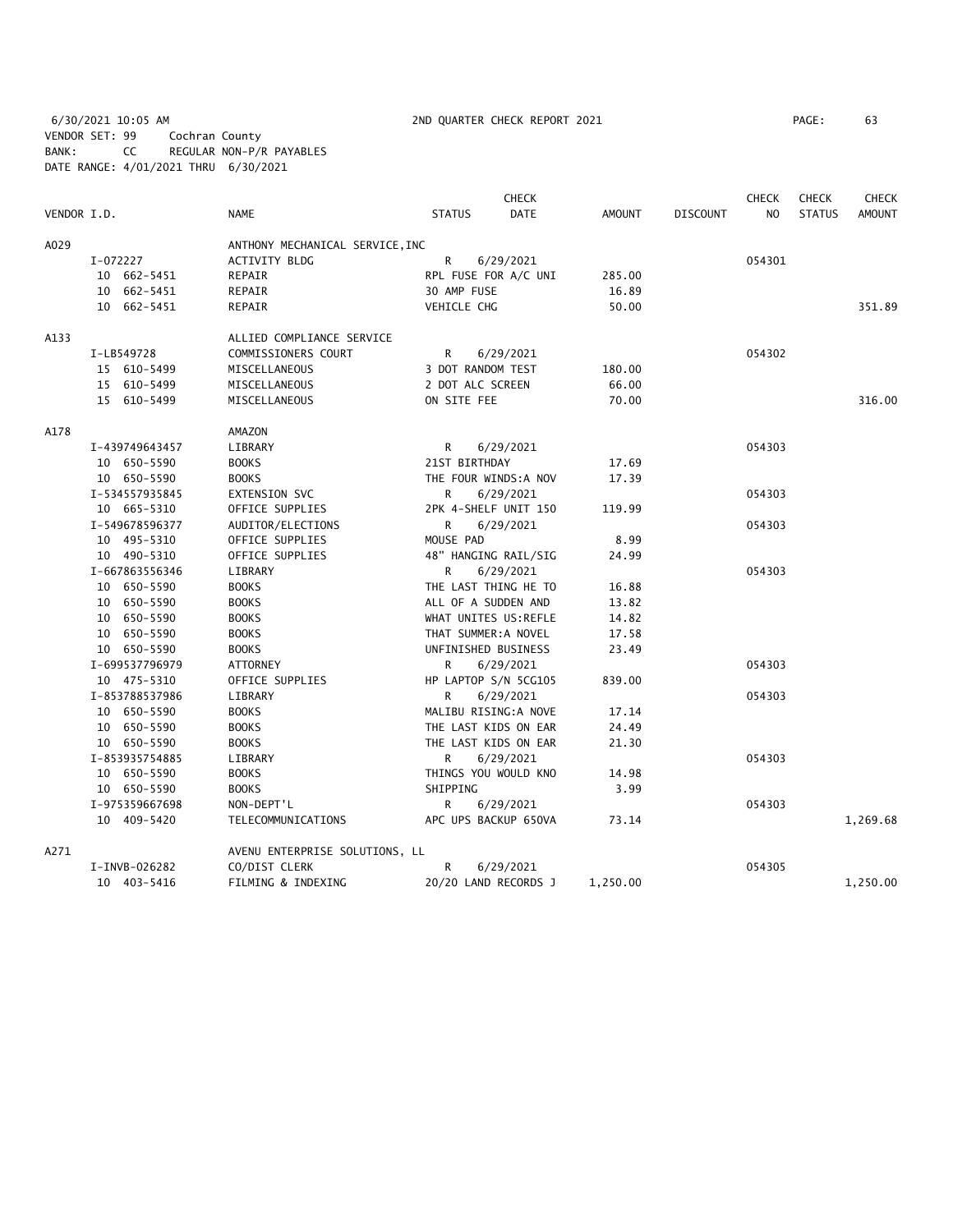6/30/2021 10:05 AM 2ND QUARTER CHECK REPORT 2021 PAGE: 64 VENDOR SET: 99 Cochran County BANK: CC REGULAR NON-P/R PAYABLES DATE RANGE: 4/01/2021 THRU 6/30/2021

| PAGE : | 64 |
|--------|----|
|        |    |

|             |                             |                                |                        | <b>CHECK</b> |               |                 | <b>CHECK</b>   | <b>CHECK</b>  | CHECK  |
|-------------|-----------------------------|--------------------------------|------------------------|--------------|---------------|-----------------|----------------|---------------|--------|
| VENDOR I.D. |                             | <b>NAME</b>                    | <b>STATUS</b>          | <b>DATE</b>  | <b>AMOUNT</b> | <b>DISCOUNT</b> | N <sub>O</sub> | <b>STATUS</b> | AMOUNT |
| <b>B315</b> |                             | RIDGECREST PRODUCTS, INC.      |                        |              |               |                 |                |               |        |
|             | I-350848                    | SHERIFF                        | R                      | 6/29/2021    |               |                 | 054306         |               |        |
|             | 10 560-5205                 | UNIFORMS                       | 5-PT STAR, GOLD; CHRIS |              | 123.00        |                 |                |               |        |
|             | 10 560-5205                 | UNIFORMS                       | 5-PT STAR, GOLD; A J   |              | 123.00        |                 |                |               |        |
|             | 10 560-5205                 | UNIFORMS                       | SHIPPING               |              | 6.00          |                 |                |               | 252.00 |
| C340        |                             | COUNTY INFORMATION RESOURCE AG |                        |              |               |                 |                |               |        |
|             | I-S0P014529                 | NON-DEPT'L                     | R                      | 6/29/2021    |               |                 | 054307         |               |        |
|             | 10 409-5420                 | TELECOMMUNICATIONS             | 34 EMAIL ACCTS MAY 2   |              | 68.00         |                 |                |               | 68.00  |
| D048        |                             | DATA-LINE OFFICE SYSTEMS       |                        |              |               |                 |                |               |        |
|             | I-IN131190                  | LIBRARY                        | R                      | 6/29/2021    |               |                 | 054308         |               |        |
|             | 10 650-5411                 | MAINTENANCE CONTRACTS          | COPIER MAINT 6/21-7/   |              | 37.50         |                 |                |               |        |
|             | 10 650-5411                 | MAINTENANCE CONTRACTS          | 609 COLOR COPIES 5/2   |              | 60.90         |                 |                |               |        |
|             | I-IN131198                  | EXTENSION SVC                  | R                      | 6/29/2021    |               |                 | 054308         |               |        |
|             | 10 665-5411                 | MAINTENANCE CONTRACTS          | COPIER MAINT 6/5-7/4   |              | 33.00         |                 |                |               | 131.40 |
| D196        |                             | JORGE DE LA CRUZ, SHERIFF      |                        |              |               |                 |                |               |        |
|             | $I - 5/26/21$               | JAIL                           | R                      | 6/29/2021    |               |                 | 054309         |               |        |
|             | 10 512-5333                 | FOOD-PRISONERS                 | TOMATOES/ALLSUP'S 5/   |              | 2.99          |                 |                |               |        |
|             | 10 512-5333                 | FOOD-PRISONERS                 | LETTUCE CELLO/ALLSUP   |              | 2.59          |                 |                |               |        |
|             | $I - 6/21/21$               | JAIL                           | R                      | 6/29/2021    |               |                 | 054309         |               |        |
|             | 10 512-5333                 | FOOD-PRISONERS                 | 40 BIMBO BREAD         |              | 74.40         |                 |                |               |        |
|             | $I - 6/22/21$               | JAIL/SHERIFF                   | R                      | 6/29/2021    |               |                 | 054309         |               |        |
|             | 10 512-5333                 | FOOD-PRISONERS                 | LETTUCE/ALLSUP'S 6/9   |              | 1.39          |                 |                |               |        |
|             | 10 512-5333                 | FOOD-PRISONERS                 | TOMATOES/ALLSUP'S      |              | 2.99          |                 |                |               |        |
|             | 10 512-5333                 | FOOD-PRISONERS                 | LETTUCE CELLO/ALLSUP   |              | 2.59          |                 |                |               |        |
|             | 10 560-5451                 | MACHINERY-NON-OFFICE REPAIR    | 2 LUCAS FUEL TR, LAME  |              | 8.00          |                 |                |               |        |
|             | 10 560-5451                 | MACHINERY-NON-OFFICE REPAIR    | SALES TAX 6/10         |              | 0.66          |                 |                |               |        |
|             | $I - 6/24/21$               | <b>JAIL</b>                    | R                      | 6/29/2021    |               |                 | 054309         |               |        |
|             | 10 512-5333                 | FOOD-PRISONERS                 | PASTA SAUCE/FAM\$ 6/1  |              | 2.15          |                 |                |               |        |
|             | 10 512-5333                 | FOOD-PRISONERS                 | ANGEL HAIR PASTA/FAM   |              | 1.00          |                 |                |               |        |
|             | $I-6/24/21$ XPRT JEFF       | JAIL                           | R                      | 6/29/2021    |               |                 | 054309         |               |        |
|             | 10 512-5499                 | MISCELLANEOUS                  | MEALS 6/23; XPRT KETC  |              | 15.97         |                 |                |               |        |
|             | I-CHIEF DEP CONF'21 SHERIFF |                                | R                      | 6/29/2021    |               |                 | 054309         |               |        |
|             | 10 560-5427                 | CONTINUING EDUCATION           | MEALS 6/13-17, SCOTT   |              | 98.29         |                 |                |               |        |
|             | I-MEALS/XPRT MAIRA          | JAIL                           | R                      | 6/29/2021    |               |                 | 054309         |               |        |
|             | 10 512-5499                 | MISCELLANEOUS                  | MEALS/JOHN, ELIDA 6/1  |              | 28.69         |                 |                |               | 241.71 |
| G265        |                             | GOVERNMENT FORMS AND SUPPLIES, |                        |              |               |                 |                |               |        |
|             | I-0328346                   | CO/DIST CLERK                  | R                      | 6/29/2021    |               |                 | 054310         |               |        |
|             | 10 403-5310                 | OFFICE SUPPLIES                | 2 OPR BINDER VOL 381   |              | 300.00        |                 |                |               |        |
|             | 10 403-5310                 | OFFICE SUPPLIES                | FREIGHT                |              | 26.19         |                 |                |               | 326.19 |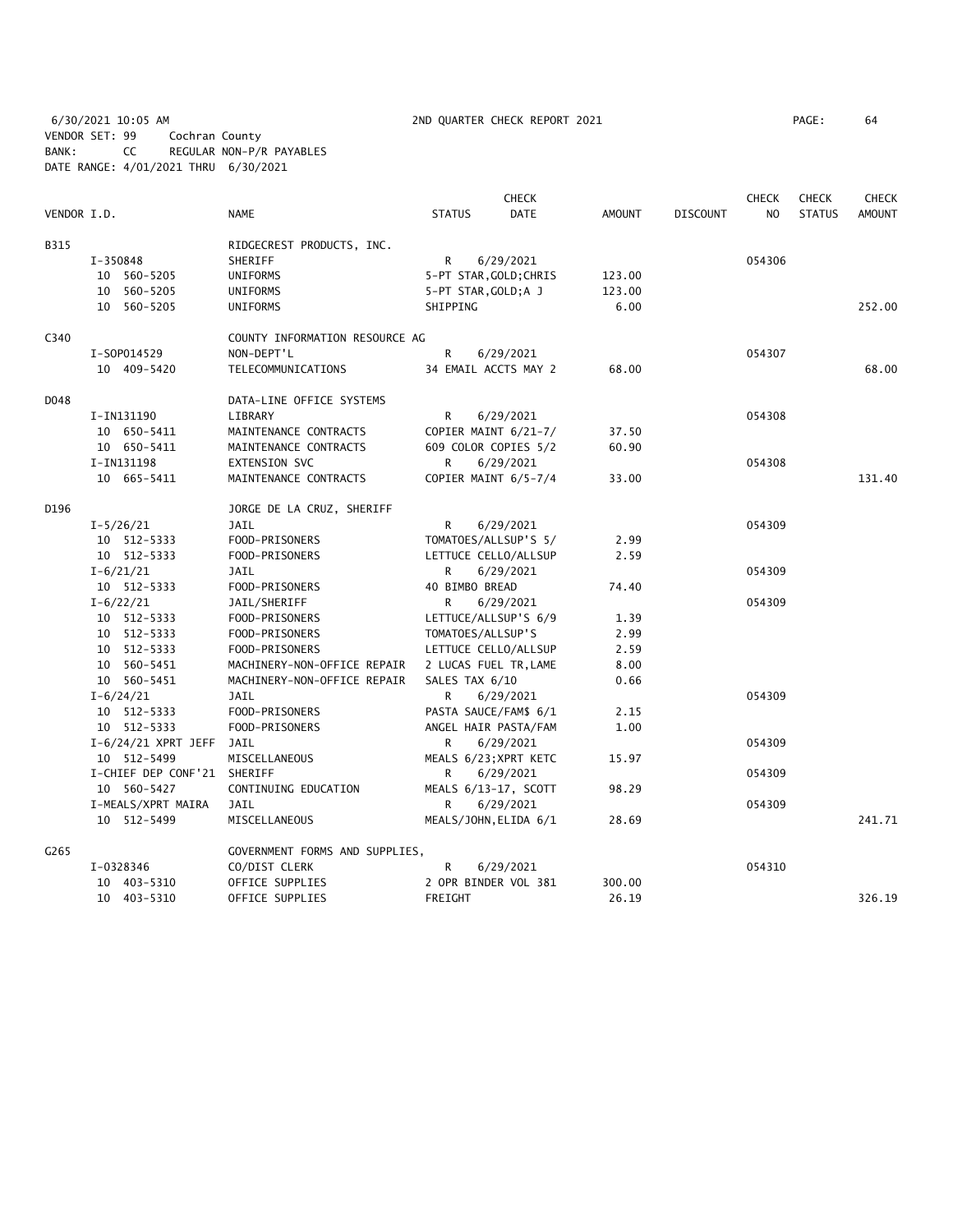6/30/2021 10:05 AM 2ND QUARTER CHECK REPORT 2021 PAGE: 65 VENDOR SET: 99 Cochran County BANK: CC REGULAR NON-P/R PAYABLES DATE RANGE: 4/01/2021 THRU 6/30/2021

|             | <b>CHECK</b>   |                                                    |                       |             | <b>CHECK</b>  | <b>CHECK</b>    | <b>CHECK</b>   |               |               |
|-------------|----------------|----------------------------------------------------|-----------------------|-------------|---------------|-----------------|----------------|---------------|---------------|
| VENDOR I.D. |                | <b>NAME</b>                                        | <b>STATUS</b>         | <b>DATE</b> | <b>AMOUNT</b> | <b>DISCOUNT</b> | N <sub>O</sub> | <b>STATUS</b> | <b>AMOUNT</b> |
| H152        |                | HARRIS LOCAL GOVERNMENT                            |                       |             |               |                 |                |               |               |
|             | I-TACT00000149 | TAX A/C                                            | R                     | 6/29/2021   |               |                 | 054311         |               |               |
|             | 10 499-5408    | TAX ROLL                                           | '21 TRUTH IN TAXATIO  |             | 773.00        |                 |                |               | 773.00        |
| H323        |                | DAVID HOLLAND                                      |                       |             |               |                 |                |               |               |
|             | I-ROUND-UP '21 | EXTENSION SVC                                      | R                     | 6/29/2021   |               |                 | 054312         |               |               |
|             | 10 665-5427    | CO AGENT-TRAVEL-OUT OF COUNTY CAR RENTAL 6/7-11/21 |                       |             | 447.51        |                 |                |               |               |
|             | 10 665-5427    | CO AGENT-TRAVEL-OUT OF COUNTY TAXES, FEES          |                       |             | 80.50         |                 |                |               |               |
|             | 10 665-5427    | CO AGENT-TRAVEL-OUT OF COUNTY 4 NITES/COLLEGE STA  |                       |             | 476.00        |                 |                |               |               |
|             | 10 665-5427    | CO AGENT-TRAVEL-OUT OF COUNTY LODGING TAX          |                       |             | 46.40         |                 |                |               |               |
|             | 10 665-5427    | CO AGENT-TRAVEL-OUT OF COUNTY R/B FUEL             |                       |             | 191.00        |                 |                |               |               |
|             | 10 665-5427    | CO AGENT-TRAVEL-OUT OF COUNTY R/B MEALS            |                       |             | 98.59         |                 |                |               |               |
|             | 10 665-5310    | OFFICE SUPPLIES                                    | HDMI CABLE, OFC DEPOT |             | 12.99         |                 |                |               |               |
|             | 10 665-5310    | OFFICE SUPPLIES                                    | SALES TAX             |             | 1.07          |                 |                |               |               |
|             | 10 665-5310    | OFFICE SUPPLIES                                    | MECH PENCILS/OFC DEP  |             | 6.99          |                 |                |               |               |
|             | 10 665-5310    | OFFICE SUPPLIES                                    | 3-CUT FOLDERS, OFC D  |             | 11.59         |                 |                |               |               |
|             | 10 665-5310    | OFFICE SUPPLIES                                    | SALES TAX             |             | 1.53          |                 |                |               | 1,374.17      |
| H324        |                | HILLIARD OFFICE SOLUTIONS, LTD                     |                       |             |               |                 |                |               |               |
|             | I-592500       | NON-DEPT'L/LIBRARY                                 | R                     | 6/29/2021   |               |                 | 054313         |               |               |
|             | 10 409-5424    | INTERNET TECHNOLOGY SVCS                           | 3 MERAKI MS120 CLOUD  |             | 2,137.02      |                 |                |               |               |
|             | 10 409-5424    | INTERNET TECHNOLOGY SVCS                           | 3 MERAKI MS120 LICEN  |             | 207.72        |                 |                |               |               |
|             | 10 409-5424    | INTERNET TECHNOLOGY SVCS                           | MR42 WIRELESS ACCESS  |             | 760.97        |                 |                |               |               |
|             | 10 409-5424    | INTERNET TECHNOLOGY SVCS                           | MERAKI MR3 LICENSE    |             | 207.72        |                 |                |               |               |
|             | 10 409-5424    | INTERNET TECHNOLOGY SVCS                           | <b>LABOR</b>          |             | 525.00        |                 |                |               |               |
|             | I-592502       | NON-DEPT'L/ACT BLDG                                | R                     | 6/29/2021   |               |                 | 054313         |               |               |
|             | 10 409-5424    | INTERNET TECHNOLOGY SVCS                           | MERAKI MS120 CLOUD M  |             | 712.34        |                 |                |               |               |
|             | 10 409-5424    | INTERNET TECHNOLOGY SVCS                           | MERAKI MS120 LICENSE  |             | 69.24         |                 |                |               |               |
|             | 10 409-5424    | INTERNET TECHNOLOGY SVCS                           | <b>LABOR</b>          |             | 175.00        |                 |                |               | 4,795.01      |
| L189        |                | HOCKLEY COUNTY PUBLISHING CO.I                     |                       |             |               |                 |                |               |               |
|             | $I-14326$      | COMM'R CT/ATTY                                     | R                     | 6/29/2021   |               |                 | 054314         |               |               |
|             | 15 610-5430    | LEGAL NOTICES                                      | 3 EMPL AD/LEGAL SEC   |             | 96.63         |                 |                |               | 96.63         |
| L228        |                | LUBBOCK LOCK AND KEY, INC                          |                       |             |               |                 |                |               |               |
|             | I-335182       | ACTIVITY BLDG                                      | R                     | 6/29/2021   |               |                 | 054315         |               |               |
|             | 10 662-5451    | REPAIR                                             | SVC CALL/RPR BACK DO  |             | 45.00         |                 |                |               |               |
|             | 10 662-5451    | REPAIR                                             | 110 MI @\$1.90        |             | 209.00        |                 |                |               |               |
|             | 10 662-5451    | REPAIR                                             | 1.5HRS 3/8/21         |             | 120.00        |                 |                |               |               |
|             | 10 662-5451    | REPAIR                                             | 1HR 5/27              |             | 80.00         |                 |                |               |               |
|             | 10 662-5451    | REPAIR                                             | JACKSON 2095 PANIC B  |             | 995.00        |                 |                |               |               |
|             | 10 662-5451    | REPAIR                                             | .75HR/REKEY ELEC EQU  |             | 60.00         |                 |                |               |               |
|             | 10 662-5451    | REPAIR                                             | <b>REKEY</b>          |             | 12.50         |                 |                |               | 1.521.50      |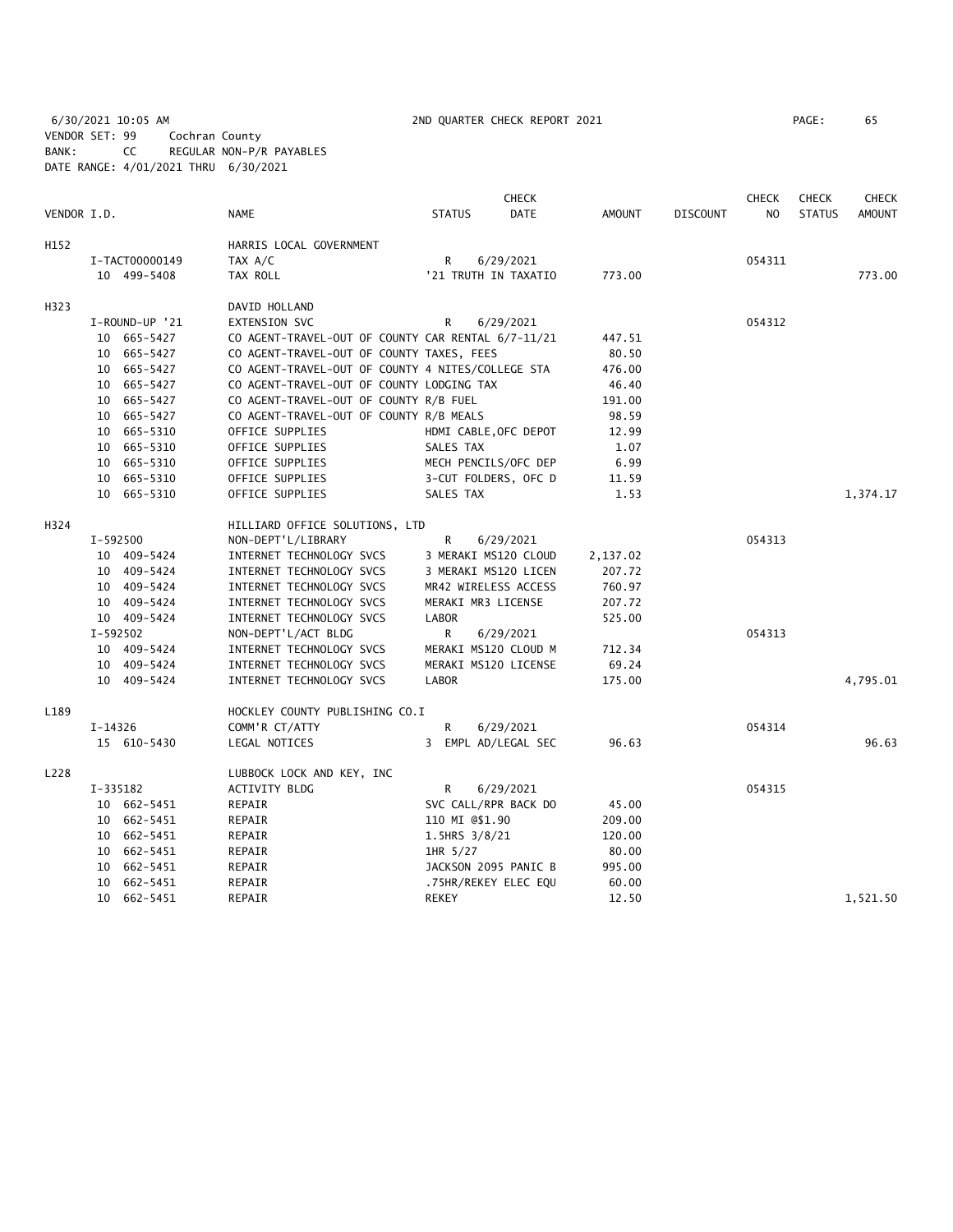6/30/2021 10:05 AM 2ND QUARTER CHECK REPORT 2021 PAGE: 66 VENDOR SET: 99 Cochran County BANK: CC REGULAR NON-P/R PAYABLES DATE RANGE: 4/01/2021 THRU 6/30/2021

|             |                |                   |                        |                      | <b>CHECK</b>         |               |                 | <b>CHECK</b>   | <b>CHECK</b>  | <b>CHECK</b>  |
|-------------|----------------|-------------------|------------------------|----------------------|----------------------|---------------|-----------------|----------------|---------------|---------------|
| VENDOR I.D. |                |                   | NAME                   | <b>STATUS</b>        | DATE                 | <b>AMOUNT</b> | <b>DISCOUNT</b> | N <sub>O</sub> | <b>STATUS</b> | <b>AMOUNT</b> |
| L232        |                |                   | MICHAEL LOPEZ          |                      |                      |               |                 |                |               |               |
|             | I-DW#19317/LUZ |                   | <b>ACTIVITY BLDG</b>   | R                    | 6/29/2021            |               |                 | 054316         |               |               |
|             |                | 10 000-4370.101   | RENT-ACTIVITY BUILDING | REF DEP FOR 6/19/21  |                      | 100.00        |                 |                |               | 100.00        |
| 0134        |                |                   | OUR PLACE              |                      |                      |               |                 |                |               |               |
|             |                | I-LEAF TRNG 08/21 | JUVENILE PROBATION     | R                    | 6/29/2021            |               |                 | 054317         |               |               |
|             | 17 573-5427    |                   | TRAVEL & TRAINING      | TALL COP 8/3/21; IVY |                      | 15.00         |                 |                |               | 15.00         |
| P007        |                |                   | PAYROLL CLEARING ACCT  |                      |                      |               |                 |                |               |               |
|             |                | I-2ND QTR 2021    | WORKERS COMP/ALL DEPTS | R                    | 6/29/2021            |               |                 | 054318         |               |               |
|             | 10 400-5204    |                   | WORKERS' COMPENSATION  |                      | W/C QTRLY DEPOSIT-CN | 41.29         |                 |                |               |               |
|             | 10 403-5204    |                   | WORKERS' COMPENSATION  |                      | W/C QTRLY DEPOSIT-CL | 57.83         |                 |                |               |               |
|             | 10 435-5204    |                   | WORKERS' COMPENSATION  |                      | W/C QTRLY DEPOSIT-DI | 11.87         |                 |                |               |               |
|             | 10 455-5204    |                   | WORKERS' COMPENSATION  |                      | W/C QRTRLY DEPOSIT-J | 27.23         |                 |                |               |               |
|             | 10 475-5204    |                   | WORKERS' COMPENSATION  |                      | W/C QTRLY DEPOSIT-CN | 6.80          |                 |                |               |               |
|             | 10 476-5204    |                   | WORKERS' COMPENSATION  |                      | W/C QTRLY DEPOSIT-DI | 27.89         |                 |                |               |               |
|             | 10 490-5204    |                   | WORKERS' COMPENSATION  |                      | W/C QTRLY DEPOSIT-EL | 17.94         |                 |                |               |               |
|             | 10 495-5204    |                   | WORKERS' COMPENSATION  |                      | W/C QTRLY DEPOSIT-AU | 28.86         |                 |                |               |               |
|             | 10 497-5204    |                   | WORKERS' COMPENSATION  |                      | W/C QTRLY DEPOSIT-TR | 37.49         |                 |                |               |               |
|             | 10 499-5204    |                   | WORKERS' COMPENSATION  |                      | W/C QTRLY DEPOSIT-TA | 68.30         |                 |                |               |               |
|             | 10 510-5204    |                   | WORKERS' COMPENSATION  |                      | W/C QTRLY DEPOSIT-CO | 236.49        |                 |                |               |               |
|             | 10             | 512-5204          | WORKERS' COMPENSATION  |                      | W/C QTRLY DEPOSIT-JA | 324.58        |                 |                |               |               |
|             | 10 516-5204    |                   | WORKERS' COMPENSATION  |                      | W/C QTRLY DEPOSIT-CE | 222.72        |                 |                |               |               |
|             | 10 550-5204    |                   | WORKERS' COMPENSATION  |                      | W/C QTRLY DEPOSIT-CO | 117.93        |                 |                |               |               |
|             | 10 560-5204    |                   | WORKERS' COMPENSATION  |                      | W/C QTRLY DEPOSIT-SH | 1,365.17      |                 |                |               |               |
|             | 17 573-5204    |                   | WORKERS' COMPENSATION  |                      | W/C QTRLY DEPOSIT-JU | 52.76         |                 |                |               |               |
|             | 10             | 650-5204          | WORKERS' COMPENSATION  |                      | W/C QTRLY DEPOSIT-LI | 31.71         |                 |                |               |               |
|             | 10 652-5204    |                   | WORKERS' COMPENSATION  |                      | W/C QTRLY DEPOSIT-MU | 13.55         |                 |                |               |               |
|             | 10             | 660-5204          | WORKERS' COMPENSATION  |                      | W/C QTRLY DEPOSIT-PA | 148.86        |                 |                |               |               |
|             | 10             | 662-5204          | WORKERS' COMPENSATION  |                      | W/C QTRLY DEPOSIT-AC | 255.37        |                 |                |               |               |
|             | 10             | 665-5204          | WORKERS' COMPENSATION  |                      | W/C QTRLY DEPOSIT-EX | 18.06         |                 |                |               |               |
|             | 15 610-5204    |                   | WORKERS' COMPENSATION  |                      | W/C QTRLY DEPOSIT-CO | 128.85        |                 |                |               |               |
|             | 15 621-5204    |                   | WORKERS' COMPENSATION  |                      | W/C QTRLY DEPOSIT-PR | 471.14        |                 |                |               |               |
|             | 15 622-5204    |                   | WORKERS' COMPENSATION  |                      | W/C QTRLY DEPOSIT-PR | 455.01        |                 |                |               |               |
|             | 15 623-5204    |                   | WORKERS' COMPENSATION  |                      | W/C QTRLY DEPOSIT-PR | 237.19        |                 |                |               |               |
|             | 15 624-5204    |                   | WORKERS' COMPENSATION  |                      | W/C QTRLY DEPOSIT-PR | 484.05        |                 |                |               |               |
|             | 30             | 518-5204          | WORKERS' COMPENSATION  |                      | W/C QTRLY DEPOSIT-AI | 62.51         |                 |                |               | 4,951.45      |
| P021        |                |                   | PEOPLE                 |                      |                      |               |                 |                |               |               |
|             |                | I-2357890330 2021 | LIBRARY                | R                    | 6/29/2021            |               |                 | 054319         |               |               |
|             |                | 10 650-5590       | <b>BOOKS</b>           | 1YR SUBSCRIPTION     |                      | 118.26        |                 |                |               | 118.26        |
| P073        |                |                   | THE PENWORTHY COMPANY  |                      |                      |               |                 |                |               |               |
|             | I-0572830-IN   |                   | LIBRARY                | R                    | 6/29/2021            |               |                 | 054320         |               |               |
|             | 10 650-5590    |                   | <b>BOOKS</b>           |                      | ALAN'S BIG, SCARY TE | 18.96         |                 |                |               |               |
|             | 10             | 650-5590          | <b>BOOKS</b>           | BAD KITTY JOINS THE  |                      | 16.96         |                 |                |               |               |
|             | 10 650-5590    |                   | <b>BOOKS</b>           | <b>BOB BILBY</b>     |                      | 14.96         |                 |                |               |               |
|             | 10 650-5590    |                   | <b>BOOKS</b>           | THE CREEK            |                      | 14.96         |                 |                |               |               |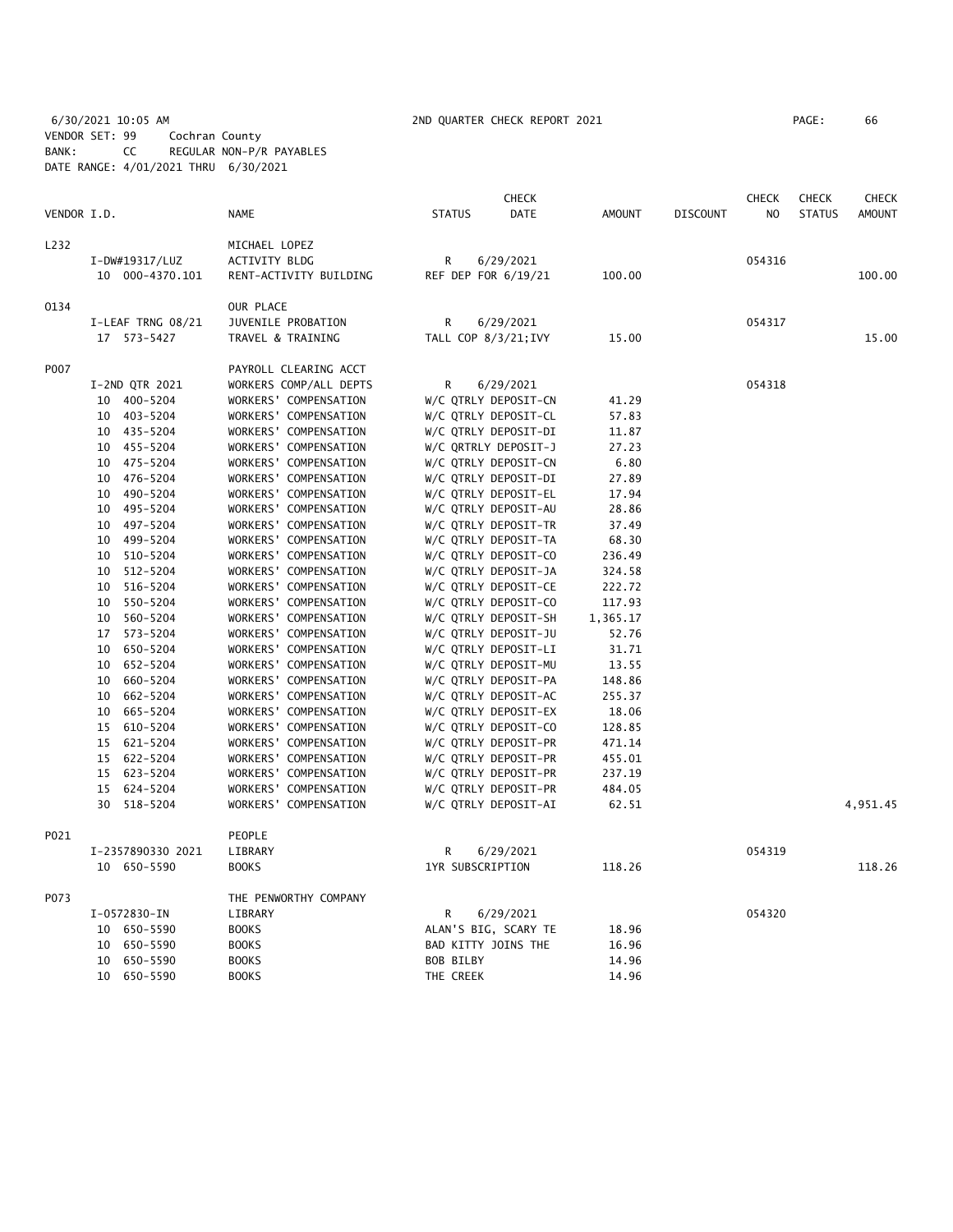# 6/30/2021 10:05 AM 2ND QUARTER CHECK REPORT 2021 PAGE: 67 VENDOR SET: 99 Cochran County BANK: CC REGULAR NON-P/R PAYABLES DATE RANGE: 4/01/2021 THRU 6/30/2021

|             |                |                         |                       | <b>CHECK</b> |               |                 | <b>CHECK</b>   | <b>CHECK</b>  | <b>CHECK</b>  |
|-------------|----------------|-------------------------|-----------------------|--------------|---------------|-----------------|----------------|---------------|---------------|
| VENDOR I.D. |                | <b>NAME</b>             | <b>STATUS</b>         | DATE         | <b>AMOUNT</b> | <b>DISCOUNT</b> | N <sub>O</sub> | <b>STATUS</b> | <b>AMOUNT</b> |
| P073        |                | THE PENWORTHY COMPANY   | (CONT)                |              |               |                 |                |               |               |
|             | I-0572830-IN   | LIBRARY                 | R                     | 6/29/2021    |               |                 | 054320         |               |               |
|             | 10 650-5590    | <b>BOOKS</b>            | DRAGON DAY            |              | 13.96         |                 |                |               |               |
|             | 10 650-5590    | <b>BOOKS</b>            | FIREFLY WITH NO GLOW  |              | 14.96         |                 |                |               |               |
|             | 10 650-5590    | <b>BOOKS</b>            | GO, TEAM, GO          |              | 14.96         |                 |                |               |               |
|             | 650-5590<br>10 | <b>BOOKS</b>            | GROW UP, ANT-MAN/BOA  |              | 7.99          |                 |                |               |               |
|             | 10<br>650-5590 | <b>BOOKS</b>            | <b>GRUMPYCORN</b>     |              | 17.96         |                 |                |               |               |
|             | 650-5590<br>10 | <b>BOOKS</b>            | HOW TO BE A LAND MON  |              | 15.96         |                 |                |               |               |
|             | 10 650-5590    | <b>BOOKS</b>            | <b>KITTEN TROUBLE</b> |              | 16.96         |                 |                |               |               |
|             | 10 650-5590    | <b>BOOKS</b>            | LOOK & FIND: MUPPET B |              | 12.99         |                 |                |               |               |
|             | 10 650-5590    | <b>BOOKS</b>            | MIGHTY MARVELS        |              | 8.00          |                 |                |               |               |
|             | 10 650-5590    | <b>BOOKS</b>            | PETE THE CATSCIEN     |              | 14.49         |                 |                |               |               |
|             | 10 650-5590    | <b>BOOKS</b>            | PETE THE KITTYDOC     |              | 14.96         |                 |                |               |               |
|             | 650-5590<br>10 | <b>BOOKS</b>            | READY, SET, GO-CART   |              | 14.96         |                 |                |               |               |
|             | 10<br>650-5590 | <b>BOOKS</b>            | SECRET AGENT          |              | 14.49         |                 |                |               |               |
|             | 10<br>650-5590 | <b>BOOKS</b>            | SPLAT THE CAT AND     |              | 14.96         |                 |                |               |               |
|             | 10 650-5590    | <b>BOOKS</b>            | PICK-A-PRIZE          |              |               |                 |                |               |               |
|             | 10 650-5590    | <b>BOOKS</b>            | 6 FOAM ANIMAL MASKS   |              |               |                 |                |               | 263.44        |
| S281        |                | <b>STAPLES</b>          |                       |              |               |                 |                |               |               |
|             | I-2844829301   | SHERIFF                 | R                     | 6/29/2021    |               |                 | 054321         |               |               |
|             | 10 560-5310    | OFFICE SUPPLIES         | 2 25' CAT 53 CABLE    |              | 21.84         |                 |                |               |               |
|             | 10 560-5310    | OFFICE SUPPLIES         | DISC                  |              | 2.36CR        |                 |                |               |               |
|             | I-2845346721   | SHERIFF                 | R                     | 6/29/2021    |               |                 | 054321         |               |               |
|             | 10 560-5310    | OFFICE SUPPLIES         | 3 LEXAR JUMPDRIVE 12  |              | 89.97         |                 |                |               |               |
|             | 10 560-5310    | OFFICE SUPPLIES         | DISC                  |              | 30.00CR       |                 |                |               |               |
|             | 10 560-5310    | OFFICE SUPPLIES         | <b>DISC</b>           |              | 6.47CR        |                 |                |               |               |
|             | I-2845390851   | SHERIFF                 | R                     | 6/29/2021    |               |                 | 054321         |               |               |
|             | 10 560-5310    | OFFICE SUPPLIES         | 2 LEXAR JUMPDRIVE 25  |              | 99.98         |                 |                |               |               |
|             | 10 560-5310    | OFFICE SUPPLIES         | VERBATIM THUMB DRIVE  |              | 109.99        |                 |                |               |               |
|             | 10 560-5310    | OFFICE SUPPLIES         | <b>DISC</b>           |              | 76.17CR       |                 |                |               |               |
|             | I-2852568131   | SHERIFF                 | R                     | 6/29/2021    |               |                 | 054321         |               |               |
|             | 10 560-5481    | DUES AND REGISTRATION   | 1YR MEMBERSHIP STAPL  |              | 49.00         |                 |                |               | 255.78        |
| S416        |                | SOS WASTE DISPOSAL, INC |                       |              |               |                 |                |               |               |
|             | I-116529       | PREC 3/PREC 4           | R                     | 6/29/2021    |               |                 | 054322         |               |               |
|             | 15 623-5440    | UTILITIES               | DUMPSTER SVC JULY 20  |              | 78.74         |                 |                |               |               |
|             | 15 624-5440    | UTILITIES               | DUMPSTER SVC JULY 20  |              | 78.74         |                 |                |               | 157.48        |
| T050        |                | TAC UNEMPLOYMENT FUND   |                       |              |               |                 |                |               |               |
|             | I-2ND QTR 2021 | UNEMPLOYMENT--ALL DEPTS | R                     | 6/29/2021    |               |                 | 054323         |               |               |
|             | 10 400-5206    | UNEMPLOYMENT            | QTRLY UNEMPLYMNT-CO   |              |               |                 |                |               |               |
|             | 10 403-5206    | UNEMPLOYMENT            | QTRLY UNEMPLYMNT-CLE  |              | 14.13         |                 |                |               |               |
|             | 10 435-5206    | UNEMPLOYMENT            | QTRLY UNEMPLYMNT-DIS  |              | 3.58          |                 |                |               |               |
|             | 10 455-5206    | UNEMPLOYMENT            | QTRLY UNEMPLYMNT-JP   |              | 0.69          |                 |                |               |               |
|             | 475-5206<br>10 | UNEMPLOYMENT            | QTRLY UNEMPLYMNT-CO   |              | 1.78          |                 |                |               |               |
|             | 10 476-5206    | UNEMPLOYMENT            | QTRLY UNEMPLYMNT-DIS  |              | 3.01          |                 |                |               |               |
|             | 10 490-5206    | UNEMPLOYMENT            | QTRLY UNEMPLYMNT-ELE  |              | 6.49          |                 |                |               |               |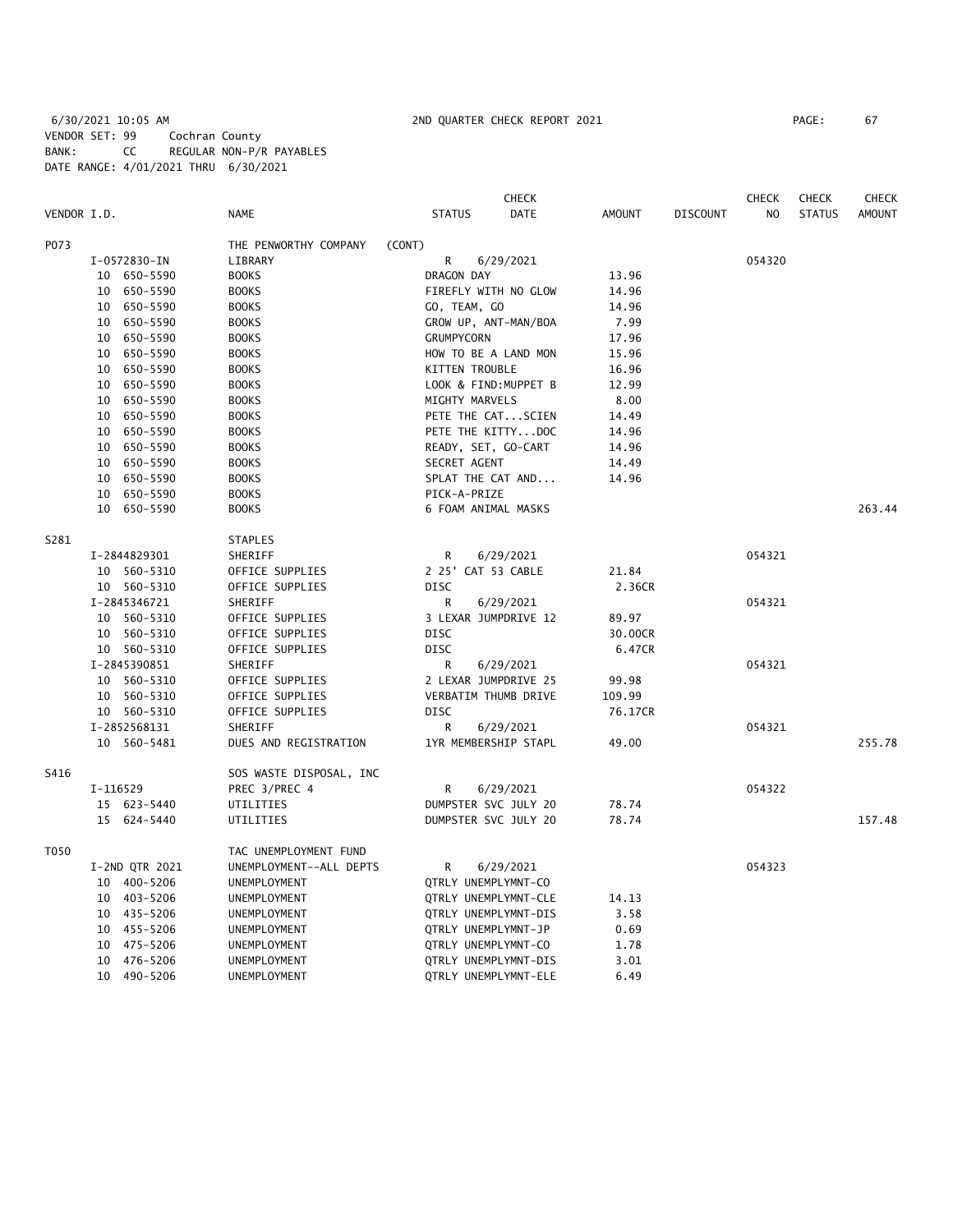6/30/2021 10:05 AM 2ND QUARTER CHECK REPORT 2021 PAGE: 68 VENDOR SET: 99 Cochran County BANK: CC REGULAR NON-P/R PAYABLES DATE RANGE: 4/01/2021 THRU 6/30/2021

|             |          |                  |                                 |                     | <b>CHECK</b>         |               |                 | <b>CHECK</b> | <b>CHECK</b>  | <b>CHECK</b>  |
|-------------|----------|------------------|---------------------------------|---------------------|----------------------|---------------|-----------------|--------------|---------------|---------------|
| VENDOR I.D. |          |                  | NAME                            | <b>STATUS</b>       | DATE                 | <b>AMOUNT</b> | <b>DISCOUNT</b> | NO.          | <b>STATUS</b> | <b>AMOUNT</b> |
| T050        |          |                  | TAC UNEMPLOYMENT FUND<br>(CONT) |                     |                      |               |                 |              |               |               |
|             |          | I-2ND QTR 2021   | UNEMPLOYMENT--ALL DEPTS         | R                   | 6/29/2021            |               |                 | 054323       |               |               |
|             |          | 10 495-5206      | UNEMPLOYMENT                    | QTRLY UNEMPLYMNT-CO |                      | 10.42         |                 |              |               |               |
|             |          | 10 497-5206      | UNEMPLOYMENT                    |                     | QTRLY UNEMPLYMNT-TRE | 3.22          |                 |              |               |               |
|             |          | 10 499-5206      | UNEMPLOYMENT                    |                     | QTRLY UNEMPLYMNT-TAX | 14.83         |                 |              |               |               |
|             | 10       | 510-5206         | UNEMPLOYMENT                    |                     | QTRLY UNEMPLYMNT-CRT | 7.39          |                 |              |               |               |
|             | 10       | 512-5206         | UNEMPLOYMENT                    |                     | QTRLY UNEMPLYMNT-JAI | 22.04         |                 |              |               |               |
|             | 10       | 516-5206         | UNEMPLOYMENT                    |                     | QTRLY UNEMPLYMNT-CEM | 8.82          |                 |              |               |               |
|             | 10       | 560-5206         | UNEMPLOYMENT                    |                     | QTRLY UNEMPLYMNT-SHE | 82.18         |                 |              |               |               |
|             | 10       | 650-5206         | UNEMPLOYMENT                    |                     | QTRLY UNEMPLYMNT-LIB | 7.69          |                 |              |               |               |
|             | 10       | 660-5206         | UNEMPLOYMENT                    |                     | QTRLY UNEMPLYMNT-PAR | 8.32          |                 |              |               |               |
|             |          |                  |                                 |                     |                      |               |                 |              |               |               |
|             | 10       | 662-5206         | UNEMPLOYMENT                    |                     | QTRLY UNEMPLYMNT-ACT | 8.82          |                 |              |               |               |
|             | 10       | 665-5206         | UNEMPLOYMENT                    |                     | QTRLY UNEMPLYMNT-EXT | 9.03          |                 |              |               |               |
|             |          | 15 621-5206      | UNEMPLOYMENT                    |                     | QTRLY UNEMPLYMNT-PRE | 17.52         |                 |              |               |               |
|             |          | 15 622-5206      | UNEMPLOYMENT                    |                     | QTRLY UNEMPLYMNT-PRE | 16.92         |                 |              |               |               |
|             |          | 15 623-5206      | UNEMPLOYMENT                    |                     | QTRLY UNEMPLYMNT-PRE | 8.82          |                 |              |               |               |
|             |          | 15 624-5206      | UNEMPLOYMENT                    |                     | QTRLY UNEMPLYMNT-PRE | 18.00         |                 |              |               |               |
|             |          | 17 573-5206      | UNEMPLOYMENT INSURANCE          |                     | QTRLY UNEMPLYMNT-JUV | 6.66          |                 |              |               | 280.36        |
| T148        |          |                  | TASCOSA OFFICE MACHINES INC     |                     |                      |               |                 |              |               |               |
|             | I-267632 |                  | <b>CLERK</b>                    | R                   | 6/29/2021            |               |                 | 054324       |               |               |
|             |          | 10 403-5411      | MAINTENANCE CONTRACTS           |                     | 1,735 COPIES 5/10-6/ | 26.03         |                 |              |               | 26.03         |
| T315        |          |                  | TEXAS FIRE CODE CONSULTING      |                     |                      |               |                 |              |               |               |
|             | I-794    |                  | JAIL                            | R                   | 6/29/2021            |               |                 | 054325       |               |               |
|             |          | 10 512-5499      | MISCELLANEOUS                   |                     | ANN'L FIRE/LIFE SAFE | 295.00        |                 |              |               |               |
|             |          | 10 512-5499      | MISCELLANEOUS                   |                     | 80 MI FR/TO LBK @85c | 68.00         |                 |              |               | 363.00        |
|             |          |                  |                                 |                     |                      |               |                 |              |               |               |
| U019        |          |                  | UNITED SUPERMARKETS, INC        |                     |                      |               |                 | 054326       |               |               |
|             |          | I-1786001 052421 | JAIL                            | R                   | 6/29/2021            |               |                 |              |               |               |
|             | 10       | 512-5333         | FOOD-PRISONERS                  | MT OLIVE PICKLES    |                      | 5.99          |                 |              |               |               |
|             | 10       | 512-5333         | FOOD-PRISONERS                  | CANOLA OIL/4        |                      | 39.96         |                 |              |               |               |
|             | 10       | 512-5333         | FOOD-PRISONERS                  | 72 CORN @79c        |                      | 56.88         |                 |              |               |               |
|             | 10       | 512-5333         | FOOD-PRISONERS                  | 72 GR BEANS @79c    |                      | 56.88         |                 |              |               |               |
|             |          | 10 512-5333      | FOOD-PRISONERS                  | IODIZED SALT/3      |                      | 2.37          |                 |              |               |               |
|             |          | 10 512-5333      | FOOD-PRISONERS                  | SUGAR/2             |                      | 29.98         |                 |              |               |               |
|             | 10       | 512-5333         | FOOD-PRISONERS                  | 4PK TOMATOES/3      |                      | 8.97          |                 |              |               |               |
|             | 10       | 512-5333         | FOOD-PRISONERS                  | DOLE GARDEN SALAD   |                      | 3.99          |                 |              |               |               |
|             | 10       | 512-5333         | FOOD-PRISONERS                  | DOLE SHRED LETTUCE  |                      | 2.50          |                 |              |               |               |
|             |          | 10 512-5333      | FOOD-PRISONERS                  | <b>DISC</b>         |                      | 20.75CR       |                 |              |               |               |
|             |          | I-1867004 061421 | JAIL                            | R                   | 6/29/2021            |               |                 | 054326       |               |               |
|             |          | 10 512-5333      | FOOD-PRISONERS                  | 15 CAKE MIX @5/\$5  |                      | 15.00         |                 |              |               |               |
|             | 10       | 512-5333         | FOOD-PRISONERS                  | 20 CAKE MIX @1.59   |                      | 31.80         |                 |              |               |               |
|             | 10       | 512-5333         | FOOD-PRISONERS                  | SPAGHETTI SAUCE/4   |                      | 3.96          |                 |              |               |               |
|             | 10       | 512-5333         | FOOD-PRISONERS                  | FRITO LAY MIX/2     |                      | 21.98         |                 |              |               |               |
|             | 10       | 512-5333         | FOOD-PRISONERS                  |                     | HEARTH OF TX BREAD/1 | 15.90         |                 |              |               |               |
|             | 10       | 512-5333         | FOOD-PRISONERS                  | MASHED POTATO/4     |                      | 13.56         |                 |              |               |               |
|             | 10       | 512-5333         | FOOD-PRISONERS                  | JELLO PUDDING/2     |                      | 2.18          |                 |              |               |               |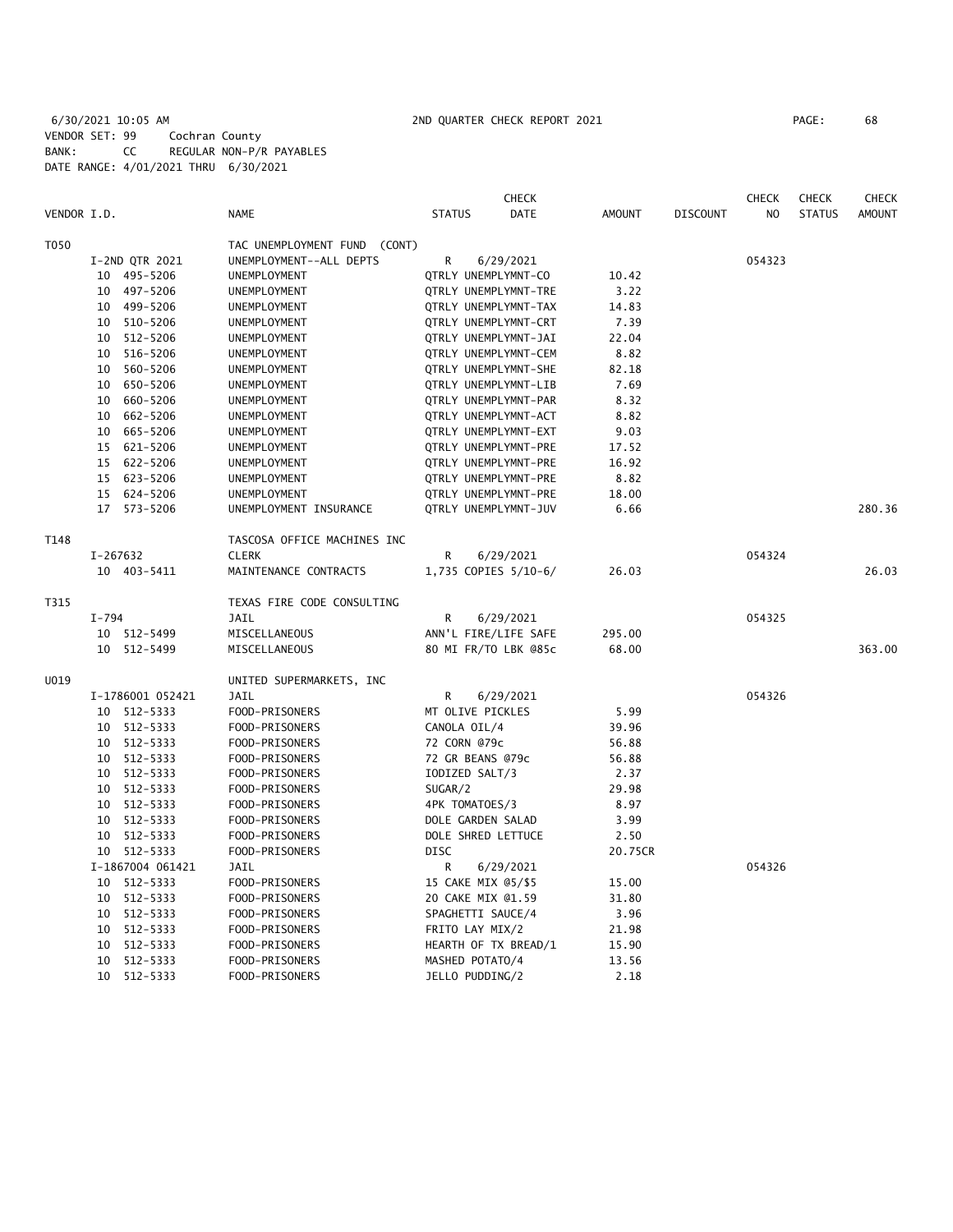# 6/30/2021 10:05 AM 2ND QUARTER CHECK REPORT 2021 PAGE: 69 VENDOR SET: 99 Cochran County BANK: CC REGULAR NON-P/R PAYABLES DATE RANGE: 4/01/2021 THRU 6/30/2021

|                  |                          |                        | <b>CHECK</b>          |               |                 | <b>CHECK</b>   | <b>CHECK</b>  | <b>CHECK</b>  |
|------------------|--------------------------|------------------------|-----------------------|---------------|-----------------|----------------|---------------|---------------|
| VENDOR I.D.      | <b>NAME</b>              | <b>STATUS</b>          | <b>DATE</b>           | <b>AMOUNT</b> | <b>DISCOUNT</b> | N <sub>O</sub> | <b>STATUS</b> | <b>AMOUNT</b> |
| U019             | UNITED SUPERMARKETS, INC | (CONT)                 |                       |               |                 |                |               |               |
| I-1867004 061421 | JAIL                     | R                      | 6/29/2021             |               |                 | 054326         |               |               |
| 512-5333<br>10   | FOOD-PRISONERS           | ANGEL HAIR PASTA/2     |                       | 2.38          |                 |                |               |               |
| 512-5333<br>10   | FOOD-PRISONERS           | KETCHUP/2              |                       | 3.98          |                 |                |               |               |
| 512-5333<br>10   | FOOD-PRISONERS           | PINEAPPLE/4            |                       | 6.36          |                 |                |               |               |
| 512-5333<br>10   | FOOD-PRISONERS           | MUSTARD/2              |                       | 3.58          |                 |                |               |               |
| 512-5333<br>10   | FOOD-PRISONERS           | 4PK TOMATOES/3         |                       | 8.97          |                 |                |               |               |
| 512-5333<br>10   | FOOD-PRISONERS           | DOLE GARDEN SALAD/2    |                       | 7.98          |                 |                |               |               |
| 512-5333<br>10   | FOOD-PRISONERS           |                        | DOLE SHRED LETTUCE/2  | 3.98          |                 |                |               |               |
| 512-5333<br>10   | FOOD-PRISONERS           | JALAPENO PEPPERS       |                       | 3.47          |                 |                |               |               |
| 512-5333<br>10   | FOOD-PRISONERS           | <b>RUSSET POTATOES</b> |                       | 5.00          |                 |                |               |               |
| 512-5333<br>10   | FOOD-PRISONERS           | VEG MEDLEY/2           |                       | 10.00         |                 |                |               |               |
| 512-5333<br>10   | FOOD-PRISONERS           | PORK CHOPS/6           |                       | 8.94          |                 |                |               |               |
| 512-5333<br>10   | FOOD-PRISONERS           |                        | CNTRY CREEK CRACKLIN  | 15.96         |                 |                |               |               |
| 512-5333<br>10   | FOOD-PRISONERS           | FAM PK SAUS/3          |                       | 26.97         |                 |                |               |               |
| 512-5333<br>10   | FOOD-PRISONERS           | WT CORN TORTILLAS/2    |                       | 6.98          |                 |                |               |               |
| 512-5333<br>10   | FOOD-PRISONERS           | CHK TAQUITOS/2         |                       | 11.98         |                 |                |               |               |
| 512-5333<br>10   | FOOD-PRISONERS           |                        | BEEF/BEAN BURRITOS/2  | 5.98          |                 |                |               |               |
| 512-5333<br>10   | FOOD-PRISONERS           | TATER TREATS/2         |                       | 11.98         |                 |                |               |               |
| 512-5333<br>10   | FOOD-PRISONERS           | WHIP TOPPING/2         |                       | 2.58          |                 |                |               |               |
| 512-5333<br>10   | FOOD-PRISONERS           | BLUE BONNET TUB/2      |                       | 6.98          |                 |                |               |               |
| 10<br>512-5333   | FOOD-PRISONERS           | LARGE EGGS/2           |                       | 8.98          |                 |                |               |               |
| 10 512-5333      | FOOD-PRISONERS           | DISC                   |                       | 26.74CR       |                 |                |               |               |
| I-2990004 051921 | JAIL                     | R                      | 6/29/2021             |               |                 | 054326         |               |               |
| 512-5333<br>10   | FOOD-PRISONERS           | DOLE GARDEN SALAD/2    |                       | 7.98          |                 |                |               |               |
| 512-5333<br>10   | FOOD-PRISONERS           | DOLE SHRED LETTUCE     |                       | 2.99          |                 |                |               |               |
| 512-5333<br>10   | FOOD-PRISONERS           | LARGE EGGS/2           |                       | 8.98          |                 |                |               |               |
| I-5390001 062421 | JAIL                     | R                      | 6/29/2021             |               |                 | 054326         |               |               |
| 10 512-5333      | FOOD-PRISONERS           | 2 GRINGOS SEASONING    |                       | 9.99          |                 |                |               |               |
| 512-5333<br>10   | FOOD-PRISONERS           |                        | 5 BARILLA PASTA @4/\$ | 6.25          |                 |                |               |               |
| 512-5333<br>10   | FOOD-PRISONERS           | SPAG SAUCE/5           |                       | 4.95          |                 |                |               |               |
| 512-5333<br>10   | FOOD-PRISONERS           |                        | HEAD COUNTRY SEASONI  | 4.39          |                 |                |               |               |
| 512-5333<br>10   | FOOD-PRISONERS           | MASHED POTATO/4        |                       | 13.56         |                 |                |               |               |
| 512-5333<br>10   | FOOD-PRISONERS           | MCCORMICK SEASONING    |                       | 4.99          |                 |                |               |               |
| 512-5333<br>10   | FOOD-PRISONERS           | MACARONI/3             |                       | 3.57          |                 |                |               |               |
| 512-5333<br>10   | FOOD-PRISONERS           | SALTINES/2             |                       | 3.58          |                 |                |               |               |
| 512-5333<br>10   | FOOD-PRISONERS           | SUGAR/2                |                       | 29.98         |                 |                |               |               |
| 512-5333<br>10   | FOOD-PRISONERS           | 4PK TOMATOES/4         |                       | 11.96         |                 |                |               |               |
| 512-5333<br>10   | FOOD-PRISONERS           | GARDEN SALAD/2         |                       | 7.98          |                 |                |               |               |
| 512-5333<br>10   | FOOD-PRISONERS           | SHREDDED LETTUCE/2     |                       | 3.98          |                 |                |               |               |
| 512-5333<br>10   | FOOD-PRISONERS           | HONEYCRISP CUBBIES     |                       | 5.00          |                 |                |               |               |
| 512-5333<br>10   | FOOD-PRISONERS           | <b>POTATOES</b>        |                       | 5.00          |                 |                |               |               |
| 512-5333<br>10   | FOOD-PRISONERS           | BROCCOLI/2             |                       | 10.00         |                 |                |               |               |
| 512-5333<br>10   | FOOD-PRISONERS           | 24 GROUND BEEF CHUB    |                       | 347.76        |                 |                |               |               |
| 10<br>512-5333   | FOOD-PRISONERS           | ARM ROAST              |                       | 12.51         |                 |                |               |               |
| 512-5333<br>10   | FOOD-PRISONERS           | BAR-S FRANKS/14        |                       | 13.86         |                 |                |               |               |
| 512-5333<br>10   | FOOD-PRISONERS           | SIRLOIN/5              |                       | 43.66         |                 |                |               |               |
| 10 512-5333      | FOOD-PRISONERS           | DRUMS/7                |                       | 28.11         |                 |                |               |               |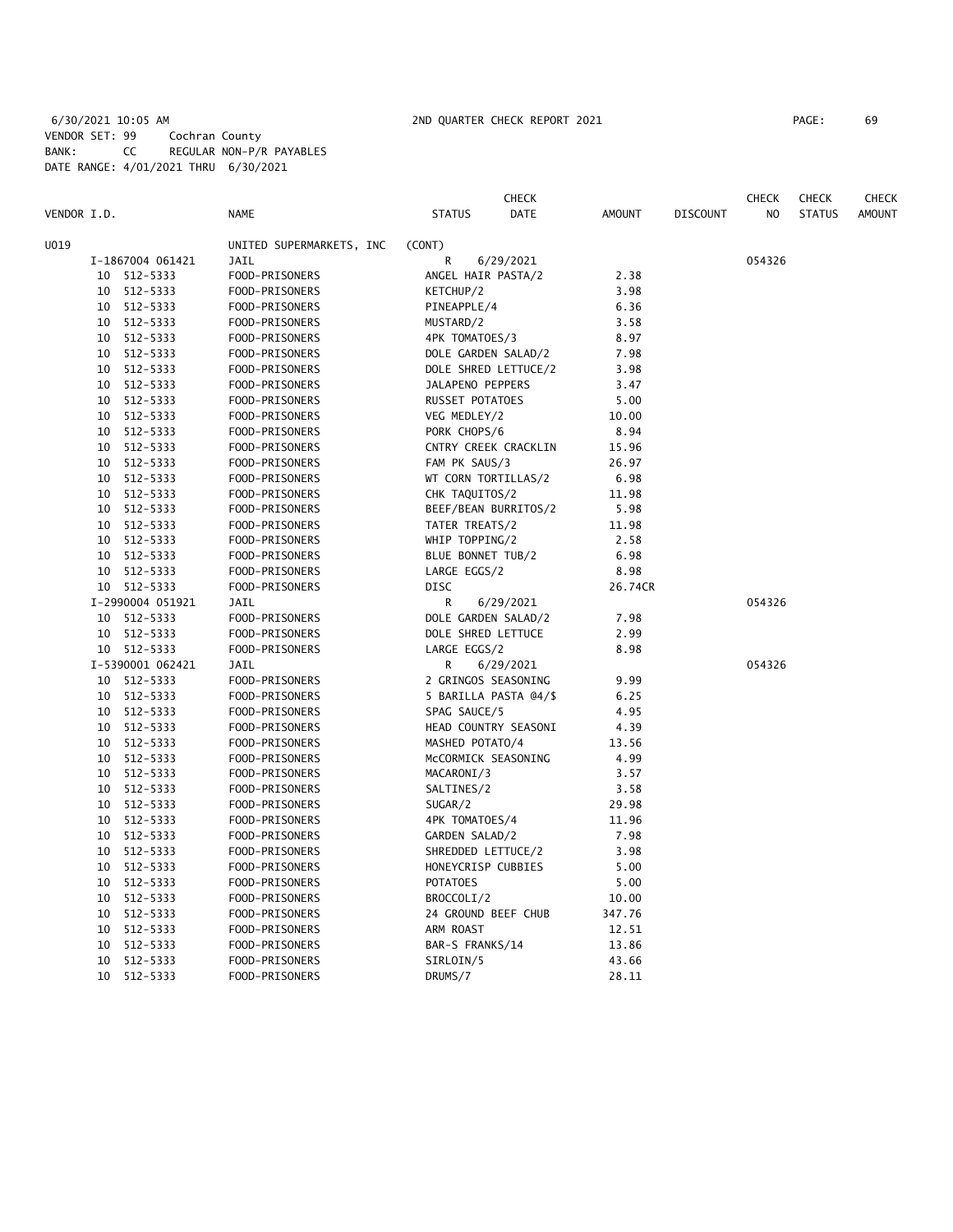# 6/30/2021 10:05 AM 2ND QUARTER CHECK REPORT 2021 PAGE: 70 VENDOR SET: 99 Cochran County BANK: CC REGULAR NON-P/R PAYABLES DATE RANGE: 4/01/2021 THRU 6/30/2021

|             |                  |                                | <b>CHECK</b>                 |               |                 | <b>CHECK</b>   | <b>CHECK</b>  | <b>CHECK</b>  |
|-------------|------------------|--------------------------------|------------------------------|---------------|-----------------|----------------|---------------|---------------|
| VENDOR I.D. |                  | <b>NAME</b>                    | <b>STATUS</b><br><b>DATE</b> | <b>AMOUNT</b> | <b>DISCOUNT</b> | N <sub>O</sub> | <b>STATUS</b> | <b>AMOUNT</b> |
| U019        |                  | UNITED SUPERMARKETS, INC       | (CONT)                       |               |                 |                |               |               |
|             | I-5390001 062421 | JAIL                           | R<br>6/29/2021               |               |                 | 054326         |               |               |
|             | 10 512-5333      | FOOD-PRISONERS                 | FLOUR TORTILLAS/5            | 19.95         |                 |                |               |               |
|             | 512-5333<br>10   | FOOD-PRISONERS                 | CORN TORTILLAS/2             | 7.98          |                 |                |               |               |
|             | 10 512-5333      | FOOD-PRISONERS                 | CHOPPED HAM/2                | 6.98          |                 |                |               |               |
|             | 512-5333<br>10   | FOOD-PRISONERS                 | HAM/CHEESE/2                 | 6.98          |                 |                |               |               |
|             | 10 512-5333      | FOOD-PRISONERS                 | BEEF TRIPE/2                 | 21.98         |                 |                |               |               |
|             | 10 512-5333      | FOOD-PRISONERS                 | BNLS THIGHS/2                | 13.98         |                 |                |               |               |
|             | 10 512-5333      | FOOD-PRISONERS                 | <b>CKN TENDERS</b>           | 7.99          |                 |                |               |               |
|             | 10 512-5333      | FOOD-PRISONERS                 | BNLS PRK/7                   | 82.08         |                 |                |               |               |
|             | 10 512-5333      | FOOD-PRISONERS                 | CORN TAQUITOS/2              | 23.98         |                 |                |               |               |
|             | 10 512-5333      | FOOD-PRISONERS                 | EL MONTEREY/2                | 20.98         |                 |                |               |               |
|             | 10 512-5333      | FOOD-PRISONERS                 | WHIP TOPPING/2               | 2.58          |                 |                |               |               |
|             | 10 512-5333      | FOOD-PRISONERS                 | BLUE BONNET TUB/3            | 10.47         |                 |                |               |               |
|             | 10 512-5333      | FOOD-PRISONERS                 | COTTAGE CHEESE/2             | 3.98          |                 |                |               |               |
|             | 10 512-5333      | FOOD-PRISONERS                 | LARGE EGGS/3                 | 13.47         |                 |                |               |               |
|             | 10 512-5333      | FOOD-PRISONERS                 | BEER BATTERED/2              | 5.98          |                 |                |               |               |
|             | 10 512-5333      | FOOD-PRISONERS                 | DISC                         | 82.04CR       |                 |                |               | 1,185.79      |
| U036        |                  | UNIFIRST HOLDINGS, INC.        |                              |               |                 |                |               |               |
|             | I-831 2574044    | JAIL/COURTHOUSE                | R<br>6/29/2021               |               |                 | 054327         |               |               |
|             | 10 510-5332      | CUSTODIAL SUPPLIES             | 4 MATS 4x6                   | 13.20         |                 |                |               |               |
|             | 10 512-5392      | MISCELLANEOUS SUPPLIES         | 200 MICROFIBER TOWEL         | 24.00         |                 |                |               |               |
|             | 10 512-5392      | MISCELLANEOUS SUPPLIES         | DEFE CHG                     | 6.50          |                 |                |               |               |
|             | 10 510-5332      | CUSTODIAL SUPPLIES             | 4 MAT PROTECTION             | 1.00          |                 |                |               |               |
|             | I-831 2576631    | JAIL/COURTHOUSE                | R<br>6/29/2021               |               |                 | 054327         |               |               |
|             | 10 510-5332      | CUSTODIAL SUPPLIES             | 4 MATS 4x6                   | 13.20         |                 |                |               |               |
|             | 10 512-5392      | MISCELLANEOUS SUPPLIES         | 200 MICROFIBER TOWEL         | 24.00         |                 |                |               |               |
|             | 10 512-5392      | MISCELLANEOUS SUPPLIES         | DEFE CHG                     | 6.50          |                 |                |               |               |
|             | 10 510-5332      | CUSTODIAL SUPPLIES             | 4 MAT PROTECTION             | 1.00          |                 |                |               | 89.40         |
| V060        |                  | MARIBEL VIGIL                  |                              |               |                 |                |               |               |
|             | I-DW#19254       | <b>ACTIVITY BLDG</b>           | R<br>6/29/2021               |               |                 | 054328         |               |               |
|             | 10 000-4370.101  | RENT-ACTIVITY BUILDING         | REF DEP FOR 6/5/21           | 100.00        |                 |                |               | 100.00        |
| W055        |                  | WINDSTREAM COMMUNICATIONS SW   |                              |               |                 |                |               |               |
|             | I-266-5181 JUN21 | ELECTIONS                      | R<br>6/29/2021               |               |                 | 054329         |               |               |
|             | 10 490-5420      | TELECOMMUNICATIONS             | BASIC SVC                    | 30.30         |                 |                |               |               |
|             | 10 490-5420      | TELECOMMUNICATIONS             | <b>FEES</b>                  | 22.52         |                 |                |               |               |
|             | 10 490-5420      | TELECOMMUNICATIONS             | LONG DISTANCE SVC            | 13.47         |                 |                |               | 66.29         |
| W193        |                  | WESTWARD AUTOMOTIVE REPAIR LLC |                              |               |                 |                |               |               |
|             | I-1297           | SHERIFF                        | R<br>6/29/2021               |               |                 | 054330         |               |               |
|             | 10 560-5451      | MACHINERY-NON-OFFICE REPAIR    | OIL CHG, FLUIDS/16 DO        | 20.00         |                 |                |               |               |
|             | 10 560-5451      | MACHINERY-NON-OFFICE REPAIR    | HAZ WASTE FEE                | 1.75          |                 |                |               |               |
|             | $I - 1306$       | SHERIFF                        | R<br>6/29/2021               |               |                 | 054330         |               |               |
|             | 10 560-5451      | MACHINERY-NON-OFFICE REPAIR    | OIL CHG, FLUIDS/18 CH        | 20.00         |                 |                |               |               |
|             | 10 560-5451      | MACHINERY-NON-OFFICE REPAIR    | HAZ WASTE FEE                | 1.75          |                 |                |               |               |
|             | I-1307           | SHERIFF                        | R<br>6/29/2021               |               |                 | 054330         |               |               |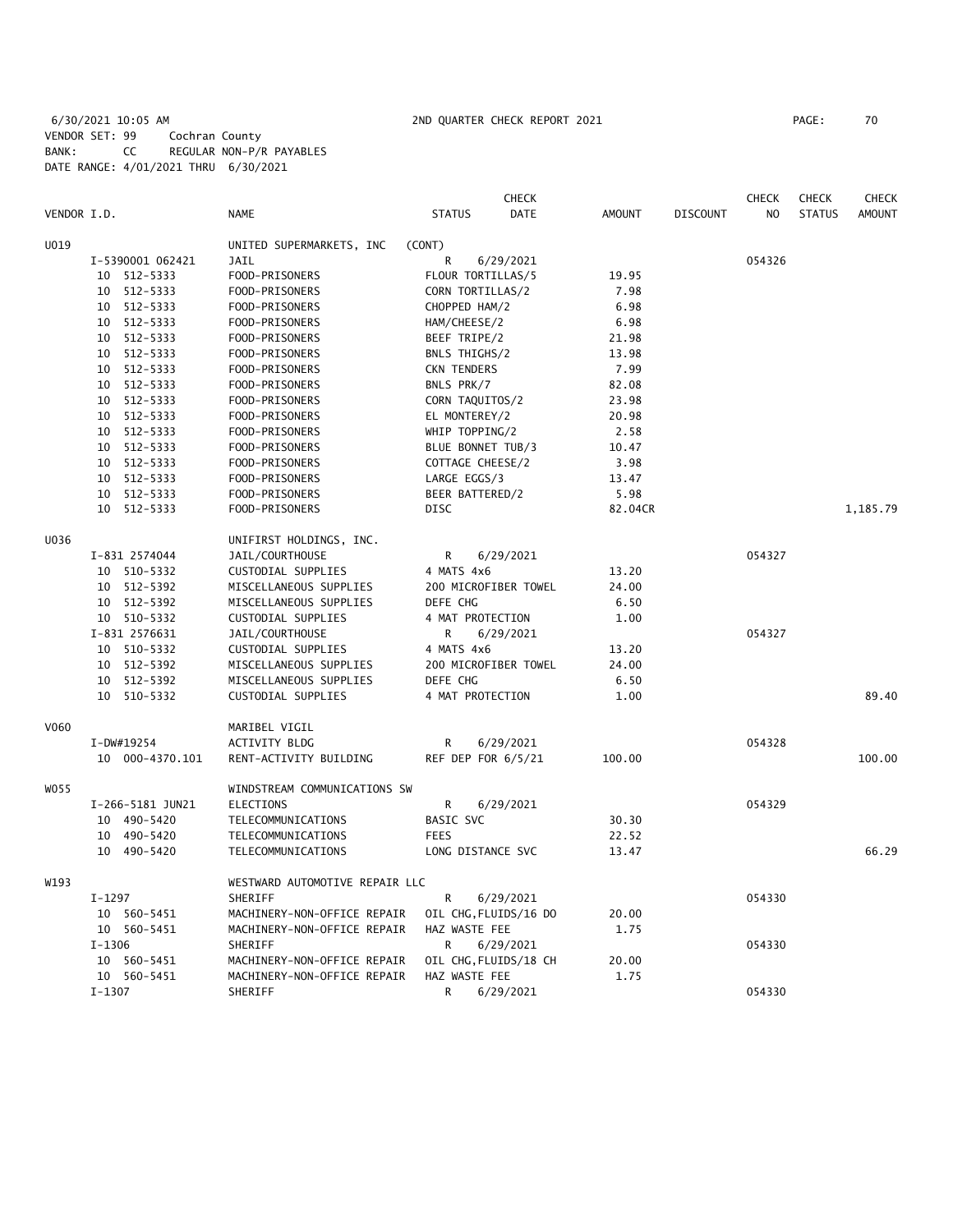6/30/2021 10:05 AM 2ND QUARTER CHECK REPORT 2021 PAGE: 71 VENDOR SET: 99 Cochran County BANK: CC REGULAR NON-P/R PAYABLES DATE RANGE: 4/01/2021 THRU 6/30/2021

|             |                             |                             | <b>CHECK</b>          |             |               |                 | <b>CHECK</b>   | <b>CHECK</b>  | <b>CHECK</b>  |
|-------------|-----------------------------|-----------------------------|-----------------------|-------------|---------------|-----------------|----------------|---------------|---------------|
| VENDOR I.D. |                             | <b>NAME</b>                 | <b>STATUS</b>         | <b>DATE</b> | <b>AMOUNT</b> | <b>DISCOUNT</b> | N <sub>O</sub> | <b>STATUS</b> | <b>AMOUNT</b> |
| W193        |                             | WESTWARD AUTOMOTIVE RE      | (CONT)                |             |               |                 |                |               |               |
|             | I-1307                      | SHERIFF                     | R<br>6/29/2021        |             |               |                 | 054330         |               |               |
|             | 10 560-5451                 | MACHINERY-NON-OFFICE REPAIR | OIL CHG, FLUIDS/17 CH |             | 20.00         |                 |                |               |               |
|             | 10 560-5451                 | MACHINERY-NON-OFFICE REPAIR | RPR FR/REAR DIFF, XFR |             | 112.50        |                 |                |               |               |
|             | 10 560-5451                 | MACHINERY-NON-OFFICE REPAIR | HAZ WASTE FEE         |             | 1.75          |                 |                |               |               |
|             | 10 560-5451                 | MACHINERY-NON-OFFICE REPAIR | SHOP CHG              |             | 1.50          |                 |                |               |               |
|             | $I - 1316$                  | CONSTABLE                   | R<br>6/29/2021        |             |               |                 | 054330         |               |               |
|             | 10 550-5451                 | REPAIR                      | OIL CHG, FLUIDS/20 CH |             | 20.00         |                 |                |               |               |
|             | 10 550-5451                 | REPAIR                      | HAZ WASTE FEE         |             | 1.75          |                 |                |               |               |
|             | $I-1317$                    | SHERIFF                     | R<br>6/29/2021        |             |               |                 | 054330         |               |               |
|             | 10 560-5451                 | MACHINERY-NON-OFFICE REPAIR | R/R WATER PUMP/18 CH  |             | 127.50        |                 |                |               |               |
|             | 10 560-5451                 | MACHINERY-NON-OFFICE REPAIR | WATER PUMP #CP6738    |             | 152.63        |                 |                |               |               |
|             | 10 560-5451                 | MACHINERY-NON-OFFICE REPAIR | 2 GAL ANTIFREEZE      |             | 35.50         |                 |                |               |               |
|             | 10 560-5451                 | MACHINERY-NON-OFFICE REPAIR | SHOP SUPPLIES         |             | 1.50          |                 |                |               |               |
|             | 10 560-5451                 | MACHINERY-NON-OFFICE REPAIR | HAZ WASTE FEE         |             | 2.37          |                 |                |               |               |
|             | $I-1318$ 6/17/21            | <b>SHERIFF</b>              | R<br>6/29/2021        |             |               |                 | 054330         |               |               |
|             | 10 560-5451                 | MACHINERY-NON-OFFICE REPAIR | CHG A/C SYSTEM/16 DO  |             | 30.00         |                 |                |               |               |
|             | 10 560-5451                 | MACHINERY-NON-OFFICE REPAIR | <b>FREON</b>          |             | 13.99         |                 |                |               | 564.49        |
| X001        |                             | XCEL ENERGY                 |                       |             |               |                 |                |               |               |
|             | I-54-1829977-7 JUN21 PREC 2 |                             | R<br>6/29/2021        |             |               |                 | 054331         |               |               |
|             | 15 622-5440                 | UTILITIES                   | 889KWH 5/13-6/14/21   |             | 94.47         |                 |                |               |               |
|             | 15 622-5440                 | UTILITIES                   | AREA LIGHT            |             | 17.03         |                 |                |               | 111.50        |
| Y001        |                             | YELLOWHOUSE MACHINERY CO.   |                       |             |               |                 |                |               |               |
|             | I-631090                    | PREC 4                      | R<br>6/29/2021        |             |               |                 | 054332         |               |               |
|             | 15 624-5451                 | REPAIRS                     | 2 AIR FILTER AT31106  |             | 262.46        |                 |                |               |               |
|             | 15 624-5451                 | REPAIRS                     | 2 FILTER ELEM DZ1129  |             | 189.98        |                 |                |               |               |
|             | 15 624-5451                 | REPAIRS                     | 2 FILTER ELEM RE5394  |             | 158.96        |                 |                |               | 611.40        |
| A108        |                             | AT&T MOBILITY               |                       |             |               |                 |                |               |               |
|             | I-#4144 061921              | SHERIFF                     | R<br>6/29/2021        |             |               |                 | 054333         |               |               |
|             | 10 560-5420                 | TELECOMMUNICATIONS          | 1ST NET/6LNS 5/20-6/  |             | 229.50        |                 |                |               | 229.50        |
| F010        |                             | FIVE-AREA TELEPHONE CO-OP   |                       |             |               |                 |                |               |               |
|             | I-927-5510 JUL21            | PREC 4                      | R<br>6/29/2021        |             |               |                 | 054334         |               |               |
|             | 15 624-5420                 | TELECOMMUNICATIONS          | BASIC SVCS            |             | 32.25         |                 |                |               |               |
|             | 15 624-5420                 | TELECOMMUNICATIONS          | <b>FEES</b>           |             | 13.08         |                 |                |               | 45.33         |
| S325        |                             | DONNA SCHMIDT               |                       |             |               |                 |                |               |               |
|             | I-JPCA MILEAGE '21          | JUSTICE OF PEACE            | 6/29/2021<br>R        |             |               |                 | 054335         |               |               |
|             | 10 455-5427                 | CONTINUING EDUCATION        | 696 MI TO/FR DENTON   |             | 389.76        |                 |                |               | 389.76        |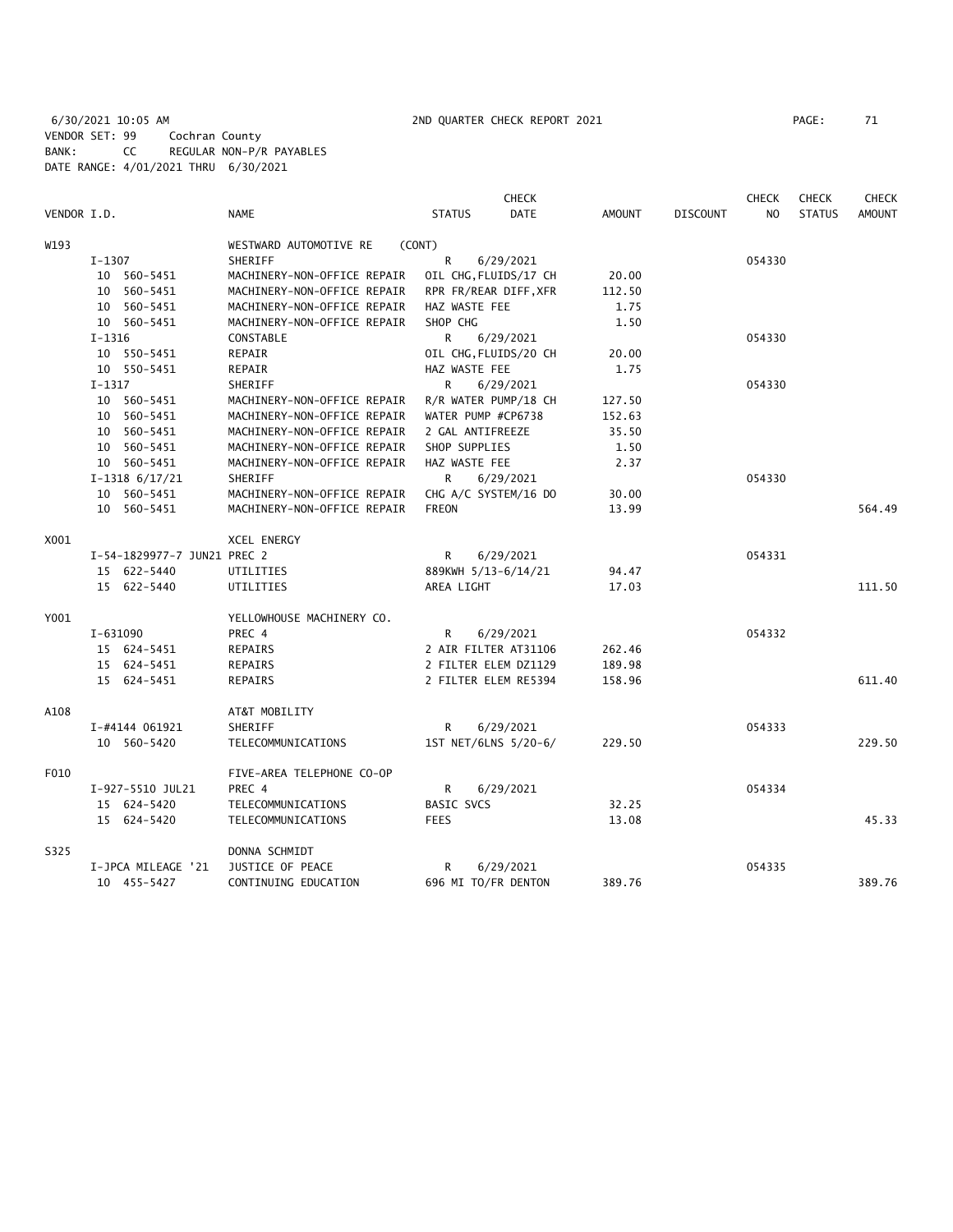6/30/2021 10:05 AM 2ND QUARTER CHECK REPORT 2021 PAGE: 72 VENDOR SET: 99 Cochran County BANK: CC REGULAR NON-P/R PAYABLES DATE RANGE: 4/01/2021 THRU 6/30/2021

| PAGE : |  |
|--------|--|
|        |  |

| VENDOR I.D. |                   | <b>NAME</b>                  | <b>STATUS</b>            | <b>CHECK</b><br>DATE | <b>AMOUNT</b> | <b>DISCOUNT</b> | <b>CHECK</b><br>N <sub>O</sub> | <b>CHECK</b><br><b>STATUS</b> | <b>CHECK</b><br><b>AMOUNT</b> |
|-------------|-------------------|------------------------------|--------------------------|----------------------|---------------|-----------------|--------------------------------|-------------------------------|-------------------------------|
| W055        |                   | WINDSTREAM COMMUNICATIONS SW |                          |                      |               |                 |                                |                               |                               |
|             | I-266-06038 JUN21 | NON-DEPT'L/MUSEUM            | R                        | 6/29/2021            |               |                 | 054336                         |                               |                               |
|             | 10 409-5420       | TELECOMMUNICATIONS           | <b>BASIC SVCS</b>        |                      | 69.95         |                 |                                |                               |                               |
|             | 10 409-5420       | TELECOMMUNICATIONS           | <b>FEES</b>              |                      | 39.53         |                 |                                |                               |                               |
|             | 10 409-5420       | TELECOMMUNICATIONS           | PICC CHG                 |                      | 1.16          |                 |                                |                               |                               |
|             | 10 409-5420       | TELECOMMUNICATIONS           | LONG DISTANCE SVC        |                      | 13.28         |                 |                                |                               |                               |
|             | I-266-5051 JUN21  | NON-DEPT'L/LIBRARY           | R                        | 6/29/2021            |               |                 | 054336                         |                               |                               |
|             | 10 409-5420       | TELECOMMUNICATIONS           | BASIC SVCS/2 LINES       |                      | 71.13         |                 |                                |                               |                               |
|             | 10 409-5420       | TELECOMMUNICATIONS           | <b>BUSINESS INTERNET</b> |                      | 54.99         |                 |                                |                               |                               |
|             | 10 409-5420       | TELECOMMUNICATIONS           | <b>FEES</b>              |                      | 43.09         |                 |                                |                               |                               |
|             | 10 409-5420       | TELECOMMUNICATIONS           | LONG DISTANCE SVC        |                      | 0.96          |                 |                                |                               |                               |
|             | I-266-5074 JUN21  | NON-DEPT'L/ADULT PROBATION   | R                        | 6/29/2021            |               |                 | 054336                         |                               |                               |
|             | 10 409-5420       | TELECOMMUNICATIONS           | BASIC SVC                |                      | 37.30         |                 |                                |                               |                               |
|             | 10 409-5420       | TELECOMMUNICATIONS           | <b>FEES</b>              |                      | 18.88         |                 |                                |                               |                               |
|             | 10 409-5420       | TELECOMMUNICATIONS           | LONG DISTANCE SVC        |                      | 0.22          |                 |                                |                               |                               |
|             | I-266-5161 JUN21  | NON-DEPT'L/TREASURER         | R                        | 6/29/2021            |               |                 | 054336                         |                               |                               |
|             | 10 409-5420       | TELECOMMUNICATIONS           | BASIC SVC                |                      | 37.30         |                 |                                |                               |                               |
|             | 10 409-5420       | TELECOMMUNICATIONS           | <b>FEES</b>              |                      | 18.88         |                 |                                |                               |                               |
|             | 10 409-5420       | TELECOMMUNICATIONS           | LONG DISTANCE SVC        |                      | 0.78          |                 |                                |                               |                               |
|             | I-266-5171 JUN21  | NON-DEPT'L/TAX A/C           | R                        | 6/29/2021            |               |                 | 054336                         |                               |                               |
|             | 10 409-5420       | TELECOMMUNICATIONS           | BASIC SVC/3 LINES        |                      | 116.58        |                 |                                |                               |                               |
|             | 10 409-5420       | TELECOMMUNICATIONS           | <b>FEES</b>              |                      | 71.57         |                 |                                |                               |                               |
|             | 10 409-5420       | TELECOMMUNICATIONS           | LONG DISTANCE SVC        |                      | 22.25         |                 |                                |                               |                               |
|             | I-266-5211 JUN21  | NON-DEPT'L/SHERIFF           | R                        | 6/29/2021            |               |                 | 054336                         |                               |                               |
|             | 10 409-5420       | TELECOMMUNICATIONS           | BASIC SVC/3 LINES        |                      | 132.94        |                 |                                |                               |                               |
|             | 10 409-5420       | TELECOMMUNICATIONS           | <b>FEES</b>              |                      | 64.67         |                 |                                |                               |                               |
|             | 10 409-5420       | TELECOMMUNICATIONS           | LONG DISTANCE SVC        |                      | 20.98         |                 |                                |                               |                               |
|             | I-266-5215 JUN21  | NON-DEPT'L/EXT SVC           | R                        | 6/29/2021            |               |                 | 054336                         |                               |                               |
|             | 10 409-5420       | TELECOMMUNICATIONS           | BASIC SVC/3 LINES        |                      | 103.39        |                 |                                |                               |                               |
|             | 10 409-5420       | TELECOMMUNICATIONS           | <b>FEES</b>              |                      | 64.62         |                 |                                |                               |                               |
|             | 10 409-5420       | TELECOMMUNICATIONS           | LONG DISTANCE SVC        |                      | 0.06          |                 |                                |                               |                               |
|             | I-266-5302 JUN21  | NON-DEPT'L/JUSTICE OF PEACE  | R                        | 6/29/2021            |               |                 | 054336                         |                               |                               |
|             | 10 409-5420       | TELECOMMUNICATIONS           | BASIC SVC                |                      | 31.83         |                 |                                |                               |                               |
|             | 10 409-5420       | TELECOMMUNICATIONS           | <b>FEES</b>              |                      | 18.87         |                 |                                |                               |                               |
|             | 10 409-5420       | TELECOMMUNICATIONS           | LONG DISTANCE SVC        |                      | 1.13          |                 |                                |                               |                               |
|             | I-266-5411 JUN21  | NON-DEPT'L/JUV PROBATION     | R                        | 6/29/2021            |               |                 | 054336                         |                               |                               |
|             | 10 409-5420       | TELECOMMUNICATIONS           | <b>BASIC SVC</b>         |                      | 31.83         |                 |                                |                               |                               |
|             | 10 409-5420       | TELECOMMUNICATIONS           | <b>FEES</b>              |                      | 18.87         |                 |                                |                               |                               |
|             | 10 409-5420       | TELECOMMUNICATIONS           | LONG DISTANCE SVC        |                      | 0.05          |                 |                                |                               |                               |
|             | I-266-5450 JUN21  | NON-DEPT'L/CLERK             | R                        | 6/29/2021            |               |                 | 054336                         |                               |                               |
|             | 10 409-5420       | TELECOMMUNICATIONS           | BASIC SVC/3 LINES        |                      | 113.00        |                 |                                |                               |                               |
|             | 10 409-5420       | TELECOMMUNICATIONS           | <b>FEES</b>              |                      | 72.28         |                 |                                |                               |                               |
|             | 10 409-5420       | TELECOMMUNICATIONS           | LONG DISTANCE SVC        |                      | 19.88         |                 |                                |                               |                               |
|             | I-266-5508 JUN21  | NON-DEPT'L/COMM'R CT/CO JDG  | R                        | 6/29/2021            |               |                 | 054336                         |                               |                               |
|             | 10 409-5420       | TELECOMMUNICATIONS           | BASIC SVC/2 LINES        |                      | 64.76         |                 |                                |                               |                               |
|             | 10 409-5420       | TELECOMMUNICATIONS           | <b>FEES</b>              |                      | 60.41         |                 |                                |                               |                               |
|             | 10 409-5420       | TELECOMMUNICATIONS           | LONG DISTANCE SVC        |                      | 4.27          |                 |                                |                               |                               |
|             | I-266-5700 JUN21  | NON-DEPT'L/SHERIFF           | R                        | 6/29/2021            |               |                 | 054336                         |                               |                               |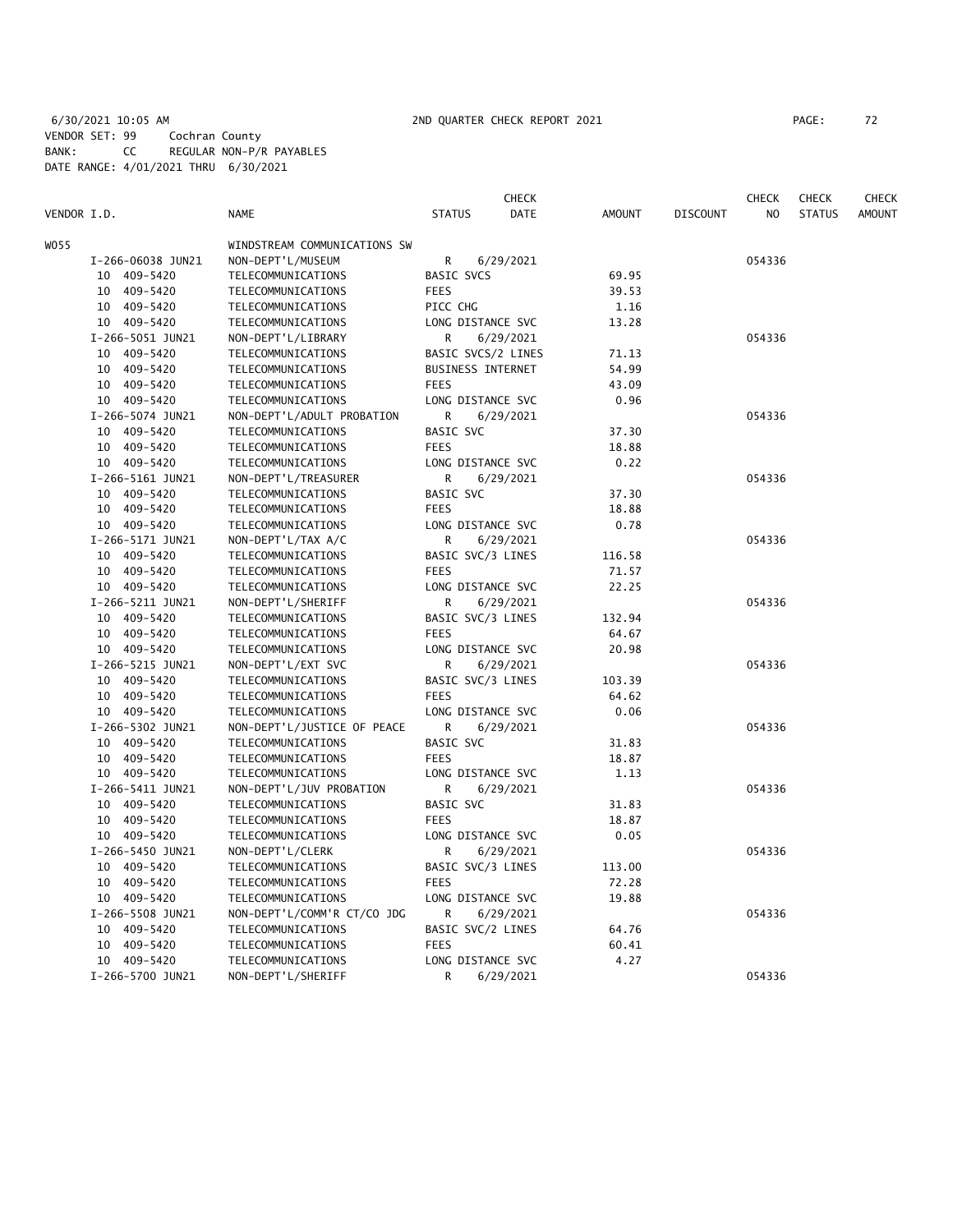### 6/30/2021 10:05 AM 2ND QUARTER CHECK REPORT 2021 PAGE: 73 VENDOR SET: 99 Cochran County BANK: CC REGULAR NON-P/R PAYABLES DATE RANGE: 4/01/2021 THRU 6/30/2021

|             |                                        |                  |                                       |                      | <b>CHECK</b>         |          |                 | <b>CHECK</b> | <b>CHECK</b>  | <b>CHECK</b>  |
|-------------|----------------------------------------|------------------|---------------------------------------|----------------------|----------------------|----------|-----------------|--------------|---------------|---------------|
| VENDOR I.D. |                                        |                  | NAME                                  | <b>STATUS</b>        | DATE                 | AMOUNT   | <b>DISCOUNT</b> | NO           | <b>STATUS</b> | <b>AMOUNT</b> |
| W055        |                                        |                  | WINDSTREAM COMMUNICATIONS             | (CONT)               |                      |          |                 |              |               |               |
|             | I-266-5700 JUN21<br>NON-DEPT'L/SHERIFF |                  | R                                     | 6/29/2021            |                      |          | 054336          |              |               |               |
|             |                                        | 10 409-5420      | TELECOMMUNICATIONS                    | <b>BASIC SVC</b>     |                      | 48.37    |                 |              |               |               |
|             |                                        | 10 409-5420      | TELECOMMUNICATIONS                    | <b>FEES</b>          |                      | 15.22    |                 |              |               |               |
|             |                                        | 10 409-5420      | TELECOMMUNICATIONS                    | LONG DISTANCE SVC    |                      | 4.51     |                 |              |               |               |
|             |                                        | I-266-5822 JUN21 | NON-DEPT'L/AUDITOR                    | R                    | 6/29/2021            |          |                 | 054336       |               |               |
|             |                                        | 10 409-5420      | TELECOMMUNICATIONS                    | BASIC SVC/2 LINES    |                      | 19.90    |                 |              |               |               |
|             |                                        | 10 409-5420      | TELECOMMUNICATIONS                    | 4G WIRELESS DATA BKU |                      | 55.00    |                 |              |               |               |
|             |                                        | 10 409-5420      | TELECOMMUNICATIONS                    | ADD'L LINE W/BUNDLE  |                      | 30.00    |                 |              |               |               |
|             |                                        | 10 409-5420      | TELECOMMUNICATIONS                    | UNLTD VOICE BUNDLE   |                      | 60.00    |                 |              |               |               |
|             |                                        | 10 409-5420      | TELECOMMUNICATIONS                    |                      | ST IP-INITIAL BLK OF | 15.00    |                 |              |               |               |
|             |                                        | 10 409-5420      | TELECOMMUNICATIONS                    | ST IP BLK OF 8       |                      | 20.00    |                 |              |               |               |
|             |                                        | 10 409-5420      | TELECOMMUNICATIONS                    | LOYALTY CREDIT/12 MO |                      | 20.00CR  |                 |              |               |               |
|             |                                        | 10 409-5420      | TELECOMMUNICATIONS                    | <b>FEES</b>          |                      | 34.74    |                 |              |               |               |
|             | 10                                     | 409-5420         | TELECOMMUNICATIONS                    | INTERNET/FIBER       |                      | 1,133.00 |                 |              |               |               |
|             |                                        | 10 409-5420      | TELECOMMUNICATIONS                    | SVC ADJ 6/3-6/21     |                      | 12.67CR  |                 |              |               |               |
|             |                                        | 10 409-5420      | TELECOMMUNICATIONS                    | LONG DISTANCE SVC    |                      | 2.76     |                 |              |               |               |
|             |                                        | I-266-8661 JUN21 | NON-DEPT'L/ATTORNEY                   | R                    | 6/29/2021            |          |                 | 054336       |               |               |
|             |                                        | 10 409-5420      | TELECOMMUNICATIONS                    | BASIC SVC/2 LINES    |                      | 64.21    |                 |              |               |               |
|             |                                        | 10 409-5420      | TELECOMMUNICATIONS                    | CALLER ID            |                      | 11.00    |                 |              |               |               |
|             |                                        | 10 409-5420      | TELECOMMUNICATIONS                    | <b>FEES</b>          |                      | 43.09    |                 |              |               |               |
|             |                                        | 10 409-5420      | TELECOMMUNICATIONS                    | LONG DISTANCE SVC    |                      | 0.23     |                 |              |               |               |
|             |                                        | I-266-8888 JUN21 | NON-DEPT'L/SHERIFF                    | R                    | 6/29/2021            |          |                 | 054336       |               |               |
|             |                                        | 10 409-5420      | TELECOMMUNICATIONS                    | BASIC SVC/FAX LINE   |                      | 32.38    |                 |              |               |               |
|             |                                        | 10 409-5420      | TELECOMMUNICATIONS                    | <b>FEES</b>          |                      | 15.19    |                 |              |               |               |
|             |                                        | 10 409-5420      | TELECOMMUNICATIONS                    | LONG DISTANCE SVC    |                      | 0.76     |                 |              |               | 3,014.38      |
| X001        |                                        |                  | XCEL ENERGY                           |                      |                      |          |                 |              |               |               |
|             |                                        |                  | I-54-1324315-7 06/21 ALMOST ALL DEPTS | R                    | 6/29/2021            |          |                 | 054338       |               |               |
|             |                                        | 30 518-5440      | UTILITIES                             |                      | 300210167 RUNWAY LIG | 55.77    |                 |              |               |               |
|             |                                        | 10 510-5440      | UTILITIES                             |                      | 300240736 COURTHOUSE | 1,521.22 |                 |              |               |               |
|             |                                        | 10 580-5440      | UTILITIES [TOWER]                     | 300282806 TOWER      |                      | 38.14    |                 |              |               |               |
|             |                                        | 15 621-5440      | UTILITIES                             |                      | 300294119 PREC 1 SHO | 62.26    |                 |              |               |               |
|             |                                        | 10 650-5440      | UTILITIES                             | 300338546 LIBRARY    |                      | 277.11   |                 |              |               |               |
|             |                                        | 10 652-5440      | UTILITIES                             | 300342232 MUSEUM     |                      | 102.62   |                 |              |               |               |
|             | 10                                     | 662-5440         | UTILITIES                             | 300390484 ACTIVITY B |                      | 545.42   |                 |              |               |               |
|             |                                        | 10 660-5440      | UTILITIES & IRRIGATION                | 300410370 PARK       |                      | 212.57   |                 |              |               |               |
|             | 10                                     | 660–5440         | UTILITIES & IRRIGATION                | 300457515 PARK/SHOP  |                      | 30.06    |                 |              |               |               |
|             | 10                                     | 516-5440         | UTILITIES                             | 300555198 CEMETERY   |                      | 141.73   |                 |              |               |               |
|             | 10                                     | 660-5440         | UTILITIES & IRRIGATION                | 300587052 SHOWBARN   |                      | 47.91    |                 |              |               |               |
|             |                                        | 10 660-5440      | UTILITIES & IRRIGATION                | 300587753 RODEO GROU |                      | 19.50    |                 |              |               |               |
|             |                                        | 10 409-5440      | UTILITIES                             | 300588989 ANNEX      |                      | 27.26    |                 |              |               |               |
|             | 10                                     | 516-5440         | UTILITIES                             | 300603417 CEMETERY   |                      | 18.15    |                 |              |               |               |
|             |                                        | 10 516-5440      | UTILITIES                             |                      | 300637038 CEMETERY S | 249.15   |                 |              |               | 3,348.87      |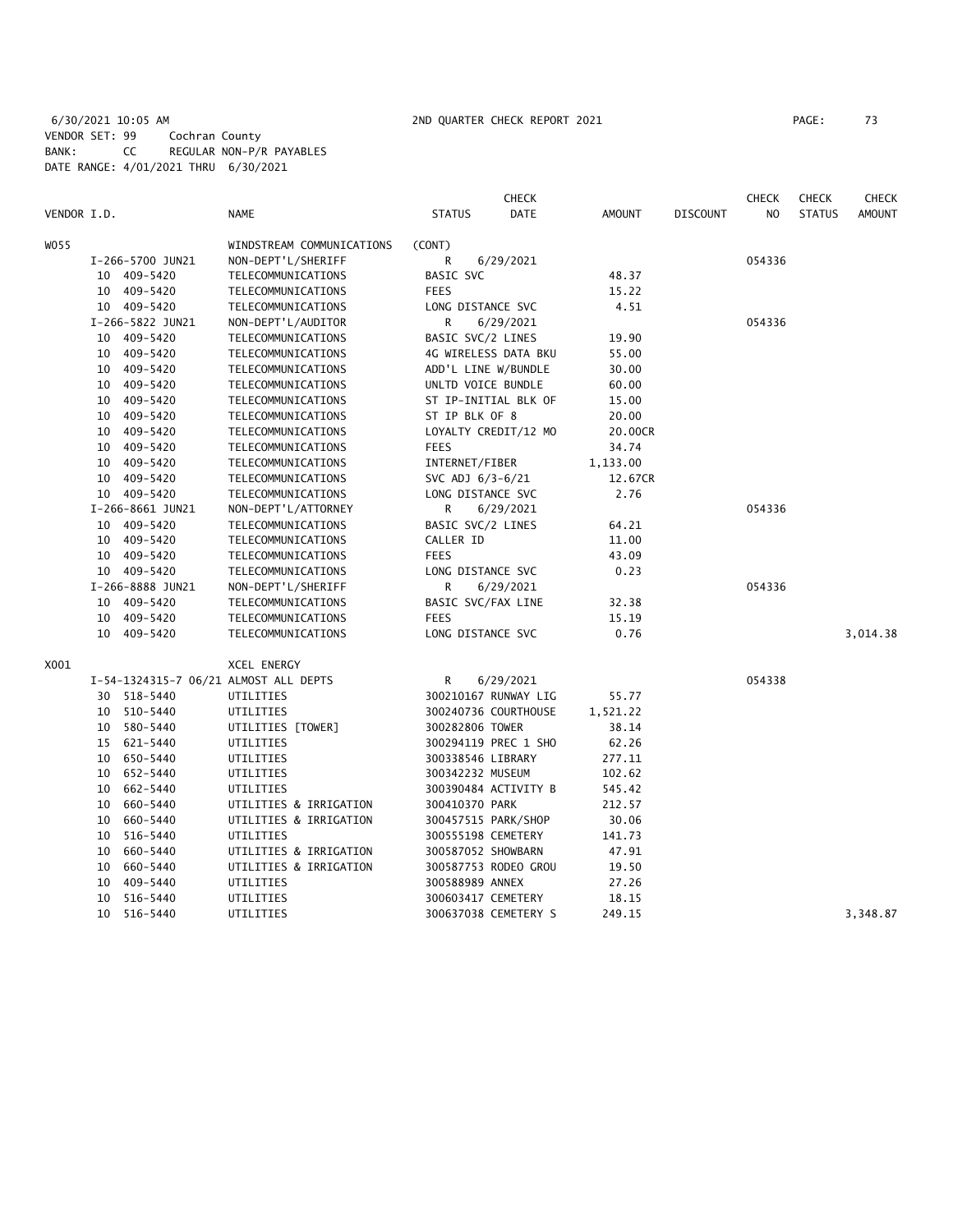6/30/2021 10:05 AM 2ND QUARTER CHECK REPORT 2021 PAGE: 74 VENDOR SET: 99 Cochran County BANK: CC REGULAR NON-P/R PAYABLES DATE RANGE: 4/01/2021 THRU 6/30/2021

|                  |                |                     | <b>CHECK</b> |                | <b>CHECK</b>           | <b>CHECK</b><br><b>CHECK</b> |
|------------------|----------------|---------------------|--------------|----------------|------------------------|------------------------------|
| VENDOR I.D.      | <b>NAME</b>    | <b>STATUS</b>       | <b>DATE</b>  | AMOUNT         | <b>DISCOUNT</b><br>NO. | <b>STATUS</b><br>AMOUNT      |
|                  |                |                     |              |                |                        |                              |
| * * $TOTALS$ * * | N <sub>0</sub> |                     |              | INVOICE AMOUNT | <b>DISCOUNTS</b>       | CHECK AMOUNT                 |
| REGULAR CHECKS:  | 315            |                     |              | 400,173.60     | 0.00                   | 400,173.60                   |
| HAND CHECKS:     | 0              |                     |              | 0.00           | 0.00                   | 0.00                         |
| DRAFTS:          | $\mathbf 0$    |                     |              | 0.00           | 0.00                   | 0.00                         |
| EFT:             | $\mathbf 0$    |                     |              | 0.00           | 0.00                   | 0.00                         |
| NON CHECKS:      | $\mathbf 0$    |                     |              | 0.00           | 0.00                   | 0.00                         |
| VOID CHECKS:     |                | 2 VOID DEBITS       | 0.00         |                |                        |                              |
|                  |                | <b>VOID CREDITS</b> | 2,000.53CR   | 2,000.53CR     | 0.00                   |                              |

TOTAL ERRORS: 0

|                 | G/L ACCOUNT     | <b>NAME</b><br>---------------------------- | <b>AMOUNT</b> |
|-----------------|-----------------|---------------------------------------------|---------------|
|                 |                 |                                             |               |
|                 | 10 000-2206.002 | COLLECTION AGENCY FEES                      | 2,885.95      |
| 10              | 000-2206.003    | Omni Collection Fee                         | 70.44         |
|                 | 10 000-2500.10  | RESERVE FOR W/C, UNEMPLYMNT                 | 5,466.00      |
|                 | 10 000-4370.101 | RENT-ACTIVITY BUILDING                      | 20,366.88     |
| 10              | 000-4380.200    | OTHER [MISCELLANEOUS]                       | 604.60        |
| 10 <sup>1</sup> | 400-5204        | WORKERS' COMPENSATION                       | 41.29         |
|                 | 10 403-5204     | WORKERS' COMPENSATION                       | 57.83         |
|                 | 10 403-5206     | UNEMPLOYMENT                                | 14.13         |
|                 | 10 403-5310     | OFFICE SUPPLIES                             | 1,391.33      |
|                 | 10 403-5311     | POSTAL EXPENSES                             | 1,000.00      |
|                 | 10 403-5411     | MAINTENANCE CONTRACTS                       | 696.71        |
| 10              | 403-5416        | FILMING & INDEXING                          | 5,000.00      |
|                 | 10 403-5427     | CONTINUING EDUCATION                        | 213.40        |
|                 | 10 403-5480     | <b>BONDS &amp; NOTARY FEES</b>              | 186.00        |
|                 | 10 403-5481     | DUES AND REGISTRATION                       | 50.00         |
|                 | 10 405-5330     | FUEL AND OIL                                | 60.12         |
|                 | 10 405-5451     | REPAIRS                                     | 10.00         |
| 10              | 409-5300        | COUNTY-WIDE SUPPLIES                        | 322.63        |
| 10              | 409-5311        | POSTAL EXPENSES                             | 765.00        |
|                 | 10 409-5411     | MAINTENANCE CONTRACTS                       | 20, 194.87    |
|                 | 10 409-5420     | TELECOMMUNICATIONS                          | 10,069.79     |
|                 | 10 409-5424     | INTERNET TECHNOLOGY SVCS                    | 4,795.01      |
|                 | 10 409-5440     | UTILITIES                                   | 230.24        |
| 10              | 409-5482        | PROPERTY INSURANCE                          | 38,233.00     |
| 10 <sup>°</sup> | 409-5498        | CLAIMS AND JUDGMENTS                        | 1,000.00      |
|                 | 10 409-5499     | MISCELLANEOUS                               | 475.00        |
|                 | 10 426-5310     | OFFICE SUPPLIES                             | 56.45         |
| 10              | 426-5400        | ATTORNEY AD LITEM                           | 700.00        |
| 10              | 435-5204        | WORKERS' COMPENSATION                       | 11.87         |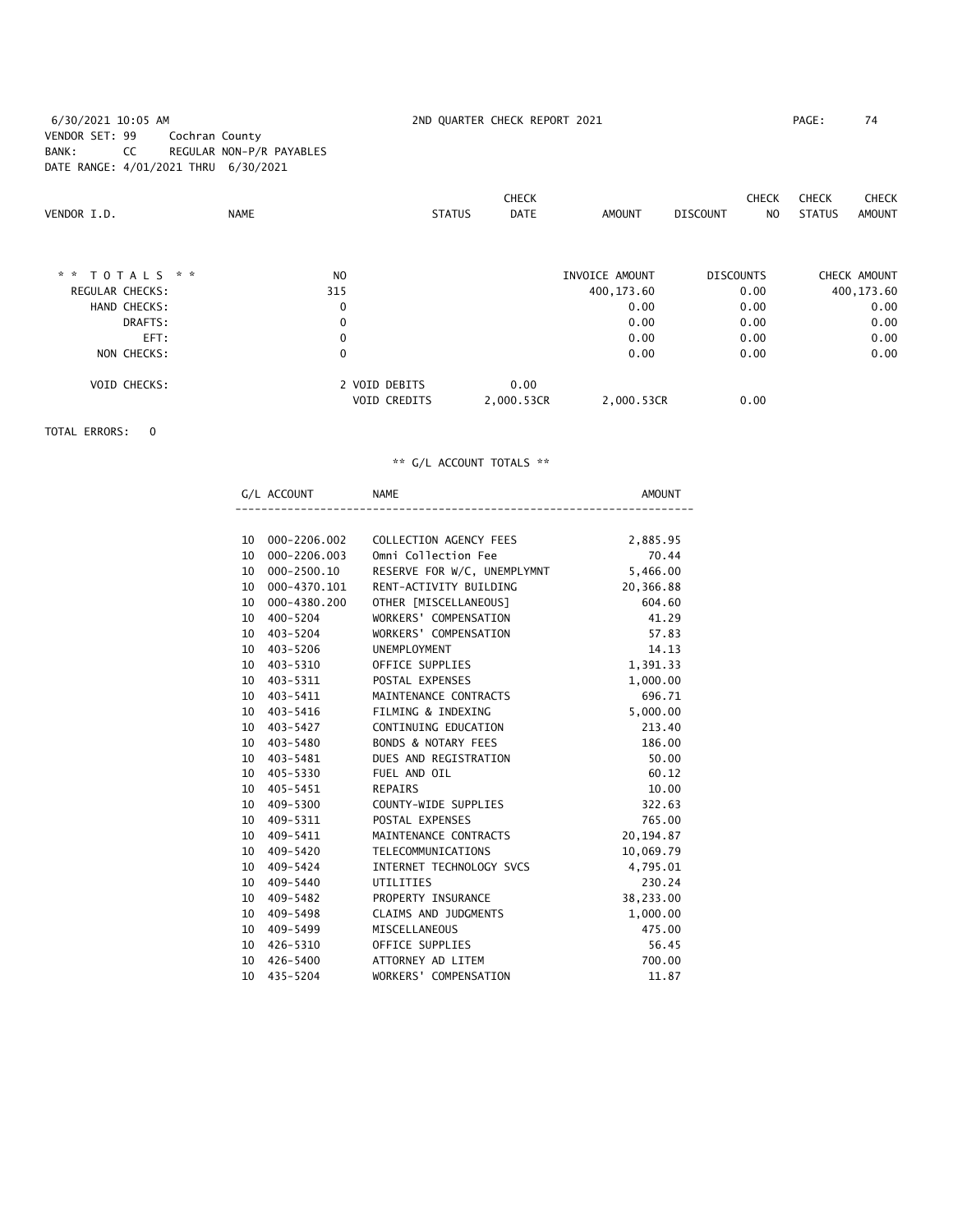|    | G/L ACCOUNT | <b>NAME</b>                    | <b>AMOUNT</b> |
|----|-------------|--------------------------------|---------------|
|    |             |                                |               |
| 10 | 435-5206    | <b>UNEMPLOYMENT</b>            | 3.58          |
| 10 | 435-5310    | OFFICE SUPPLIES                | 37.50         |
| 10 | 435-5400    | ATTORNEY AD LITEM              | 3,325.00      |
| 10 | 435-5492    | PETIT JURY                     | 495.00        |
| 10 | 435-5499    | MISCELLANEOUS                  | 62.16         |
| 10 | 455-5204    | WORKERS' COMPENSATION          | 27.23         |
| 10 | 455-5206    | UNEMPLOYMENT                   | 0.69          |
| 10 | 455-5310    | OFFICE SUPPLIES                | 173.48        |
| 10 | 455-5405    | <b>AUTOPSY</b>                 | 242.50        |
| 10 | 455-5411    | MAINTENANCE CONTRACTS          | 972.00        |
| 10 | 455-5427    | CONTINUING EDUCATION           | 589.76        |
| 10 | 455-5499    | MISCELLANEOUS                  | 16.00         |
| 10 | 475-5204    | WORKERS' COMPENSATION          | 6.80          |
| 10 | 475-5206    | <b>UNEMPLOYMENT</b>            | 1.78          |
| 10 | 475-5310    | OFFICE SUPPLIES                | 940.89        |
| 10 | 475-5590    | LAW LIBRARY MTRLS/UPDATES      | 125.30        |
| 10 | 476-5204    | WORKERS' COMPENSATION          | 27.89         |
| 10 | 476-5206    | UNEMPLOYMENT                   | 3.01          |
| 10 | 490-5204    | WORKERS' COMPENSATION          | 17.94         |
| 10 | 490-5206    | <b>UNEMPLOYMENT</b>            | 6.49          |
| 10 | 490-5310    | OFFICE SUPPLIES                | 1,613.63      |
| 10 | 490-5311    | POSTAL EXPENSES                | 189.50        |
| 10 | 490-5335    | ELECTION SUPPLIES              | 425.99        |
| 10 | 490-5420    | TELECOMMUNICATIONS             | 197.94        |
| 10 | 490-5427    | CONTINUING EDUCATION           | 1,565.34      |
| 10 | 495-5204    | WORKERS' COMPENSATION          | 28.86         |
| 10 | 495-5206    | <b>UNEMPLOYMENT</b>            | 10.42         |
| 10 | 495-5310    | OFFICE SUPPLIES                | 2,218.34      |
| 10 | 497-5204    | WORKERS' COMPENSATION          | 37.49         |
| 10 | 497-5206    | UNEMPLOYMENT                   | 3.22          |
| 10 | 497-5310    | OFFICE SUPPLIES                | 1,398.94      |
| 10 | 497-5311    | POSTAL EXPENSES                | 82.50         |
| 10 | 497-5427    | CONTINUING EDUCATION           | 1,003.60      |
| 10 | 497-5480    | <b>BONDS &amp; NOTARY FEES</b> | 250.00        |
| 10 | 499-5204    | WORKERS' COMPENSATION          | 68.30         |
| 10 | 499-5206    | <b>UNEMPLOYMENT</b>            | 14.83         |
| 10 | 499-5310    | OFFICE SUPPLIES                | 369.65        |
| 10 | 499-5408    | TAX ROLL                       | 1,492.21      |
| 10 | 499-5411    | MAINTENANCE CONTRACTS          | 8,303.30      |
| 10 | 510-5204    | WORKERS' COMPENSATION          | 236.49        |
| 10 | 510-5206    | <b>UNEMPLOYMENT</b>            | 7.39          |
| 10 | 510-5332    | CUSTODIAL SUPPLIES             | 2,198.61      |
| 10 | 510-5411    | MAINTENANCE CONTRACTS          | 2,290.17      |
| 10 | 510-5440    | UTILITIES                      | 8,586.87      |
| 10 | 510-5451    | <b>REPAIR</b>                  | 1,648.39      |
| 10 | 512-5204    | WORKERS' COMPENSATION          | 324.58        |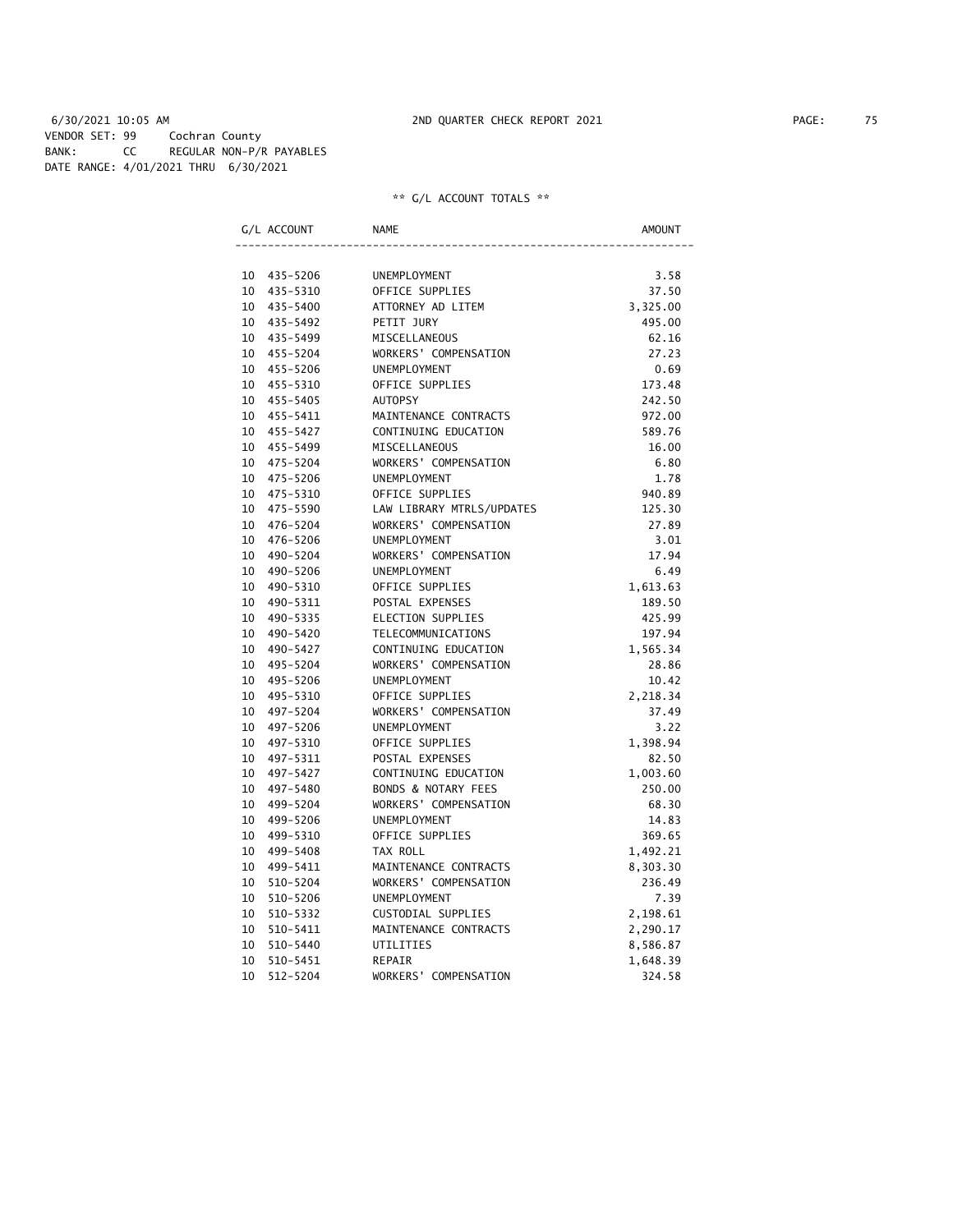### 6/30/2021 10:05 AM 2ND QUARTER CHECK REPORT 2021 PAGE: 76 VENDOR SET: 99 Cochran County BANK: CC REGULAR NON-P/R PAYABLES DATE RANGE: 4/01/2021 THRU 6/30/2021

|                 | G/L ACCOUNT | <b>NAME</b>                 | AMOUNT     |
|-----------------|-------------|-----------------------------|------------|
|                 |             |                             |            |
|                 | 10 512-5206 | UNEMPLOYMENT                | 22.04      |
| 10              | 512-5310    | OFFICE SUPPLIES             | 176.17     |
| 10              | 512-5333    | FOOD-PRISONERS              | 3,080.70   |
|                 | 10 512-5391 | MEDICAL CARE-PRISONERS      | 2,840.46   |
|                 | 10 512-5392 | MISCELLANEOUS SUPPLIES      | 1,053.59   |
|                 | 10 512-5451 | REPAIR                      | 4,560.35   |
|                 | 10 512-5499 | MISCELLANEOUS               | 20,970.01  |
| 10              | 516-5204    | WORKERS' COMPENSATION       | 222.72     |
| 10              | 516-5206    | UNEMPLOYMENT                | 8.82       |
| 10              | 516-5330    | FUEL & OIL                  | 1,076.28   |
| 10              | 516-5332    | CUSTODIAL SUPPLIES          | 327.04     |
|                 | 10 516-5440 | UTILITIES                   | 1,111.97   |
|                 | 10 516-5451 | REPAIR                      | 742.56     |
| 10              | 516-5454    | <b>TIRES</b>                | 45.00      |
|                 | 10 516-5486 | CONTRACT LABOR-OPEN CLOSE   | 900.00     |
| 10              | 516-5571    | CAPITAL OUTLAY              | 2,600.00   |
| 10              | 550-5204    | WORKERS' COMPENSATION       | 117.93     |
| 10              | 550-5310    | OFFICE SUPPLIES             | 94.95      |
| 10              | 550-5330    | FUEL & OIL                  | 768.73     |
|                 | 10 550-5334 | OTHER SUPPLIES              | 652.00     |
|                 | 10 550-5451 | REPAIR                      | 21.75      |
| 10              | 560-5204    | WORKERS' COMPENSATION       | 1,365.17   |
| 10              | 560-5205    | <b>UNIFORMS</b>             | 289.50     |
| 10              | 560-5206    | UNEMPLOYMENT                | 82.18      |
| 10              | 560-5310    | OFFICE SUPPLIES             | 1,557.92   |
| 10              | 560-5330    | FUEL AND OIL                | 8,282.43   |
| 10              | 560-5334    | OTHER SUPPLIES              | 180.86     |
| 10              | 560-5411    | MAINTENANCE CONTRACTS       | 4,582.60   |
| 10              | 560-5420    | TELECOMMUNICATIONS          | 688.50     |
| 10              | 560-5427    | CONTINUING EDUCATION        | 98.29      |
| 10              | 560-5451    | MACHINERY-NON-OFFICE REPAIR | 2,267.26   |
| 10              | 560-5454    | <b>TIRES</b>                | 495.00     |
| 10              | 560-5481    | DUES AND REGISTRATION       | 74.00      |
| 10              | 560-5499    | MISCELLANEOUS               | 225.00     |
| 10              | 560-5571    | CAPITAL OUTLAY              | 20, 167.44 |
| 10              | 571-5472    | LOCAL SUPPORT-JUV BOARD     | 12,499.08  |
| 10              | 580-5414    | FIRE PROTECTION CONTRACTS   | 5,250.00   |
| 10 <sup>1</sup> | 580-5440    | UTILITIES [TOWER]           | 142.75     |
| 10              | 580-5450    | REPAIR                      | 80.00      |
| 10              | 580-5499    | MISCELLANEOUS               | 480.00     |
| 10              | 650-5204    | WORKERS' COMPENSATION       | 31.71      |
| 10              | 650-5206    | UNEMPLOYMENT                | 7.69       |
| 10              | 650-5310    | OFFICE SUPPLIES             | 162.79     |
| 10              | 650-5332    | CUSTODIAL SUPPLIES          | 110.73     |
| 10              | 650-5411    | MAINTENANCE CONTRACTS       | 1,047.55   |
| 10              | 650-5440    | UTILITIES                   | 1,129.40   |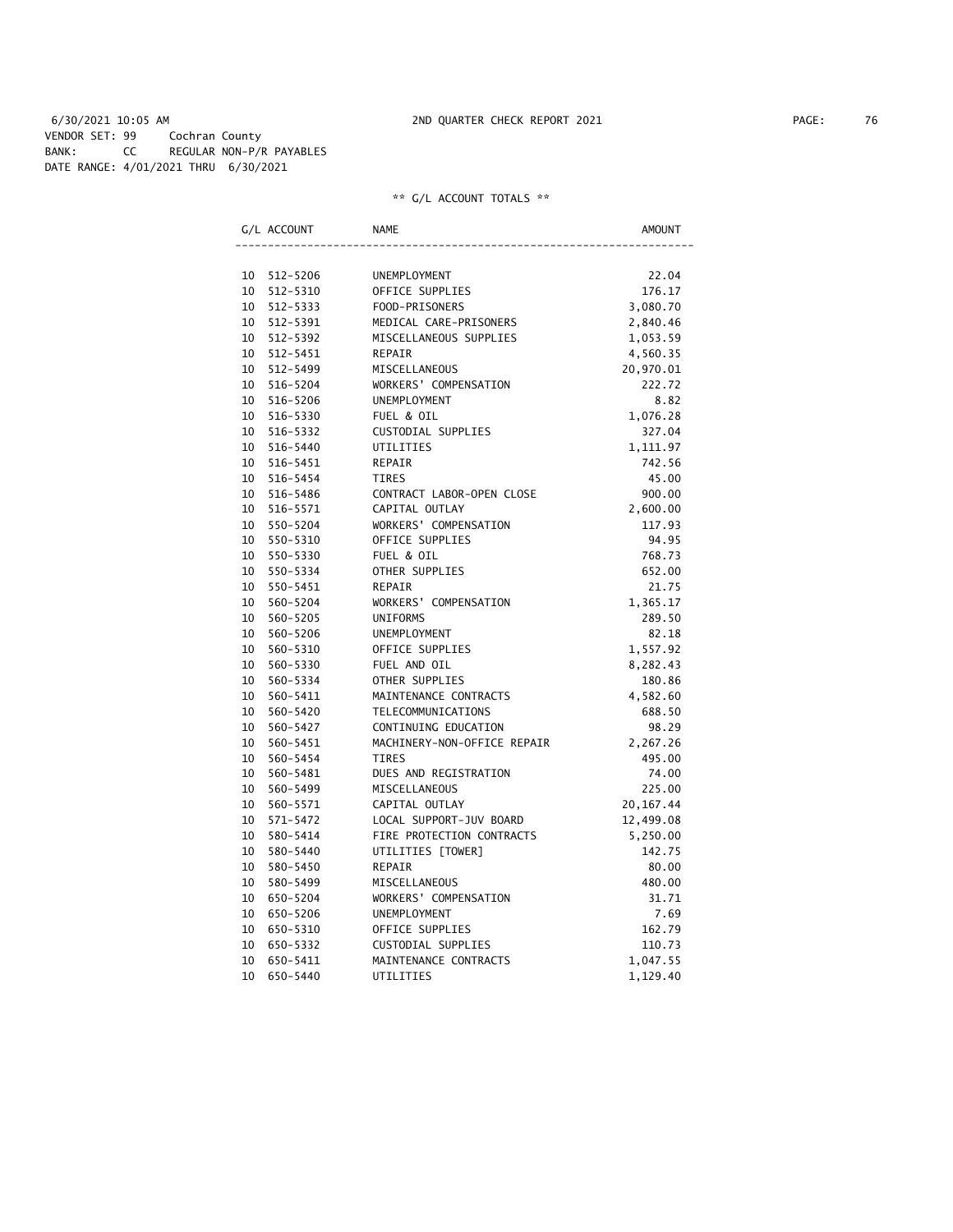6/30/2021 10:05 AM 2ND QUARTER CHECK REPORT 2021 PAGE: 77 VENDOR SET: 99 Cochran County BANK: CC REGULAR NON-P/R PAYABLES DATE RANGE: 4/01/2021 THRU 6/30/2021

|    | G/L ACCOUNT | <b>NAME</b>                    | AMOUNT     |
|----|-------------|--------------------------------|------------|
|    |             |                                |            |
|    | 10 650-5451 | REPAIR                         | 20.00      |
|    | 10 650-5499 | MISCELLANEOUS                  | 245.33     |
|    | 10 650-5590 | <b>BOOKS</b>                   | 2,030.23   |
|    | 10 652-5204 | WORKERS' COMPENSATION          | 13.55      |
|    | 10 652-5440 | UTILITIES                      | 806.20     |
|    | 10 660-5204 | WORKERS' COMPENSATION          | 148.86     |
|    | 10 660-5206 | UNEMPLOYMENT                   | 8.32       |
|    | 10 660-5330 | FUEL AND OIL                   | 60.38      |
|    | 10 660-5332 | CUSTODIAL SUPPLIES             | 532.95     |
|    | 10 660-5440 | UTILITIES & IRRIGATION         | 1,301.80   |
| 10 | 660-5451    | <b>REPAIR</b>                  | 4,171.43   |
|    | 10 660-5454 | <b>TIRES</b>                   | 144.50     |
|    | 10 660-5571 | CAPITAL OUTLAY                 | 8,600.00   |
|    | 10 662-5204 | WORKERS' COMPENSATION          | 255.37     |
|    | 10 662-5206 | UNEMPLOYMENT                   | 8.82       |
|    | 10 662-5332 | CUSTODIAL SUPPLIES             | 1,098.28   |
|    | 10 662-5440 | UTILITIES                      | 3,497.13   |
|    | 10 662-5451 | <b>REPAIR</b>                  | 2,033.39   |
|    | 10 663-5418 | SENIOR CITIZENS CONTRACT       | 18,750.00  |
|    | 10 665-5204 | WORKERS' COMPENSATION          | 18.06      |
|    | 10 665-5206 | UNEMPLOYMENT                   | 9.03       |
|    | 10 665-5310 | OFFICE SUPPLIES                | 154.16     |
|    | 10 665-5330 | FUEL AND OIL                   | 390.43     |
|    | 10 665-5334 | OTHER SUPPLIES                 | 963.27     |
|    | 10 665-5411 | MAINTENANCE CONTRACTS          | 99.00      |
|    | 10 665-5427 | CO AGENT-TRAVEL-OUT OF COUNTY  | 1,799.05   |
|    | 10 665-5451 | REPAIRS                        | 40.90      |
|    | 10 665-5499 | MISCELLANEOUS                  | 918.25     |
|    |             | *** FUND TOTAL ***             | 307,419.71 |
|    | 15 610-5204 | WORKERS' COMPENSATION          | 128.85     |
|    | 15 610-5310 | OFFICE SUPPLIES                | 82.49      |
|    | 15 610-5427 | COMM-CONTINUING EDUCATION      | 791.92     |
|    | 15 610-5428 | CO. JUDGE-CONTINUING EDUCATION | 113.71     |
| 15 | 610-5430    | LEGAL NOTICES                  | 607.63     |
| 15 | 610-5499    | MISCELLANEOUS                  | 316.00     |
| 15 | 621-5204    | WORKERS' COMPENSATION          | 471.14     |
| 15 | 621-5206    | UNEMPLOYMENT                   | 17.52      |
|    | 15 621-5330 | FUEL & OIL                     | 3,619.37   |
|    | 15 621-5356 | ROAD MATERIALS & SUPPLIES      | 420.14     |
|    | 15 621-5440 | UTILITIES                      | 743.21     |
|    | 15 621-5451 | REPAIRS                        | 400.87     |
|    | 15 621-5454 | <b>TIRES</b>                   | 30.00      |
|    | 15 622-5204 | WORKERS' COMPENSATION          | 455.01     |
|    | 15 622-5206 | <b>UNEMPLOYMENT</b>            | 16.92      |
| 15 | 622-5330    | FUEL AND OIL                   | 6,298.41   |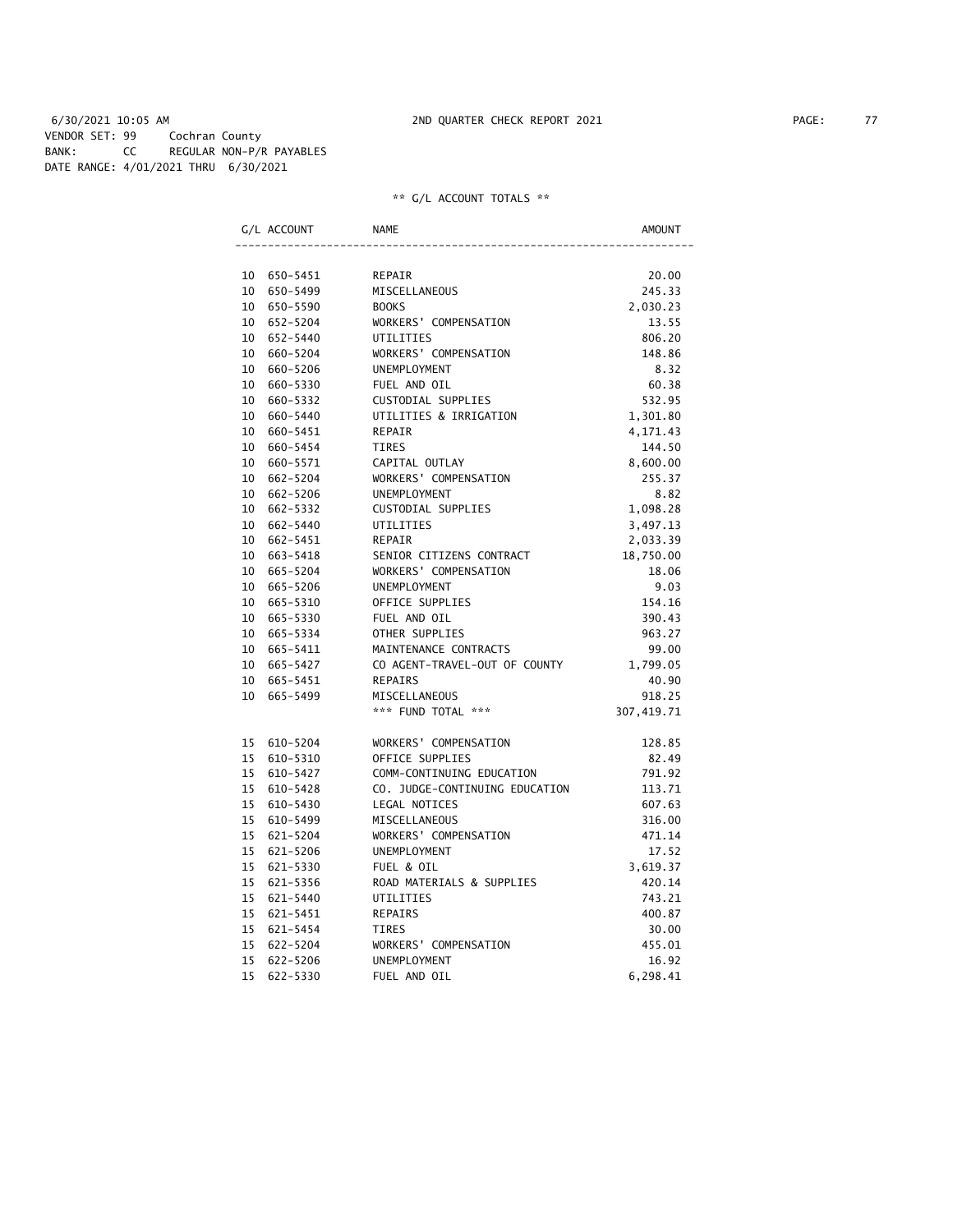6/30/2021 10:05 AM 2ND QUARTER CHECK REPORT 2021 PAGE: 78 VENDOR SET: 99 Cochran County BANK: CC REGULAR NON-P/R PAYABLES DATE RANGE: 4/01/2021 THRU 6/30/2021

| G/L ACCOUNT     | NAME                         | AMOUNT     |
|-----------------|------------------------------|------------|
|                 |                              |            |
| 15 622-5356     | ROAD MATERIALS & SUPPLIES    | 2,293.03   |
| 15 622-5370     | MACHINE HIRE                 | 2,113.50   |
| 15 622-5440     | UTILITIES                    | 691.11     |
| 15 622-5451     | REPAIRS                      | 3,885.08   |
| 15 622-5454     | <b>TIRES</b>                 | 1,157.47   |
| 15 622-5499     | MISCELLANEOUS                | 45.00      |
| 15 623-5204     | WORKERS' COMPENSATION        | 237.19     |
| 15 623-5206     | UNEMPLOYMENT                 | 8.82       |
| 15 623-5330     | FUEL AND OIL                 | 3,107.68   |
| 15 623-5356     | ROAD MATERIALS & SUPPLIES    | 100.87     |
| 15 623-5440     | UTILITIES                    | 563.59     |
| 15 623-5451     | <b>REPAIRS</b>               | 1,502.47   |
| 15 623-5454     | TIRES                        | 3,760.00   |
| 15 624-5204     | WORKERS' COMPENSATION        | 484.05     |
| 15 624-5206     | <b>UNEMPLOYMENT</b>          | 18.00      |
| 15 624-5330     | FUEL AND OIL                 | 3,021.41   |
| 15 624-5356     | ROAD MATERIALS & SUPPLIES    | 1,584.96   |
| 15 624-5420     | TELECOMMUNICATIONS           | 181.77     |
| 15 624-5440     | UTILITIES                    | 504.90     |
| 15 624-5451     | REPAIRS                      | 3,156.73   |
| 15 624-5454     | <b>TIRES</b>                 | 90.00      |
| 15 624-5571     | CAPITAL OUTLAY               | 20,855.00  |
|                 | *** FUND TOTAL ***           | 63,875.82  |
| 17 573-5204     | WORKERS' COMPENSATION        | 52.76      |
| 17 573-5206     | UNEMPLOYMENT INSURANCE       | 6.66       |
| 17 573-5413.004 | Other Placements             | 7,680.78   |
| 17 573-5427     | TRAVEL & TRAINING            | 200.00     |
| 17 573-5499     | OPERATING EXPENSES           | 4,177.09   |
|                 | *** FUND TOTAL ***           | 12, 117.29 |
| 24 510-5499     | COURTHOUSE SECURITY CCP102.0 | 2,879.81   |
|                 | *** FUND TOTAL ***           | 2,879.81   |
|                 |                              |            |
| 30 518-5204     | WORKERS' COMPENSATION        | 62.51      |
| 30 518-5330     | FUEL & OIL                   | 182.46     |
| 30 518-5440     | UTILITIES                    | 220.23     |
|                 | *** FUND TOTAL ***           | 465.20     |
| 31 652-5430     | ADVERTISING                  | 200.00     |
|                 | *** FUND TOTAL ***           | 200.00     |
| 89 491-5102     | ELECTION SALARIES/MRTN       | 1,990.50   |
| 89 491-5335     | ELECTION SUPPLIES            | 1,224.10   |
| 89 492-5102     | ELECTION SALARIES/WFC        | 1,820.00   |
| 89 492-5335     | ELECTION SUPPLIES            | 1,069.46   |
|                 | *** FUND TOTAL ***           | 6,104.06   |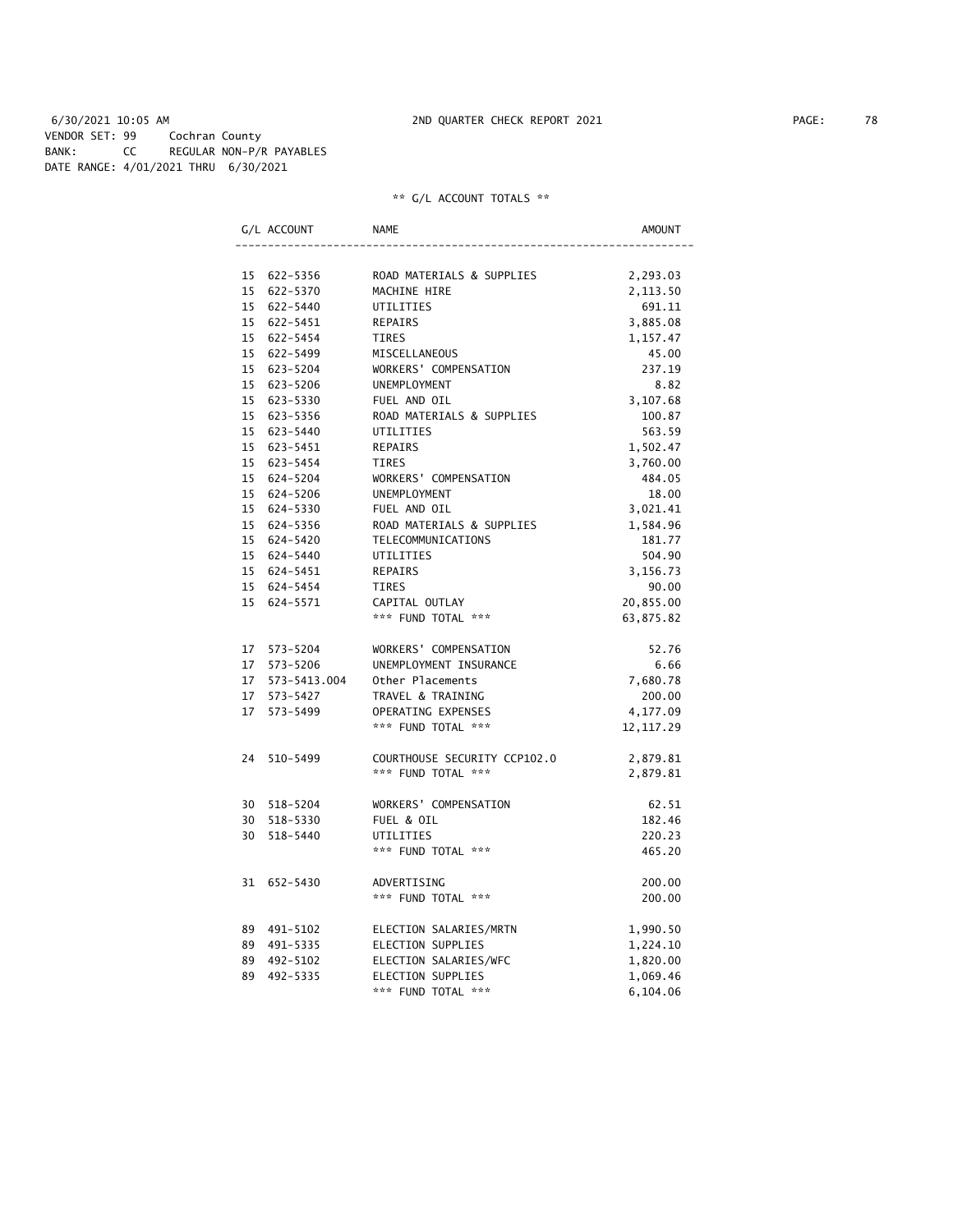6/30/2021 10:05 AM 2ND QUARTER CHECK REPORT 2021 PAGE: 79 VENDOR SET: 99 Cochran County BANK: CC REGULAR NON-P/R PAYABLES DATE RANGE: 4/01/2021 THRU 6/30/2021

|    | G/L ACCOUNT    | NAME                           | AMOUNT         |
|----|----------------|--------------------------------|----------------|
|    |                |                                |                |
| 90 | 000-2342       | Arrest Fees - State Officers   | 13.00          |
| 90 | 000-2342.001   | Omni FTA                       | 20.00          |
| 90 | 000-2347.001   | Truancy Prvtn & Diver. 102.015 | 0.58           |
| 90 | $000 - 2355$   | MVF CCP 102.002                | 5.50           |
| 90 | $000 - 2357$   | 50% Overweight Fine            | 1,500.00       |
| 90 | 000-2358.001   | PRIOR OLD CCC 04 Forward       | 186.27         |
| 90 | 000-2358.002   | NEW CCC 2020 FORWARD           | 2,672.91       |
| 90 | 000-2361       | 50% of Time Payment to State   | 29.04          |
| 90 | 000-2363.001   | Divorce & Family Gov't 133.151 | 45.00          |
| 90 | 000-2363.002   | Other Than Divorce/Family 10B  | 50.00          |
| 90 | 000-2363.004   | Co Filing Fee Ind Lgl Serv.    | 183.55         |
| 90 | 000-2363.005   | ELE. FILING FEE DIS CLK        | 180.00         |
| 90 | 000-2363.006   | ELE FILING FEE COUNTY CLERK    | 120.00         |
| 90 | 000-2363.007   | ELE FILING FEE JP              | 100.00         |
| 90 | 000-2367.001   | STF-SUB 96%9TRANDS CD542.40    | 1,125.81       |
| 90 | $000 - 2368$   | BB Bond Fee (Gov CD 41.258)    | 150.00         |
| 90 | 000-2369       | EMS Trauma Sec49.02 SB1131     | 1.18           |
| 90 | 000-2372       | Birth Cert. Gov118.015         | 46.80          |
| 90 | $000 - 2373$   | Marriage License Gov 118.011   | 90.00          |
| 90 | 000-2376       | Co. CrtCriminal Judicial Fund  | 160.00         |
| 90 | 000-2376.001   | CRIM ELECTRONIC EFF DIS CLK    | 5.29           |
| 90 | 000-2376.002   | CRIMINAL ELECTRONIC EFF CO.    | 4.74           |
| 90 | 000-2379       | Judicial Support Fee/L133.105  | 294.00         |
| 90 | 000-2379.001   | Drug Court Fee CCP102.0178     | 18.04          |
| 90 | 000-2379.002   | 7th Crt of Appeal Gov't22.2081 | 25.00          |
| 90 | 000-2380.001   | CJCPT PERSONAL TRAINGSEC51.971 | 85.00          |
|    |                | *** FUND TOTAL ***             | 7,111.71       |
|    | N <sub>O</sub> |                                | TNVOTCE AMOUNT |

|                                       | N <sub>0</sub> | INVOICE AMOUNT | <b>DISCOUNTS</b> | CHECK AMOUNT |
|---------------------------------------|----------------|----------------|------------------|--------------|
| VENDOR SET: 99<br>TOTALS:<br>BANK: CC | 317            | 400.173.60     | 0.00             | 400.173.60   |
| BANK: CC<br>TOTALS:                   | 317            | 400.173.60     | 0.00             | 400, 173.60  |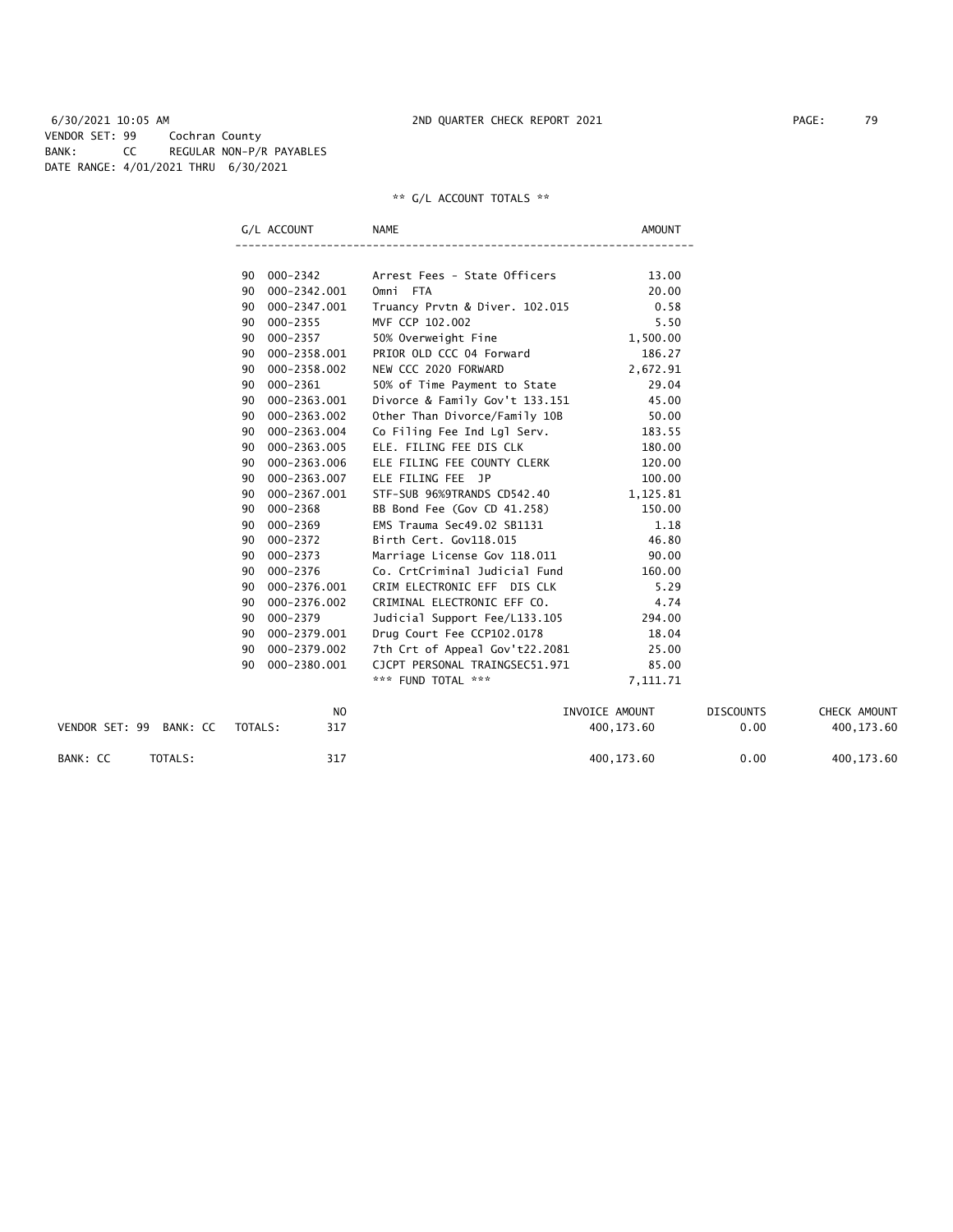6/30/2021 10:05 AM 2ND QUARTER CHECK REPORT 2021 PAGE: 80 VENDOR SET: 99 Cochran County BANK: PR PAYROLL PAYABLES DATE RANGE: 4/01/2021 THRU 6/30/2021

|                  |    |                   |                                |               | <b>CHECK</b>         |               |                 | <b>CHECK</b>   | <b>CHECK</b>  | <b>CHECK</b>  |
|------------------|----|-------------------|--------------------------------|---------------|----------------------|---------------|-----------------|----------------|---------------|---------------|
| VENDOR I.D.      |    |                   | <b>NAME</b>                    | <b>STATUS</b> | <b>DATE</b>          | <b>AMOUNT</b> | <b>DISCOUNT</b> | N <sub>O</sub> | <b>STATUS</b> | <b>AMOUNT</b> |
| A067             |    |                   | AMERICAN FAMILY LIFE ASSURANCE |               |                      |               |                 |                |               |               |
|                  |    | I-08 202104260728 | MONTHLY PREMIUM                | R             | 4/30/2021            |               |                 | 054022         |               |               |
|                  | 10 | $000 - 2500.4$    | INSURANCE PAYABLE              |               | MONTHLY PREMIUM      | 372.33        |                 |                |               |               |
|                  | 15 | $000 - 2500.4$    | INSURANCE PAYABLE              |               | MONTHLY PREMIUM      | 142.54        |                 |                |               |               |
|                  | 30 | 000-2500.4        | AFLAC                          |               | MONTHLY PREMIUM      | 10.91         |                 |                |               | 525.78        |
| C091             |    |                   | <b>HUMANA</b>                  |               |                      |               |                 |                |               |               |
|                  |    | I-17A202104260728 | VISION MONTHLY PREMIUM         | R             | 4/30/2021            |               |                 | 054023         |               |               |
|                  |    | 10 000-2500.4     | INSURANCE PAYABLE              |               | VISION MONTHLY PREMI | 32.32         |                 |                |               | 32.32         |
| C <sub>253</sub> |    |                   | COCHRAN COUNTY MONEY MKT       |               |                      |               |                 |                |               |               |
|                  |    | I-01 202104260728 | RETIREMENT CONTRIBUTIONS       | R             | 4/30/2021            |               |                 | 054024         |               |               |
|                  | 10 | $000 - 2500.3$    | TCDRS PAYABLE                  |               | RETIREMENT CONTRIBUT | 8,620.05      |                 |                |               |               |
|                  | 10 | 400-5203          | RETIREMENT                     |               | RETIREMENT CONTRIBUT | 772.81        |                 |                |               |               |
|                  | 10 | 403-5203          | RETIREMENT                     |               | RETIREMENT CONTRIBUT | 1,134.02      |                 |                |               |               |
|                  | 10 | 435-5203          | RETIREMENT                     |               | RETIREMENT CONTRIBUT | 231.80        |                 |                |               |               |
|                  | 10 | 455-5203          | RETIREMENT                     |               | RETIREMENT CONTRIBUT | 533.92        |                 |                |               |               |
|                  | 10 | 475-5203          | RETIREMENT                     |               | RETIREMENT CONTRIBUT | 1,271.55      |                 |                |               |               |
|                  | 10 | 476-5203          | RETIREMENT                     |               | RETIREMENT CONTRIBUT | 229.20        |                 |                |               |               |
|                  | 10 | 490-5203.001      | RETIREMENT                     |               | RETIREMENT CONTRIBUT | 196.28        |                 |                |               |               |
|                  | 10 | 495-5203          | RETIREMENT                     |               | RETIREMENT CONTRIBUT | 612.04        |                 |                |               |               |
|                  | 10 | 497-5203          | RETIREMENT                     |               | RETIREMENT CONTRIBUT | 713.55        |                 |                |               |               |
|                  | 10 | 499-5203          | RETIREMENT                     |               | RETIREMENT CONTRIBUT | 1,337.37      |                 |                |               |               |
|                  | 10 | 510-5203          | RETIREMENT                     |               | RETIREMENT CONTRIBUT | 398.75        |                 |                |               |               |
|                  | 10 | $512 - 5203$      | RETIREMENT                     |               | RETIREMENT CONTRIBUT | 1,213.19      |                 |                |               |               |
|                  | 10 | 516-5203          | RETIREMENT                     |               | RETIREMENT CONTRIBUT | 476.13        |                 |                |               |               |
|                  | 10 | 550-5203          | RETIREMENT                     |               | RETIREMENT CONTRIBUT | 408.34        |                 |                |               |               |
|                  | 10 | 560-5203          | RETIREMENT                     |               | RETIREMENT CONTRIBUT | 4,930.80      |                 |                |               |               |
|                  | 10 | 650-5203          | RETIREMENT                     |               | RETIREMENT CONTRIBUT | 418.16        |                 |                |               |               |
|                  | 10 | 652-5203          | RETIREMENT                     |               | RETIREMENT CONTRIBUT | 22.92         |                 |                |               |               |
|                  | 10 | 660-5203          | RETIREMENT                     |               | RETIREMENT CONTRIBUT | 322.49        |                 |                |               |               |
|                  | 10 | 662-5203          | RETIREMENT                     |               | RETIREMENT CONTRIBUT | 432.16        |                 |                |               |               |
|                  | 10 | 665-5203          | RETIREMENT                     |               | RETIREMENT CONTRIBUT | 353.17        |                 |                |               |               |
|                  | 15 | $000 - 2500.3$    | <b>TCDRS PAYABLE</b>           |               | RETIREMENT CONTRIBUT | 3,006.23      |                 |                |               |               |
|                  | 15 | 610-5203          | RETIREMENT                     |               | RETIREMENT CONTRIBUT | 2,251.62      |                 |                |               |               |
|                  | 15 | 621-5203          | RETIREMENT                     |               | RETIREMENT CONTRIBUT | 949.53        |                 |                |               |               |
|                  | 15 | 622-5203          | RETIREMENT                     |               | RETIREMENT CONTRIBUT | 916.81        |                 |                |               |               |
|                  | 15 | 623-5203          | RETIREMENT                     |               | RETIREMENT CONTRIBUT | 483.12        |                 |                |               |               |
|                  | 15 | 624-5203          | RETIREMENT                     |               | RETIREMENT CONTRIBUT | 981.92        |                 |                |               |               |
|                  | 17 | $000 - 2500.3$    | <b>TCDRS PAYABLE</b>           |               | RETIREMENT CONTRIBUT | 109.31        |                 |                |               |               |
|                  | 17 | 573-5203          | RETIREMENT                     |               | RETIREMENT CONTRIBUT | 203.01        |                 |                |               |               |
|                  | 30 | $000 - 2500.3$    | <b>TCDRS</b>                   |               | RETIREMENT CONTRIBUT | 72.92         |                 |                |               |               |
|                  | 30 | 518-5203          | RETIREMENT                     |               | RETIREMENT CONTRIBUT | 135.43        |                 |                |               | 33,738.60     |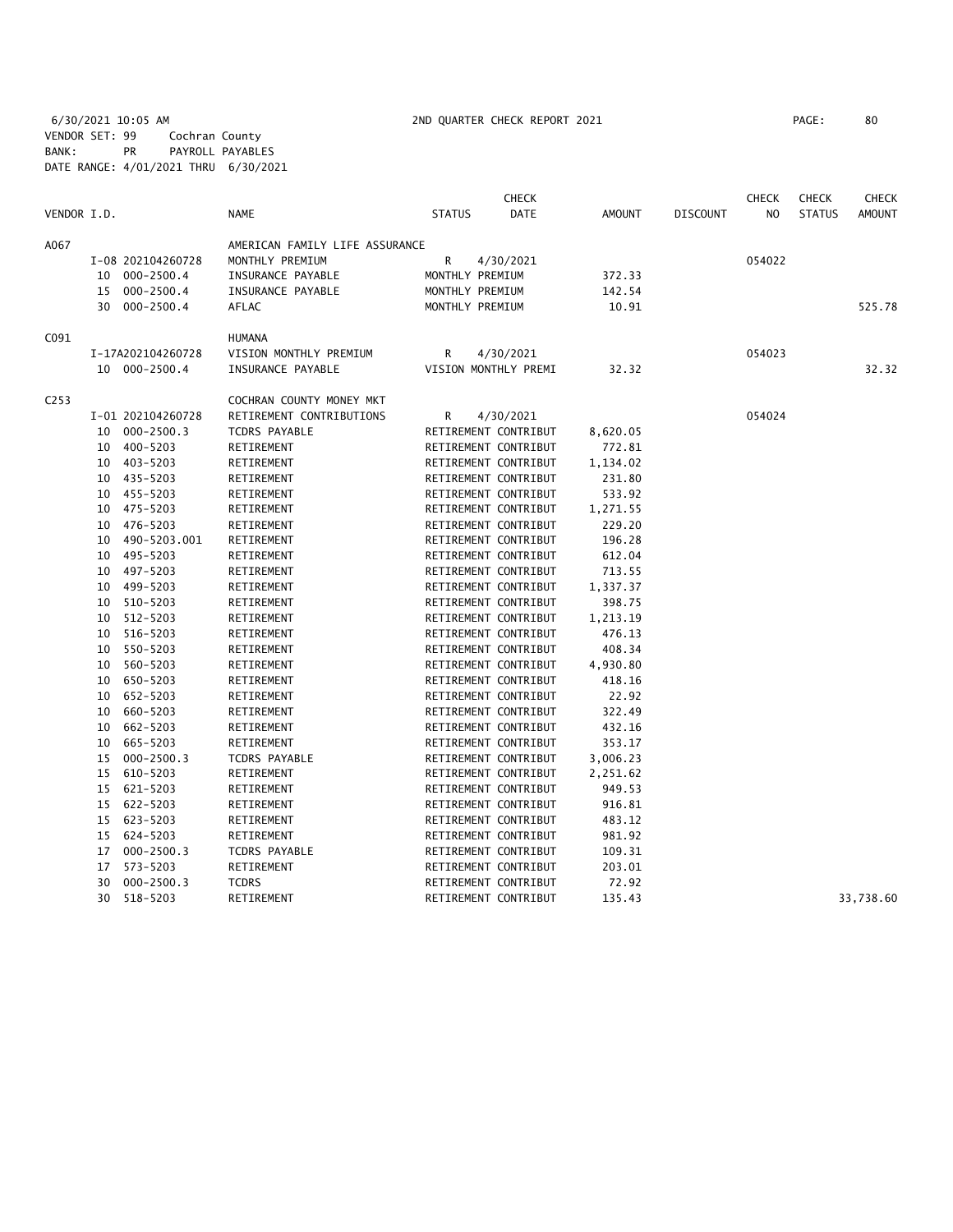6/30/2021 10:05 AM 2ND QUARTER CHECK REPORT 2021 PAGE: 81 VENDOR SET: 99 Cochran County BANK: PR PAYROLL PAYABLES DATE RANGE: 4/01/2021 THRU 6/30/2021

|             |                      |                                    | <b>CHECK</b>          |          |                 | <b>CHECK</b>   | <b>CHECK</b>  | CHECK     |
|-------------|----------------------|------------------------------------|-----------------------|----------|-----------------|----------------|---------------|-----------|
| VENDOR I.D. |                      | <b>NAME</b>                        | <b>STATUS</b><br>DATE | AMOUNT   | <b>DISCOUNT</b> | N <sub>O</sub> | <b>STATUS</b> | AMOUNT    |
| C300        |                      | COCHRAN COUNTY SCHOOLS FEDERAL     |                       |          |                 |                |               |           |
|             | I-18A202104260728    | MONTHLY PREMUIM                    | R<br>4/30/2021        |          |                 | 054025         |               |           |
|             | 10 000-2500.4        | INSURANCE PAYABLE                  | MONTHLY PREMUIM       | 8,651.94 |                 |                |               |           |
|             | $000 - 2500.4$<br>15 | INSURANCE PAYABLE                  | MONTHLY PREMUIM       | 1,288.34 |                 |                |               |           |
|             | 30 000-2500.4        | AFLAC                              | MONTHLY PREMUIM       | 94.06    |                 |                |               | 10,034.34 |
| NO17        |                      | NATIONAL FARM LIFE                 |                       |          |                 |                |               |           |
|             | I-05A202104260728    | AFTER TAX PREM                     | R<br>4/30/2021        |          |                 | 054026         |               |           |
|             | 10 000-2500.4        | INSURANCE PAYABLE                  | AFTER TAX PREM        | 140.92   |                 |                |               |           |
|             | 15<br>000-2500.4     | INSURANCE PAYABLE                  | AFTER TAX PREM        | 67.80    |                 |                |               | 208.72    |
| NO60        |                      | NATIONWIDE RETIREMENT SOL          |                       |          |                 |                |               |           |
|             | I-04 202104260728    | DEFERRED COMP WITHHELD             | R<br>4/30/2021        |          |                 | 054027         |               |           |
|             | 10 000-2500.7        | PEBSCO DEF COMP PAYABLE            | DEFERRED COMP WITHHE  | 1,237.30 |                 |                |               |           |
|             | 15 000-2500.7        | PEBSCO DEF COMP PAYABLE            | DEFERRED COMP WITHHE  | 226.88   |                 |                |               |           |
|             | 30 000-2500.7        | D.C.                               | DEFERRED COMP WITHHE  | 10.82    |                 |                |               | 1,475.00  |
| 0029        |                      | OFFICE OF THE ATTORNEY GE          |                       |          |                 |                |               |           |
|             | I-CAH202104260728    | ID#0011282016070317654             | R<br>4/30/2021        |          |                 | 054028         |               |           |
|             | 10 000-2500.8        | CHILD SUPPORT PAYABLE              | ID#00112820160703176  | 551.00   |                 |                |               | 551.00    |
| P187        |                      | COCHRAN COUNTY PAYROLL TA          |                       |          |                 |                |               |           |
|             | I-T1 202104260728    | FEDERAL INCOME TAX W/H             | 4/30/2021<br>R        |          |                 | 054029         |               |           |
|             | 10 000-2500.1        | WITHHOLDING TAX PAYABLE            | FEDERAL INCOME TAX W  | 8,674.47 |                 |                |               |           |
|             | 15 000-2500.1        | WITHHOLDING TAX PAYABLE            | FEDERAL INCOME TAX W  | 3,057.70 |                 |                |               |           |
|             | 17 000-2500.1        | WITHHOLDING TAX PAYABLE            | FEDERAL INCOME TAX W  | 40.65    |                 |                |               |           |
|             | 30 000-2500.1        | FEDERAL WITHOLDING                 | FEDERAL INCOME TAX W  | 120.65   |                 |                |               |           |
|             | I-T3 202104260728    | FICA TAX                           | 4/30/2021<br>R        |          |                 | 054029         |               |           |
|             | 10 000-2500.2        | FICA PAYABLE                       | FICA TAX              | 7,583.86 |                 |                |               |           |
|             | 10 400-5201          | SOCIAL SECURITY                    | FICA TAX              | 368.57   |                 |                |               |           |
|             | 10 403-5201          | SOCIAL SECURITY                    | FICA TAX              | 468.73   |                 |                |               |           |
|             | 10 435-5201          | SOCIAL SECURITY                    | FICA TAX              | 110.55   |                 |                |               |           |
|             | 10 455-5201          | SOCIAL SECURITY                    | FICA TAX              | 254.64   |                 |                |               |           |
|             | 10 475-5201          | SOCIAL SECURITY                    | FICA TAX              | 546.02   |                 |                |               |           |
|             | 10 476-5201          | SOCIAL SECURITY                    | FICA TAX              | 109.31   |                 |                |               |           |
|             | 10 490-5201          | SOCIAL SECURITY                    | FICA TAX              | 59.83    |                 |                |               |           |
|             | 10 490-5201.001      | SOCIAL SECURITY FICA               | FICA TAX              | 93.61    |                 |                |               |           |
|             |                      |                                    | FICA TAX              | 291.89   |                 |                |               |           |
|             | 10 495-5201          | SOCIAL SECURITY<br>SOCIAL SECURITY |                       |          |                 |                |               |           |
|             | 10 497-5201          |                                    | FICA TAX              | 340.31   |                 |                |               |           |
|             | 10 499-5201          | SOCIAL SECURITY                    | FICA TAX              | 635.00   |                 |                |               |           |
|             | 10 510-5201          | SOCIAL SECURITY                    | FICA TAX              | 190.17   |                 |                |               |           |
|             | 10 512-5201          | SOCIAL SECURITY                    | FICA TAX              | 574.10   |                 |                |               |           |
|             | 10 516-5201          | SOCIAL SECURITY                    | FICA TAX              | 227.12   |                 |                |               |           |
|             | 10 550-5201          | SOCIAL SECURITY                    | FICA TAX              | 194.75   |                 |                |               |           |
|             | 10 560-5201          | SOCIAL SECURITY                    | FICA TAX              | 2,311.64 |                 |                |               |           |
|             | 650-5201<br>10       | SOCIAL SECURITY                    | FICA TAX              | 199.43   |                 |                |               |           |
|             | 10 652-5201          | SOCIAL SECURITY                    | FICA TAX              | 10.93    |                 |                |               |           |
|             | 10<br>660-5201       | SOCIAL SECURITY                    | FICA TAX              | 153.99   |                 |                |               |           |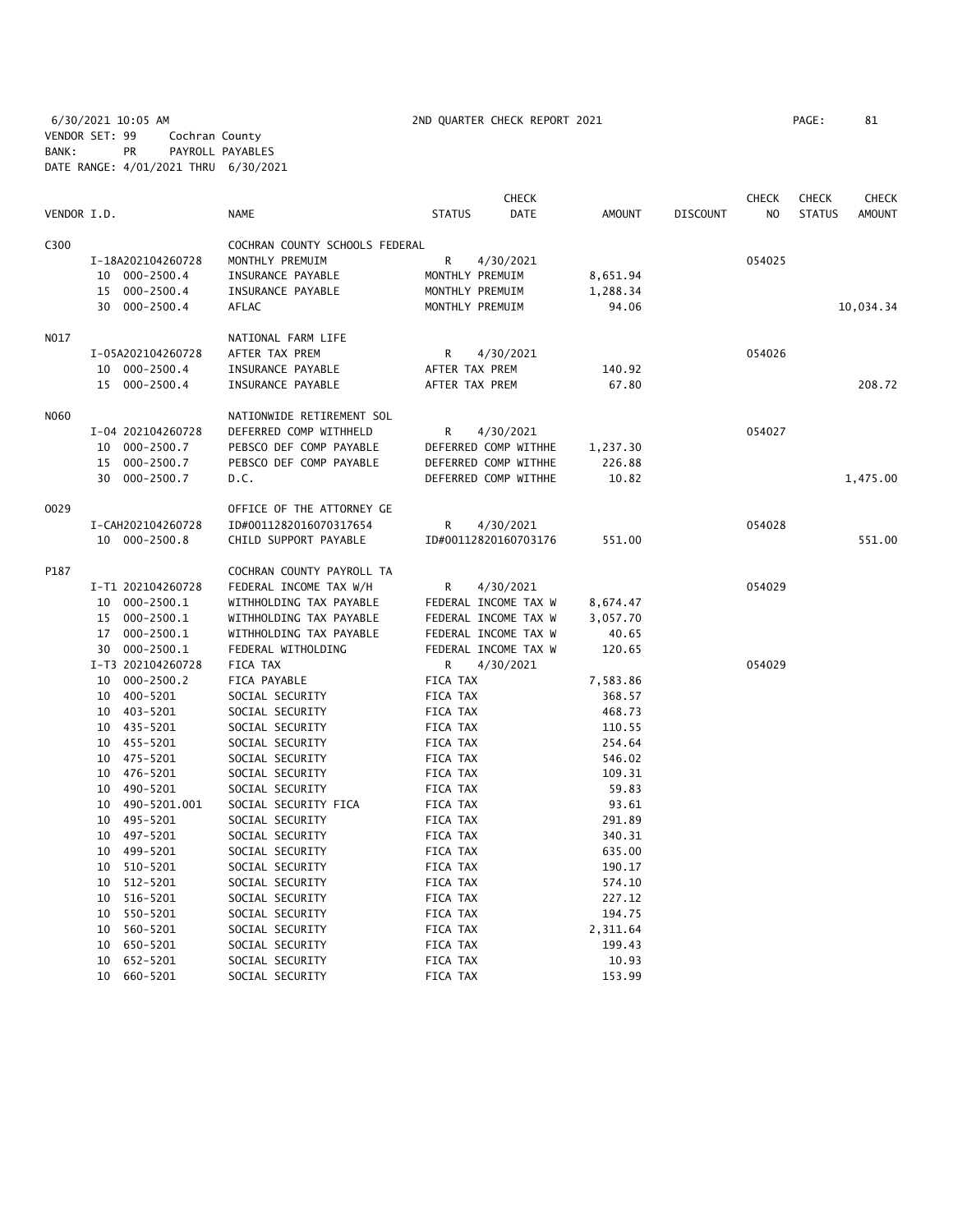|             |    |                   |                        |               | <b>CHECK</b> |               |          | <b>CHECK</b>   | <b>CHECK</b>  | <b>CHECK</b>  |
|-------------|----|-------------------|------------------------|---------------|--------------|---------------|----------|----------------|---------------|---------------|
| VENDOR I.D. |    |                   | <b>NAME</b>            | <b>STATUS</b> | DATE         | <b>AMOUNT</b> | DISCOUNT | N <sub>O</sub> | <b>STATUS</b> | <b>AMOUNT</b> |
| P187        |    |                   | COCHRAN COUNTY PAYROLL | (CONT)        |              |               |          |                |               |               |
|             |    | I-T3 202104260728 | FICA TAX               | R             | 4/30/2021    |               |          | 054029         |               |               |
|             | 10 | 662-5201          | SOCIAL SECURITY        | FICA TAX      |              | 206.11        |          |                |               |               |
|             | 10 | 665-5201          | SOCIAL SECURITY        | FICA TAX      |              | 237.17        |          |                |               |               |
|             | 15 | $000 - 2500.2$    | FICA PAYABLE           | FICA TAX      |              | 2,653.83      |          |                |               |               |
|             | 15 | 610-5201          | SOCIAL SECURITY        | FICA TAX      |              | 1,073.86      |          |                |               |               |
|             | 15 | 621-5201          | SOCIAL SECURITY        | FICA TAX      |              | 445.54        |          |                |               |               |
|             | 15 | 622-5201          | SOCIAL SECURITY        | FICA TAX      |              | 437.24        |          |                |               |               |
|             | 15 | 623-5201          | SOCIAL SECURITY        | FICA TAX      |              | 230.41        |          |                |               |               |
|             | 15 | 624-5201          | SOCIAL SECURITY        | FICA TAX      |              | 466.78        |          |                |               |               |
|             | 17 | $000 - 2500.2$    | FICA PAYABLE           | FICA TAX      |              | 96.82         |          |                |               |               |
|             | 17 | 573-5201          | SOCIAL SECURITY        | FICA TAX      |              | 96.82         |          |                |               |               |
|             | 30 | $000 - 2500.2$    | <b>FICA</b>            | FICA TAX      |              | 64.64         |          |                |               |               |
|             |    | 30 518-5201       | SOCIAL SECURITY        | FICA TAX      |              | 64.63         |          |                |               |               |
|             |    | I-T4 202104260728 | MEDICARE TAX           | R             | 4/30/2021    |               |          | 054029         |               |               |
|             | 10 | $000 - 2500.2$    | FICA PAYABLE           | MEDICARE TAX  |              | 1,773.63      |          |                |               |               |
|             | 10 | 400-5201          | SOCIAL SECURITY        | MEDICARE TAX  |              | 86.20         |          |                |               |               |
|             | 10 | 403-5201          | SOCIAL SECURITY        | MEDICARE TAX  |              | 109.62        |          |                |               |               |
|             |    | 10 435-5201       | SOCIAL SECURITY        | MEDICARE TAX  |              | 25.86         |          |                |               |               |
|             |    | 10 455-5201       | SOCIAL SECURITY        | MEDICARE TAX  |              | 59.55         |          |                |               |               |
|             |    | 10 475-5201       | SOCIAL SECURITY        | MEDICARE TAX  |              | 127.69        |          |                |               |               |
|             | 10 | 476-5201          | SOCIAL SECURITY        | MEDICARE TAX  |              | 25.57         |          |                |               |               |
|             | 10 | 490-5201          | SOCIAL SECURITY        | MEDICARE TAX  |              | 13.99         |          |                |               |               |
|             | 10 | 490-5201.001      | SOCIAL SECURITY FICA   | MEDICARE TAX  |              | 21.89         |          |                |               |               |
|             | 10 | 495-5201          | SOCIAL SECURITY        | MEDICARE TAX  |              | 68.27         |          |                |               |               |
|             |    | 10 497-5201       | SOCIAL SECURITY        | MEDICARE TAX  |              | 79.59         |          |                |               |               |
|             | 10 | 499-5201          | SOCIAL SECURITY        | MEDICARE TAX  |              | 148.50        |          |                |               |               |
|             | 10 | 510-5201          | SOCIAL SECURITY        | MEDICARE TAX  |              | 44.48         |          |                |               |               |
|             | 10 | 512-5201          | SOCIAL SECURITY        | MEDICARE TAX  |              | 134.26        |          |                |               |               |
|             | 10 | 516-5201          | SOCIAL SECURITY        | MEDICARE TAX  |              | 53.11         |          |                |               |               |
|             | 10 | 550-5201          | SOCIAL SECURITY        | MEDICARE TAX  |              | 45.55         |          |                |               |               |
|             | 10 | 560-5201          | SOCIAL SECURITY        | MEDICARE TAX  |              | 540.61        |          |                |               |               |
|             | 10 | 650-5201          | SOCIAL SECURITY        | MEDICARE TAX  |              | 46.64         |          |                |               |               |
|             | 10 | 652-5201          | SOCIAL SECURITY        | MEDICARE TAX  |              | 2.56          |          |                |               |               |
|             | 10 | 660-5201          | SOCIAL SECURITY        | MEDICARE TAX  |              | 36.01         |          |                |               |               |
|             | 10 | 662-5201          | SOCIAL SECURITY        | MEDICARE TAX  |              | 48.20         |          |                |               |               |
|             | 10 | 665-5201          | SOCIAL SECURITY        | MEDICARE TAX  |              | 55.47         |          |                |               |               |
|             | 15 | $000 - 2500.2$    | FICA PAYABLE           | MEDICARE TAX  |              | 620.66        |          |                |               |               |
|             | 15 | 610-5201          | SOCIAL SECURITY        | MEDICARE TAX  |              | 251.15        |          |                |               |               |
|             | 15 | 621-5201          | SOCIAL SECURITY        | MEDICARE TAX  |              | 104.19        |          |                |               |               |
|             | 15 | 622-5201          | SOCIAL SECURITY        | MEDICARE TAX  |              | 102.26        |          |                |               |               |
|             | 15 | 623-5201          | SOCIAL SECURITY        | MEDICARE TAX  |              | 53.89         |          |                |               |               |
|             | 15 | 624-5201          | SOCIAL SECURITY        | MEDICARE TAX  |              | 109.17        |          |                |               |               |
|             | 17 | $000 - 2500.2$    | FICA PAYABLE           | MEDICARE TAX  |              | 22.64         |          |                |               |               |
|             | 17 | 573-5201          | SOCIAL SECURITY        | MEDICARE TAX  |              | 22.64         |          |                |               |               |
|             | 30 | $000 - 2500.2$    | <b>FICA</b>            | MEDICARE TAX  |              | 15.11         |          |                |               |               |
|             | 30 | 518-5201          | SOCIAL SECURITY        | MEDICARE TAX  |              | 15.12         |          |                |               | 37,555.85     |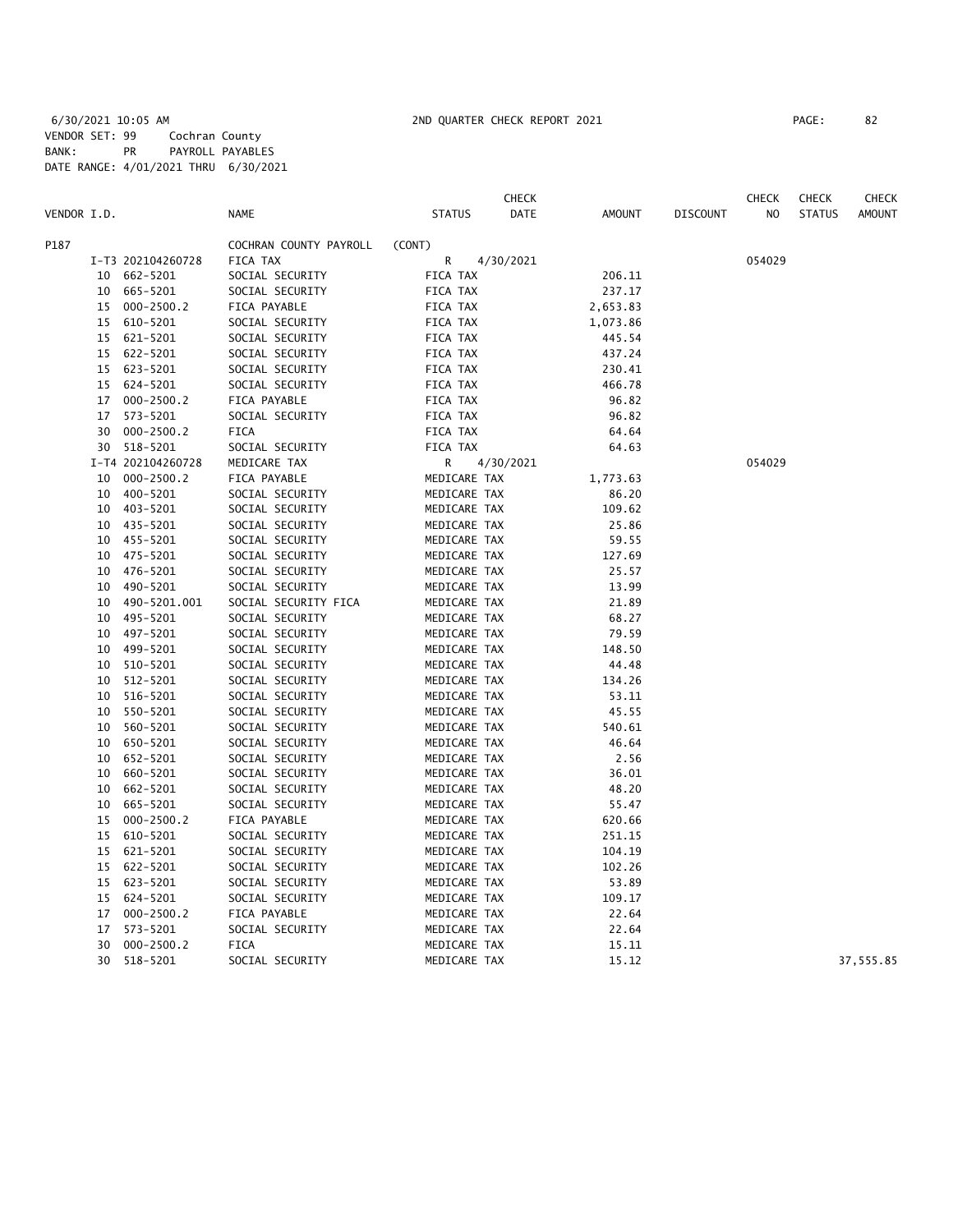|             |    |                   |                                |                   | <b>CHECK</b>         |          |                 | <b>CHECK</b>   | <b>CHECK</b>  | CHECK         |
|-------------|----|-------------------|--------------------------------|-------------------|----------------------|----------|-----------------|----------------|---------------|---------------|
| VENDOR I.D. |    |                   | <b>NAME</b>                    | <b>STATUS</b>     | DATE                 | AMOUNT   | <b>DISCOUNT</b> | N <sub>O</sub> | <b>STATUS</b> | <b>AMOUNT</b> |
| T218        |    |                   | TEXAS ASS'N OF COUNTIES        |                   |                      |          |                 |                |               |               |
|             |    | I-11 202104260728 | EMPLOYEE PREMIUMS              | R                 | 4/30/2021            |          |                 | 054030         |               |               |
|             |    | 10 400-5202       | GROUP INSURANCE                | EMPLOYEE PREMIUMS |                      | 772.64   |                 |                |               |               |
|             |    | 10 403-5202       | GROUP INSURANCE                | EMPLOYEE PREMIUMS |                      | 1,791.80 |                 |                |               |               |
|             |    | 10 455-5202       | GROUP INSURANCE                | EMPLOYEE PREMIUMS |                      | 895.90   |                 |                |               |               |
|             |    | 10 475-5202       | GROUP INSURANCE                |                   | EMPLOYEE PREMIUMS    | 1,791.80 |                 |                |               |               |
|             | 10 | 495-5202          | GROUP INSURANCE                |                   | EMPLOYEE PREMIUMS    | 895.90   |                 |                |               |               |
|             |    | 10 497-5202       | GROUP INSURANCE                |                   | EMPLOYEE PREMIUMS    | 895.90   |                 |                |               |               |
|             |    | 10 499-5202       | GROUP INSURANCE                |                   | EMPLOYEE PREMIUMS    | 2,687.70 |                 |                |               |               |
|             | 10 | 510-5202          | GROUP INSURANCE                | EMPLOYEE PREMIUMS |                      | 895.90   |                 |                |               |               |
|             |    | 10 512-5202       | GROUP INSURANCE                | EMPLOYEE PREMIUMS |                      | 2,687.70 |                 |                |               |               |
|             |    | 10 516-5202       | GROUP INSURANCE [50%]          |                   | EMPLOYEE PREMIUMS    | 912.35   |                 |                |               |               |
|             |    | 10 550-5202       | GROUP INSURANCE                | EMPLOYEE PREMIUMS |                      | 895.90   |                 |                |               |               |
|             | 10 | 560-5202          | GROUP INSURANCE                |                   | EMPLOYEE PREMIUMS    | 8,959.00 |                 |                |               |               |
|             | 10 | 650-5202          | GROUP INSURANCE                |                   | EMPLOYEE PREMIUMS    | 938.87   |                 |                |               |               |
|             |    | 10 652-5202       | GROUP INSURANCE                |                   | EMPLOYEE PREMIUMS    | 42.97    |                 |                |               |               |
|             | 10 | 660-5202          | GROUP INSURANCE [35%]          |                   | EMPLOYEE PREMIUMS    | 619.49   |                 |                |               |               |
|             | 10 | 662-5202          | GROUP INSURANCE                |                   | EMPLOYEE PREMIUMS    | 809.96   |                 |                |               |               |
|             | 10 | 665-5202          | GROUP INSURANCE                |                   | EMPLOYEE PREMIUMS    | 895.90   |                 |                |               |               |
|             | 15 | 610-5202          | GROUP INSURANCE                |                   | EMPLOYEE PREMIUMS    | 3,706.86 |                 |                |               |               |
|             | 15 | 621-5202          | GROUP INSURANCE                |                   | EMPLOYEE PREMIUMS    | 1,791.80 |                 |                |               |               |
|             | 15 | 622-5202          | GROUP INSURANCE                |                   | EMPLOYEE PREMIUMS    | 1,791.80 |                 |                |               |               |
|             | 15 | 623-5202          | GROUP INSURANCE                |                   | EMPLOYEE PREMIUMS    | 895.90   |                 |                |               |               |
|             |    | 15 624-5202       | GROUP INSURANCE                |                   | EMPLOYEE PREMIUMS    | 1,791.80 |                 |                |               |               |
|             |    | 30 518-5202       | GROUP INSURANCE [15%]          |                   | EMPLOYEE PREMIUMS    | 259.96   |                 |                |               |               |
|             |    | I-12 202104260728 | GROUP LIFE INSURANCE           | R                 | 4/30/2021            |          |                 | 054030         |               |               |
|             | 10 | 400-5202          | GROUP INSURANCE                |                   | GROUP LIFE INSURANCE | 2.94     |                 |                |               |               |
|             | 10 | 403-5202          | GROUP INSURANCE                |                   | GROUP LIFE INSURANCE | 6.82     |                 |                |               |               |
|             |    | 10 455-5202       | GROUP INSURANCE                |                   | GROUP LIFE INSURANCE | 3.41     |                 |                |               |               |
|             |    | 10 475-5202       | GROUP INSURANCE                |                   | GROUP LIFE INSURANCE | 6.82     |                 |                |               |               |
|             | 10 | 495-5202          | GROUP INSURANCE                |                   | GROUP LIFE INSURANCE | 3.41     |                 |                |               |               |
|             | 10 | 497-5202          | GROUP INSURANCE                |                   | GROUP LIFE INSURANCE | 3.41     |                 |                |               |               |
|             | 10 | 499-5202          | GROUP INSURANCE                |                   | GROUP LIFE INSURANCE | 10.23    |                 |                |               |               |
|             |    | 10 510-5202       | GROUP INSURANCE                |                   | GROUP LIFE INSURANCE | 3.41     |                 |                |               |               |
|             | 10 | 512-5202          | GROUP INSURANCE                |                   | GROUP LIFE INSURANCE | 10.23    |                 |                |               |               |
|             | 10 | 516-5202          | GROUP INSURANCE [50%]          |                   | GROUP LIFE INSURANCE | 3.48     |                 |                |               |               |
|             | 10 | 560-5202          | GROUP INSURANCE                |                   | GROUP LIFE INSURANCE | 34.10    |                 |                |               |               |
|             | 10 | 650-5202          | GROUP INSURANCE                |                   | GROUP LIFE INSURANCE | 3.57     |                 |                |               |               |
|             | 10 | 652-5202          | GROUP INSURANCE                |                   | GROUP LIFE INSURANCE | 0.16     |                 |                |               |               |
|             | 10 | 660-5202          | GROUP INSURANCE [35%]          |                   | GROUP LIFE INSURANCE | 2.36     |                 |                |               |               |
|             | 10 | 662-5202          | GROUP INSURANCE                |                   | GROUP LIFE INSURANCE | 3.09     |                 |                |               |               |
|             | 10 | 665-5202          | GROUP INSURANCE                |                   | GROUP LIFE INSURANCE | 3.41     |                 |                |               |               |
|             |    | 15 610-5202       | GROUP INSURANCE                |                   | GROUP LIFE INSURANCE | 14.11    |                 |                |               |               |
|             | 15 | 621-5202          | GROUP INSURANCE                |                   | GROUP LIFE INSURANCE | 6.82     |                 |                |               |               |
|             | 15 | 622-5202          | GROUP INSURANCE                |                   | GROUP LIFE INSURANCE | 6.82     |                 |                |               |               |
|             | 15 | 623-5202          | GROUP INSURANCE                |                   | GROUP LIFE INSURANCE | 3.41     |                 |                |               |               |
|             | 15 | 624-5202          | GROUP INSURANCE                |                   | GROUP LIFE INSURANCE | 4.77     |                 |                |               |               |
|             |    | 30 518-5202       | GROUP INSURANCE [15%]          |                   | GROUP LIFE INSURANCE | 0.98     |                 |                |               |               |
|             |    | I-15 202104260728 | DEPENDENT HEALTH PREM WITHHELD | R                 | 4/30/2021            |          |                 | 054030         |               |               |
|             |    |                   |                                |                   |                      |          |                 |                |               |               |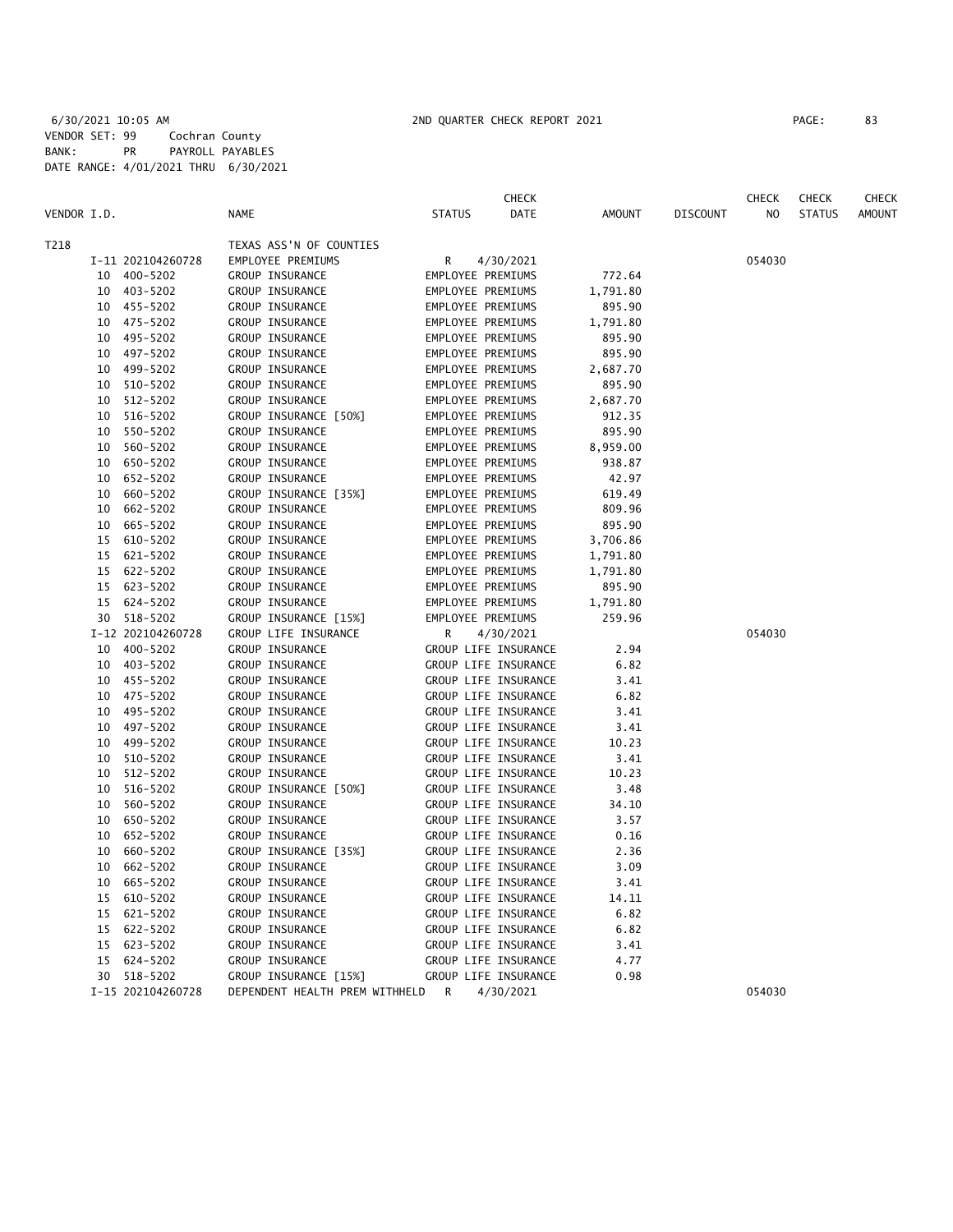6/30/2021 10:05 AM 2ND QUARTER CHECK REPORT 2021 PAGE: 84 VENDOR SET: 99 Cochran County BANK: PR PAYROLL PAYABLES DATE RANGE: 4/01/2021 THRU 6/30/2021

|             |    |                   |                                   |                 | CHECK                |          |                 | <b>CHECK</b>   | <b>CHECK</b>  | CHECK         |
|-------------|----|-------------------|-----------------------------------|-----------------|----------------------|----------|-----------------|----------------|---------------|---------------|
| VENDOR I.D. |    |                   | <b>NAME</b>                       | <b>STATUS</b>   | DATE                 | AMOUNT   | <b>DISCOUNT</b> | N <sub>O</sub> | <b>STATUS</b> | <b>AMOUNT</b> |
| T218        |    |                   | TEXAS ASS'N OF COUNTIES<br>(CONT) |                 |                      |          |                 |                |               |               |
|             |    | I-15 202104260728 | DEPENDENT HEALTH PREM WITHHELD    | R               | 4/30/2021            |          |                 | 054030         |               |               |
|             |    | 10 000-2500.4     | INSURANCE PAYABLE                 |                 | DEPENDENT HEALTH PRE | 2,593.96 |                 |                |               | 40,359.52     |
| C253        |    |                   | COCHRAN COUNTY MONEY MKT          |                 |                      |          |                 |                |               |               |
|             |    | I-202104260729    | NON-DEPT SUPP DEATH               | R               | 4/30/2021            |          |                 | 054031         |               |               |
|             |    | 10 409-5207       | SUPPLEMENTAL DEATH BENEFITS       |                 | NON-DEPT SUPP DEATH  | 1,045.90 |                 |                |               | 1,045.90      |
| A067        |    |                   | AMERICAN FAMILY LIFE ASSURANCE    |                 |                      |          |                 |                |               |               |
|             |    | I-08 202105210730 | MONTHLY PREMIUM                   | R               | 5/28/2021            |          |                 | 054154         |               |               |
|             |    | 10 000-2500.4     | INSURANCE PAYABLE                 | MONTHLY PREMIUM |                      | 372.33   |                 |                |               |               |
|             |    | 15 000-2500.4     | INSURANCE PAYABLE                 | MONTHLY PREMIUM |                      | 135.12   |                 |                |               |               |
|             |    | 30 000-2500.4     | AFLAC                             | MONTHLY PREMIUM |                      | 10.91    |                 |                |               |               |
|             |    | I-08A202105210730 | MONTHLY PREMIUM                   | R               | 5/28/2021            |          |                 | 054154         |               |               |
|             |    | 10 000-2500.4     | INSURANCE PAYABLE                 | MONTHLY PREMIUM |                      | 38.22    |                 |                |               | 556.58        |
|             |    |                   |                                   |                 |                      |          |                 |                |               |               |
| C091        |    |                   | HUMANA<br>VISION MONTHLY PREMIUM  | R               |                      |          |                 | 054155         |               |               |
|             |    | I-17A202105210730 |                                   |                 | 5/28/2021            |          |                 |                |               |               |
|             |    | 10 000-2500.4     | INSURANCE PAYABLE                 |                 | VISION MONTHLY PREMI | 32.32    |                 |                |               | 32.32         |
| C253        |    |                   | COCHRAN COUNTY MONEY MKT          |                 |                      |          |                 |                |               |               |
|             |    | I-01 202105210730 | RETIREMENT CONTRIBUTIONS          | R               | 5/28/2021            |          |                 | 054156         |               |               |
|             |    | 10 000-2500.3     | TCDRS PAYABLE                     |                 | RETIREMENT CONTRIBUT | 8,473.91 |                 |                |               |               |
|             |    | 10 400-5203       | RETIREMENT                        |                 | RETIREMENT CONTRIBUT | 788.90   |                 |                |               |               |
|             |    | 10 403-5203       | RETIREMENT                        |                 | RETIREMENT CONTRIBUT | 1,151.01 |                 |                |               |               |
|             |    | 10 435-5203       | RETIREMENT                        |                 | RETIREMENT CONTRIBUT | 231.80   |                 |                |               |               |
|             |    | 10 455-5203       | RETIREMENT                        |                 | RETIREMENT CONTRIBUT | 533.51   |                 |                |               |               |
|             |    | 10 475-5203       | RETIREMENT                        |                 | RETIREMENT CONTRIBUT | 1,008.34 |                 |                |               |               |
|             |    | 10 476-5203       | RETIREMENT                        |                 | RETIREMENT CONTRIBUT | 229.20   |                 |                |               |               |
|             |    | 10 490-5203.001   | RETIREMENT                        |                 | RETIREMENT CONTRIBUT | 288.72   |                 |                |               |               |
|             |    | 10 495-5203       | RETIREMENT                        |                 | RETIREMENT CONTRIBUT | 533.34   |                 |                |               |               |
|             |    | 10 497-5203       | RETIREMENT                        |                 | RETIREMENT CONTRIBUT | 747.68   |                 |                |               |               |
|             |    | 10 499-5203       | RETIREMENT                        |                 | RETIREMENT CONTRIBUT | 1,336.23 |                 |                |               |               |
|             | 10 | 510-5203          | RETIREMENT                        |                 | RETIREMENT CONTRIBUT | 399.88   |                 |                |               |               |
|             | 10 | 512-5203          | RETIREMENT                        |                 | RETIREMENT CONTRIBUT | 1,114.66 |                 |                |               |               |
|             | 10 | 516-5203          | RETIREMENT                        |                 | RETIREMENT CONTRIBUT | 476.13   |                 |                |               |               |
|             | 10 | 550-5203          | RETIREMENT                        |                 | RETIREMENT CONTRIBUT | 408.34   |                 |                |               |               |
|             |    | 10 560-5203       | RETIREMENT                        |                 | RETIREMENT CONTRIBUT | 4,896.73 |                 |                |               |               |
|             |    | 10 650-5203       | RETIREMENT                        |                 | RETIREMENT CONTRIBUT | 462.03   |                 |                |               |               |
|             | 10 | 652-5203          | RETIREMENT                        |                 | RETIREMENT CONTRIBUT | 22.92    |                 |                |               |               |
|             | 10 | 660-5203          | RETIREMENT                        |                 | RETIREMENT CONTRIBUT | 322.49   |                 |                |               |               |
|             | 10 | 662-5203          | RETIREMENT                        |                 | RETIREMENT CONTRIBUT | 432.16   |                 |                |               |               |
|             | 10 | 665-5203          | RETIREMENT                        |                 | RETIREMENT CONTRIBUT | 353.17   |                 |                |               |               |
|             | 15 | $000 - 2500.3$    | TCDRS PAYABLE                     |                 | RETIREMENT CONTRIBUT | 3,006.23 |                 |                |               |               |
|             | 15 | 610-5203          | RETIREMENT                        |                 | RETIREMENT CONTRIBUT | 2,251.62 |                 |                |               |               |
|             | 15 | 621-5203          | RETIREMENT                        |                 | RETIREMENT CONTRIBUT | 949.53   |                 |                |               |               |
|             | 15 | 622-5203          | RETIREMENT                        |                 | RETIREMENT CONTRIBUT | 916.81   |                 |                |               |               |
|             |    | 15 623-5203       | RETIREMENT                        |                 | RETIREMENT CONTRIBUT | 483.12   |                 |                |               |               |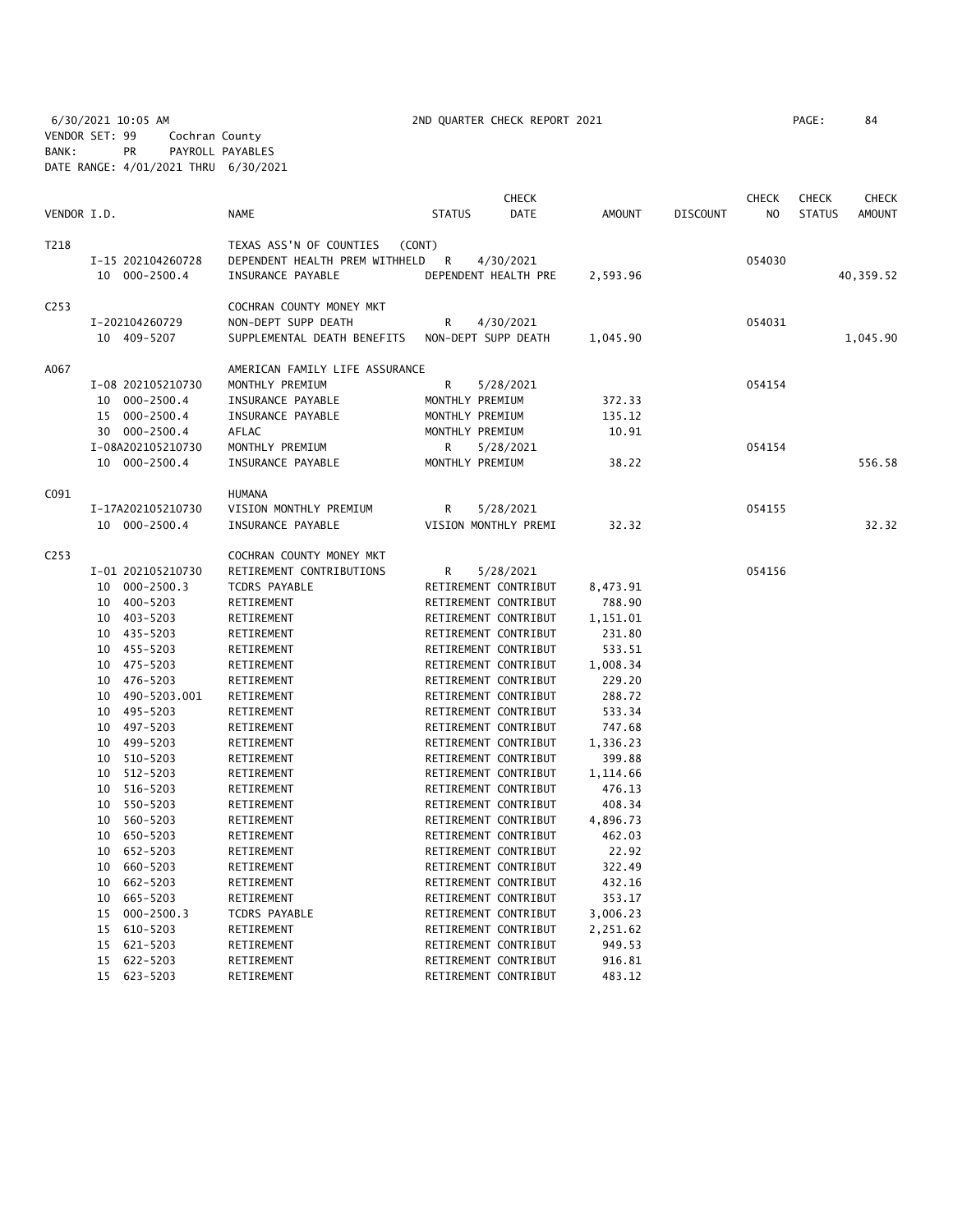6/30/2021 10:05 AM 2ND QUARTER CHECK REPORT 2021 PAGE: 85 VENDOR SET: 99 Cochran County BANK: PR PAYROLL PAYABLES DATE RANGE: 4/01/2021 THRU 6/30/2021

|                  |                      |                                | <b>CHECK</b>          |          |                 | <b>CHECK</b>   | <b>CHECK</b>  | CHECK         |
|------------------|----------------------|--------------------------------|-----------------------|----------|-----------------|----------------|---------------|---------------|
| VENDOR I.D.      |                      | <b>NAME</b>                    | <b>STATUS</b><br>DATE | AMOUNT   | <b>DISCOUNT</b> | N <sub>O</sub> | <b>STATUS</b> | <b>AMOUNT</b> |
| C <sub>253</sub> |                      | COCHRAN COUNTY MONEY MKT       | (CONT)                |          |                 |                |               |               |
|                  | I-01 202105210730    | RETIREMENT CONTRIBUTIONS       | R<br>5/28/2021        |          |                 | 054156         |               |               |
|                  | 15 624-5203          | RETIREMENT                     | RETIREMENT CONTRIBUT  | 981.92   |                 |                |               |               |
|                  | $000 - 2500.3$<br>17 | <b>TCDRS PAYABLE</b>           | RETIREMENT CONTRIBUT  | 236.77   |                 |                |               |               |
|                  | 17<br>573-5203       | RETIREMENT                     | RETIREMENT CONTRIBUT  | 439.72   |                 |                |               |               |
|                  | 30 000-2500.3        | <b>TCDRS</b>                   | RETIREMENT CONTRIBUT  | 72.92    |                 |                |               |               |
|                  | 518-5203<br>30       | RETIREMENT                     | RETIREMENT CONTRIBUT  | 135.43   |                 |                |               |               |
|                  | $000 - 2500.3$<br>89 | TCDRS PAYABLE                  | RETIREMENT CONTRIBUT  | 23.94    |                 |                |               |               |
|                  | 89 490-5203          | RETIREMENT                     | RETIREMENT CONTRIBUT  | 44.46    |                 |                |               | 33,753.62     |
| C300             |                      | COCHRAN COUNTY SCHOOLS FEDERAL |                       |          |                 |                |               |               |
|                  | I-18A202105210730    | MONTHLY PREMUIM                | R<br>5/28/2021        |          |                 | 054157         |               |               |
|                  | 10 000-2500.4        | INSURANCE PAYABLE              | MONTHLY PREMUIM       | 7,328.51 |                 |                |               |               |
|                  | 15 000-2500.4        | INSURANCE PAYABLE              | MONTHLY PREMUIM       | 1,288.34 |                 |                |               |               |
|                  | 30 000-2500.4        | AFLAC                          | MONTHLY PREMUIM       | 94.06    |                 |                |               |               |
|                  | 89 000-2500.4        | AFLAC                          | MONTHLY PREMUIM       | 55.21    |                 |                |               | 8,766.12      |
| N017             |                      | NATIONAL FARM LIFE             |                       |          |                 |                |               |               |
|                  | I-05A202105210730    | AFTER TAX PREM                 | R<br>5/28/2021        |          |                 | 054158         |               |               |
|                  | 10 000-2500.4        | INSURANCE PAYABLE              | AFTER TAX PREM        | 140.92   |                 |                |               |               |
|                  | 15 000-2500.4        | INSURANCE PAYABLE              | AFTER TAX PREM        | 67.80    |                 |                |               | 208.72        |
| N060             |                      | NATIONWIDE RETIREMENT SOL      |                       |          |                 |                |               |               |
|                  | I-04 202105210730    | DEFERRED COMP WITHHELD         | R<br>5/28/2021        |          |                 | 054159         |               |               |
|                  | 10 000-2500.7        | PEBSCO DEF COMP PAYABLE        | DEFERRED COMP WITHHE  | 1,187.30 |                 |                |               |               |
|                  | 15<br>000-2500.7     | PEBSCO DEF COMP PAYABLE        | DEFERRED COMP WITHHE  | 226.88   |                 |                |               |               |
|                  | 30 000-2500.7        | D.C.                           | DEFERRED COMP WITHHE  | 10.82    |                 |                |               | 1,425.00      |
| 0029             |                      | OFFICE OF THE ATTORNEY GE      |                       |          |                 |                |               |               |
|                  | I-CAH202105210730    | ID#00112822016 & 0013351612    | R<br>5/28/2021        |          |                 | 054160         |               |               |
|                  | 10 000-2500.8        | CHILD SUPPORT PAYABLE          | ID#00112822016 & 001  | 1,127.12 |                 |                |               | 1,127.12      |
| P187             |                      | COCHRAN COUNTY PAYROLL TA      |                       |          |                 |                |               |               |
|                  | I-T1 202105210730    | FEDERAL INCOME TAX W/H         | R<br>5/28/2021        |          |                 | 054161         |               |               |
|                  | 10 000-2500.1        | WITHHOLDING TAX PAYABLE        | FEDERAL INCOME TAX W  | 8,434.17 |                 |                |               |               |
|                  | $000 - 2500.1$<br>15 | WITHHOLDING TAX PAYABLE        | FEDERAL INCOME TAX W  | 3,058.59 |                 |                |               |               |
|                  | $000 - 2500.1$<br>17 | WITHHOLDING TAX PAYABLE        | FEDERAL INCOME TAX W  | 235.40   |                 |                |               |               |
|                  | $000 - 2500.1$<br>30 | FEDERAL WITHOLDING             | FEDERAL INCOME TAX W  | 120.36   |                 |                |               |               |
|                  | 89 000-2500.1        | FEDERAL WITHHOLDING            | FEDERAL INCOME TAX W  | 17.18    |                 |                |               |               |
|                  | I-T3 202105210730    | FICA TAX                       | 5/28/2021<br>R        |          |                 | 054161         |               |               |
|                  | 10 000-2500.2        | FICA PAYABLE                   | FICA TAX              | 7,456.07 |                 |                |               |               |
|                  | 10 400-5201          | SOCIAL SECURITY                | FICA TAX              | 376.24   |                 |                |               |               |
|                  | 10 403-5201          | SOCIAL SECURITY                | FICA TAX              | 476.85   |                 |                |               |               |
|                  | 10 435-5201          | SOCIAL SECURITY                | FICA TAX              | 110.55   |                 |                |               |               |
|                  | 10 455-5201          | SOCIAL SECURITY                | FICA TAX              | 254.45   |                 |                |               |               |
|                  | 475-5201<br>10       | SOCIAL SECURITY                | FICA TAX              | 420.48   |                 |                |               |               |
|                  | 10 476-5201          | SOCIAL SECURITY                | FICA TAX              | 109.31   |                 |                |               |               |
|                  | 10 490-5201          | SOCIAL SECURITY                | FICA TAX              | 62.47    |                 |                |               |               |
|                  |                      |                                |                       |          |                 |                |               |               |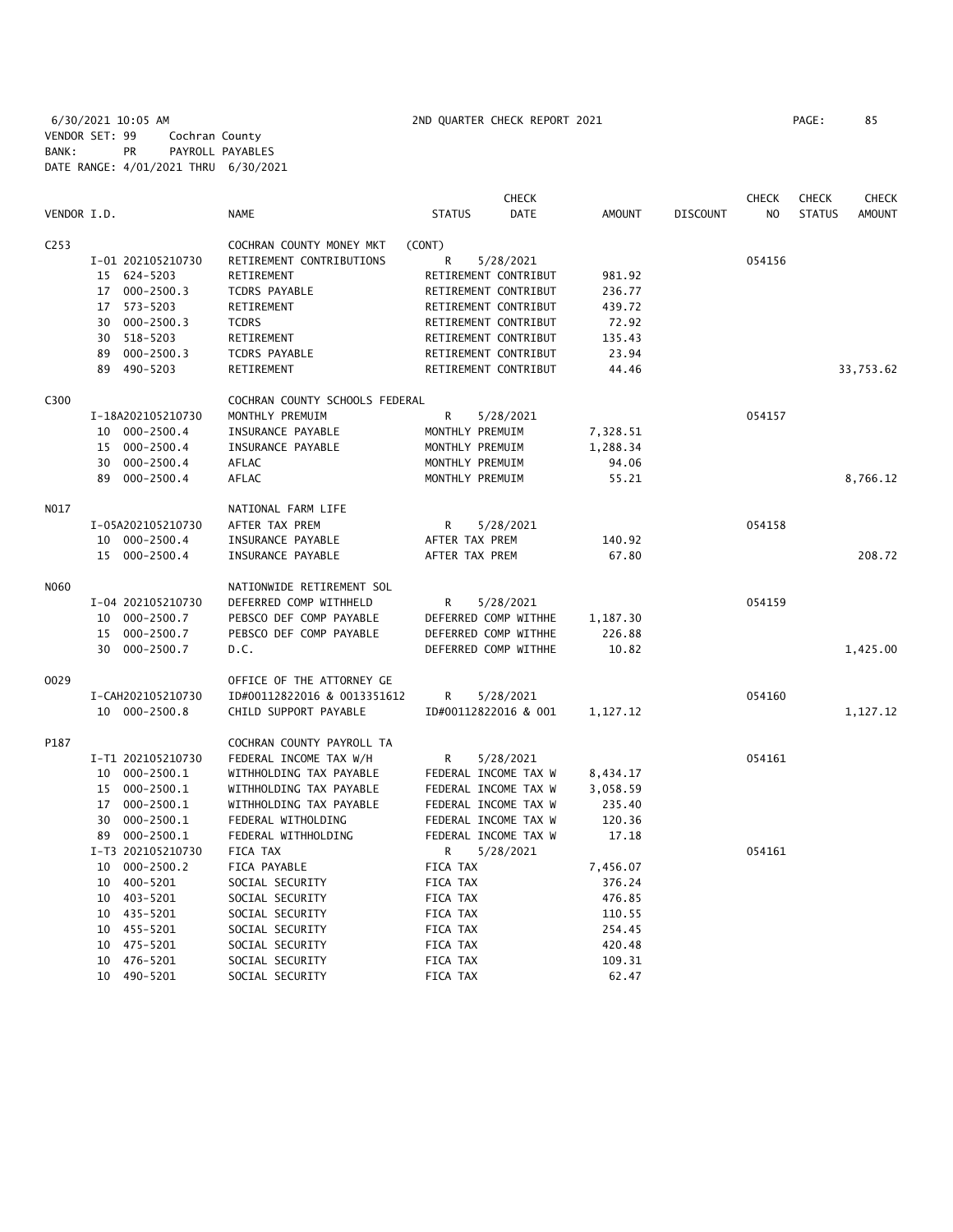|             |    |                   |                        |                 | CHECK     |          |                 | CHECK  | <b>CHECK</b>  | CHECK         |
|-------------|----|-------------------|------------------------|-----------------|-----------|----------|-----------------|--------|---------------|---------------|
| VENDOR I.D. |    |                   | <b>NAME</b>            | <b>STATUS</b>   | DATE      | AMOUNT   | <b>DISCOUNT</b> | NO.    | <b>STATUS</b> | <b>AMOUNT</b> |
| P187        |    |                   | COCHRAN COUNTY PAYROLL | (CONT)          |           |          |                 |        |               |               |
|             |    | I-T3 202105210730 | FICA TAX               | R               | 5/28/2021 |          |                 | 054161 |               |               |
|             | 10 | 490-5201.001      | SOCIAL SECURITY FICA   | FICA TAX        |           | 137.70   |                 |        |               |               |
|             | 10 | 495-5201          | SOCIAL SECURITY        | FICA TAX        |           | 254.36   |                 |        |               |               |
|             |    | 10 497-5201       | SOCIAL SECURITY        | FICA TAX        |           | 356.59   |                 |        |               |               |
|             | 10 | 499-5201          | SOCIAL SECURITY        | FICA TAX        |           | 634.46   |                 |        |               |               |
|             | 10 | 510-5201          | SOCIAL SECURITY        | FICA TAX        |           | 190.71   |                 |        |               |               |
|             | 10 | 512-5201          | SOCIAL SECURITY        | FICA TAX        |           | 527.11   |                 |        |               |               |
|             | 10 | 516-5201          | SOCIAL SECURITY        | FICA TAX        |           | 226.72   |                 |        |               |               |
|             | 10 | 550-5201          | SOCIAL SECURITY        | FICA TAX        |           | 194.75   |                 |        |               |               |
|             | 10 | 560-5201          | SOCIAL SECURITY        | FICA TAX        |           | 2,295.36 |                 |        |               |               |
|             | 10 | 650-5201          | SOCIAL SECURITY        | FICA TAX        |           | 220.35   |                 |        |               |               |
|             | 10 | 652-5201          | SOCIAL SECURITY        | FICA TAX        |           | 10.93    |                 |        |               |               |
|             | 10 | 660-5201          | SOCIAL SECURITY        | FICA TAX        |           | 153.59   |                 |        |               |               |
|             | 10 | 662-5201          | SOCIAL SECURITY        | FICA TAX        |           | 206.11   |                 |        |               |               |
|             | 10 | 665-5201          | SOCIAL SECURITY        | FICA TAX        |           | 236.98   |                 |        |               |               |
|             | 15 | $000 - 2500.2$    | FICA PAYABLE           | FICA TAX        |           | 2,654.29 |                 |        |               |               |
|             | 15 | 610-5201          | SOCIAL SECURITY        | FICA TAX        |           | 1,073.86 |                 |        |               |               |
|             | 15 | 621-5201          | SOCIAL SECURITY        | FICA TAX        |           | 445.54   |                 |        |               |               |
|             | 15 | 622-5201          | SOCIAL SECURITY        | FICA TAX        |           | 437.24   |                 |        |               |               |
|             | 15 | 623-5201          | SOCIAL SECURITY        | FICA TAX        |           | 230.41   |                 |        |               |               |
|             | 15 | 624-5201          | SOCIAL SECURITY        | <b>FICA TAX</b> |           | 467.24   |                 |        |               |               |
|             | 17 | $000 - 2500.2$    | FICA PAYABLE           | <b>FICA TAX</b> |           | 209.71   |                 |        |               |               |
|             | 17 | 573-5201          | SOCIAL SECURITY        | <b>FICA TAX</b> |           | 209.71   |                 |        |               |               |
|             | 30 | $000 - 2500.2$    | FICA                   | FICA TAX        |           | 64.50    |                 |        |               |               |
|             | 30 | 518-5201          | SOCIAL SECURITY        | <b>FICA TAX</b> |           | 64.50    |                 |        |               |               |
|             | 89 | $000 - 2500.2$    | FICA PAYABLE           | FICA TAX        |           | 21.21    |                 |        |               |               |
|             | 89 | 490-5201          | SOCIAL SECURITY        | FICA TAX        |           | 21.21    |                 |        |               |               |
|             |    | I-T4 202105210730 | MEDICARE TAX           | R               | 5/28/2021 |          |                 | 054161 |               |               |
|             | 10 | $000 - 2500.2$    | FICA PAYABLE           | MEDICARE TAX    |           | 1,743.75 |                 |        |               |               |
|             | 10 | 400-5201          | SOCIAL SECURITY        | MEDICARE TAX    |           | 87.99    |                 |        |               |               |
|             | 10 | 403-5201          | SOCIAL SECURITY        | MEDICARE TAX    |           | 111.51   |                 |        |               |               |
|             | 10 | 435-5201          | SOCIAL SECURITY        | MEDICARE TAX    |           | 25.85    |                 |        |               |               |
|             | 10 | 455-5201          | SOCIAL SECURITY        | MEDICARE TAX    |           | 59.50    |                 |        |               |               |
|             | 10 | 475-5201          | SOCIAL SECURITY        | MEDICARE TAX    |           | 98.34    |                 |        |               |               |
|             | 10 | 476-5201          | SOCIAL SECURITY        | MEDICARE TAX    |           | 25.57    |                 |        |               |               |
|             | 10 | 490-5201          | SOCIAL SECURITY        | MEDICARE TAX    |           | 14.61    |                 |        |               |               |
|             | 10 | 490-5201.001      | SOCIAL SECURITY FICA   | MEDICARE TAX    |           | 32.20    |                 |        |               |               |
|             | 10 | 495-5201          | SOCIAL SECURITY        | MEDICARE TAX    |           | 59.49    |                 |        |               |               |
|             | 10 | 497-5201          | SOCIAL SECURITY        | MEDICARE TAX    |           | 83.40    |                 |        |               |               |
|             | 10 | 499-5201          | SOCIAL SECURITY        | MEDICARE TAX    |           | 148.37   |                 |        |               |               |
|             | 10 | 510-5201          | SOCIAL SECURITY        | MEDICARE TAX    |           | 44.60    |                 |        |               |               |
|             | 10 | 512-5201          | SOCIAL SECURITY        | MEDICARE TAX    |           | 123.28   |                 |        |               |               |
|             | 10 | 516-5201          | SOCIAL SECURITY        | MEDICARE TAX    |           | 53.03    |                 |        |               |               |
|             | 10 | 550-5201          | SOCIAL SECURITY        | MEDICARE TAX    |           | 45.55    |                 |        |               |               |
|             | 10 | 560-5201          | SOCIAL SECURITY        | MEDICARE TAX    |           | 536.83   |                 |        |               |               |
|             | 10 | 650-5201          | SOCIAL SECURITY        | MEDICARE TAX    |           | 51.53    |                 |        |               |               |
|             | 10 | 652-5201          | SOCIAL SECURITY        | MEDICARE TAX    |           | 2.56     |                 |        |               |               |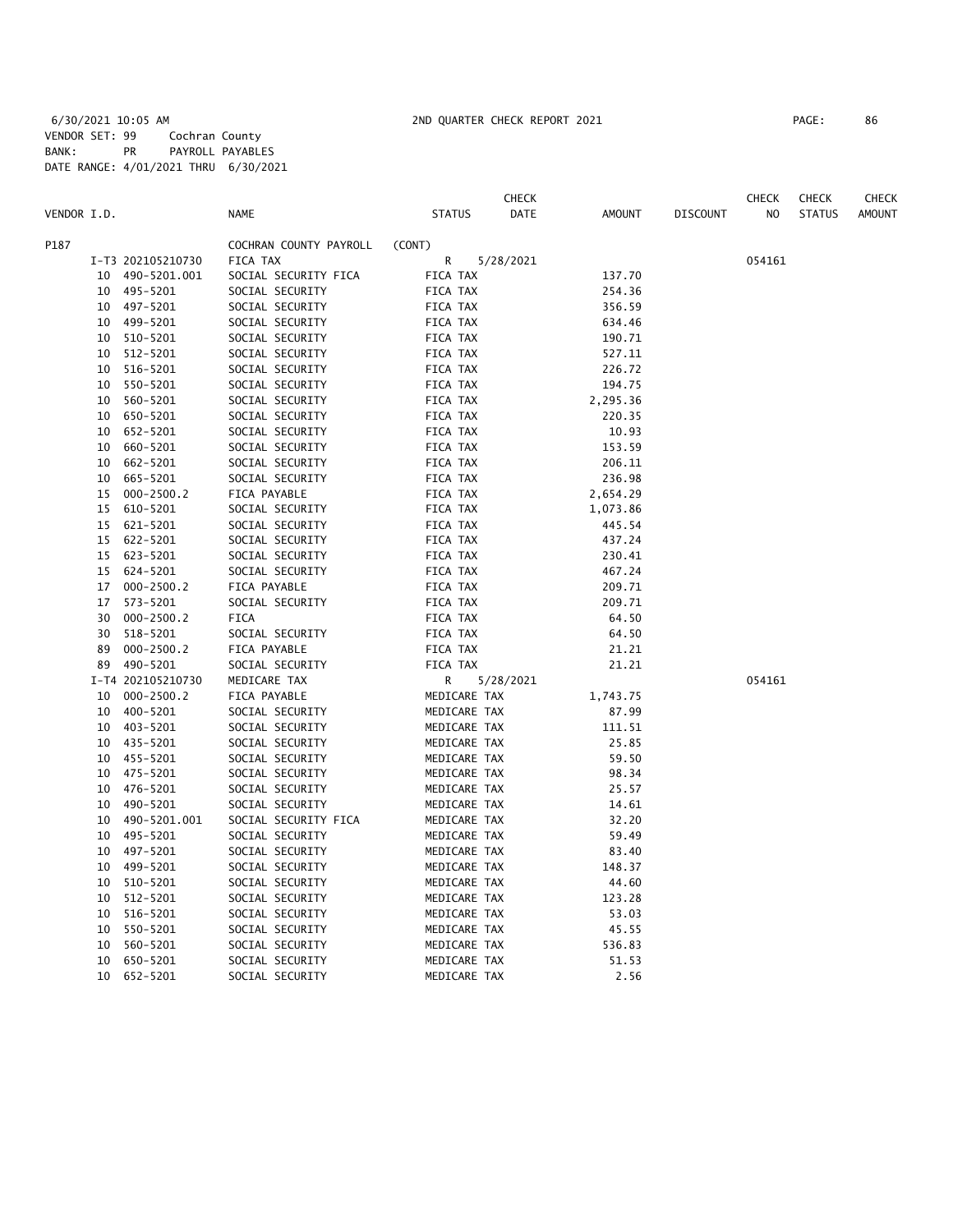6/30/2021 10:05 AM 2ND QUARTER CHECK REPORT 2021 PAGE: 87 VENDOR SET: 99 Cochran County BANK: PR PAYROLL PAYABLES DATE RANGE: 4/01/2021 THRU 6/30/2021

|             |    |                   |                         |                   | <b>CHECK</b>         |          |                 | <b>CHECK</b> | <b>CHECK</b>  | CHECK         |
|-------------|----|-------------------|-------------------------|-------------------|----------------------|----------|-----------------|--------------|---------------|---------------|
| VENDOR I.D. |    |                   | <b>NAME</b>             | <b>STATUS</b>     | DATE                 | AMOUNT   | <b>DISCOUNT</b> | NO.          | <b>STATUS</b> | <b>AMOUNT</b> |
| P187        |    |                   | COCHRAN COUNTY PAYROLL  | (CONT)            |                      |          |                 |              |               |               |
|             |    | I-T4 202105210730 | MEDICARE TAX            | R                 | 5/28/2021            |          |                 | 054161       |               |               |
|             | 10 | 660-5201          | SOCIAL SECURITY         | MEDICARE TAX      |                      | 35.92    |                 |              |               |               |
|             | 10 | 662-5201          | SOCIAL SECURITY         | MEDICARE TAX      |                      | 48.20    |                 |              |               |               |
|             | 10 | 665-5201          | SOCIAL SECURITY         | MEDICARE TAX      |                      | 55.42    |                 |              |               |               |
|             | 15 | $000 - 2500.2$    | FICA PAYABLE            | MEDICARE TAX      |                      | 620.77   |                 |              |               |               |
|             | 15 | 610-5201          | SOCIAL SECURITY         | MEDICARE TAX      |                      | 251.15   |                 |              |               |               |
|             |    | 15 621-5201       | SOCIAL SECURITY         | MEDICARE TAX      |                      | 104.19   |                 |              |               |               |
|             |    | 15 622-5201       | SOCIAL SECURITY         | MEDICARE TAX      |                      | 102.26   |                 |              |               |               |
|             |    | 15 623-5201       | SOCIAL SECURITY         | MEDICARE TAX      |                      | 53.89    |                 |              |               |               |
|             |    | 15 624-5201       | SOCIAL SECURITY         | MEDICARE TAX      |                      | 109.28   |                 |              |               |               |
|             | 17 | $000 - 2500.2$    | FICA PAYABLE            | MEDICARE TAX      |                      | 49.05    |                 |              |               |               |
|             | 17 | 573-5201          | SOCIAL SECURITY         | MEDICARE TAX      |                      | 49.05    |                 |              |               |               |
|             | 30 | $000 - 2500.2$    | FICA                    | MEDICARE TAX      |                      | 15.08    |                 |              |               |               |
|             | 30 | 518-5201          | SOCIAL SECURITY         | MEDICARE TAX      |                      | 15.07    |                 |              |               |               |
|             | 89 | $000 - 2500.2$    | FICA PAYABLE            | MEDICARE TAX      |                      | 4.95     |                 |              |               |               |
|             | 89 | 490-5201          | SOCIAL SECURITY         | MEDICARE TAX      |                      | 4.96     |                 |              |               | 37,544.46     |
|             |    |                   |                         |                   |                      |          |                 |              |               |               |
| T218        |    |                   | TEXAS ASS'N OF COUNTIES |                   |                      |          |                 |              |               |               |
|             |    | I-11 202105210730 | EMPLOYEE PREMIUMS       | R                 | 5/28/2021            |          |                 | 054162       |               |               |
|             |    | 10 400-5202       | <b>GROUP INSURANCE</b>  | EMPLOYEE PREMIUMS |                      | 764.01   |                 |              |               |               |
|             |    | 10 403-5202       | GROUP INSURANCE         | EMPLOYEE PREMIUMS |                      | 2,392.57 |                 |              |               |               |
|             |    | 10 455-5202       | GROUP INSURANCE         | EMPLOYEE PREMIUMS |                      | 885.90   |                 |              |               |               |
|             | 10 | 475-5202          | GROUP INSURANCE         | EMPLOYEE PREMIUMS |                      | 1,151.03 |                 |              |               |               |
|             | 10 | 495-5202          | GROUP INSURANCE         | EMPLOYEE PREMIUMS |                      | 885.90   |                 |              |               |               |
|             | 10 | 497-5202          | GROUP INSURANCE         | EMPLOYEE PREMIUMS |                      | 885.90   |                 |              |               |               |
|             | 10 | 499-5202          | GROUP INSURANCE         | EMPLOYEE PREMIUMS |                      | 2,657.70 |                 |              |               |               |
|             | 10 | 510-5202          | GROUP INSURANCE         | EMPLOYEE PREMIUMS |                      | 885.90   |                 |              |               |               |
|             | 10 | 512-5202          | GROUP INSURANCE         | EMPLOYEE PREMIUMS |                      | 2,657.70 |                 |              |               |               |
|             | 10 | 516-5202          | GROUP INSURANCE [50%]   | EMPLOYEE PREMIUMS |                      | 902.16   |                 |              |               |               |
|             | 10 | 550-5202          | GROUP INSURANCE         | EMPLOYEE PREMIUMS |                      | 885.90   |                 |              |               |               |
|             | 10 | 560-5202          | GROUP INSURANCE         | EMPLOYEE PREMIUMS |                      | 8,807.84 |                 |              |               |               |
|             | 10 | 650-5202          | GROUP INSURANCE         | EMPLOYEE PREMIUMS |                      | 928.39   |                 |              |               |               |
|             | 10 | 652-5202          | GROUP INSURANCE         | EMPLOYEE PREMIUMS |                      | 42.49    |                 |              |               |               |
|             | 10 | 660-5202          | GROUP INSURANCE [35%]   | EMPLOYEE PREMIUMS |                      | 612.57   |                 |              |               |               |
|             | 10 | 662-5202          | GROUP INSURANCE         | EMPLOYEE PREMIUMS |                      | 800.92   |                 |              |               |               |
|             | 10 | 665-5202          | <b>GROUP INSURANCE</b>  | EMPLOYEE PREMIUMS |                      | 885.90   |                 |              |               |               |
|             | 15 | 610-5202          | GROUP INSURANCE         | EMPLOYEE PREMIUMS |                      | 3,665.49 |                 |              |               |               |
|             | 15 | 621-5202          | GROUP INSURANCE         | EMPLOYEE PREMIUMS |                      | 1,771.80 |                 |              |               |               |
|             | 15 | 622-5202          | GROUP INSURANCE         | EMPLOYEE PREMIUMS |                      | 1,771.80 |                 |              |               |               |
|             | 15 | 623-5202          | GROUP INSURANCE         | EMPLOYEE PREMIUMS |                      | 885.90   |                 |              |               |               |
|             | 15 | 624-5202          | GROUP INSURANCE         | EMPLOYEE PREMIUMS |                      | 1,771.80 |                 |              |               |               |
|             |    | 17 573-5202       | GROUP HEALTH INSURANCE  | EMPLOYEE PREMIUMS |                      | 885.90   |                 |              |               |               |
|             | 30 | 518-5202          | GROUP INSURANCE [15%]   | EMPLOYEE PREMIUMS |                      | 257.07   |                 |              |               |               |
|             |    | 89 490-5202       | GROUP INSURANCE         | EMPLOYEE PREMIUMS |                      | 51.16    |                 |              |               |               |
|             |    | I-12 202105210730 | GROUP LIFE INSURANCE    | R                 | 5/28/2021            |          |                 | 054162       |               |               |
|             | 10 | 400-5202          | <b>GROUP INSURANCE</b>  |                   | GROUP LIFE INSURANCE | 2.94     |                 |              |               |               |
|             |    | 10 403-5202       | <b>GROUP INSURANCE</b>  |                   | GROUP LIFE INSURANCE | 9.21     |                 |              |               |               |
|             |    |                   |                         |                   |                      |          |                 |              |               |               |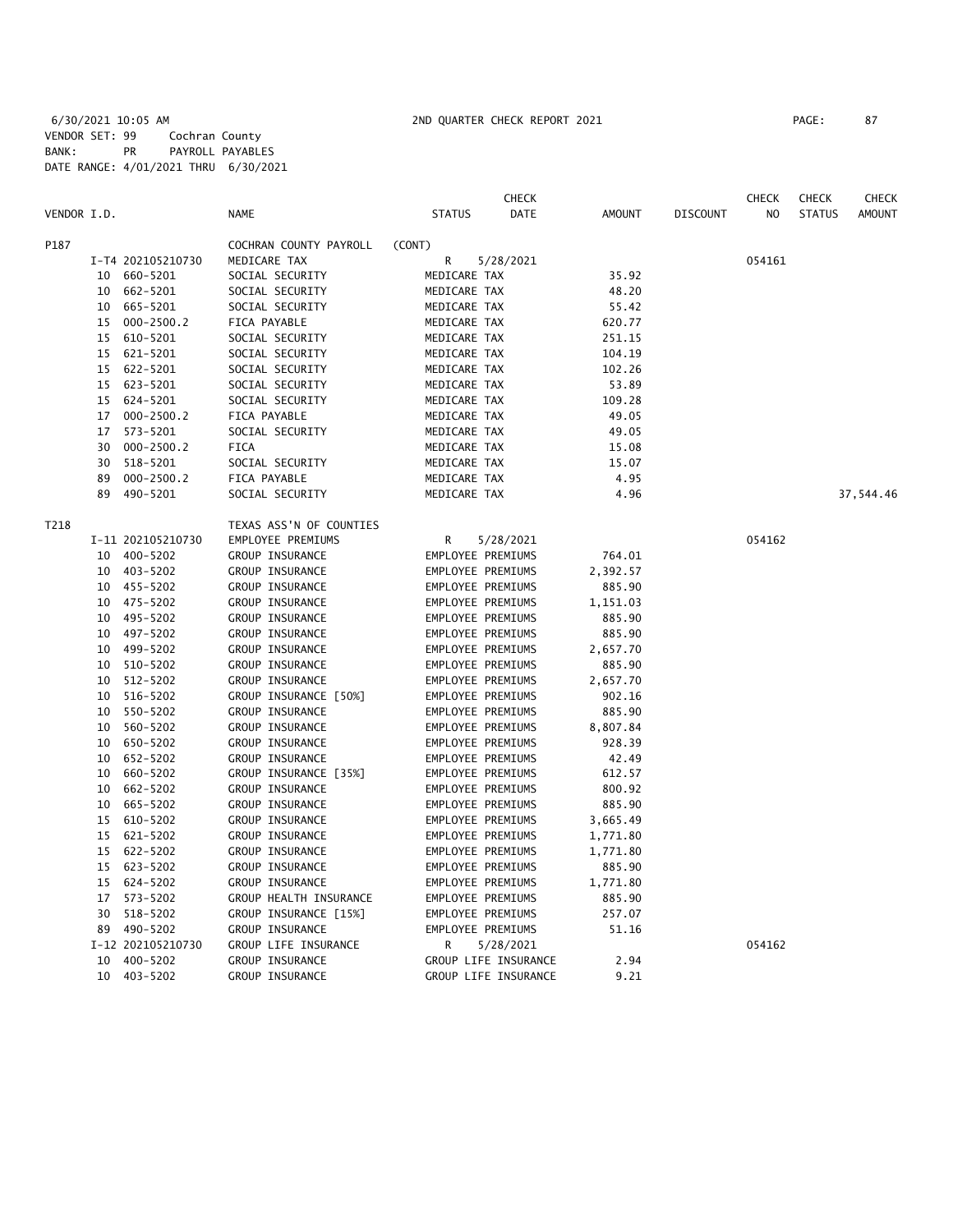|             |                   |                                                 |               | <b>CHECK</b>         |               |                 | <b>CHECK</b>   | <b>CHECK</b>  | <b>CHECK</b>  |
|-------------|-------------------|-------------------------------------------------|---------------|----------------------|---------------|-----------------|----------------|---------------|---------------|
| VENDOR I.D. |                   | <b>NAME</b>                                     | <b>STATUS</b> | <b>DATE</b>          | <b>AMOUNT</b> | <b>DISCOUNT</b> | N <sub>O</sub> | <b>STATUS</b> | <b>AMOUNT</b> |
| T218        |                   | TEXAS ASS'N OF COUNTIES                         | (CONT)        |                      |               |                 |                |               |               |
|             | I-12 202105210730 | GROUP LIFE INSURANCE                            | R             | 5/28/2021            |               |                 | 054162         |               |               |
|             | 10 455-5202       | GROUP INSURANCE                                 |               | GROUP LIFE INSURANCE | 3.41          |                 |                |               |               |
|             | 10 475-5202       | GROUP INSURANCE                                 |               | GROUP LIFE INSURANCE | 4.43          |                 |                |               |               |
|             | 10 495-5202       | GROUP INSURANCE                                 |               | GROUP LIFE INSURANCE | 3.41          |                 |                |               |               |
|             | 10 497-5202       | GROUP INSURANCE                                 |               | GROUP LIFE INSURANCE | 3.41          |                 |                |               |               |
|             | 10 499-5202       | GROUP INSURANCE                                 |               | GROUP LIFE INSURANCE | 10.23         |                 |                |               |               |
|             | 10 510-5202       | GROUP INSURANCE                                 |               | GROUP LIFE INSURANCE | 3.41          |                 |                |               |               |
|             | 10 512-5202       | GROUP INSURANCE                                 |               | GROUP LIFE INSURANCE | 10.23         |                 |                |               |               |
|             | 10 516-5202       | GROUP INSURANCE [50%]                           |               | GROUP LIFE INSURANCE | 3.48          |                 |                |               |               |
|             | 10 560-5202       | GROUP INSURANCE                                 |               | GROUP LIFE INSURANCE | 33.90         |                 |                |               |               |
|             | 10 650-5202       | GROUP INSURANCE                                 |               | GROUP LIFE INSURANCE | 3.57          |                 |                |               |               |
|             | 10 652-5202       | GROUP INSURANCE                                 |               | GROUP LIFE INSURANCE | 0.16          |                 |                |               |               |
|             | 10 660-5202       | GROUP INSURANCE [35%]                           |               | GROUP LIFE INSURANCE | 2.36          |                 |                |               |               |
|             | 10 662-5202       | GROUP INSURANCE                                 |               | GROUP LIFE INSURANCE | 3.09          |                 |                |               |               |
|             | 10 665-5202       | GROUP INSURANCE                                 |               | GROUP LIFE INSURANCE | 3.41          |                 |                |               |               |
|             | 15 610-5202       | GROUP INSURANCE                                 |               | GROUP LIFE INSURANCE | 14.11         |                 |                |               |               |
|             | 15 621-5202       | GROUP INSURANCE                                 |               | GROUP LIFE INSURANCE | 6.82          |                 |                |               |               |
|             | 15 622-5202       | GROUP INSURANCE                                 |               | GROUP LIFE INSURANCE | 6.82          |                 |                |               |               |
|             | 15 623-5202       | GROUP INSURANCE                                 |               | GROUP LIFE INSURANCE | 3.41          |                 |                |               |               |
|             | 15 624-5202       | GROUP INSURANCE                                 |               | GROUP LIFE INSURANCE | 4.77          |                 |                |               |               |
|             | 17 573-5202       | GROUP HEALTH INSURANCE                          |               | GROUP LIFE INSURANCE | 3.41          |                 |                |               |               |
|             | 30 518-5202       | GROUP INSURANCE [15%]                           |               | GROUP LIFE INSURANCE | 0.98          |                 |                |               |               |
|             | 89 490-5202       | GROUP INSURANCE                                 |               | GROUP LIFE INSURANCE | 0.20          |                 |                |               |               |
|             | I-15 202105210730 | DEPENDENT HEALTH PREM WITHHELD R                |               | 5/28/2021            |               |                 | 054162         |               |               |
|             | 10 000-2500.4     | INSURANCE PAYABLE                               |               | DEPENDENT HEALTH PRE | 2,593.96      |                 |                |               | 40,828.83     |
| C253        |                   | COCHRAN COUNTY MONEY MKT                        |               |                      |               |                 |                |               |               |
|             | I-202105210731    | NON DEPT SUPP DEATH                             | R.            | 5/28/2021            |               |                 | 054163         |               |               |
|             | 10 409-5207       | SUPPLEMENTAL DEATH BENEFITS NON DEPT SUPP DEATH |               |                      | 1.046.36      |                 |                |               | 1,046.36      |
| A067        |                   | AMERICAN FAMILY LIFE ASSURANCE                  |               |                      |               |                 |                |               |               |
|             | I-08 202106220732 | MONTHLY PREMIUM                                 | R             | 6/30/2021            |               |                 | 054291         |               |               |
|             | 10 000-2500.4     | INSURANCE PAYABLE                               |               | MONTHLY PREMIUM      | 372.33        |                 |                |               |               |
|             | 15 000-2500.4     | INSURANCE PAYABLE                               |               | MONTHLY PREMIUM      | 135.12        |                 |                |               |               |
|             | 30 000-2500.4     | AFLAC                                           |               | MONTHLY PREMIUM      | 10.91         |                 |                |               |               |
|             | I-08A202106220732 | MONTHLY PREMIUM                                 | $\mathsf{R}$  | 6/30/2021            |               |                 | 054291         |               |               |
|             | 10 000-2500.4     | INSURANCE PAYABLE                               |               | MONTHLY PREMIUM      | 38.22         |                 |                |               | 556.58        |
| C091        |                   | <b>HUMANA</b>                                   |               |                      |               |                 |                |               |               |
|             | I-17A202106220732 | VISION MONTHLY PREMIUM                          | R             | 6/30/2021            |               |                 | 054292         |               |               |
|             | 10 000-2500.4     | INSURANCE PAYABLE                               |               | VISION MONTHLY PREMI | 32.32         |                 |                |               | 32.32         |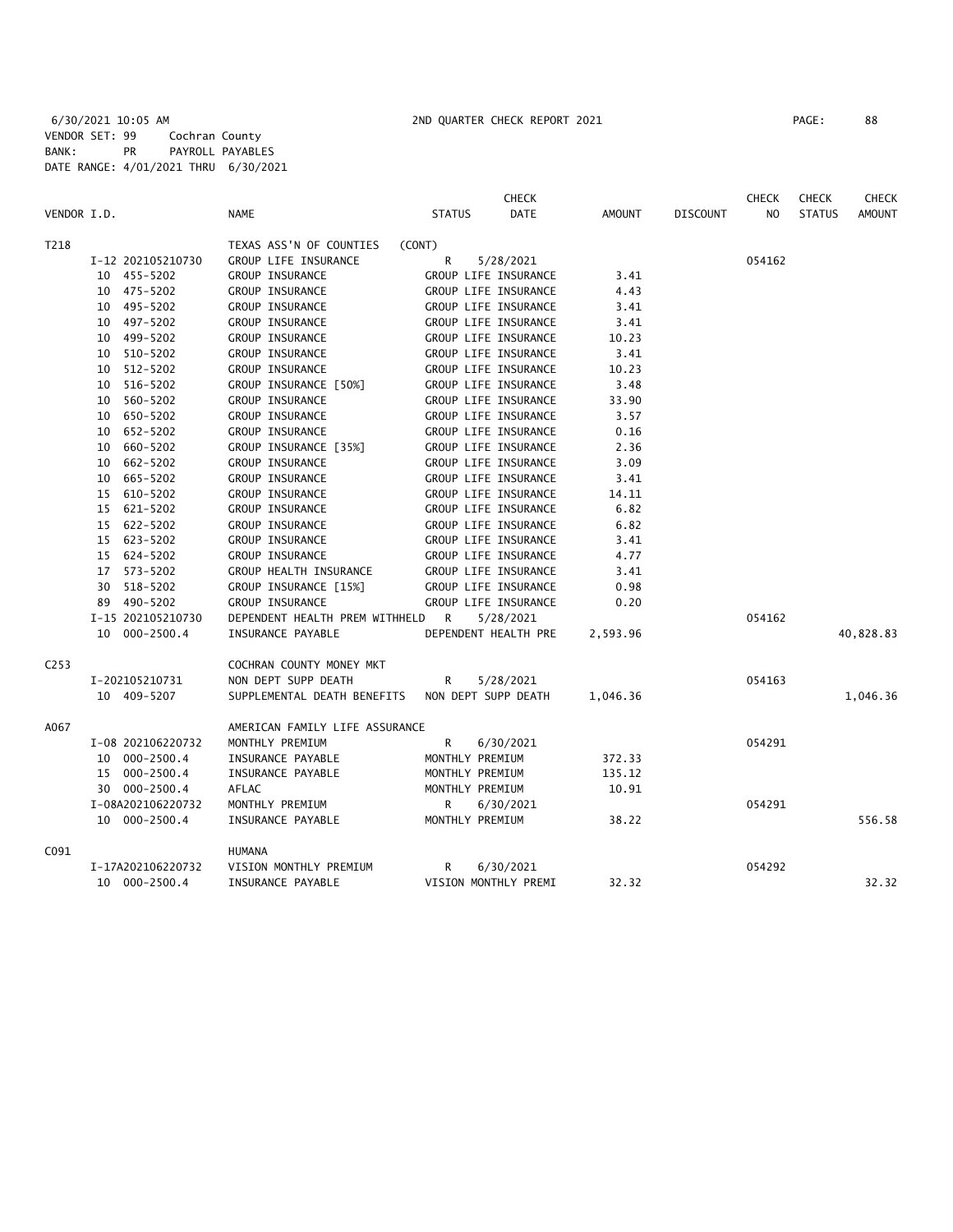|                  |    |                   |                                |                      | <b>CHECK</b>         |               |                 | <b>CHECK</b>   | <b>CHECK</b>  | <b>CHECK</b>  |
|------------------|----|-------------------|--------------------------------|----------------------|----------------------|---------------|-----------------|----------------|---------------|---------------|
| VENDOR I.D.      |    |                   | <b>NAME</b>                    | <b>STATUS</b>        | <b>DATE</b>          | <b>AMOUNT</b> | <b>DISCOUNT</b> | N <sub>O</sub> | <b>STATUS</b> | <b>AMOUNT</b> |
| C <sub>253</sub> |    |                   | COCHRAN COUNTY MONEY MKT       |                      |                      |               |                 |                |               |               |
|                  |    | I-01 202106220732 | RETIREMENT CONTRIBUTIONS       | R                    | 6/30/2021            |               |                 | 054293         |               |               |
|                  | 10 | 000-2500.3        | TCDRS PAYABLE                  |                      | RETIREMENT CONTRIBUT | 8,713.64      |                 |                |               |               |
|                  | 10 | 400-5203          | RETIREMENT                     |                      | RETIREMENT CONTRIBUT | 766.59        |                 |                |               |               |
|                  | 10 | 403-5203          | RETIREMENT                     |                      | RETIREMENT CONTRIBUT | 1,135.60      |                 |                |               |               |
|                  |    | 10 435-5203       | RETIREMENT                     |                      | RETIREMENT CONTRIBUT | 231.80        |                 |                |               |               |
|                  |    | 10 455-5203       | RETIREMENT                     |                      | RETIREMENT CONTRIBUT | 533.92        |                 |                |               |               |
|                  | 10 | 475-5203          | RETIREMENT                     |                      | RETIREMENT CONTRIBUT | 1,112.42      |                 |                |               |               |
|                  | 10 | 476-5203          | RETIREMENT                     |                      | RETIREMENT CONTRIBUT | 229.20        |                 |                |               |               |
|                  | 10 | 490-5203          | RETIREMENT                     |                      | RETIREMENT CONTRIBUT | 144.63        |                 |                |               |               |
|                  | 10 | 490-5203.001      | RETIREMENT                     | RETIREMENT CONTRIBUT |                      | 169.10        |                 |                |               |               |
|                  | 10 | 495-5203          | RETIREMENT                     |                      | RETIREMENT CONTRIBUT | 549.83        |                 |                |               |               |
|                  | 10 | 497-5203          | RETIREMENT                     |                      | RETIREMENT CONTRIBUT | 740.85        |                 |                |               |               |
|                  | 10 | 499-5203          | RETIREMENT                     |                      | RETIREMENT CONTRIBUT | 1,337.63      |                 |                |               |               |
|                  | 10 | 510-5203          | RETIREMENT                     |                      | RETIREMENT CONTRIBUT | 401.56        |                 |                |               |               |
|                  | 10 | 512-5203          | RETIREMENT                     | RETIREMENT CONTRIBUT |                      | 1,254.36      |                 |                |               |               |
|                  | 10 | 516-5203          | RETIREMENT                     |                      | RETIREMENT CONTRIBUT | 476.13        |                 |                |               |               |
|                  | 10 | 550-5203          | RETIREMENT                     |                      | RETIREMENT CONTRIBUT | 408.34        |                 |                |               |               |
|                  | 10 | 560-5203          | RETIREMENT                     |                      | RETIREMENT CONTRIBUT | 5,121.96      |                 |                |               |               |
|                  | 10 | 650-5203          | RETIREMENT                     |                      | RETIREMENT CONTRIBUT | 437.76        |                 |                |               |               |
|                  | 10 | 652-5203          | RETIREMENT                     |                      | RETIREMENT CONTRIBUT | 22.92         |                 |                |               |               |
|                  | 10 | 660-5203          | RETIREMENT                     |                      | RETIREMENT CONTRIBUT | 322.49        |                 |                |               |               |
|                  | 10 | 662-5203          | RETIREMENT                     |                      | RETIREMENT CONTRIBUT | 432.16        |                 |                |               |               |
|                  | 10 | 665-5203          | RETIREMENT                     |                      | RETIREMENT CONTRIBUT | 353.17        |                 |                |               |               |
|                  | 15 | $000 - 2500.3$    | TCDRS PAYABLE                  |                      | RETIREMENT CONTRIBUT | 3,009.03      |                 |                |               |               |
|                  | 15 | 610-5203          | RETIREMENT                     |                      | RETIREMENT CONTRIBUT | 2,251.62      |                 |                |               |               |
|                  | 15 | 621-5203          | RETIREMENT                     |                      | RETIREMENT CONTRIBUT | 954.73        |                 |                |               |               |
|                  | 15 | 622-5203          | RETIREMENT                     |                      | RETIREMENT CONTRIBUT | 916.81        |                 |                |               |               |
|                  |    | 15 623-5203       | RETIREMENT                     |                      | RETIREMENT CONTRIBUT | 483.12        |                 |                |               |               |
|                  | 15 | 624-5203          | RETIREMENT                     |                      | RETIREMENT CONTRIBUT | 981.92        |                 |                |               |               |
|                  | 17 | $000 - 2500.3$    | <b>TCDRS PAYABLE</b>           |                      | RETIREMENT CONTRIBUT | 236.77        |                 |                |               |               |
|                  | 17 | 573-5203          | RETIREMENT                     |                      | RETIREMENT CONTRIBUT | 439.72        |                 |                |               |               |
|                  | 30 | $000 - 2500.3$    | <b>TCDRS</b>                   |                      | RETIREMENT CONTRIBUT | 72.92         |                 |                |               |               |
|                  | 30 | 518-5203          | RETIREMENT                     |                      | RETIREMENT CONTRIBUT | 135.43        |                 |                |               | 34, 378.13    |
| C300             |    |                   | COCHRAN COUNTY SCHOOLS FEDERAL |                      |                      |               |                 |                |               |               |
|                  |    | I-18A202106220732 | MONTHLY PREMUIM                | R                    | 6/30/2021            |               |                 | 054294         |               |               |
|                  |    | 10 000-2500.4     | INSURANCE PAYABLE              | MONTHLY PREMUIM      |                      | 7,433.72      |                 |                |               |               |
|                  | 15 | $000 - 2500.4$    | INSURANCE PAYABLE              | MONTHLY PREMUIM      |                      | 1,288.34      |                 |                |               |               |
|                  | 30 | $000 - 2500.4$    | AFLAC                          | MONTHLY PREMUIM      |                      | 94.06         |                 |                |               | 8,816.12      |
| NO17             |    |                   | NATIONAL FARM LIFE             |                      |                      |               |                 |                |               |               |
|                  |    | I-05A202106220732 | AFTER TAX PREM                 | R                    | 6/30/2021            |               |                 | 054295         |               |               |
|                  |    | 10 000-2500.4     | INSURANCE PAYABLE              | AFTER TAX PREM       |                      | 140.92        |                 |                |               |               |
|                  | 15 | 000-2500.4        | INSURANCE PAYABLE              | AFTER TAX PREM       |                      | 67.80         |                 |                |               | 208.72        |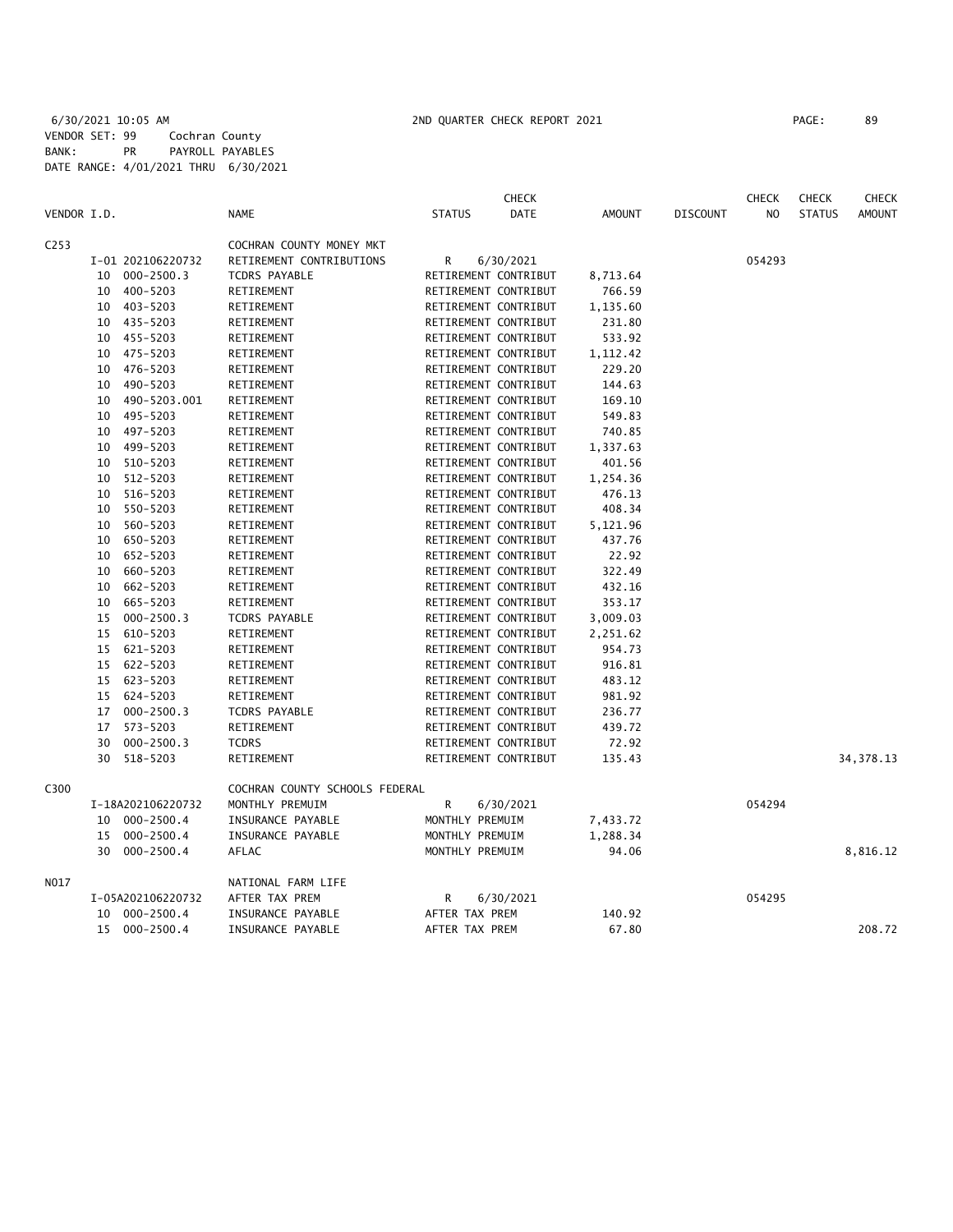6/30/2021 10:05 AM 2ND QUARTER CHECK REPORT 2021 PAGE: 90 VENDOR SET: 99 Cochran County BANK: PR PAYROLL PAYABLES DATE RANGE: 4/01/2021 THRU 6/30/2021

|             |    |                   |                             |                 | <b>CHECK</b>         |          |                 | <b>CHECK</b> | <b>CHECK</b>  | CHECK    |
|-------------|----|-------------------|-----------------------------|-----------------|----------------------|----------|-----------------|--------------|---------------|----------|
| VENDOR I.D. |    |                   | <b>NAME</b>                 | <b>STATUS</b>   | DATE                 | AMOUNT   | <b>DISCOUNT</b> | NO           | <b>STATUS</b> | AMOUNT   |
| N060        |    |                   | NATIONWIDE RETIREMENT SOL   |                 |                      |          |                 |              |               |          |
|             |    | I-04 202106220732 | DEFERRED COMP WITHHELD      | R               | 6/30/2021            |          |                 | 054296       |               |          |
|             | 10 | 000-2500.7        | PEBSCO DEF COMP PAYABLE     |                 | DEFERRED COMP WITHHE | 1,187.30 |                 |              |               |          |
|             | 15 | $000 - 2500.7$    | PEBSCO DEF COMP PAYABLE     |                 | DEFERRED COMP WITHHE | 226.88   |                 |              |               |          |
|             | 30 | 000-2500.7        | D.C.                        |                 | DEFERRED COMP WITHHE | 10.82    |                 |              |               | 1,425.00 |
| 0029        |    |                   | OFFICE OF THE ATTORNEY GE   |                 |                      |          |                 |              |               |          |
|             |    | I-CAH202106220732 | ID#00112822016 & 0013351612 | R               | 6/30/2021            |          |                 | 054297       |               |          |
|             |    | 10 000-2500.8     | CHILD SUPPORT PAYABLE       |                 | ID#00112822016 & 001 | 1,127.12 |                 |              |               | 1,127.12 |
| P187        |    |                   | COCHRAN COUNTY PAYROLL TA   |                 |                      |          |                 |              |               |          |
|             |    | I-T1 202106220732 | FEDERAL INCOME TAX W/H      | R               | 6/30/2021            |          |                 | 054298       |               |          |
|             |    | 10 000-2500.1     | WITHHOLDING TAX PAYABLE     |                 | FEDERAL INCOME TAX W | 8,832.76 |                 |              |               |          |
|             |    | 15 000-2500.1     | WITHHOLDING TAX PAYABLE     |                 | FEDERAL INCOME TAX W | 3,149.06 |                 |              |               |          |
|             | 17 | 000-2500.1        | WITHHOLDING TAX PAYABLE     |                 | FEDERAL INCOME TAX W | 235.40   |                 |              |               |          |
|             |    | 30 000-2500.1     | FEDERAL WITHOLDING          |                 | FEDERAL INCOME TAX W | 121.32   |                 |              |               |          |
|             |    | I-T3 202106220732 | FICA TAX                    | R               | 6/30/2021            |          |                 | 054298       |               |          |
|             | 10 | 000-2500.2        | FICA PAYABLE                | FICA TAX        |                      | 7,607.24 |                 |              |               |          |
|             | 10 | 400-5201          | SOCIAL SECURITY             | FICA TAX        |                      | 365.61   |                 |              |               |          |
|             | 10 | 403-5201          | SOCIAL SECURITY             | FICA TAX        |                      | 469.49   |                 |              |               |          |
|             |    | 10 435-5201       | SOCIAL SECURITY             | FICA TAX        |                      | 110.55   |                 |              |               |          |
|             | 10 | 455-5201          | SOCIAL SECURITY             | FICA TAX        |                      | 254.64   |                 |              |               |          |
|             | 10 | 475-5201          | SOCIAL SECURITY             | FICA TAX        |                      | 470.12   |                 |              |               |          |
|             | 10 | 476-5201          | SOCIAL SECURITY             | FICA TAX        |                      | 109.31   |                 |              |               |          |
|             | 10 | 490-5201          | SOCIAL SECURITY             | FICA TAX        |                      | 68.98    |                 |              |               |          |
|             | 10 | 490-5201.001      | SOCIAL SECURITY FICA        | FICA TAX        |                      | 80.65    |                 |              |               |          |
|             | 10 | 495-5201          | SOCIAL SECURITY             | FICA TAX        |                      | 262.23   |                 |              |               |          |
|             | 10 | 497-5201          | SOCIAL SECURITY             | FICA TAX        |                      | 353.33   |                 |              |               |          |
|             | 10 | 499-5201          | SOCIAL SECURITY             | FICA TAX        |                      | 635.13   |                 |              |               |          |
|             | 10 | 510-5201          | SOCIAL SECURITY             | FICA TAX        |                      | 191.51   |                 |              |               |          |
|             | 10 | 512-5201          | SOCIAL SECURITY             | FICA TAX        |                      | 593.73   |                 |              |               |          |
|             | 10 | 516-5201          | SOCIAL SECURITY             | FICA TAX        |                      | 228.37   |                 |              |               |          |
|             | 10 | 550-5201          | SOCIAL SECURITY             | FICA TAX        |                      | 194.75   |                 |              |               |          |
|             | 10 | 560-5201          | SOCIAL SECURITY             | FICA TAX        |                      | 2,401.25 |                 |              |               |          |
|             | 10 | 650-5201          | SOCIAL SECURITY             | FICA TAX        |                      | 208.77   |                 |              |               |          |
|             | 10 | 652-5201          | SOCIAL SECURITY             | FICA TAX        |                      | 10.93    |                 |              |               |          |
|             | 10 | 660-5201          | SOCIAL SECURITY             | FICA TAX        |                      | 154.79   |                 |              |               |          |
|             | 10 | 662-5201          | SOCIAL SECURITY             | FICA TAX        |                      | 206.11   |                 |              |               |          |
|             | 10 | 665-5201          | SOCIAL SECURITY             | FICA TAX        |                      | 236.98   |                 |              |               |          |
|             | 15 | $000 - 2500.2$    | FICA PAYABLE                | FICA TAX        |                      | 2,656.77 |                 |              |               |          |
|             | 15 | 610-5201          | SOCIAL SECURITY             | FICA TAX        |                      | 1,073.86 |                 |              |               |          |
|             | 15 | 621-5201          | SOCIAL SECURITY             | FICA TAX        |                      | 448.02   |                 |              |               |          |
|             |    | 15 622-5201       | SOCIAL SECURITY             | FICA TAX        |                      | 437.24   |                 |              |               |          |
|             |    | 15 623-5201       | SOCIAL SECURITY             | FICA TAX        |                      | 230.41   |                 |              |               |          |
|             | 15 | 624-5201          | SOCIAL SECURITY             | FICA TAX        |                      | 467.24   |                 |              |               |          |
|             | 17 | $000 - 2500.2$    | FICA PAYABLE                | FICA TAX        |                      | 209.71   |                 |              |               |          |
|             | 17 | 573-5201          | SOCIAL SECURITY             | FICA TAX        |                      | 209.71   |                 |              |               |          |
|             | 30 | $000 - 2500.2$    | <b>FICA</b>                 | <b>FICA TAX</b> |                      | 64.99    |                 |              |               |          |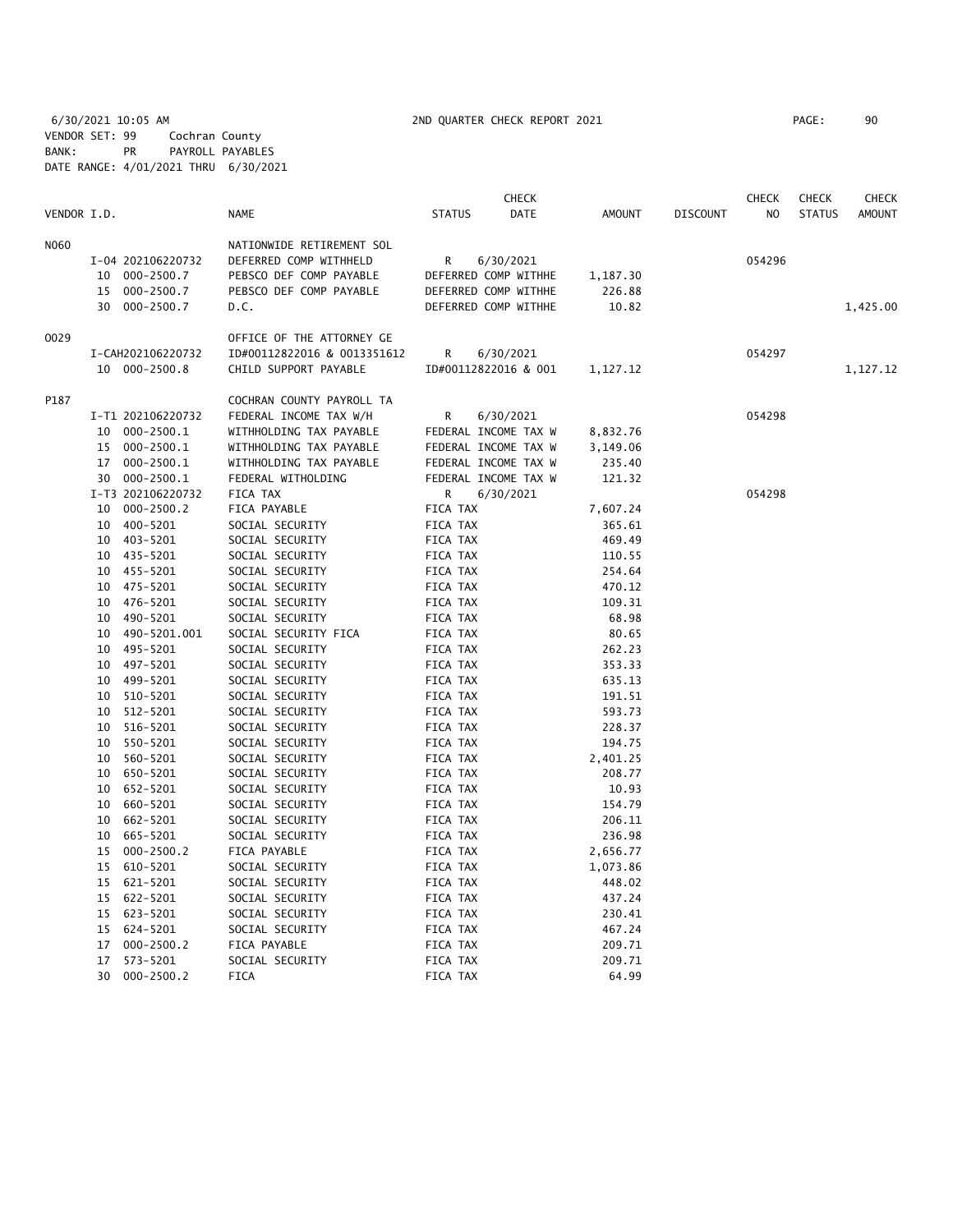|             |    |                   |                         |                   | <b>CHECK</b> |          |                 | <b>CHECK</b>   | <b>CHECK</b>  | CHECK         |
|-------------|----|-------------------|-------------------------|-------------------|--------------|----------|-----------------|----------------|---------------|---------------|
| VENDOR I.D. |    |                   | <b>NAME</b>             | <b>STATUS</b>     | <b>DATE</b>  | AMOUNT   | <b>DISCOUNT</b> | N <sub>O</sub> | <b>STATUS</b> | <b>AMOUNT</b> |
| P187        |    |                   | COCHRAN COUNTY PAYROLL  | (CONT)            |              |          |                 |                |               |               |
|             |    | I-T3 202106220732 | FICA TAX                | R                 | 6/30/2021    |          |                 | 054298         |               |               |
|             |    | 30 518-5201       | SOCIAL SECURITY         | FICA TAX          |              | 65.00    |                 |                |               |               |
|             |    | I-T4 202106220732 | MEDICARE TAX            | R                 | 6/30/2021    |          |                 | 054298         |               |               |
|             |    | 10 000-2500.2     | FICA PAYABLE            | MEDICARE TAX      |              | 1,779.11 |                 |                |               |               |
|             | 10 | 400-5201          | SOCIAL SECURITY         | MEDICARE TAX      |              | 85.50    |                 |                |               |               |
|             | 10 | 403-5201          | SOCIAL SECURITY         | MEDICARE TAX      |              | 109.80   |                 |                |               |               |
|             | 10 | 435-5201          | SOCIAL SECURITY         | MEDICARE TAX      |              | 25.86    |                 |                |               |               |
|             | 10 | 455-5201          | SOCIAL SECURITY         | MEDICARE TAX      |              | 59.55    |                 |                |               |               |
|             | 10 | 475-5201          | SOCIAL SECURITY         | MEDICARE TAX      |              | 109.94   |                 |                |               |               |
|             | 10 | 476-5201          | SOCIAL SECURITY         | MEDICARE TAX      |              | 25.57    |                 |                |               |               |
|             | 10 | 490-5201          | SOCIAL SECURITY         | MEDICARE TAX      |              | 16.13    |                 |                |               |               |
|             | 10 | 490-5201.001      | SOCIAL SECURITY FICA    | MEDICARE TAX      |              | 18.86    |                 |                |               |               |
|             | 10 | 495-5201          | SOCIAL SECURITY         | MEDICARE TAX      |              | 61.33    |                 |                |               |               |
|             | 10 | 497-5201          | SOCIAL SECURITY         | MEDICARE TAX      |              | 82.64    |                 |                |               |               |
|             | 10 | 499-5201          | SOCIAL SECURITY         | MEDICARE TAX      |              | 148.53   |                 |                |               |               |
|             | 10 | 510-5201          | SOCIAL SECURITY         | MEDICARE TAX      |              | 44.79    |                 |                |               |               |
|             | 10 | 512-5201          | SOCIAL SECURITY         | MEDICARE TAX      |              | 138.85   |                 |                |               |               |
|             | 10 | 516-5201          | SOCIAL SECURITY         | MEDICARE TAX      |              | 53.42    |                 |                |               |               |
|             | 10 | 550-5201          | SOCIAL SECURITY         | MEDICARE TAX      |              | 45.55    |                 |                |               |               |
|             | 10 | 560-5201          | SOCIAL SECURITY         | MEDICARE TAX      |              | 561.59   |                 |                |               |               |
|             | 10 | 650-5201          | SOCIAL SECURITY         | MEDICARE TAX      |              | 48.83    |                 |                |               |               |
|             | 10 | 652-5201          | SOCIAL SECURITY         | MEDICARE TAX      |              | 2.56     |                 |                |               |               |
|             | 10 | 660-5201          | SOCIAL SECURITY         | MEDICARE TAX      |              | 36.20    |                 |                |               |               |
|             | 10 | 662-5201          | SOCIAL SECURITY         | MEDICARE TAX      |              | 48.20    |                 |                |               |               |
|             | 10 | 665-5201          | SOCIAL SECURITY         | MEDICARE TAX      |              | 55.42    |                 |                |               |               |
|             | 15 | $000 - 2500.2$    | FICA PAYABLE            | MEDICARE TAX      |              | 621.35   |                 |                |               |               |
|             | 15 | 610-5201          | SOCIAL SECURITY         | MEDICARE TAX      |              | 251.15   |                 |                |               |               |
|             | 15 | 621-5201          | SOCIAL SECURITY         | MEDICARE TAX      |              | 104.77   |                 |                |               |               |
|             | 15 | 622-5201          | SOCIAL SECURITY         | MEDICARE TAX      |              | 102.26   |                 |                |               |               |
|             | 15 | 623-5201          | SOCIAL SECURITY         | MEDICARE TAX      |              | 53.89    |                 |                |               |               |
|             | 15 | 624-5201          | SOCIAL SECURITY         | MEDICARE TAX      |              | 109.28   |                 |                |               |               |
|             | 17 | 000-2500.2        | FICA PAYABLE            | MEDICARE TAX      |              | 49.05    |                 |                |               |               |
|             | 17 | 573-5201          | SOCIAL SECURITY         | MEDICARE TAX      |              | 49.05    |                 |                |               |               |
|             | 30 | $000 - 2500.2$    | <b>FICA</b>             | MEDICARE TAX      |              | 15.20    |                 |                |               |               |
|             | 30 | 518-5201          | SOCIAL SECURITY         | MEDICARE TAX      |              | 15.19    |                 |                |               | 38, 345. 38   |
| T218        |    |                   | TEXAS ASS'N OF COUNTIES |                   |              |          |                 |                |               |               |
|             |    | I-11 202106220732 | EMPLOYEE PREMIUMS       | R                 | 6/30/2021    |          |                 | 054299         |               |               |
|             | 10 | 400-5202          | GROUP INSURANCE         | EMPLOYEE PREMIUMS |              | 764.01   |                 |                |               |               |
|             | 10 | 403-5202          | GROUP INSURANCE         | EMPLOYEE PREMIUMS |              | 1,771.80 |                 |                |               |               |
|             | 10 | 455-5202          | GROUP INSURANCE         | EMPLOYEE PREMIUMS |              | 885.90   |                 |                |               |               |
|             | 10 | 475-5202          | GROUP INSURANCE         | EMPLOYEE PREMIUMS |              | 885.90   |                 |                |               |               |
|             | 10 | 495-5202          | GROUP INSURANCE         | EMPLOYEE PREMIUMS |              | 885.90   |                 |                |               |               |
|             | 10 | 497-5202          | GROUP INSURANCE         | EMPLOYEE PREMIUMS |              | 885.90   |                 |                |               |               |
|             | 10 | 499-5202          | GROUP INSURANCE         | EMPLOYEE PREMIUMS |              | 2,657.70 |                 |                |               |               |
|             | 10 | 510-5202          | GROUP INSURANCE         | EMPLOYEE PREMIUMS |              | 885.90   |                 |                |               |               |
|             |    |                   |                         |                   |              |          |                 |                |               |               |

10 512-5202 GROUP INSURANCE EMPLOYEE PREMIUMS 2,657.70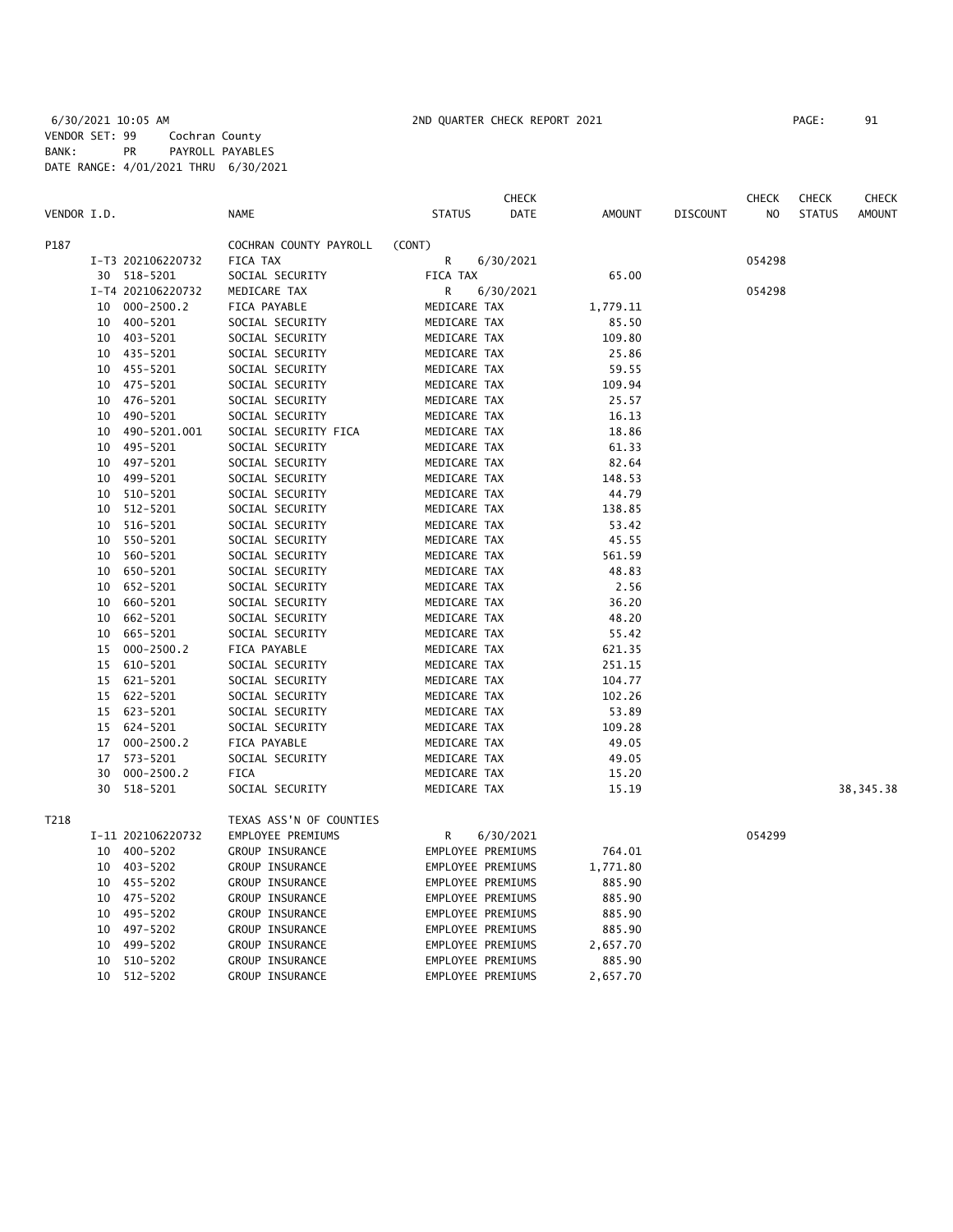|             |    |                   |                                  |               | <b>CHECK</b>         |          |                 | <b>CHECK</b> | <b>CHECK</b>  | CHECK         |
|-------------|----|-------------------|----------------------------------|---------------|----------------------|----------|-----------------|--------------|---------------|---------------|
| VENDOR I.D. |    |                   | NAME                             | <b>STATUS</b> | DATE                 | AMOUNT   | <b>DISCOUNT</b> | NO           | <b>STATUS</b> | <b>AMOUNT</b> |
| T218        |    |                   | TEXAS ASS'N OF COUNTIES          | (CONT)        |                      |          |                 |              |               |               |
|             |    | I-11 202106220732 | EMPLOYEE PREMIUMS                | R             | 6/30/2021            |          |                 | 054299       |               |               |
|             |    | 10 516-5202       | GROUP INSURANCE [50%]            |               | EMPLOYEE PREMIUMS    | 902.16   |                 |              |               |               |
|             |    | 10 550-5202       | GROUP INSURANCE                  |               | EMPLOYEE PREMIUMS    | 885.90   |                 |              |               |               |
|             |    | 10 560-5202       | GROUP INSURANCE                  |               | EMPLOYEE PREMIUMS    | 8,859.00 |                 |              |               |               |
|             |    | 10 650-5202       | GROUP INSURANCE                  |               | EMPLOYEE PREMIUMS    | 928.39   |                 |              |               |               |
|             | 10 | 652-5202          | GROUP INSURANCE                  |               | EMPLOYEE PREMIUMS    | 42.49    |                 |              |               |               |
|             | 10 | 660-5202          | GROUP INSURANCE [35%]            |               | EMPLOYEE PREMIUMS    | 612.57   |                 |              |               |               |
|             |    | 10 662-5202       | GROUP INSURANCE                  |               | EMPLOYEE PREMIUMS    | 800.92   |                 |              |               |               |
|             | 10 | 665-5202          | GROUP INSURANCE                  |               | EMPLOYEE PREMIUMS    | 885.90   |                 |              |               |               |
|             |    | 15 610-5202       | GROUP INSURANCE                  |               | EMPLOYEE PREMIUMS    | 3,665.49 |                 |              |               |               |
|             |    | 15 621-5202       | GROUP INSURANCE                  |               | EMPLOYEE PREMIUMS    | 1,771.80 |                 |              |               |               |
|             |    | 15 622-5202       | GROUP INSURANCE                  |               | EMPLOYEE PREMIUMS    | 1,771.80 |                 |              |               |               |
|             |    | 15 623-5202       | GROUP INSURANCE                  |               | EMPLOYEE PREMIUMS    | 885.90   |                 |              |               |               |
|             |    | 15 624-5202       | GROUP INSURANCE                  |               | EMPLOYEE PREMIUMS    | 1,771.80 |                 |              |               |               |
|             |    | 17 573-5202       | GROUP HEALTH INSURANCE           |               | EMPLOYEE PREMIUMS    | 885.90   |                 |              |               |               |
|             |    | 30 518-5202       | GROUP INSURANCE [15%]            |               | EMPLOYEE PREMIUMS    | 257.07   |                 |              |               |               |
|             |    | I-12 202106220732 | GROUP LIFE INSURANCE             | R             | 6/30/2021            |          |                 | 054299       |               |               |
|             |    | 10 400-5202       | GROUP INSURANCE                  |               | GROUP LIFE INSURANCE | 2.94     |                 |              |               |               |
|             |    | 10 403-5202       | GROUP INSURANCE                  |               | GROUP LIFE INSURANCE | 6.82     |                 |              |               |               |
|             |    | 10 455-5202       | GROUP INSURANCE                  |               | GROUP LIFE INSURANCE | 3.41     |                 |              |               |               |
|             |    | 10 475-5202       | GROUP INSURANCE                  |               | GROUP LIFE INSURANCE | 3.41     |                 |              |               |               |
|             |    | 10 495-5202       | GROUP INSURANCE                  |               | GROUP LIFE INSURANCE | 3.41     |                 |              |               |               |
|             |    | 10 497-5202       | GROUP INSURANCE                  |               | GROUP LIFE INSURANCE | 3.41     |                 |              |               |               |
|             |    | 10 499-5202       | GROUP INSURANCE                  |               | GROUP LIFE INSURANCE | 10.23    |                 |              |               |               |
|             |    | 10 510-5202       | GROUP INSURANCE                  |               | GROUP LIFE INSURANCE | 3.41     |                 |              |               |               |
|             |    | 10 512-5202       | GROUP INSURANCE                  |               | GROUP LIFE INSURANCE | 10.23    |                 |              |               |               |
|             | 10 | 516-5202          | GROUP INSURANCE [50%]            |               | GROUP LIFE INSURANCE | 3.48     |                 |              |               |               |
|             | 10 | 560-5202          | GROUP INSURANCE                  |               | GROUP LIFE INSURANCE | 34.10    |                 |              |               |               |
|             |    | 10 650-5202       | GROUP INSURANCE                  |               | GROUP LIFE INSURANCE | 3.57     |                 |              |               |               |
|             |    | 10 652-5202       | GROUP INSURANCE                  |               | GROUP LIFE INSURANCE | 0.16     |                 |              |               |               |
|             | 10 | 660-5202          | GROUP INSURANCE [35%]            |               | GROUP LIFE INSURANCE | 2.36     |                 |              |               |               |
|             | 10 | 662-5202          | GROUP INSURANCE                  |               | GROUP LIFE INSURANCE | 3.09     |                 |              |               |               |
|             | 10 | 665-5202          | GROUP INSURANCE                  |               | GROUP LIFE INSURANCE | 3.41     |                 |              |               |               |
|             |    | 15 610-5202       | GROUP INSURANCE                  |               | GROUP LIFE INSURANCE | 14.11    |                 |              |               |               |
|             |    | 15 621-5202       | GROUP INSURANCE                  |               | GROUP LIFE INSURANCE | 6.82     |                 |              |               |               |
|             |    | 15 622-5202       | GROUP INSURANCE                  |               | GROUP LIFE INSURANCE | 6.82     |                 |              |               |               |
|             |    | 15 623-5202       | GROUP INSURANCE                  |               | GROUP LIFE INSURANCE | 3.41     |                 |              |               |               |
|             |    | 15 624-5202       | GROUP INSURANCE                  |               | GROUP LIFE INSURANCE | 4.77     |                 |              |               |               |
|             |    | 17 573-5202       | GROUP HEALTH INSURANCE           |               | GROUP LIFE INSURANCE | 3.41     |                 |              |               |               |
|             |    | 30 518-5202       | GROUP INSURANCE [15%]            |               | GROUP LIFE INSURANCE | 0.98     |                 |              |               |               |
|             |    | I-15 202106220732 | DEPENDENT HEALTH PREM WITHHELD R |               | 6/30/2021            |          |                 | 054299       |               |               |
|             |    | 10 000-2500.4     | INSURANCE PAYABLE                |               | DEPENDENT HEALTH PRE | 2,593.96 |                 |              |               | 39,939.52     |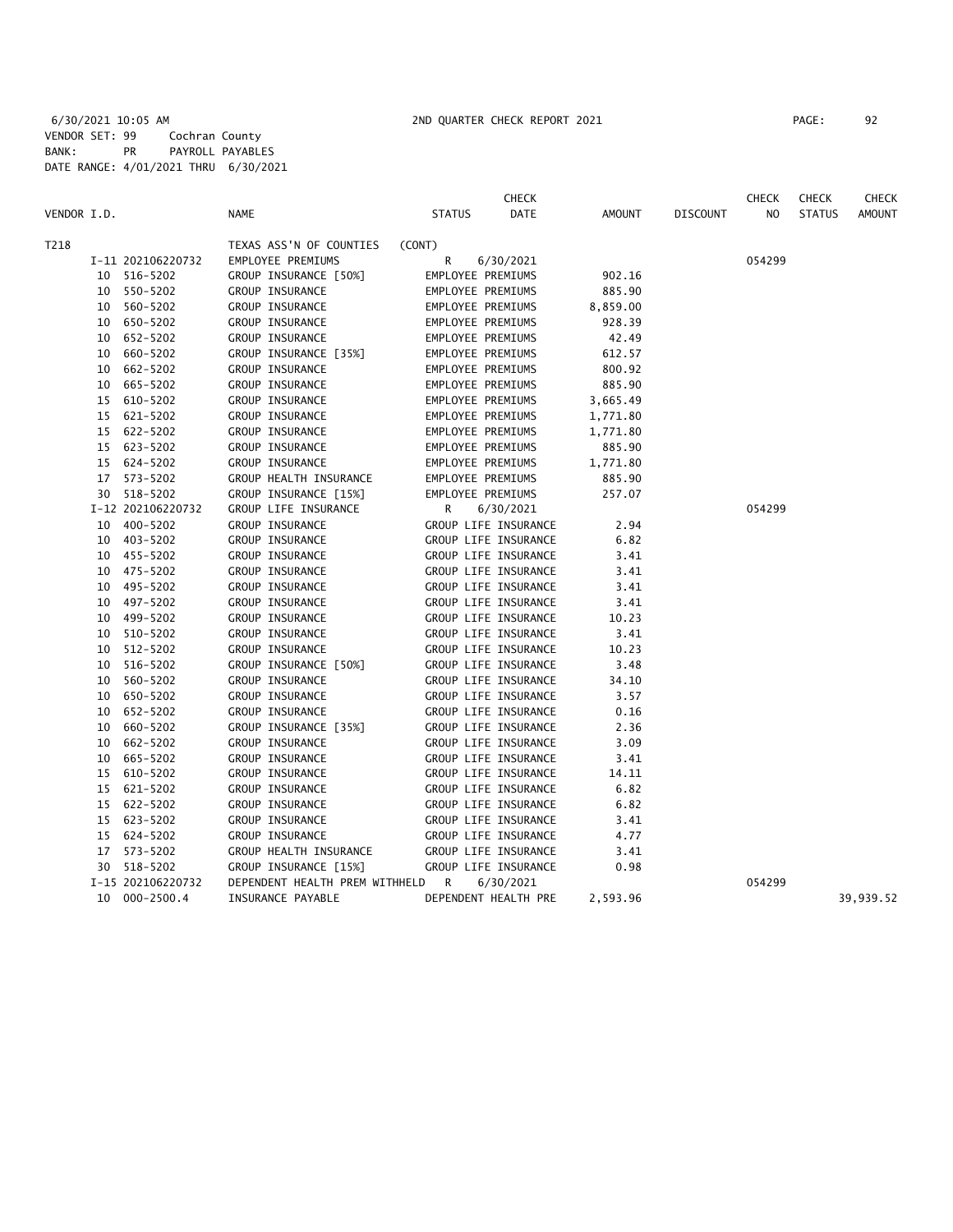6/30/2021 10:05 AM 2ND QUARTER CHECK REPORT 2021 PAGE: 93 VENDOR SET: 99 Cochran County BANK: PR PAYROLL PAYABLES DATE RANGE: 4/01/2021 THRU 6/30/2021

|                        |                             |               | <b>CHECK</b>         |                |                  | <b>CHECK</b> | <b>CHECK</b>  | <b>CHECK</b> |
|------------------------|-----------------------------|---------------|----------------------|----------------|------------------|--------------|---------------|--------------|
| VENDOR I.D.            | <b>NAME</b>                 | <b>STATUS</b> | <b>DATE</b>          | <b>AMOUNT</b>  | <b>DISCOUNT</b>  | NO.          | <b>STATUS</b> | AMOUNT       |
| C <sub>253</sub>       | COCHRAN COUNTY MONEY MKT    |               |                      |                |                  |              |               |              |
| I-202106220733         | COCHRAN COUNTY MONEY MKT    | R             | 6/30/2021            |                |                  | 054300       |               |              |
| 10 409-5207            | SUPPLEMENTAL DEATH BENEFITS |               | NON-DEP SUPP DEATH J | 1,065.72       |                  |              |               | 1,065.72     |
|                        |                             |               |                      |                |                  |              |               |              |
| * * TOTALS * *         | N <sub>O</sub>              |               |                      | INVOICE AMOUNT | <b>DISCOUNTS</b> |              |               | CHECK AMOUNT |
| <b>REGULAR CHECKS:</b> | 30                          |               |                      | 376,710.77     |                  | 0.00         |               | 376,710.77   |
| HAND CHECKS:           | 0                           |               |                      | 0.00           |                  | 0.00         |               | 0.00         |
| DRAFTS:                | 0                           |               |                      | 0.00           |                  | 0.00         |               | 0.00         |
| EFT:                   | 0                           |               |                      | 0.00           |                  | 0.00         |               | 0.00         |
| NON CHECKS:            | $\mathbf 0$                 |               |                      | 0.00           |                  | 0.00         |               | 0.00         |
| VOID CHECKS:           | 0 VOID DEBITS               |               | 0.00                 |                |                  |              |               |              |
|                        | <b>VOID CREDITS</b>         |               | 0.00                 | 0.00           |                  | 0.00         |               |              |
|                        |                             |               |                      |                |                  |              |               |              |

TOTAL ERRORS: 0

|                 | G/L ACCOUNT    | <b>NAME</b>                 | AMOUNT    |
|-----------------|----------------|-----------------------------|-----------|
|                 |                |                             |           |
| 10              | 000-2500.1     | WITHHOLDING TAX PAYABLE     | 25,941.40 |
| 10 <sup>°</sup> | 000-2500.2     | FICA PAYABLE                | 27,943.66 |
| 10              | $000 - 2500.3$ | TCDRS PAYABLE               | 25,807.60 |
| 10              | 000-2500.4     | INSURANCE PAYABLE           | 32,909.20 |
| 10              | 000-2500.7     | PEBSCO DEF COMP PAYABLE     | 3,611.90  |
| 10              | $000 - 2500.8$ | CHILD SUPPORT PAYABLE       | 2,805.24  |
|                 | 10 400-5201    | SOCIAL SECURITY             | 1,370.11  |
| 10 <sup>°</sup> | 400-5202       | <b>GROUP INSURANCE</b>      | 2,309.48  |
| 10              | 400-5203       | RETIREMENT                  | 2,328.30  |
|                 | 10 403-5201    | SOCIAL SECURITY             | 1,746.00  |
| 10              | 403-5202       | <b>GROUP INSURANCE</b>      | 5,979.02  |
| 10              | 403-5203       | RETIREMENT                  | 3,420.63  |
|                 | 10 409-5207    | SUPPLEMENTAL DEATH BENEFITS | 3,157.98  |
| 10              | 435-5201       | SOCIAL SECURITY             | 409.22    |
| 10              | 435-5203       | RETIREMENT                  | 695.40    |
|                 | 10 455-5201    | SOCIAL SECURITY             | 942.33    |
| 10              | 455-5202       | <b>GROUP INSURANCE</b>      | 2,677.93  |
|                 | 10 455-5203    | RETIREMENT                  | 1,601.35  |
|                 | 10 475-5201    | SOCIAL SECURITY             | 1,772.59  |
| 10 <sup>1</sup> | 475-5202       | <b>GROUP INSURANCE</b>      | 3,843.39  |
| 10              | 475-5203       | RETIREMENT                  | 3,392.31  |
| 10 <sup>°</sup> | 476-5201       | SOCIAL SECURITY             | 404.64    |
| 10              | 476-5203       | RETIREMENT                  | 687.60    |
| 10              | 490-5201       | SOCIAL SECURITY             | 236.01    |
| 10              | 490-5201.001   | SOCIAL SECURITY FICA        | 384.91    |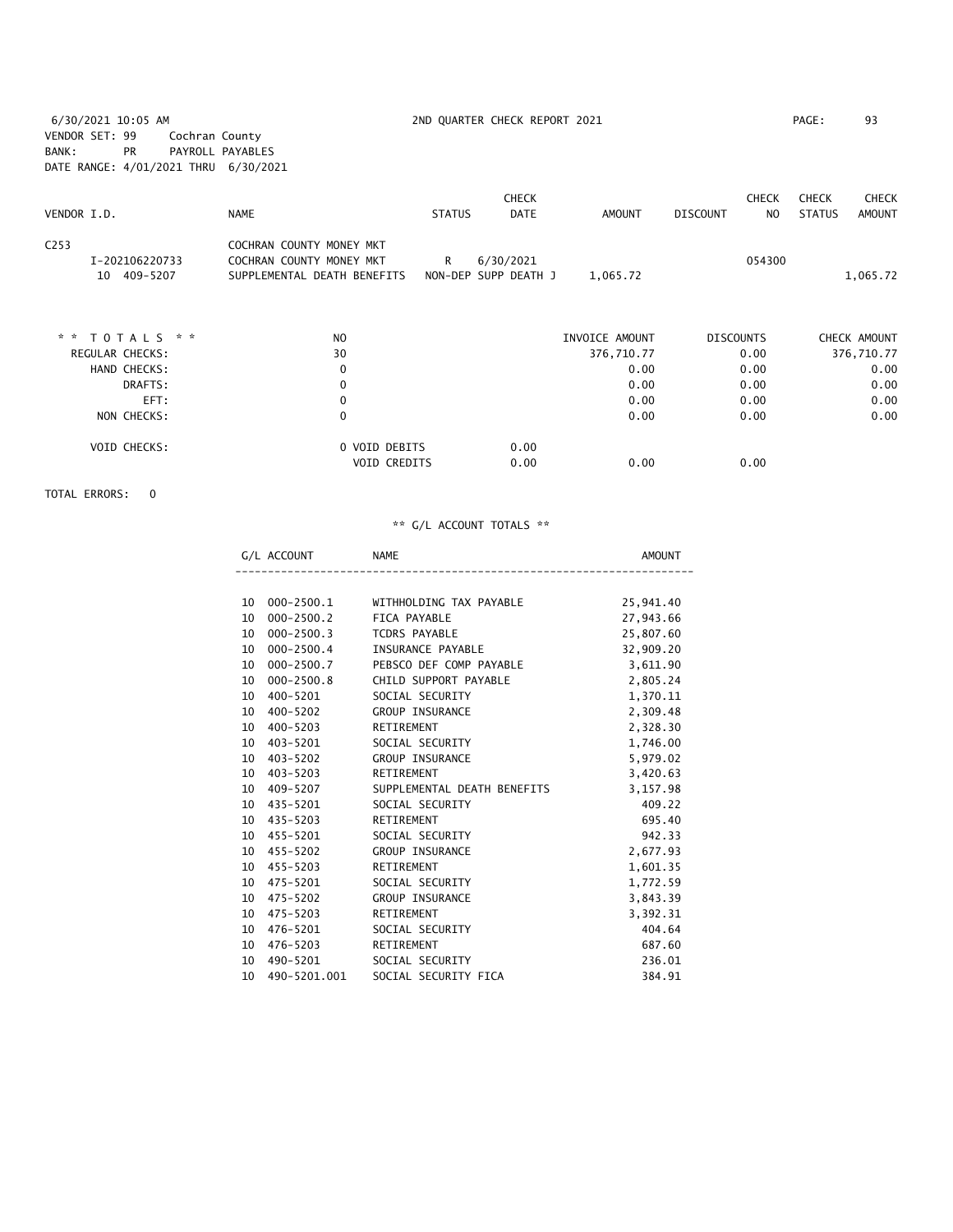6/30/2021 10:05 AM 2ND QUARTER CHECK REPORT 2021 PAGE: 94 VENDOR SET: 99 Cochran County BANK: PR PAYROLL PAYABLES DATE RANGE: 4/01/2021 THRU 6/30/2021

| G/L ACCOUNT          | <b>NAME</b>             | AMOUNT     |
|----------------------|-------------------------|------------|
|                      |                         |            |
| 10<br>490-5203       | RETIREMENT              | 144.63     |
| 10<br>490-5203.001   | RETIREMENT              | 654.10     |
| 10<br>495-5201       | SOCIAL SECURITY         | 997.57     |
| 10<br>495-5202       | <b>GROUP INSURANCE</b>  | 2,677.93   |
| 495-5203<br>10       | RETIREMENT              | 1,695.21   |
| 10<br>497-5201       | SOCIAL SECURITY         | 1,295.86   |
| 10<br>497-5202       | GROUP INSURANCE         | 2,677.93   |
| 10<br>497-5203       | RETIREMENT              | 2,202.08   |
| 10<br>499-5201       | SOCIAL SECURITY         | 2,349.99   |
| 10<br>499-5202       | GROUP INSURANCE         | 8,033.79   |
| 10<br>499-5203       | RETIREMENT              | 4,011.23   |
| 10<br>510-5201       | SOCIAL SECURITY         | 706.26     |
| 10<br>510-5202       | GROUP INSURANCE         | 2,677.93   |
| 10<br>510-5203       | RETIREMENT              | 1,200.19   |
| 10<br>512-5201       | SOCIAL SECURITY         | 2,091.33   |
| 10<br>512-5202       | GROUP INSURANCE         | 8,033.79   |
| 10<br>512-5203       | RETIREMENT              | 3,582.21   |
| 10<br>516-5201       | SOCIAL SECURITY         | 841.77     |
| 10<br>516-5202       | GROUP INSURANCE [50%]   | 2,727.11   |
| 10<br>516-5203       | RETIREMENT              | 1,428.39   |
| 10<br>550-5201       | SOCIAL SECURITY         | 720.90     |
| 10<br>550-5202       | GROUP INSURANCE         | 2,667.70   |
| 10<br>550-5203       | RETIREMENT              | 1,225.02   |
| 10<br>560-5201       | SOCIAL SECURITY         | 8,647.28   |
| 560-5202<br>10       | GROUP INSURANCE         | 26,727.94  |
| 10<br>560-5203       | RETIREMENT              | 14,949.49  |
| 10<br>650-5201       | SOCIAL SECURITY         | 775.55     |
| 10<br>650-5202       | GROUP INSURANCE         | 2,806.36   |
| 10<br>650-5203       | RETIREMENT              | 1,317.95   |
| 10<br>652-5201       | SOCIAL SECURITY         | 40.47      |
| 10<br>652-5202       | GROUP INSURANCE         | 128.43     |
| 10<br>652-5203       | RETIREMENT              | 68.76      |
| 10<br>660-5201       | SOCIAL SECURITY         | 570.50     |
| 10<br>660-5202       | GROUP INSURANCE [35%]   | 1,851.71   |
| 10<br>660-5203       | RETIREMENT              | 967.47     |
| 10<br>662-5201       | SOCIAL SECURITY         | 762.93     |
| 10<br>662-5202       | GROUP INSURANCE         | 2,421.07   |
| 10<br>662-5203       | RETIREMENT              | 1,296.48   |
| 10<br>665-5201       | SOCIAL SECURITY         | 877.44     |
| 10<br>665-5202       | GROUP INSURANCE         | 2,677.93   |
| 10<br>665-5203       | RETIREMENT              | 1,059.51   |
|                      | *** FUND TOTAL ***      | 278,968.39 |
| $000 - 2500.1$<br>15 | WITHHOLDING TAX PAYABLE | 9,265.35   |
| 15<br>$000 - 2500.2$ | FICA PAYABLE            | 9,827.67   |
| 15<br>$000 - 2500.3$ | <b>TCDRS PAYABLE</b>    | 9,021.49   |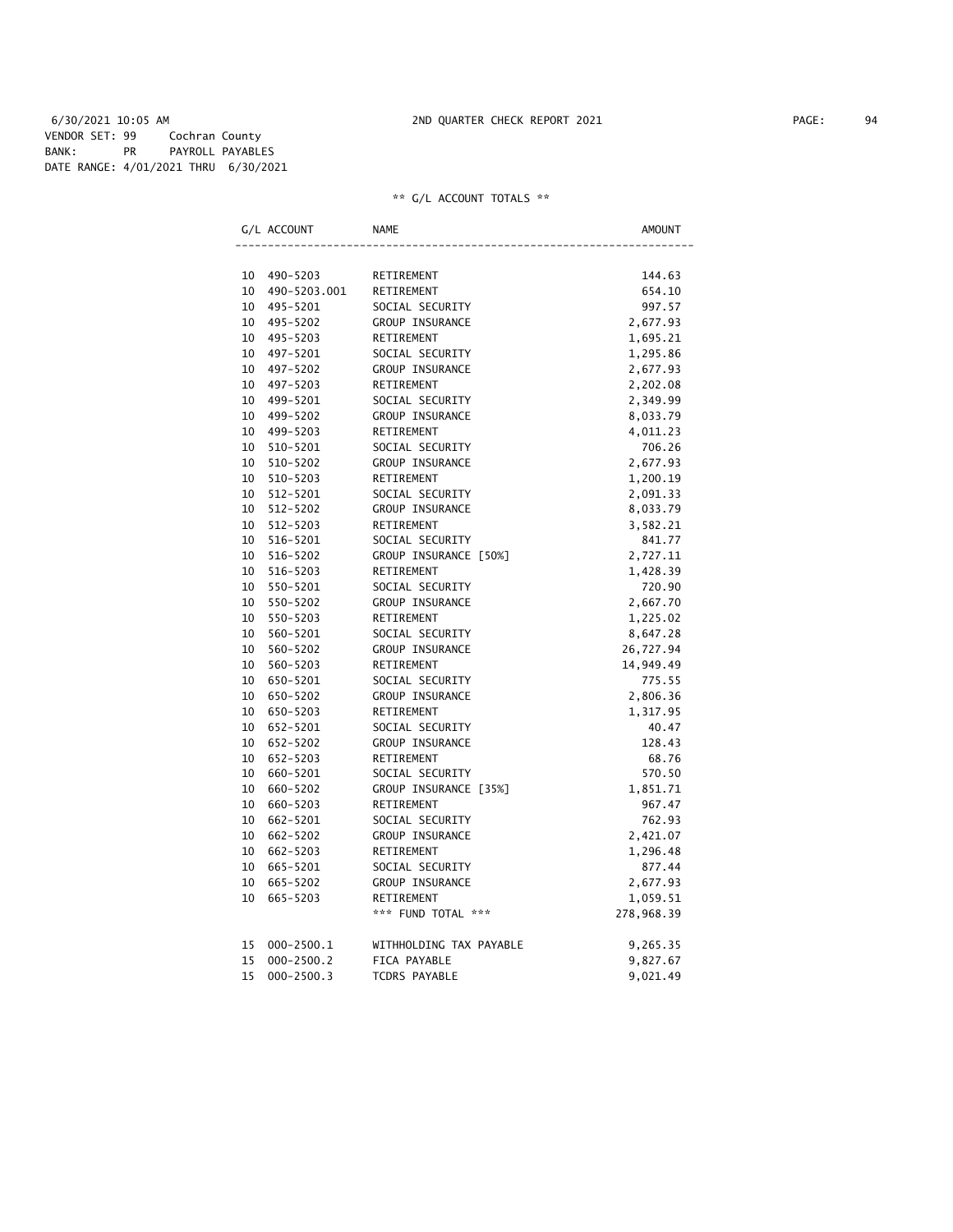6/30/2021 10:05 AM 2ND QUARTER CHECK REPORT 2021 PAGE: 95 VENDOR SET: 99 Cochran County BANK: PR PAYROLL PAYABLES DATE RANGE: 4/01/2021 THRU 6/30/2021

|    | G/L ACCOUNT    | NAME                             | AMOUNT    |
|----|----------------|----------------------------------|-----------|
|    |                |                                  |           |
| 15 | $000 - 2500.4$ | INSURANCE PAYABLE                | 4,481.20  |
| 15 | $000 - 2500.7$ | PEBSCO DEF COMP PAYABLE          | 680.64    |
| 15 | 610-5201       | SOCIAL SECURITY                  | 3,975.03  |
| 15 | 610-5202       | GROUP INSURANCE                  | 11,080.17 |
| 15 | 610-5203       | RETIREMENT                       | 6,754.86  |
| 15 | 621-5201       | SOCIAL SECURITY                  | 1,652.25  |
|    | 15 621-5202    | GROUP INSURANCE                  | 5,355.86  |
| 15 | 621-5203       | RETIREMENT                       | 2,853.79  |
| 15 | 622-5201       | SOCIAL SECURITY                  | 1,618.50  |
|    | 15 622-5202    | GROUP INSURANCE                  | 5,355.86  |
| 15 | 622-5203       | RETIREMENT                       | 2,750.43  |
| 15 | 623-5201       | SOCIAL SECURITY                  | 852.90    |
| 15 | 623-5202       | GROUP INSURANCE                  | 2,677.93  |
|    | 15 623-5203    | RETIREMENT                       | 1,449.36  |
| 15 | 624-5201       | SOCIAL SECURITY                  | 1,728.99  |
| 15 | 624-5202       | GROUP INSURANCE                  | 5,349.71  |
| 15 | 624-5203       | RETIREMENT                       | 2,945.76  |
|    |                | *** FUND TOTAL ***               | 89,677.75 |
|    |                |                                  |           |
| 17 | 000-2500.1     | WITHHOLDING TAX PAYABLE          | 511.45    |
| 17 | $000 - 2500.2$ | FICA PAYABLE                     | 636.98    |
| 17 | $000 - 2500.3$ | TCDRS PAYABLE                    | 582.85    |
| 17 | 573-5201       | SOCIAL SECURITY                  | 636.98    |
| 17 | 573-5202       | GROUP HEALTH INSURANCE           | 1,778.62  |
| 17 | 573-5203       | RETIREMENT                       | 1,082.45  |
|    |                | *** FUND TOTAL ***               | 5,229.33  |
|    |                |                                  |           |
| 30 | 000-2500.1     | FEDERAL WITHOLDING               | 362.33    |
| 30 | $000 - 2500.2$ | FICA                             | 239.52    |
| 30 | $000 - 2500.3$ | <b>TCDRS</b>                     | 218.76    |
| 30 | $000 - 2500.4$ | AFLAC                            | 314.91    |
| 30 | $000 - 2500.7$ | D.C.                             | 32.46     |
| 30 | 518-5201       | SOCIAL SECURITY                  | 239.51    |
| 30 | 518-5202       | GROUP INSURANCE [15%]            | 777.04    |
| 30 | $518 - 5203$   | RETIREMENT                       | 406.29    |
|    |                | *** FUND TOTAL ***               | 2,590.82  |
|    |                |                                  |           |
| 89 | $000 - 2500.1$ | FEDERAL WITHHOLDING              | 17.18     |
| 89 | $000 - 2500.2$ | FICA PAYABLE                     | 26.16     |
| 89 | $000 - 2500.3$ | TCDRS PAYABLE                    | 23.94     |
| 89 | $000 - 2500.4$ | AFLAC                            | 55.21     |
| 89 | 490-5201       | SOCIAL SECURITY                  | 26.17     |
| 89 | 490-5202       |                                  | 51.36     |
|    |                | GROUP INSURANCE                  |           |
| 89 | 490-5203       | RETIREMENT<br>*** FUND TOTAL *** | 44.46     |
|    |                |                                  | 244.48    |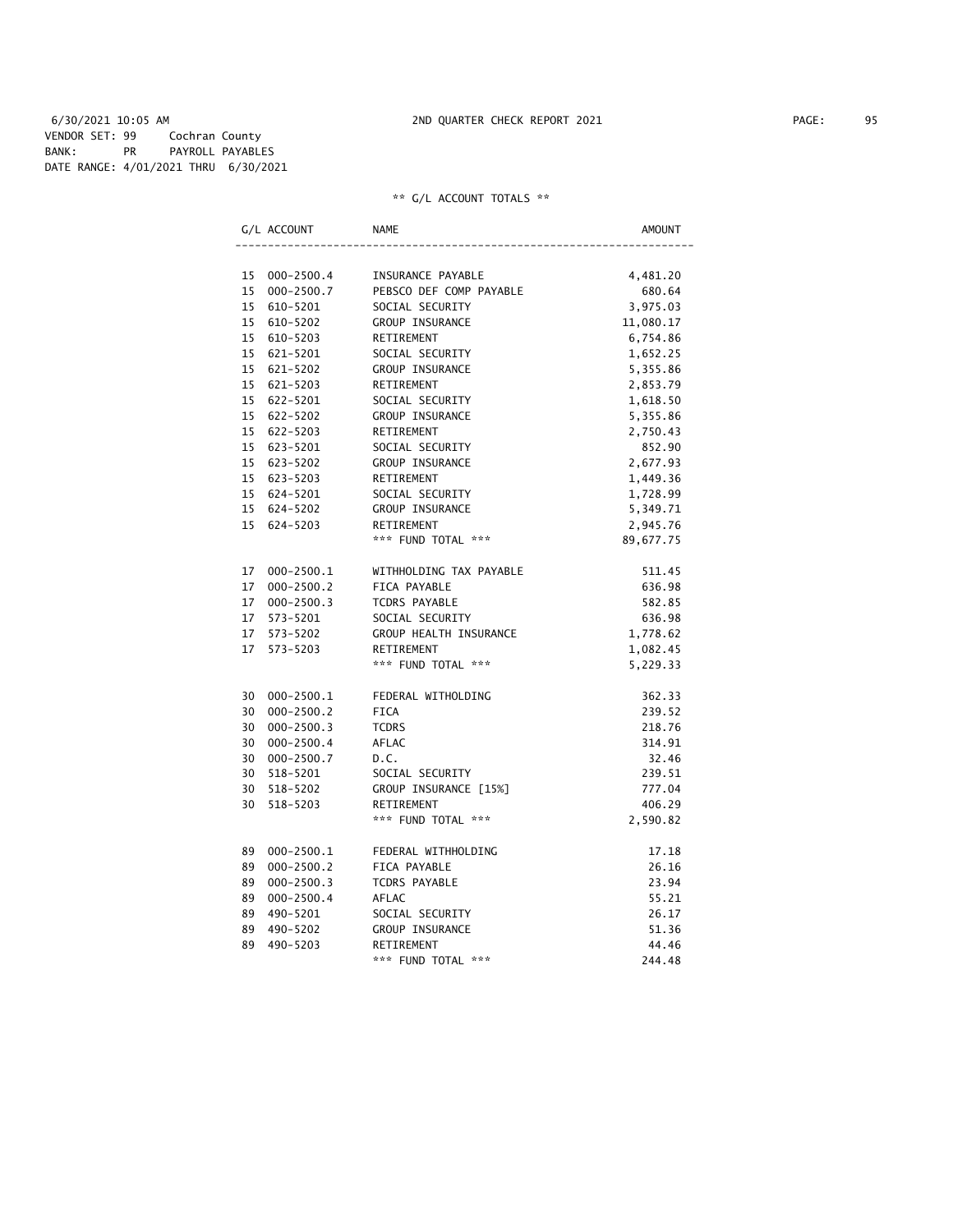6/30/2021 10:05 AM 2ND QUARTER CHECK REPORT 2021 PAGE: 96 VENDOR SET: 99 Cochran County BANK: PR PAYROLL PAYABLES DATE RANGE: 4/01/2021 THRU 6/30/2021

| VENDOR I.D.           |          | <b>NAME</b> |                      | <b>STATUS</b> | <b>CHECK</b><br><b>DATE</b> | <b>AMOUNT</b>                | DISCOUNT                 | <b>CHECK</b><br>N <sub>O</sub> | <b>CHECK</b><br><b>STATUS</b> | <b>CHECK</b><br>AMOUNT |
|-----------------------|----------|-------------|----------------------|---------------|-----------------------------|------------------------------|--------------------------|--------------------------------|-------------------------------|------------------------|
| VENDOR SET: 99        | BANK: PR | TOTALS:     | N <sub>0</sub><br>30 |               |                             | INVOICE AMOUNT<br>376,710.77 | <b>DISCOUNTS</b><br>0.00 |                                | CHECK AMOUNT<br>376,710.77    |                        |
| BANK: PR              | TOTALS:  |             | 30                   |               |                             | 376,710.77                   | 0.00                     |                                | 376,710.77                    |                        |
| <b>REPORT TOTALS:</b> |          |             | 347                  |               |                             | 776,884.37                   | 0.00                     |                                | 776,884.37                    |                        |